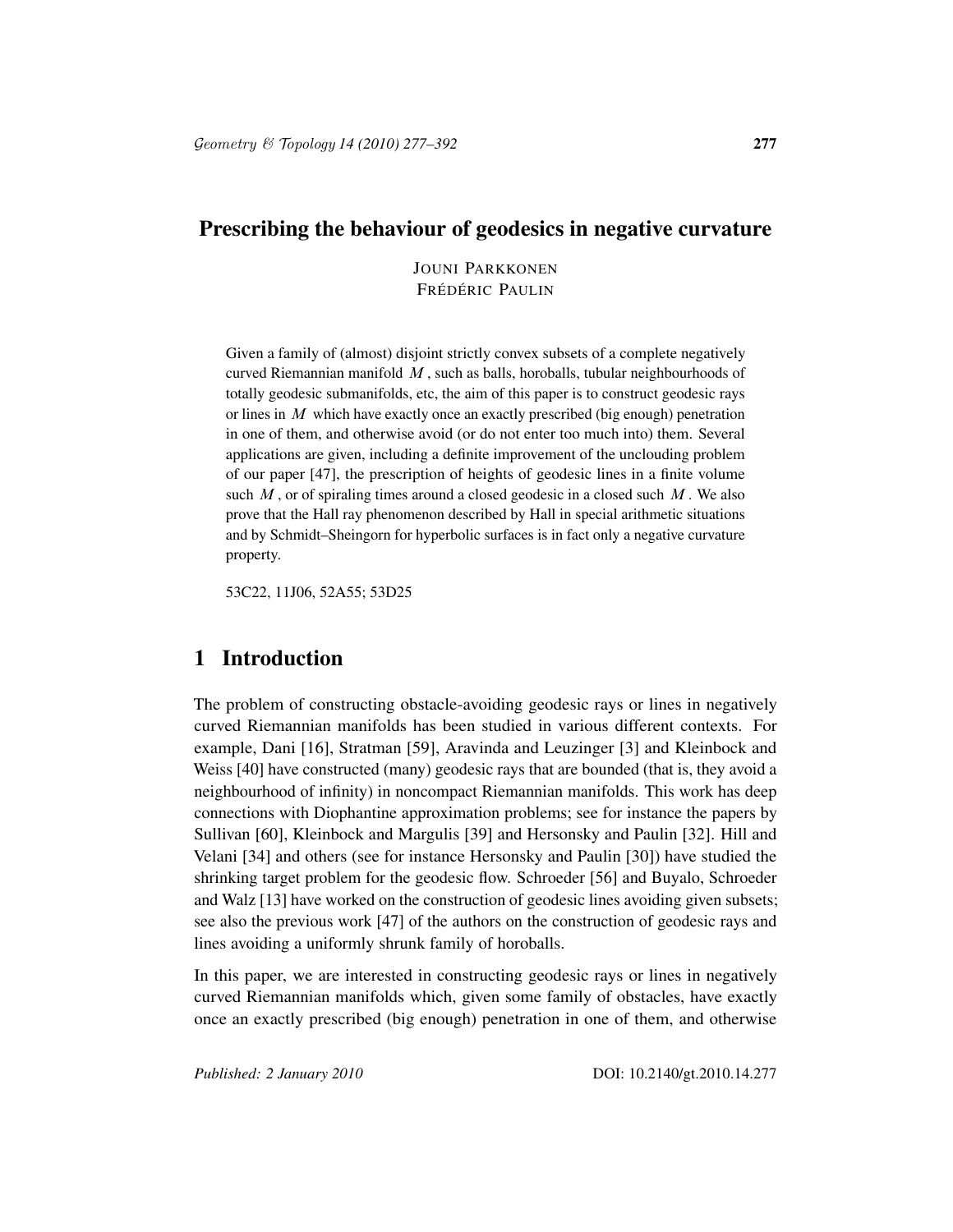avoid (or do not enter too much into) them. We also study an asymptotic version of this problem. This introduction contains a sample of our results (see also our paper [48]).

Let H be either a horoball of center  $\xi$  or a ball of center x and radius r in a CAT(-1) metric space (such as a complete simply connected Riemannian manifold of sectional curvature at most  $-1$ ). For every  $t \ge 0$ , let H[t] be the concentric horoball or ball contained in H, whose boundary is at distance t from the boundary of H (with  $H[t]$ empty if H is a ball of radius r and  $t > r$ ). The following result (see Section 4.1) greatly improves the main results, Theorem 1.1 and Theorem 4.5, of our note [47]. The fact that the constant  $\mu_0$  is universal (and not very big, though not optimal) is indeed remarkable.

**Theorem 1.1** Let X be a proper geodesic  $CAT(-1)$  metric space with arcwise connected boundary  $\partial_{\infty}X$  and extendible geodesics, let  $(H_{\alpha})_{\alpha \in A}$  be a family of balls or horoballs with pairwise disjoint interiors in X, and let  $\mu_0 = 1.534$ . For every x in  $X - \bigcup_{\alpha \in A} H_{\alpha}$ , there exists a geodesic ray starting from x and avoiding  $H_{\alpha}[\mu_0]$  for every  $\alpha$ .

From now on, we denote by  $M$  a complete connected Riemannian manifold with sectional curvature at most  $-1$ .

If M has finite volume and e is an end of M, let  $V_e$  be the maximal Margulis neighbourhood of e (see for instance Buser and Karcher [12], Bowditch [10], Hersonsky and Paulin [32] and Section 5.1). If  $\rho_e$  is a minimizing geodesic ray in M starting from a point in the boundary of  $V_e$  and converging to e, let ht<sub>e</sub>:  $M \to \mathbb{R}$  be the height map defined by  $\text{ht}_e(x) = \lim_{t \to \infty} (t - d(\rho_e(t), x))$ . The *maximum height spectrum* MaxSp $(M, e)$  of the pair  $(M, e)$  is the subset of  $]-\infty, +\infty]$  consisting of elements of the form  $\sup_{t\in\mathbb{R}}$  ht<sub>e</sub> $(\gamma(t))$  where  $\gamma$  is a locally geodesic line in M.

As a consequence of Theorem 1.1 (see Corollary 4.4), we prove that if  $M$  is noncompact and has finite volume, then there exist universally low closed geodesics in M .

From now on, we assume that the dimension of  $M$  is at least 3. The following statements are true or expected to be true in the constant curvature 2–dimensional case, but are expected to be false in variable curvature and dimension 2. We first have the following result on the upper part of the maximum height spectrum.

**Theorem 1.2** If M has finite volume and e is an end of M, then  $MaxSp(M, e)$ contains the interval [4.2,  $+\infty$ ].

For more precise analogous statements when  $M$  is geometrically finite, and for finite subsets of cusps of  $M$ , see Section 5.1. Schmidt and Sheingorn [55] proved the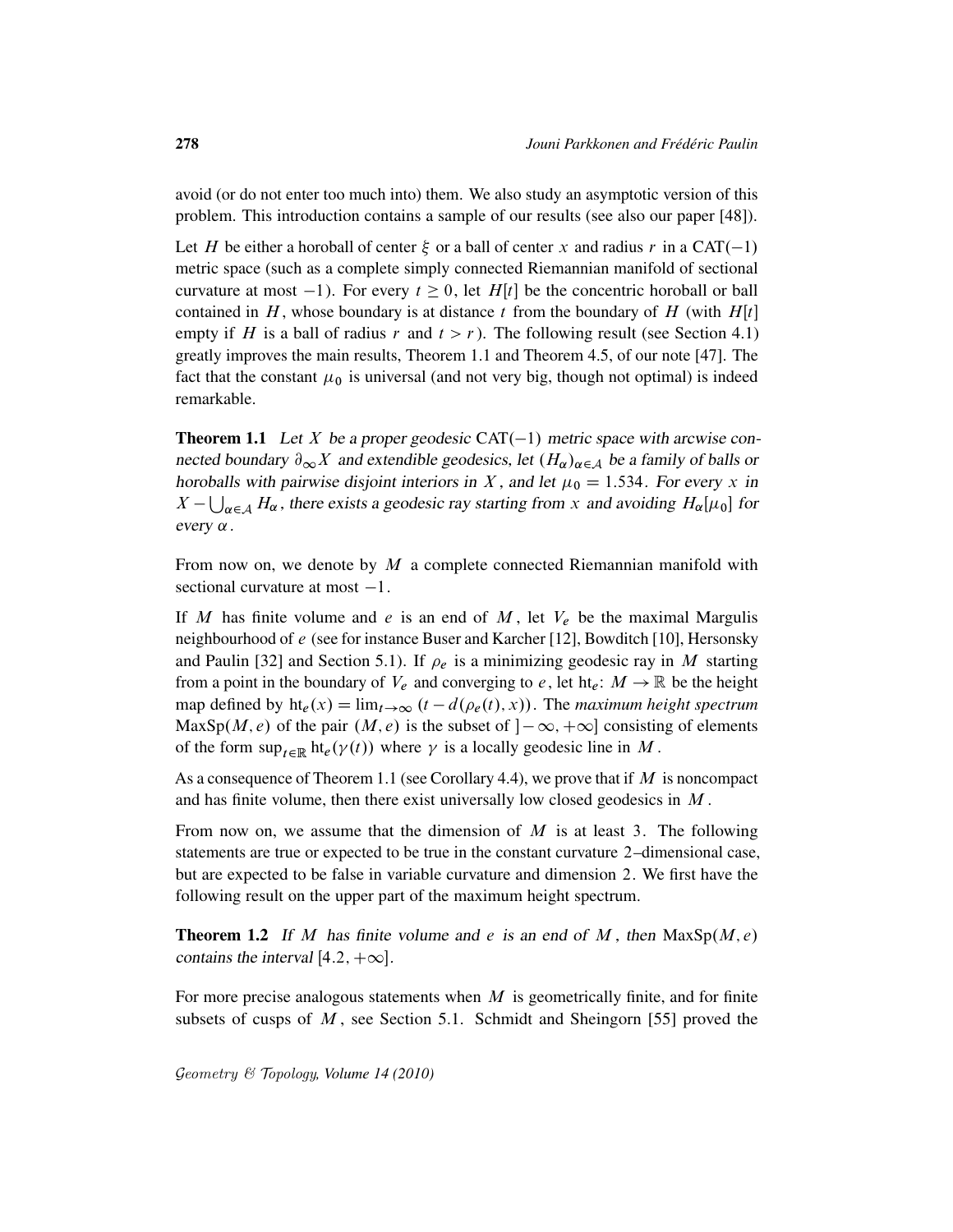two-dimensional analog of Theorem 1.2 in constant curvature  $-1$ . They showed that the maximum height spectrum of a finite area hyperbolic surface with respect to any cusp contains the interval  $[4.61, +\infty]$ .

The previous result is obtained by studying the penetration properties of geodesic lines in a family of horoballs. Our next theorem concerns families of balls (see Section 5.1 for generalizations). See for instance Hersonsky and Paulin [33] for the almost everywhere properties of the geodesic lines passing at very small distance from a given point.

**Theorem 1.3** Let x be point in M with  $r = \text{inj}_M x \ge 56$ . Then, for every  $d \in$ [2, r – 54], there exists a locally geodesic line  $\gamma$  passing at distance exactly d from x at time  $0$  and remaining at distance greater than  $d$  from  $x$  at any nonzero time.

Given a closed geodesic L in M, the behaviour of a locally geodesic ray  $\gamma$  in M with respect to L is typically that  $\gamma$  spirals around L for some time, then wanders away from  $L$ , then spirals again for some time around  $L$ , then wanders away, etc. Our next aim is to construct such a  $\gamma$  which has exactly one (big enough) exactly prescribed spiraling length, and all of whose other spiraling lengths are bounded above by some uniform constant. Let us make this precise.

Let L be an embedded compact totally geodesic submanifold in M with  $1 \le \dim L \le$  $\dim M - 1$ , and  $\epsilon > 0$  small enough so that the (closed)  $\epsilon$ -neighbourhood  $\mathcal{N}_{\epsilon}L$  of L is a tubular neighbourhood. For every locally geodesic line  $\gamma$  in M, the set of  $t \in \mathbb{R}$  such that  $\gamma(t)$  belongs to  $\mathcal{N}_{\epsilon}L$  is the disjoint union of maximal closed intervals [ $s_n$ ,  $t_n$ ], with  $s_n \le t_n < s_{n+1}$ . Let  $\tilde{\gamma}$  be any lift of  $\gamma$  to a Riemannian universal cover of M. Let  $\tilde{C}_n$  be the lift of C at distance at most  $\epsilon$  from  $\tilde{\gamma}(s_n)$ . Let  $p_{\tilde{\gamma}_-}$  and  $p_{\tilde{\gamma}_+}$  be the orthogonal projections on  $\tilde{C}_n$  of the points at infinity of  $\tilde{\gamma}$ . The distance between  $p_{\tilde{\gamma}_-}$  and  $p_{\tilde{\gamma}_+}$  will be called a *fellow-traveling time* of  $\gamma$  along L (see Section 5.2).

**Theorem 1.4** Let L be as above. There exist constants  $c, c' > 0$ , depending only on  $\epsilon$ , such that for every  $h \geq c$ , there exists a locally geodesic line in M, having one fellow-traveling time exactly  $h$ , all others being at most  $c'$ .

See Section 5.2 for an extension of Theorem 1.4 when  $L$  is not necessarily embedded, and to finitely many disjoint such neighbourhoods  $\mathcal{N}_{\epsilon}L$ . If M has finite volume, we also construct bounded locally geodesic lines with the above property (with a control of the heights uniform in  $\epsilon$ ). In constant curvature, we can also prescribe one of the penetration lengths  $|t_n - s_n|$  at least c, while keeping all the other ones at most c'. Schmidt and Sheingorn [55] sketch a proof of a result for hyperbolic surfaces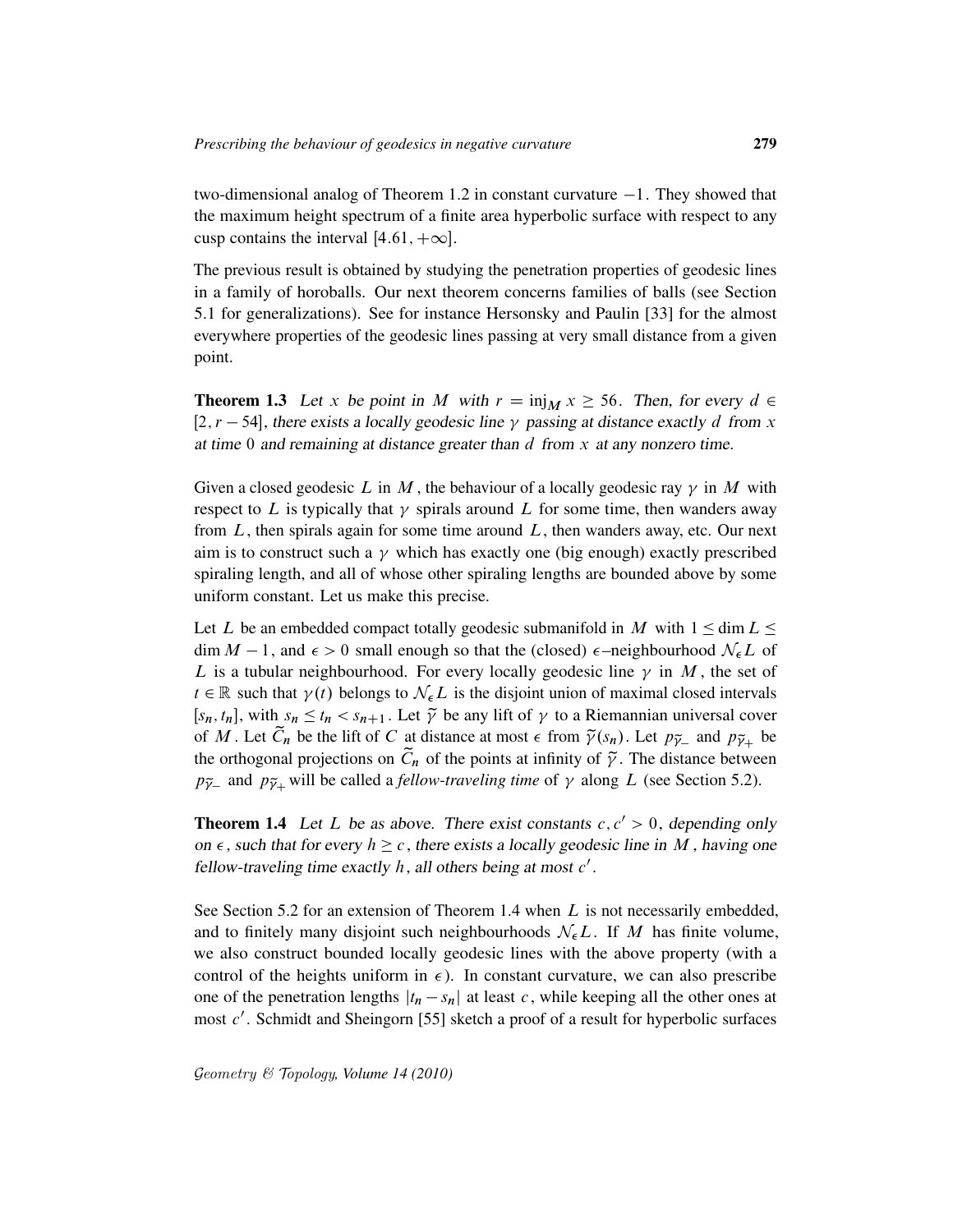which is analogous to Theorem 1.4 with a different way of measuring the affinity of locally geodesic lines. Other results about the spiraling properties of geodesic lines around closed geodesics are given by Hersonsky and Paulin [33] and Parkkonen and Paulin [49].

For our next result, we specialize to the case where  $M$  is a hyperbolic 3–manifold. See Section 5.3 for a more general statement, and for instance Matsuzaki and Taniguchi [44] for references on 3–manifolds and Kleinian groups.

Theorem 1.5 Let N be a compact, connected, orientable, irreducible, acylindrical, atoroidal, boundary incompressible 3–manifold with boundary, with  $\partial N$  having exactly one torus component e. For every compact subset K in the space  $\mathcal{GF}(N, e)$  of (isotopy classes of) complete geometrically finite hyperbolic metrics in the interior of  $N$  with one cusp, there exists a constant  $c \geq 0$  such that for every  $h \geq c$  and every  $\sigma \in K$ , there exists a locally geodesic line  $\gamma$  contained in the convex core of  $\sigma$  such that the maximum height of  $\gamma$  is exactly h.

If M has finite volume and e is an end of M , define the *asymptotic height spectrum* LimsupSp $(M, e)$  of the pair  $(M, e)$  to be the subset of  $[-\infty, +\infty]$  consisting of elements of the form  $\limsup_{t\in\mathbb{R}}$  ht<sub>e</sub> $(\gamma(t))$  where  $\gamma$  is a locally geodesic line in M.

**Theorem 1.6** (The ubiquity of Hall rays) If M has finite volume and e is an end of M, then LimsupSp $(M, e)$  contains [6.8,  $\infty$ ].

The interval given by Theorem 1.6 is called a *Hall ray*. Note that the value 6:8 is uniform on all couples  $(M, e)$ , but we do not know the optimal value. If M is the one-ended hyperbolic 2-orbifold  $PSL_2(\mathbb{Z})\backslash \mathbb{H}^2_{\mathbb{R}}$  where  $\mathbb{H}^2_{\mathbb{R}}$  is the real hyperbolic plane with sectional curvature  $-1$ , then the existence of a Hall ray follows from the work of Hall [24; 25] on continued fractions. Freiman [21] (see also Sloane [58]) has determined the maximal Hall ray of  $PSL_2(\mathbb{Z})\backslash \mathbb{H}^2_{\mathbb{R}}$ , which is approximately  $[0.8, +\infty]$ . The generality of Theorem 1.6 proves in particular that the Hall ray phenomenon is neither an arithmetic nor a constant curvature property. See Section 5.4 for a more precise version of Theorem 1.6, which is valid also in the geometrically finite case.

The results of Hall and Freiman cited above were originally formulated in terms of Diophantine approximation of real numbers by rationals. The projective action of the modular group  $PSL_2(\mathbb{Z})$  on the upper halfplane provides a way to obtain the geometric interpretation. We conclude this sample of our results by giving applications of our methods to Diophantine approximation problems (see Section 6 for generalizations in the framework of Diophantine approximation on negatively curved manifolds, developed by Hersonsky and Paulin [30; 31; 32]). These results were announced in our paper [48].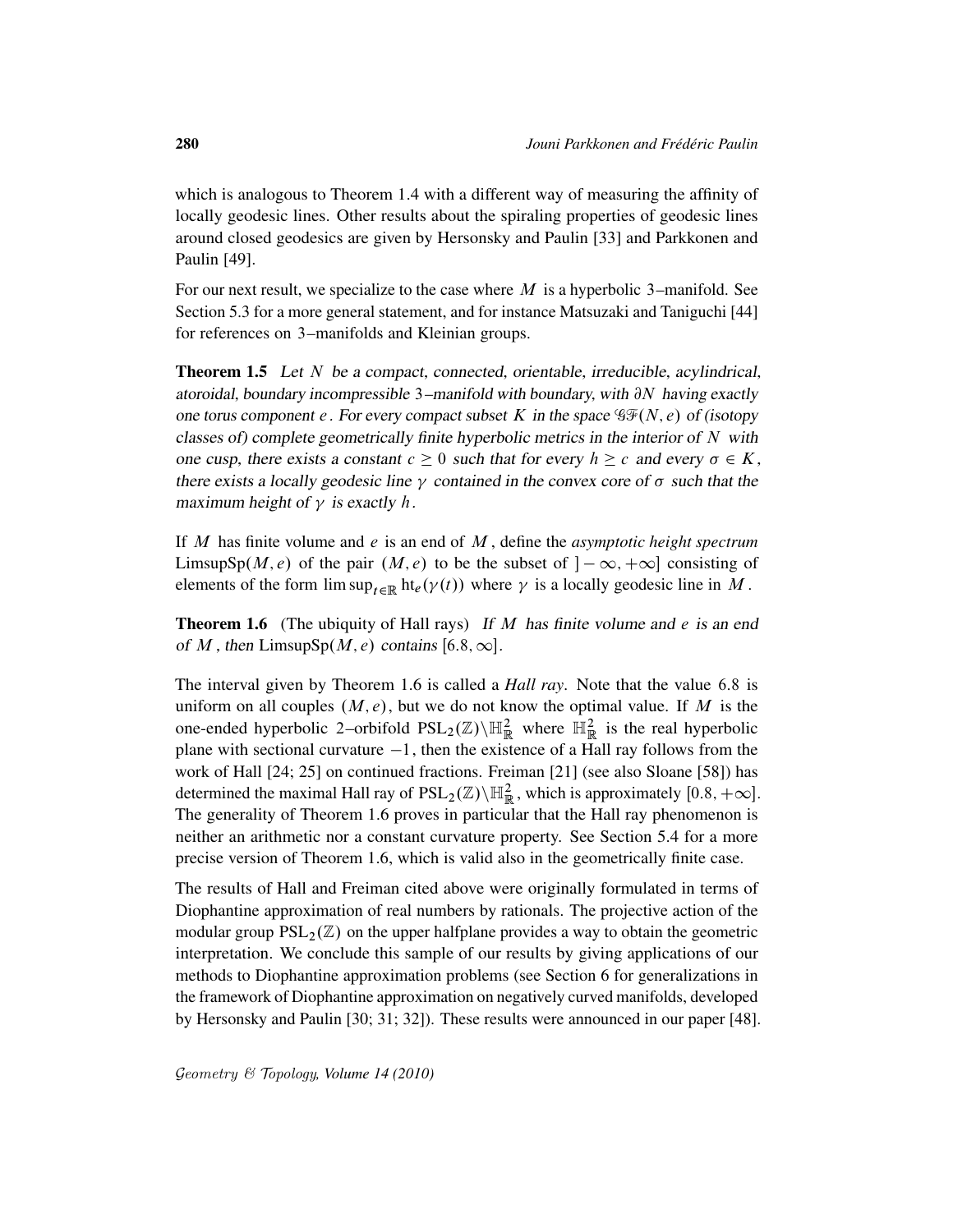**Theorem 1.7** Let m be a squarefree positive integer, and let  $\mathcal{I}$  be a nonzero ideal in an order  $\mathcal O$  in the ring of integers  $\mathcal O_{-m}$  of the imaginary quadratic number field  $\mathbb{Q}(i\sqrt{m})$ . For every  $x \in \mathbb{C} - \mathbb{Q}(i\sqrt{m})$ , let

$$
c(x) = \liminf_{(p,q)\in\mathcal{O}\times\mathcal{I}, (p,q)\in\mathcal{O}, |q|\to\infty} |q|^2 |x - \frac{p}{q}|
$$

be the approximation constant of the complex number x by elements of  $OT^{-1}$ , and  $Sp_{Lag}$  the Lagrange spectrum consisting of the real numbers of the form  $c(x)$  for some  $x \in \mathbb{C} - \mathbb{Q}(i\sqrt{m})$ . Then Sp<sub>Lag</sub> contains the interval [0, 0.0005].

Theorem 1.7 follows from Hall's result and from the work of Poitou [52] in the particular case  $\mathcal{I} = \mathcal{O} = \mathcal{O}_{-m}$ . Other arithmetic applications of our geometric methods can be obtained by varying the (nonuniform) arithmetic lattice in the isometry group of a negatively curved symmetric space. We only state the following result in this introduction (with the notation of Section 6.1); see Section 6.4 and our paper [48] for other ones.

**Theorem 1.8** Let  $\mathcal{Q}(\mathbb{R})$  be the real quadric  $\{(z, w) \in \mathbb{C}^2 : 2 \text{Re } z - |w|^2 = 0\}$  endowed with the Lie group law  $(z, w) \cdot (z', w') = (z + z' + w'\overline{w}, w + w')$  and  $\mathcal{Q}(\mathbb{Q}) =$  $\mathcal{Q}(\mathbb{R}) \cap \mathbb{Q}(i)^2$  be its rational points. If  $r = (p/q, p'/q) \in \mathcal{Q}(\mathbb{Q})$  with p,  $p', q \in \mathbb{Z}[i]$ relatively prime, let  $h(r) = |q|$ . Let  $d'_{\text{Cyg}}$  be the left-invariant distance on  $\mathcal{Q}(\mathbb{R})$  such that

$$
d'_{\text{Cyg}}((z, w), (0, 0)) = \sqrt{2|z| + |w|^2}.
$$

For every  $x \in \mathcal{Q}(\mathbb{R}) - \mathcal{Q}(\mathbb{Q})$ , let

$$
c(x) = \liminf_{r \in \mathcal{Q}(\mathbb{Q}), h(r) \to \infty} h(r) d'_{\text{Cyg}}(x, r)
$$

be the approximation constant of x by rational points, and  $Sp_{Lag}$  the Lagrange spectrum consisting of the real numbers of the form  $c(x)$  for some  $x \in \mathcal{Q}(\mathbb{R}) - \mathcal{Q}(\mathbb{Q})$ . Then  $Sp_{Lag}$  contains the interval [0, 0.001].

The paper is organized as follows. In Section 2, we define a class of uniformly strictly convex subsets of metric spaces, that we call  $\epsilon$ –*convex subsets*. We study the interaction of geodesic rays and lines with  $\epsilon$ -convex sets in CAT(-1)-spaces. In particular, we give various estimates on the distance between the entering and exiting points in an  $\epsilon$ –convex set of two geodesic rays starting from a fixed point in the space and of two geodesic lines starting from a fixed point in the boundary at infinity. Section 3 is devoted to defining and studying several penetration maps which are used to measure the penetration of geodesic rays and lines in an  $\epsilon$ -convex set. We emphasize the case of penetration maps in horoballs, balls and tubular neighbourhoods of totally geodesic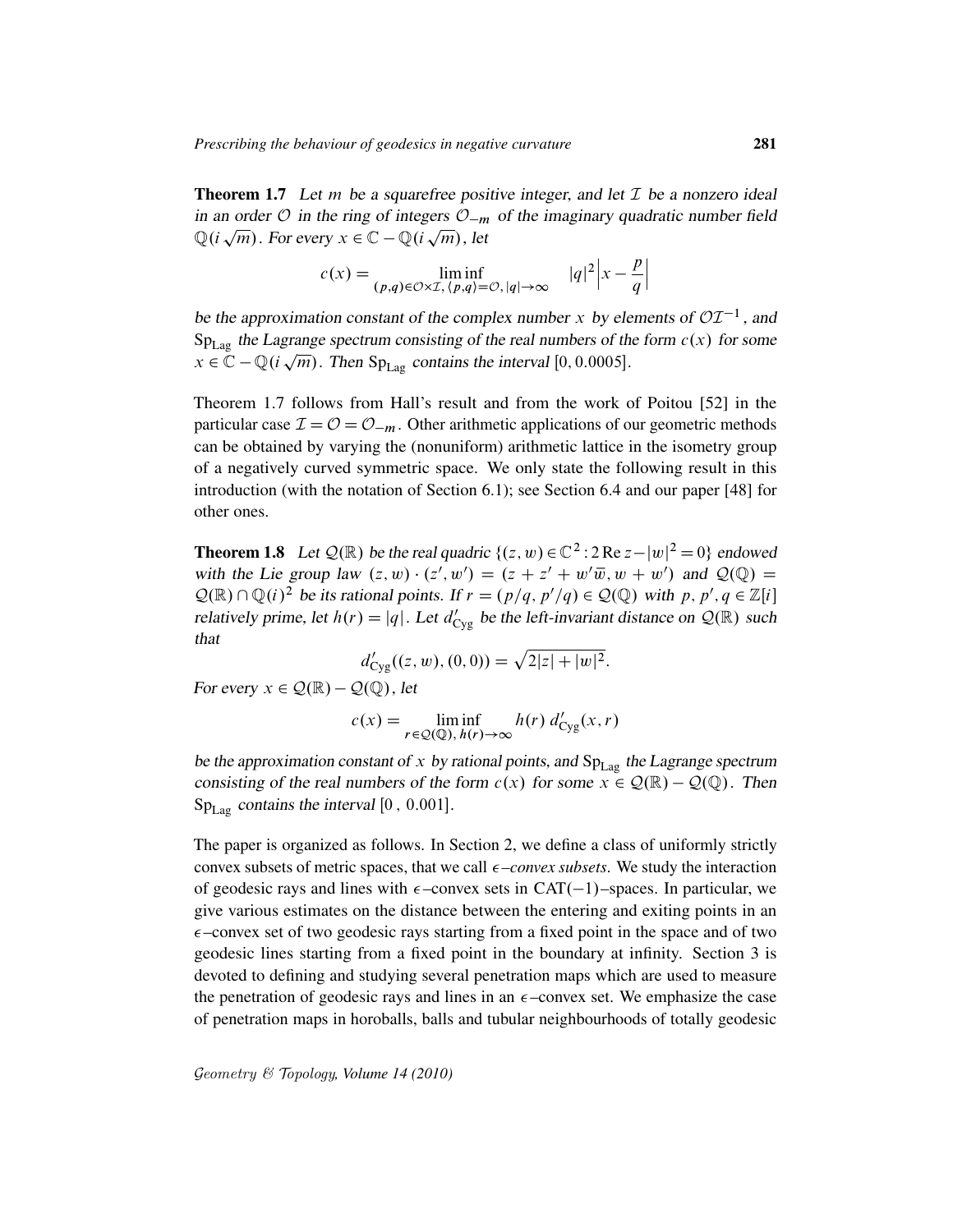submanifolds. We show that in a number of geometrically interesting cases, it is possible to adjust the penetration of a geodesic line or ray in one  $\epsilon$ -convex set while keeping the penetration in another set fixed. Section 4 contains the inductive construction that gives geodesic rays and lines with prescribed maximal penetration with respect to a given collection of  $\epsilon$ -convex sets. As a warm-up for the construction, we prove Theorem 1.1 in Section 4.1. The other theorems in the introduction besides the last two and a number of others are proved in Section 5 where the results of Section 4 are applied in the cases studied in Section 3. Finally, we give our arithmetic applications in Section 6.

Acknowledgments Each author acknowledges the support of the other author's institution, where part of this work was done. This research was supported by the Center of Excellence "Geometric analysis and mathematical physics" of the Academy of Finland. We thank P Pansu, Y Bugeaud, A Schmidt, P Gilles, A Guilloux and D Harari for various discussions and comments on this paper.

# 2 On strict convexity in  $CAT(-1)$  spaces

### 2.1 Notation and background

In this section, we introduce some of the objects which are central in this paper. We refer to Bridson and Haefliger [11] and Ghys and de la Harpe [22] for the definitions and basic properties of  $CAT(-1)$  spaces. Our reference for hyperbolic geometry is Beardon [5].

Let  $(X, d)$  be a proper geodesic CAT(-1) metric space, and  $X \cup \partial_{\infty} X$  be its compactification by the asymptotic classes of geodesic rays. By a *geodesic line* (resp. *ray* or *segment*) in X, we mean an isometric map  $\gamma: \mathbb{R} \to X$  (resp.  $\gamma: [\iota_{\gamma}, +\infty] \to X$ with  $\iota_{\nu} \in \mathbb{R}$  or  $\gamma: [a, b] \to X$ , with  $a \leq b$ ). We sometimes also denote by  $\gamma$  the image of this map. For x, y in X, we denote by  $[x, y]$  the (unique) closed geodesic segment between  $x, y$ , with the obvious extension to open and half-open geodesic segments, rays and lines (with one or two endpoints in  $\partial_{\infty} X$ ). We say that X *has extendible geodesics* if every geodesic segment can be extended to a geodesic line.

We denote by  $T^1 X$  the space of geodesic lines in X, endowed with the compact-open topology. When X is a Riemannian manifold, the space  $T<sup>1</sup>X$  coincides with the usual definition of the unit tangent bundle, upon identifying a geodesic line  $\gamma$  and its (unit) tangent vector  $\dot{\gamma}(0)$  at time  $t = 0$ . For every geodesic ray or line  $\gamma$ , we denote by  $\gamma(+\infty)$  the point of  $\partial_{\infty} X$  to which  $\gamma(t)$  converges as  $t \to +\infty$ , and we define  $\gamma(-\infty)$  similarly when  $\gamma$  is a geodesic line. We say that a geodesic line (resp. ray)  $\gamma$  starts from a point  $\xi \in \partial_{\infty} X$  (resp.  $\xi \in X$ ) if  $\xi = \gamma(-\infty)$  (resp.  $\gamma(\iota_{\gamma}) = \xi$ ). For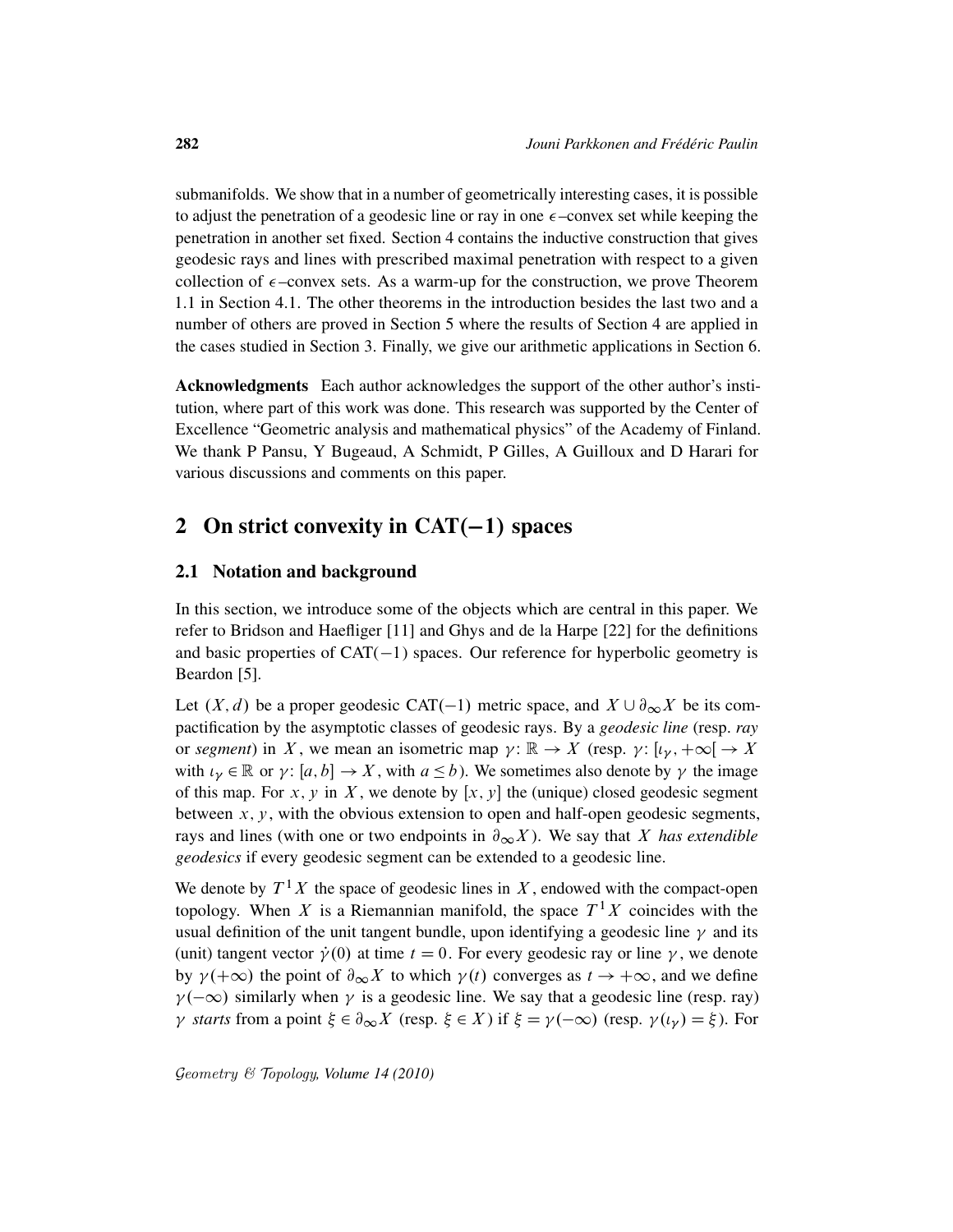every  $\xi$  in  $X \cup \partial_{\infty} X$ , we denote by  $T_{\xi}^1$  $\chi^1 \chi^1$  the space of geodesic lines (if  $\xi \in \partial_{\infty} X$ ) or rays (if  $\xi \in X$ ) starting from  $\xi$ , endowed with the compact-open topology.

If Y is a subset of X and  $\xi$  a point in  $X \cup \partial_{\infty} X$ , the *shadow of* Y *seen from*  $\xi$  is the set  $\mathcal{O}_\xi Y$  of points  $\gamma(+\infty)$  where  $\gamma$  is a geodesic ray or line starting from  $\xi$  and meeting  $Y$ .

The *Busemann function*  $\beta_{\xi}$ :  $X \times X \to \mathbb{R}$  at a point  $\xi$  in  $\partial_{\infty} X$  is defined by

$$
\beta_{\xi}(x, y) = \lim_{t \to +\infty} (d(x, \rho(t)) - d(y, \rho(t))),
$$

where  $\rho$  is any geodesic ray ending at  $\xi$ . The function  $y \mapsto \beta_{\xi}(x, y)$  can be thought of as a normalized signed distance to  $\xi \in \partial_{\infty} X$ , or as the *height* of the point y with respect to  $\xi$  (relative to x). Accordingly, if  $\beta_{\xi}(x, y) = \beta_{\xi}(x, y')$ , then the points y and y' are said to be *equidistant* to  $\xi$ . If  $\xi \in X$ , we define

$$
\beta_{\xi}(x, y) = d(x, \xi) - d(y, \xi).
$$

This is convenient in Section 4.2 and in the proof of Corollary 5.5. For every  $x, y, z$  in X and  $\xi \in X \cup \partial_{\infty} X$ , we have

$$
\beta_{\xi}(x, y) + \beta_{\xi}(y, z) = \beta_{\xi}(x, z),
$$

 $\beta_{\xi}(x, x) = 0$ , and  $|\beta_{\xi}(x, y)| \le d(x, y)$ .

A *horoball* in X centered at  $\xi \in \partial_{\infty} X$  is the preimage of  $[s, +\infty[$  for some s in R by the map  $y \mapsto \beta_{\xi}(x, y)$  for some x in X. If

$$
H = \{ y \in X : \beta_{\xi}(x, y) \ge s \}
$$

is a horoball, we define its *boundary horosphere* by

$$
\partial H = \{ y \in X : \beta_{\xi}(x, y) = s \},
$$

and for every  $t \geq 0$ , its *t*–shrunk horoball by

$$
H[t] = \{ y \in X : \beta_{\xi}(x, y) \ge s + t \}.
$$

(In [47], we denoted  $H[t]$  by  $H(t)$ .) Similarly, if B is a ball of center x and radius r, for every  $t \le r$ , we denote by  $B[t]$  the ball of center x and radius  $r - t$ . By convention, if  $t > r$ , define  $B[t] = \emptyset$ . Note that for every ball or horoball H, we have  $H[t'] \subset H[t]$ if  $t' \geq t$ . The point at infinity of a horoball H is denoted by  $H[\infty]$ . Note that, in this paper, all balls and horoballs in  $X$  are assumed to be closed.

Recall that a subset C in a  $CAT(-1)$  metric space is *convex* if C contains the geodesic segment between any two points in C. Let C be a convex subset in  $X$ . We denote by  $\partial_{\infty}C$  its set of points at infinity, and by  $\partial C$  its boundary in X. If C is nonempty and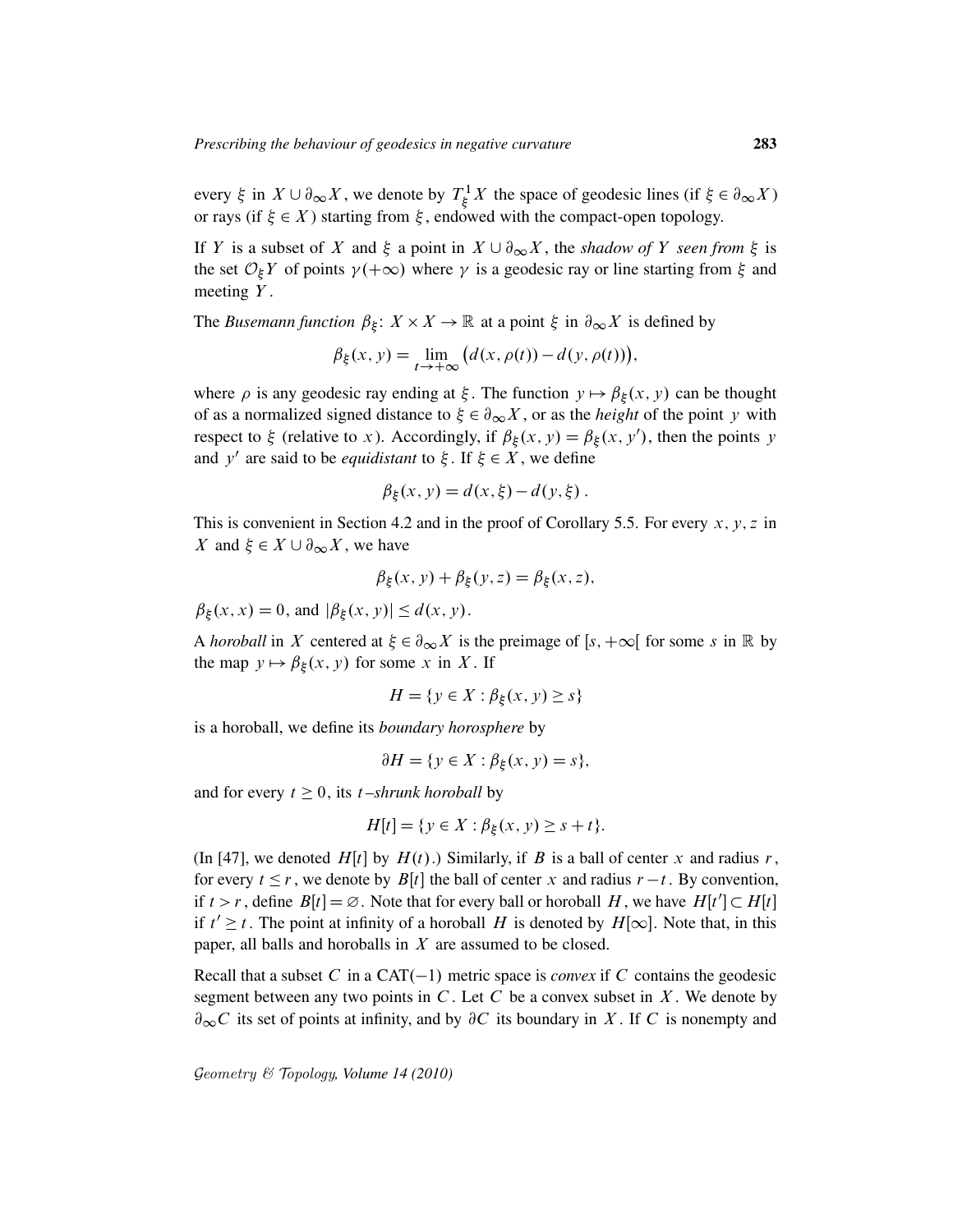closed, for every  $\xi$  in  $\partial_{\infty} X$ , we define *the closest point to*  $\xi$  *on the convex set* C to be the following point p in  $C \cup \partial_{\infty} C$ : if  $\xi \notin \partial_{\infty} C$ , then p belongs to C and maximizes the map  $y \mapsto \beta_{\xi}(x_0, y)$  for some (hence any) given point  $x_0$  in  $X$ ; if  $\xi \in \partial_{\infty} C$ , then we define  $p = \xi$ . This point p exists, is unique, and depends continuously on  $\xi$ , by the properties of  $CAT(-1)$ –spaces.

If x, y,  $z \in X \cup \partial_{\infty} X$ , we denote by  $(x, y, z)$  the triangle formed by the three geodesic segments, rays or lines with endpoints in  $\{x, y, z\}$ . Recall that if  $\alpha: t \mapsto \alpha_t$  and  $\beta: t \mapsto \beta_t$  are two (germs of) geodesic segments starting from a point  $x_0$  in X at time  $t = 0$ , if  $(\overline{x}_0, \overline{\alpha}_t, \overline{\beta}_t)$  for  $t > 0$  small enough is a comparison triangle for  $(x_0, \alpha_t, \beta_t)$ in the real hyperbolic plane  $\mathbb{H}^2_{\mathbb{R}}$ , then the *comparison angle* between  $\alpha$  and  $\beta$  at  $x_0$  is the limit, which exists, of the angle  $\angle_{\overline{x}_0}(\overline{\alpha}_t, \overline{\beta}_t)$  as t tends to 0.

If  $x, y \in X$  and  $\xi \in \partial_{\infty} X$ , then a triple  $(\overline{x}, \overline{y}, \overline{\xi})$  with  $\overline{x}, \overline{y} \in \mathbb{H}^2_{\mathbb{R}}, \overline{\xi} \in \partial_{\infty} \mathbb{H}^2_{\mathbb{R}},$  $d(\bar{x}, \bar{y}) = d(x, y)$  and  $\beta_{\bar{\xi}}(\bar{x}, \bar{y}) = \beta_{\xi}(x, y)$  is called a *comparison triangle* for  $(x, y, \xi)$ . Clearly, this comparison triangle exists, and is unique up to isometry. The natural map from  $\xi$ ,  $\overline{x}$ ] $\cup$ [ $\overline{x}$ ,  $\overline{y}$ ] $\cup$ [ $\overline{y}$ ,  $\xi$ [ to ] $\xi$ ,  $x$ ] $\cup$ [ $x$ ,  $y$ ] $\cup$ [ $y$ ,  $\xi$ [ is 1–Lipschitz, and for every  $z \in [x, y]$ , if  $\overline{z}$  is its corresponding point on  $[\overline{x}, \overline{y}]$ , then  $\beta_{\xi}(z, x) \leq \beta_{\overline{\xi}}(\overline{z}, \overline{x})$ .

We end this section with the following (well known) exercises in hyperbolic geometry.

**Lemma 2.1** For all points x, y in X and z in  $X \cup \partial_{\infty} X$ , and every t in [0,  $d(x, z)$ ] (finite if  $z \in \partial_{\infty} X$ ), if  $x_t$  is the point on [x, z] at distance t from x, then

$$
d(x_t, [y, z]) \le e^{-t} \sinh d(x, y) \le \frac{1}{2} e^{-t + d(x, y)}.
$$

**Proof** By comparison, we may assume that  $X = \mathbb{H}_{\mathbb{R}}^2$ . As it does not decrease  $d(x_t, [y, z])$  to replace z by the point at infinity of the geodesic ray starting from x and passing through  $z$ , we may assume that  $z$  is the point at infinity in the upper halfspace model of  $\mathbb{H}^2_{\mathbb{R}}$ . Let p be the orthogonal projection of  $x_t$  on the geodesic line  $\gamma$  through y and z. Assume first that p belongs to [y, z[.

If we replace y by the orthogonal projection of x on  $\gamma$ , then we decrease  $d(x, y)$ , and do not change t and  $d(x_t, [y, z])$ . Hence we may assume that  $y = i$  and x is on the (Euclidean) circle of center 0 and radius 1. If  $\alpha$  is the (Euclidean) angle at 0 between the horizontal axis and the (Euclidean) line from 0 passing through  $x$ , then an easy computation in hyperbolic geometry (see also Beardon [5, page 145]) gives  $\sinh d(x, y) = \cos \alpha / \sin \alpha$ . Similarly,  $\sinh d(x_t, [y, z]) = \cos \alpha / (e^t \sin \alpha)$ . So that

$$
d(x_t, [y, z]) \le \sinh d(x_t, [y, z]) = e^{-t} \sinh d(x, y).
$$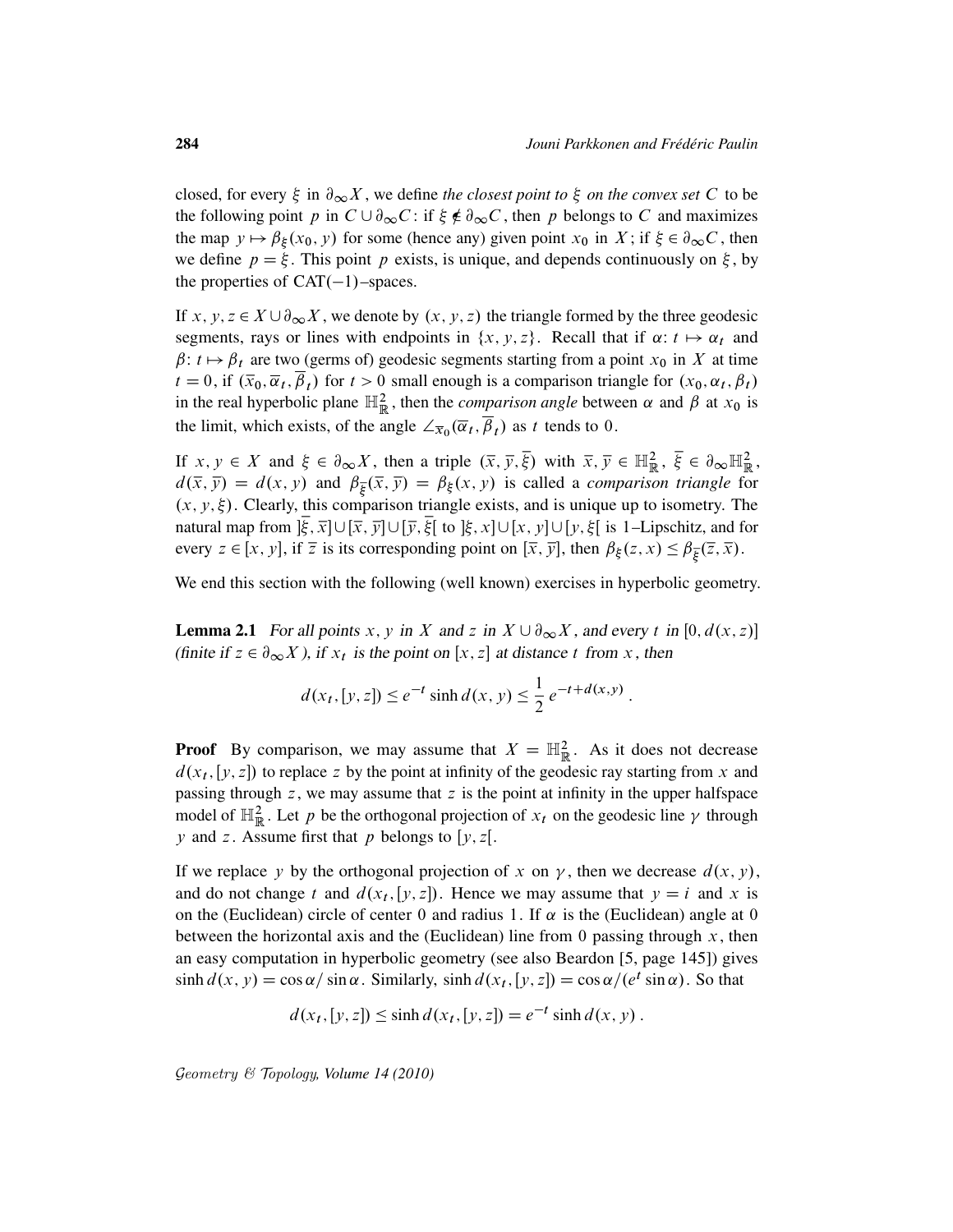

Assume now that p does not belong to [y, z[. In particular,  $y \neq x_t$ . Let  $\overline{x_t}$  be the point at same distance from y as  $x_t$  (and on the same side) such that y is the orthogonal projection of  $\overline{x_t}$  on  $\gamma$ , so that

$$
d(\overline{x_t}, [y, z]) = d(\overline{x_t}, y) = d(x_t, y) = d(x_t, [y, z]).
$$



Let  $\bar{x}$  be the intersection of the geodesic line from z through  $\bar{x}$  with the (hyperbolic) circle of center y and radius  $d(x, y)$ , so that  $d(\bar{x}, y) = d(x, y)$ . Then, with  $\bar{t} =$  $d(\overline{x_t}, \overline{x})$ , we have  $\overline{t} \ge t$ , as the angle at  $\overline{x_t}$  of  $[\overline{x_t}, \overline{x}]$  with the outgoing unit vector of the geodesic ray from y through  $\overline{x_t}$  is bigger than the corresponding one for  $x_t$  and x. Hence we may assume that  $x_t = \overline{x_t}$  and  $x = \overline{x}$ . As then the orthogonal projection of  $x_t$  on the geodesic line through y and z is y, this reduces the situation to the first case treated above.  $\Box$ 

**Lemma 2.2** For every  $\epsilon > 0$ , if

(1) 
$$
c_0(\epsilon) = 2 \log \left( \frac{2(1 + e^{\epsilon/2}) \sinh \epsilon}{\epsilon} \right),
$$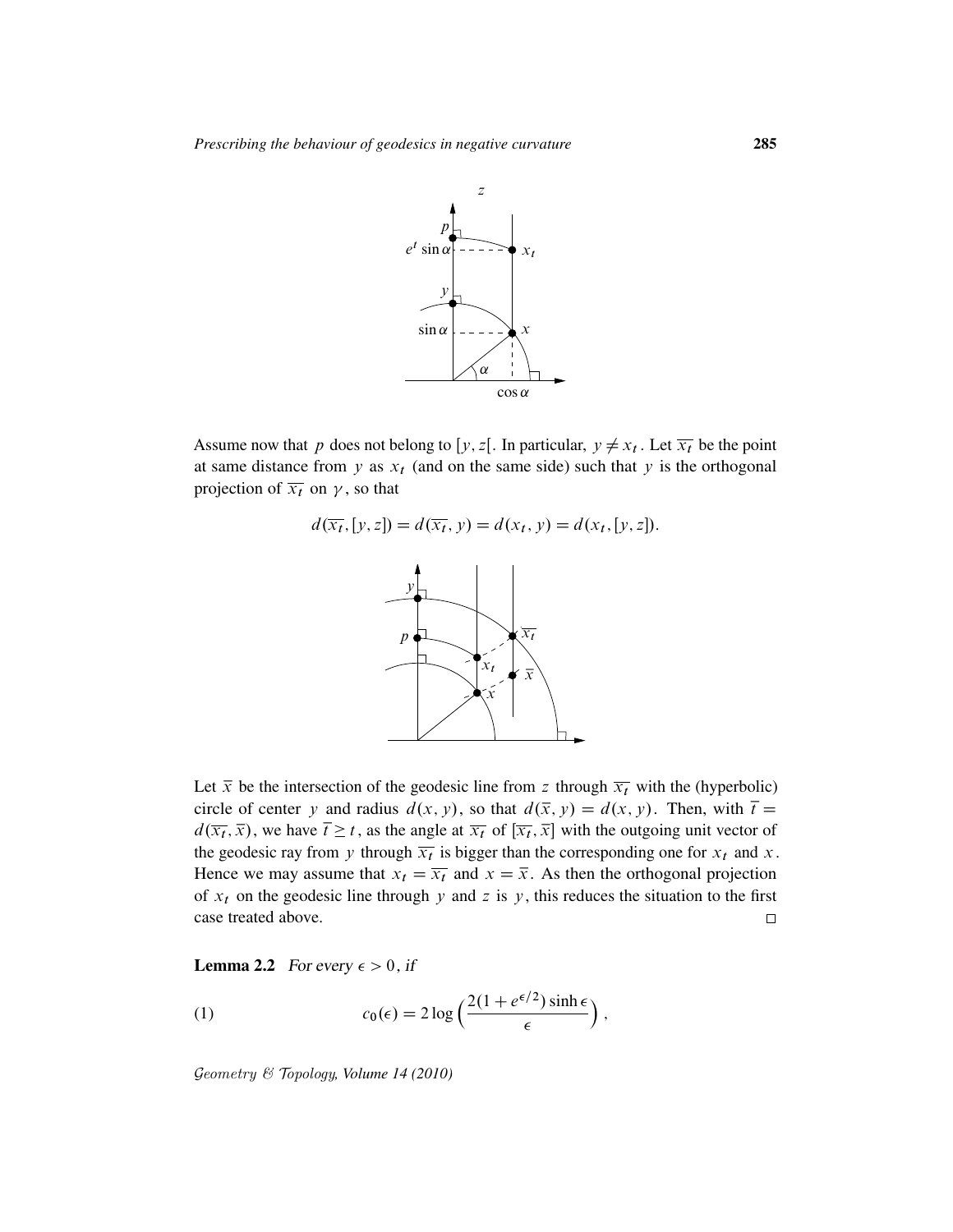then for all points  $a, b, a', b'$  in X such that

$$
d(a,a') \leq \epsilon \,, \quad d(b,b') \leq \epsilon \,, \quad d(a,b) \geq c_0(\epsilon) \,,
$$

if *m* is the midpoint of the geodesic segment [a, b], then  $d(m, [a', b']) \leq \frac{\epsilon}{2}$  $\frac{\epsilon}{2}$ .

**Proof** Let p be the point in [a, b'] the closest to m, and q the point of [a', b'] the closest to p. Let  $t = d(a, m) = d(b, m) = d(a, b)/2$ . By Lemma 2.1, we have

 $d(m, p) \leq e^{-d(b,m)} \sinh d(b, b') \leq e^{-t} \sinh e$ 

and, as  $d(m, p) \leq \epsilon/2$  by convexity,

$$
d(p,q) \le e^{-d(a,p)} \sinh d(a,a') \le e^{-d(a,m)+d(m,p)} \sinh d(a,a') \le e^{-t+\epsilon/2} \sinh \epsilon
$$
.

Hence  $d(m, q) \leq d(m, p) + d(p, q) \leq e^{-t}(1 + e^{\epsilon/2}) \sinh \epsilon$ , and the result follows by the assumption on  $d(a, b)$ .  $\Box$ 

**Remark** If we want a simpler expression, we can also take  $c_0(\epsilon) = 3\epsilon + 4 \log 2$ .

#### 2.2 Entering and exiting  $\epsilon$  –convex subsets

For every subset A in X and  $\epsilon > 0$ , we denote by  $\mathcal{N}_{\epsilon}A$  the closed  $\epsilon$ -neighbourhood of A in X. For every  $\epsilon > 0$ , a subset C of X will be called  $\epsilon$ -convex if there exists a convex subset C' in X such that  $C = \mathcal{N}_{\epsilon} C'$ . As the metric space X is CAT(-1), it is easy to see that an  $\epsilon$ -convex subset C is closed, convex, equal to the closure of its interior, and *strictly convex* in the sense that for every geodesic line  $\gamma$  meeting C in at least two points, the segment  $\gamma \cap C$  is the closure of  $\gamma \cap C$ . If X is a smooth Riemannian manifold, then an  $\epsilon$ -convex subset has a  $C^{1,1}$ -smooth boundary; see Walter [62].

**Examples** (1) For every  $\epsilon > 0$ , any ball of radius at least  $\epsilon$  is  $\epsilon$ -convex, and any horoball is  $\epsilon$ -convex. Conversely, as proved below, if a subset  $C \subset X$  is  $\epsilon$ -convex for every  $\epsilon > 0$ , then C is X,  $\varnothing$  or a horoball. Accordingly, we will sometimes refer to horoballs as  $\infty$ –convex subsets.

To prove the above statement, assume that  $C \neq X, \emptyset$  and that for all  $\epsilon > 0$ , there exists a convex subset  $C_{-\epsilon}$  in X such that  $C = \mathcal{N}_{\epsilon} C_{-\epsilon}$ . For every x in  $\partial C$  (note that  $\partial C$  is nonempty as  $C \neq X, \emptyset$  and every  $t \geq 0$ , let  $x_t$  be the point of the nonempty closed convex subset  $\overline{C_{-t}}$  which is the closest to x. Then  $t \mapsto x_t$  is a geodesic ray, which converges to a point called  $x_{\infty}$ . We claim that  $x_{\infty} = y_{\infty}$  for every x, y in  $\partial C$ . Otherwise, the geodesic segment between  $x_t$  and  $y_t$ , contained in  $C_{-t}$  by convexity, converges to the geodesic line between  $x_{\infty}$  and  $y_{\infty}$ . Hence, the point  $x_t$  would not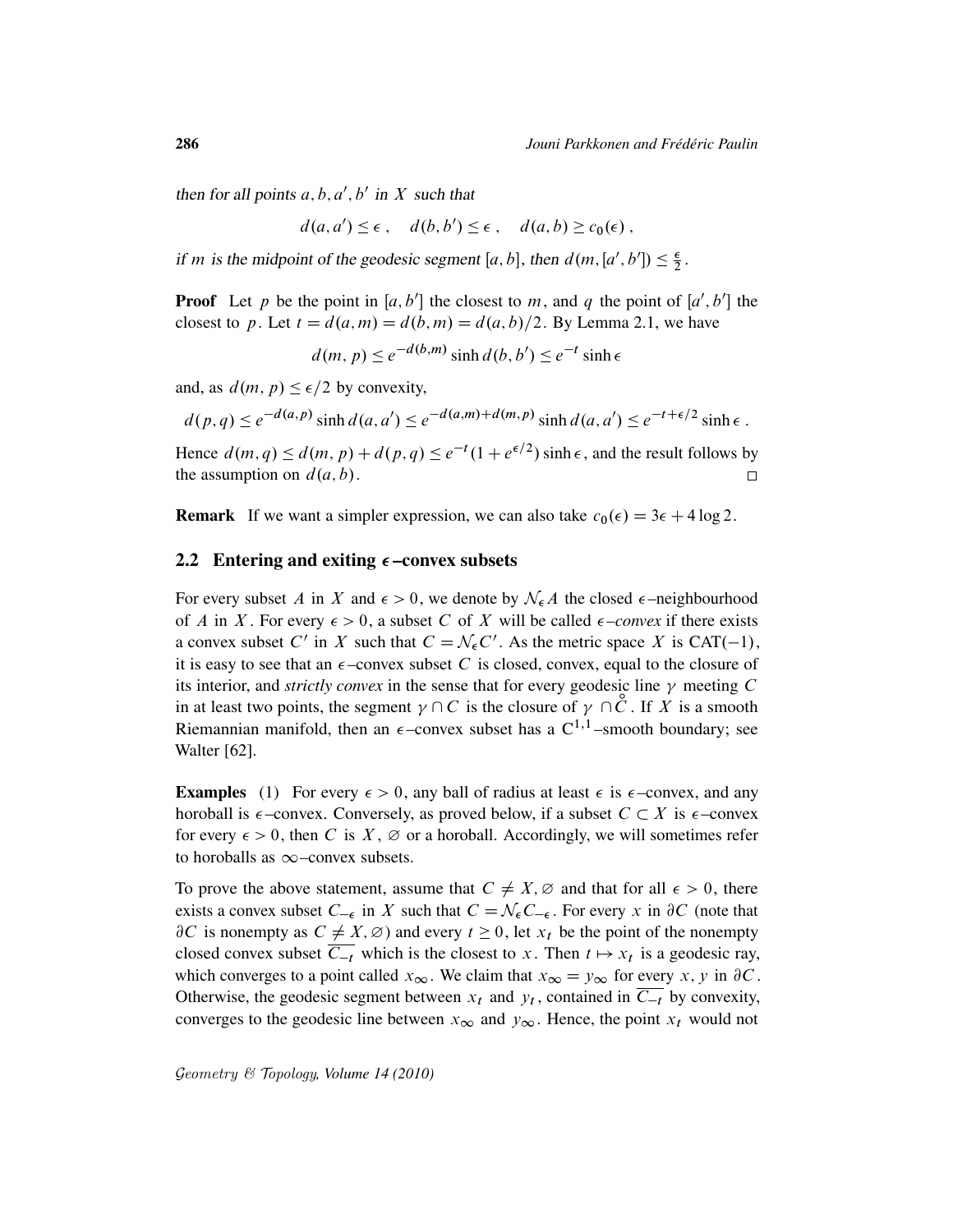be the closest one to x, for t big enough. Therefore  $\partial C$  is a horosphere whose point at infinity is  $x_{\infty}$ , and by convexity, C is a horoball.

(2) When X is a Riemannian manifold and C is a closed convex subset with nonempty interior and  $C^{1,1}$ -smooth boundary, the property of C being  $\epsilon$ -convex is related with extrinsic curvature properties of its boundary; see for instance our paper [50] and references therein. In particular, if X has constant curvature  $-a^2$ , then C is  $\epsilon$ -convex if and only if the eigenvalues of the second fundamental form of  $\partial C$  (for the inner pointing normal unit vector field along it) belong to [ $a \tanh(a\epsilon)$ ,  $a \coth(a\epsilon)$ ] almost everywhere; see our paper [50].

The rest of this section is devoted to several lemmas concerning the relative distances between entering points and exiting points, in and out of an  $\epsilon$ -convex subset of X, of two geodesic rays or lines starting from the same point. The asymptotic behaviour of the various constants appearing in this section is described in Remark 2.7.

**Lemma 2.3** Let C be a convex subset in X, let  $\epsilon > 0$  and let  $\xi_0 \in (X \cup \partial_{\infty} X)$  –  $(\mathcal{N}_{\epsilon}C \cup \partial_{\infty}C)$ . If two geodesic segments, rays or lines  $\gamma$ ,  $\gamma'$  which start from  $\xi_0$ intersect  $\mathcal{N}_{\epsilon}C$ , then the first intersection points x, x' of  $\gamma$ ,  $\gamma'$  respectively with  $\mathcal{N}_{\epsilon}C$ are at a distance at most

$$
c_1'(\epsilon) = 2 \operatorname{arsinh}(\coth \epsilon).
$$

**Proof** Let y and y' be the closest points in C to x and x' respectively. As  $x, x' \in$  $\partial \mathcal{N}_{\epsilon}[y, y']$ , it is sufficient to prove the result when  $C = [y, y']$ .



We may assume that  $x \neq x'$ , and, by a continuity argument, that  $y \neq y'$ . Let us construct a pentagon in  $\mathbb{H}^2_{\mathbb{R}}$  with vertices  $\overline{\xi_0}, \overline{x}, \overline{y}, \overline{x'}, \overline{y'}$  by gluing together the comparison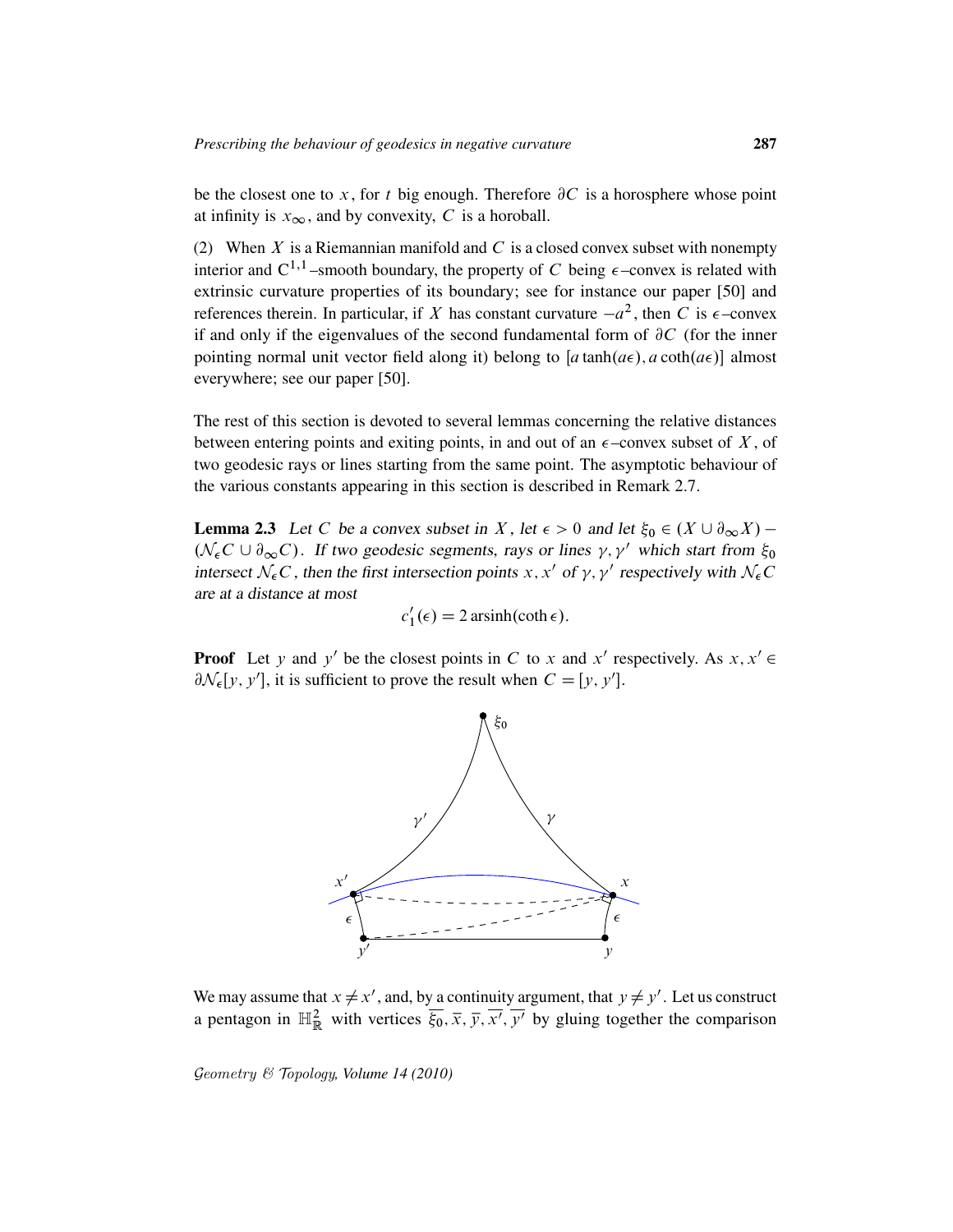triangles of  $(\xi_0, x, x')$ ,  $(x, x', y')$  and  $(x, y', y)$ . By comparison (see for instance Bridson and Haefliger [11, Proposition 1.7.(4)]), the comparison angles at  $\bar{x}, \bar{y}, \bar{x'}, \bar{y'}$ are at least  $\pi/2$ . Hence, the segments or rays  $\overline{\xi_0}$ ,  $\overline{x}$  and  $\overline{\xi_0}$ ,  $\overline{x'}$  do not meet  $\mathcal{N}_{\epsilon}[\overline{y}, \overline{y'}]$ , and the point  $\overline{y}$  is the closest point on  $[\overline{y}, \overline{y'}]$  to  $\overline{x}$ .

Furthermore,  $\overline{y'}$  is the closest point on  $[\overline{y}, \overline{y'}]$  to  $\overline{x'}$ . Indeed, the angle at  $\overline{y'}$  of the pentagon is at most  $3\pi/2$  since  $\angle_{\overline{y'}}(\overline{y}, \overline{x}) \leq \pi/2$  and  $\angle_{\overline{y'}}(\overline{x}, \overline{x'}) \leq \pi$ . Therefore, if by contradiction  $\overline{z} \in [\overline{y}, \overline{y'}]$  is closest to  $\overline{x'}$ , the geodesic segment  $[\overline{x}', \overline{z}]$  intersects  $[\overline{y}', \overline{x}]$  at a point  $\overline{u}$ . If  $z \in [y', y]$  and  $u \in [y', x]$  are such that  $d(y', z) = d(\overline{y}', \overline{z})$  and  $d(y', u) = d(\overline{y}', \overline{u})$ , then by comparison

$$
d(x', z) \le d(x', u) + d(u, z) \le d(\overline{x}', \overline{u}) + d(\overline{u}, \overline{z}) = d(\overline{x}', \overline{z}) < d(\overline{x}', \overline{y}') = d(x', y'),
$$

a contradiction.

As  $d(x, x') = d(\overline{x}, \overline{x'})$ , we only have to prove that  $d(\overline{x}, \overline{x'}) \leq c_1'$  $l_1'(\epsilon)$ , that is, we may assume that  $X = \mathbb{H}^2_{\mathbb{R}}$ . Up to replacing  $\xi_0$  by the point at infinity of the geodesic ray starting at x and passing through  $\xi_0$ , we may assume that  $\xi_0$  is at infinity. By homogeneity, we may assume that  $\xi_0$  is the point at infinity  $\infty$  in the upper halfplane model of  $\mathbb{H}^2_{\mathbb{R}}$ . As a geodesic line starting from  $\infty$  and meeting the  $\epsilon$ -neighbourhood of a vertical geodesic segment enters it in the sphere of radius  $\epsilon$  centered at its highest point, we may assume that C is a segment (possibly a point) of the geodesic line  $\ell$ between the points  $-1$  and 1 of the real line.

**Claim** There are points  $x_{\sharp}$  and  $x'_{\sharp}$  $\frac{1}{\#}$  that are first meeting points with  $\mathcal{N}_{\epsilon} \ell$  of geodesic lines starting from  $\infty$ , such that  $d(x, x') \leq d(x_{\sharp}, x'_{\sharp})$ ] /.



**Proof** Note that  $\partial \mathcal{N}_{\epsilon} \ell$  is the union of two arcs of Euclidean circles, meeting at  $-1$  and 1, and let  $\partial^+ \mathcal{N}_\epsilon \ell$  be the upper one, which is the intersection with  $\mathbb{H}^2_{\mathbb{R}}$  of the Euclidean circle through  $(\pm 1, 0)$  and  $(0, e^{\epsilon})$ . The horizontal line with equation  $y = \sinh \epsilon$  goes through the Euclidean center  $(0, \sinh \epsilon)$  of this circle, and the points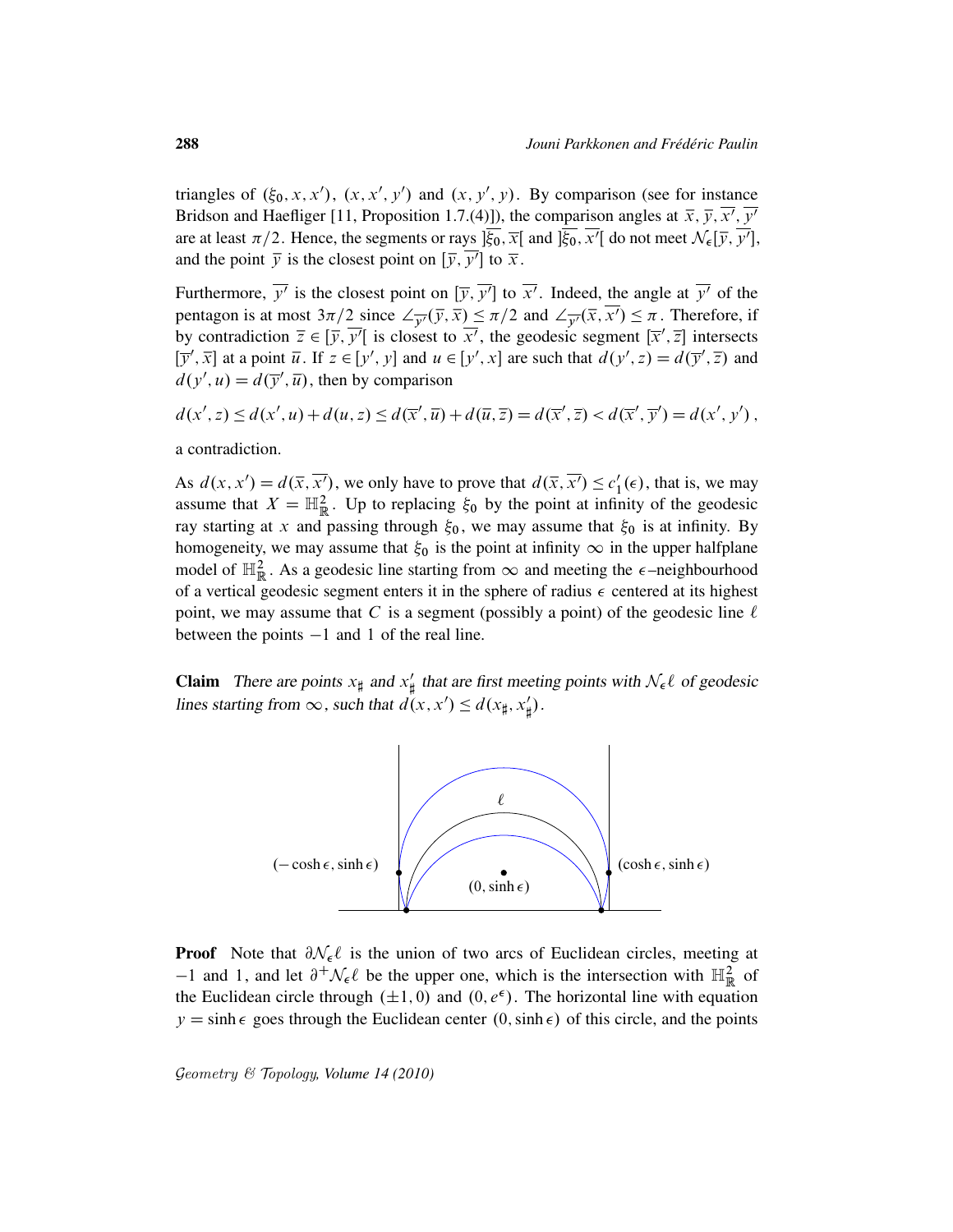of  $\partial^+ \mathcal{N}_\epsilon \ell$  above or on this line are exactly the first hitting points with  $\mathcal{N}_\epsilon \ell$  of the geodesic lines starting from  $\infty$ .

We may assume, up to permuting x and  $x'$  that the horizontal coordinate of x is strictly less than the one of  $x'$ .

If both x and x' are in  $\partial \mathcal{N}_{\epsilon} \ell$  or have vertical coordinate at least sinh  $\epsilon$ , then replace them by the points  $x_{\sharp}$  and  $x'_{\sharp}$  $\psi_{\sharp}$ , respectively to their left and right, on  $\partial^{+} \mathcal{N}_{\epsilon} \ell$  at the same vertical coordinate. These points satisfy the claim.

Otherwise, assume for instance that x does not lie on  $\partial \mathcal{N}_{\epsilon}\ell$  and has vertical coordinate strictly less than sinh  $\epsilon$ . In particular, x belongs to the hyperbolic circle S of radius  $\epsilon$  centered at one endpoint of the segment C. Moreover, the horizontal Euclidean diameter of S is at vertical height strictly less than  $sinh \epsilon$ .

Since the Euclidean normal line to S and  $\partial^+ \mathcal{N}_\epsilon \ell$  at their common tangency point goes through both their Euclidean centers, this tangency point is below the horizontal Euclidean diameter of S. Hence both x and  $x'$  lie on S, since the other points of  $\partial \mathcal{N}_{\epsilon} C$  are not first hitting points with  $\mathcal{N}_{\epsilon} C$  of the geodesic lines starting from  $\infty$ . By horizontal translations and homotheties, which are hyperbolic isometries preserving the geodesic lines starting from  $\infty$ , we may assume that C is reduced to the closest point on  $\ell$  to  $\infty$ . Hence we are again in a situation when both x and x' have vertical coordinates at least sinh  $\epsilon$ , which has already been considered.  $\Box$ 

The above claim allows us to assume that  $C = \ell$ . The distance  $d(x, x')$  is then maximized when the geodesic lines are tangent to  $\mathcal{N}_{\epsilon} \ell$  on both sides (see the figure above). Thus, we may assume that the points  $x, x'$  are  $(\pm \cosh \epsilon, \sinh \epsilon)$ . The computation of  $d(x, x')$  yields the result.  $\Box$ 

The following technical result will be used in Lemma 2.5. Define, for every  $\epsilon > 0$ ,

$$
c''(\epsilon) = \frac{2}{\epsilon} \operatorname{arcosh}(2 \cosh(\epsilon/2)) .
$$

For future use, it is easy to check that, for every  $\epsilon > 0$ ,

(2) 
$$
c_0(\epsilon) \geq \epsilon c''(\epsilon).
$$

**Lemma 2.4** For every  $\epsilon > 0$ , for every convex subset C in X, for every a, b in  $\mathcal{N}_{\epsilon}C$ and for every  $a_0$  in [a, b], if  $d(a, b) \ge c_0(\epsilon)$  and

$$
\eta = \frac{1}{c''(\epsilon)} \min\{d(a_0, a), d(a_0, b)\} \le \frac{\epsilon}{2},
$$

then  $d(a_0, C) \leq \epsilon - \eta$ .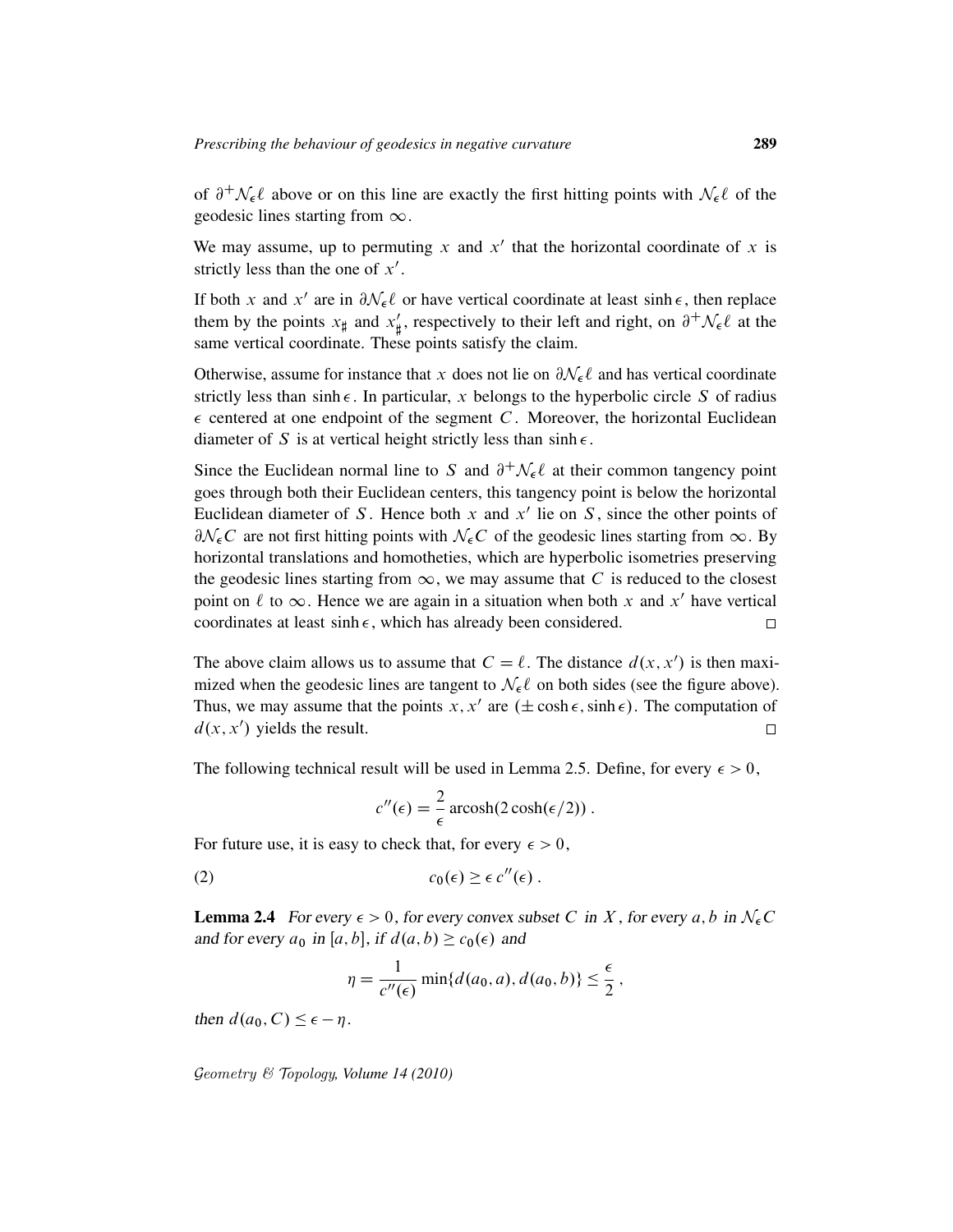**Proof** Let  $\epsilon > 0$ . Let  $C, a, b, a_0, \eta$  be as in the statement, and let us prove that  $d(a_0, C) \leq \epsilon - \eta$ . By an easy computation, we have  $c''(\epsilon) \epsilon \leq c_0(\epsilon)$ . By symmetry, we may assume that  $d(a, a_0) \leq d(b, a_0)$ , so that our assumptions give the following inequalities:

(3) 
$$
d(a, a_0) = c''(\epsilon)\eta \le c''(\epsilon)\epsilon/2 \le c_0(\epsilon)/2 \le d(a, b)/2.
$$

Let  $a', b'$  be the points in C the closest to a, b respectively. As  $[a', b']$  is contained in C, we may assume that  $C = [a', b']$ . Let m be the midpoint of [a, b], and m' its closest point on [a', b']. By Lemma 2.2, we have  $d(m, m') \leq \frac{\epsilon}{2}$  $\frac{\epsilon}{2}$ .

As  $\eta \leq \epsilon/2$ , if  $d(a, a') \leq \epsilon - \eta$ , then by convexity every point in [a, m] is at distance at most  $\epsilon - \eta$  from C. In particular, this is true for  $a_0$ , since  $d(a, a_0) \leq d(a, m)$ . Hence, we may assume that  $d(a, a') > \epsilon - \eta$ .

Consider the quadruple  $(a, a', m, m')$  of points of X, which satisfies

- $\epsilon \eta < d(a, a') \leq \epsilon$ ,
- $d(m, m') \leq \frac{\epsilon}{2}$  $\frac{\epsilon}{2}$ ,
- $a'$  is the point in  $[a', m']$  the closest to a, and
- $m'$  is the point in [a', m'] the closest to m.

Define  $t = t(a, a', m, m')$  as the distance between a and the point  $z = z(a, a', m, m')$ in [a, m] at distance  $\epsilon - \eta$  from [a', m'] (which exists and is unique by convexity); see the figure below.



We claim that  $t \leq c''(\epsilon)\eta = d(a, a_0)$ . Before proving this claim, we note that it implies by Equation (3) that  $t \leq d(a, a_0) \leq d(a, b)/2$ , hence, by convexity,  $d(a_0, [a', m']) \leq$  $\epsilon - \eta$ , and Lemma 2.4 will follow.

We will make several reductions, in order to reach a situation where easy computations will be possible.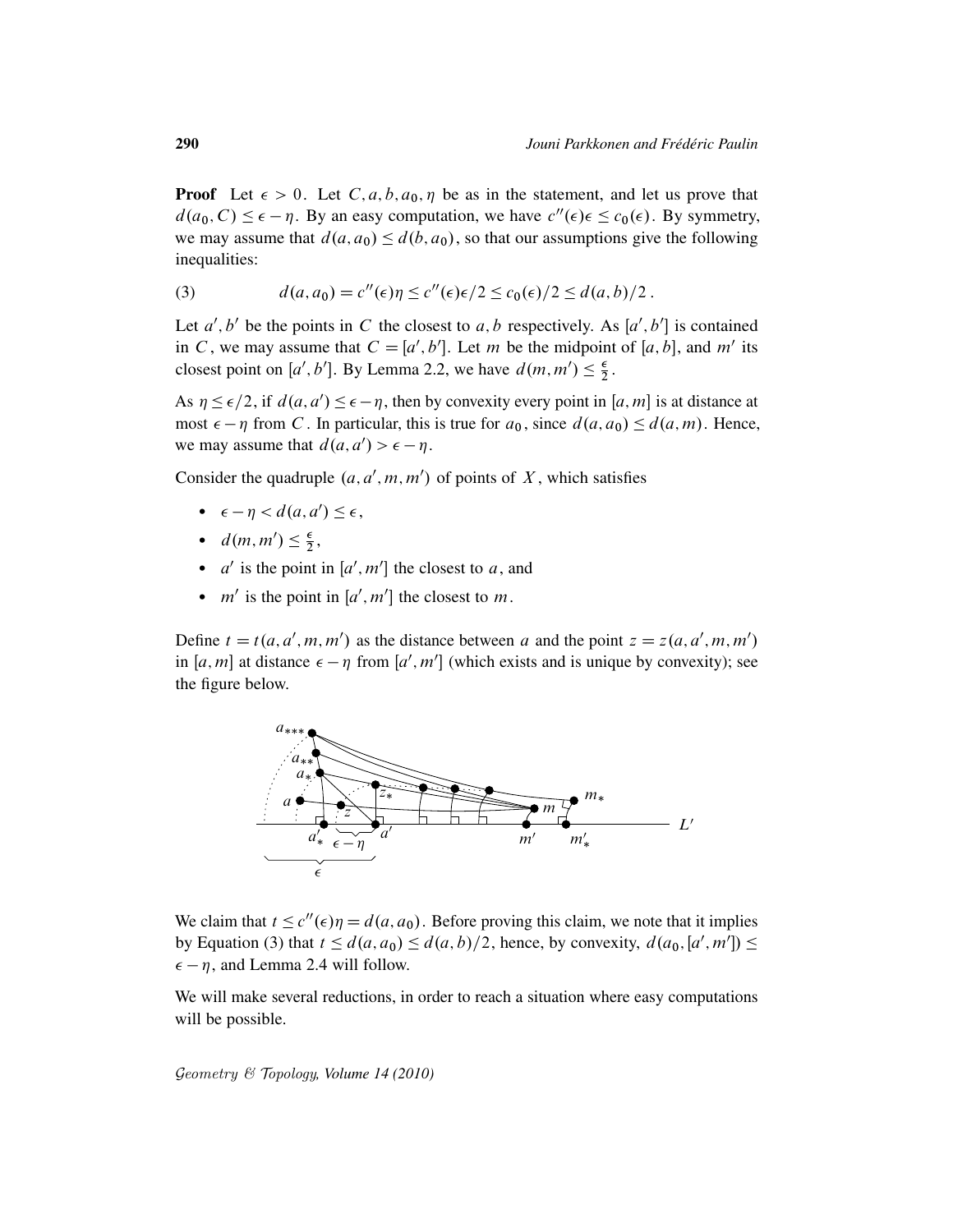First we may assume, by comparison, that  $X = \mathbb{H}^2_{\mathbb{R}}$ . If the segment  $[a, m]$  cuts the segment  $[a', b']$  in a point u, then replacing m and  $m'$  by the intersection point u gives a new quadruple with the same  $t$ . By an approximation argument, we may assume that  $[a, m] \cap [a', b']$  is empty and that  $a' \neq m' \neq m$ . The assumptions on the quadruple  $(a, a', m, m')$  then imply that the angles  $\angle_{a'}(a, m')$  and  $\angle_{m'}(m, a')$  are at least  $\frac{\pi}{2}$ . Let  $L'$  be the geodesic line through  $a'$  and  $m'$ .

If [a, m] does not enter  $\mathcal{N}_{\epsilon-\eta}C$  in the sphere  $\partial B(a', \epsilon-\eta)$  (in which case a and m are on the same side of  $L'$ ), then define  $a_* = a$ . Otherwise, replace a by the point  $a_*$  at distance equal to  $d(a, a')$  from a', such that the geodesic segment between  $a_*$  and m goes through the point  $z_* \in \partial B(a', \epsilon - \eta) \cap \partial \mathcal{N}_{\epsilon - \eta} L'$  (on the same side of L' as m). This gives a new quadruple  $(a_*, a', m, m')$  satisfying the same properties, whose t has not decreased, by convexity.

Replace *a'* by  $a'_*$  and  $a_*$  by  $a_{**}$  such that  $\angle_{a'_*}(a_{**}, m') = \frac{\pi}{2}$ ,  $d(a_{**}, a'_*) = d(a, a')$ , and  $a_* \in [a_{**}, a'_*]$ . Clearly, this does not decrease t. Now replace  $a_{**}$  by the point  $a_{***}$  such that  $d(a_{***}, a'_{*}) = \epsilon$  and  $[a_{**}, a'_{*}] \subset [a_{***}, a'_{*}]$ . Let  $m_{*}$  be the point on  $\mathcal{N}_{\epsilon/2}C$  such that there is a geodesic line through  $a_{***}$  and  $m_{*}$  which is tangent to  $\mathcal{N}_{\epsilon/2}C$  at  $m_*$ . Let  $m'_*$  be its closest point in  $L'$ . Again, the value of t for the quadruple  $(a_{***}, a'_{*}, m_{*}, m'_{*})$  has not decreased.

Hence, after these reductions, we may assume that  $X = \mathbb{H}^2_{\mathbb{R}}$ , that the quadrilateral  $(a, a', m, m')$  has right angles at  $a', m', m$ , and that  $d(a, a') = 2d(m, m') = \epsilon$ .

Now, let  $\ell = d(m, a) - t$  be the distance between m and the point on [a, m] at distance  $\epsilon - \eta$  from [a', m']. An easy computation [5, page 157] shows that

$$
\cosh(t+\ell) = \frac{\sinh(\epsilon)}{\sinh(\epsilon/2)} \quad \text{and} \quad \cosh\ell = \frac{\sinh(\epsilon-\eta)}{\sinh(\epsilon/2)} \, .
$$

Consider the map

$$
f_{\epsilon}: s \mapsto \operatorname{arcosh} \frac{\sinh(\epsilon + s)}{\sinh(\epsilon/2)}
$$
.

This function is increasing and concave on  $[-\epsilon/2, 0]$ , with  $f_{\epsilon}(-\epsilon/2) = 0$ . By concavity, the graph of  $f_{\epsilon}$  on  $[-\epsilon/2, 0]$  is above the line passing through its endpoints  $(-\epsilon/2, 0)$ and  $(0, f_{\epsilon}(0))$ . Hence, for every s in  $[0, \epsilon/2]$ , by the definition of  $c''(\epsilon)$ , we have  $f_{\epsilon}(0) - f_{\epsilon}(-s) \leq c''(\epsilon)s$ . Therefore  $t = f_{\epsilon}(0) - f_{\epsilon}(-\eta) \leq c''(\epsilon)\eta$  as  $\eta \leq \epsilon/2$ . This proves our claim, and ends the proof of Lemma 2.4.  $\Box$ 

Here is a finer version of Lemma 2.3 which shows that the entering point of a geodesic which enters an  $\epsilon$ -convex set for a long enough time and the entering point of any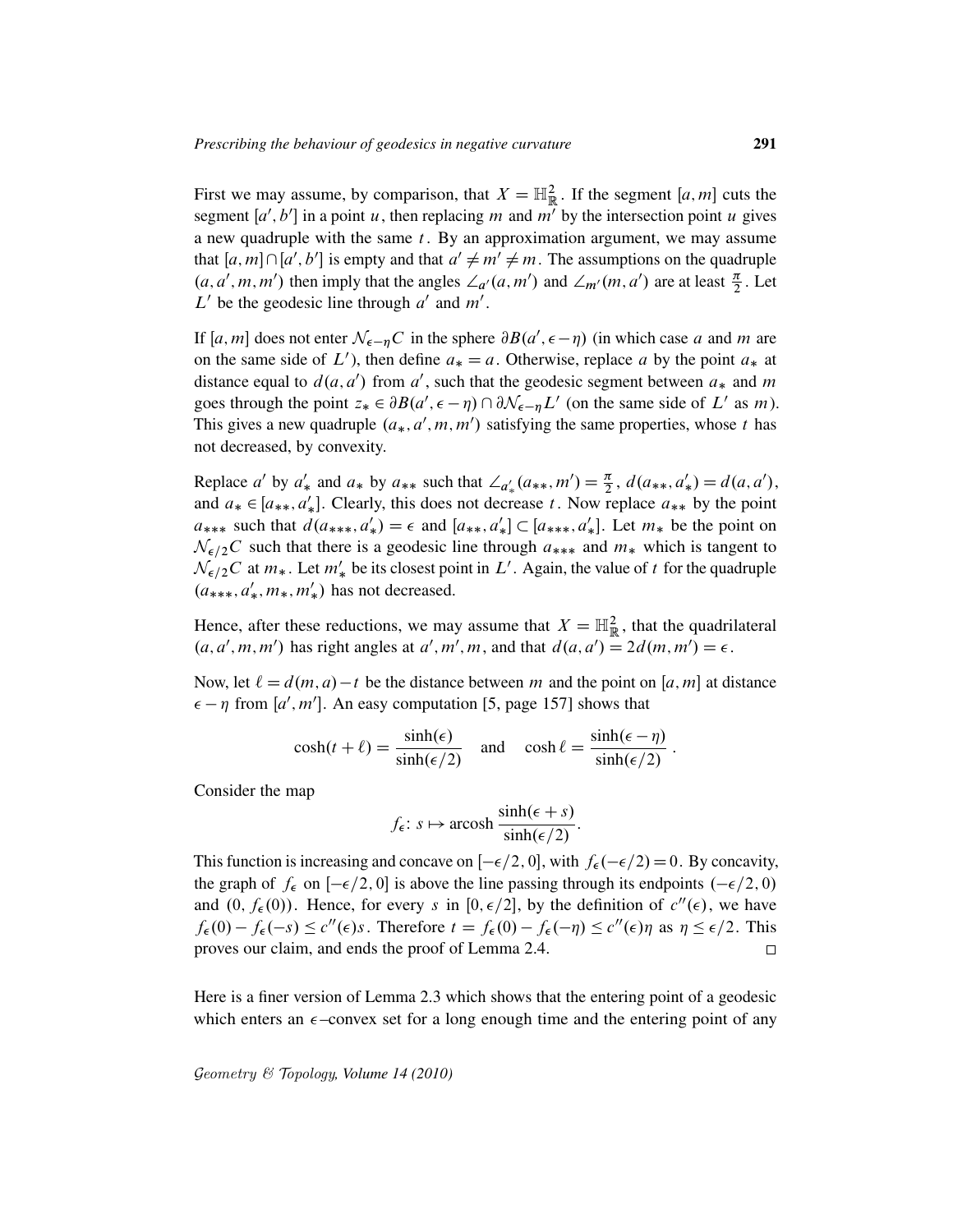nearby geodesic are close. For every  $\epsilon > 0$ , we define

(4) 
$$
c'_2(\epsilon) = \max \left\{ c''(\epsilon) + 1, \frac{2c'_1(\epsilon)}{\epsilon}, \sqrt{\frac{\cosh \epsilon}{\cosh \epsilon - 1}} \frac{\sinh c'_1(\epsilon)}{c'_1(\epsilon)} \right\}.
$$

**Lemma 2.5** For every  $\epsilon > 0$ , every  $\xi_0$  in  $X \cup \partial_\infty X$ , every convex subset C in X, and all geodesic rays or lines  $\gamma$ ,  $\gamma'$  in X which start at  $\xi_0$  and enter  $\mathcal{N}_{\epsilon}C$  at the points x, x' in X respectively, if the length of  $\gamma' \cap \mathcal{N}_{\epsilon}C$  is at least  $c_0(\epsilon)$ , then we have

$$
d(x, x') \le c_2'(\epsilon) d(x, \gamma').
$$

**Remarks** (1) Without assuming that the geodesic ray or line  $\gamma'$  has a sufficiently big penetration distance inside  $N_{\epsilon}C$ , the result is false, as can be seen by taking C a point,  $\gamma'$  a geodesic line tangent to  $\partial \mathcal{N}_{\epsilon} C$  and x very close to x' on  $\partial \mathcal{N}_{\epsilon} C$ .

(2) The curvature assumption is necessary, as can be seen by considering geodesics which enter a half-plane in  $\mathbb{R}^2$  almost parallel to the boundary.

**Proof** Let  $\epsilon > 0$  and assume that  $\xi_0$ , C,  $\gamma$ ,  $\gamma'$ , x, x' are as in the statement. We may assume that  $x \neq x'$ . In particular  $\xi_0 \notin C$ . Let p' be the point of  $\gamma'$  the closest to x. Let  $[x', y']$  be the intersection of  $\gamma'$  with  $\mathcal{N}_{\epsilon}C$  (or  $[x', y']$  with  $y' \in \partial_{\infty} X$  if  $\gamma' \cap \mathcal{N}_{\epsilon}C$ is unbounded). By assumption,  $d(x', y') \geq c_0(\epsilon)$ .

**Case 1** Assume first that p' does not belong to  $[\xi_0, x']$ . If  $d(x', p') \leq \frac{\epsilon}{2}$  $\frac{\epsilon}{2}c''(\epsilon),$ then let  $a_0$  be the point p'. Otherwise let  $a_0$  be the point in [x', y'[ at distance  $\epsilon$  $\frac{\epsilon}{2}c''(\epsilon)$  from x'. This point exists and is at distance at least  $\frac{\epsilon}{2}c''(\epsilon) \geq d(a_0, x')$ from y', as  $d(x', y') \geq c_0(\epsilon) \geq \epsilon c''(\epsilon)$  by Equation (2). By Lemma 2.4, we have  $d(a_0, C) \leq \epsilon - (1/c''(\epsilon))d(a_0, x').$ 

Hence, if  $a_0 = p'$ , then

$$
\frac{1}{c''(\epsilon)}d(p',x') = \frac{1}{c''(\epsilon)}d(a_0,x') \le \epsilon - d(a_0,C) = d(x,C) - d(p',C) \le d(x,p').
$$
  
Thus, 
$$
d(x,x') \le d(x,p') + d(p',x') \le (1+c''(\epsilon)) d(x,p'),
$$

which proves the result, by the definition of  $c_2$  $2'(\epsilon)$ .

If  $a_0 \neq p'$ , then  $p' \notin [a_0, \xi_0]$ . Let us prove that  $d(x, p') \geq \epsilon/2$ . This implies, by Lemma 2.3, that

$$
d(x, x') \le c'_1(\epsilon) \le \frac{2c'_1(\epsilon)}{\epsilon} d(p', x) ,
$$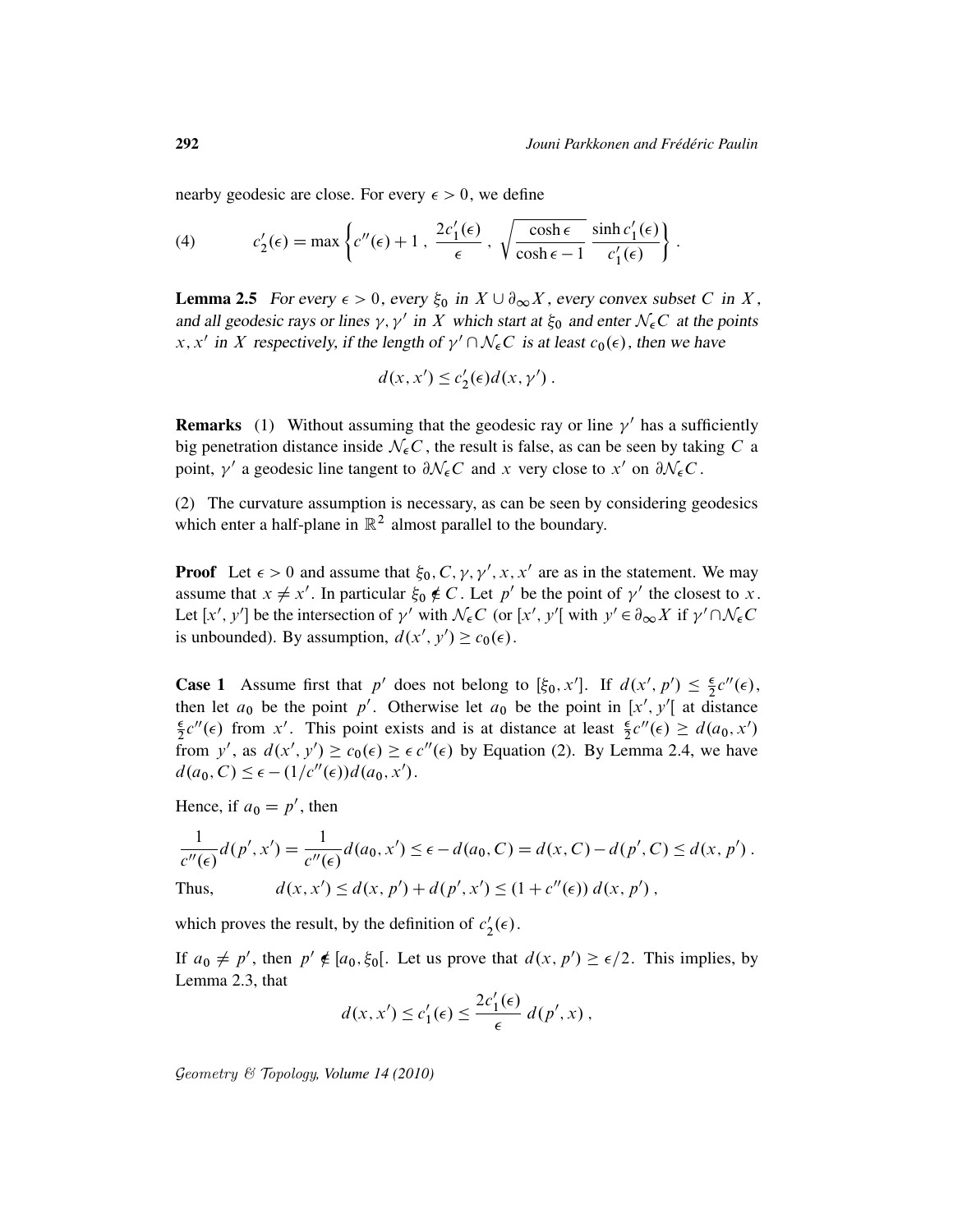which proves the result, by the definition of  $c_2$  $y_2'(\epsilon)$ . Let  $b_0$  be the point in [x', y'] at distance  $\frac{\epsilon}{2}c''(\epsilon)$  from y' (or  $b_0 = y'$  if y' is at infinity). By Lemma 2.4, we have

$$
\max\{d(a_0, C), d(b_0, C)\} \le \epsilon - \frac{1}{c''(\epsilon)} \min\{d(a_0, x'), d(b_0, y')\} = \frac{\epsilon}{2}.
$$

Assume by contradiction that  $d(x, p') < \frac{\epsilon}{2}$ . If  $p' \in [a_0, b_0]$ , then by convexity  $d(p', C) \leq \frac{\epsilon}{2}$  $\frac{\epsilon}{2}$ , therefore  $d(x, C) \leq d(x, p') + d(p', C) < \epsilon$ , a contradiction. If otherwise  $p^{\prime} \notin [a_0, b_0]$ , then  $b_0 \in [p', \xi_0]$ . Therefore there exists a point z in [x,  $\xi_0$ [ whose closest point to  $[p', \xi_0]$  is  $b_0$ . By convexity,  $d(z, b_0) < \frac{\epsilon}{2}$ . Hence  $d(z, C) \leq d(z, b_0) + d(b_0, C) < \epsilon$ , which contradicts the fact that  $\gamma$  enters  $\mathcal{N}_{\epsilon}C$  at x.

**Case 2** Assume now that p' belongs to  $[\xi_0, x']$ . Let a' and b' be the points of C the closest to x' and y' respectively. They are at distance  $\epsilon > 0$  from x' and y' respectively (except that  $b' = y'$  if y' is at infinity). Let  $\phi$  be the comparison angle at x' between the geodesic segments  $[x', a']$  and  $[x', y']$ . We claim that  $\sin \phi \leq 1/\sqrt{\cosh \epsilon}$ .

To prove this claim, if  $y' \in X$ , we construct a comparison quadrilateral with vertices  $\overline{x'}, \overline{a'}, \overline{b'}, \overline{y'} \in \mathbb{H}_{\mathbb{R}}^2$  by gluing together the comparison triangles  $(\overline{x'}, \overline{a'}, \overline{y'})$  of  $(x', a', y')$ and  $(\overline{a'}, \overline{b'}, \overline{y'})$  of  $(a', b', y')$  along their isometric edges  $[\overline{a'}, \overline{y'}]$ . If  $y' \notin X$ , then  $b' = y'$ , and the above quadrilateral is replaced by the comparison triangle with vertices  $\overline{x'}, \overline{a'}, \overline{y'} \in \mathbb{H}_{\mathbb{R}}^2 \cup {\infty}$ . By comparison, all angles in the quadrilateral in  $\mathbb{H}_{\mathbb{R}}^2$ with vertices  $\overline{x'}, \overline{a'}, \overline{b'}, \overline{y'}$  are greater than or equal to those in the quadrilateral in X with vertices  $x', a', b', y'$ . In particular, if the angle at  $\overline{x'}$  is  $\overline{\phi}$ , we have  $\phi \leq \overline{\phi}$ . If the quadrilateral with vertices  $\overline{x'}$ ,  $\overline{a'}$ ,  $\overline{b'}$ ,  $\overline{y'}$  is replaced by the one with vertices  $\overline{x'}, \overline{a'}_*, \overline{b'}_*, \overline{y'}$  with  $d(\overline{x'}, \overline{a'}_*) = \epsilon = d(\overline{y'}, \overline{b'}_*)$  and right angles at  $\overline{a'}_*$  and  $\overline{b'}_*$ , the angle  $\overline{\phi}_*$  at  $\overline{x'}$  of this quadrilateral is at least  $\overline{\phi}$ . Furthermore, this quadrilateral is symmetric: the angle at  $\overline{y'}$  is also  $\overline{\phi}_*$ . Thus, we get an upper bound for  $\phi$  by estimating  $\bar{\phi}_*$ .

Let  $[m, m']$  be the common perpendicular segment between  $\overline{[x', y']}$  and  $\overline{[a', b', k]}$ , with  $m \in [\overline{x'}, \overline{y'}]$ . We have by for instance Beardon [5, page 157]

$$
\sin \overline{\phi}_* = \frac{\cosh d(m, m')}{\cosh \epsilon} \quad \text{and} \quad \cosh d(\overline{x'}, m) = \frac{\sinh \epsilon}{\sinh d(m, m')} \, .
$$

Hence, as  $d(x', y') \geq c_0(\epsilon)$ ,

$$
\sin \overline{\phi}_* = \frac{\sqrt{1 + (\sinh^2 \epsilon) / (\cosh^2 d(\overline{x'}, m))}}{\cosh \epsilon}
$$

$$
\leq \frac{\sqrt{1 + (\sinh^2 \epsilon) / (\cosh^2(c_0(\epsilon)/2))}}{\cosh \epsilon} \leq \frac{1}{\sqrt{\cosh \epsilon}},
$$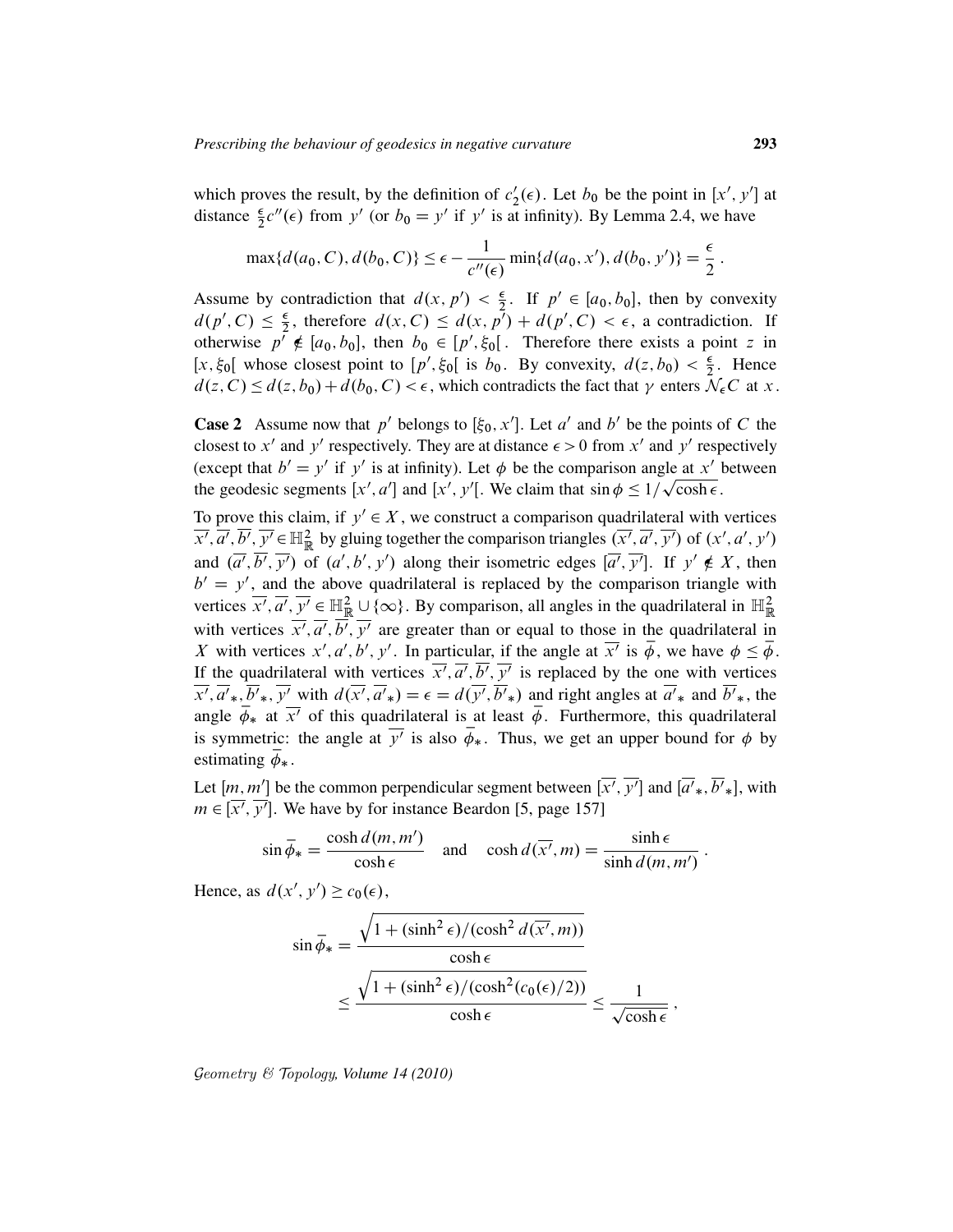as, by Equation (2),  $c_0(\epsilon) \ge \epsilon c''(\epsilon) \ge 2 \arosh(\sqrt{2} \cosh(\epsilon/2))$ . This proves the claim.

p

By convexity, the comparison angle at  $x'$  between the geodesic segments  $[x', x]$  and [x', a'] is at most  $\frac{\pi}{2}$ . Hence the comparison angle  $\theta$  at x' between [x', x] and [x',  $\xi_0$ [ (which lies in  $[0, \frac{\pi}{2}]$  $\frac{\pi}{2}$ [ since  $p' \in [\xi_0, x']$  is at least  $\pi - \frac{\pi}{2} - \phi = \frac{\pi}{2} - \phi$ . In particular,

$$
\frac{1}{\sin \theta} \le \frac{1}{\sin(\frac{\pi}{2} - \phi)} = \frac{1}{\sqrt{1 - \sin^2 \phi}} \le \sqrt{\frac{\cosh \epsilon}{\cosh \epsilon - 1}}.
$$

If  $p' = x'$ , then the result holds, since  $c'_2$  $\gamma_2'(\epsilon) \geq 1$ . Otherwise, since  $\gamma'$  enters  $\mathcal{N}_{\epsilon}C$  at x', the points x, x', p' are pairwise distinct. Let  $(\overline{x}, \overline{x'}, \overline{p'})$  be a comparison triangle in  $\mathbb{H}^2_{\mathbb{R}}$  of the geodesic triangle  $(x, x', p')$ . By comparison,  $\overline{\theta} = \angle_{\overline{x'}}(\overline{x}, \overline{p'}) \ge \theta$  and  $\overline{p'}$  is the closest point to  $\overline{x}$  on  $[\overline{p'}, \overline{x'}]$ . In particular, the angle  $\angle_{\overline{p'}}(\overline{x}, \overline{x'})$  is at least  $\pi$  $\frac{\pi}{2}$ . By the formulae in right-angled hyperbolic triangles, we have

$$
\frac{\sinh d(x, p')}{\sinh d(x, x')} = \frac{\sinh d(\overline{x}, \overline{p'})}{\sinh d(\overline{x}, \overline{x'})} \ge \sin \overline{\theta} \ge \sin \theta.
$$

Since p' is the closest point to x on  $\gamma'$ , we have  $d(x, p') \leq d(x, x') \leq c_1'$  $i_1'(\epsilon)$ . In particular, by the convexity of the map  $t \mapsto \sinh t$  on  $[0, +\infty[$ , we have

$$
\sinh d(x, p') \le \frac{\sinh c'_1(\epsilon)}{c'_1(\epsilon)} d(x, p').
$$

Hence, by the definition of  $c'_2$  $'_2(\epsilon),$ 

$$
d(x, x') \le \sinh d(x, x') \le \frac{\sinh d(x, p')}{\sin \theta} \le c'_2(\epsilon) d(x, p') . \qquad \Box
$$

In general, there is no estimate analogous to Lemma 2.5 for the distance between the points y, y' where two geodesic rays or lines  $\gamma$ ,  $\gamma'$  starting from a point  $\xi_0$  exit an  $\epsilon$ –convex subset  $\mathcal{N}_{\epsilon}C$ . For instance, the geodesic line  $\gamma$  could be tangent to  $\mathcal{N}_{\epsilon}C$ , and  $\gamma'$  could enter for a long time in  $\mathcal{N}_{\epsilon}C$ , so that y and y' would not be close. But the result is not true even if we assume that both  $\gamma$  and  $\gamma'$  meet  $\mathcal{N}_{\epsilon}C$  in a long segment. Here is a counterexample when  $X$  is a tree (but this phenomenon is not specific to trees).



Geometry & Topology*, Volume 14 (2010)*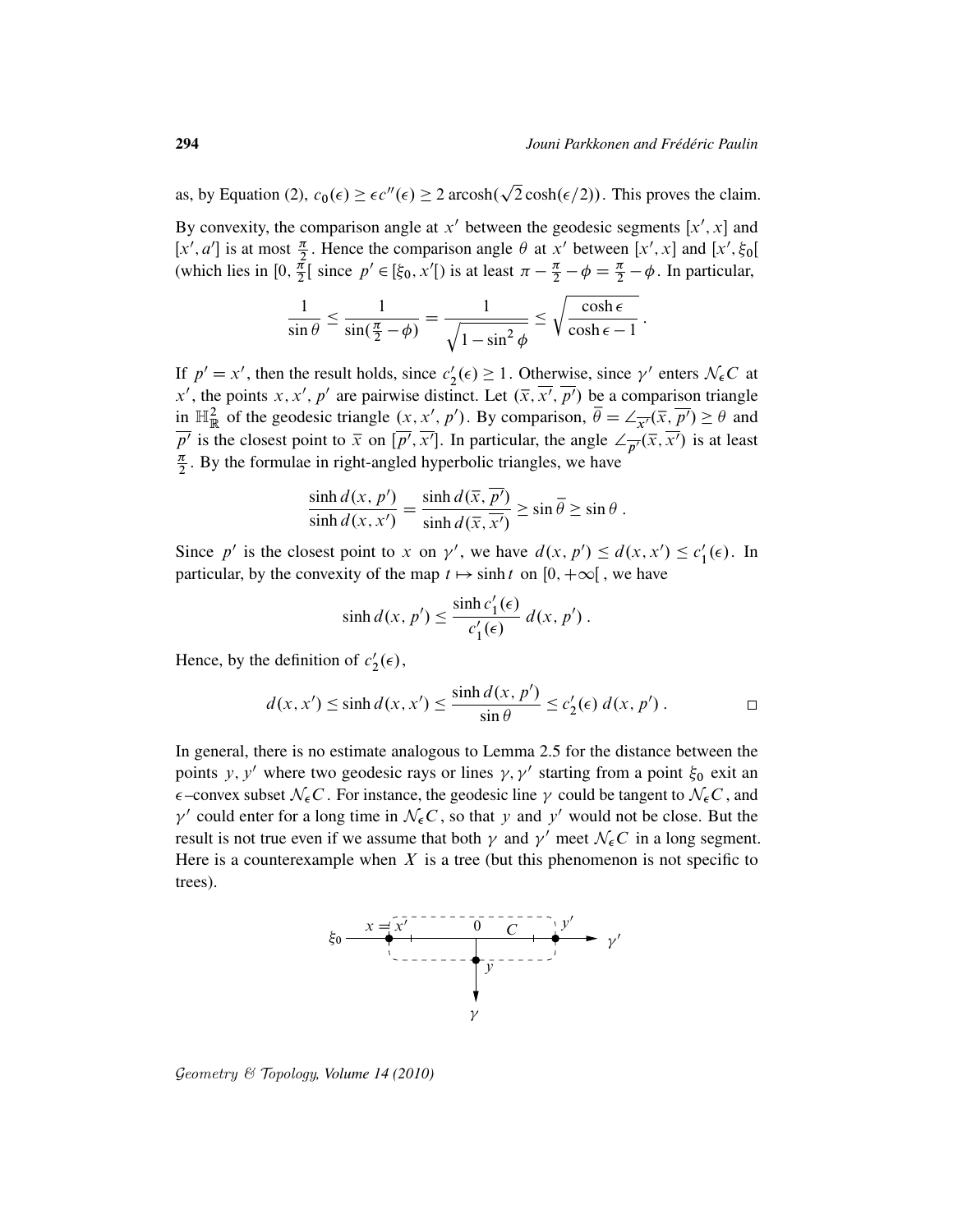Let  $\gamma$ ,  $\gamma'$  be two geodesic lines in a tree X, coinciding on their negative subrays, starting at  $\xi_0 \in \partial_{\infty} X$ , and with disjoint positive subrays. Let  $\epsilon = \eta = 1$ , and  $C = \gamma'([-\ell, +\ell])$ . Then the entering points of  $\gamma$ ,  $\gamma'$  in  $\mathcal{N}_{\epsilon}C$  are  $x = x' = \gamma'(-\ell - 1)$ . Besides,  $y = \gamma(1)$ ,  $y' = \gamma'(\ell+1)$  and  $d(y, \gamma') \le 1$ . But we have  $d(y, y') = \ell + 2$ , which goes to  $+\infty$ as  $\ell \to +\infty$ .

This explains the dichotomy in the following result on the exiting points from an  $\epsilon$ –convex sets of two geodesic lines which start from the same point at infinity. For every  $\epsilon$ ,  $\eta > 0$ , we define

(5) 
$$
h'(\epsilon, \eta) = \max \left\{ 2\eta + \max \left\{ 0, -2 \log \frac{\epsilon}{2} \right\}, \eta + c'_1(\epsilon) + c_0(\epsilon) \right\},
$$

(6) 
$$
c'_3(\epsilon) = 3 + \frac{2c'_1(\epsilon)}{\epsilon}.
$$

**Lemma 2.6** Let  $\epsilon, \eta > 0$ . Let C be a convex subset in X,  $\xi_0 \in X \cup \partial_{\infty} X$ , and  $\gamma, \gamma'$ geodesic rays or lines starting from  $\xi_0$ . If  $\gamma$  enters  $\mathcal{N}_{\epsilon}C$  at a point  $x \in X$  and exits  $\mathcal{N}_{\epsilon}C$  at a point  $y \in X$  such that  $d(x, y) \ge h'(\epsilon, \eta)$  and  $d(y, y') \le \eta$ , then  $\gamma'$  meets  $\mathcal{N}_{\epsilon}C$ , entering it at a point  $x' \in X$ , exiting it at a point  $y' \in X \cup \partial_{\infty}X$  such that

$$
d(y, y') \le c_3'(\epsilon) d(y, y') \quad \text{or} \quad d(x', y') > d(x, y) .
$$

**Proof** Let p' be the closest point on  $\gamma'$  to y. Let q be the closest point on  $\gamma$  to p'. The point q belongs to  $[y, \xi_0]$  and satisfies  $d(y, q) \le d(y, p') \le \eta$ , as closest point maps do not increase the distances. By the properties of geodesic triangles in  $CAT(-1)$ spaces, we have p

$$
d(p', q) \le \text{arsinh } 1 = \log(1 + \sqrt{2}).
$$

Let us first prove that  $\gamma'$  meets  $\mathcal{N}_{\epsilon}C$ . Let m be the midpoint of [x, y]. As

$$
d(y,m) = d(x, y)/2 \ge h'(\epsilon, \eta)/2 \ge \eta \ge d(y, q) ,
$$

the point q belongs to  $[m, y]$ . Furthermore,

$$
d(q,m) = d(y,m) - d(y,q) \ge h'(\epsilon, \eta)/2 - \eta \ge -\log \frac{\epsilon}{2},
$$

by the definition of  $h'(\epsilon, \eta)$ . By Lemma 2.1, we have

$$
d(m, \gamma') \le e^{-d(q,m)} \sinh d(q, p') \le \frac{\epsilon}{2}.
$$

By Lemma 2.2, as  $d(x, y) \ge h'(\epsilon, \eta) \ge c_0(\epsilon)$  by the definition of  $h'(\epsilon, \eta)$ , we have  $d(m, C) \leq \frac{\epsilon}{2}$  $\frac{\epsilon}{2}$ . Hence the point m' of  $\gamma'$  the closest to m belongs to  $\mathcal{N}_{\epsilon}C$ , which is what we wanted.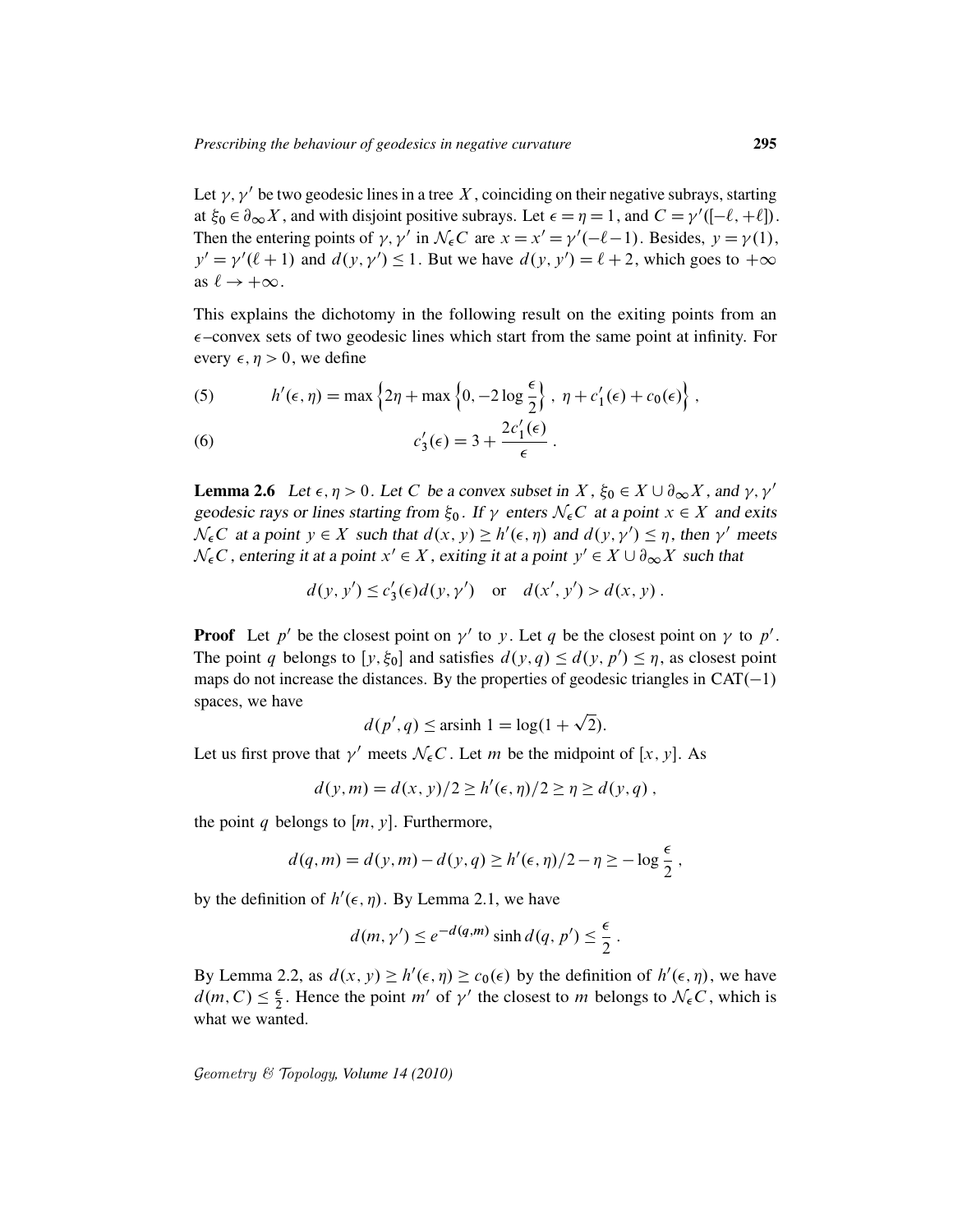Let x' and y' be the entering point in  $\mathcal{N}_{\epsilon}C$  and exiting point out of  $\mathcal{N}_{\epsilon}C$  of  $\gamma'$ respectively. The point  $y'$  could for the moment be at infinity, in which case the second possibility below would hold.



**Case 1** Assume that  $p' \notin [y', \xi_0]$ . Let  $\eta_{\epsilon} = \epsilon c''(\epsilon)/2$ . There are two subcases. First assume that  $d(y, p') \geq \epsilon/2$ . Let

$$
t_{\epsilon} = \max\left\{\eta_{\epsilon}, -\log\frac{\epsilon}{2}\right\}.
$$

Note that  $h'(\epsilon, \eta) \geq \eta_{\epsilon} + t_{\epsilon} + \eta$  by the definition of  $h'(\epsilon, \eta)$ , as by Equation (2) we have  $c_0(\epsilon) \geq \epsilon c''(\epsilon) = 2\eta_{\epsilon}$ , and by a discussion on the value of  $t_{\epsilon}$ . Hence we have

$$
d(y, x) - d(y, q) - t_{\epsilon} \ge h'(\epsilon, \eta) - \eta - t_{\epsilon} \ge \eta_{\epsilon} \ge 0.
$$

Therefore, the point  $y_0$  in  $[x, q]$  at distance  $t_{\epsilon}$  of q exists and satisfies  $d(y_0, x) \geq \eta_{\epsilon}$ . Furthermore,  $d(y_0, q) = t_{\epsilon} \ge \eta_{\epsilon}$  and

$$
d(x,q) = d(x,y) - d(y,q) \ge h'(\epsilon, \eta) - \eta \ge c_0(\epsilon) \ge 2\eta_{\epsilon},
$$

by the definition of  $h'(\epsilon, \eta)$ . Let  $a_0$  and  $b_0$  be the points in [x, q] at distance  $\eta_{\epsilon}$  from x and q respectively, which are at distance at least  $\eta_{\epsilon}$  from q and x respectively. By Lemma 2.4, we have  $d(a_0, C) \leq \epsilon - \eta_{\epsilon}/c''(\epsilon) = \epsilon/2$ , and similarly  $d(b_0, C) \leq \epsilon/2$ . Note that  $y_0$  belongs to  $[a_0, b_0]$ . Hence by convexity, we have  $d(y_0, C) \leq \epsilon/2$ . By Lemma 2.1, we have

$$
d(y_0, \gamma') \le e^{-t_{\epsilon}} \sinh d(q, p') \le \frac{\epsilon}{2}.
$$

Therefore the point q' on  $\gamma'$  the closest to  $y_0$  belongs to  $\mathcal{N}_{\epsilon}C$ . As y' is the exiting point of  $\gamma'$  from  $\mathcal{N}_{\epsilon}C$ , it belongs to [q', p']. As closest point maps do not increase the distances, we have  $d(p', q') \leq d(y, y_0)$ . Hence

$$
d(y, y') \le d(y, p') + d(p', y') \le d(y, p') + d(p', q') \le d(y, p') + d(y, y_0)
$$
  
\n
$$
\le d(y, p') + d(y, q) + d(q, y_0) \le 2d(y, p') + t_{\epsilon}
$$
  
\n
$$
\le (2 + 2t_{\epsilon}/\epsilon) d(y, p') \le c'_3(\epsilon) d(y, p'),
$$

as it can be checked that  $2c'_1(\epsilon)/\epsilon + 1 \ge 2t_{\epsilon}/\epsilon$ .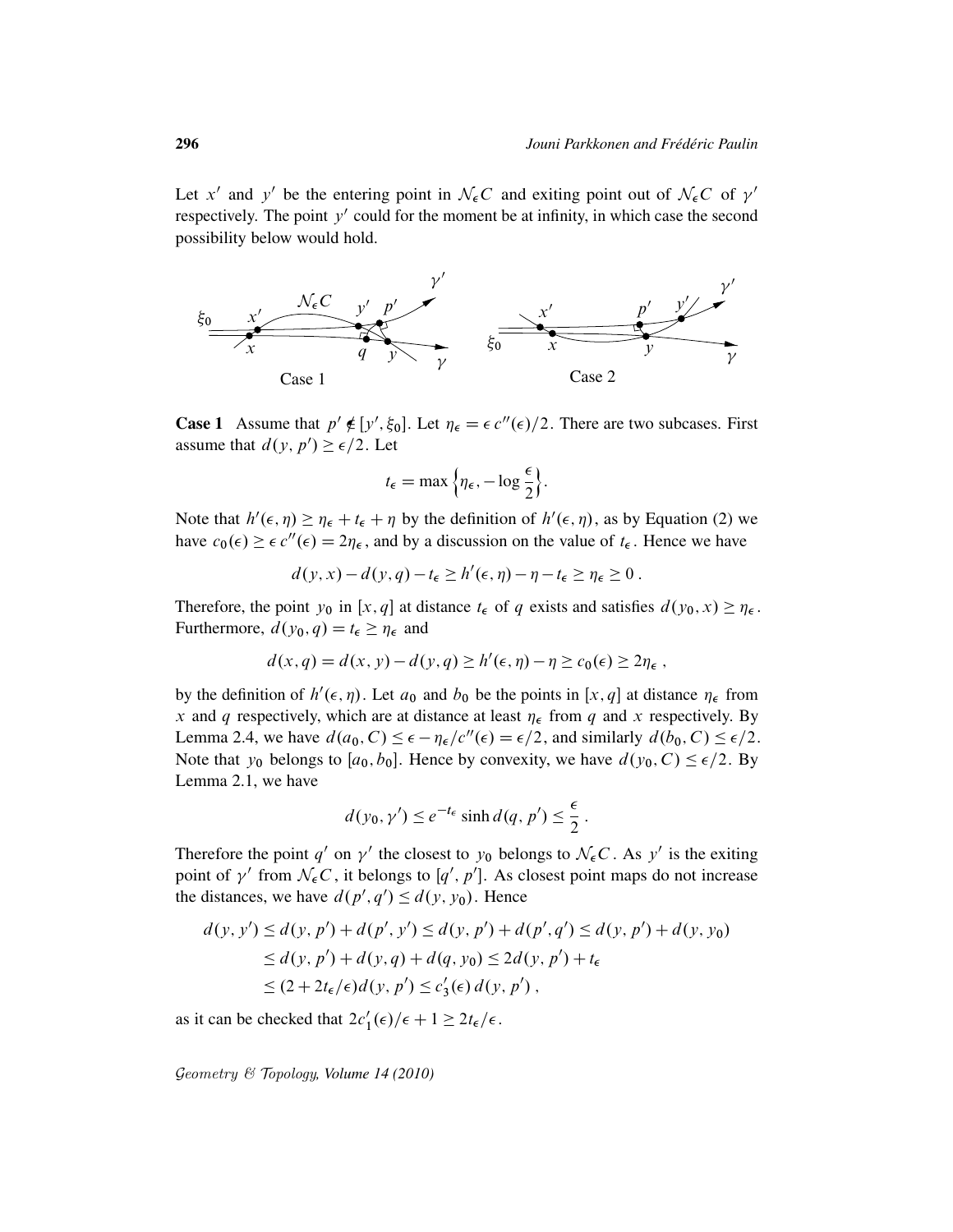Assume now that  $d(y, p') \leq \epsilon/2$ . Since

$$
d(x, y) \ge h'(\epsilon, \eta) \ge c_0(\epsilon) \ge 2\eta_{\epsilon} \ge 2c''(\epsilon) d(y, p'),
$$

the point  $y_0$  in [x, y] at distance  $c''(\epsilon)d(y, p')$  from y exists and is at distance at least  $c''(\epsilon)d(y, p')$  from x. Hence by Lemma 2.4, we have  $d(y_0, C) \leq \epsilon - d(y, p')$ . Let q' be the point on  $\gamma'$  the closest to  $y_0$ . By convexity, q' is at distance at most  $d(y, p')$  from  $y_0$ , hence belongs to  $\mathcal{N}_{\epsilon}C$ . As y' is the exiting point of  $\gamma'$  from  $\mathcal{N}_{\epsilon}C$ , it belongs to [q', p']. As closest point maps do not increase distances, we have  $d(q', p') \leq d(y_0, y)$ . Hence, as above, and by the definition of  $y_0$ ,

$$
d(y, y') \le d(y, p') + d(y_0, y) \le (1 + c''(\epsilon))d(y, p'),
$$

which proves the result, by the definition of  $c_3$  $2c'_1(\epsilon)$ , as  $2c'_1(\epsilon)/\epsilon + 1 \ge c''(\epsilon)$ .

**Case 2** Assume that  $p' \in ]y', \xi_0]$ . Lemma 2.3 implies that  $d(x, x') \leq c'_1$  $l_1'(\epsilon)$ . Note that  $p' \notin [x', \xi_0]$ . Otherwise, with q and s the closest points to p' and x' on  $\gamma$  respectively, we would have  $s \notin [q, \xi_0]$  by convexity. As  $q \in [y, \xi_0]$ , we would then have

$$
d(x, y) \le d(x, s) + d(q, y) \le d(x, x') + d(p', y) \le c'_1(\epsilon) + \eta < h'(\epsilon, \eta) \,,
$$

by the definition of  $h'(\epsilon, \eta)$ , a contradiction.

Assume first that  $d(y, p') < \epsilon/2$ . We start by observing that  $d(p', y') \leq c''(\epsilon) d(y, p')$ . Indeed, suppose by contradiction that  $d(p', y') > c''(\epsilon) d(y, p')$ . By continuity of the closest point maps, let  $y_0$  be a point on  $\gamma$  that does not belong to  $\mathcal{N}_{\epsilon}C$ , but is close enough to y, so that the closest point q' to y<sub>0</sub> on  $\gamma'$  belongs to [p', y'] and satisfies  $d(y_0, q') \leq \epsilon/2$  and  $d(q', y') \geq c''(\epsilon) d(q', y_0)$ . Hence, using the definition of  $h'(\epsilon, \eta)$ and Equation (2), we have

(7) 
$$
d(y', x') \ge d(q', x') \ge d(p', x') \ge d(x, y) - d(p', y) - d(x, x') \ge h'(\epsilon, \eta) - \eta - c'_1(\epsilon) \ge c_0(\epsilon) \ge \epsilon c''(\epsilon) \ge 2c''(\epsilon) d(q', y_0).
$$

Let  $a_0$  and  $b_0$  be the points in [x', y'] at distance  $c''(\epsilon)d(q', y_0) \leq \epsilon c''(\epsilon)/2$  from x' and y' respectively. The estimate (7) implies that  $a_0$  and  $b_0$  are at distance at least  $c''(\epsilon)d(q', y_0)$  from y' and x' respectively. By Lemma 2.4, we have  $d(a_0, C) \le$  $\epsilon - d(q', y_0)$  and  $d(b_0, C) \leq \epsilon - d(q', y_0)$ . Hence, the point q', which belongs to  $[a_0, b_0]$  by Formula (7) and the construction of  $q'$ , is by convexity at distance at most  $\epsilon - d(q', y_0)$  from C. Therefore by the triangle inequality,  $d(y_0, C) \leq \epsilon$ , which is a contradiction. Hence  $d(p', y') \leq c''(\epsilon) d(y, p')$ , and

$$
d(y, y') \le d(y, p') + d(p', y') \le (1 + c''(\epsilon))d(y, p'),
$$

which proves the result, as in the end of Case 1.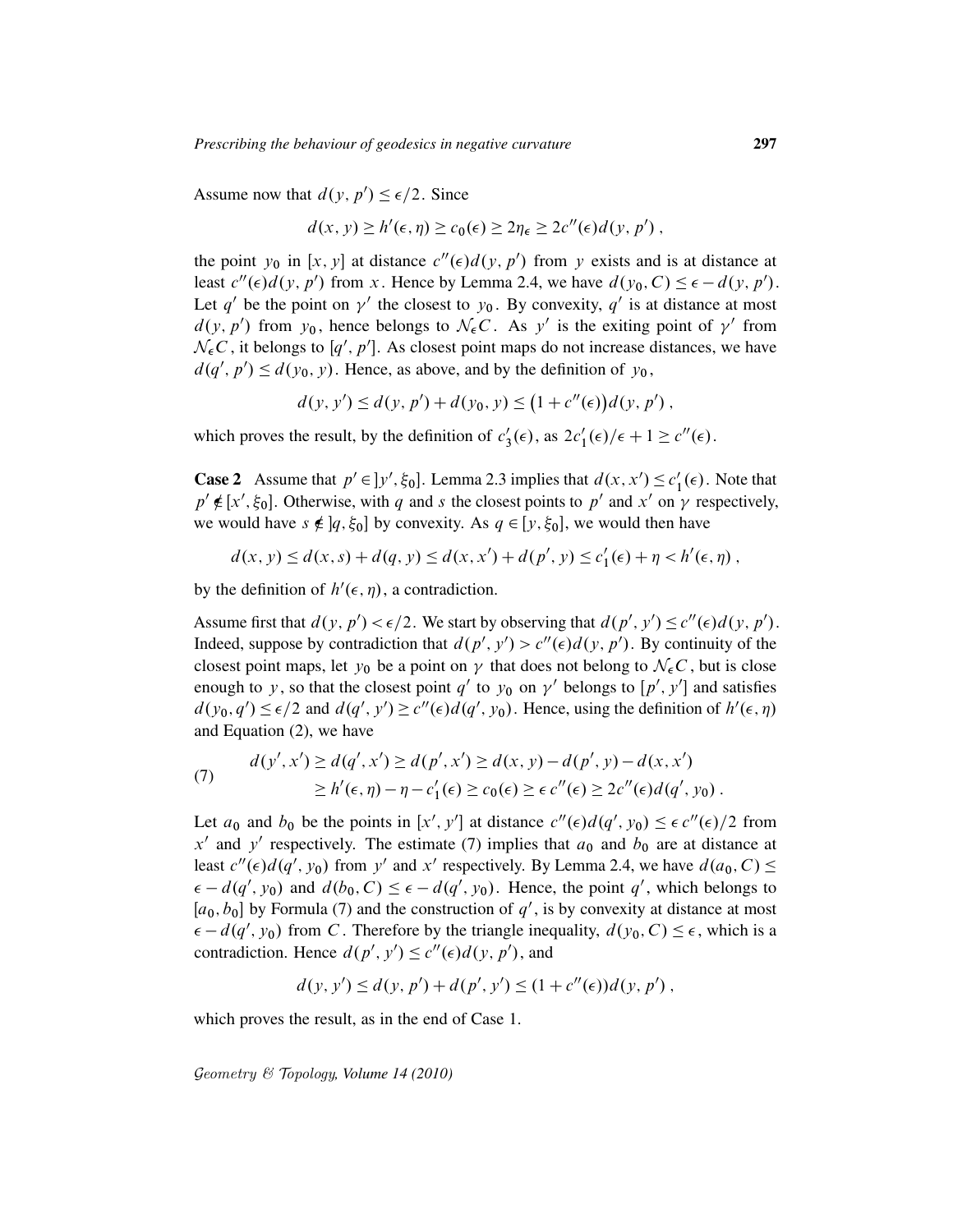Assume now that  $d(y, p') \ge \epsilon/2$ . Suppose first that  $d(p', y') > d(y, p') + c_1'$  $_1'(\epsilon)$ . Then, as  $p' \in [x', y']$ ,

$$
d(x', y') = d(x', p') + d(p', y') \ge d(p', y') + d(x, y) - d(y, p') - d(x, x') > d(x, y),
$$

which is one of the two possible conclusions. Otherwise,

$$
d(y, y') \le d(y, p') + d(p', y') \le 2d(y, p') + c'_1(\epsilon)
$$
  
\$\le \left(2 + \frac{2c'\_1(\epsilon)}{\epsilon}\right) d(y, p') \le c'\_3(\epsilon) d(y, p')\$,

by the definition of  $c_3$  $\zeta_3(\epsilon)$ . This is the other possible conclusion.

**Remark 2.7** The asymptotic behaviour of the constants when  $\epsilon$  is very big or very small is as follows.

- $c_0(\epsilon) \sim 3\epsilon$  as  $\epsilon \to +\infty$  and  $\lim_{\epsilon \to 0} c_0(\epsilon) = 4 \log 2 \approx 2.77$ .  $\ddot{\phantom{0}}$
- $\lim_{\epsilon \to +\infty} c_1'$  $i'_1(\epsilon) = c'_1$  $l'_1(\infty) = 2 \log(1 +$  $\overline{2}$ )  $\approx$  1.76, and  $c_1'$  $l'_1(\epsilon) \sim -2 \log \epsilon$  as  $\epsilon \to 0$ . Note that  $\epsilon \mapsto c_1'$  $'_{1}(\epsilon)$  is decreasing. p
- $\lim_{\epsilon \to +\infty} c''(\epsilon) = 1$ , and  $c''(\epsilon) \sim \frac{2}{\epsilon}$  $\frac{2}{\epsilon} \log(2 + \sqrt{3})$  as  $\epsilon \to 0$ .
- For  $\epsilon$  big,  $c'_2$  $2'_{2}(\epsilon) = c''(\epsilon) + 1$ , hence  $\lim_{\epsilon \to +\infty} c'_{2}$  $y_2'(\epsilon) = 2$ . For  $\epsilon > 0$  small,

$$
c'_2(\epsilon) = \sqrt{\frac{\cosh \epsilon}{\cosh \epsilon - 1}} \frac{\sinh c'_1(\epsilon)}{c'_1(\epsilon)} \sim \frac{\sqrt{2}}{4\epsilon^3 \log(1/\epsilon)}.
$$

- $\lim_{\epsilon \to +\infty} c'_1$  $s'_3(\epsilon) = 3$ , and  $c'_3$  $\frac{1}{3}(\epsilon) \sim -\frac{4}{\epsilon}$  $\frac{4}{\epsilon} \log \epsilon \text{ as } \epsilon \to 0.$
- $h'(\epsilon, \eta) \sim 3\epsilon$  as  $\epsilon \to +\infty$ , and  $h'(\epsilon, \eta) \sim -2\log \epsilon$  as  $\epsilon \to 0$ , uniformly on compact subsets of  $\eta$ 's.

When  $\epsilon$  goes to  $+\infty$ ,  $c_1$  $\frac{1}{1}(\epsilon)$  and  $c_3'$  $\zeta_3(\epsilon)$  have finite limits, and the limiting values apply for the horoball case; see Lemmas 2.9 and 2.12 below. On the other hand, the constants  $c_0(\epsilon)$  and  $h'(\epsilon, \eta)$  behave badly as  $\epsilon \to \infty$ , and we will improve them in Section 2.3.

When X is a tree, the constants  $c_3$  $s'_3(\epsilon)$  and  $h'(\epsilon, \eta)$  can be simplified, we can take  $c_1'$  $S_3(\epsilon) = 2$  and any  $h'(\epsilon, \eta) > 2\eta$ , as the following more precise result shows, improving Lemma 2.6 for trees. Note that the versions of Lemma 2.3 and Lemma 2.5 for trees simply say that we can take  $c_0(\epsilon) = \epsilon$ , and  $c'_1$  $i_1'(\epsilon) = c_2'$  $2<sub>2</sub>(\epsilon) = 0$ , since for every point or end  $\xi_0$  of a (real) tree, for every convex subset C, for all geodesic rays or lines  $\gamma$ ,  $\gamma''$ starting from  $\xi_0$  and entering C in x, x' respectively, we have  $x = x'$ .

Geometry & Topology*, Volume 14 (2010)*

 $\Box$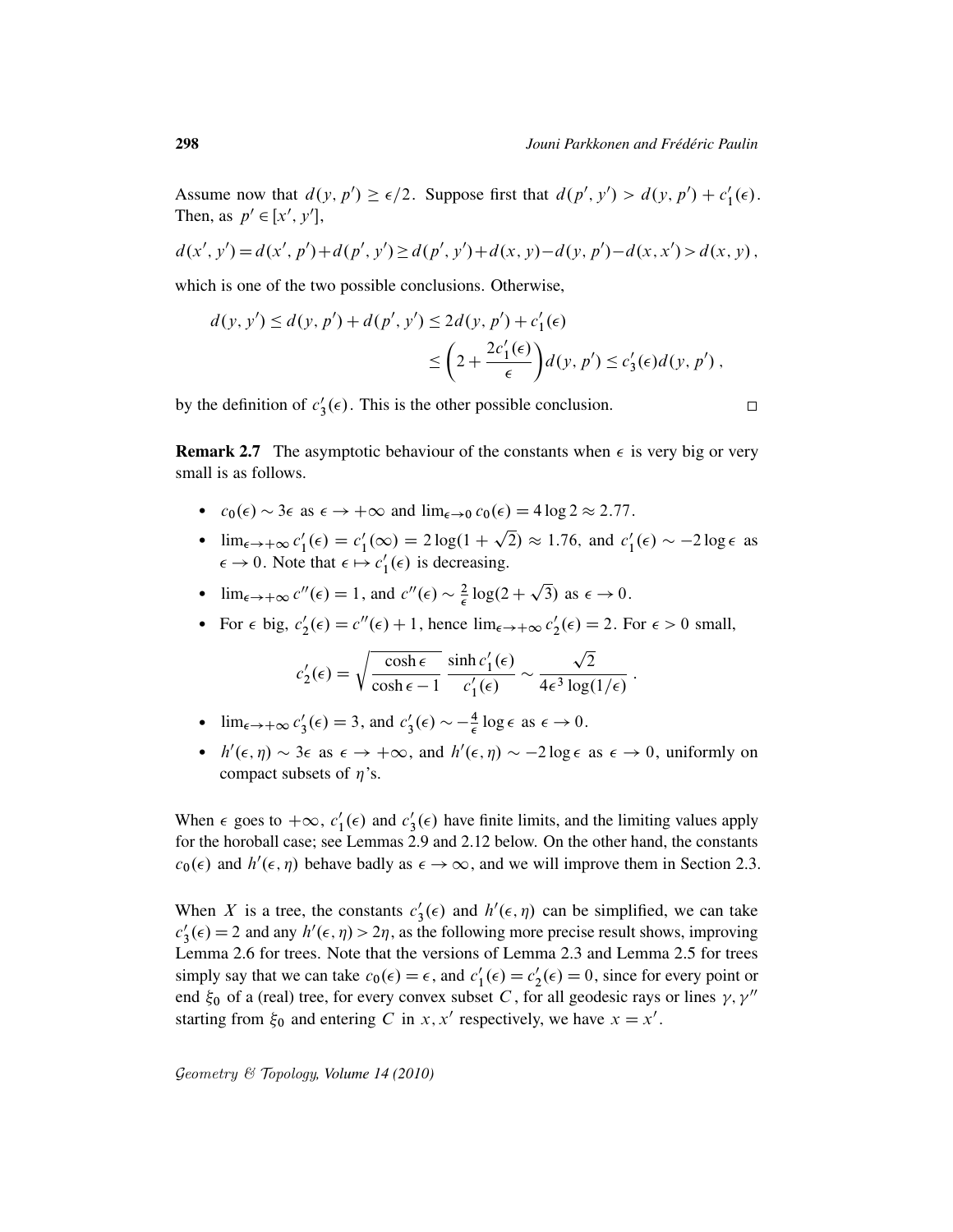**Remark 2.8** Let X be an  $\mathbb{R}$ –tree and  $\epsilon > 0$ . Let C be a convex subset in X,  $\xi_0 \in X \cup \partial_{\infty} X$ , and  $\gamma$ ,  $\gamma'$  geodesic rays or lines starting from  $\xi_0$ . If  $\gamma$  enters  $\mathcal{N}_\epsilon C$  at a point  $x \in X$  and exits  $\mathcal{N}_{\epsilon}C$  at a point  $y \in X$  such that  $d(x, y) > 2d(y, y')$ , then  $\gamma'$  meets  $\mathcal{N}_{\epsilon}C$ , entering it at  $x' = x$ , exiting it at a point y' (possibly at infinity) such that

$$
d(y, y') \le 2 d(y, y')
$$
 or  $d(x', y') > d(x, y)$ .

**Proof** Let p' be the closest point to y on  $\gamma'$ . Note that p' belongs to  $[\xi_0, y]$ , as X is a tree and  $\gamma'$  also starts from  $\xi_0$ . If  $p' \in \xi_0$ , x[, then  $d(y, \gamma') > d(x, y)$ , a contradiction. Hence  $p' \in [x, y] \subset \mathcal{N}_{\epsilon}C$ , and  $\gamma'$  enters  $\mathcal{N}_{\epsilon}C$  at  $x' = x$ .

Suppose first that  $d(x, y) < 2\epsilon$ . Then the closest point z to y in C does not belong to  $[x, y]$ . Let q be the midpoint of  $[x, y]$ , which is also the closest point to z on  $[x, y]$ . As  $d(x, y) > 2d(y, y')$ , the point p' belongs to |q, y|, hence  $d(y, y') = 2d(y, y')$ , which is fine.

Assume now that  $d(x, y) \ge 2\epsilon$ . If  $x_{\epsilon}$  and  $y_{\epsilon}$  are the points in [x, y] at distance  $\epsilon$ from x and y respectively, then  $[x, y] \cap C = [x_{\epsilon}, y_{\epsilon}]$ . If p' belongs to  $[y_{\epsilon}, y]$ , then  $y_{\epsilon}$  is also the closest point to y' in C, and  $d(p', y) = d(p', y')$ , so that  $d(y, y') =$  $2d(y, y')$ , which is fine. Otherwise, we have  $d(y, y') \ge \epsilon$ . If  $d(x', y') \le d(x, y)$ , then  $d(p', y') \leq d(p', y)$ . Hence

$$
d(y, y') = d(y, p') + d(p', y') \le 2d(y, p') = 2d(y, \gamma').
$$

#### 2.3 Hitting horoballs

As shown in Remark 2.7, the constants  $c_0(\epsilon)$  and  $h'(\epsilon, \eta)$ , used to describe the penetration of geodesic lines inside  $\epsilon$ -convex subsets, do not have a finite limit as  $\epsilon$  goes to  $+\infty$ . Horoballs are  $\epsilon$ -convex subsets for every  $\epsilon$ , and we could use for instance  $\epsilon = 1$ in these constants to get numerical values. But in order to get better values, we will prove analogs for horoballs of Lemmas 2.3, 2.4, 2.5 and 2.6. The proofs of the lemmas below follow the same lines as the ones for the general case of  $\epsilon$ -convex subsets given in Section 2.2, with many simplifications.

As  $c_1'$  $_1'(\epsilon)$  tends to

$$
c_1'(\infty) = 2\log(1+\sqrt{2}),
$$

p

the next lemma follows by passing to the limit in Lemma 2.3. It is not hard to see (for instance by considering the real hyperbolic plane) that the constant  $c_1$  $l'_1(\infty)$  is optimal.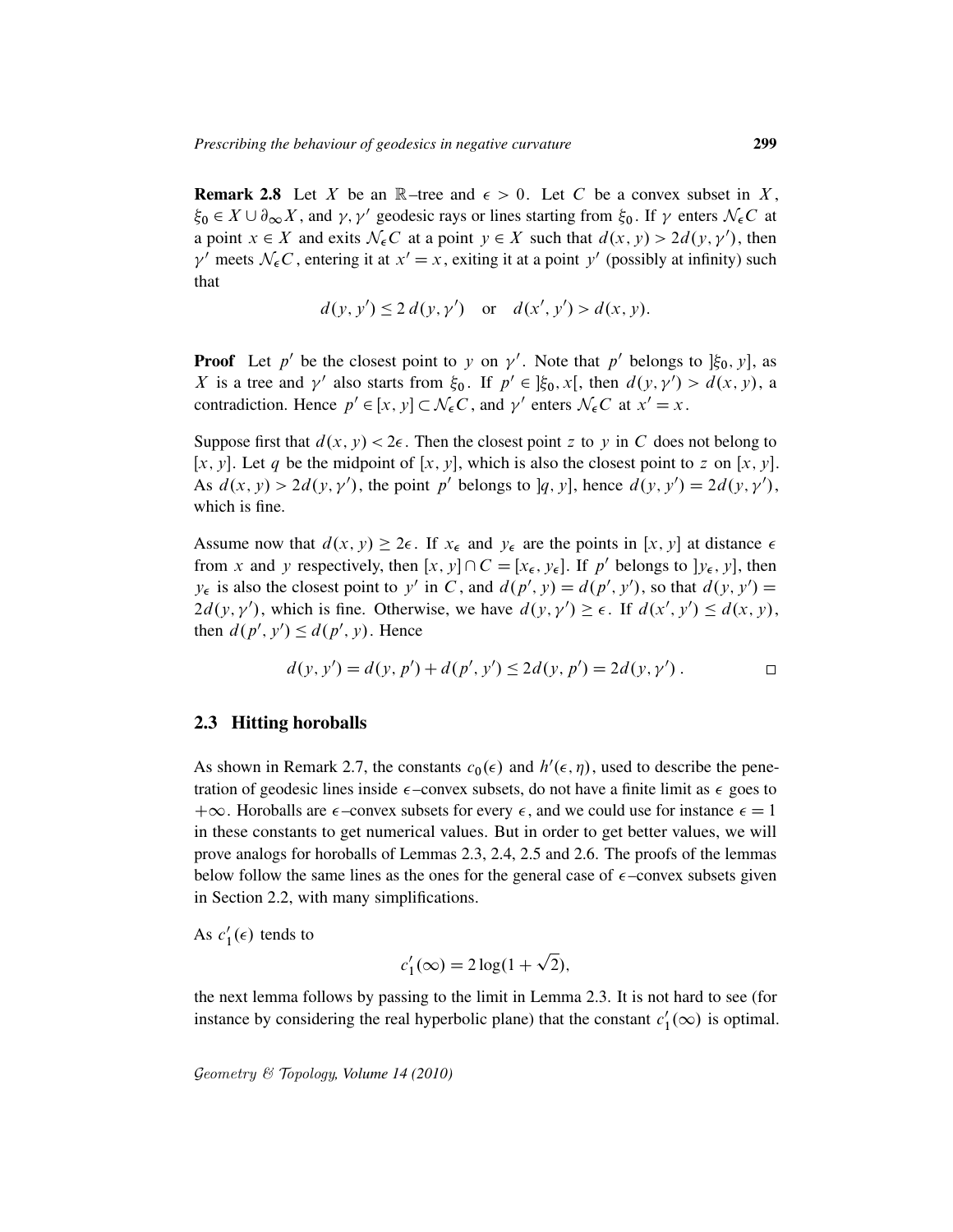**Lemma 2.9** For every horoball H in X, for every  $\xi_0$  in  $(X \cup \partial_\infty X) - (H \cup H[\infty])$ , for all geodesic rays or lines  $\gamma$  and  $\gamma'$  starting from  $\xi_0$  and entering H in x and x' respectively, we have

$$
d(x, x') \le c'_1(\infty) = 2\log(1 + \sqrt{2}).
$$

p

The following result, Lemma 2.10, improves Lemma 2.4 for horoballs, and says that when the  $\epsilon$ -convex subset under consideration is a horoball, we can replace  $c_0(\epsilon)$  by

(8) 
$$
c_0(\infty) = 4.056
$$
,

and  $c''(\epsilon)$  by  $c''(\infty) = \frac{3}{2}$ . Lemma 2.11 below is the analog of Lemma 2.5 for horoballs, and says that when the  $\epsilon$ -convex subset under consideration is a horoball, we can replace  $c_0(\epsilon)$  by  $c_0(\infty) = 4.056$  and  $c'_2$  $y_2'(\epsilon)$  by

$$
c_2'(\infty) = \frac{5}{2}.
$$

Note that  $c''(\infty)$ ,  $c_0(\infty)$  and  $c'_2$  $2'_{2}(\infty)$  are not limits as  $\epsilon$  goes to  $\infty$  of  $c''(\epsilon)$ ,  $c_0(\epsilon)$  and  $c_2'$  $2<sub>2</sub>(\epsilon)$ , but this mnemonic notation will be useful in Section 4, where it will be used in a similar way whether  $\epsilon$  is finite or not.

**Lemma 2.10** For every horoball H, for every a and b in  $\partial H$  with  $d(a, b) \geq c_0(\infty)$ , for every  $a_0$  in [a, b], we have

$$
a_0 \in H[\frac{2}{3} \min\{d(a_0, a), d(a_0, b)\}].
$$

**Proof** Let  $\xi = H[\infty]$  be the point at infinity of H. Up to exchanging a and b, we may assume that  $\ell = d(a_0, a) = \min\{d(a_0, a), d(a_0, b)\}.$ 

Let  $(\overline{a}, \overline{b}, \overline{\xi} = \infty)$  be a comparison triangle of  $(a, b, \xi)$  in  $\mathbb{H}^2_{\mathbb{R}}$ . By comparison (see the paragraph before Lemma 2.1), the (nonnegative) difference  $\ell'$  of the heights of a and  $a_0$  with respect to  $\xi$  is at least the corresponding quantity  $\overline{\ell'}$  for the comparison points  $\overline{a}$  and  $\overline{a}_0$ . Thus, in order to show that  $\ell' \geq \frac{2}{3}$  $\frac{2}{3}$ l, it is sufficient to show that  $\overline{\ell'} \geq \frac{2}{3}$  $\frac{2}{3}\ell$ , and the question reduces to the case  $X = \mathbb{H}^2_{\mathbb{R}}$ . We assume that  $[b, a]$  lies on the unit circle, with a (and hence  $a_0$ , as a and b have the same (Euclidean) vertical coordinate) in the closed positive quadrant.

Let s be the (Euclidean) vertical coordinate of  $a_0$  and t the one of a, with  $0 < t \leq s \leq 1$ .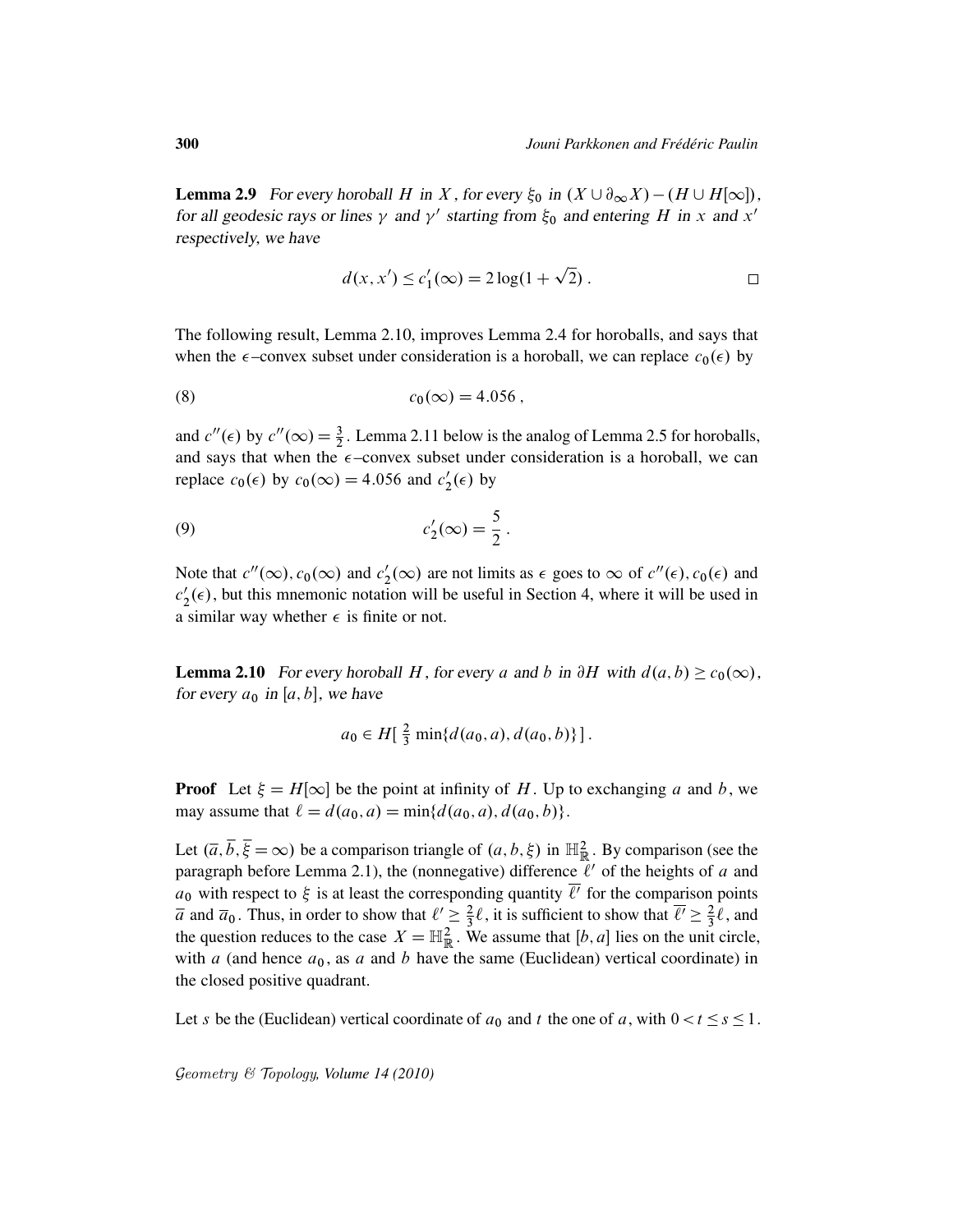

An easy computation in hyperbolic geometry (see also the proof of Lemma 2.1) gives  $\ell' = \log \frac{s}{t}$  and

$$
\ell = \operatorname{arsinh} \frac{\sqrt{1 - t^2}}{t} - \operatorname{arsinh} \frac{\sqrt{1 - s^2}}{s} = \log \frac{s}{t} + \log \frac{1 + \sqrt{1 - t^2}}{1 + \sqrt{1 - s^2}}.
$$

Hence, to prove that  $\ell \leq \frac{3}{2}$  $\frac{3}{2}l'$ , we only have to show that

$$
\log \frac{1 + \sqrt{1 - t^2}}{1 + \sqrt{1 - s^2}} \le \frac{1}{2} \log \frac{s}{t},
$$

which is equivalent to  $\sqrt{t}(1 +$  $\overline{1-t^2}$ )  $\leq$ p  $\overline{s}(1 +$ which is equivalent to  $\sqrt{t}(1+\sqrt{1-t^2}) \leq \sqrt{s}(1+\sqrt{1-s^2})$ . The map  $f: x \mapsto$ nich is equivalent to  $\sqrt{t(1 + \sqrt{1 - t^2})} \le \sqrt{s(1 + \sqrt{1 - s^2})}$ . The map  $f: x \mapsto \overline{x(1 + \sqrt{1 - x^2})}$  on [0, 1] is increasing from  $f(0) = 0$  to  $f(\sqrt{5}/3)$ , and then decreasing to  $f(1) = 1$ . Let  $t' = 0.25873$ . As  $f(t') < 1$  and  $s \ge t$ , to prove that  $f(t) \le f(s)$ , it is sufficient to show that  $t \le t'$ . Let a' and b' be the two points of the unit circle at (Euclidean) height  $t'$ . As a and b are at the same (Euclidean) height t on the unit circle, to prove that  $t \le t'$ , we only have to show that  $d(a', b') \le d(a, b)$ . By the definition of  $c_0(\infty)$ , we have

$$
d(a', b') = 2 \operatorname{arsinh} \frac{\sqrt{1 - t'^2}}{t'} \le c_0(\infty) \le d(a, b) .
$$

Hence the result follows.

**Lemma 2.11** For every horoball H in X, for every  $\xi_0$  in  $X \cup \partial_\infty X$ , for all geodesic rays or lines  $\gamma$  and  $\gamma'$  starting from  $\xi_0$  and entering H in  $x \in X$  and  $x' \in X$ respectively, if the length of  $\gamma' \cap H$  is at least  $c_0(\infty)$ , then

$$
d(x, x') \leq \frac{5}{2} d(x, \gamma').
$$

Geometry & Topology*, Volume 14 (2010)*

 $\Box$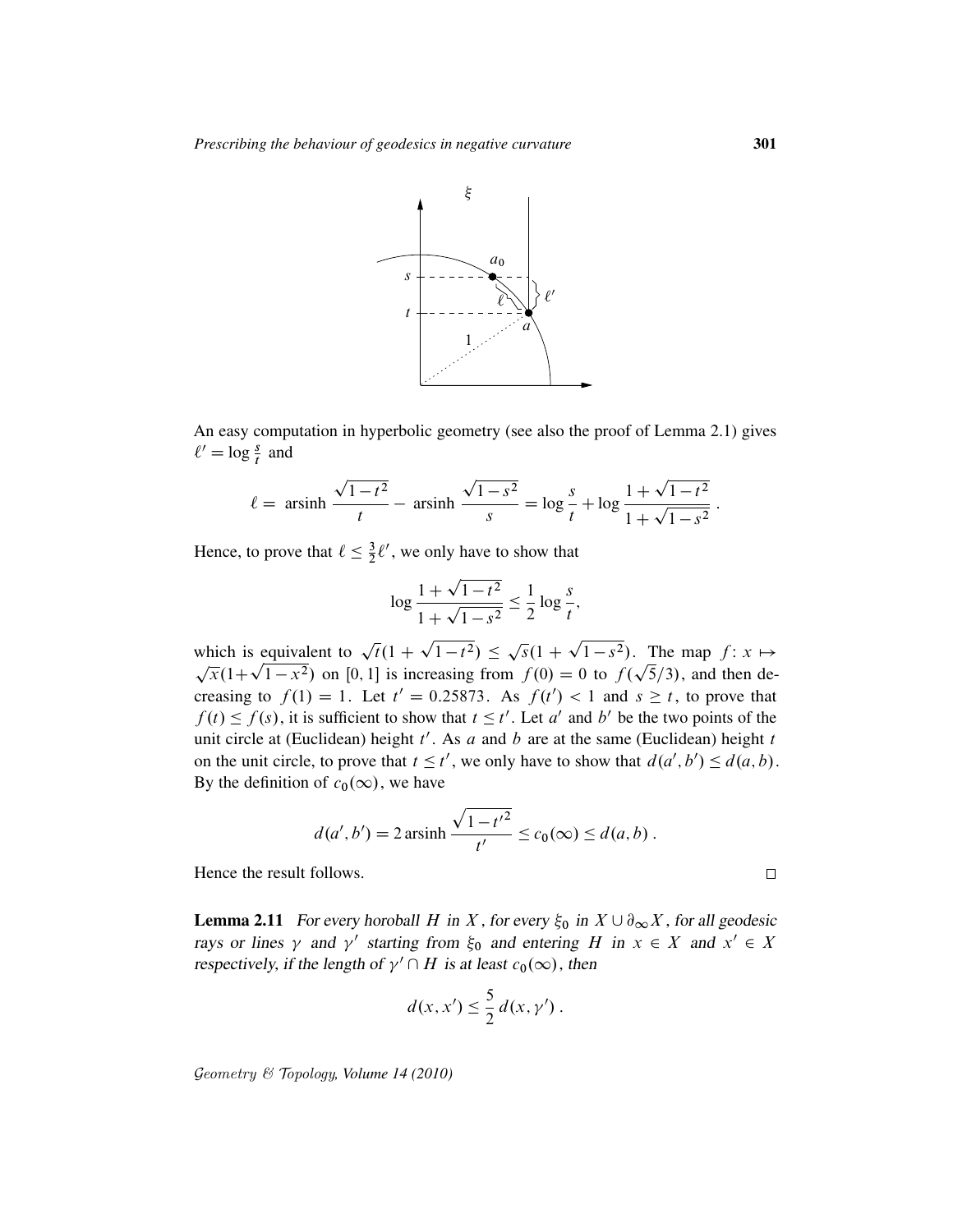**Proof** Let p' be the point of  $\gamma'$  the closest to x. Let  $\xi$  be the point at infinity of H. Define y' by  $[x', y'] = \gamma' \cap H$  if this intersection is bounded, and  $y' = \xi$  otherwise. We may assume that  $x \neq x'$ . In particular,  $\xi_0 \notin H \cup \{\xi\}$ .

Assume first that  $p'$  does not belong to  $[\xi_0, x']$ . As closest point projections do not increase distances and by Lemma 2.9, we have  $d(x', p') \leq d(x, x') \leq c_1'$  $i_1'(\infty)$ . Since

(10) 
$$
d(x', y') \ge c_0(\infty) \ge 2c'_1(\infty),
$$

the point p' belongs to H, and  $d(p', y') \geq d(p', x')$ . Let z be the point of intersection of  $[\xi, x']$  with the horosphere centered at  $\xi$  passing through p', so that in particular  $d(x, p') \geq d(x', z)$ . By Lemma 2.10, we have  $d(x', z) \geq \frac{2}{3}$  $\frac{2}{3}d(x', p')$ . Hence

$$
d(x, x') \le d(x, p') + d(p', x') \le d(x, p') + \frac{3}{2} d(x', z) \le \frac{5}{2} d(x, p') .
$$

Assume now that p' belongs to  $[\xi_0, x']$ . Let  $\beta$  be the comparison angle at x' between the (nontrivial) geodesic segments or rays [x', y'[ and [x',  $\xi$ [. By comparison,  $\beta$  is at most the angle  $\overline{\beta}$  between  $\overline{[x', y']}$  and  $\overline{[x', \overline{\xi}]}$ , where  $\overline{x'}$  and  $\overline{y'}$  are two points, at distance  $d(x', y')$ , on a horosphere in  $\mathbb{H}^2_{\mathbb{R}}$  centered at  $\overline{\xi}$ . An easy computation in the upper half space model and the inequality (10) show that

$$
\tan \overline{\beta} = \left(\sinh \frac{1}{2} d(\overline{x'}, \overline{y'})\right)^{-1} \le \left(\sinh \left(2 \log(1 + \sqrt{2})\right)\right)^{-1} \le \frac{1}{\sqrt{3}}.
$$

As  $0 \leq \overline{\beta} \leq \frac{\pi}{2}$  $\frac{\pi}{2}$ , this implies that  $\beta \leq \overline{\beta} \leq \frac{\pi}{6}$  $\frac{\pi}{6}$  .

Let  $\alpha$  be the comparison angle at  $x'$  between the (nontrivial) geodesic segments  $[x', p']$ and  $[x', x]$ , which is at most  $\frac{\pi}{2}$ , as p' is the closest point to x on  $[x', \xi_0]$ . As the geodesic segment [x, x'] lies in H, we have  $\alpha \ge \pi - \frac{\pi}{2} - \beta \ge \frac{\pi}{3}$  $\frac{\pi}{3}$ . By Lemma 2.9, we have  $d(x, p') \leq d(x, x') \leq c'_1$  $l_1'(\infty)$ . Using the formulae for right-angled hyperbolic triangles in [5] and the comparison triangle in  $\mathbb{H}^2_{\mathbb{R}}$  to the triangle  $(x, x', p')$  in X, we have, by convexity of  $t \mapsto \sinh t$ ,

$$
d(x, x') \le \sinh d(x, x') \le \frac{1}{\sin \alpha} \sinh d(x, p') \le \frac{2}{\sqrt{3}} \frac{\sinh c'_1(\infty)}{c'_1(\infty)} d(x, p') \le \frac{5}{2} d(x, p').
$$
  
This proves the result.

This proves the result.

The following Lemma is the analog of Lemma 2.6 for horoballs. It says that when the  $\epsilon$ -convex subset under consideration is a horoball, we can replace  $c_3$  $y'_3(\epsilon)$  and  $h'(\epsilon, \eta)$ by

(11) 
$$
c'_3(\infty) = \frac{5}{2}
$$
 and  $h'(\infty, \eta) = 3\eta + c_0(\infty) + c'_1(\infty) \approx 3\eta + 5.8188$ ,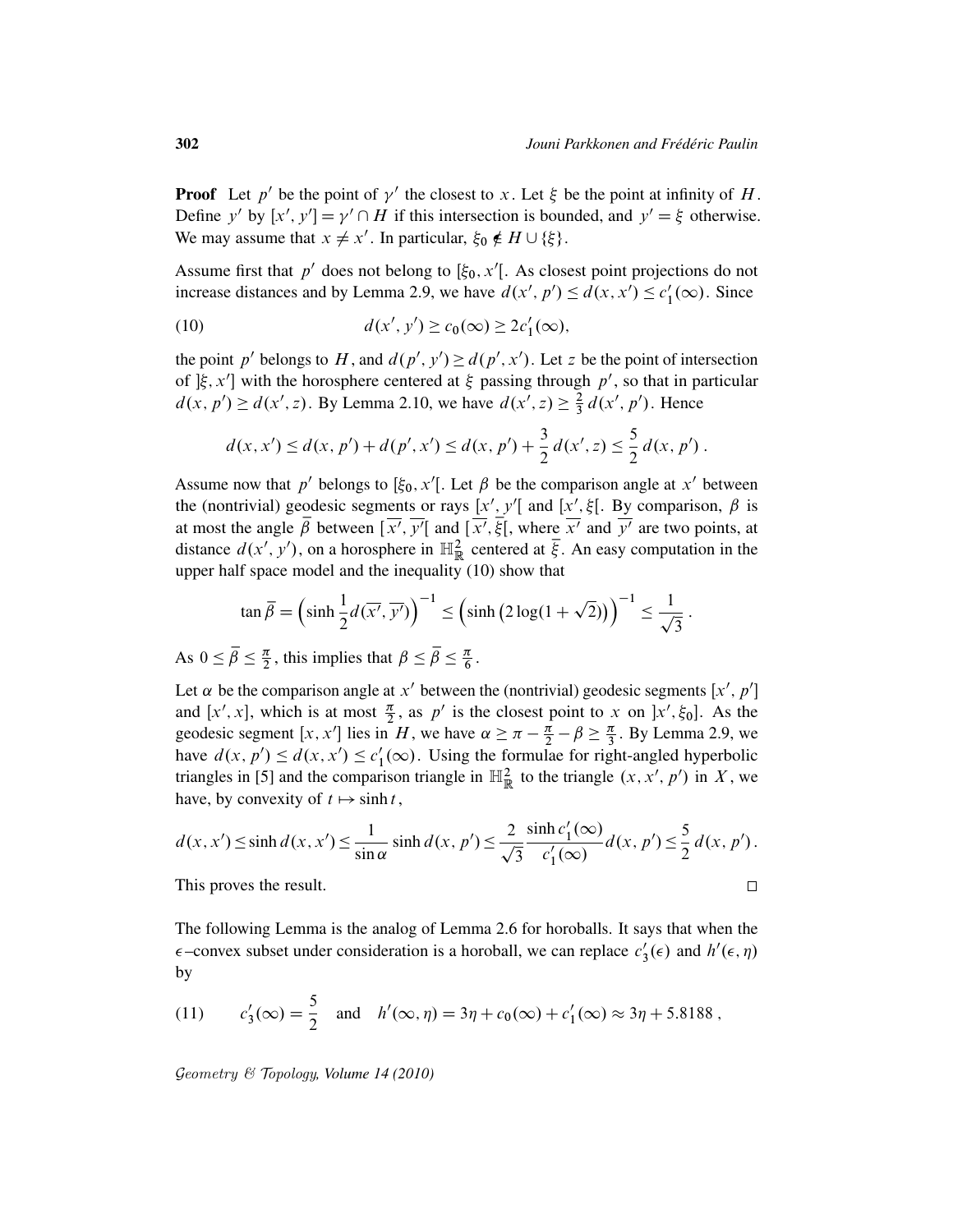and that the first of the two possible conclusions of Lemma 2.6 always holds. Note that  $c_3'$  $s'_3(\infty)$  is not the limit as  $\epsilon$  goes to  $+\infty$  of  $c'_3$  $s'_3(\epsilon)$ , and that  $h'(\epsilon, \eta)$  diverges as  $\epsilon \to \infty$ . However, in both cases, this mnemonic notation will be useful in Section 4, where it will be used in a similar way whether  $\epsilon$  is finite or not.

**Lemma 2.12** For every horoball H in X, for every  $\xi_0$  in  $(X \cup \partial_\infty X) - (H \cup H[\infty])$ , for all geodesic rays or lines  $\gamma$ ,  $\gamma'$  starting from  $\xi_0$ , if  $\gamma$  enters H at a point  $x \in X$  and exits H at a point  $y \in X$ , and if  $d(x, y) \ge h'(\infty, d(y, \gamma'))$ , then  $\gamma'$  meets H, exiting it at a point  $y' \in X$  such that

$$
d(y, y') \leq \frac{5}{2} d(y, y').
$$

**Proof** Let  $\xi$  be the point at infinity of H, let p be the closest point on [x, y] to  $\xi$ , and let  $p_x$  and  $p_y$  be the points of intersection of the horosphere  $\partial H_p$  centered at  $\xi$ passing through p with the geodesic rays  $[x, \xi]$  and  $[y, \xi]$  respectively.



By comparison, we have  $d(p_x, p_y) \le 2 \log(1 + \sqrt{2}) = c_1'$  $l'_1(\infty)$ . Thus, the triangle inequality, along with the fact that  $p_y$  is the closest point to y on  $\partial H_p$  and the assumption on  $d(x, y)$ , gives p

 $2 \min\{d(y, p), d(x, p)\}\geq d(y, p_y)+d(x, p_x)\geq d(x, y)-2\log(1+\frac{1}{2})$  $\overline{2}) \geq c_0(\infty) \geq 3$ .

In particular, as  $d(x, y) \ge c_0(\infty)$ , Lemma 2.10 implies that p belongs to H[1]. By Lemma 2.1 and the assumption on  $d(x, y)$ , we have

$$
d(p,\gamma') \leq \frac{1}{2} e^{-d(y,p)+d(y,\gamma')} \leq \frac{1}{2} e^{-(1/2)d(x,y)+\log(1+\sqrt{2})+d(y,\gamma')} \leq \frac{1}{2}.
$$

This implies that  $\gamma'$  meets H, because  $\mathcal{N}_{1/2}(H[1]) = H[\frac{1}{2}]$  $\frac{1}{2}$  is contained in H.

Let x' and y' be the entering point in H and the exiting point out of H of  $\gamma'$ , respectively. Let  $p'$  be the point on  $\gamma'$  the closest to y.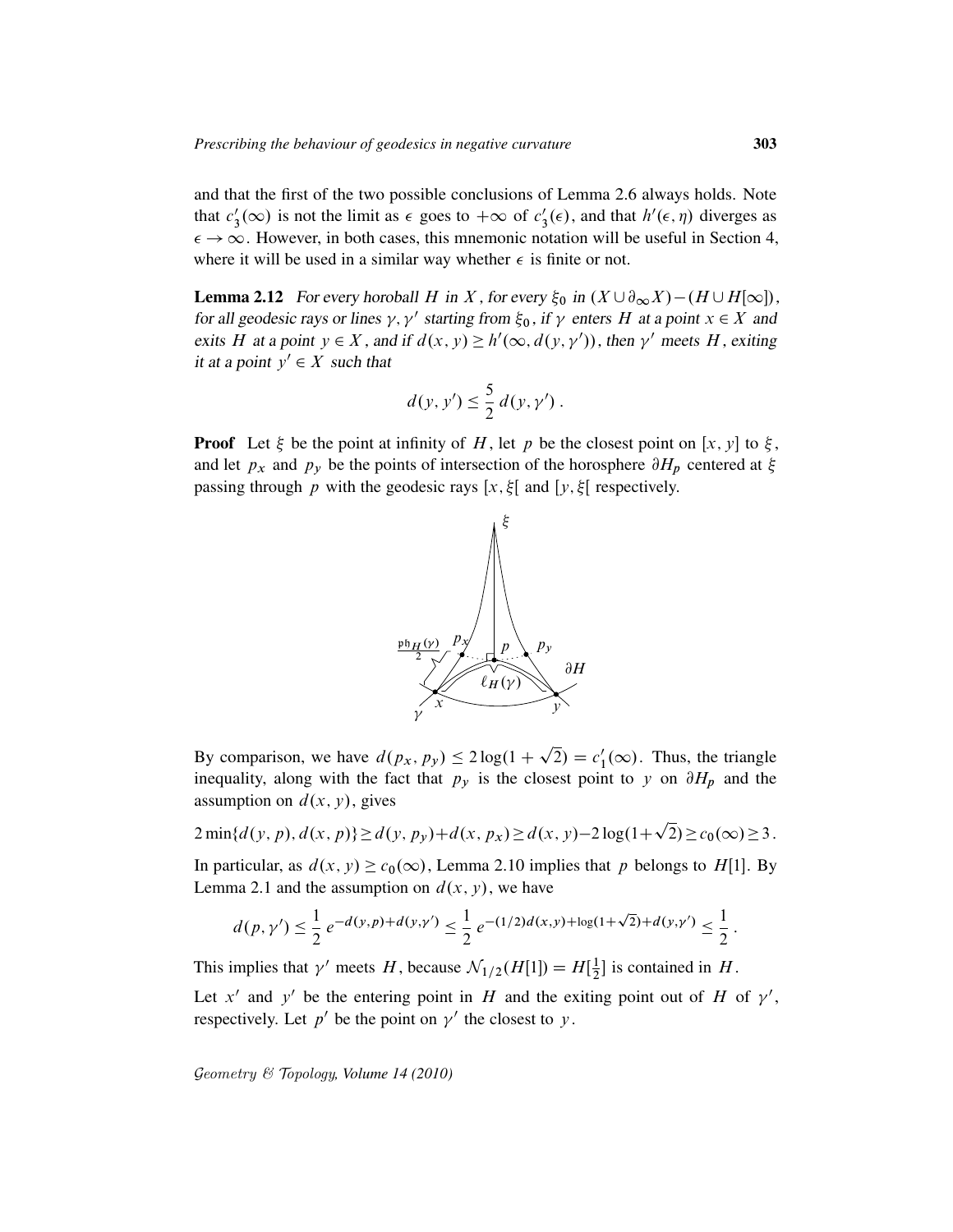**Case 1** Assume that  $p' \notin [y', \xi_0]$ . Note that

$$
d(x, y) - \frac{3}{2} d(y, p') \ge \frac{3}{2} d(y, p') \ge 0,
$$

as  $d(x, y) \ge 3 d(y, y')$ , by the definition of  $h'(\infty, \eta)$ . Hence, there is a point  $y_0$  in [x, y] at distance  $\frac{3}{2}d(y, p')$  of y which satisfies  $d(x, y_0) \geq \frac{3}{2}$  $\frac{3}{2} d(y, p')$ . By Lemma 2.10, we have  $y_0 \in H[d(y, p')]$ . Let q' be the point of  $\gamma'$  the closest to  $y_0$ . By convexity, we have  $d(y_0, q') \leq d(y, p')$ . Hence q' belongs to H. By the intermediate value theorem, the point y' belongs to  $[q', p']$ . As closest point maps do not increase the distances, we have  $d(p', q') \leq d(y, y_0) = \frac{3}{2} d(y, p')$ . Therefore,

$$
d(y, y') \le d(y, p') + d(p', y') \le d(y, p') + d(p', q') \le \frac{5}{2} d(y, p'),
$$

which proves the result.

**Case 2** Assume that  $p' \in ]y', \xi_0]$ . By the same argument as in Case 2 of the proof of Lemma 2.6, we have  $p' \notin [x', \xi_0]$ . If  $d(p', y') \leq \frac{3}{2}$  $\frac{3}{2}d(y, p')$ , then  $d(y, y') \leq \frac{5}{2}$  $\frac{5}{2}d(y, p'),$ and the result holds. So assume by contradiction that  $d(p', y') > \frac{3}{2} d(y, p')$ . By the continuity of the closest point maps, there exists a point  $y_0$  in  $\gamma$  that does not belong to H, whose closest point q' on  $\gamma'$  belongs to  $[p', y']$  and satisfies  $d(q', y') \ge$ 3  $\frac{3}{2}d(y_0, q')$  and  $d(y_0, q') \leq d(y, p') + \frac{1}{2}c_0(\infty)$ . Lemma 2.9 implies that  $d(x, x') \leq$  $\tilde{c}'_1$  $j_1'(\infty)$ . Thus, by the assumption on  $d(x, y)$ ,

$$
d(x', y') \ge d(x', q') \ge d(p', x') \ge d(x, y) - d(x, x') - d(y, p')
$$
  
\n
$$
\ge 3 d(y, p') + c_0(\infty) + c'_1(\infty) - c'_1(\infty) - d(y, p')
$$
  
\n
$$
\ge 2 d(y, p') + c_0(\infty) \ge \max\{2 d(y_0, q'), c_0(\infty)\}.
$$

In particular,  $d(y_0, q') \leq \frac{1}{2}$  $\frac{1}{2}d(x', q') \leq \frac{2}{3}$  $\frac{2}{3}d(q', x')$  and we already had  $d(y_0, q') \leq$  $\frac{2}{3}d(q', y')$ . Hence, by Lemma 2.10, we have  $q' \in H[d(y_0, q')]$ . This implies that  $y_0$ 2 belongs to  $H$ , a contradiction.  $\Box$ 

# 3 Properties of penetration in  $\epsilon$ -convex sets

### 3.1 Penetration maps

Let X be a proper geodesic CAT(-1) space, and  $\xi_0 \in X \cup \partial_{\infty} X$ . We are interested in controlling the penetration of geodesic rays or lines starting from  $\xi_0$  in  $\epsilon$ -convex subsets of  $X$ . One way to measure this penetration is the intersection length. If  $C$  is a closed convex subset in X such that  $\xi_0 \notin C \cup \partial_{\infty} C$ , we define a map  $\ell_C : T^1_{\xi_0}$  $\chi^1_{\xi_0} X \to [0, +\infty],$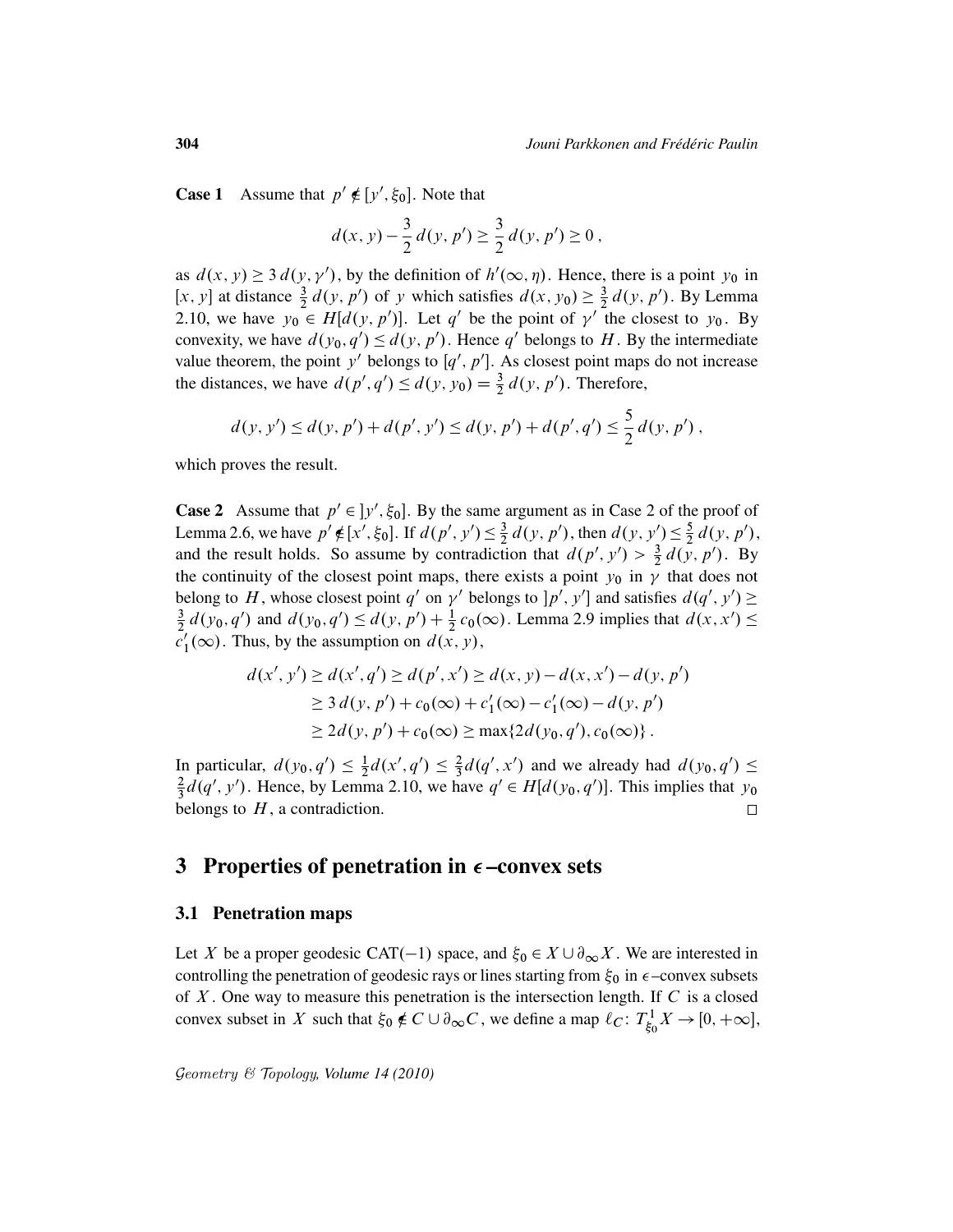called the *penetration length map*, which associates to every  $\gamma$  in  $T_{\xi_0}^1$  $\frac{1}{60}$  X the length of the intersection  $\gamma \cap C$  (which is connected by convexity).

When we study specific geometric situations, such as collections of horoballs and  $\epsilon$ –neighbourhoods of geodesics, there are further natural ways of measuring the penetration. These will be used in many applications in Section 5 and in [49]. If C is an  $\epsilon$ –convex subset of X such that  $\xi_0 \notin C \cup \partial_{\infty} C$ , we will require our penetration maps  $f: T_{\varepsilon}^1$  $\int_{\xi_0}^{1} X \to [0, +\infty]$  in C to have one or two of the following properties, the first one depending on a constant  $\kappa \geq 0$ . The sup–norm of a real valued function f on  $T_{\xi_{\kappa}}^1$  $\frac{1}{\xi_0}X$ is denoted by  $|| f ||_{\infty}$ .

- (i) (*Penetration property*) For any  $\gamma$  in  $T_{\xi_c}^1$  $f_{\xi_0}^{1} X$ ,  $f(\gamma) = +\infty$  if and only if  $\ell_C(\gamma) =$  $+\infty$ , and the restrictions of f and  $\ell_{\mathcal{C}}^{\mathcal{C}}$  to the set where both functions are finite satisfy  $|| f - \ell_C ||_{\infty} \leq \kappa$ .
- (ii) (*Lipschitz property*) For every  $\gamma$ ,  $\gamma'$  in  $T_{\xi_0}^1$  $\sum_{\xi_0}^1 X$  which intersect C, if  $\gamma \cap C = [a, b]$ and  $\gamma' \cap C = [a', b']$  with a, b, a', b' in X, then

$$
|f(\gamma) - f(\gamma')| \le 2 \max \{ d(a, a'), d(b, b') \}.
$$

If C is an  $\epsilon$ -convex subset of X such that  $\xi_0 \notin C \cup \partial_{\infty} C$ , and  $f: T^1_{\xi_0}$  $\chi^1_{\xi_0} X \to [0, +\infty[$ is a map which satisfies (i) for some  $\kappa \geq 0$ , we say that f is a  $\kappa$ -penetration map in *(the*  $\epsilon$ -convex set) C. We also say that  $(C, f)$  is an  $(\epsilon, \kappa)$ -penetration pair. In the condition (ii), we could have replaced 2 by some  $\lambda \geq 2$ , but if f also satisfies the property (i), then only  $\lambda = 2$  is really relevant in the large scale.

Note that if  $(C, f)$  is an  $(\epsilon', \kappa')$ -penetration pair, if  $\epsilon' \geq \epsilon$  and  $\kappa' \leq \kappa$ , then  $(C, f)$  is an  $(\epsilon, \kappa)$ –penetration pair. If C is  $\infty$ –convex and  $(C, f)$  is an  $(\epsilon, \kappa)$ –penetration pair in every  $\epsilon > 0$  then f will be called a *k*-penetration map in (the  $\infty$ -convex set) C.

**Penetration maps in general**  $\epsilon$ **-convex subsets** If C is a closed convex subset of X, the map  $\ell_C$  is in general not continuous on  $T_{\xi_c}^1$  $\int_{\xi_0}^1 X$ , as can be seen by taking C to be a geodesic segment of positive length. The following result shows that the situation is nicer for  $\epsilon$ -convex subsets. Note that the statement of Lemma 3.1 is not true in  $\mathbb{R}^n$ (which is not a  $CAT(-1)$  space).

**Lemma 3.1** Let  $\epsilon > 0$  and let C be an  $\epsilon$ -convex subset of X such that  $\xi_0 \notin C \cup \partial_{\infty} C$ . The map  $\ell_C$ :  $T_{\xi_c}^1$  $S_{\xi_0}^{1} X \rightarrow [0, +\infty]$  is a continuous 0–penetration map in C satisfying the Lipschitz property (ii).

**Proof** The Lipschitz property (ii) of the penetration length map  $\ell_C$  follows from the triangle inequality. It remains to show the continuity of the map.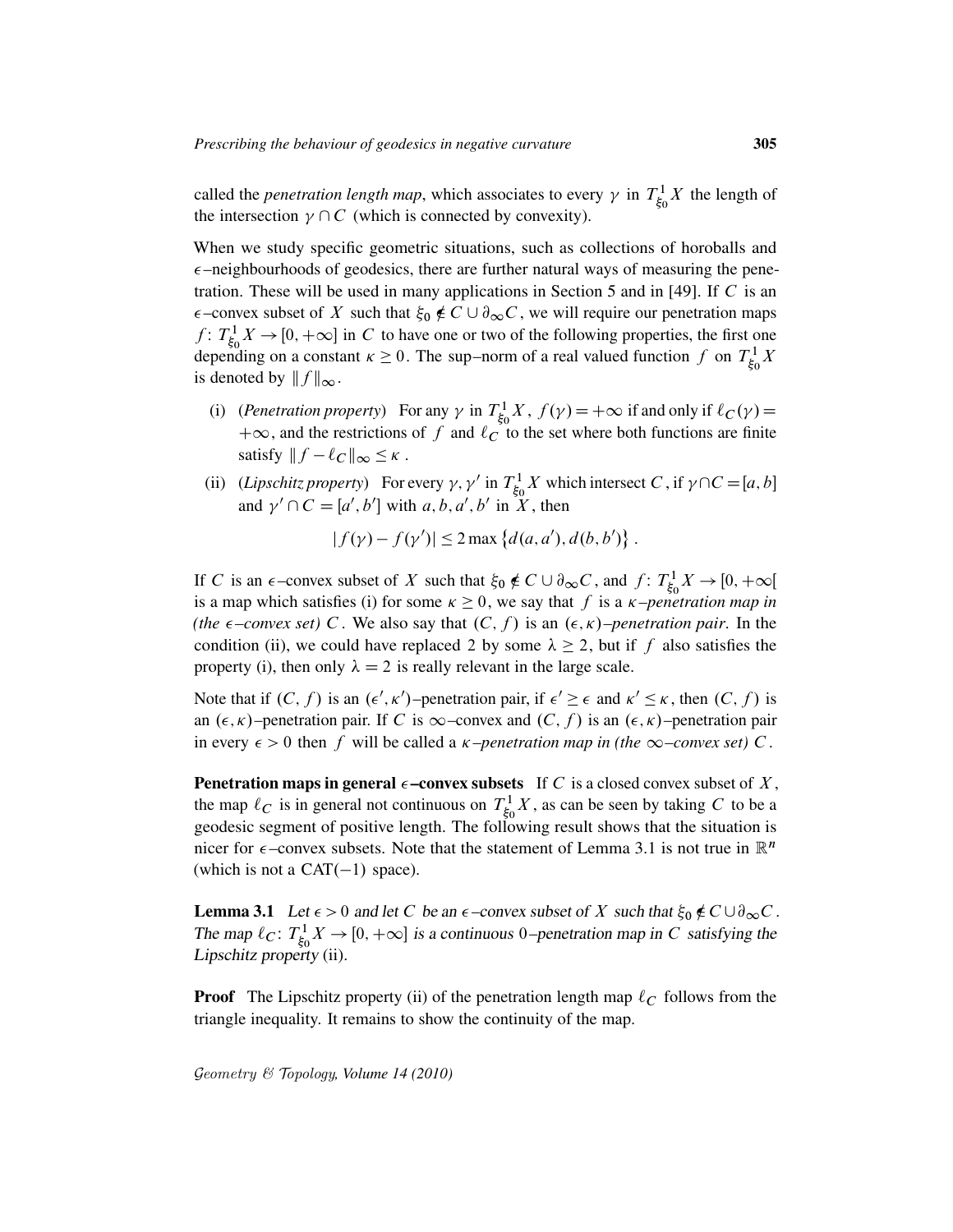Choose a convex subset C' such that  $C = \mathcal{N}_{\epsilon}(C')$ , and note that by the definition of the topology of  $X \cup \partial_{\infty} X$ , the subsets C and C' have the same points at infinity. Let  $\gamma_0 \in T^1_{\xi_0}$  $\zeta_5^1$  X, and let us prove that  $\ell_C$  is continuous at  $\gamma_0$ .

Assume first that  $\gamma_0(+\infty)$  is a point at infinity of C. Then there exists a geodesic ray contained in  $C'$  ending at this point at infinity. As geodesic rays converging to the same point at infinity become exponentially close, this implies that  $\ell_C(\gamma_0) = \infty$ . Let  $A > 0$ . As  $\gamma_0 \cap C$  is the closure of  $\gamma_0 \cap C$ , let  $[x, y]$  be a geodesic segment of length  $A + 2$  contained in  $\gamma_0 \cap \mathcal{C}$ . Let  $\eta \in ]0, 1]$  be such that the balls B and B' of radius  $\eta$ and of center x and y respectively are contained in  $\check{C}$ . If  $\gamma \in T_{\xi}^1$  $\zeta_0^1$  is close enough to  $\gamma_0$ , then  $\gamma$  meets B and B', and by convexity,  $\ell_C(\gamma) \geq A$ , which proves the result.

Assume now that  $\gamma_0(+\infty)$  is not a point at infinity of C, but that  $\gamma_0$  does meet C. Then  $\gamma_0 \cap C$  is a nonempty compact segment [a, b]. For every  $\eta > 0$ , let  $a_+, b_+$  be points in  $\gamma_0 - [a, b]$ , at distance at most  $\eta/4$  from a, b respectively, and, if  $d(a, b) > 0$ , let  $a_-, b_-$  be points in  $]a, b[$  at distance at most  $\eta/4$  from  $a, b$  respectively. As C is closed and  $\gamma_0 \cap C$  is the closure of  $\gamma_0 \cap C$  if  $a \neq b$ , there exists  $\eta' \in ]0, \eta/4]$  such that the balls  $B(a_+)$ ,  $B(b_+)$  of radius  $\eta'$  and centers  $a_+, b_+$  respectively are contained in  $X - C$  and, if  $d(a, b) > 0$ , the balls  $B(a_-)$ ,  $B(b_-)$  of radius  $\eta'$  and centers  $a_-, b_$ respectively are contained in the interior of C. If  $\gamma \in T_{\xi_c}^1$  $\zeta_0^1$  *X* is close enough to  $\gamma_0$ , then  $\gamma$  meets  $B(a_+), B(b_+)$  (and hence  $B(a_-), B(b_-)$  by convexity, if  $d(a, b) > 0$ ). It is easy to see then that  $|\ell_C(\gamma) - \ell_C(\gamma_0)| \leq \eta$ .

Assume now that  $\gamma_0$  does not meet C. Let U, V be neighbourhoods of the endpoints of  $\gamma_0$  in  $X \cup \partial_{\infty} X$  that are disjoint from  $C \cup \partial_{\infty} C$ . Let  $\eta > 0$  be such that the  $\eta$ -neighbourhood of  $\gamma_0$  is disjoint from C, which exists, as  $\inf_{x \in \gamma_0} d(x, C) > 0$ . If  $\gamma \in T_{\varepsilon}^1$  $\chi^1_{\xi_0} X$  is close enough to  $\gamma_0$ , then (the image of)  $\gamma$  lies in  $U \cup V \cup \mathcal{N}_{\eta} \gamma_0$ , hence does not meet C. Thus,  $\ell_C(\gamma) = \ell_C(\gamma_0) = 0$ .  $\Box$ 

In particular, if H is a horoball such that  $\xi_0 \notin H \cup \partial_\infty H$ , then  $\ell_H$  is a continuous 0–penetration map for  $H$  satisfying the Lipschitz property (ii).

Let C be a convex subset of X such that  $\xi_0 \notin C \cup \partial_{\infty} C$ . For every  $\gamma$  in  $T_{\xi_c}^1$  $\zeta_0^1$  X, let  $\gamma = \xi_0$  and  $\gamma_+ = \gamma(+\infty)$ , and let  $q_{\gamma_+}$  be the closest point on C to  $\gamma_{\pm}$ . Define the *boundary-projection penetration map*  $\overline{\mathfrak{bp}}_C$ :  $T_{\xi_C}^1$  $\chi^1_{\xi_0} X \to [0, +\infty]$  by

$$
\mathfrak{bp}_C(\gamma) = d(q_{\gamma_-}, q_{\gamma_+}),
$$

with the obvious convention that  $bp_C(\gamma) = +\infty$  if  $q_{\gamma+}$  is at infinity.

**Lemma 3.2** Let C be an  $\epsilon$ -convex subset of X such that  $\xi_0 \notin C \cup \partial_{\infty} C$ . The map bp<sub>C</sub> is a continuous  $2c'_1(\epsilon)$ -penetration map in C.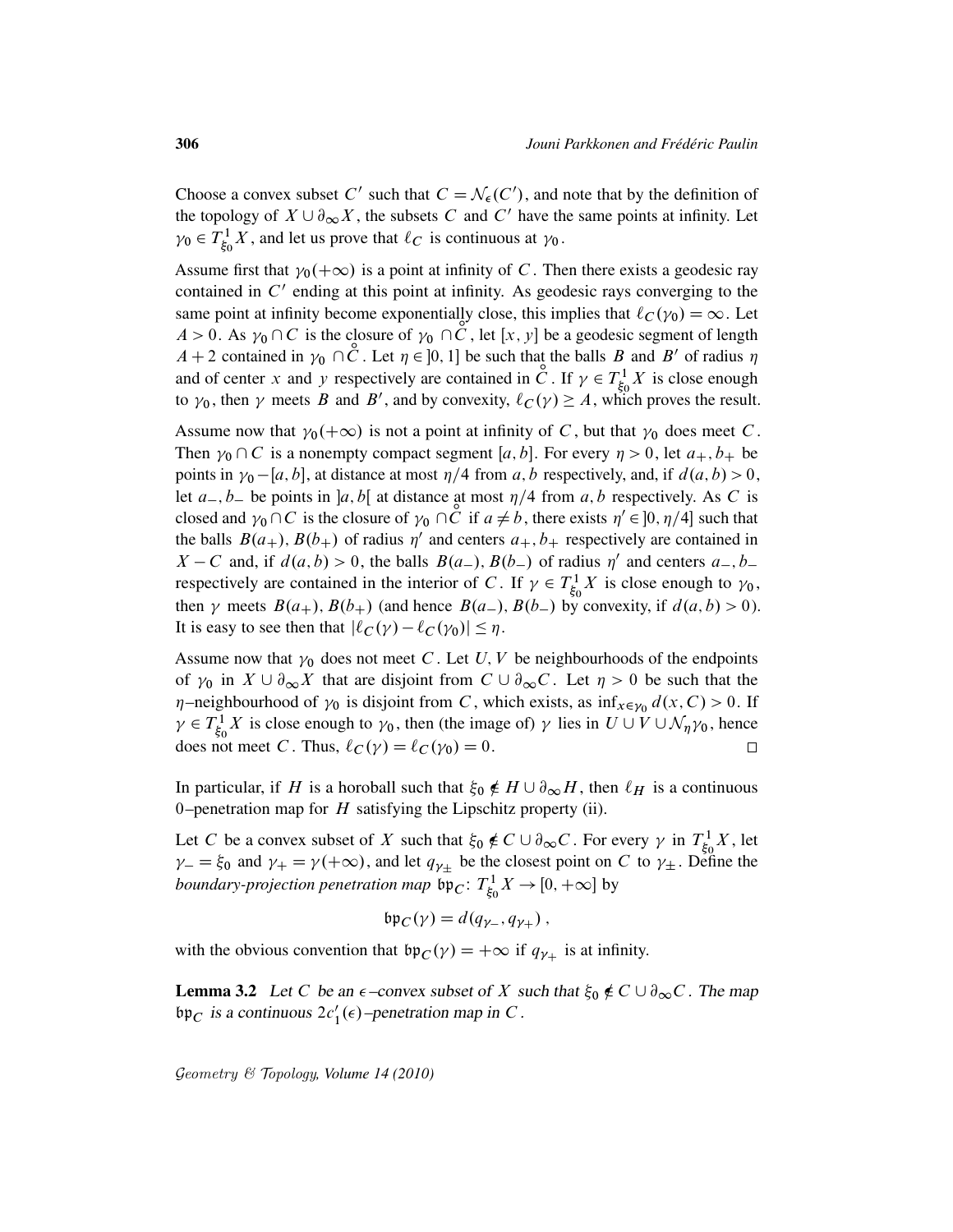**Proof** The continuity of  $bp_C$  follows from the continuity of the projection maps and the endpoint maps. Let us prove that  $\mathfrak{bp}_C$  has the penetration property (i) with  $\kappa =$  $2c'_1(\epsilon)$ . Let  $\gamma \in T_{\xi_0}^1$  $\oint_{\xi_0}^{1} X$ . If  $\gamma_+$  is a point at infinity of C, then  $\mathfrak{bp}_C(\gamma) = \ell_C(\gamma) = +\infty$ , and the claim is true for these geodesics. Otherwise, if  $\gamma$  meets C, then  $\gamma$  enters C at x and exits C at y, with x, y in X. By Lemma 2.3, we hence have

$$
|d(x, y) - d(q_{\gamma_-}, q_{\gamma_+})| \le d(x, q_{\gamma_-}) + d(q_{\gamma_+}, y) \le 2c'_1(\epsilon),
$$

and the result follows.

If  $\gamma$  does not meet C, let  $[p,q]$  be the shortest connecting segment between a point p in  $\gamma$  and a point q in C. By angle comparison, the geodesic segment or ray between q and  $\gamma_{\pm}$  meets C exactly in q. Hence, by Lemma 2.3,

$$
d(q_{\gamma_-}, q_{\gamma_+}) \leq d(q_{\gamma_-}, q) + d(q, q_{\gamma_+}) \leq 2c'_1(\epsilon) .
$$

As  $\ell_C(\gamma) = 0$ , the result follows.

**Penetration maps in horoballs** If H is a horoball in X, with  $\xi$  its point at infinity, such that  $\xi_0 \notin H \cup {\xi}$ , and if  $x_0$  is any point in the boundary of H in X, define a 1–Lipschitz map  $\beta_H: X \to [0, +\infty]$ , called the *height map* of H, by

$$
\beta_H: x \mapsto \max\{\beta_\xi(x_0, x), 0\},\
$$

whose values are positive in the interior of  $H$ , and 0 outside  $H$ . By convention, define  $\beta_H(\xi) = +\infty$ . Note that  $\beta_H$  is independent of the choice of the point  $x_0$ . For every  $\gamma$ in  $T_{\xi}^1$  $\zeta_5^1$ , let  $p_\gamma$  be the closest point to  $\gamma(+\infty)$  on the geodesic line between  $\xi_0$  and  $\xi$ , with  $p_{\gamma} = \xi$  if  $\gamma(+\infty) = \xi$ .

We will study two penetration maps associated with the height map. We will call the map  $\mathfrak{p}\mathfrak{h}_H$ :  $T^1_{\xi_0}$  $\chi^1_{\xi_0} X \to [0, +\infty]$  defined by

$$
\mathfrak{p}\mathfrak{h}_H(\gamma) = 2 \sup_{t \in \mathbb{R}} \beta_H(\gamma(t))
$$

the *penetration height map* inside H. The map  $\mathfrak{ipp}_H$ :  $T^1_{\xi_0}$  $\chi^1_{\xi_0} X \to [0, +\infty]$  defined by

$$
i\mathfrak{p}\mathfrak{p}_H(\gamma) = 2 \,\beta_H(p_\gamma)
$$

will be called the *inner-projection penetration map* inside H. Note that for every  $t \geq 0$  and  $\gamma \in T_{\xi_0}^1$  $\oint_{\xi_0}^1 X$ , we have  $\mathfrak{ph}_{H[t]}(\gamma) = \max\{0, \mathfrak{ph}_H(\gamma) - 2t\}$  and  $\mathfrak{ipp}_{H[t]}(\gamma) =$  $\max\{0, \mathrm{ipp}_H(\gamma) - 2t\}.$ 

Geometry & Topology*, Volume 14 (2010)*

 $\Box$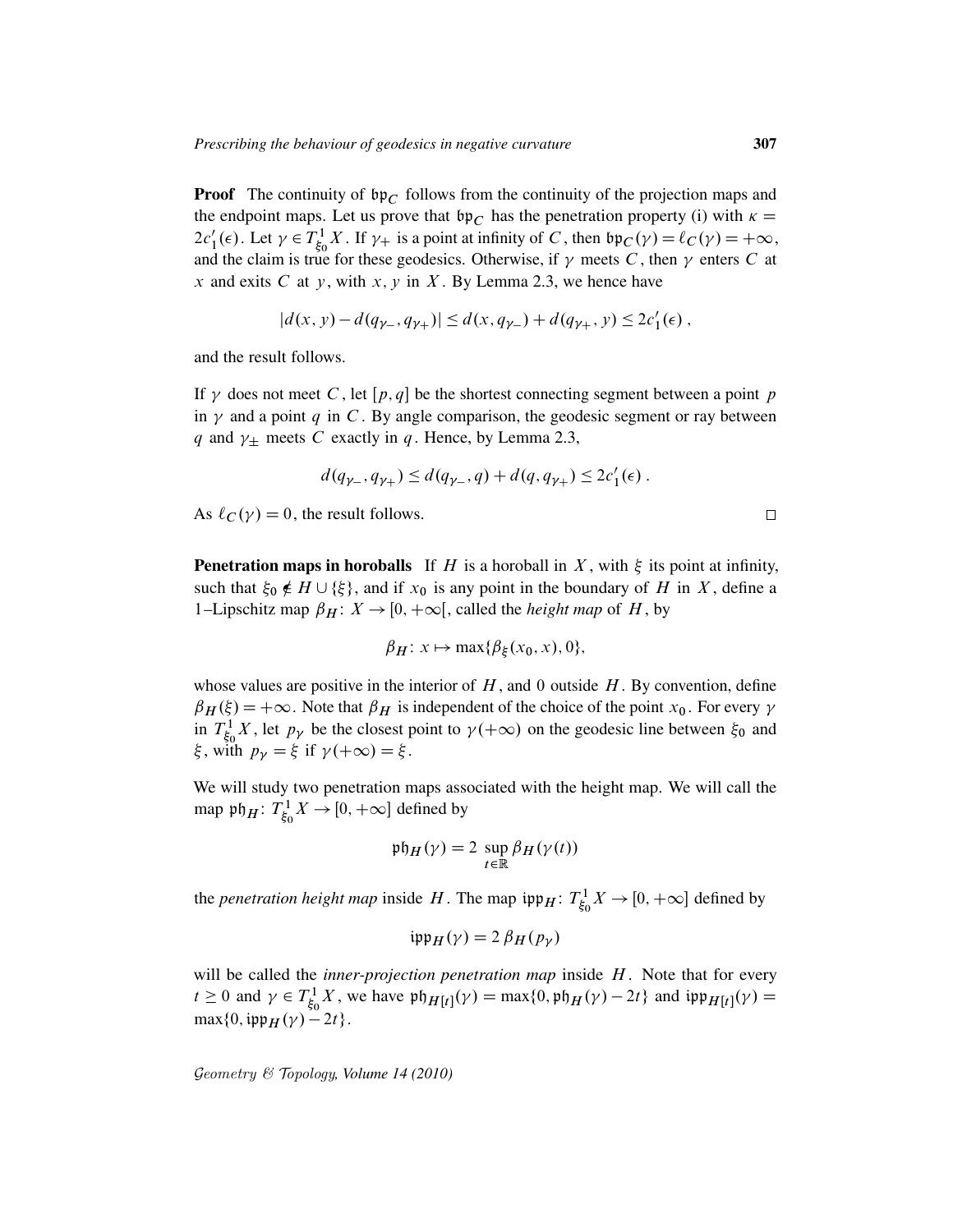**Lemma 3.3** Let H be a horoball in X, such that  $\xi_0 \notin H \cup \partial_{\infty}H$ . The maps ph $_H$ , ipp $_H$ :  $T_{\xi_0}^1$  $\chi^1_{\xi_0} X \to [0, +\infty]$  are continuous  $2 \log(1 + \sqrt{2})$ -penetration maps for H, and  $\mathfrak{ph}_H$  has the Lipschitz property (ii). Furthermore,

$$
\|\mathfrak{p}\mathfrak{h}_H - \mathfrak{ipp}_H\|_{\infty} \le 2\log(1+\sqrt{2}).
$$

p

**Remark** In  $\mathbb{H}_{\mathbb{R}}^n$ , the equality  $\mathfrak{inp}_H(\gamma) = \mathfrak{ph}_H(\gamma) + \log 2$  holds for any horoball H with  $\xi_0 \notin H \cup \overline{H}[\infty]$  and  $\gamma \in T^1_{\xi_0}$  $\int_{\xi_0}^1 X$  meeting H. Thus, in  $\mathbb{H}_{\mathbb{R}}^n$  the map ipp<sub>H</sub> satisfies the Lipschitz property (ii). We do not know whether  $(H, \mathfrak{ipp}_H)$  satisfies the Lipschitz property (ii) in general.

**Proof** Let us prove that  $(H, \mathfrak{ph}_H)$  satisfies the Lipschitz property (ii). Let  $\gamma$ ,  $\gamma'$  be elements in  $T_{\xi_c}^1$  $\chi_{\xi_0}^1$  if  $X$  such that  $\gamma \cap H = [a, b]$  and  $\gamma' \cap H = [a', b']$ . Then, for every x in [a, b], if x<sup>50</sup> is the point on [a', b'] the closest to x, we have, with  $\xi$  the point at infinity of  $H$ ,

$$
|\beta_{\xi}(a, x) - \beta_{\xi}(a, x')| = |\beta_{\xi}(x, x')| \le d(x, x') \le \max\{d(a, a'), d(b, b')\}
$$

by convexity. Taking x the highest point in  $[a, b]$ , we get

$$
\begin{aligned} \mathfrak{ph}_H(\gamma) &= 2\beta_\xi(a, x) \le 2 \max\{d(a, a'), d(b, b')\} + 2\beta_\xi(a, x') \\ &\le 2 \max\{d(a, a'), d(b, b')\} + \mathfrak{ph}_H(\gamma') \,. \end{aligned}
$$

Using a symmetry argument, the result follows.

Let us prove that  $(H, \mathfrak{ph}_H)$  satisfies the penetration property (i) with  $\kappa = c_1$ we that  $(H, \mathfrak{p}\mathfrak{h}_H)$  satisfies the penetration property (i) with  $\kappa = c'_1(\infty) =$  $2\log(1+\sqrt{2})$ . Let  $\gamma \in T_{\xi_c}^1$  $\int_{\xi_0}^1 X$ . Note that  $\gamma$  enters the interior of H if and only if  $\ell_H(\gamma) > 0$ , and if and only if  $\mathfrak{ph}_H(\gamma) > 0$ . Hence we may assume that  $\gamma$  meets H in a segment  $[x, y]$ . By the first paragraph of the proof of Lemma 2.12, we have

$$
\mathfrak{ph}_H(\gamma) \leq \ell_H(\gamma) \leq \mathfrak{ph}_H(\gamma) + 2\log(1+\sqrt{2}).
$$

p

Let us now prove that  $(H, \text{inp}_H)$  satisfies the penetration property (i) with  $\kappa =$  $2\log(1+\sqrt{2})$ . Let  $\gamma \in T_{\xi_c}^1$  $\oint_{\xi_0}^{1} X$ . If  $p_{\gamma} = \xi$ , then  $\text{ipp}_H(\gamma) = \ell_H(\gamma) = +\infty$ , and the result holds, hence we may assume that  $p<sub>y</sub>$  belongs to X. If  $p<sub>y</sub>$  does not belong to H, as the closest point projection of  $\gamma$  on the geodesic line  $]\gamma_{-}, \xi$  is  $]\gamma_{-}, p_{\gamma}$ , then  $\gamma$  does not enter H, and hence  $\text{hyp}_H(\gamma) = \ell_H(\gamma) = 0$ , and the result is proven.

Assume that  $p<sub>y</sub>$  belongs to H, and note that by comparison and an easy hyperbolic estimate, we have  $d(p_{\gamma}, \gamma) \leq \log(1 + \sqrt{2})$ .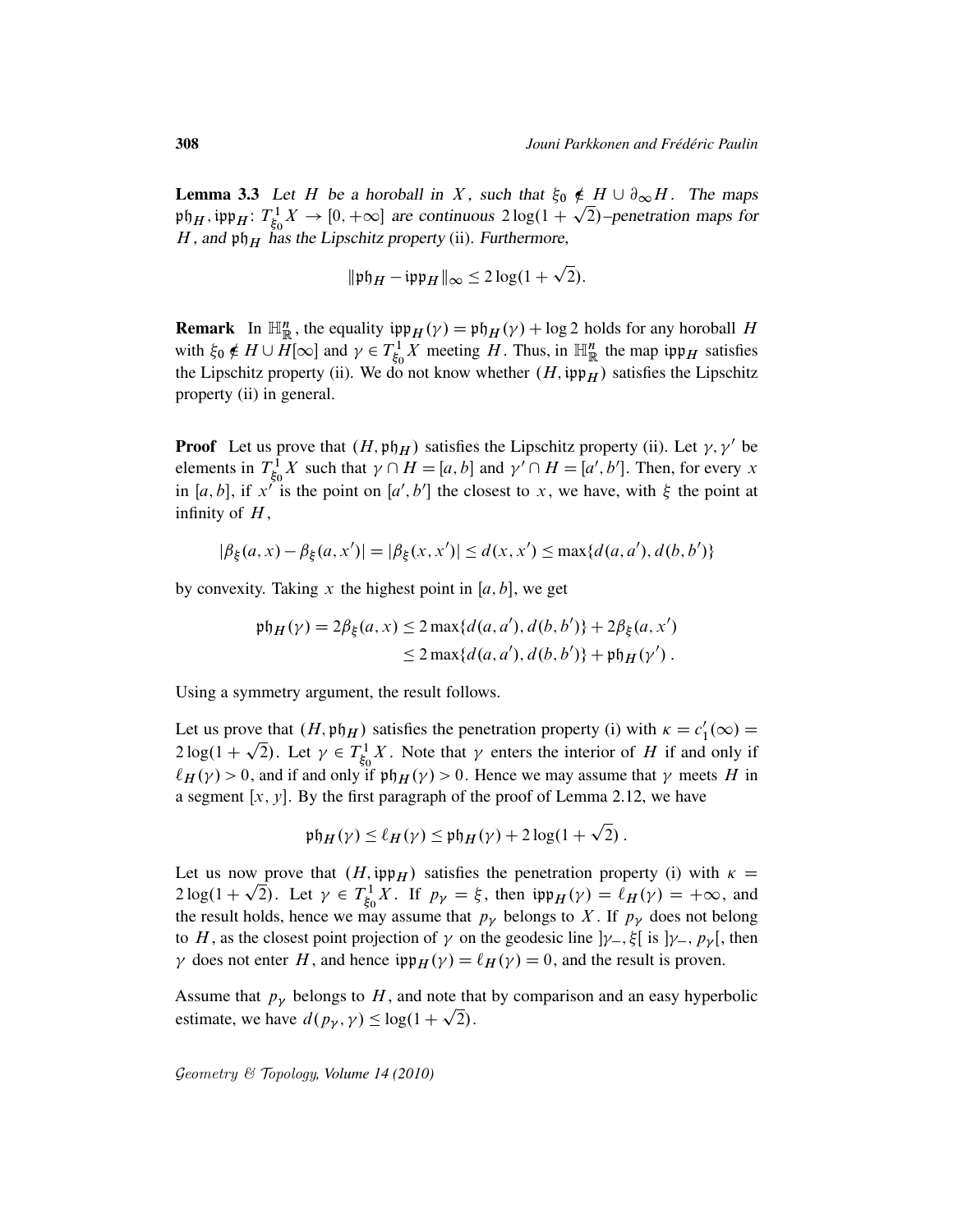

In particular, if  $\gamma$  does not enter H, then  $0 \leq \beta_H(p_\gamma) \leq d(p_\gamma, \gamma) \leq \log(1 + \gamma)$ , then  $0 \leq \beta_H(p_\gamma) \leq d(p_\gamma, \gamma) \leq \log(1 + \sqrt{2}),$ and  $|\text{ipp}_H(\gamma) - \ell_H(\gamma)| \le 2 \log(1 + \sqrt{2})$ , hence the result holds. Therefore we may assume that  $\gamma$  enters H at the point x and exits H at the point y. We then have  $\operatorname{pt}_H(\gamma) \leq \operatorname{ipp}_H(\gamma) \leq \operatorname{pt}_H(\gamma) + 2d(p_\gamma, \gamma)$ . Hence, p p

$$
\ell_H(\gamma) - 2\log(1+\sqrt{2}) \le \mathfrak{ipp}_H(\gamma) \le \ell_H(\gamma) + 2\log(1+\sqrt{2})\,,
$$

and the result is proven. The continuity of  $\operatorname{ipp}_H$  follows from the continuity of the endpoint maps, of the closest point projection maps and of  $\beta_H: X \cup \{\xi\} \rightarrow [0, +\infty]$ . To prove the continuity of  $\mathfrak{ph}_H$  at a point  $\gamma_0$  of  $T_{\xi_0}^1$  $\zeta_6^1 X$ , note that if  $\gamma_0(+\infty) = \xi$ , then  $\mathfrak{p}_{H}(\gamma_{0}) = +\infty$ , and the continuity follows from the penetration property (i) of  $(H, \mathfrak{ph}_H)$  and the continuity of  $\ell_H$ . Otherwise,  $\gamma_0 \cap H$  is a compact segment. If it is nonempty, then if  $\gamma$  is close enough to  $\gamma'$ , the argument in the proof of Lemma 3.1 shows that the Hausdorff distance between  $\gamma \cap H$  and  $\gamma_0 \cap H$  is as small as wanted. The result follows then since  $\beta_H$  is 1–Lipschitz (and vanishes outside H). If  $\gamma_0$  does not meet H, then if  $\gamma$  is close enough to  $\gamma'$ , the argument in the proof of Lemma 3.1 shows that  $\gamma$  also avoids H, hence  $\mathfrak{ph}_H(\gamma) = \ell_H(\gamma) = 0$ .  $\Box$ 

**Penetration maps in balls** If B is a ball of center  $x_0$  and radius  $r_0$  in X with  $\xi_0 \notin B$ , define a 1–Lipschitz map  $\beta_B: X \to [0, +\infty]$ , called the *height map*, by

$$
\beta_B: x \mapsto \max\{r_0 - d(x_0, x), 0\}\,,
$$

whose values are positive in the interior of B, and 0 outside B. For every  $\gamma$  in  $T_{\xi_{\alpha}}^1$  $\zeta^1_0X,$ let  $p_{\gamma}$  be the closest point to  $\gamma(+\infty)$  on the geodesic segment or ray between  $\xi_0$ and  $x_0$ .

The map  $\mathfrak{ph}_B$ :  $T_{\xi_0}^1$  $\chi^1_{\xi_0} X \rightarrow [0, 2r_0]$  defined by

$$
\mathfrak{ph}_B(\gamma) = 2 \sup_{t \in \mathbb{R}} \beta_B(\gamma(t))
$$

Geometry & Topology*, Volume 14 (2010)*

p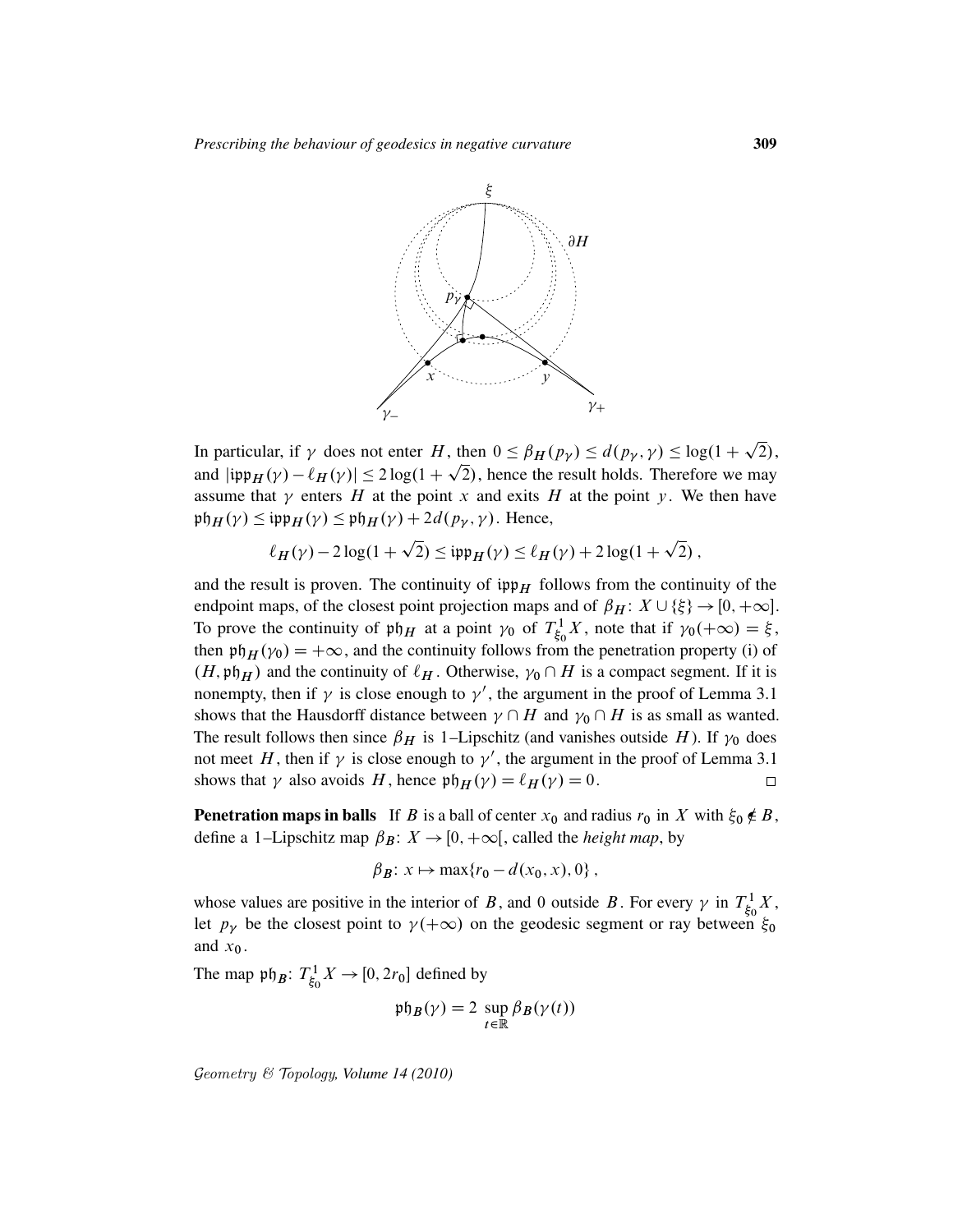p

will be called the *penetration height map* inside B. The map  $\{ \mathfrak{sp}_B : T^1_{\xi_0} \}$  $\zeta_0^1 X \to [0, 2 r_0]$ defined by

$$
i\mathfrak{pp}_B(\gamma) = 2 \beta_B(p_\gamma)
$$

will be called the *inner-projection penetration map* inside B.

We claim that the maps  $\mathfrak{ph}_B$ ,  $\mathfrak{inp}_B$  are continuous  $2\log(1+\sqrt{2})$ -penetration maps, and that  $\mathfrak{ph}_B$  has the Lipschitz property (ii); furthermore,

$$
\|\mathfrak{p}\mathfrak{h}_B - \mathfrak{ipp}_B\|_{\infty} \le 2\log(1+\sqrt{2}).
$$

This is proved as in Lemma 3.3, except that in the proof of the penetration property (i) of  $\[\mathfrak{sp}_B\]$ , the discussion is on whether  $p_\gamma$  is equal to  $x_0$  or not, and if  $p_\gamma = x_0$ , then, by comparison,  $d(\gamma, x_0) \leq \log(1 + \sqrt{2})$ , and the claim follows in this case as  $i\mathfrak{pp}_B(\gamma) = 2r_0$ .

If a sequence of balls  $(B_i)_{i\in\mathbb{N}}$  converges to a horoball H (for the Hausdorff distance on compact subsets of X), then the maps  $\mathfrak{ph}_{B_i}$ ,  $\mathfrak{ipp}_{B_i}$  converge, uniformly on compact subsets of  $T_{\xi_0}^1$  $\zeta_5^1$  X, to  $\mathfrak{ph}_H$ , ipp<sub>H</sub> respectively.

Penetration maps in tubular neighbourhoods of totally geodesic subspaces We define two functions on  $T_{\xi_0}^1$  $\int_{\xi_0}^1 X$  which describe the closeness of a geodesic ray or line to a totally geodesic subspace L. If  $\xi_0$  is in the boundary at infinity of X, then these functions are defined without reference to an  $\epsilon$ -neighbourhood of L. However, we show that they are penetration maps in the  $\epsilon$ -neighbourhood of L, with explicit constants which depend only on  $\epsilon$ .

Let  $\epsilon > 0$ , and let L be a complete totally geodesic subspace of X, with set of points at infinity  $\partial_{\infty}L$ , such that  $\xi_0 \notin \mathcal{N}_{\epsilon}L \cup \partial_{\infty}L$ . For every  $\gamma$  in  $T_{\xi_0}^1$  $\zeta_0^1 X$ , let  $\gamma_-=\xi_0$  and  $\gamma_+ = \gamma(+\infty)$ , and let  $p_{\gamma_+}$  be the point on L the closest to  $\gamma_+$ .



We define the *fellow-traveller penetration map*  $\mathfrak{ftp}_L$ :  $T^1_{\xi_0}$  $\chi^1_{\xi_0} X \to [0, +\infty]$  by

$$
\mathfrak{ftp}_L(\gamma) = d(p_{\gamma_-}, p_{\gamma_+}),
$$

with the convention that this distance is  $+\infty$  if  $p_{\gamma_+}$  is in  $\partial_{\infty}L$ .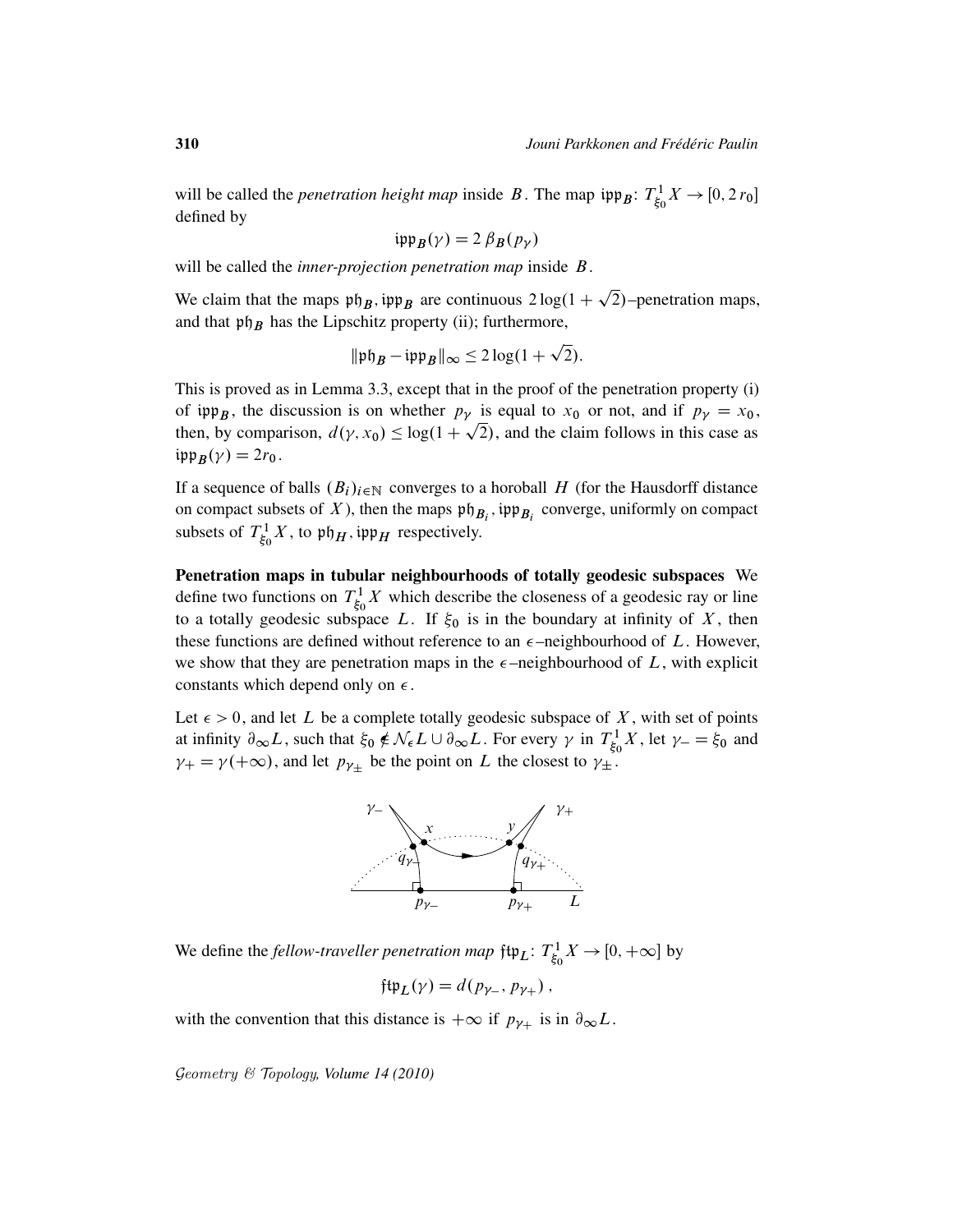**Lemma 3.4** Let  $\epsilon > 0$ , and let L be a complete totally geodesic subspace of X such that  $\xi_0 \notin \mathcal{N}_{\epsilon} L \cup \partial_{\infty} L$ . The map  $\sharp \sharp_L$  is a continuous  $(2c'_1(\epsilon) + 2\epsilon)$ -penetration map in  $\mathcal{N}_{\epsilon}L$  and  $\|\mathfrak{ftp}_L - \mathfrak{bp}_{\mathcal{N}_{\epsilon}L}\|_{\infty} \leq 2\epsilon$ .

**Proof** The continuity of  $ftp_L$  follows from the continuity of the projection maps and of the endpoint maps. Note that, for every  $\gamma$  in  $T_{\xi_0}^1$  $\zeta_5^1$  X, the geodesic segment or ray from  $p_{\gamma_{\pm}}$  to  $\gamma_{\pm}$  exits  $\mathcal{N}_{\epsilon}L$  at the closest point  $q_{\gamma_{\pm}}$  on  $\mathcal{N}_{\epsilon}L$  to  $\gamma_{\pm}$ . Hence, by the triangle inequality, and as closest point maps do not increase distances, we have

$$
0 \leq \mathfrak{bp}_{\mathcal{N}_{\epsilon}L}(\gamma) - \mathfrak{ftp}_{L}(\gamma) \leq 2\epsilon.
$$

Therefore the fact that  $\oint f \psi_L(\gamma)$  satisfies the penetration property (i) with  $\kappa = 2c'_1(\epsilon) + 2\epsilon$ follows from Lemma 3.2.  $\Box$ 

If L is one-dimensional and  $\xi_0 \in \partial_{\infty} X - \partial_{\infty} L$ , a natural penetration map is defined using the crossratios of the endpoints of L and  $\gamma$ . Let  $\partial_4 X$  be the set of quadruples  $(a, b, c, d)$  in  $(\partial_{\infty} X)^4$  such that  $a \neq b$  and  $c \neq d$ . The *crossratio*  $[a, b, c, d] \in [-\infty, +\infty]$  of a quadruple  $(a, b, c, d)$  in  $\partial_4 X$  is defined as follows (see for instance Otal [45], Bourdon [9] and Paulin [51]). If  $a_t, b_t, c_t, d_t$  are any geodesic rays converging to  $a, b, c, d$  respectively, then

$$
[a, b, c, d] = \frac{1}{2} \lim_{t \to +\infty} d(a_t, c_t) - d(c_t, b_t) + d(b_t, d_t) - d(d_t, a_t).
$$

Note that the order conventions differ in the references, we are using the ones of [9; 29]), and that our crossratio is the logarithm of the crossratio used in [9]. As suggested by the referee,  $[a, b, c, d]$  should rather be called "crossdifference", but we will stick to the "crossratio" terminology, which is more widely known, because of formula (12), and because taking a log from the very beginning makes our subsequent formulas shorter.

Let us give other formulae for the crossratio. The *visual distance* of two points a and b in  $\partial_{\infty} X$  with respect to a given point  $x_0$  in X is

$$
d_{x_0}(a,b) = \lim_{t \to \infty} e^{-\frac{1}{2}(d(x_0,a_t) + d(x_0,b_t) - d(a_t,b_t))}.
$$

If  $\xi \in \partial_{\infty} X$ , if H is a horosphere centered at  $\xi$ , and  $a, b$  are points in  $\partial_{\infty} X - {\xi}$ , and  $t \mapsto x_t$  is a geodesic ray with  $x_0 \in H$  which converges to  $\xi$ , the *Hamenstadt distance* (defined in [26; 29, Appendix]) of a and b in  $\partial_{\infty}X - \{\xi\}$  normalized with respect to  $H$  is

$$
d_H(a,b) = \lim_{t \to \infty} e^t d_{x_t}(a,b).
$$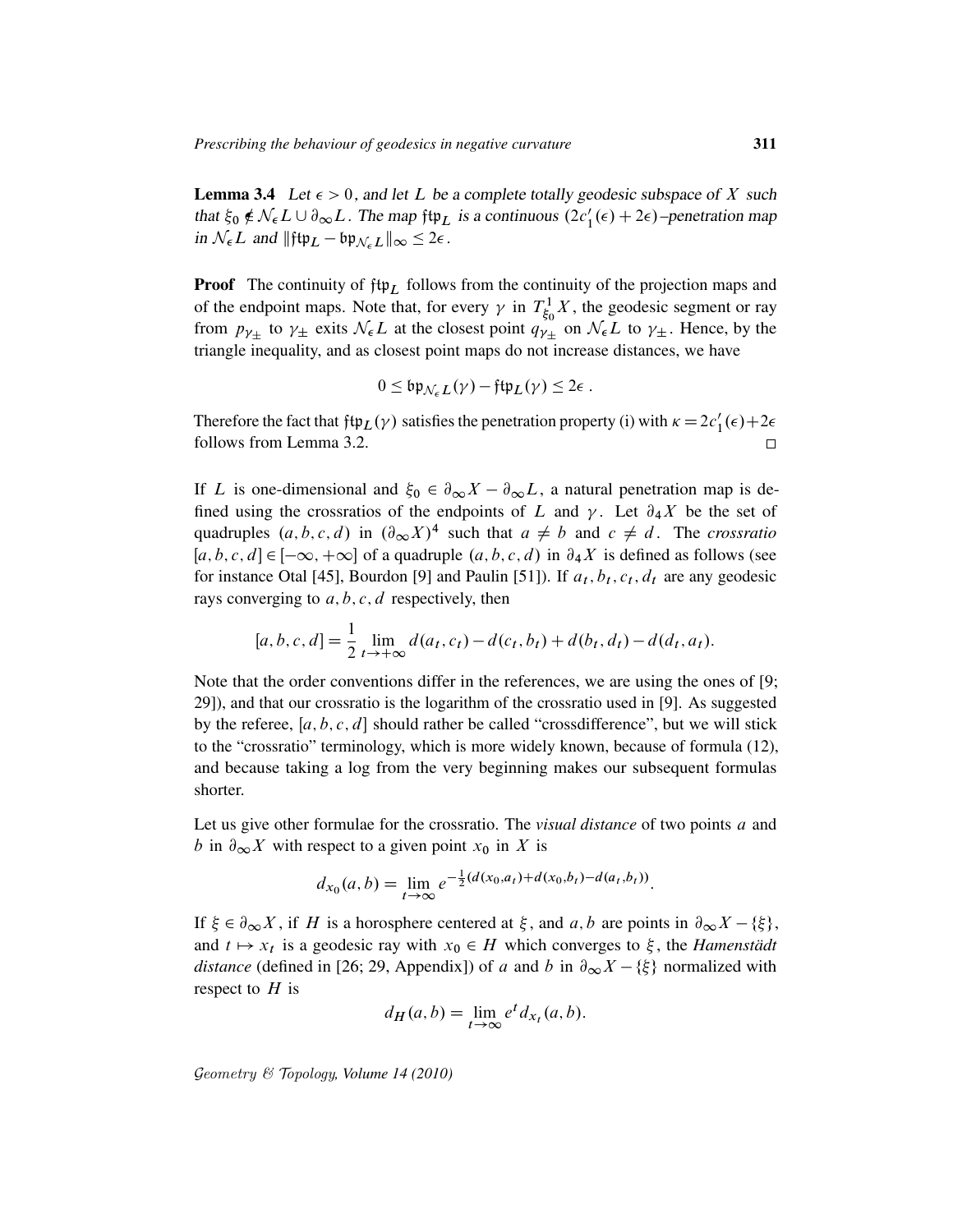Note that if H<sup>t</sup> is another horosphere centered at  $\xi$ , then there exists a constant  $c > 0$ such that  $d_{H'} = c d_H$ . In particular, for every  $\xi' \in \partial_{\infty} X - {\xi}$  and  $r > 0$ , the sphere of center  $\xi'$  and radius r for  $d_H$  coincides with the sphere of center  $\xi'$  and radius cr for  $d_{H'}$ .

It is easy to see that for any  $x_0 \in X$  and any horoball H, we have for every  $(a, b, c, d) \in$  $\partial_4 X$ 

(12) 
$$
[a, b, c, d] = \log \frac{d_{x_0}(a, c)}{d_{x_0}(c, b)} \frac{d_{x_0}(b, d)}{d_{x_0}(d, a)} = \log \frac{d_H(a, c)}{d_H(c, b)} \frac{d_H(b, d)}{d_H(d, a)},
$$

if, in the second equation, a, b, c, d are in  $\partial_{\infty}X - H[\infty]$ . Note that each expression in the above two equalities is  $-\infty$  if  $a = c$  or  $b = d$ , and  $+\infty$  if  $c = b$  or  $a = d$ . If the points  $\xi$  and a coincide, the expression of the crossratio simplifies to

$$
[\xi, b, c, d] = \log \frac{d_H(b, d)}{d_H(c, b)}.
$$

The crossratio is continuous on  $\partial_4 X$ , it is invariant under the diagonal action of the isometry group of  $\Gamma$ , and it has the following symmetries

$$
[c, d, a, b] = [a, b, c, d]
$$
 and  $[a, b, d, c] = [b, a, c, d] = -[a, b, c, d].$ 

If  $X = \mathbb{H}_{\mathbb{R}}^n$  and  $\xi$  is the point at infinity  $\infty$  in the upper halfspace model of  $\mathbb{H}_{\mathbb{R}}^n$ , then the Hamenstädt distance coincides with a constant multiple of the Euclidean distance of  $\partial_{\infty} \mathbb{H}_{\mathbb{R}}^n - \{\infty\} = \mathbb{R}^{n-1}$  (see for instance Hersonsky and Paulin [30]). In particular, if  $n = 2$  or  $n = 3$ , then our crossratio is the logarithm of the modulus of the classical crossratio of four points in  $\mathbb{C} \cup \{\infty\}.$ 

If  $\xi_0 \in \partial_\infty X - \partial_\infty L$ , we define the *crossratio penetration map*  $\mathfrak{exp}_L$ :  $T^1_{\xi_0}$  $\chi^1_{\xi_0} X \to [0, +\infty]$ as follows. Let  $\gamma$  be a geodesic line starting at  $\gamma = \xi_0$ , and ending at  $\gamma_+ \in \partial_{\infty} X$ . Let  $L_1, L_2$  be the endpoints of L. Set

$$
\mathfrak{crp}_L(\gamma) = \max\left\{0, [\gamma_-, L_1, \gamma_+, L_2], [\gamma_-, L_2, \gamma_+, L_1]\right\}.
$$

Note that  $\operatorname{ctp}_L(\gamma) = +\infty$  if  $\gamma_+$  is equal to  $L_1$  or  $L_2$ . The map  $\operatorname{ctp}_L$  is clearly continuous, and is independent of the ordering  $L_1, L_2$  of the endpoints of  $L$ .

If H is a horosphere centered at  $\xi_0$ , then

$$
[\xi_0, L_1, \gamma_+, L_2] = \log \frac{d_H(L_1, L_2)}{d_H(\gamma_+, L_1)},
$$

and the level sets for  $\mathfrak{crp}_L$  have a simple form:  $[\xi_0, L_1, \gamma_+, L_2] = c$  if and only if  $\gamma_+$  is on the sphere of radius  $e^{-c}d_H(L_1, L_2)$  centered at  $L_1$  with respect to the Hamenstädt metric. Thus, in particular, the boundary of the zero set of  $\mathfrak{crp}_L$  is the boundary of the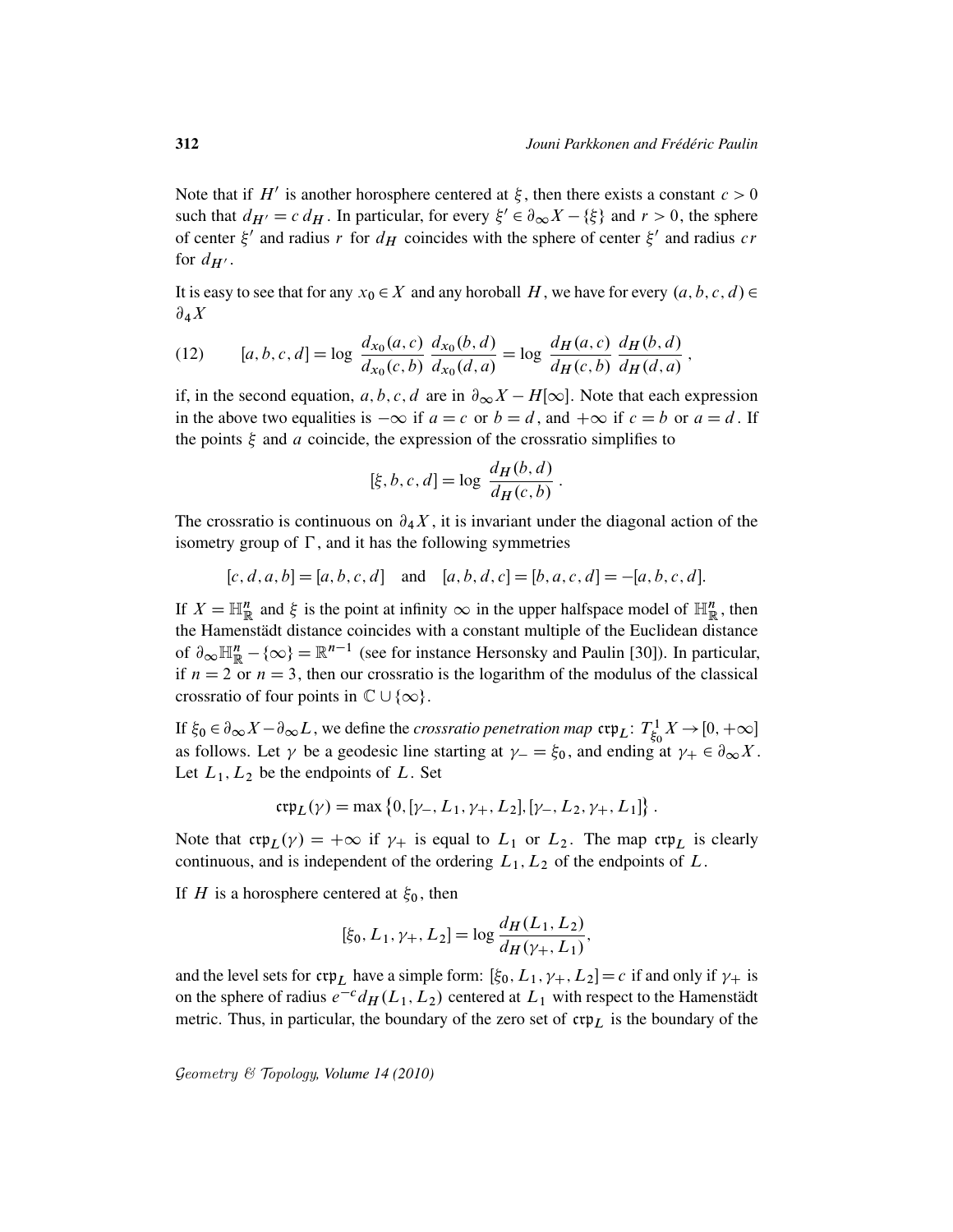union of the two balls of radius  $d_H(L_1, L_2)$  centered at  $L_1$  and  $L_2$ . Furthermore, if  $c > \log 2$ , then the level set  $\mathfrak{crp}_L^{-1}(c)$  is the union of two spheres for the Hamenstädt distance  $d_H$  of centers  $L_1$  and  $L_2$  and radius  $e^{-c}d_H(L_1, L_2)$ . These two spheres are disjoint by the triangle inequality. Each of them separates  $\xi_0$  from exactly one of the endpoints of  $L$ . We will use this in the proof of Lemma 3.9.



Note that if  $X$  is a negatively curved symmetric space, then the spheres and balls of the Hamenstädt distance are topological spheres and balls in the topological sphere  $\partial_{\infty} X$  (see Hersonsky and Paulin [30] if  $X = \mathbb{H}^n_{\mathbb{R}}$  and Hersonsky and Paulin [31] if  $X = \mathbb{H}_{\mathbb{C}}^n$ ). We do not know (and in fact we doubt it) whether this always holds in the general variable curvature case.

**Lemma 3.5** Let  $(a, b, c, d) \in \partial_4 X$ . If  $b = d$ , we define by convention  $p = q = b$ and  $d(p, q) = 0$ . Otherwise, let p and q be the closest points on [b, d] of a and c respectively.

- (1) If b, q, p, d are in this order on [b, d] and  $d(p, q) \ge c_1'$  $\int_1'(\infty)$ , then  $\left[ [a, b, c, d] - \right]$  $d(p,q)\leq 2c'_1(\infty).$
- (2) If b, p, q, d are in this order on [b, d] and  $d(p, q) \ge c_1'$  $l'_1(\infty)$ , then  $[a, b, c, d] \leq$  $c_1'$  $\frac{1}{1}(\infty)$ .
- (3) If  $d(p, q) \leq c'_1$  $l'_1(\infty)$ , then  $[a, b, c, d] \leq 2 c'_1(\infty)$ .

**Proof** If  $a = d$  or  $c = b$ , then  $p = d$  or  $q = b$ , hence we are in case (1) with  $b \neq d$ , and  $[a, b, c, d] = d(p, q) = +\infty$ , which proves the result. If  $a = c$  or  $b = d$ , then  $p = q$ , we are in case (3) and [a, b, c, d] =  $-\infty$ , which proves the result. Hence we may assume that  $a, b, c, d$  are pairwise disjoint.

Let  $t \mapsto a_t, b_t, c_t, d_t$  be geodesic rays converging to respectively  $a, b, c, d$  as  $t \to \infty$ , and let  $p_t$  and  $q_t$  be the closest points to  $a_t$  and  $c_t$  respectively on  $[b_t, d_t]$ . Let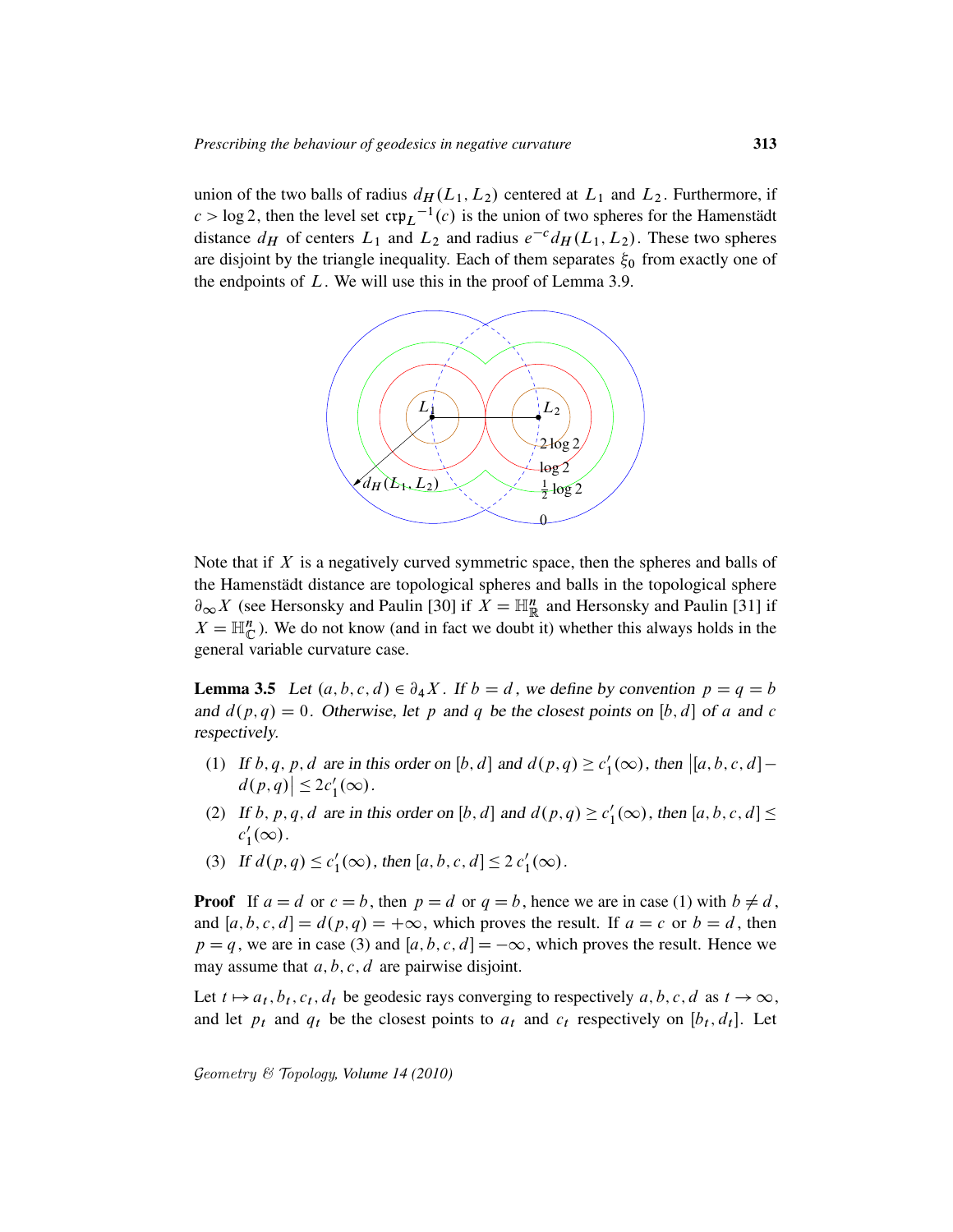$p' \in [a_t, d_t]$  and  $p'' \in [a_t, c_t]$  be the closest points to  $p_t$  on  $[a_t, d_t]$  and  $[a_t, c_t]$ , and let  $q' \in [b_t, c_t]$  and  $q'' \in [a_t, c_t]$  be the closest points to  $q_t$  on  $[b_t, c_t]$  and  $[a_t, c_t]$ .



Recall that by an easy comparison argument, for pairwise distinct points  $u, v, w$  in  $X \cup \partial_{\infty} X$ , if r is the closest point to w on  $]u, v[$ , then r is at distance less than  $\delta = \log(1 + \sqrt{2})$  from a point on  $]u, w[$ . We will apply this remark to  $r = p_t$  and  $r = q_t$ . Recall also that  $c_1'$  $l'_1(\infty) = 2 \delta$ .

**Case (1)** Under the assumptions of Assertion (1), if  $t$  is big enough, then the points  $b_t, q_t, p_t, d_t$  are in this order on  $[b_t, d_t]$ . Using the triangle inequality on  $d(a_t, c_t)$ and  $d(b_t, d_t)$ , and inserting the points p' and q' in [ $d_t$ ,  $a_t$ ] and [ $c_t$ ,  $b_t$ ], we have

$$
d(a_t, c_t) - d(c_t, b_t) + d(b_t, d_t) - d(d_t, a_t)
$$
  
\n
$$
\leq d(a_t, p_t) + d(p_t, q_t) + d(q_t, c_t) - d(c_t, q_t) - d(q_t, b_t) + 2 d(q', q_t)
$$
  
\n
$$
+ d(b_t, q_t) + d(q_t, p_t) + d(p_t, d_t) - d(d_t, p_t) - d(p_t, a_t) + 2 d(p', p_t)
$$
  
\n
$$
\leq 2 d(p_t, q_t) + 4 \delta.
$$

By comparison and a standard argument on hyperbolic quadrilaterals with three right angles [5, page 157], for every  $\epsilon > 0$ , if t is big enough, we have that  $d(q_t, q'') \leq$  $2\delta + \epsilon/4$ , as  $d(p_t, q_t) \rightarrow d(p, q) \geq c_1'$  $n'_1(\infty)$ . If we insert the points p'' and q'' in  $[a_t, c_t]$ , we get, as above,

$$
d(a_t, c_t) - d(c_t, b_t) + d(b_t, d_t) - d(d_t, a_t)
$$
  
\n
$$
\geq d(a_t, p_t) + d(p_t, q_t) + d(q_t, c_t) - 2 d(p_t, p'') - 2 d(q_t, q'') - d(c_t, q_t)
$$
  
\n
$$
- d(q_t, b_t) + d(b_t, q_t) + d(q_t, p_t) + d(p_t, d_t) - d(d_t, p_t) - d(p_t, a_t)
$$
  
\n
$$
\geq 2 d(p_t, q_t) - 8 \delta + \epsilon.
$$

This proves Assertion (1) in Lemma 3.5.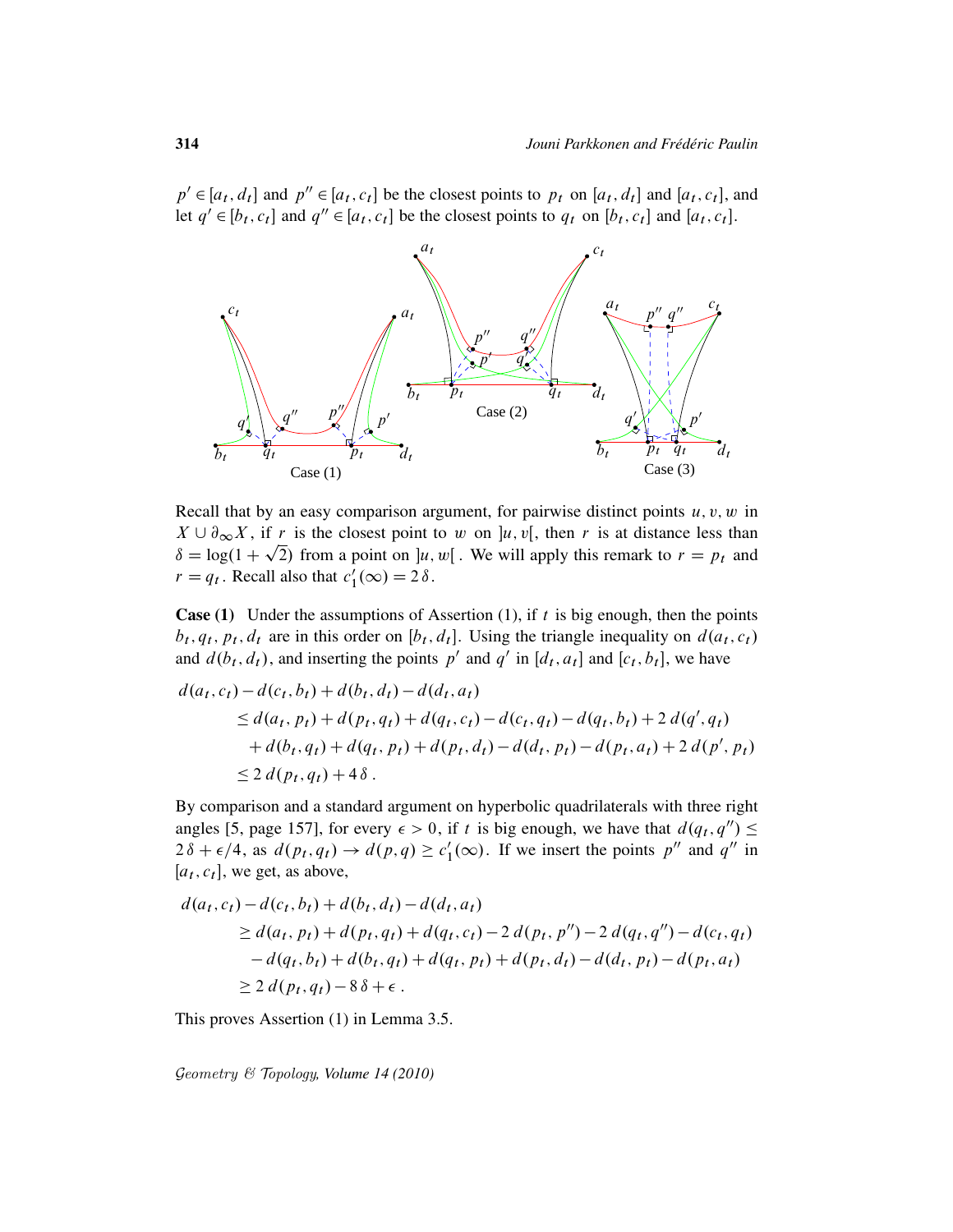Case (2) The proof of Assertion (2) is almost identical to the one of the upper bound in the first inequality in Case (1). The different order of the points  $p_t$  and  $q_t$  now causes cancellations:

$$
d(a_t, c_t) - d(c_t, b_t) + d(b_t, d_t) - d(d_t, a_t)
$$
  
\n
$$
\leq d(a_t, p_t) + d(p_t, q_t) + d(q_t, c_t) - d(c_t, q_t) - d(q_t, p_t)
$$
  
\n
$$
- d(p_t, b_t) + 2 d(q', q_t) + d(b_t, p_t) + d(p_t, q_t) + d(q_t, d_t) - d(d_t, q_t)
$$
  
\n
$$
- d(q_t, p_t) - d(p_t, a_t) + 2 d(p', p_t)
$$
  
\n
$$
\leq 4 \delta.
$$

**Case (3)** Assume that  $d(p, q) \leq c_1'$  $l_1'(\infty)$  and let  $\epsilon > 0$ . By taking t big enough, we can assume that  $d(p_t, q_t) \leq 2\delta + \epsilon$ . Inserting the points p'' and q'' in [a<sub>t</sub>, c<sub>t</sub>] and using the fact that closest point maps do not increase distances, we have  $d(p'', q'') \leq 2\delta + \epsilon$ ,  $d(c_t, q_t) \geq d(c_t, q'')$  and  $d(a_t, p_t) \geq d(a_t, p'')$ . Thus, as in the cases above,

$$
d(a_t, c_t) - d(c_t, b_t) + d(b_t, d_t) - d(d_t, a_t)
$$
  
\n
$$
\leq d(a_t, p'') + d(p'', q'') + d(q'', c_t) - d(c_t, q_t) - d(q_t, b_t) + 2 d(q', q_t)
$$
  
\n
$$
+ d(b_t, q_t) + d(q_t, p_t) + d(p_t, d_t) - d(d_t, p_t) - d(p_t, a_t) + 2 d(p', p_t)
$$
  
\n
$$
\leq 8 \delta + 2\epsilon.
$$

As this holds for any  $\epsilon > 0$ , the result follows.

$$
\Box
$$

**Lemma 3.6** Let  $\epsilon > 0$ , let L be a geodesic line in X, and assume that  $\xi_0 \in \partial_{\infty} X$  –  $\partial_{\infty}L$ . The map crp<sub>L</sub> is a continuous  $(2c'_1(\epsilon) + 2c'_1(\infty) + 2\epsilon)$ -penetration map in the  $\epsilon$ -convex set  $\mathcal{N}_{\epsilon} L$  and  $\|\mathfrak{crp}_L - \mathfrak{ftp}_L\|_{\infty} \leq 2c'_1(\infty)$ .

**Proof** Let  $\gamma \in T_{\xi_c}^1$  $\zeta_5^1$ , let  $\gamma = \zeta_0$  and  $\gamma_+$  be the endpoints of  $\gamma$ , and  $L_1$  and  $L_2$  be the endpoints of L. Let p and q be the closest points to  $\gamma$  and  $\gamma$  on L respectively, so that  $\operatorname{ftp}_L(\gamma) = d(p, q)$ .

If  $d(p,q) \leq c'_1$  $\mathcal{L}_1'(\infty)$ , then Lemma 3.5 (3) implies that  $0 \leq \mathfrak{crp}_L(\gamma) \leq 2 c_1'(\infty)$ , and thus  $|\mathfrak{crp}_L(\gamma) - \mathfrak{ftp}_L(\gamma)| \leq 2 c'_1(\infty)$ .

If  $d(p, q) > c'_1$  $\frac{1}{1}(\infty)$ , then up to renaming the endpoints of L, we have by Lemma 3.5 (2) and (1) that  $[\gamma_-, L_2, \gamma_+, L_1] \le c_1'$  $I'_1(\infty)$  and  $-2c'_1(\infty) + \text{ftp}_L(\gamma) \leq [\gamma_-, L_1, \gamma_+, L_2] \leq$  $2c'_1(\infty) + \text{ftp}_L(\gamma)$ , which implies the result, using Lemma 3.4.

Remark The penetration maps can be defined for any fixed starting point which is outside the  $\epsilon$ -convex set C and its boundary at infinity, except for crp<sub>L</sub>. Thus, the penetration maps  $\ell_C$ ,  $\mathfrak{sp}_C$ ,  $\mathfrak{sp}_H$ ,  $\mathfrak{sp}_H$ ,  $\mathfrak{sp}_B$ ,  $\mathfrak{sp}_B$ ,  $\mathfrak{fp}_L$  considered in this section are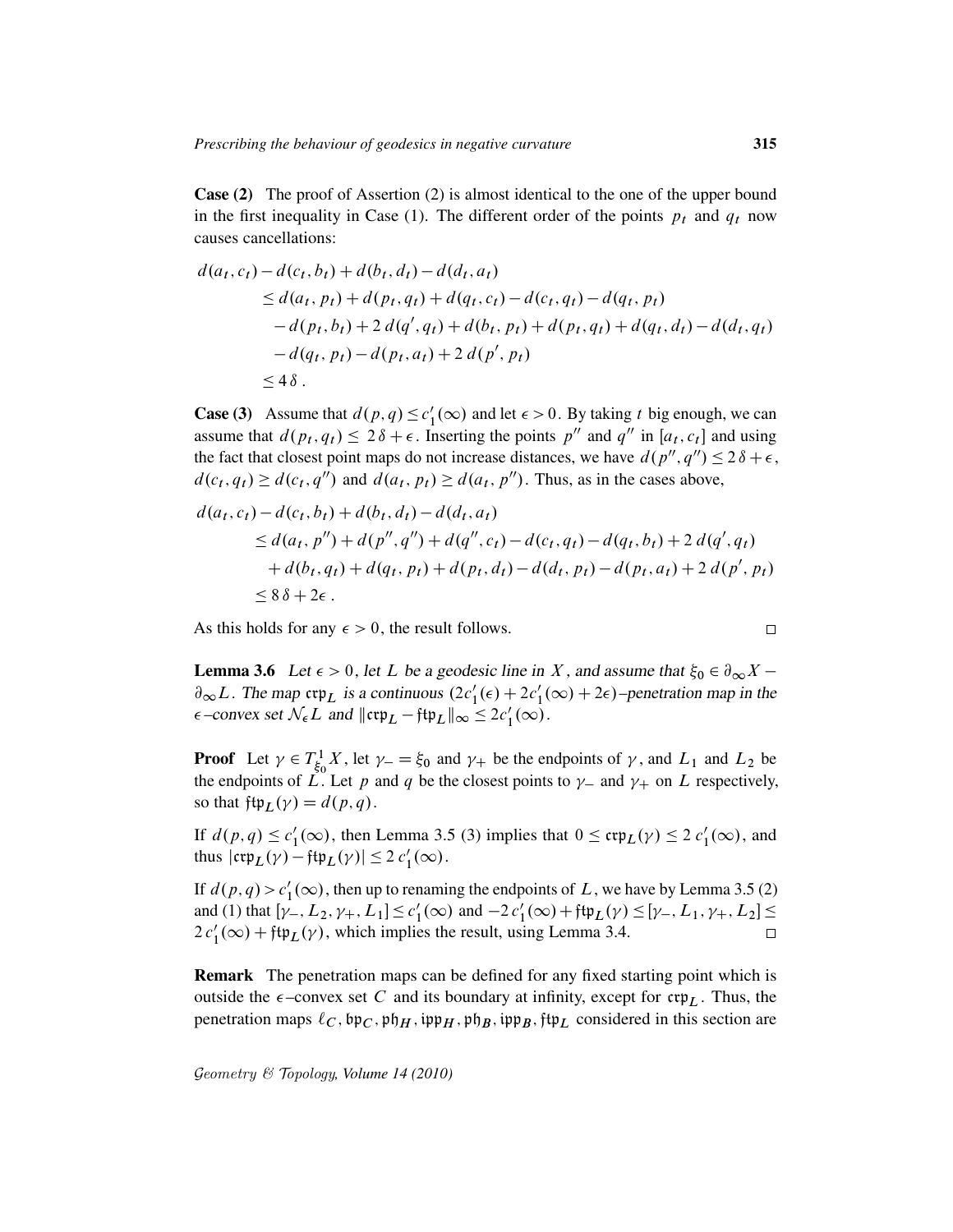all restrictions to  $T_{\xi_c}^1$  $\frac{1}{50}$  X of maps defined, and continuous (as an inspection of the above proofs shows) on  $\bigcup_{\xi \notin C' \cup \partial_{\infty} C'}^{\infty} T_{\xi}^1$  $\mathcal{E}_{\xi}^{1} X \subset T^{1} X$  with C' respectively C, C, H, H, B, B,  $\mathcal{N}_{\epsilon}L$ . The penetration map  $\exp_{L}$  is defined and continuous on  $\bigcup_{\xi \in \partial_{\infty}X - \partial_{\infty}C'} T_{\xi}^{1}$  $_{\xi}^{\prime 1}X.$ This point of view is used in cases (3) and (4) of Proposition 3.7 below, and will be useful to apply Corollary 4.11.

## 3.2 Prescribing the penetration

In Section 4, we will use the following operation repeatedly: a geodesic ray or line  $\gamma$ starting from a given point  $\xi_0$  is given that penetrates two  $\epsilon$ -convex sets C and C' with penetration maps f and f', first entering C with  $f(\gamma) = h$ , and then C' with  $f'(\gamma) \ge h'$ . We will need to pick a new geodesic ray or line  $\gamma'$  starting from  $\xi_0$  which intersects C before C', for which we still have  $f(\gamma') = h$ , and for which we now have the equality  $f'(\gamma') = h'$ . In the following result, we show that this operation is possible in a number of geometric cases. These cases will be used in Section 5 for various applications.

**Proposition 3.7** Let  $X$  be a complete, simply connected Riemannian manifold with sectional curvature at most  $-1$  and dimension at least 3. Let  $\epsilon > 0$  and  $\delta, h, h' \ge 0$ . Let C and C' be  $\epsilon$ -convex subsets of X, and  $\xi_0 \in (X \cup \partial_{\infty} X) - (C \cup \partial_{\infty} C)$ . Let f and f' be maps  $T_{\xi_c}^1$  $\int_{\xi_0}^{1} X \to [0, +\infty]$ , with f' continuous and  $\kappa' = ||f' - \ell_{C'}||_{\infty} < +\infty$ . Consider the following cases:

(1) C is a horoball with diam( $C \cap C'$ )  $\leq \delta$ ; f is either the penetration height map  $\mathfrak{ph}_C$  or the inner-projection penetration map  $\mathfrak{ipp}_C$ ;

$$
h \ge h^{\min} = 2c'_1(\epsilon) + 2\delta + ||f - \mathfrak{ph}_C||_{\infty}
$$

and  $h' \ge h_0^{\min} = \kappa' + 2\delta$ ; if C' is also a horoball we may take  $\epsilon = +\infty$  in the definition of  $h^{\min}$ .

(2) C is a ball of radius  $R \ (\geq \epsilon)$  with diam $(C \cap C') \leq \delta$ ; f is either the penetration height map  $\mathfrak{ph}_C$  or the inner-projection penetration map  $\mathfrak{sp}_C$ ;

$$
h^{\min} = 2c'_1(\epsilon) + 2\delta + ||f - \mathfrak{p}\mathfrak{h}_C||_{\infty} \le h \le 2R - 2c'_1(\epsilon) - ||f - \mathfrak{p}\mathfrak{h}_C||_{\infty} = h^{\max}
$$
  
and  $h' \ge h_0^{\min} = \kappa' + 2\delta$ ;

(3) C is the  $\epsilon$ -neighbourhood of a complete totally geodesic subspace L of dimension at least 2, with diam( $C \cap C'$ )  $\leq \delta$ ; either  $f = \ell_C$  and X has constant curvature, or f is the fellow-traveller penetration map  $\mathfrak{ftp}_L$ ;

$$
h \ge h^{\min} = 4c'_1(\epsilon) + 2\epsilon + \delta + 2||f - \mathfrak{ftp}_L||_{\infty}
$$
  
and 
$$
h' > h_0^{\min} = \kappa' + \delta;
$$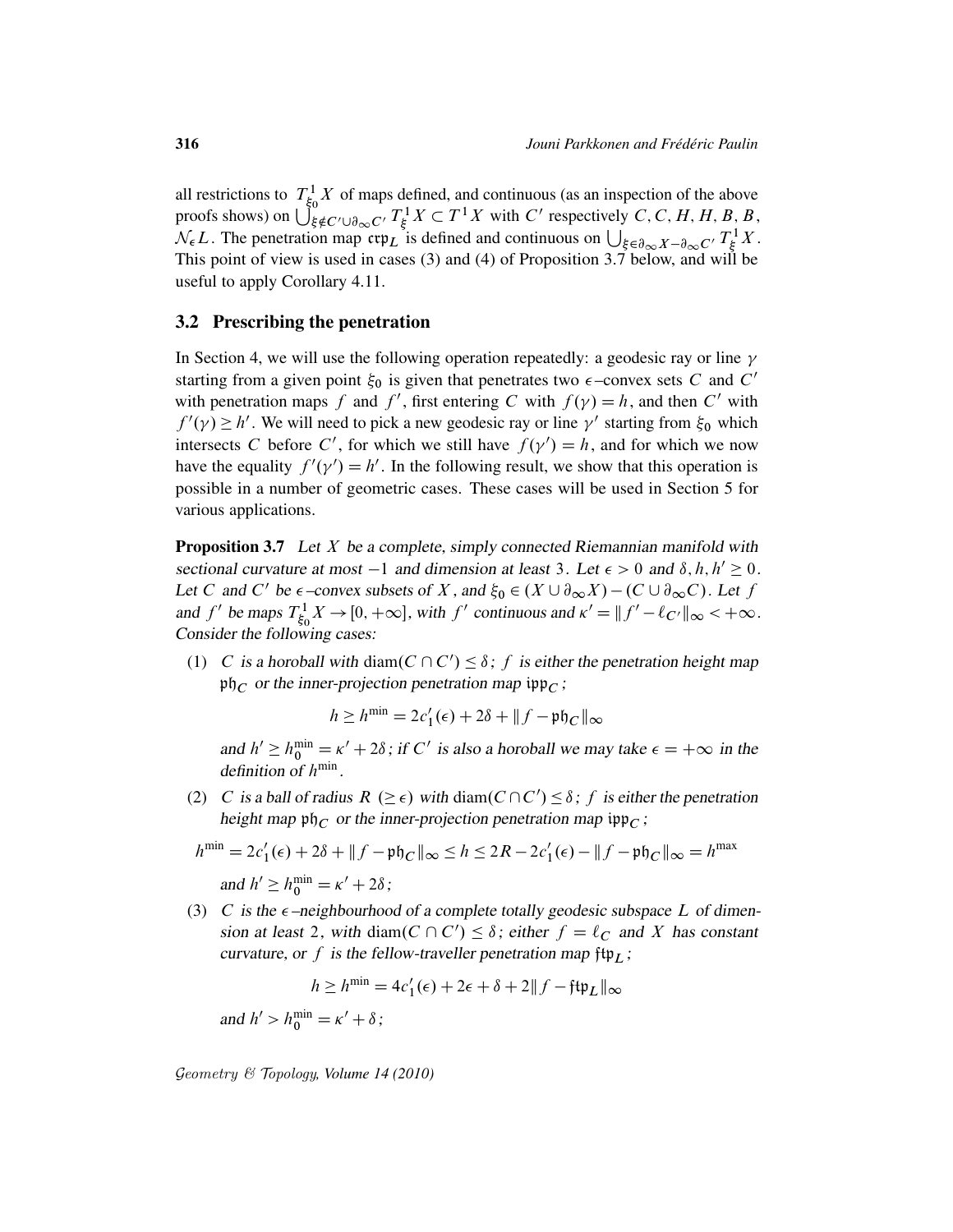- (4) C is the  $\epsilon$ -neighbourhood of a geodesic line L;
	- $h \ge h^{\min} = 4c'_1(\epsilon) + 2\epsilon + \delta + ||f \mathfrak{f}\mathfrak{t}\mathfrak{p}_L||_{\infty}$ ;
	- either  $f = \ell_C$  and X has constant curvature, or f is the fellow-traveller penetration map ftp<sub>L</sub>, or  $\xi_0 \in \partial_\infty X$ ,  $f = \text{crp}_L$ , and the metric spheres of the Hamenstädt distance on  $\partial_{\infty} X - \{\xi_0\}$  are topological spheres;
	- either C' is any  $\epsilon$ -convex subset that does not meet C (in which case  $\delta = 0$ ) and  $h' > h_0^{\min} = \kappa'$ , or C' is the  $\epsilon$ -neighbourhood of a totally geodesic subspace with codimension at least two such that diam( $C \cap C'$ )  $\leq \delta$  and

$$
h' \ge h_0^{\min} = 3c'_1(\epsilon) + 3\epsilon + \delta + ||f' - \mathfrak{f}\mathfrak{t}\mathfrak{p}_L||_{\infty}.
$$

Assume that one of the above cases holds. If there exists a geodesic ray or line  $\gamma$ starting from  $\xi_0$  which meets first C and then C' with  $f(\gamma) = h$  and  $f'(\gamma) \ge h'$ , then there exists a geodesic ray or line  $\bar{y}$  starting from  $\xi_0$  which meets first C and then C' with  $f(\overline{\gamma}) = h$  and  $f'(\overline{\gamma}) = h'$ .

**Proof** Let  $\gamma$  be as in the statement, and x (resp. y) be the point where  $\gamma$  enters (resp. exits) C (with y in X since  $f(y) = h < +\infty$ ). Let x' (resp. y') be the point where  $\gamma$  enters (resp. exits) C' (with  $x' \in X$  but possibly with y' at infinity). By convexity,  $\xi_0 \notin C' \cup \partial_{\infty} C'$ . For every  $h \ge 0$ , we define A as the set of points  $\alpha(+\infty)$ where  $\alpha \in T_{\xi_c}^1$  $S_6^1$  X satisfies  $f(\alpha) = h$ . Let  $A_0$  be the arcwise connected component of A containing  $\gamma(+\infty)$ . By considering the various cases, we will prove below the following two claims:

- (a) Every geodesic ray or line, starting from  $\xi_0$  and meeting C', first meets C and then  $C'$ .
- (b) There exists a geodesic ray or line  $\bar{y}_0$  starting from  $\xi_0$  with  $\bar{y}_0(+\infty)$  belonging to  $A_0$ , and  $f'(\bar{\gamma}_0) \leq h_0^{\min}$ .

As  $f'$  is continuous and  $A_0$  is arcwise connected, the intermediate value theorem implies the existence of a geodesic  $\bar{y}$  with the desired properties, and Proposition 3.7 is proven.

**Case** (1) Let  $\kappa = ||f - \mathfrak{ph}_C||_{\infty}$ . Let  $\xi$  be the point at infinity of C, which is different from  $\xi_0$ , and let  $p_{\xi}$  be the closest point to  $\xi$  on  $\gamma$ . As  $\mathfrak{ph}_C(\gamma) \ge f(\gamma) - \kappa = h - \kappa \ge$  $h^{\min} - \kappa > 0$ , the point  $p_{\xi}$  belongs to the interior of the horoball C. Let  $\gamma_{\xi}$  be the geodesic ray or line starting from  $\xi_0$  with  $\gamma_{\xi}(+\infty) = \xi$ .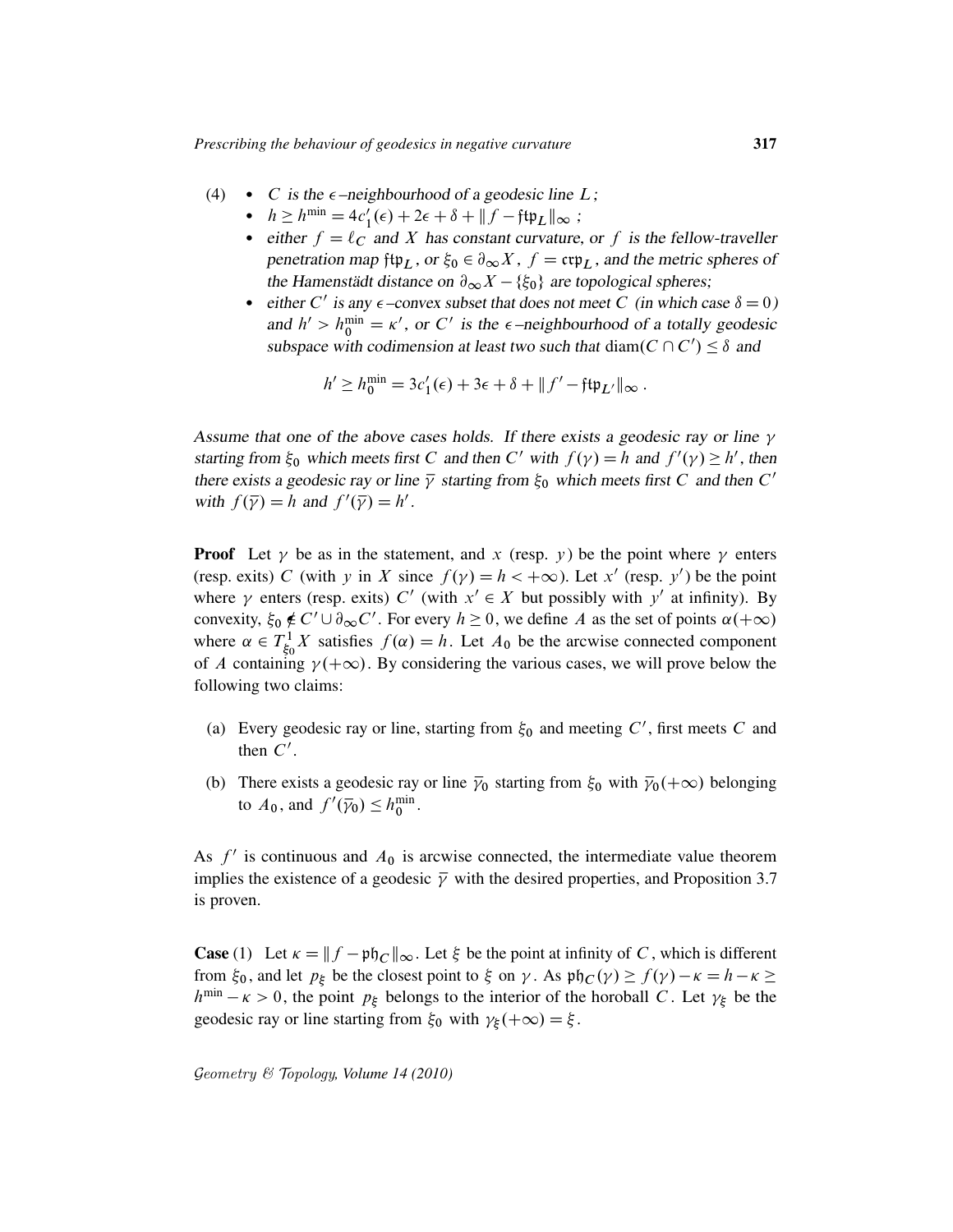

We start by proving the (stronger) first claim that every geodesic ray or line starting from  $\xi_0$  and meeting C' meets C[ $\delta$ ] first (hence it meets C before C' and Assertion (a) holds). Note that

$$
d(y, p_{\xi}) \ge d(p_{\xi}, \partial C) = \frac{\mathfrak{ph}_C(\gamma)}{2} \ge \frac{f(\gamma) - \kappa}{2} = \frac{h - \kappa}{2} \ge \frac{h^{\min} - \kappa}{2} = c'_1(\epsilon) + \delta > \delta.
$$

As  $f'(\gamma) \ge h' \ge h_0^{\min} = \kappa' + 2\delta$ , we have  $\ell_{C'}(\gamma) \ge f'(\gamma) - \kappa' > \delta$ , unless  $\ell_{C'}(\gamma) = \delta = 0$ . Note that  $\gamma \cap C^{\gamma}$  is not contained in the geodesic segment [x, y]. Otherwise, this would contradict the assumption that diam( $C \cap C'$ )  $\leq \delta$  when  $\ell_{C'}(\gamma) > \delta$ . When  $\ell_{C'}(\gamma) = \delta = 0$ , as  $\gamma$  meets C', the segment  $\gamma \cap C'$  would be reduced to a point by the convexity of C'. This point would be  $\{x\}$  or  $\{y\}$  (as C' is not a singleton). But then the tangent vector of  $\gamma$  at x or its opposite at y would both enter strictly C and be tangent to C', which contradicts the fact that  $\delta = 0$ .

As  $\gamma$  meets C before C', this implies, in particular, that the geodesic ray  $[y, \gamma(+\infty)]$ meets C', and that the point  $p_{\xi}$  belongs to  $x', \xi_0$ : otherwise  $C \cap C'$  would contain a segment of length at least  $d(p_{\xi}, y) > \delta$ , which is impossible. Hence, by convexity, any geodesic ray or line starting from  $\xi_0$  and meeting  $B(x', c_1')$  $I_1(\epsilon)$ ) first meets  $B(p_{\xi}, c_1')$  $_1'(\epsilon)).$ By Lemma 2.3, every geodesic ray or line, starting from  $\xi_0$  and meeting C', meets the ball  $B(x', c'_1)$  $I_1(\epsilon)$ ) before entering C' (and we may take  $\epsilon = +\infty$  if C' is also a horoball, by Lemma 2.9). This proves the first claim, as the ball  $B(p_{\xi}, c_1')$  $_1'(\epsilon)$ ) is contained in  $C[\delta]$ , since  $d(p_{\xi}, \partial C) \geq c_1'$  $l_1'(\epsilon) + \delta$ , as seen above.

Let us prove now the (stronger) second claim that there exists a geodesic ray or line  $\bar{\gamma}_0$  starting from  $\xi_0$  with  $\bar{\gamma}_0(+\infty)$  belonging to  $A_0$ , and avoiding the interior of C', which implies Assertion (b), as then  $f'(\bar{y}_0) \leq \ell_{C'}(\bar{y}_0) + \kappa' = \kappa' \leq h_0^{\min}$ .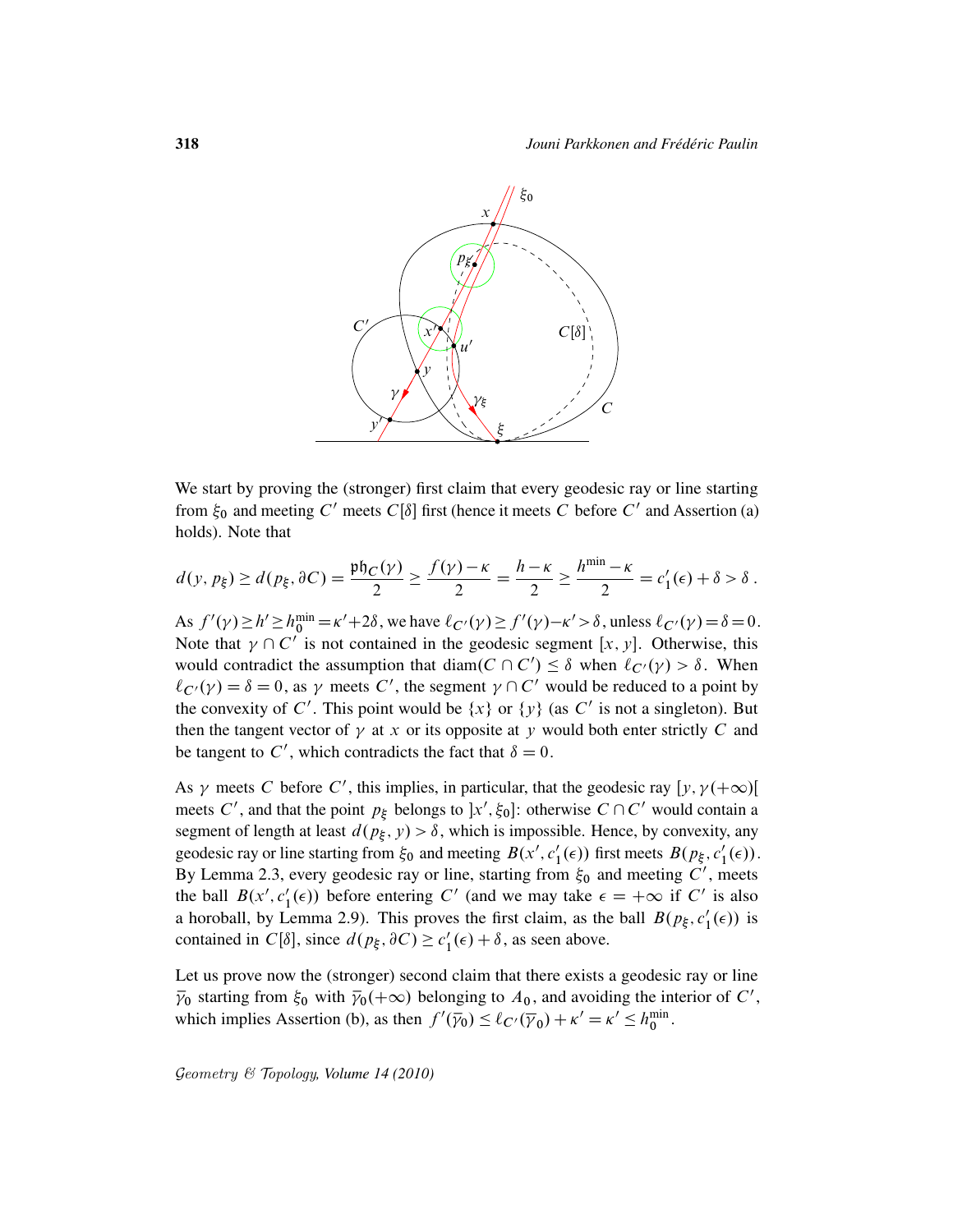The subspace A of  $\partial_{\infty} X$  is a codimension 1 topological submanifold of the topological sphere  $\partial_{\infty} X$ , which is homeomorphic to the sphere  $\mathbb{S}^{n-2}$ , hence it is arcwise connected. Indeed, if  $f = \mathfrak{ph}_C$ , then A is the subset of endpoints of the geodesic rays or lines starting from  $\xi_0$  that are tangent to  $\partial (C[h/2])$ . If  $f = \text{inp}_C$ , the subset A is the preimage of a point in  $\vert \xi_0, \xi \vert$  by the closest point map from  $\partial_{\infty} X$  to  $[\xi_0, \xi]$ , which is, over  $\vert \xi_0, \xi \vert$ , a trivial topological bundle with fibers homeomorphic to  $\mathbb{S}^{n-2}$ .

Note that f is continuous,  $f(\gamma_{\xi}) = \infty > h$ , and  $f(\alpha) = 0$  if  $\alpha$  is a geodesic ray or line starting from  $\xi_0$  with  $\alpha(+\infty)$  close enough to  $\gamma(-\infty)$ . Therefore A separates  $\gamma(-\infty)$ and  $\gamma_{\xi}(+\infty)$ , as the connected components of  $\partial_{\infty}X - A$  are arcwise connected.

If the (stronger) second claim is not true, then the topological sphere  $A_0 = A$  of dimension  $n-2$  is contained in the interior of the shadow  $\mathcal{O}_{\xi_0}C'$ . As  $\xi_0 \notin C' \cup \partial_{\infty}C'$ , this shadow is homeomorphic to a ball of dimension  $n - 1$ . Thus, by Jordan's theorem, one of the two connected components of  $\partial_{\infty}X - A$  is contained in the interior of  $\mathcal{O}_{\xi_0} C'$ . As  $\gamma(-\infty)$  does not belong to  $\mathcal{O}_{\xi_0} C'$  and A separates  $\gamma(-\infty)$  and  $\gamma_{\xi}(+\infty)$ , this implies that  $\gamma_{\xi}(+\infty)$  belongs to the interior of  $\mathcal{O}_{\xi_0}\tilde{C}'$ . Hence  $\gamma_{\xi}$  meets the interior of  $C'$ .

Therefore, by the first claim, the geodesic ray or line  $\gamma_{\xi}$  meets  $C[\delta]$  before meeting  $C'$ . Let u' be the entering point of  $\gamma_{\xi}$  in C'. As  $\xi$  is the point at infinity of C[ $\delta$ ], the points  $\xi_0, u', \xi$  are in this order on  $\gamma_{\xi}$ . Hence by convexity, this implies that u' belongs to  $C[\delta]$ . As  $f'(\gamma) \ge h' \ge h_0^{\min} = \kappa' + 2\delta$ , we have

$$
d(x', y') = \ell_{C'}(y) \ge f'(\gamma) - \kappa' \ge 2\delta.
$$

Hence by the triangle inequality, one of the two distances  $d(u', x')$ ,  $d(u', y')$  is at least  $\delta$ , and by the strict convexity of the distance, it is strictly bigger than  $\delta$  (as u' does not belong to  $\gamma$  (as  $\gamma \neq \gamma_{\xi}$ )). Hence, if u'' is a point close enough to u' in  $]u', \xi[$ , then u'' belongs to the interior of C' and to the interior of  $C[\delta]$ , and is at distance strictly greater than  $\delta$  from either  $z' = x'$  or  $z' = y'$ . Therefore, the geodesic segment  $[u'', z'] \cap C$  has length strictly bigger than  $\delta$ , and is contained in the intersection  $\overline{C} \cap C'$ . This contradicts the assumption that diam( $C \cap C'$ )  $\leq \delta$ .

**Case** (2) The proof is completely similar to Case (1). Let now z be the center of the ball C, let  $p_z$  be the point of  $\gamma$  the closest to z, let  $\gamma_z$  be the geodesic ray or line starting from  $\xi_0$  and passing through z, and let  $\kappa = ||f - \mathfrak{p}h_C||_{\infty}$ . Note that  $R > h^{\text{max}}/2 \ge h^{\text{min}}/2 \ge \delta$ , so that  $C[\delta]$  is nonempty. We only have to replace  $\xi$  by z,  $p_{\xi}$  by  $p_z$  and  $\gamma_{\xi}$  by  $\gamma_z$ , and to replace two arguments in the above proof, the one in order to show that A separates  $\gamma(-\infty)$  from  $\gamma_z(+\infty)$ , and the one in order to show that  $\xi_0, u', z$  are in this order on  $\gamma_z$ , where u' is the entering point of  $\gamma_z$  in C'.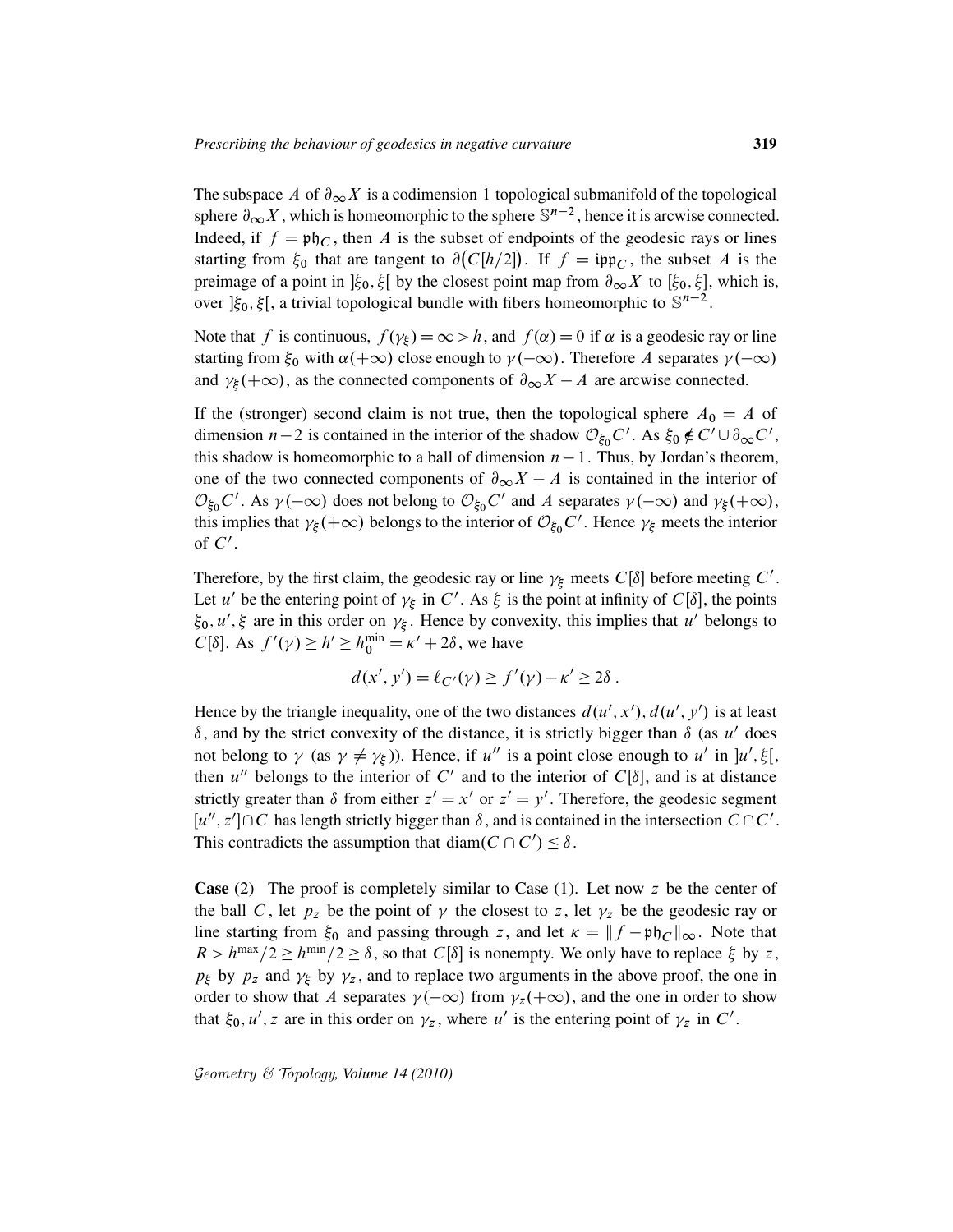To prove that A separates  $\gamma(-\infty)$  from  $\gamma_z(+\infty)$ , we simply use now that  $f(\gamma_z) =$  $2R > h^{\text{max}} \ge h$  instead of  $f(\gamma_{\xi}) = \infty > h$ . Let us prove that  $\xi_0, u', z$  are in this order on  $\gamma_z$ . We have

$$
d(z, p_z) = R - \frac{\mathfrak{p} \mathfrak{h}_C(\gamma)}{2} \geq R - \frac{f(\gamma) + \kappa}{2} \geq R - \frac{h^{\max} + \kappa}{2} = c'_1(\epsilon).
$$

By Lemma 2.3, we have  $d(x', u') \leq c_1'$  $l'_1(\epsilon)$ . As  $\gamma_z$  meets the interior of C', by the same argument as in Case 1, we even have  $d(u', \gamma) < c_1'$  $'_{1}(\epsilon)$ . Hence by strict convexity, we do have  $u' \in ]z, \xi_0[$ . The rest of the argument in the proof of Case (1) is unchanged.

Before studying the last two cases, we start by proving two lemmas. The first one implies the first of the two claims we need to prove in Cases (3), (4), and the second one gives the topological information on A that we will need in these last two cases.

Lemma 3.8 Let L be a complete totally geodesic subspace with dimension at least  $1, \epsilon > 0, C = \mathcal{N}_{\epsilon} L$ ,  $\xi_0 \in (X \cup \partial_{\infty} X) - (C \cup \partial_{\infty} L)$ , and C' be an  $\epsilon$ -convex subset of X such that diam( $C \cap C'$ )  $\leq \delta$ . Let f, f':  $T_{\xi_c}^1$  $\chi^1_{\xi_0} X \to [0, +\infty]$  be maps such that  $\kappa = ||f - f\psi_L||_{\infty} < +\infty$ ,  $\kappa' = ||f' - \ell_{C'}||_{\infty} < +\infty$ . Let  $\gamma$  be a geodesic ray or line starting from  $\xi_0$ , entering C before entering C', such that  $4c'_1(\epsilon) + 2\epsilon + \delta + \kappa \leq$  $f(\gamma) < +\infty$  and  $f'(\gamma) > \delta + \kappa'$ . If  $\tilde{\gamma}$  is a geodesic ray or line starting from  $\xi_0$  which meets C', then  $\tilde{\gamma}$  meets the interior of C before meeting C'.

**Proof** Note that  $\xi_0 \notin C' \cup \partial_\infty C'$ , by convexity and the assumptions on  $\gamma$ , as  $\xi_0 \notin C'$  $C \cup \partial_{\infty} C$ . Let  $L_0$  be the geodesic line passing through the closest points  $p_{\xi_0}, p_{\gamma(+\infty)}$ on L of  $\xi_0$ ,  $\gamma(+\infty)$ , respectively. Note that

(13) 
$$
d(p_{\xi_0}, p_{\gamma(+\infty)}) = \text{ft} \mathfrak{p}_L(\gamma) \geq f(\gamma) - \kappa \geq 4c'_1(\epsilon) + 2\epsilon + \delta > 0.
$$

Hence, by Lemma 3.4, and as  $\mathfrak{ftp}_{L_0}(\gamma) = \mathfrak{ftp}_L(\gamma)$ , we have

$$
\ell_{\mathcal{N}_{\epsilon}L_0}(\gamma) \geq \mathfrak{ftp}_{L_0}(\gamma) - 2c'_1(\epsilon) - 2\epsilon > 0.
$$

In particular,  $\gamma$  enters  $\mathcal{N}_{\epsilon}L_0$  at a point  $x_0$  and exits it at a point  $y_0$  in X (as  $\gamma(+\infty) \notin$  $\partial_{\infty}L$  since  $f(\gamma) < +\infty$ ). Let  $u \mapsto pu$  be the closest point map from  $X \cup \partial_{\infty}X$  onto  $L_0 \cup \partial_{\infty} L_0$ . Recall that this map does not increase the distances (and even decreases them, unless the two points under consideration coincide or are on  $L_0$ ), and that it *preserves betweenness*, that is, if  $u'' \in [u, u']$ , then  $p_{u''} \in [p_u, p_{u'}]$ . Let x' (resp.  $\tilde{x}'$ ) be the point where  $\gamma$  (resp.  $\tilde{\gamma}$ ) enters C', and  $q_{\xi_0}$  and  $q_{\gamma(+\infty)}$  be the closest point to  $\xi_0$  and  $\gamma(+\infty)$  respectively on  $\mathcal{N}_{\epsilon}L_0$ .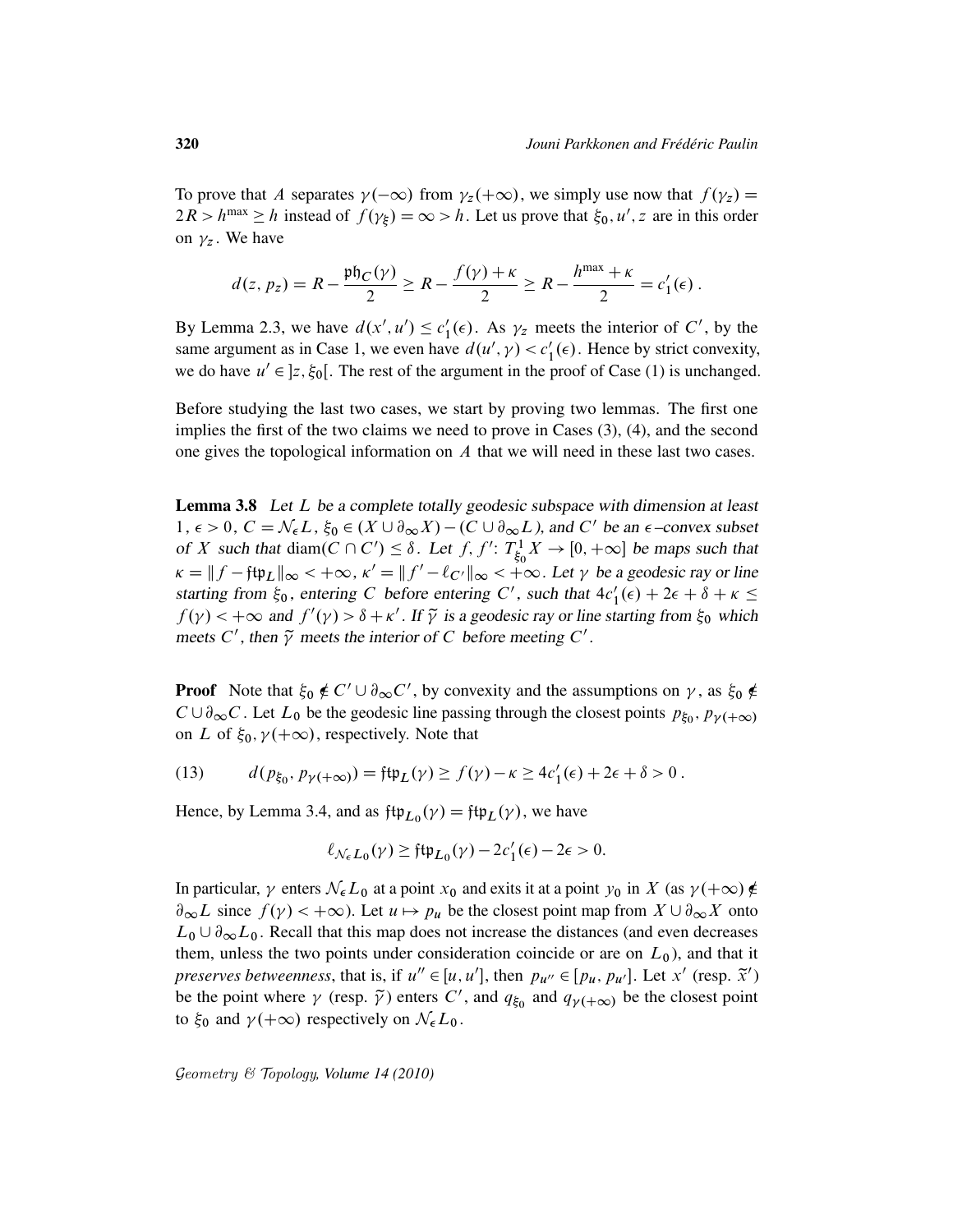

Recall that by Lemma 2.3, the distances  $d(\tilde{x}', x')$ ,  $d(x_0, q_{\xi_0})$ ,  $d(y_0, q_{\gamma(\xi_0)})$  are at most  $c_1$ <sup>'</sup>  $\tilde{\chi}_1(\epsilon)$ . Note that  $\tilde{x}' \in [\xi_0, \tilde{\gamma}(+\infty)]$ . Hence, as betweenness is preserved,

$$
\begin{aligned} \mathfrak{ftp}_{L_0}(\widetilde{\gamma}) &= d(p_{\xi_0}, p_{\widetilde{\gamma}(+\infty)}) \ge d(p_{\xi_0}, p_{\widetilde{x}'}) \ge d(p_{\xi_0}, p_{x'}) - d(p_{x'}, p_{\widetilde{x}'}) \\ &\ge d(p_{\xi_0}, p_{x'}) - d(x', \widetilde{x}') \ge d(p_{\xi_0}, p_{x'}) - c'_1(\epsilon) \,. \end{aligned}
$$

Note that  $d(p_{\xi_0}, p_{x'}) \ge d(p_{\xi_0}, p_{y_0})$  when  $\xi_0, y_0, x'$  are in this order on  $\gamma$ . When  $\xi_0$ ,  $y_0$ ,  $x'$  are not in this order on  $\gamma$ , as  $\gamma$  enters in C before C', as  $\ell_{C'}(\gamma) \ge f'(\gamma) - \ell_{C'}(\gamma)$  $\kappa' > \delta$  and as diam( $C \cap C'$ )  $\leq \delta$ , we have  $d(x', y_0) \leq \delta$ ; hence

$$
d(p_{\xi_0}, p_{x'}) \ge d(p_{\xi_0}, p_{y_0}) - d(p_{y_0}, p_{x'}) \ge d(p_{\xi_0}, p_{y_0}) - d(y_0, x') \ge d(p_{\xi_0}, p_{y_0}) - \delta.
$$

Therefore, in both cases, as  $y_0 \in [\xi_0, \gamma(+\infty)]$  and  $u \mapsto p_u$  preserves the betweenness, and since  $p_{\gamma(+\infty)} = p_{q_{\gamma(+\infty)}}$ , we have, using (13),

$$
\begin{aligned} \n\mathfrak{ftp}_{L_0}(\widetilde{\gamma}) &\geq d(p_{\xi_0}, p_{\widetilde{x}'} ) \geq d(p_{\xi_0}, p_{x'}) - c_1'(\epsilon) \geq d(p_{\xi_0}, p_{y_0}) - \delta - c_1'(\epsilon) \\ \n&\geq d(p_{\xi_0}, p_{\gamma(+\infty)}) - d(p_{q_{\gamma(+\infty)}}, p_{y_0}) - c_1'(\epsilon) - \delta \\ \n&\geq \mathfrak{ftp}_L(\gamma) - d(q_{\gamma(+\infty)}, y_0) - c_1'(\epsilon) - \delta \\ \n&\geq \mathfrak{ftp}_L(\gamma) - 2c_1'(\epsilon) - \delta \geq 2c_1'(\epsilon) + 2\epsilon \,. \n\end{aligned}
$$

By Lemma 3.4, we hence have

$$
\ell_{\mathcal{N}_\epsilon L}(\widetilde{\gamma}) \geq \ell_{\mathcal{N}_\epsilon L_0}(\widetilde{\gamma}) \geq \mathfrak{ftp}_{L_0}(\widetilde{\gamma}) - 2c'_1(\epsilon) - 2\epsilon > 0.
$$

In particular,  $\tilde{\gamma}$  does enter the interior of C, at a point  $\tilde{x}$ . Note that the geodesic from  $\xi_0$  through  $p_{\xi_0}$  enters C at  $q_{\xi_0}$ . Now by contradiction, if  $\tilde{\gamma}$  enters the interior of C after it enters C', then  $\tilde{x}' \in [\xi_0, \tilde{x}]$ , so that

$$
c'_1(\epsilon) \ge d(q_{\xi_0}, \widetilde{x}) \ge d(p_{\xi_0}, p_{\widetilde{x}}) \ge d(p_{\xi_0}, p_{\widetilde{x}'}) > 2c'_1(\epsilon) + 2\epsilon,
$$

as seen above, a contradiction.

Geometry & Topology*, Volume 14 (2010)*

 $\Box$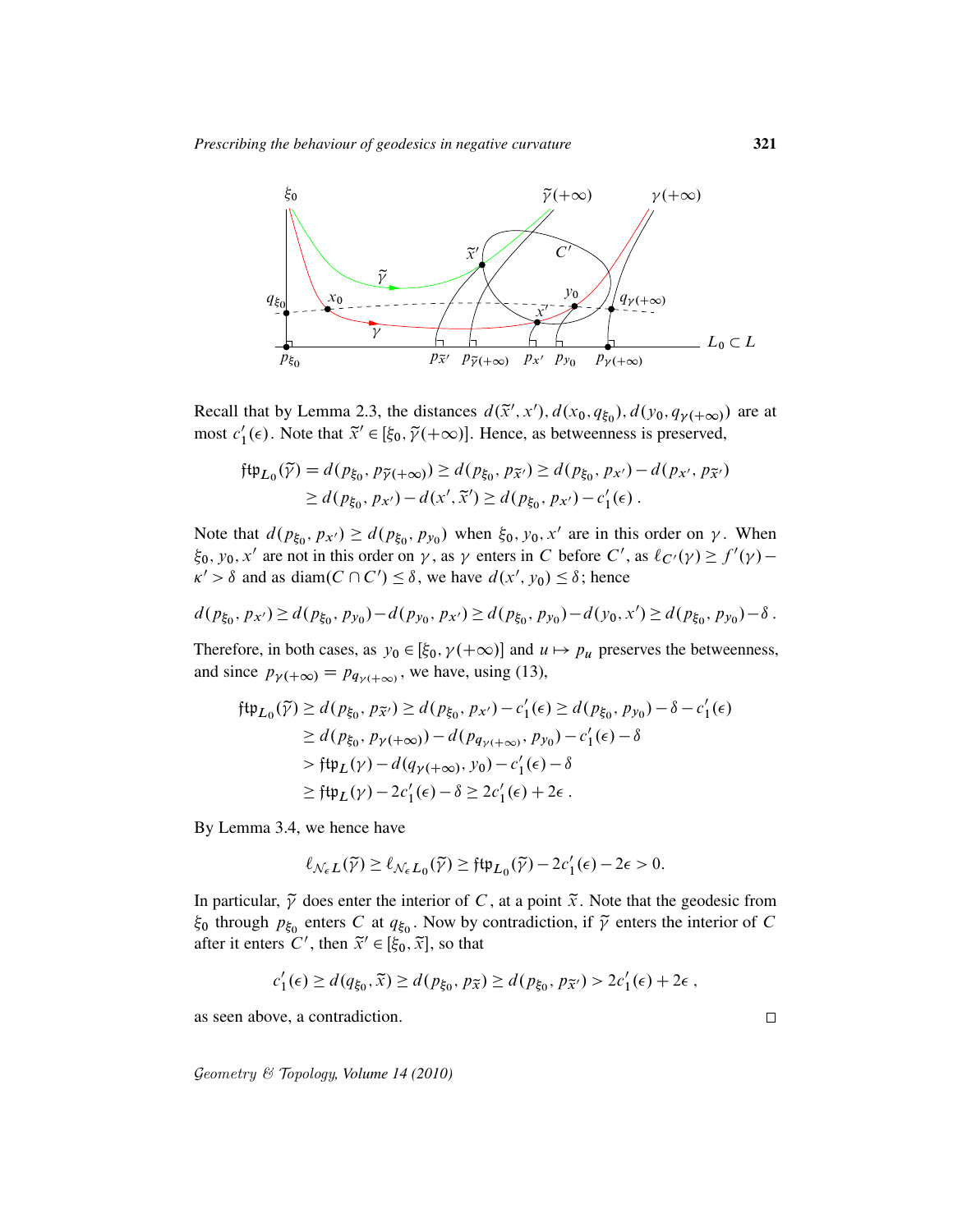**Lemma 3.9** Let  $X$  be a complete, simply connected Riemannian manifold with sectional curvature at most  $-1$  and dimension at least 3. Let  $\epsilon, h > 0$ . Let L be a complete totally geodesic submanifold with dimension at least 1 and  $\xi_0 \in$  $(X \cup \partial_{\infty} X) - (\mathcal{N}_{\epsilon} L \cup \partial_{\infty} L)$ . Assume either that

- (1)  $f = \ell_{\mathcal{N}_{\epsilon}L}$ , X has constant curvature and  $h \in [4c'_1(\epsilon) + 2\epsilon, +\infty[,$
- (2)  $\xi_0 \in \partial_\infty X$ , dim  $L = 1$ ,  $f = \exp_L$ ,  $h \in \log 2$ ,  $+\infty$ , and the metric spheres of the Hamenstädt distance on  $\partial_{\infty}X - \{\xi_0\}$  are topological spheres, or
- (3)  $f = f \uparrow \uparrow_L$ .

Then 
$$
A = \{ \alpha(+\infty) : \alpha \in T^1_{\xi_0} X, f(\alpha) = h \}
$$

is a codimension 1 topological submanifold of the topological sphere  $\partial_{\infty}X$ , which is homeomorphic to the torus  $\mathbb{S}^{\dim L-1} \times \mathbb{S}^{\text{codim } L-1}$ . Furthermore:

- (a) If dim  $L = 1$ , then A has two arcwise connected components, homeomorphic to a sphere of dimension  $n-2$ . If  $f = \mathfrak{crp}_L$  or if  $h > c'_1$  $l'_1(\epsilon)$ , then each of them separates  $\gamma(-\infty)$  and exactly one of the two points at infinity of L, for every geodesic ray or line  $\gamma$  starting from  $\xi_0$  if  $f = \text{crp}_L$ , and for those meeting  $\mathcal{N}_{\epsilon}L$ if  $f \neq \exp_L$ .
- (b) If codim  $L = 1$ , then A has two arcwise connected components, homeomorphic to a sphere of dimension  $n - 2$ , separated by  $\partial_{\infty}L$ .
- (c) If dim  $L \ge 2$  and codim  $L \ge 2$ , then A is arcwise connected.

In cases (b) and (c), for every component  $A_0$  of A, for every geodesic ray  $\rho$  in L with  $\rho(0)$  the closest point to  $\xi_0$  on L, there exists  $\eta \in A_0$  such that  $\rho(h)$  is at distance at most  $|| f - \text{ftp}_L ||_{\infty}$  from the closest point to  $\eta$  on  $\rho$ .

**Proof** Let  $\pi_L: X \cup \partial_{\infty} X \to L \cup \partial_{\infty} L$  be the closest point map, and  $p_0 = \pi_L(\xi_0)$ . Note that L has codimension at least one, by the existence of  $\xi_0$ .

Assume first that  $f = ftp_L$ . As  $h > 0$ , the subspace A of  $\partial_{\infty}X$  is the preimage of the sphere (of dimension dim  $L - 1$ ) of center  $p_0$  and radius h in L, by  $\pi_L$ . As  $\pi_L: \partial_\infty X \setminus \partial_\infty L \to L$  is a trivial topological bundle whose fibers are spheres of dimension codim  $L-1$ , the topological structure (including the assertions (b) and (c)) of A is immediate. The final statement on (b) and (c) is trivial as, by definition,  $\rho(h)$ is the closest point to some point in  $A_0$ .

If dim  $L = 1$  and  $h > c'_1$  $T_1'(\epsilon)$ , if  $\gamma \in T_{\xi_0}^1$  $\chi^1_{\xi_0}$  *X* meets  $\mathcal{N}_{\epsilon}$ *L*, then by Lemma 2.3 and by convexity,  $d(\pi_L(\gamma(-\infty)), p_0) \leq c_1'$  $l_1'(\epsilon) < h$ . Hence, the separation statement in (a) follows.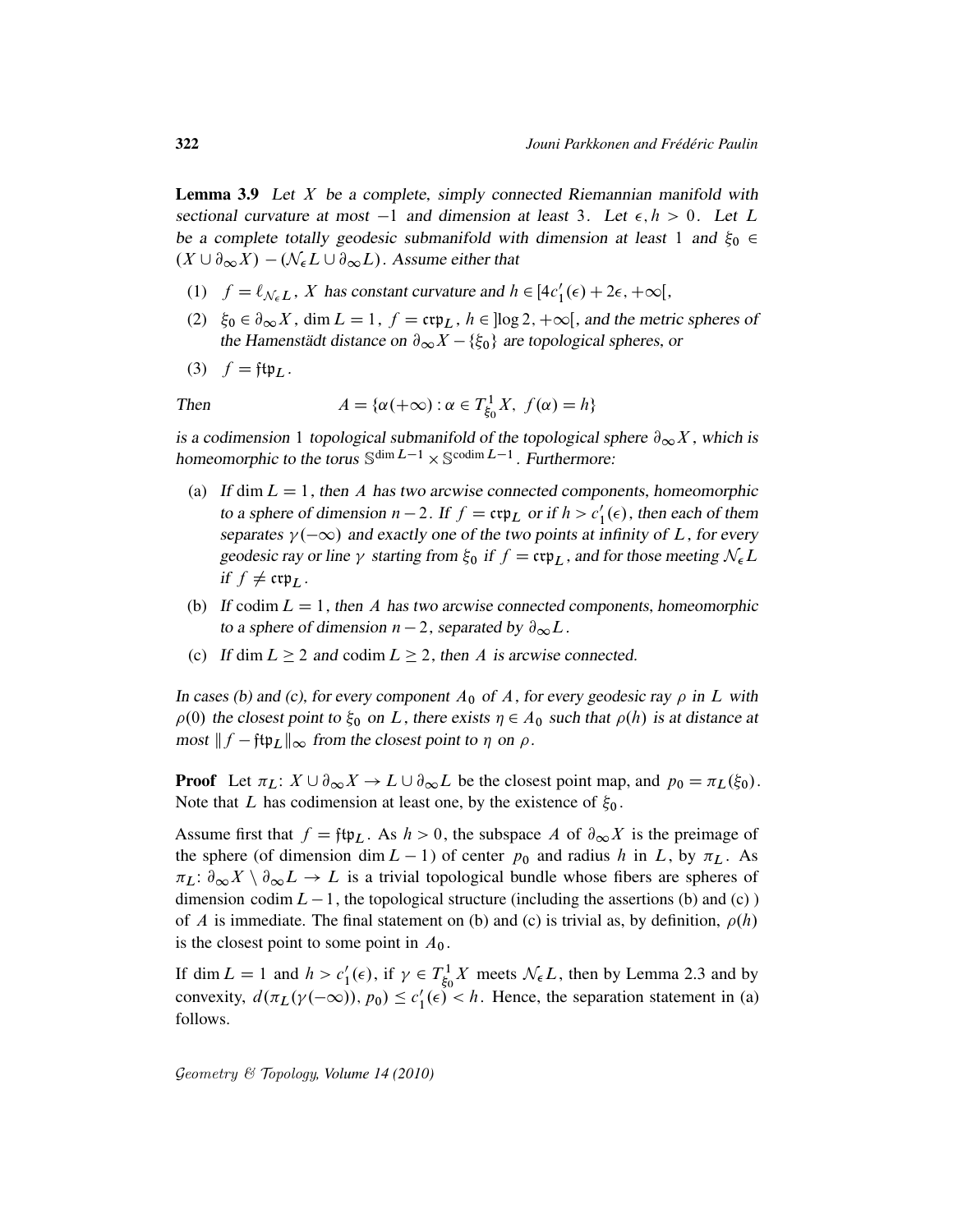Assume then that  $f = \mathfrak{crp}_L$ , and that the hypotheses of (2) are satisfied. The result in this case (only assertion (a) needs to be checked) follows from the discussion before Lemma 3.5.

Assume now that  $f = \ell_{\mathcal{N}_{\epsilon}L}$ , X has constant curvature, and  $h \in [4c'_1(\epsilon) + 2\epsilon, +\infty]$ . Let  $S_0 = \pi_L^{-1}(p_0) \cap \partial_\infty X$ . Using normal coordinates along L, the topological sphere  $\partial_{\infty}X$  is homeomorphic to the topological join of the spheres  $\partial_{\infty}L$  of dimension  $\dim L - 1$  and  $S_0$  of dimension codim  $L - 1$ 

$$
S_0 \vee \partial_{\infty} L = (S_0 \times [0, +\infty] \times \partial_{\infty} L)/\sim,
$$

where  $\sim$  is the equivalence relation generated by  $(a, 0, b) \sim (a, 0, b')$  as well as  $(a, +\infty, b) \sim (a', +\infty, b)$ , for every a, a' in S<sub>0</sub> and b, b' in  $\partial_{\infty}L$ . We denote by [a, t, b] the equivalence class of  $(a, t, b)$ . We choose the parametrization of  $\partial_{\infty} X$ by  $S_0 \vee \partial_{\infty} L$  such that  $[a, 0, b] = a$ ,  $[a, +\infty, b] = b$ ,  $d(\pi_L([a, t, b]), p_0) = t$ , and the geodesic rays  $\pi_L([a, t, b]), [a, t, b]$  are parallel transports of  $[p_0, a]$  along the geodesic ray  $[p_0, b]$ , for  $0 < t < +\infty$ .

For every t in  $]0, +\infty[$  and every  $(a, b)$  in  $S_0 \times \partial_{\infty} L$ , let  $\gamma_{[a,t,b]}$  be the geodesic ray or line starting from  $\xi_0$  and ending at [a, t, b]. By the proof of Lemma 3.4 and by Lemma 3.2, we have

$$
-2c'_1(\epsilon) \leq \ell_{\mathcal{N}_{\epsilon}L}(\alpha) - \mathfrak{ftp}_L(\alpha) \leq 2c'_1(\epsilon) + 2\epsilon,
$$

for every  $\alpha \in T^1_{\xi_0}$  $\int_{\xi_0}^1 X$ . In particular, if  $t = \int \mathfrak{f} \psi_L(\gamma_{[a,t,b]}) > 2c'_1(\epsilon)$ , then  $\ell_{\mathcal{N}_{\epsilon}L}(\gamma_{[a,t,b]}) > 0$ , that is  $\gamma_{[a,t,b]}$  meets the interior of  $\mathcal{N}_{\epsilon}L$ . The points  $p_0, a, b, \xi_0$  are contained in an isometrically embedded copy of  $\mathbb{H}^3_{\mathbb{R}}$  in X, and therefore we can restrict to the case when X is the upper halfspace model of  $\mathbb{H}^3_{\mathbb{R}}$  and L has dimension 1. If we normalize so that  $\xi_0 = \infty$  and the endpoints of L are  $b = 1$  and  $-b$ , then the level sets of  $\ell_{N_c} L$ for positive values are drawn in the following picture. The level set  $\ell_{N}^{-1}$  $\overline{N_{\epsilon}L}^{1}(2\epsilon)$  is the unique figure–8 curve. Each level set  $\ell_{\mathcal{N}}^{-1}$  $\bigcup_{N \in L}^{-1}(t)$  for  $t > 2\epsilon$  has exactly two components, one in each bounded component of the complement of  $\ell_{N_c}^{-1}$  $\overline{\mathcal{N}_{\epsilon}}^{-1}L(2\epsilon).$ 



Geometry & Topology*, Volume 14 (2010)*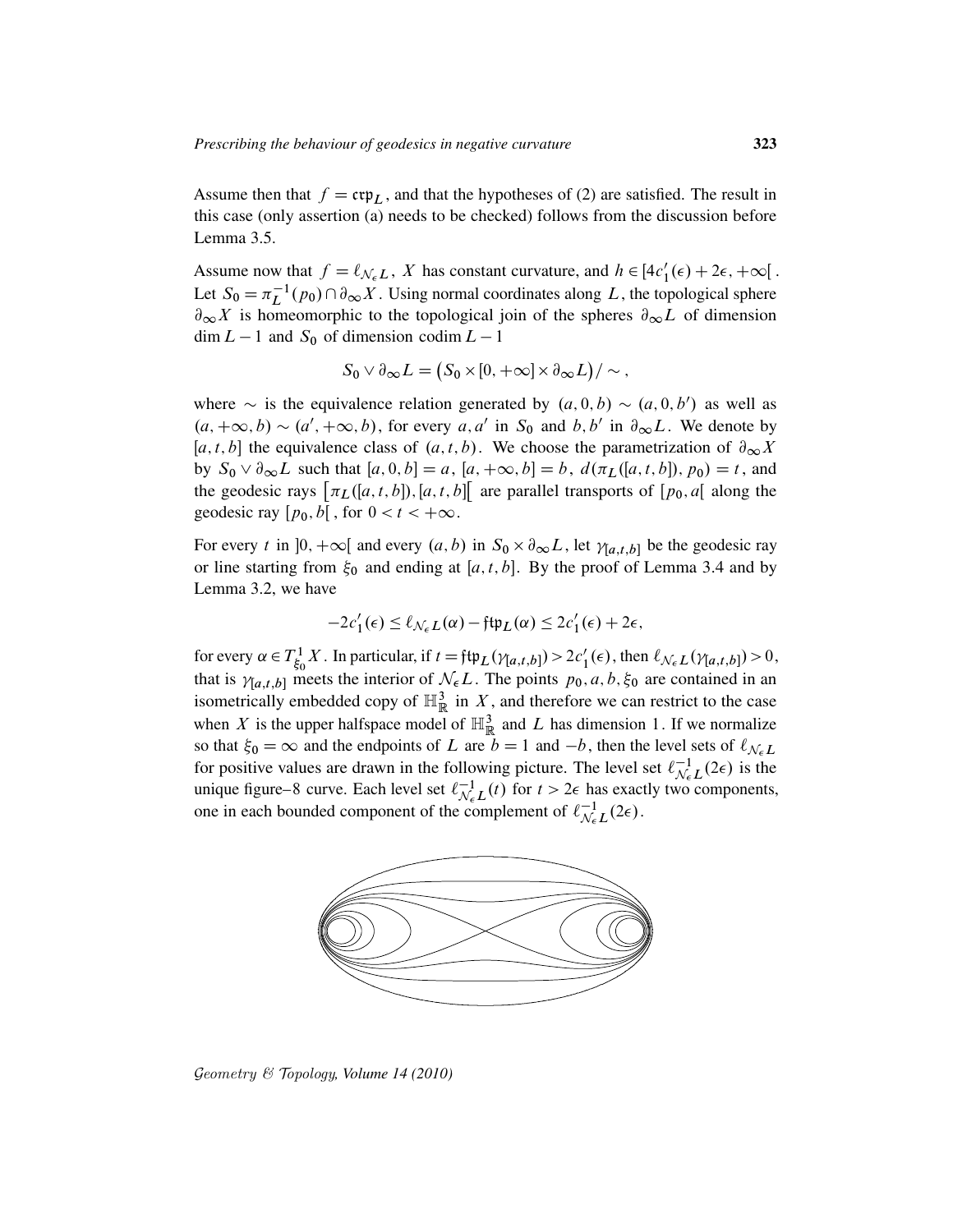The curve  $t \mapsto [a, t, b]$ ,  $t \ge 0$ , is a segment of a circle through b and  $-b$  that connects the point  $a$  on the imaginary axis to  $b$ . Thus, it is easy to see that the map from  $[2c'_1(\epsilon), +\infty[$  to  $[0, +\infty[$  defined by  $t \mapsto \ell_{\mathcal{N}_{\epsilon}L}(\gamma_{[a,t,b]})$  is continuous and strictly increasing, for every fixed  $(a, b)$  in  $S_0 \times \partial_{\infty} L$ .

Hence, as Lemma 3.4 gives

$$
\ell_{\mathcal{N}_{\epsilon}L}(\gamma_{[a,2c_1'(\epsilon),b]}) \leq 4c_1'(\epsilon) + 2\epsilon \leq h < +\infty,
$$

there exists a unique  $t_{a,b} \in [2c_1'(\epsilon), +\infty]$ , depending continuously on  $(a, b)$ , such that  $\ell_{N_{\epsilon}L}(\gamma_{[a,t_{a,b},b]}) = h$ . In particular, the subset of points of  $\partial_{\infty}X$  of the form  $[a,t_{a,b},b]$ for some  $(a, b)$  in  $S_0 \times \partial_{\infty} L$  is indeed a codimension 1 topological submanifold of  $\partial_{\infty} X$ , which is homeomorphic to the torus  $\mathbb{S}^{\dim L-1} \times \mathbb{S}^{\text{codim } L-1}$ . The statements (b) and (c) follow.

If L has dimension 1, and if  $\gamma \in T_{\xi_0}^1$  $\chi^1_{\xi_0}$  *X* meets  $\mathcal{N}_{\epsilon}$ *L*, then by Lemma 2.3 and by convexity,  $d(\pi_L(\gamma(-\infty)), p_0) \leq c'_1$  $I_1'(\epsilon)$ . For every  $\xi$  in a component  $A_0$  of  $A$ , if as above  $\xi = [a, t_{a,b}, b]$ , then we have  $d(\pi_L(\xi), p_0) = t_{a,b} \ge 2c'_1(\epsilon)$ , hence  $A_0$  separates  $\gamma(-\infty)$  and b. This proves (a).

Let us prove the last assertion of the lemma. Let  $\kappa = ||f - f \psi_L||_{\infty}$ , and let  $A_0$  be a connected component of A. For every u in L such that  $d(u, p_0) = h$ , let  $\eta_0 = [a, h, b]$ , on the same side of  $\partial_{\infty}L$  as  $A_0$  if codim  $L = 1$ , be such that  $\pi_L(\eta_0) = u$ . Let  $\eta_t = [a, h+t, b]$ , which is on the same side of  $\partial_{\infty}L$  as  $A_0$  if codim  $L = 1$ . Note that

$$
f(\gamma_{[a,h+\kappa,b]}) \geq \mathfrak{ftp}_L(\gamma_{[a,h+\kappa,b]}) - \kappa = h,
$$

and similarly,  $f(\gamma_{[a,h-\kappa,b]}) \leq h$ . By the intermediate value theorem, there exists  $t \in [-\kappa, +\kappa]$  such that  $\eta_t \in A_0$ . Hence  $d(u, \pi_L(\eta_t)) = |t| \leq \kappa$ .  $\Box$ 

Now we proceed with the proof of the remaining parts of Proposition 3.7.

Case (3) By Lemma 3.8, we only have to prove the second claim, that there exists a geodesic ray or line  $\overline{\gamma}_0$  starting from  $\xi_0$  with  $\overline{\gamma}_0(+\infty)$  belonging to  $A_0$ , such that  $f'(\overline{\gamma}_0) \leq h_0^{\min}$ .

Let  $\kappa = ||f - f(t)||_{\infty}$ . Let  $p_0$  (respectively  $p_{\gamma}$ ) be the point of L the closest to  $\xi_0$ (respectively  $\gamma(+\infty)$ ), so that, in particular,

$$
d(p_0, p_\gamma) = \text{ftp}_L(\gamma) \ge f(\gamma) - \kappa = h - \kappa > 0.
$$

Let  $p'_1$  $b_{\gamma}$  be the point on the geodesic line  $L_0$  (contained in L) passing through  $p_0$  and  $p<sub>\gamma</sub>$  on the opposite side of  $p<sub>\gamma</sub>$  with respect to  $p<sub>0</sub>$ , and at distance h from  $p<sub>0</sub>$ . By Lemma 3.9, there exists a geodesic line  $\bar{\gamma}_0$  starting from  $\xi_0$  and ending at a point in  $A_0$  whose closest point  $p_{\overline{\gamma}_0}$  on L is at distance at most  $\kappa$  from  $p'_1$ ,<br>γ.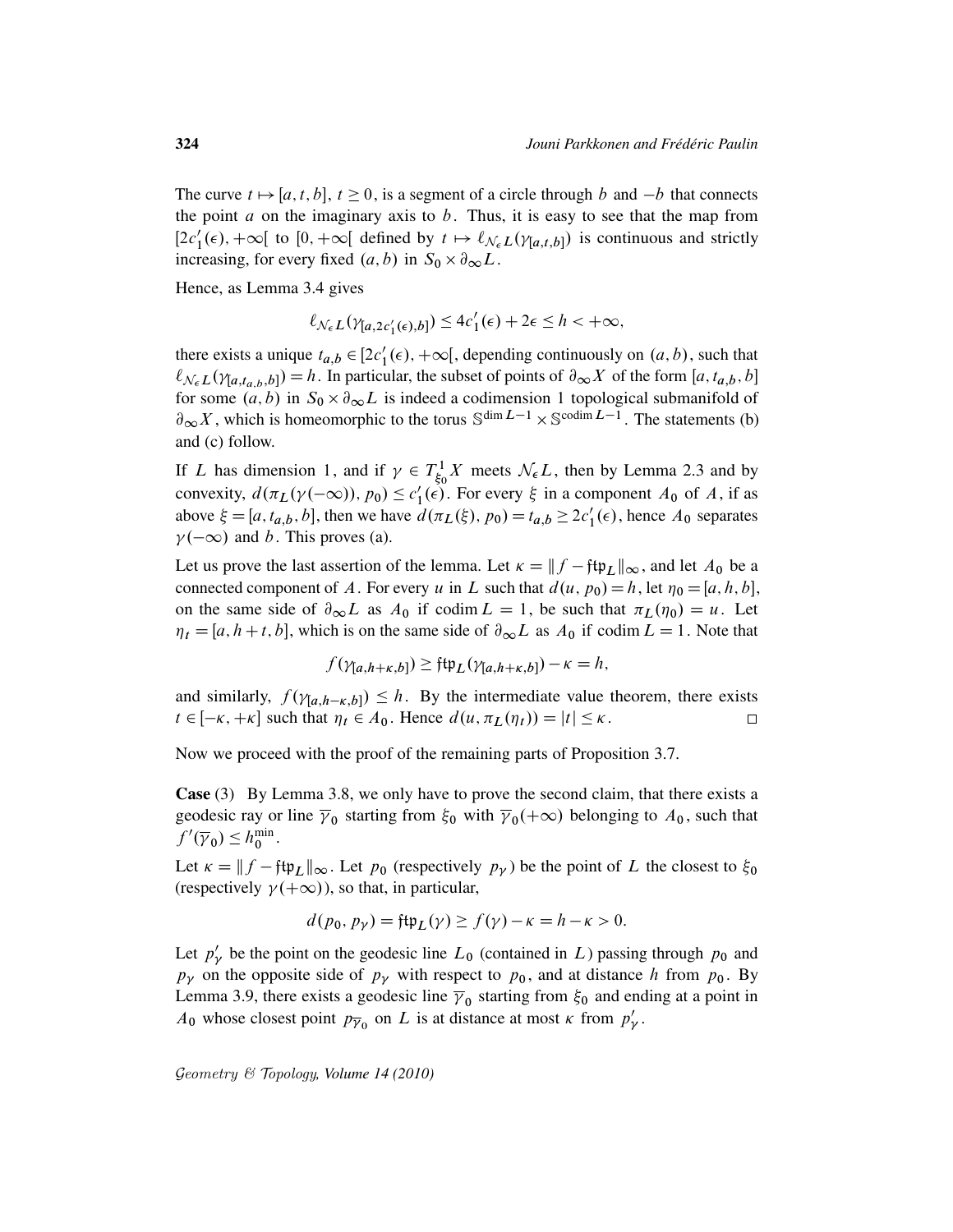

Assume by contradiction that  $f'(\overline{\gamma}_0) > h_0^{\min}$ . We have

$$
\ell_{C'}(\gamma) \ge f'(\gamma) - \kappa' \ge h' - \kappa' > h_0^{\min} - \kappa' = \delta.
$$

Similarly,  $\ell_{C'}(\overline{\gamma}_0) > \delta$ , and, in particular,  $\overline{\gamma}_0$  enters C'. Let y' (resp.  $y'_0$ )  $_{0}^{\prime}$ ) be the point, possibly at infinity, where  $\gamma$  (resp.  $\overline{\gamma}_0$ ) exits C'. By Lemma 3.8,  $\overline{\gamma}_0$  meets C before C'. Let  $x_0$  (resp.  $y_0$ ) be the point where  $\overline{y}_0$  enters in (resp. exits) C. As diam( $C \cap C'$ )  $\leq \delta$ , we have  $y'_{0}$  $y'_0 \in ]y_0, \gamma_0(+\infty)[$  and  $y' \in ]y, \gamma(+\infty)[$ , so that in particular  $d(y'_c)$  $Q'_0, L$  >  $\epsilon$  and  $d(y', L) > \epsilon$ .

Let  $\gamma_1$  be the geodesic line through y' and y'  $\gamma_0'$ . The points at infinity of  $\gamma_1$  do not belong to  $\partial_{\infty} L_0$ , so that  $\beta \uparrow \downarrow_D(\gamma_1)$  and  $\ell_C(\gamma_1)$  are finite. Note that by strict convexity and by Lemma 2.3, we have

$$
d(y', [p_{\gamma}, \gamma(+\infty)]) < d(y, [p_{\gamma}, \gamma(+\infty)]) \le c'_1(\epsilon),
$$

and, similarly,  $d(y'_0)$  $v'_0$ ,  $[p_{\overline{\gamma}_0}, \overline{\gamma}_0(+\infty)] < c'_1$  $l_1'(\epsilon)$ . Hence, with  $\pi_{L_0}$  the closest point map to  $L_0$ , which preserves betweenness and does not increase distances,

$$
\begin{aligned} \n\mathfrak{ftp}_{L_0}(\gamma_1) &\ge d(\pi_{L_0}(y'_0), \pi_{L_0}(y')) \\ \n&> d(p_{\overline{\gamma}_0}, p_{\gamma}) - 2c'_1(\epsilon) = d(p_{\overline{\gamma}_0}, p_0) + d(p_0, p_{\gamma}) - 2c'_1(\epsilon) \\ \n&\ge h - \kappa + h - \kappa - 2c'_1(\epsilon) = 2h - 2\kappa - 2c'_1(\epsilon) \,.\n\end{aligned}
$$

In particular, by Lemma 3.4,

$$
\ell_C(\gamma_1) \ge \ell_{\mathcal{N}_{\epsilon}L_0}(\gamma_1) \ge \mathfrak{ftp}_{L_0}(\gamma_1) - 2c'_1(\epsilon) - 2\epsilon > 2h - 2\kappa - 4c'_1(\epsilon) - 2\epsilon \ge \delta,
$$

by the definition of  $h^{\min}$ . Hence  $\gamma_1$  meets C in a segment I of length  $> \delta$ . But as  $\overline{y'_0}$  $\int_0^{\pi}$  and y' are at a distance strictly bigger than  $\epsilon$  of L, the segment I is contained in  $[y', y'_0]$  $\mathcal{O}_0$ , which is contained in  $C'$ , by convexity. This contradicts the assumption that diam( $C \cap C'$ )  $\leq \delta$ .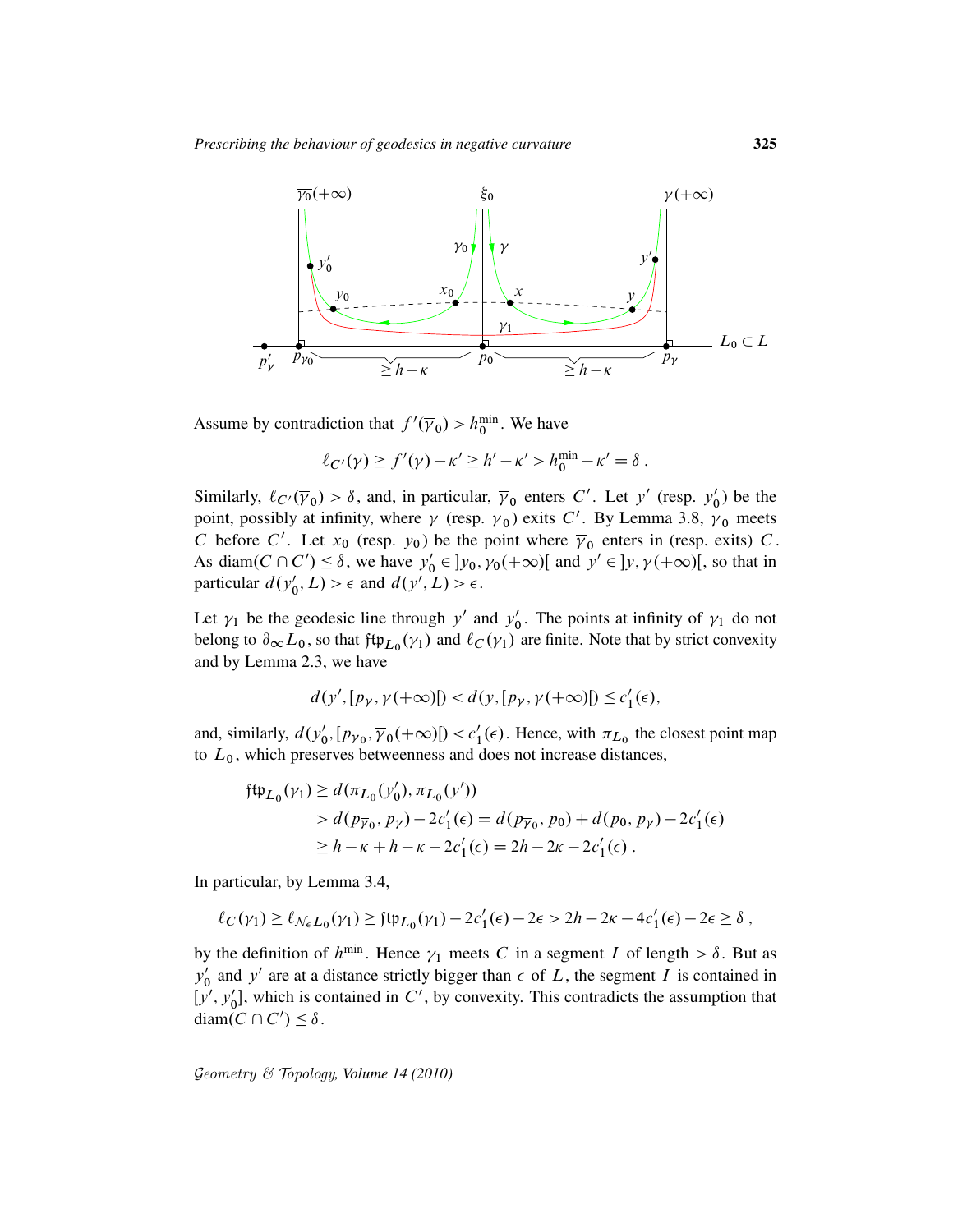**Case** (4) Let  $\kappa'' = ||f' - ftp_{L'}||_{\infty}$ . Note that  $f'(\gamma) \ge h' \ge h_0^{\min} > \delta + \kappa'$ . This is true under both assumptions on the value of  $h_0^{\min}$ , as when  $h_0^{\min} = 3c_1'(\epsilon) + 3\epsilon + 8 + \kappa''$ , we have, by Lemma 3.4,

$$
\delta + \kappa' \le \delta + \kappa'' + 2c'_1(\epsilon) + 2\epsilon < h_0^{\min}.
$$

By Lemma 3.8, we only have to prove the second claim that there exists a geodesic line  $\bar{y}_0$  starting from  $\xi_0$  with  $\bar{y}_0(+\infty)$  belonging to  $A_0$ , such that  $f'(\bar{y}_0) \leq h_0^{\min}$ .

We first consider the case  $C' = \mathcal{N}_{\epsilon} L'$  where  $L'$  is a totally geodesic subspace of codimension at least 2, with diam( $C \cap C'$ )  $\leq \delta$ , and  $h' \geq h_0^{\min} = 3c'_1(\epsilon) + 3\epsilon + \delta + \kappa''$ . Assume by contradiction that every geodesic ray or line  $\alpha$  starting from  $\xi_0$  with  $\alpha(+\infty) \in A_0$  satisfies  $f'(\alpha) > h_0^{\min}$ . In particular, every such  $\alpha$  satisfies  $\ell_{C'}(\alpha) \ge$  $f'(\alpha) - \kappa' \ge h_0^{\min} - \kappa' > \delta \ge 0$ , hence  $\alpha$  meets the interior of C'. Let

$$
B' = \{ \beta(+\infty) : \beta \in T^1_{\xi_0} X, \; \mathfrak{ftp}_{L'}(\beta) > h^{\min}_0 - \kappa'' \}.
$$

By the contradiction hypothesis and the definition of  $\kappa''$ , we have  $A_0 \subset B'$ . Let  $\overline{p}_0$ be the closest point to  $\xi_0$  on L'. Note that B' is a (topological) open tubular neighbourhood of  $\partial_{\infty}L'$ , whose fiber over a point  $\xi$  in  $\partial_{\infty}L'$  is the preimage of  $\rho_{\xi}$  ( $h_0^{\min} - \kappa''$ ,  $+\infty$ ) by the closest point map from  $\partial_{\infty} X$  to  $L' \cup \partial_{\infty} L'$ , where  $\rho_{\xi}$  is the geodesic ray with  $\rho(0) = p'_0$  $\int_0'$  and  $\rho(+\infty) = \xi$ .

By Lemma 3.9 (a), let  $\xi_1$  be the point at infinity of L separated from  $\gamma(-\infty)$  by  $A_0$ . Let  $p'_1$  $\gamma(-\infty)$  be the closest point to  $\gamma(-\infty)$  on L'. Recall that  $\gamma$  enters C' at x', and  $\xi_0 \notin C'$ , so that  $\xi_0 \in [\gamma(-\infty), x']$ . Hence, by Lemma 2.3 and the fact that closest point maps preserve betweenness and do not increase the distances, we have  $d(p'_n)$  $\sum_{\gamma'(-\infty)}'$ ,  $p'_0$  $c'_0 \leq c'_1$  $\frac{1}{1}(\epsilon) < h_0^{\min} - \kappa''$  by the definition of  $h_0^{\min}$ . Hence the complement of B' in  $\partial_{\infty} X$ , which is connected as codim  $L' \ge 2$ , contains  $\gamma(-\infty)$ . As  $A_0$  separates  $\gamma(-\infty)$  from  $\xi_1$  and is contained in B', it follows that B' contains  $\xi_1$ .



Let  $x'_0$  $\int_0^b$  be the intersection point of  $\int_0^b \xi_0$ ,  $p'_0$  $\binom{1}{0}$  with  $\partial C'$ . Lemma 2.3 then implies that  $d(x', x'_0)$  $c'_0$ )  $\leq c'_1$  $\mathcal{U}_1(\epsilon)$ . Hence, by convexity and as  $\gamma$  first meets C and then C', we have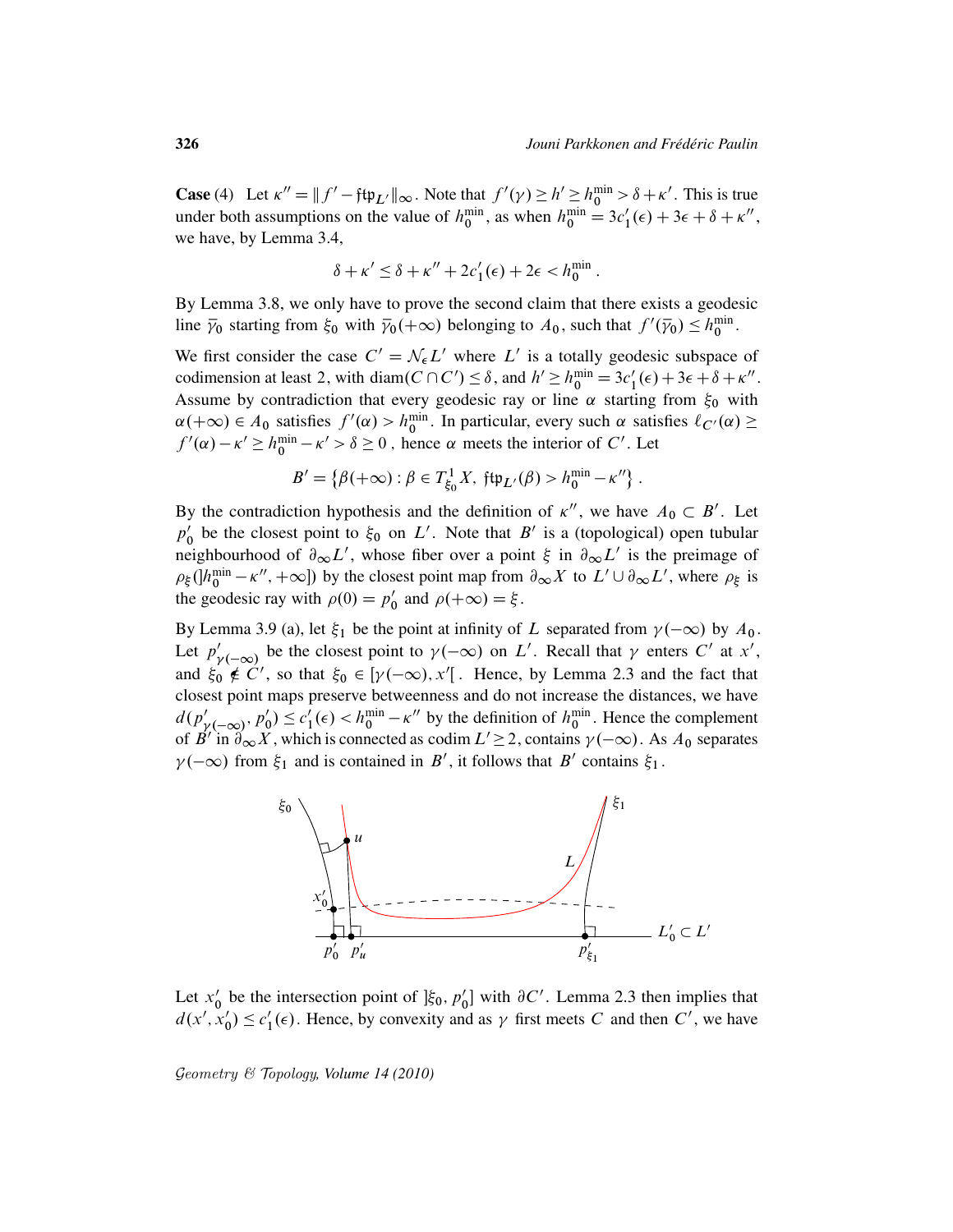$d(x, \xi_0, p'_0)$  $c'_0$ ])  $\leq c'_1$  $l_1'(\epsilon)$ . If  $u \in L$  is the closest point to x on L, we therefore have  $d(u, \frac{1}{2}, \frac{1}{6}, p_0^{\prime})$  $c'_0$ ])  $\leq c'_1$  $\int_{1}^{1} (\epsilon) + \epsilon$ . Let  $p'_{\xi}$  $\zeta_1'$  be the closest point to  $\xi_1$  on  $L'$ , and  $L'_0$  the geodesic line (contained in  $L'$ ) through  $p'$  $\int_0^1$  and  $p'_\xi$  $\frac{7}{51}$ . As the closest point map does not increase distances, the closest point  $p'_i$  $\int_{u}^{l}$  to u on  $\tilde{L}_0^{\zeta_1}$  satisfies  $d(p_0)$  $'_{0}, p'_{i}$  $u'$ )  $\leq c'_1$  $l'_1(\epsilon) + \epsilon$ . Then, since the closest point map to  $L'_0$  preserves betweenness, by the triangle inequality, and as  $\xi_1$  belongs to  $B'$ , we have

$$
\mathfrak{ftp}_{L'_0}(L) \ge d(p'_u, p'_{\xi_1}) \ge d(p'_{\xi_1}, p'_0) - d(p'_0, p'_u) > h_0^{\min} - \kappa'' - c'_1(\epsilon) - \epsilon.
$$

Therefore, using Lemma 3.4,

$$
\begin{aligned} \text{diam}(C \cap C') &\geq \text{diam}(C \cap \mathcal{N}_{\epsilon} L_0') \geq \ell_{\mathcal{N}_{\epsilon} L_0'}(L) \geq \text{ft} \mathfrak{p}_{L_0'}(L) - 2c_1'(\epsilon) - 2\epsilon \\ &> h_0^{\min} - \kappa'' - 3c_1'(\epsilon) - 3\epsilon = \delta \;, \end{aligned}
$$

a contradiction.

Assume now that C' is any  $\epsilon$ -convex subset such that  $C \cap C' = \emptyset$ , and that  $h' >$  $h_0^{\text{min}} = \kappa''$ . Let us prove that there exists a geodesic ray or line  $\bar{y}_0$  starting from  $\xi_0$ with  $\bar{\gamma}_0(+\infty)$  in  $\bar{A}_0$ , and avoiding the interior of C'. This implies the result as in Case (1).

By contradiction, suppose that for every  $\xi$  in  $A_0$ , the geodesic ray or line  $\gamma_{\xi}$  starting from  $\xi_0$  and ending at  $\xi$  meets the interior of C'. By Lemma 3.8 (applied with  $\delta = 0$ ),  $\gamma_{\xi}$  meets the interior of C before meeting C'. Let  $x_{\xi}$  $\frac{1}{3}$  be the entering point of  $\gamma_{\xi}$  in C' and  $y_{\xi}$  be its exiting point out of C. As C and C' are disjoint, note that  $\xi_0$ ,  $y_{\xi}$ ,  $x'_{\xi}$  $_{\xi}^{\prime},\xi$ are in this order along  $\gamma_{\xi}$ . The maps  $\xi \mapsto y_{\xi}$  and  $\xi \mapsto x_{\xi}'$  $\frac{7}{5}$  are injective and continuous on  $A_0$  (by the strict convexity of C and C', as  $\gamma_{\xi}$  meets the interior of C and C'). We know that  $A_0$  is a topological sphere, by Lemma 3.9 (a), separating the endpoints of L. Hence the subsets  $A_0$  and  $S' = \{x'_k\}$  $\zeta : \xi \in A_0$  are spheres, that are homotopic (by the homotopy along the geodesic ray or line  $\gamma_{\xi}$  that does not meet L between  $x_{\xi}$ ξ and  $\xi$ ) in the complement of L in  $X \cup \partial_{\infty} X$ . By a homology argument, every disc with boundary S' in  $X \cup \partial_{\infty} X$  has to meet L. But by convexity of C', there exists a disc contained in  $C'$  with boundary  $S'$  (fix a point of  $S'$  and take the union of the geodesic arcs from this point to the other points of  $S'$ ). This contradicts the fact that  $C \cap C' = \varnothing$ .  $\Box$ 

**Remarks** (1) In Case (2), we have  $h^{max} \geq h^{min}$  if R is big enough, as  $c_1$  $_1'(\epsilon)$  has a finite limit as  $\epsilon \to \infty$ .

(2) In Case (3), if the codimension of L is 1, then we may assume that  $\overline{\gamma}$  meets L if  $\gamma$  meets L. Indeed, as we have seen in Lemma 3.9 (b),  $L \cup \partial_{\infty} L$  separates  $X \cup \partial_{\infty} X$ into two connected components, and  $A$  (defined in the beginning of the proof) has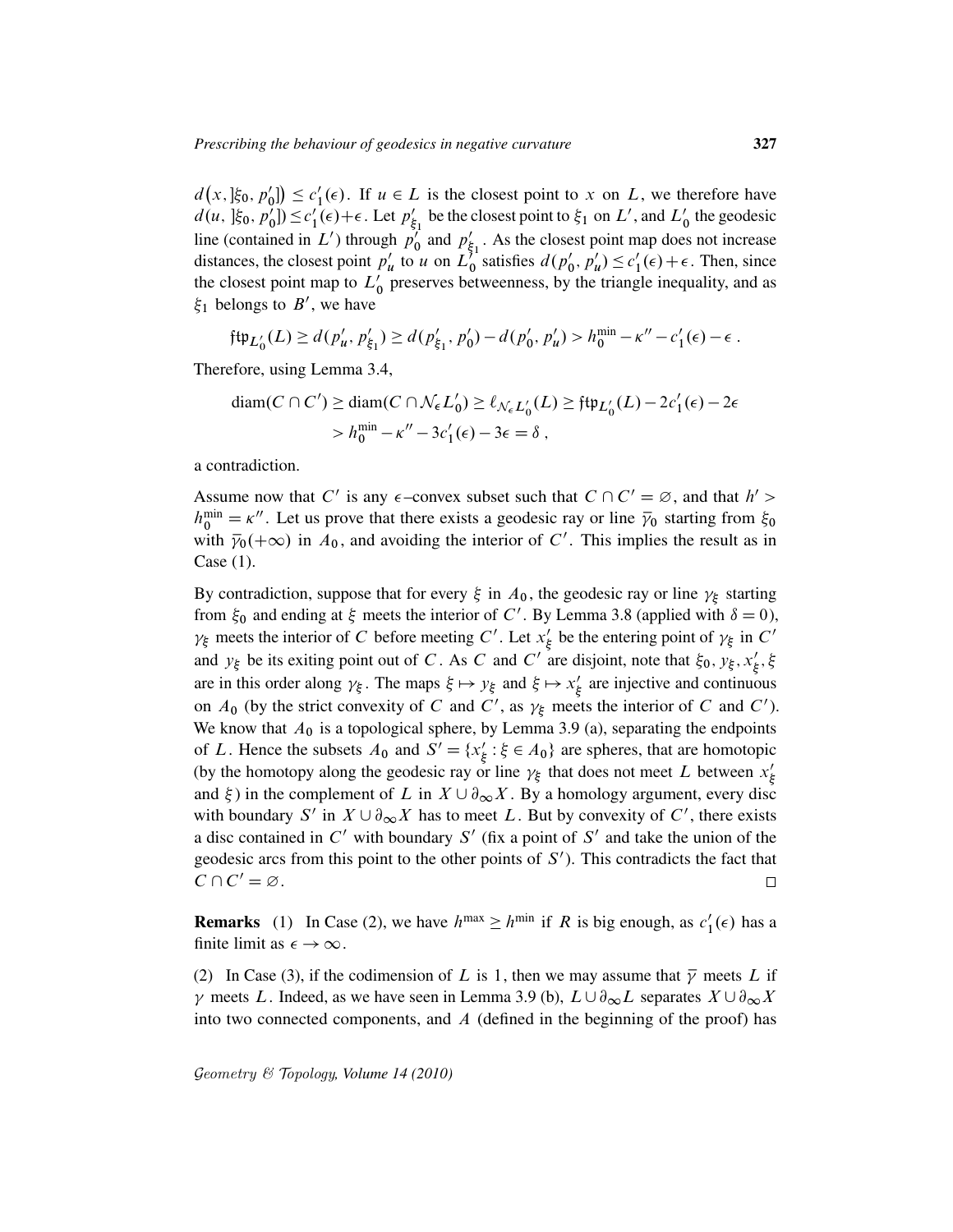exactly two components separated by  $L \cup \partial_{\infty} L$ . If  $A_0^+$  $\frac{1}{0}$  is the component of A on the same side of  $L \cup \partial_{\infty} L$  as  $\xi_0$ , and  $A_0^-$  the component of A on the other side, then a geodesic ray or line starting from  $\xi_0$  and ending in  $A_0^+$  $_0^+$  does not meet L (as L is totally geodesic), and any geodesic line starting from  $\xi_0$  and ending in  $A_0^-$  meets L, by separation. This observation on the crossing property will be used in the proof of Corollary 5.12 to make sure that the locally geodesic ray or line constructed in the course of the proof stays in the convex core.

(3) Case (4) is not true if C' is assumed to be any  $\epsilon$ -convex subset, as shown by taking X the real hyperbolic 3–space, and C' the  $\epsilon$ –neighbourhood of the (totally geodesic) hyperbolic plane perpendicular to  $L$  at a point at distance  $h$  from the closest point to  $\xi_0$  on L: any geodesic ray or line  $\alpha$  starting from  $\xi_0$ , with  $\text{ftp}_L(\alpha) = h$  and meeting C' satisfies  $f'(\alpha) = +\infty$  for every f' which is a  $\kappa'$ -penetration map in C'.

## 4 The main construction

## 4.1 Unclouding the sky

The aim of this section is to prove the following result, improving on our result in [47]. The first claim of Theorem 4.1 was stated as Theorem 1.1 in the introduction.

**Theorem 4.1** Let X be a proper geodesic  $CAT(-1)$  metric space (having at least two points), with arcwise connected boundary  $\partial_{\infty}X$  and extendible geodesics. Let  $(H_{\alpha})_{\alpha \in A}$  be any family of balls or horoballs with pairwise disjoint interiors. Let  $\mu_0 = 1.534$ .

- (1) For every x in  $X \bigcup_{\alpha \in A} H_{\alpha}$ , there exists a geodesic ray starting from x and avoiding  $H_{\alpha}[\mu_0]$  for every  $\alpha$ .
- (2) For every  $\alpha_0$  in A such that  $H_{\alpha_0}$  is an horoball, there exists a geodesic line starting from the point at infinity of  $H_{\alpha_0}$  and avoiding  $H_{\alpha}[\mu_0]$  for every  $\alpha \neq \alpha_0$ .

Remarks (1) Note that by its generality, Theorem 4.1 greatly improves the main results, Theorem 1.1 and Theorem 4.5, of [47], where (except for trees)  $X$  was always assumed to be a manifold, strict assumptions were made on the boundary of  $X$ , and no definite value of  $\mu_0$  was given except in special cases. But besides this, an important point is that its proof is a much simplified version of the upcoming main construction of Section 4, and hence could be welcome as a guide for reading Section 4.2.

(2) Note that the constant  $\mu_0$  is not optimal, but not by much. For simplicial trees all of whose vertices have degree at least 3, the result is true, with any  $\mu_0 > 1$  and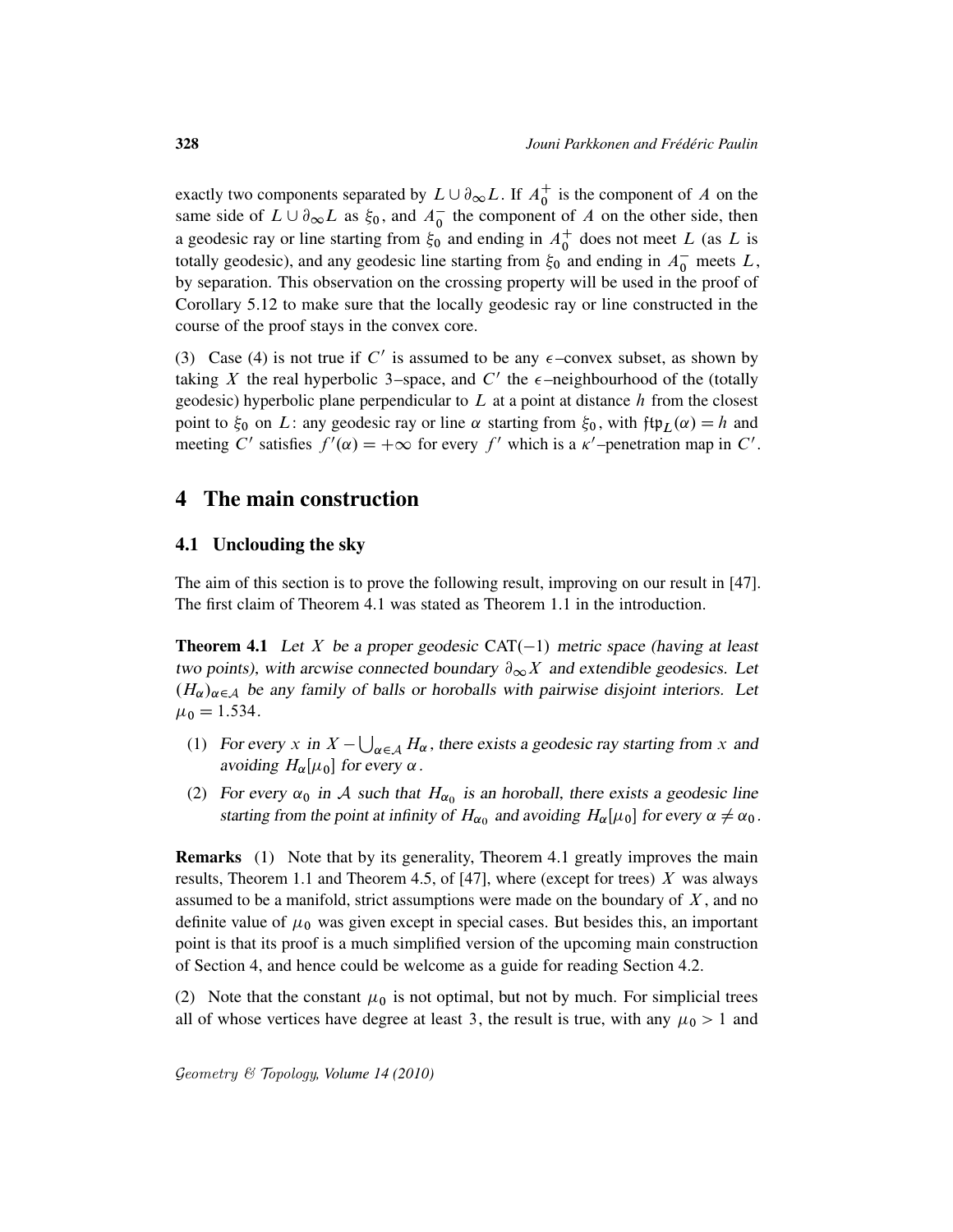this is optimal (though they do not satisfy the hypotheses of the above result, the proof is easy for them; see for instance [47, Theorem 7.2 (3)]). We proved in [47] that the optimal value for the second assertion of the theorem, when  $X = \mathbb{H}^n_{\mathbb{R}}$  and all  $H_\alpha$ 's are horoballs, is  $\mu_0 = -\log(4\sqrt{2} - 5) \approx 0.42$ . Hence Theorem 4.1 (2) is not far from optimal, despite its generality. Furthermore, when  $X = \mathbb{H}^n_{\mathbb{R}}$  and all  $H_\alpha$ 's are horoballs, a possible value of  $\mu_0$  for the first assertion of the theorem that was given in [47, Theorem 7.1] was  $\log(2 + \sqrt{5}) - \log(4\sqrt{2} - 5) \approx 1.864$ . Hence Theorem 4.1 (1) is even better than the corresponding result in [47] when  $X = \mathbb{H}_{\mathbb{R}}^n$ , despite its generality.

**Proof** We start with the following geometric lemma. For every  $\mu \ge 0$ , define

(14) 
$$
v(\mu) = \frac{2 e^{-\mu}}{1 + \sqrt{1 - e^{-2\mu}}},
$$

which is positive and decreasing from 2 to 0 as  $\mu$  goes from 0 to  $+\infty$ .

**Lemma 4.2** Let X be a proper geodesic CAT $(-1)$  space. Let H be a ball or a horoball in X and  $\xi_0 \in (X \cup \partial_{\infty} X) - (H \cup H[\infty])$ . Let  $\mu \ge \log 2$  be at most the radius of H, and let  $\gamma$  and  $\gamma'$  be geodesic rays or lines starting at  $\xi_0$ , meeting H[ $\mu$ ], parametrized such that  $\gamma'(s)$ ,  $\gamma(s)$  are equidistant to  $\xi_0$  for some (hence every) s, and that  $\gamma$  enters H at time 0.

- (1) If  $x = \gamma(0)$  and x' are the points of entry in H of  $\gamma$  and  $\gamma'$  respectively, then  $d(x, x') \leq v(\mu)$ .
- (2) For every  $s \geq 0$ , we have

$$
d(\gamma(-s),\gamma'(-s)) \leq \nu(\mu) e^{-s}.
$$

**Proof** Let  $\xi$  be the center or point at infinity of H, and let t, t' be the entrance times of  $\gamma$ ,  $\gamma'$  respectively in H[ $\mu$ ]. Note that  $t \ge 0$  as  $\mu \ge 0$ . Let us prove first that  $t' \ge 0$ too. We refer to Section 2.1 for the definition and properties of the map  $\beta_{\xi_0}$ , especially when  $\xi_0 \in X$ . Let u be the point on the geodesic  $|\xi_0, \xi|$  such that  $\beta_{\xi_0}(x, u) = 0$ . By the convexity of the balls and horoballs, the point u is the closest point to  $\xi$  on the sphere or horosphere centered at  $\xi_0$  passing through x. Since  $\beta_{\xi_0}(x, \gamma'(0)) = 0$ , we hence have  $\beta_{\xi}(x, \gamma'(0)) \leq \beta_{\xi}(x, u)$ . Let us prove that  $\beta_{\xi}(x, u) \leq \mu$ , which will hence imply that  $\gamma'$  enters  $H[\mu]$  at a nonnegative time (which is t').

Glue the two comparison triangles  $(\overline{\xi_0}, \overline{x}, \overline{\xi})$  and  $(\overline{\xi}, \overline{x}, \overline{\gamma(t)})$  in  $\mathbb{H}^2_{\mathbb{R}}$  for the geodesic triangles  $(\xi_0, x, \xi)$  and  $(\xi, x, \gamma(t))$  along their sides  $[\overline{x}, \overline{\xi}]$ .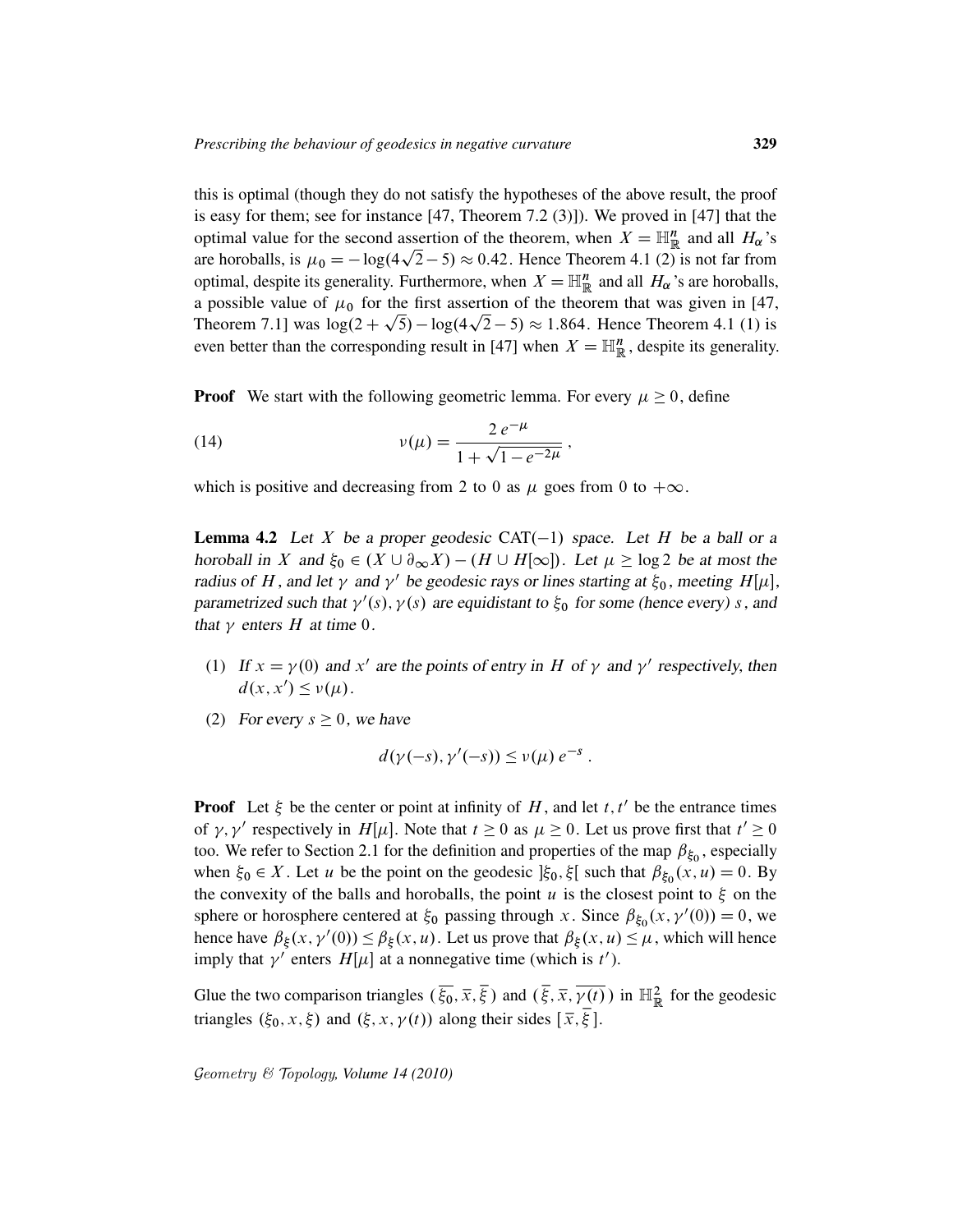

Let  $\overline{H}$  be the ball or horoball centered at  $\overline{\xi}$  such that  $\overline{x} \in \partial \overline{H}$ . By comparison, we have  $\angle_{\overline{x}}(\overline{\xi_0}, \overline{\xi}) \leq \pi \leq \angle_{\overline{x}}(\overline{\xi_0}, \overline{\xi}) + \angle_{\overline{x}}(\overline{\xi}, \overline{\gamma(t)})$ . Hence the geodesic ray or line  $\overline{\gamma}$ starting from  $\overline{\xi_0}$  and passing through  $\overline{x}$  meets  $[\overline{\gamma(t)}, \overline{\xi}]$ , therefore it enters  $\overline{H}[\mu]$ . Let  $\overline{u}$ be the point on the geodesic  $\left[\overline{\xi_0}, \overline{\xi}\right]$  such that  $\beta_{\overline{\xi_0}}(\overline{x}, \overline{u}) = 0$ . As  $\beta_{\xi}(x, u) = \beta_{\overline{\xi}}(\overline{x}, \overline{u})$ , we only have to prove the result if  $X$  is the upper halfspace model of the hyperbolic plane  $\mathbb{H}^2_{\mathbb{R}}$ .

We may then assume that  $\xi_0$  is the point at infinity  $\infty$ , and that H is the horoball with point at infinity 0 and Euclidean diameter 1 (see the figure below). But then, the vertical coordinate of  $\gamma(0)$  is at least  $\frac{1}{2}$ , since  $\gamma$  enters H at  $\gamma(0)$ . As  $e^{-\mu} \le \frac{1}{2}$  $\frac{1}{2}$ , the result follows: any geodesic line, starting from  $\xi_0$  and meeting  $H[\mu]$ , meets the horizontal horosphere containing  $\gamma(0)$  before  $H[\mu]$ .

Now, in order to prove both assertions of Lemma 4.2, let us show that we may assume that  $X = \mathbb{H}^2_{\mathbb{R}}$ .

For the first one, glue the two comparison triangles  $(\overline{\xi_0}, \overline{x}, \overline{\xi})$  and  $(\overline{\xi_0}, \overline{x'}, \overline{\xi})$  for the geodesic triangles  $(\xi_0, x, \xi)$  and  $(\xi_0, x', \xi)$  along their sides  $[\overline{\xi_0}, \overline{\xi}]$ . As seen above, the geodesic line  $\bar{\gamma}$  (resp.  $\bar{\gamma'}$ ) starting from  $\bar{\xi}_0$  and passing through  $\bar{x}$  (resp.  $\bar{x'}$ ) enters  $\overrightarrow{H}[\mu]$ . And by comparison, we have  $d(x, x') \leq d(\overrightarrow{x}, \overrightarrow{x'})$ .

For the second assertion, we glue the two comparison triangles  $(\overline{\xi_0}, \overline{\gamma(t)}, \overline{\gamma'(t')})$  and  $\left(\overline{\xi}, \overline{\gamma(t)}, \overline{\gamma'(t')}\right)$  for the geodesic triangles  $(\xi_0, \gamma(t), \gamma'(t'))$  and  $(\xi, \gamma(t), \gamma'(t'))$  along their isometric segments  $\left[\overline{\gamma(t)}, \overline{\gamma'(t')}\right]$ . As in the beginning of the proof of Lemma 2.3, the geodesic segment or ray  $\left[\xi_0, \gamma(t)\right]$  does not meet the ball or horoball  $H[\mu]$ centered at  $\overline{\xi}$  whose boundary goes through  $\overline{\gamma(t)}$  and  $\overline{\gamma'(t')}$ . By comparison, if H<sup>t</sup> is the ball or horoball centered at  $\xi$  whose boundary passes through the point  $\gamma(0)$ on  $]\overline{\xi_0}$ ,  $\overline{\gamma(t)}$  at distance t from  $\overline{\gamma(t)}$ , then  $H'[\mu]$  contains  $\overline{H[\mu]}$ , so that  $]\overline{\xi_0}$ ,  $\overline{\gamma(t)}$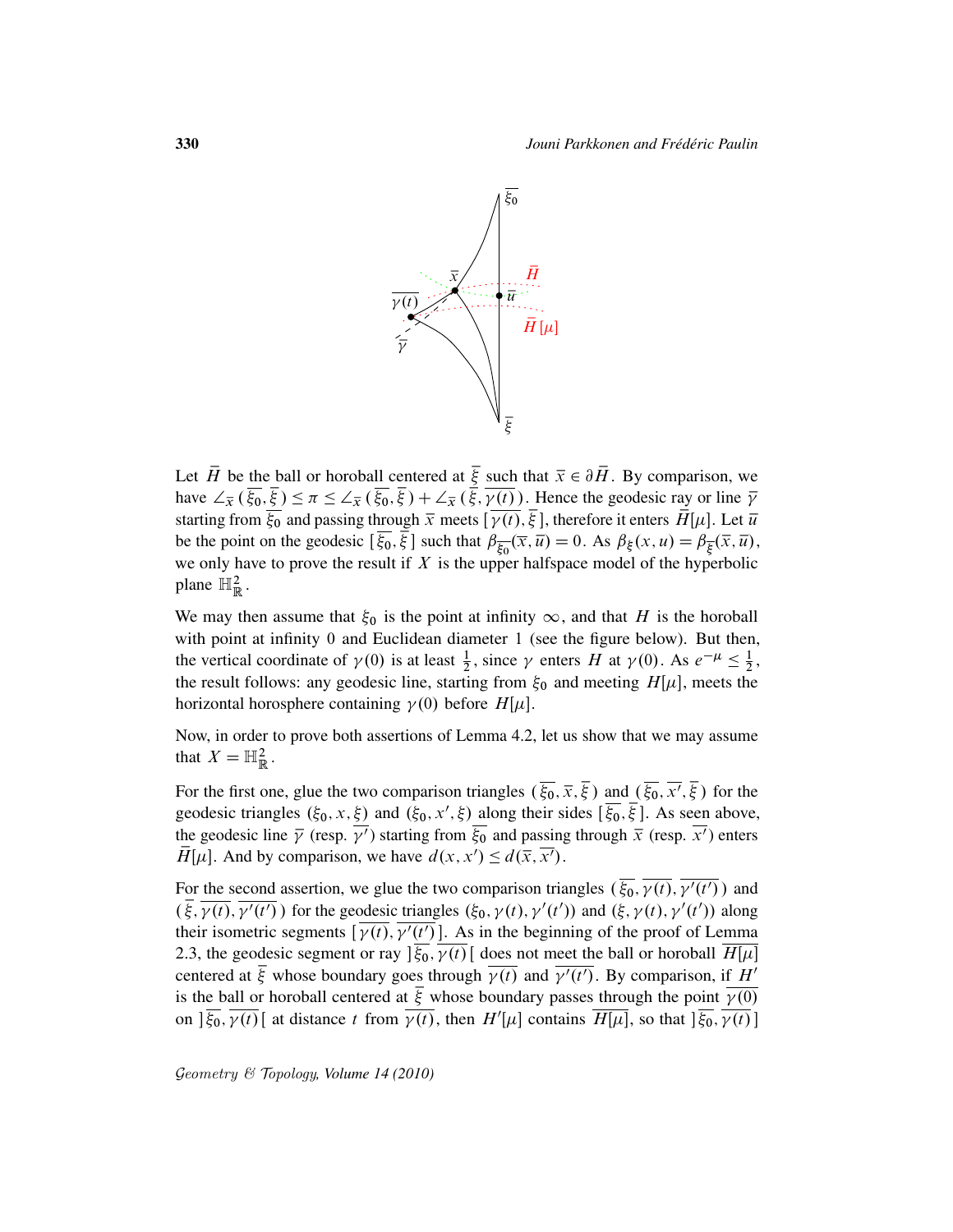and  $\overline{\xi_0}$ ,  $\overline{\gamma'(t')}$  meet  $H'[\mu]$ . For every  $s \ge 0$ , as  $t, t' \ge 0$ , if  $\overline{\gamma(-s)}$ ,  $\overline{\gamma'(-s)}$  are the corresponding points to  $\gamma(-s)$ ,  $\gamma'(-s)$  on  $]\overline{\xi_0}$ ,  $\overline{\gamma(t)}$ ,  $]\overline{\xi_0}$ ,  $\overline{\gamma'(t')}$  respectively, then by comparison  $d(\gamma(-s), \gamma'(-s)) \leq d(\overline{\gamma(-s)}, \overline{\gamma'(-s)})$ .

Hence we may assume that  $X$  is the upper halfspace model of the real hyperbolic plane  $\mathbb{H}_{\mathbb{R}}^2$ . Up to replacing  $\xi_0$  by the point at infinity  $\xi_0$  $\frac{1}{0}$  of a geodesic ray starting perpendicularly from the boundary of H and passing through  $\xi_0$ , and  $\gamma$ ,  $\gamma'$  by the geodesic lines starting from  $\xi_0$  $\zeta_0'$  and passing through x, x', we may assume that  $\xi_0$  is at infinity.

By homogeneity and monotonicity, it is sufficient to prove the result for  $\xi_0$  the point at infinity  $\infty$ , for H the horoball with point at infinity 0 and Euclidean diameter 1, and with  $\gamma$  and  $\gamma'$  different and both tangent to  $H[\mu]$ .



Then, by an easy computation, the Euclidean height of the point  $\gamma(0)$  is  $\nu'(\mu) =$  $\frac{1}{2}(1+\sqrt{1-e^{-2\mu}})$ , so that the Euclidean height of the point  $\gamma(-s)$  is  $\nu'(\mu) e^{s}$ . The 1 hyperbolic distance between  $\gamma(-s)$  and  $\gamma'(-s)$  is hence at most  $e^{-\mu}/(\nu'(\mu)e^{s}) =$  $\nu(\mu) e^{-s}$ . With the case  $s = 0$ , this proves both assertions.  $\Box$ 

**Proof of Theorem 4.1** Let X and  $(H_{\alpha})_{\alpha \in A}$  be as in the statement. Let  $\xi_0$  be either a point in  $X - \bigcup_{\alpha \in A} H_{\alpha}$  or the point at infinity of  $H_{\alpha_0}$  for some  $\alpha_0$  in A such that  $H_{\alpha_0}$  is a horoball. For every  $\mu_1 \ge \log 2$ , define the following constants, with  $\nu$  the map introduced before Lemma 4.2,

$$
\mu_2 = \nu(\mu_1) > 0
$$
,  $\mu_3 = \mu_1 + \mu_2 > 0$ ,  $\mu_4 = 2\mu_1 - 2\mu_2$ .

As  $\mu_1 \ge \log 2$ ,  $\nu$  is decreasing and  $\nu(\log 2) < \log 2$ , we have  $\mu_4 > 0$ . We define by induction an initial segment  $\mathcal N$  in  $\mathbb N$  and the following finite or infinite sequences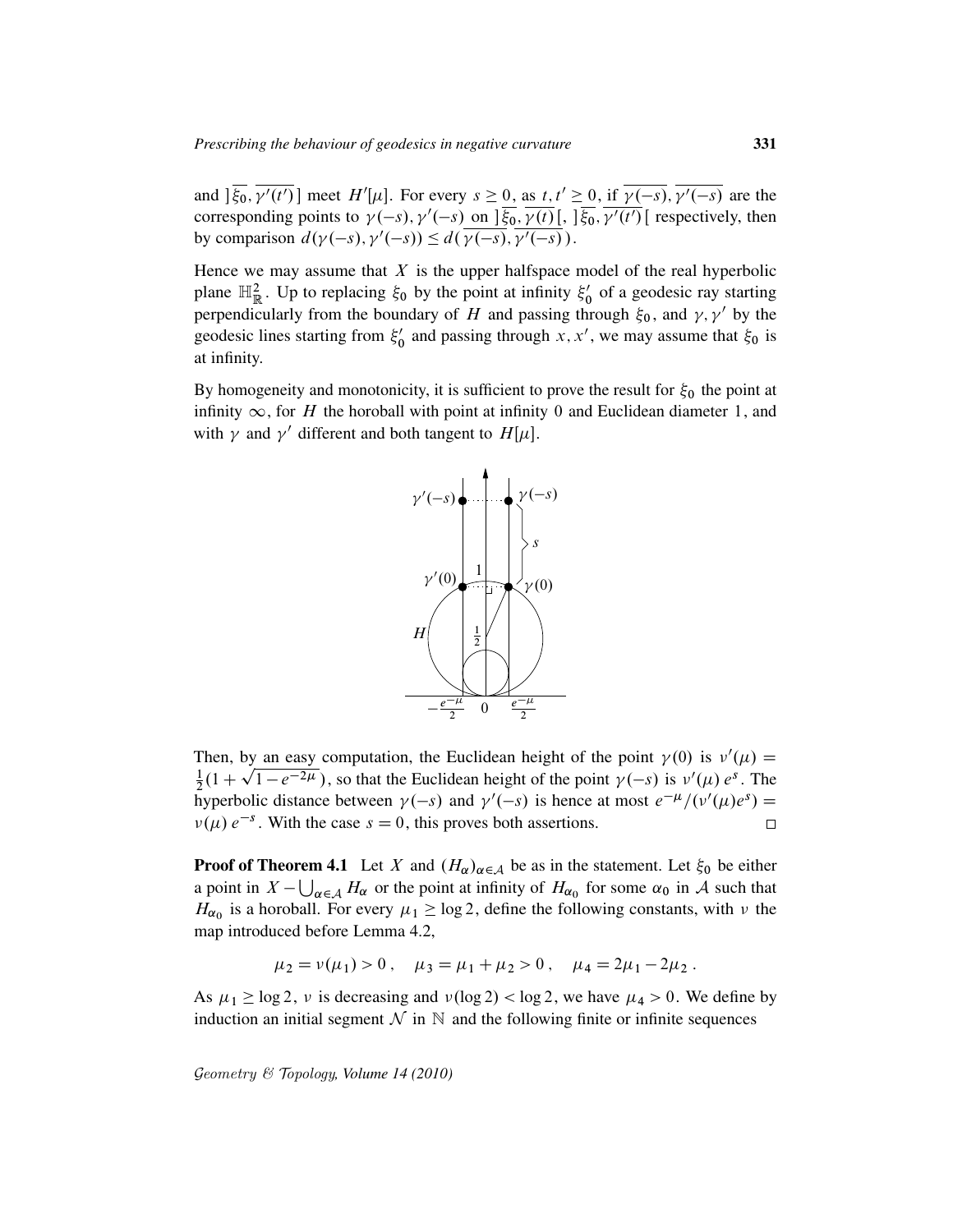- $(\gamma_k)_{k \in \mathcal{N}}$  of geodesic rays or lines starting from  $\xi_0$ ,
- $(\alpha_k)_{k \in \mathcal{N}-\{0\}}$  of elements in A,
- $(t_k)_{k \in \mathcal{N}}$  of nonnegative real numbers,
- $(u_k)_{k \in \mathbb{N}}$  of maps  $u_k: [0, +\infty[ \rightarrow ]0, +\infty[$ ,

such that for every k in  $N$ , the following assertions hold:

- (1) If  $\xi_0 \in X$ , then  $\gamma_k(0) = \xi_0$ . Otherwise,  $\gamma_k$  meets  $\partial H_{\alpha_0}$  at time 0.
- (2) If  $k \ge 1$ , then  $\gamma_k$  enters  $H_{\alpha_k}$  at the point  $\gamma_k(t_k)$  and meets  $H_{\alpha_k}[\mu_1]$  in one and only one point.
- (3) If  $k \ge 1$ , then  $u_k(t) = u_{k-1}(t) + \mu_2 e^{t-t_k}$  if  $t \le t_{k-1}$ , and  $u_k(t) = \mu_3$  if  $t > t_{k-1}$ .
- (4) If  $k \ge 1$ , then  $t_k \ge \mu_4 + t_{k-1}$ .
- (5) If  $t \in [0, t_k]$ , then the point  $\gamma_k(t)$  does not belong to  $\bigcup_{\alpha \in A} H_{\alpha}[u_k(t)]$ .

If  $\xi_0 \in X$ , let  $\gamma_0$  be a geodesic ray starting from  $\xi_0$  at time 0. Otherwise, let  $\gamma_0$ be a geodesic line starting from  $\xi_0$  and exiting  $H_{\alpha_0}$  at time 0. Such a  $\gamma_0$  exists by the assumptions on X. Define  $u_0$  as the constant map  $t \mapsto \mu_3$ . Let  $t_0 = 0$ . The assertions (1)–(5) are satisfied for  $k = 0$ . Assume that  $\gamma_k, t_k, \alpha_k, u_k$  are constructed for  $0 \le k \le n$  verifying the assertions (1)–(5).

If the geodesic ray  $\gamma_n(l_n, +\infty)$  does not enter in the interior of any element of the family  $(H_{\alpha}[\mu_1])_{\alpha \in \mathcal{A}}$ , then define  $\mathcal{N} = [0, n] \cap \mathbb{N}$ , and the construction terminates. Otherwise, let  $H_{\alpha_{n+1}}[\mu_1]$  be the first element of the family  $(H_\alpha[\mu_1])_{\alpha \in \mathcal{A}}$  such that the geodesic ray  $\gamma_n(]t_n, +\infty[]$  enters in its interior. Such an element exists as the  $H_{\alpha}$ 's have disjoint interiors. Note that  $\alpha_{n+1} \neq \alpha_n$ , as  $\gamma_n$  does not meet the interior of  $H_{\alpha_n}[\mu_1]$  by (2).

If  $\xi_0 \in X$ , let  $\gamma_{n+1}$  be a geodesic ray starting from  $\xi_0$  at time 0 and meeting  $H_{\alpha_{n+1}}[\mu_1]$ in one and only one point. This is possible as there exists a geodesic ray starting from  $\xi_0$  and avoiding  $H_{\alpha_{n+1}}$  by the properties of X (consider for instance the extension to  $]-\infty, 0]$  of  $\gamma_n$ ) and since  $\partial_{\infty} X$  is arcwise connected. If  $\xi_0 \notin X$ , let  $\gamma_{n+1}$  be a geodesic line starting from  $\xi_0$ , and meeting  $H_{\alpha_{n+1}}[\mu_1]$  in one and only one point. Again, this is possible as  $\partial_{\infty} X$  is arcwise connected. Parametrize  $\gamma_{n+1}$  such that  $\gamma_{n+1}$  exits  $H_{\alpha_0}$  at time 0. In particular, in both cases, the assertion (1) for  $k = n + 1$ is satisfied.

Define  $t_{n+1} \ge 0$  such that  $\gamma_{n+1}$  enters  $H_{\alpha_{n+1}}$  at the point  $\gamma_{n+1}(t_{n+1})$ , so that the assertion (2) for  $k = n + 1$  is satisfied. As  $\gamma_n$  and  $\gamma_{n+1}$  both meet  $H_{\alpha_{n+1}}[\mu_1]$  and as  $\mu_1 \ge \log 2$ , it follows from Lemma 4.2 (2) that, for every  $t \le t_{n+1}$ ,

(15) 
$$
d(\gamma_{n+1}(t), \gamma_n(t)) \leq \mu_2 e^{t - t_{n+1}}.
$$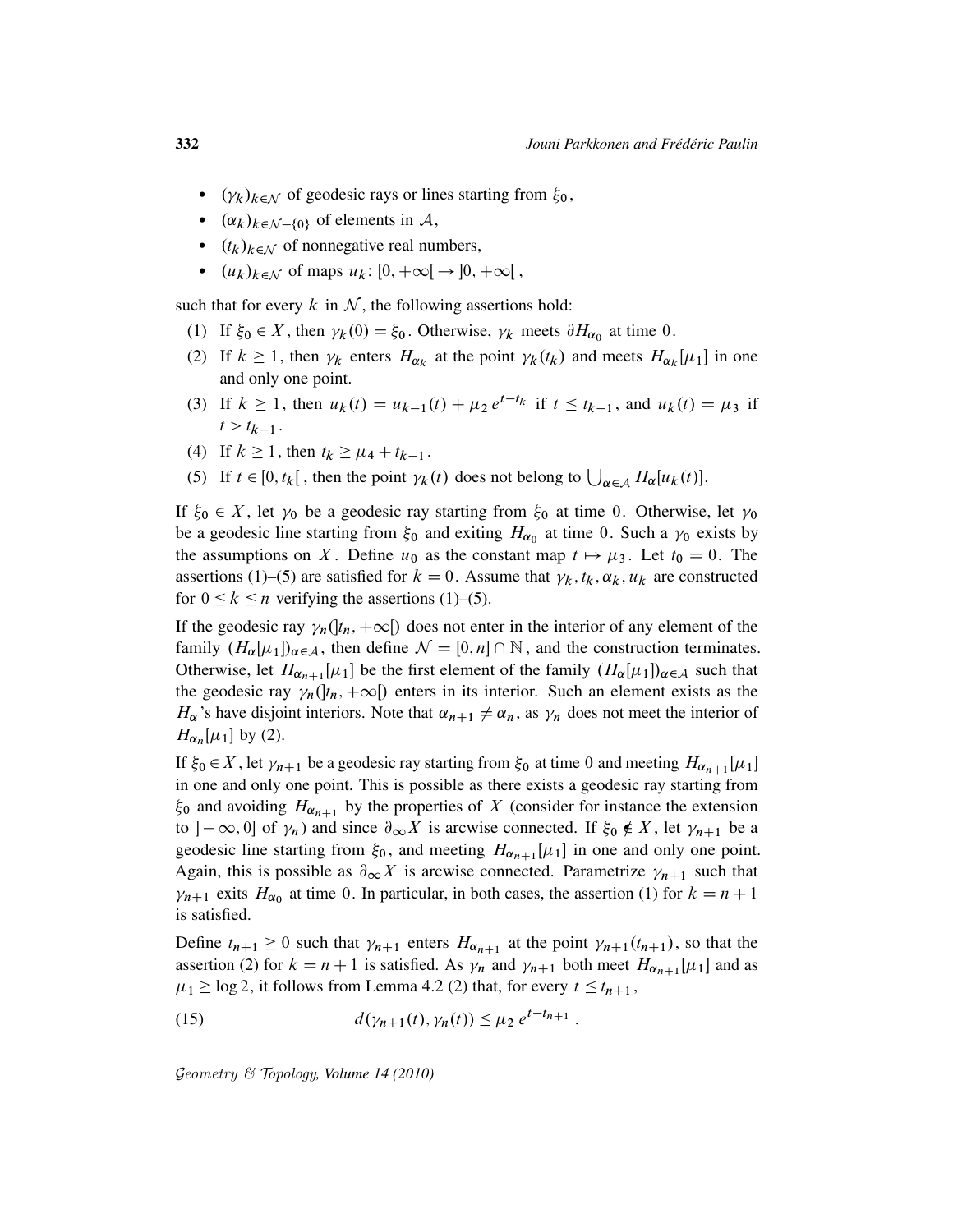Define  $\tau_n \ge t_n$  as the entrance time of  $\gamma_n$  in  $H_{\alpha_{n+1}}$ . By Lemma 4.2 (1), as both  $\gamma_n$ and  $\gamma_{n+1}$  meet  $H_{\alpha_{n+1}}[\mu_1]$  and  $\mu_1 \ge \log 2$ , we have

$$
d(\gamma_{n+1}(t_{n+1}),\gamma_n(\tau_n))\leq \mu_2.
$$

As  $H_{\alpha_{n+1}}$  and  $H_{\alpha_n}$  have disjoint interiors, and since  $H_{\alpha_n}$  and  $H_{\alpha_n}[\mu_1]$  are at distance  $\mu_1$ , we have  $d(\gamma_n(t_n), \gamma_n(\tau_n)) \geq 2\mu_1$ . Hence

$$
d(\gamma_n(t_n), \gamma_n(t_{n+1}))
$$
  
\n
$$
\geq d(\gamma_n(t_n), \gamma_n(\tau_n)) - d(\gamma_n(\tau_n), \gamma_{n+1}(t_{n+1})) - d(\gamma_{n+1}(t_{n+1}), \gamma_n(t_{n+1}))
$$
  
\n
$$
\geq 2\mu_1 - 2\mu_2 = \mu_4 > 0.
$$

In particular  $t_{n+1} - t_n$  is positive (otherwise  $\gamma_n(t_n)$  belongs to  $[\gamma_n(t_{n+1}), \gamma_n(\tau_n)]$ , hence

$$
2\mu_1 \le d(\gamma_n(t_n), \gamma_n(\tau_n)) \le d(\gamma_n(t_{n+1}), \gamma_n(\tau_n))
$$
  
 
$$
\le d(\gamma_n(\tau_n), \gamma_{n+1}(t_{n+1})) + d(\gamma_{n+1}(t_{n+1}), \gamma_n(t_{n+1})) \le 2\mu_2,
$$

a contradiction). Therefore  $t_{n+1} - t_n$  is at least  $\mu_4$ , which proves the assertion (4) for  $k = n + 1$ .

Define  $t \mapsto u_{n+1}(t)$  by the induction formula in Assertion (3). The only remaining assertion to verify is (5). By contradiction, assume that there exist some t in  $[0, t_{n+1}[$ and some  $\alpha \in A$  such that  $\gamma_{n+1}(t)$  belongs to  $H_{\alpha}[u_{n+1}(t)]$ . As  $u_{n+1}(t) > 0$ , the element  $\alpha$  is different from  $\alpha_0$  if  $\xi_0 \in \partial_\infty X$ , and it is also different from  $\alpha_{n+1}$  by construction. By Equation (15), the point  $\gamma_n(t)$  belongs to  $H_{\alpha}[u_{n+1}(t) - \mu_2 e^{t-t_{n+1}}]$ .

Assume first that  $t > t_n$ , so that  $u_{n+1}(t) = \mu_3$ . As  $\mu_3 - \mu_2 e^{t-t_{n+1}} > \mu_1$  (since  $t < t_{n+1}$  and by the definition of  $\mu_3$ ), this implies that  $\gamma_n(t)$  belongs to the interior of  $H_{\alpha}[\mu_1]$ . This contradicts the fact that  $H_{\alpha_{n+1}}[\mu_1]$  is the first element of the family  $(H_{\alpha}[\mu_1])_{\alpha \in \mathcal{A}}$  encountered by  $\gamma_n(|t_n, +\infty|)$  in its interior.

Assume now that  $t \leq t_n$ . Then  $\gamma_n(t)$  belongs to  $H_\alpha[u_n(t)]$ . This contradicts the assertion (5) at step *n*. Thus, the assertions (1)–(5) hold for all  $k \in \mathcal{N}$ .

Let us prove that the maps  $u_n$  are uniformly bounded from above by

$$
\mu_5 = \mu_3 + \frac{\mu_2}{e^{\mu_4} - 1} \, .
$$

As  $\mu_4 > 0$ , the sequence  $(t_k)_{k \in \mathbb{N}}$  increases to  $+\infty$ . Fix  $t \geq 0$ . Let  $k = k(t)$  be the unique nonnegative integer such that t belongs to  $[t_{k-1}, t_k]$  (by convention,  $t_{-1} = -\infty$ ). Let us prove, by induction on  $n$ , that

$$
u_n(t) \leq \mu_3 + \mu_2 \sum_{j=1}^{n-k} e^{-\mu_4 j}
$$
.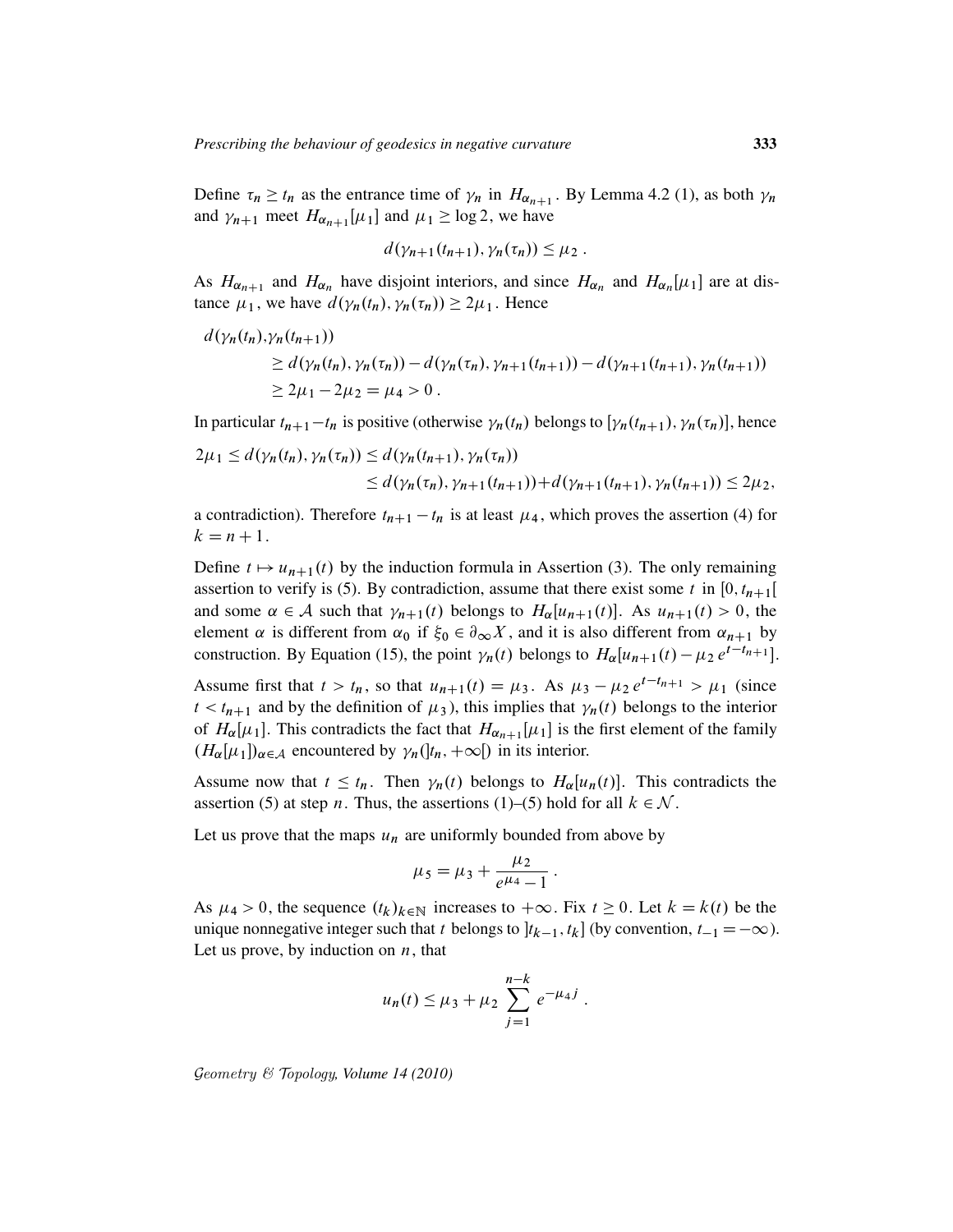(Recall that an empty sum is 0). This implies that  $u_n(t) \leq \mu_5$ .

This is true if  $n = 0$ , as  $u_0(t) = \mu_3$ . Assume that the result is true for n. If  $t > t_n$ , then  $u_{n+1}(t) = \mu_3$ , and the result is true. Otherwise, by property (3), we have  $u_{n+1}(t) = u_n(t) + \mu_2 e^{t-t_{n+1}}$ . Note that  $t_k - t_{n+1} \le -\mu_4(n+1-k)$  by property (4), and that  $t \leq t_k$ . Hence, by induction,

$$
u_{n+1}(t) \leq \mu_3 + \mu_2 \sum_{j=1}^{n-k} e^{-\mu_4 j} + \mu_2 e^{-\mu_4(n+1-k)} = \mu_3 + \mu_2 \sum_{j=1}^{n+1-k} e^{-\mu_4 j}.
$$

This proves the induction.

Summarizing the above construction, there exist a sequence of geodesic rays or lines  $(\gamma_n)_{n \in \mathbb{N}}$  starting from  $\xi_0$ , and a sequence of times  $(t_n)_{n \in \mathbb{N}}$  converging to  $+\infty$ , such that for every t in [0, t<sub>n</sub>], the point  $\gamma_n(t)$  does not belong to  $\bigcup_{\alpha \in A} H_\alpha[\mu_5]$ . (Take an eventually constant sequence  $(\gamma_n)_{n \in \mathbb{N}}$  if the construction stops at a finite stage, which is possible as  $\mu_5 > \mu_1$ .) As  $(t_n)_{n \in \mathbb{N}}$  grows at least linearly, the formula (15) implies that  $(\gamma_n(t))_{n \in \mathbb{N}}$  is a Cauchy sequence, uniformly on every compact subset of nonnegative *t*'s. Hence, the geodesic rays or lines  $\gamma_n$  converge to a geodesic ray or line avoiding  $\bigcup_{\alpha \in A} H_{\alpha}[\mu_5 - \epsilon]$ , for every  $\epsilon > 0$ . Taking  $\mu_1 = 1.042 \ge \log 2$ , we can check that  $\mu$ <sub>5</sub> < 1.5332, hence the result follows.  $\Box$ 

**Corollary 4.3** Let X and  $(H_{\alpha})_{\alpha \in A}$  be as in Theorem 4.1. For every  $x \in X$ , there exist  $t > 0$  and a geodesic ray  $\gamma$  starting at x such that  $\gamma([t, \infty])$  is contained in the complement of  $\bigcup_{\alpha \in \mathcal{A}} H_{\alpha}[\mu_0]$ .

**Proof** We may assume that  $x \in H_{\alpha_0}$  for some  $\alpha_0 \in A$ , otherwise, Theorem 4.1 (1) applies (with  $t = 0$ ). Let  $H'_\alpha = H_\alpha$  if  $\alpha \neq \alpha_0$ , and  $H'_{\alpha_0} = H_{\alpha_0}[d(x, \partial H_{\alpha_0}) + 1]$ . Then  $x \notin X - \bigcup_{\alpha \in A} H'_\alpha$ . By Theorem 4.1 (1), let  $\gamma$  be a geodesic ray starting from x and avoiding the  $H'_\alpha[\mu_0]$ 's. Let  $t = d(x, \partial H_{\alpha_0}) + 2 + 2\mu_0 + 2\log(1 + \sqrt{2})$ . Recall that  $\|\ell_{H_{\alpha_0}} - \mathfrak{p}\mathfrak{h}_{H_{\alpha_0}}\|_{\infty} \leq 2\log(1+\sqrt{2})$  by Section 3.1. With  $\bar{\gamma}$  any extension of  $\gamma$  to a full geodesic line, the length of the geodesic segment  $\gamma \cap H_{\alpha_0}$  is at most p

$$
\ell_{H_{\alpha_0}}(\overline{\gamma}) - d(x, \partial H_{\alpha_0}) \leq \mathfrak{ph}_{H_{\alpha_0}}(\overline{\gamma}) + 2\log(1 + \sqrt{2}) - d(x, \partial H_{\alpha_0}) < t,
$$

since  $\gamma$  avoids  $H_{\alpha_0}[d(x, \partial H_{\alpha_0}) + 1 + \mu_0]$ . Hence the geodesic ray  $\gamma([t, \infty])$  does not meet  $H_{\alpha_0}$ . The result follows.  $\Box$ 

Let  $e$  be an end of a finite volume complete negatively curved Riemannian manifold  $V$ . Let  $h_{\ell}$  be the Busemann function of e normalized to be zero on the boundary of the maximal Margulis neighbourhood of  $e$  (see for instance Buser and Karcher [12],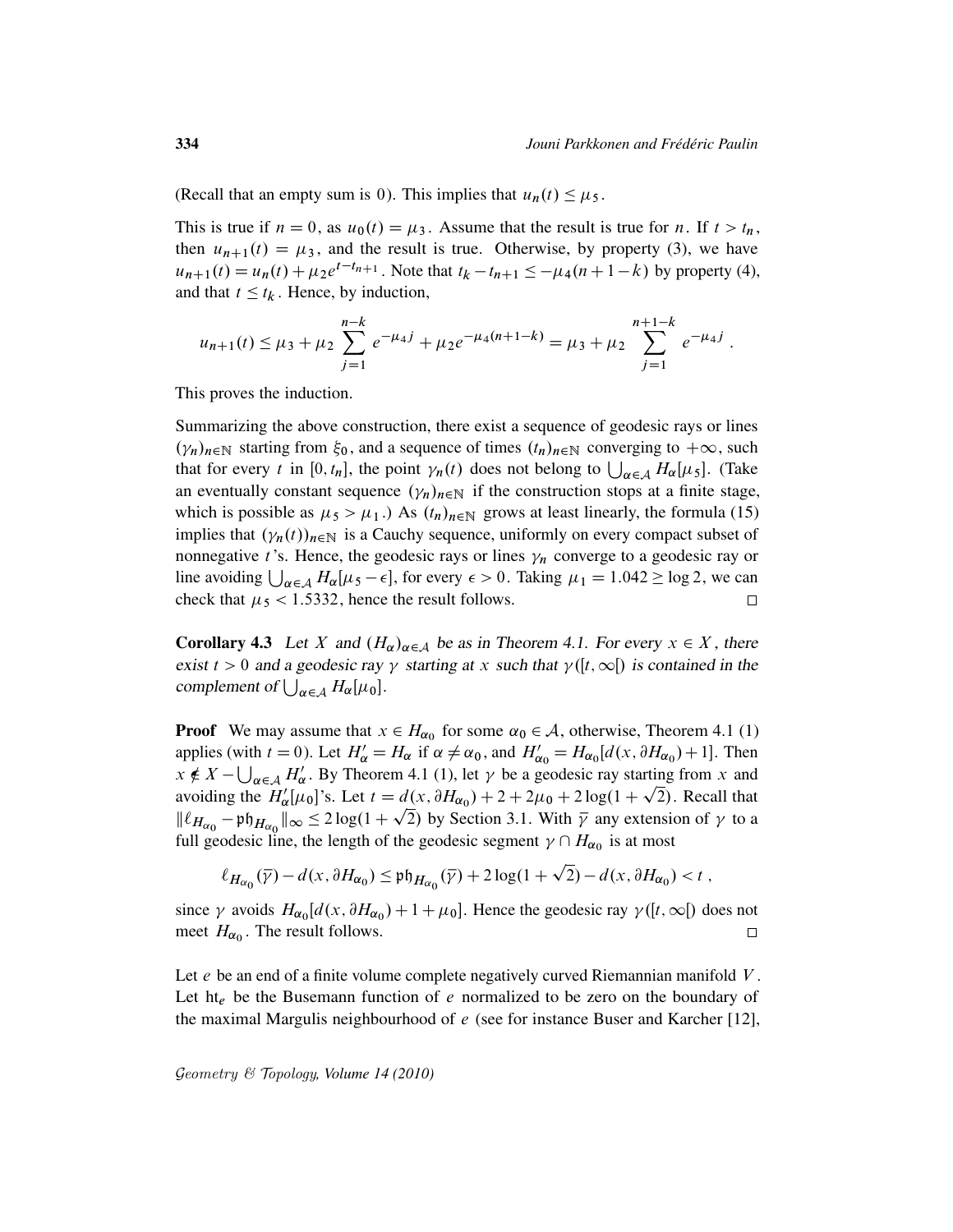Hersonsky and Paulin [30] and Parkkonen and Paulin [47], as well as the paragraph above Corollary 5.4). Our next result improves Theorem 7.4 (hence Corollary 1.2) in [47], with the same proof, by removing the technical assumptions on the manifold and giving a universal upper bound on  $h_e(V)$ .

**Corollary 4.4** Let  $V$  be a finite volume complete Riemannian manifold with dimension at least 2 and sectional curvature  $K \le -1$ , and let e be an end of V. Then there exists a closed geodesic in V whose maximum height (with respect to  $h_{\epsilon}$ ) is at most 1:534.  $\Box$ 

## 4.2 The inductive construction

Fix arbitrary constants  $\epsilon_0 \in \mathbb{R}_+^* \cup \{\infty\}$  and  $\delta_0, \kappa_0 \geq 0$ , and fix an arbitrary point  $\xi_0$  in  $X \cup \partial_{\infty} X$ . Let  $(C_n)_{n \in \mathbb{N}}$  be a family of  $\epsilon_0$ -convex subsets of X such that  $\xi_0 \notin C_0 \cup \partial_{\infty} C_0$ , and let  $f_0$  be a  $\kappa_0$ -penetration map for  $C_0$ .

The aim of this section is to construct by induction a sequence of geodesic rays or lines in X, starting from  $\xi_0$  and having a suitable penetration behaviour in the  $C_n$ 's.

Prescription of constants The following constants will appear in the statement, or in the proof, of the inductive construction:

- $c_1 = c'_1$  $t'_1(\epsilon_0) > 0$  given by Lemma 2.3 if  $\epsilon_0 \neq \infty$  and by Lemma 2.9 if  $\epsilon_0 = \infty$ and  $(f_0, \delta_0) \neq (\mathfrak{ph}_{C_0}, 0)$ ; otherwise  $c_1 = \frac{1}{19}$ ;
- $c_2 = c'_2$  $2(\epsilon_0) > 0$  given by Equation (4) if  $\epsilon_0 \neq \infty$  and by Equation (9) otherwise;
- $c_3 = 2 \sinh c_1 + c_2 e^{2c_1} \sinh c_1$ , which is positive, and depends on  $\epsilon_0$ ;
- $c_4 = c'_3$  $S_3'(\epsilon_0)$  sinh $(c_1 + \delta_0) + c_2 e^{-3c_3'(\epsilon_0) \sinh(c_1 + \delta_0) - \log 2}$  sinh  $c_1$ , where  $c_3'$  $\frac{7}{3}(\cdot)$  is given by Equation (6) if  $\epsilon_0 \neq \infty$  and by Equation (11) otherwise. Note that  $c_4$ is positive, and depends on  $\epsilon_0$ ,  $\delta_0$ ;
- $c_5 = c_5(\epsilon_0, \delta_0) = 2 \max\{c_2, c_3\}$  $\binom{1}{3}(\epsilon_0)$  sinh $(c_1+\delta_0)$ , which is positive, and depends on  $\epsilon_0$ ,  $\delta_0$ ;
- $c_6 = 3c_4 + \log 2$ , which is positive, and depends on  $\epsilon_0$ ,  $\delta_0$ ;
- $h_0 = h_0(\epsilon_0, \delta_0, \kappa_0) = \max{\delta_0 + \kappa_0, c_0(\epsilon_0) + \kappa_0, h'(\epsilon_0, \sinh(\delta_0 + c_1))}, \delta_0 +$  $2c_1 + c_6$ ,  $c_6 + \kappa_0 + \delta_0 - 2c_5$ , where  $c_0(\cdot)$  is given by Equation (1) if  $\epsilon_0 \neq \infty$ and by Equation (8) otherwise, and  $h'(\cdot, \cdot)$  is given by Equation (5) if  $\epsilon_0 \neq \infty$ and by Equation (11) otherwise;
- For every  $h'_0 \ge 0$ , let  $h'_1 = h'_1$  $\zeta_1'(\epsilon_0, \delta_0, h_0')$  $b'_0$ ) =  $h'_0$  + 2 $c_5$ .

Fix  $h'_0 \geq h_0$  and  $h \geq h'_1$  $\frac{1}{1}$ .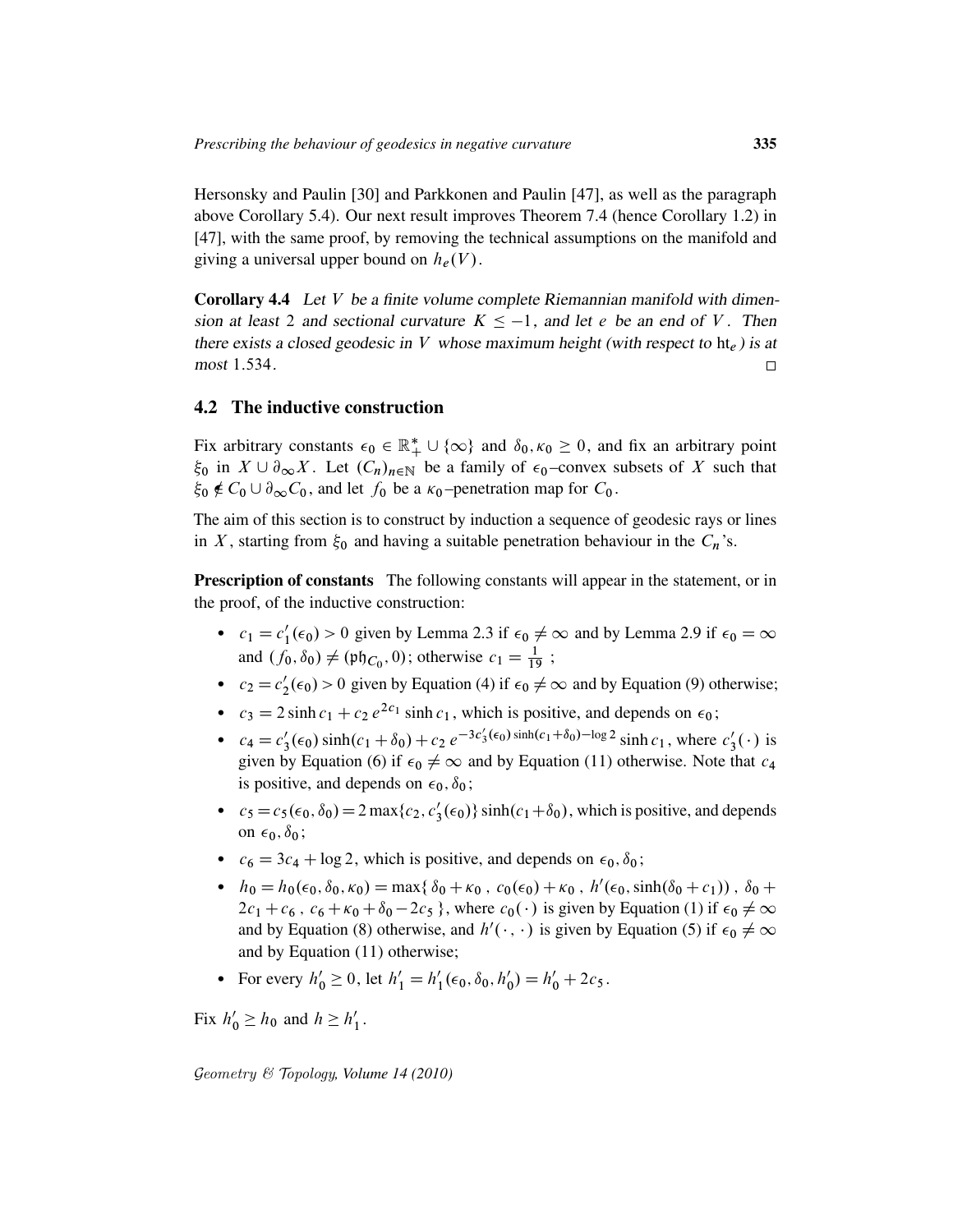**Assumptions on the family**  $(C_n)_{n\in\mathbb{N}}$  Assume that there exists at least one geodesic ray or line  $\gamma_0$  starting from  $\xi_0$  with  $f_0(\gamma_0) = h$  (this implies that  $\gamma_0$  meets  $C_0$ , since  $f_0$  is a  $\kappa_0$ -penetration map in  $C_0$  and  $h \ge h'_1 \ge h'_0 \ge h_0 > \kappa_0$ , hence  $\ell_{C_0}(\gamma_0) > 0$ ), and that the following conditions are satisfied.

- (iii) (*Almost disjointness property*) For every  $m, n$  in N with  $m \neq n$ , the diameter of  $C_n \cap C_m$  is at most  $\delta_0$ .
- (iv) (*Local prescription property*) For every n in  $\mathbb{N} \{0\}$  such that  $\xi_0 \notin C_n \cup \partial_\infty C_n$ , if there exists a geodesic ray or line  $\alpha$  starting from  $\xi_0$  which meets first  $C_0$ and then  $C_n$  with  $f_0(\alpha) = h$  and  $\ell_{C_n}(\alpha) \ge h'_0$  $\zeta$ , then there exists a geodesic ray or line  $\alpha'$ , starting from  $\xi_0$  which meets first  $C_0$  and then  $C_n$  with  $f_0(\alpha') = h$ and  $\ell_{C_n}(\alpha') = h'_0$  $_{0}^{\prime}$  .

Note that (iii) is satisfied with  $\delta_0 = 0$  if the  $C_n$ 's have disjoint interior. In Section 5, we will use Proposition 3.7 to check (iv) for various applications, with  $h'_0 = \max\{h_0, h_0^{\min}\}\$ and  $h \geq \max\{h\}$  $\{1, h^{\text{min}}\}$ , for the various values of  $h^{\text{min}}_0$ ,  $h^{\text{min}}$  defined in Proposition 3.7.

For every *n* in N such that  $\xi_0 \notin C_n \cup \partial_\infty C_n$ , define  $f_n = \ell_{C_n}$ :  $T_{\xi_0}^1$  $\zeta_0^1 X \rightarrow [0, +\infty]$ , and for every geodesic ray or line  $\gamma$  starting from  $\xi_0$  and meeting  $C_n^{\text{so}}$ , let  $t_n^ \frac{1}{n}(\gamma)$ ,  $t_n^+$  $^+_n(\gamma) \in$  $[-\infty, +\infty]$  be the entrance time and exit time of  $\gamma$  in and out of the convex subset  $C_n$  respectively. The following remark will be used later on.

**Lemma 4.5** For every  $n > 0$ , for every geodesic ray or line  $\gamma$  starting from  $\xi_0$  and entering  $C_0$  at time  $t = 0$ , such that  $f_0(\gamma) = h$  and  $\gamma(\delta_0, +\infty)$  meets  $C_n$ , we have  $\xi_0 \notin C_n \cup \partial_\infty C_n$  and  $t_n^$  $n^{-}(\gamma) > 0.$ 

**Proof** Otherwise, as  $\gamma$  ( $\delta_0$ ,  $+\infty$ ) meets  $C_n$  and by convexity, there exists  $\epsilon > 0$ such that the geodesic segment  $\gamma([0, \delta_0 + \epsilon])$  is contained in  $C_n$ . By the penetration property (i) of  $f_0$ , the length of  $\gamma \cap C_0$  is at least  $h - \kappa_0$ , which is bigger than  $\delta_0$ as  $h \ge h'_1 > h'_0 \ge h_0 \ge \delta_0 + \kappa_0$  by the definitions of  $h'_1$  $\frac{1}{1}$  and  $h_0$ . As  $\gamma$  enters  $C_0$ at time  $t = 0$ , up to taking  $\epsilon > 0$  smaller, this implies that the geodesic segment  $\gamma([0, \delta_0 + \epsilon])$  is also contained in  $C_0$ . This contradicts the almost disjointness property (iii) as  $n \neq 0$ .  $\Box$ 

Statement of the inductive construction We will define by induction an initial segment  $\mathcal N$  in  $\mathbb N$ , and finite or infinite sequences

- $(\gamma_k)_{k \in \mathcal{N}}$  of geodesic rays or lines starting from  $\xi_0$ ,
- $(n_k)_{k \in \mathcal{N}}$  of integers such that  $\xi_0 \notin C_{n_k} \cup \partial_{\infty} C_{n_k}$ ,
- $(u_k)_{k \in \mathcal{N}}$  of maps  $u_k: [0, +\infty[ \rightarrow [h']$  $'_{0}, h'_{1}$  $'_{1}$ ],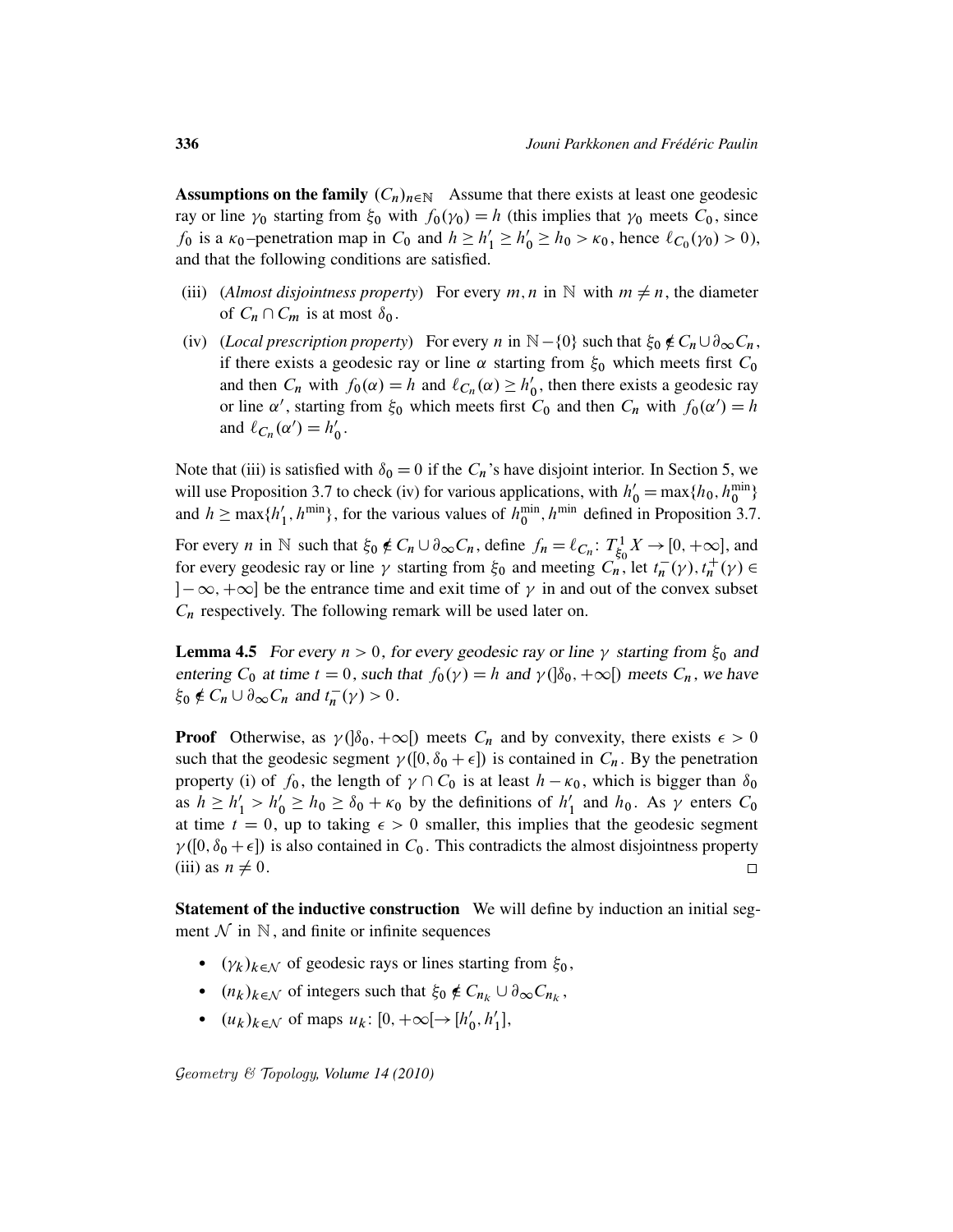such that the following assertions hold, for every k in N, where we use  $t_k^{\pm} = t_{n_k}^{\pm}$  $\frac{\pm}{n_k}(\gamma_k)$ to simplify notation.

- (1) The geodesic ray or line  $\gamma_k$  enters  $C_0$  at time  $t = 0$  and  $f_0(\gamma_k) = h$ .
- (2) If  $k \ge 1$ , then  $\gamma_k$  meets  $C_{n_k}$  with  $t_k^ \overline{k}_k \geq 0$  and  $f_{n_k}(\gamma_k) = h'_0$  $_{0}^{\prime}$  .
- (3) If  $k \ge 1$ , then  $d(\gamma_k(t), \gamma_{k-1}(t)) \le c_3 e^{t-t_k^-}$  for every t in  $[0, t_k^-]$  $\overline{k}$ ].
- (4) If  $k \ge 1$ , then

$$
u_k(t) = \sup_{s \in [0, +\infty[ \ x] \leq c_4 e^{t - t_k^-}} u_{k-1}(s) + c_5 e^{t - t_k^-}
$$

for  $t \in [0, t_k^{-1}]$  $\overline{k}$ ] and  $u_k(t) = h'_0$  $t_0$  if  $t > t_k^ \frac{-}{k}$ .

- (5) If  $k \ge 1$ , then  $t_k^$  $t_k^- \geq t_{k-1}^- + c_6$ .
- (6) If  $k \ge 1$ , for every *n* in  $\mathbb{N} \{0\}$  such that  $\gamma_k(\delta_0, +\infty)$  meets  $C_n$  with  $t_n^ \frac{1}{n}(\gamma_k) \leq$  $t_k^ \overline{k}$ , we have  $f_n(\gamma_k) \leq u_k(t_n^+)$  $h^{\dagger}_{n}(\gamma_{k}) - \delta_{0}).$

Note that by Lemma 4.5 and by (1), if  $\gamma_k(\delta_0, +\infty)$  meets  $C_n$  for some  $n \ge 1$ , then  $\xi_0 \notin C_n \cup \partial_{\infty} C_n$ , so that, in particular,  $t_n^{\pm}$  $\pi_n^{\pm}(\gamma_k)$  are well defined, and (6) does make sense.

**Proof of the inductive construction** By the assumptions, let  $\gamma_0$  be a geodesic ray or line starting from  $\xi_0$  and entering  $C_0$  at time  $t_0^- = 0$ , such that  $f_0(\gamma_0) = h$ . Let  $n_0 = 0$ . Let  $u_0: [0, +\infty[ \rightarrow [h'_0$  $'_{0}, h'_{1}$  $\begin{pmatrix} 1 \\ 1 \end{pmatrix}$  be the constant map with value  $h'_0$  $\int_0'$ . As the conditions (2)–(6) are empty if  $k = 0$ , the construction is done at step 0.

Let  $k \ge 1$ , and assume that  $\gamma_0, n_0, u_0, \ldots, \gamma_{k-1}, n_{k-1}, u_{k-1}$  are constructed. Note that  $u_{k-1} \geq h'_0$ by induction. If for every *n* in  $\mathbb{N} - \{0\}$  such that  $\gamma_{k-1}(\delta_0, +\infty)$ meets  $C_n$ , we have  $f_n(\gamma_{k-1}) \leq u_{k-1}(t_n^+)$  $h_n^+ (\gamma_{k-1}) - \delta_0$ , then we stop and we define  $\mathcal{N} = \{0, 1, \ldots, k - 1\}.$ 

Otherwise, let  $\tau$  be the greatest lower bound of the  $t_n^ \overline{n}(\gamma_{k-1})$ 's taken over all *n* in  $\mathbb{N} - \{0\}$  such that  $\gamma_{k-1}(\delta_0, +\infty)$  meets  $C_n$  with  $f_n(\gamma_{k-1}) > u_{k-1}(t_n^+)$  $\frac{1}{n}(\gamma_{k-1}) - \delta_0$ .

Let us prove that this lower bound is in fact a minimum, attained for only one such  $n$ . Let  $\epsilon > 0$  such that  $h'_0 > \delta_0 + \epsilon$ , which is possible by the definition of  $h_0$ , as  $h'_0 \ge h_0$ . If  $t_n^ \int_{n}^{-} (\gamma_{k-1})$  and  $t_m^{-}(\gamma_{k-1})$  belong to  $[\tau, \tau + \epsilon]$  with  $f_n(\gamma_{k-1}) > u_{k-1}(t_n^+)$  $\sum_{n=1}^{n} (\gamma_{k-1}) - \delta_0$ and  $f_m(\gamma_{k-1}) > u_{k-1}(t_m^+(\gamma_{k-1}) - \delta_0)$ , assume for instance that  $t_n^ \frac{1}{n}(\gamma_{k-1}) \leq t_m^-(\gamma_{k-1}).$ As  $f_n = \ell_{C_n}$ ,  $f_m = \ell_{C_m}$ ,  $u_{k-1} \ge h'_0$  $t'_0$  and  $t_m^-(\gamma_{k-1}) - t_n^ \overline{n}(\gamma_{k-1}) \leq \epsilon$ , the subsets  $C_n$ and  $C_m$  meet along a segment of length at least  $h'_0 - \epsilon > \delta_0$ . By the almost disjointness property (iii), this implies that  $n = m$ . In particular, we have  $\tau = t_n^{-1}$  $\overline{n}(\gamma_{k-1})$  for a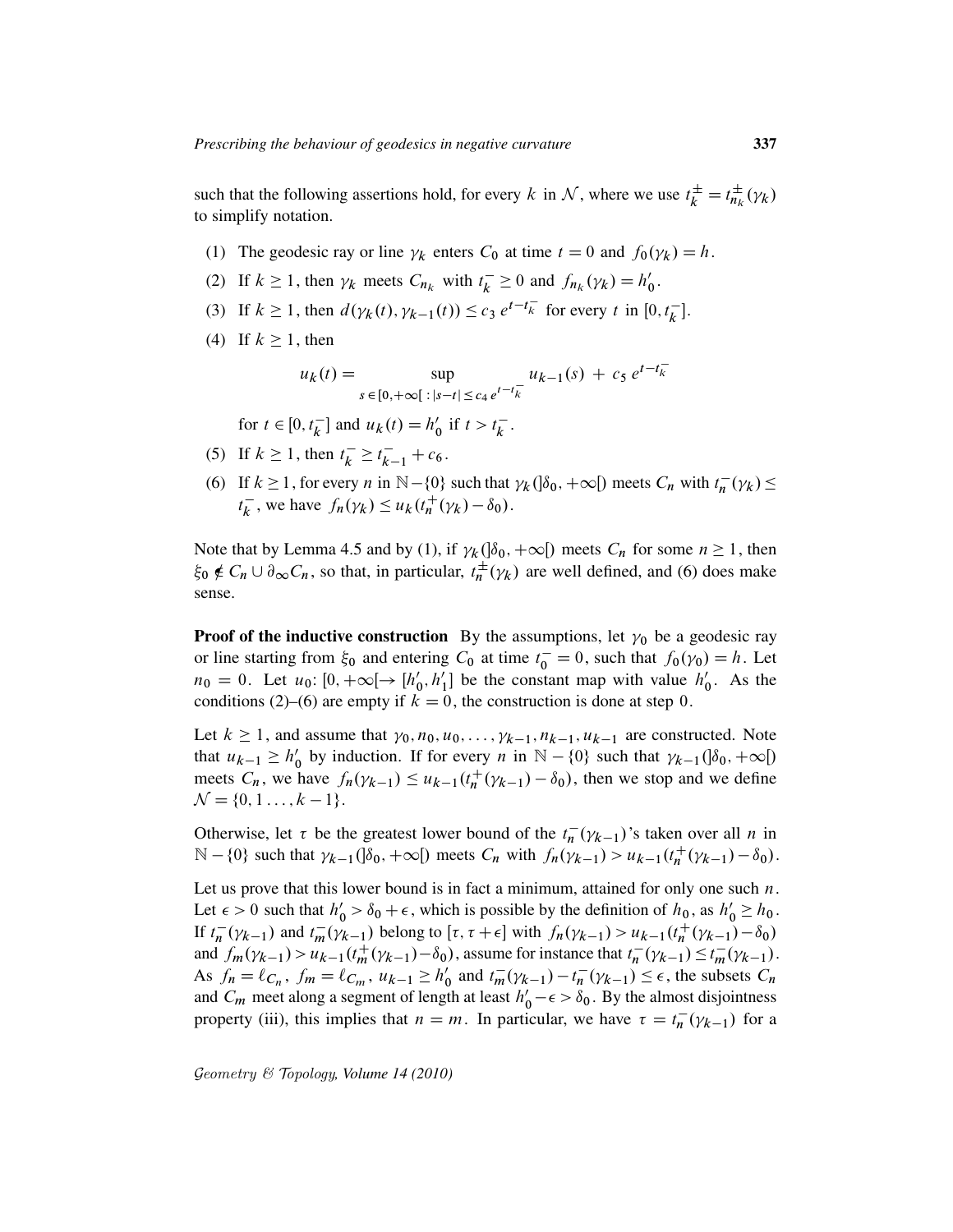unique  $n \in \mathbb{N} - \{0\}$ , and we denote this n by  $n_k \in \mathbb{N} - \{0\}$ , so that  $\gamma_{k-1}(\delta_0, +\infty)$ meets  $C_{n_k}$  with

(16) 
$$
f_{n_k}(\gamma_{k-1}) > u_{k-1}(t_{n_k}^+(\gamma_{k-1}) - \delta_0) \ge h'_0.
$$

In particular,  $\xi_0 \notin C_{n_k} \cup \partial_{\infty} C_{n_k}$  by Lemma 4.5 and by Assertion (1) at rank  $k - 1$ . Note that  $n_k \neq n_{k-1}$ , as  $f_{n_{k-1}}(\gamma_{k-1}) = h'_0$  $\binom{0}{0}$  by Assertion (2) at rank  $k-1$ , which would contradict Equation (16) if  $n_k = n_{k-1}$ .



By Lemma 4.5, the geodesic ray or line  $\gamma_{k-1}$  first enters  $C_0$  and then  $C_{n_k}$ . Furthermore,  $\gamma_{k-1}$  satisfies (1) and  $f_{n_k}(\gamma_{k-1}) \ge h'_0$  $\theta_0'$ . Hence, by the local prescription property (iv), there exists a geodesic ray or line  $\gamma_k$  starting from  $\xi_0$  that first enters  $C_0$  and then  $C_{n_k}$ , with  $f_0(\gamma_k) = h$  and  $f_{n_k}(\gamma_k) = h'_0$  $\gamma_0'$ . Choose the parametrization in such a way that  $\gamma_k$  enters  $C_0$  at time 0. In particular, (1) and (2) hold for  $\gamma_k$ , and  $t_k^- = t_{nk}^ \overline{n_k}(\gamma_k) > 0.$ Define  $u_k: [0, +\infty[ \rightarrow [0, +\infty[$  by using the induction formula given in Assertion (4). Before checking (3)–(6) for  $\gamma_k$ ,  $n_k$ ,  $u_k$ , let us make two preliminary remarks.

**Lemma 4.6** We have  $d(\gamma_{k-1}(\tau), \gamma_k(t_k))$  $(k_{k}^{-})$ )  $\leq c_{1}$  and  $d(\gamma_{k-1}(0), \gamma_{k}(0)) \leq c_{1}$ .

**Proof** By Lemma 2.3 if  $\epsilon_0 \neq \infty$  and Lemma 2.9 otherwise, we have the inequalities  $d(\gamma_{k-1}(\tau), \gamma_k(t_k^{-}))$  $(\frac{1}{k})$ )  $\leq c'_1$  $u'_1(\epsilon_0)$  and  $d(\gamma_{k-1}(0), \gamma_k(0)) \le c'_1$  $l_1'(\epsilon_0)$ . By the definition of  $c_1$ , we hence only have to prove Lemma 4.6 when  $\epsilon_0 = \infty$ ,  $\delta_0 = 0$  and  $f_0 = \mathfrak{ph}_{C_0}$ . In this case, as  $c_1 = 1/19$ ,  $c_2 = 5/2$ ,  $c_0(\infty) = 4.056$ ,  $\kappa_0 = 2 \log(1 + \sqrt{2}) = c_1'$  $l_1'(\infty)$ ,  $c_1'$  $y_3'(\infty) = 5/2$ , easy computations show that

$$
h_0 = h'(\infty, \sinh c_1) = 3 \sinh c_1 + c_0(\infty) + c'_1(\infty) \approx 5.9767
$$

and, for future use,

(17) 
$$
h'_1(\infty, 0, h_0(\infty, 0, c'_1(\infty))) \approx 6.5032.
$$

As  $\mathfrak{ph}_{C_0}(\gamma_k)$  and  $\mathfrak{ph}_{C_0}(\gamma_{k-1})$  are equal to  $h \ge h'_1 \ge h'_0 \ge h_0$ , and since  $h_0/2 \ge \log 2$ , it follows from the definition of the map  $\mathfrak{ph}_{C_0}$  and from Lemma 4.2 (1) and (2) that  $d(\gamma_{k-1}(0), \gamma_k(0))$  and similarly  $d(\gamma_{k-1}(\tau), \gamma_k(t_k))$  $(\overline{k})$ ) are at most  $\nu(h_0/2)$ , where  $\nu(\cdot)$ is defined by Equation (14). An easy computation shows that  $v(h_0/2) \leq c_1 = 1/19$ , which proves the result.  $\Box$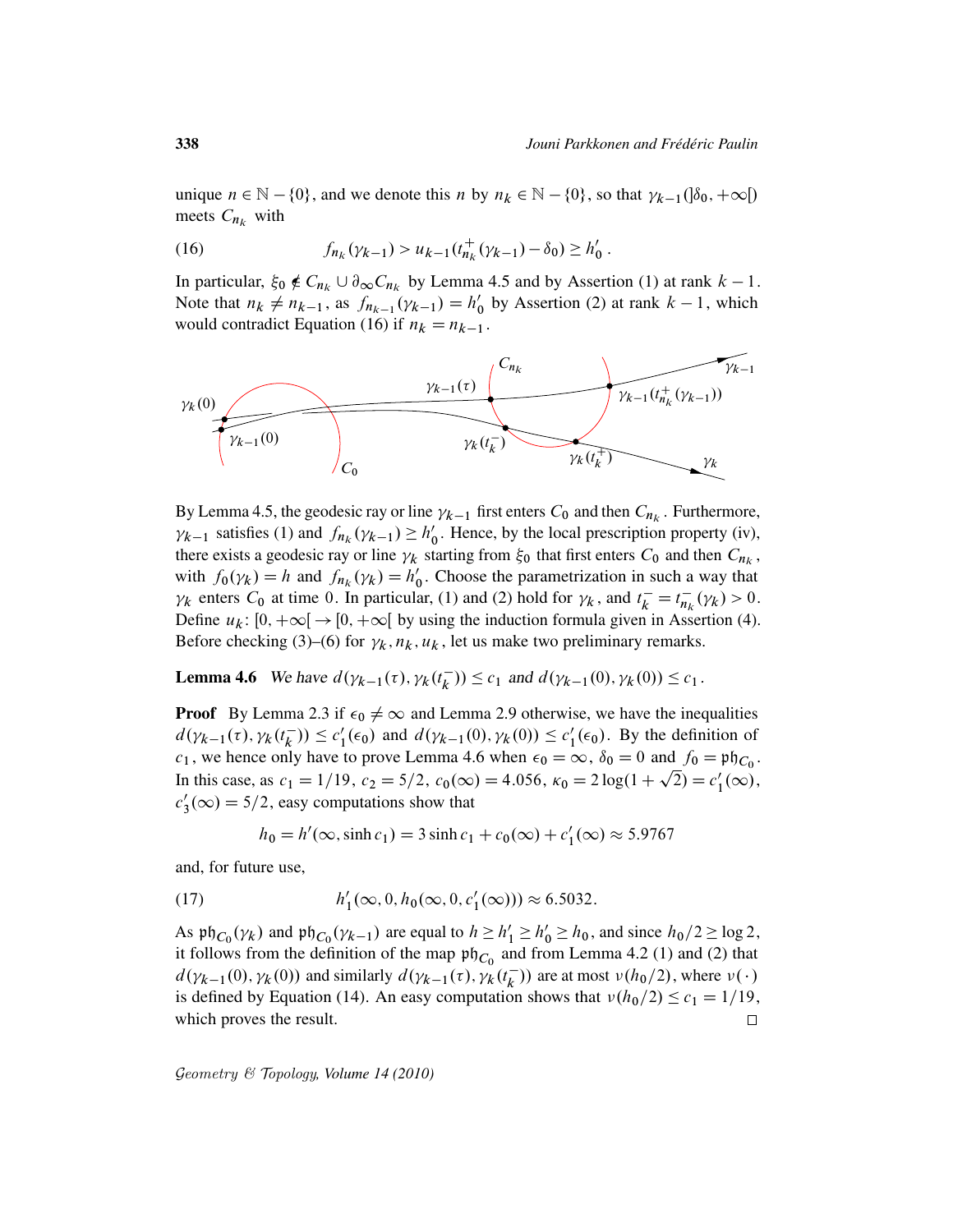**Lemma 4.7** We have  $|\tau - t_k|$  $|\bar{k}| \leq 2c_1$ .

**Proof** Lemma 4.5, applied to  $n = n_k$  and  $\gamma = \gamma_{k-1}$ , implies that  $\tau > 0$ . We have seen that  $t_k^$  $k > 0$ . By the triangle inequality and the above lemma, we have  $|\tau - t_k|$  $|\zeta_k^-| \leq 2c_1$ .

**Verification of (5)** If  $k = 1$ , then since  $n_1 \neq 0$ ,  $t_1^- > 0$ , and  $f_{n_1}(\gamma_1) = h'_0 \ge h_0 > \delta_0$ , we have  $t_1^- \ge \ell_{C_0}(\gamma_1) - \delta_0$  by the almost disjointness property (iii). Therefore

$$
t_1^- - t_0^- = t_1^- \ge \ell_{C_0}(\gamma_1) - \delta_0 \ge f_0(\gamma_1) - \delta_0 - \kappa_0 = h - \kappa_0 - \delta_0
$$
  
 
$$
\ge h_1' - \kappa_0 - \delta_0 = h_0' + 2c_5 - \kappa_0 - \delta_0 \ge h_0 + 2c_5 - \kappa_0 - \delta_0 \ge c_6,
$$

by the definition of  $h_0$ .

Assume now that  $k \ge 2$ . Note that  $\tau = t_{ni}^{-1}$  $\sum_{n_k}^{-1} (\gamma_{k-1}) > t_k^{-1}$  $\overline{k-1}$ . Otherwise, as

$$
t_{n_k}^+(\gamma_{k-1}) = \tau + f_{n_k}(\gamma_{k-1}) \ge \tau + h_0' \ge \tau + h_0 > \delta_0
$$

by Equation (16) and by the definition of  $h_0$ , we have, by the assertion (6) at step  $k - 1$ , the inequality  $f_{n_k}(\gamma_{k-1}) \leq u_{k-1}(t_{n_k}^+)$  $n_k^+$  ( $\gamma_{k-1}$ ) –  $\delta_0$ ), which contradicts the definition of  $n_k$  by Equation (16).

Let us first prove that  $\tau \ge t_{k-1}^+ + h_0 - \delta_0$ . Assume first that  $\tau \ge t_{k-1}^+$  $k-1$ . Since  $k \geq 2$ , we have

(18) 
$$
\tau - t_{k-1}^- \ge t_{k-1}^+ - t_{k-1}^- = f_{n_{k-1}}(\gamma_{k-1}) = h'_0 \ge h_0.
$$

Hence the result holds. Otherwise,  $t_k^ \bar{k-1} < \tau < t_{k-1}^+$  $_{k-1}^{+}$ . By convexity,  $\gamma_{k-1}(\tau)$  belongs to  $C_{n_{k-1}}$ . Note that  $\gamma_{k-1}([\tau, \tau + h_0])$  is contained in  $C_{n_k}$ , since  $\tau$  is the entrance time of  $\gamma_{k-1}$  in  $C_{n_k}$ , and  $f_{n_k}(\gamma_{k-1}) \ge h'_0 \ge h_0$ . If  $\tau + \delta_0 < t_k^+$ .  $k-1$ , as  $\ell_{C_{n_k}}(\gamma_{k-1}) \ge h_0 > \delta_0$ by the definition of  $h_0$ , then  $C_{n_k} \cap C_{n_{k-1}}$  contains a geodesic segment of length bigger than  $\delta_0$ . This contradicts the almost disjointness property (iii) since  $n_k \neq n_{k-1}$ . Hence

> $\tau \geq t_{k}^+$  $t_{k-1}^+ - \delta_0 \ge t_{k-1}^- + f_{n_{k-1}}(\gamma_{k-1}) - \delta_0 \ge t_{k-1}^- + h_0 - \delta_0$

and the result holds.

Now, by Lemma 4.7,

$$
t_k^- - t_{k-1}^- \ge \tau - 2c_1 - t_{k-1}^- \ge h_0 - \delta_0 - 2c_1 \ge c_6
$$

by the definition of  $h_0$ . Therefore, Assertion (5) holds at rank k.

**Verification of (4)** We only have to check that  $u_k$  has values in  $[h'_k]$  $'_{0}, h'_{1}$  $_1'$ ]. This will follow from the following easy but tedious general lemma.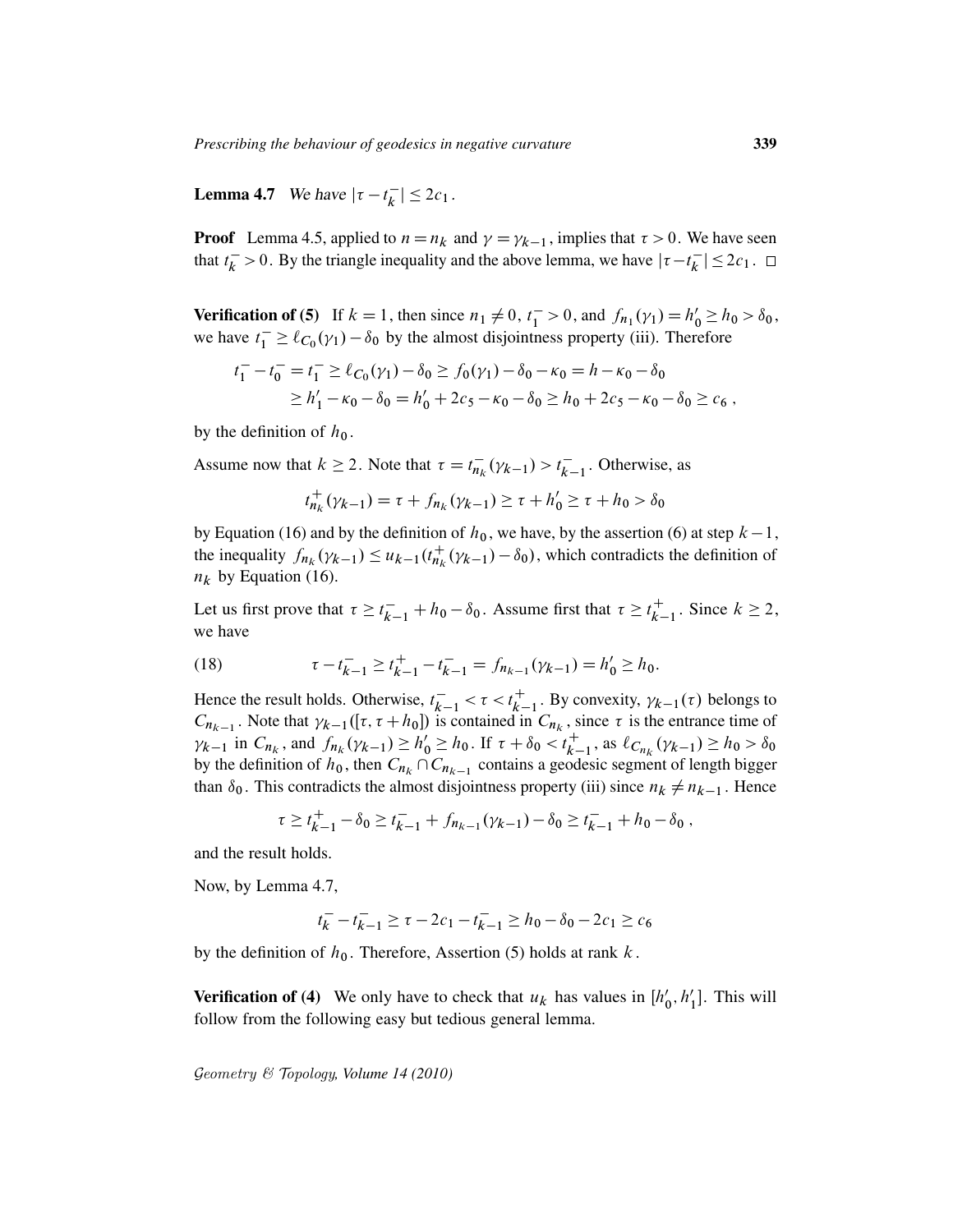**Lemma 4.8** Let c, c', c'',  $h_* \geq 0$ , let M be an initial segment in N, let  $(t_n)_{n \in \mathcal{M}}$  be a sequence of nonnegative real numbers, and let  $(u_n: [0, +\infty[ \rightarrow [0, +\infty[)_{n \in \mathcal{M}}]$  be a sequence of maps. Assume that  $u_0$  has constant value  $h_*$ , and that for every n in  $\mathcal{M}$  – {0}, we have  $t_n - t_{n-1} \ge c''$ ,  $u_n(t) = h_*$  if  $t > t_n$  and if  $t \le t_n$ , then

$$
u_n(t) = c e^{t - t_n} + \sup_{s \in [0, +\infty[ \, : \, |s-t| \le c' e^{t - t_n}} u_{n-1}(s) .
$$

If  $c'' \ge 3c' + \log 2$ , then for every  $t \in [0, +\infty[$ , for every n in M, we have

$$
h_* \leq u_n(t) \leq h_* + 2c.
$$

To prove that  $u_k$  has values in  $[h'_0]$  $'_{0}, h'_{1}$  $l_1$ , we apply Lemma 4.8 with  $c = c_5$ ,  $c' = c_4$ ,  $c'' = c_6$ ,  $h_* = h'_0$  $\chi'_0$ ,  $\mathcal{M} = \{0, 1, ..., k\}$  and  $(t_i)_{i \in \mathcal{M}} = (t_i^{-1})$  $\binom{-}{i}$ <sub>1</sub>  $\leq i \leq k$ . Its hypotheses are satisfied by the definition of the constant  $c_6$ , by Assertion (5) at rank less than or equal to k, that we just proved, and by the definition of  $u_k$  and Assertion (4) for  $u_i$  with  $0 \leq 1 \leq k - 1$ . Hence the map  $u_k$  does have values in  $[h'_k]$  $'_{0}, h'_{1}$  $\binom{1}{1}$ , by the definition of  $h_1$  $\frac{7}{1}$ .

**Proof of Lemma 4.8** First note that by an easy induction, whatever the value of  $c''$ is, for every  $t \in [0, +\infty[$  and  $n \in \mathcal{M}$ , we have  $u_n(t) \ge h_*$ .

Let  $c'' \ge 3c' + \log 2$ ,  $t \in [0, +\infty[$  and  $n \in \mathcal{M}$ . Let us prove that  $u_n(t) \le h_* + 2c$ . We may assume that  $t \leq t_n$  and that  $n \geq 1$ . Define  $t_{-1} = -2c' - 1$ . Let m be the unique element in M such that  $t_{m-1} + 2c' < t \leq t_m + 2c'$ . Set  $N = n - m$ , which is nonnegative (otherwise  $n \le m - 1$  and  $t_n \le t_{m-1} \le t_{m-1} + 2c' < t_n$ , a contradiction). Note that for every integer k with  $0 \le k \le N$ , we have  $t_{n-k} - t_m \ge (n - m - k)c''$ hence

(19) 
$$
t - t_{n-k} \leq 2c' - (N - k)c''.
$$

Consider the finite sequence  $(x_k)_{0 \le k \le N}$  defined by  $x_0 = 0$  and

$$
x_{k+1} = x_k + e^{c'x_k - (N-k)c'' + 2c'}
$$

for  $0 \le k \le N - 1$ . Let us prove by induction on k that  $x_k \le e^{-(N-k)c''}$ , which in particular implies that

$$
(20) \t\t\t x_N \le 1.
$$

Indeed, the result is true for  $k = 0$ . Assume it to be true for some  $k \le N - 1$ . Then

$$
x_{k+1} \le e^{-(N-k)c''} + e^{c'e^{-(N-k)c''} - (N-k)c'' + 2c'}
$$
  
 
$$
\le e^{-(N-k-1)c''} (e^{-c''} + e^{-c''+3c'}) \le e^{-(N-k-1)c''}
$$

as  $c'' \ge 3c' + \log 2 \ge \log(1 + e^{3c'})$ .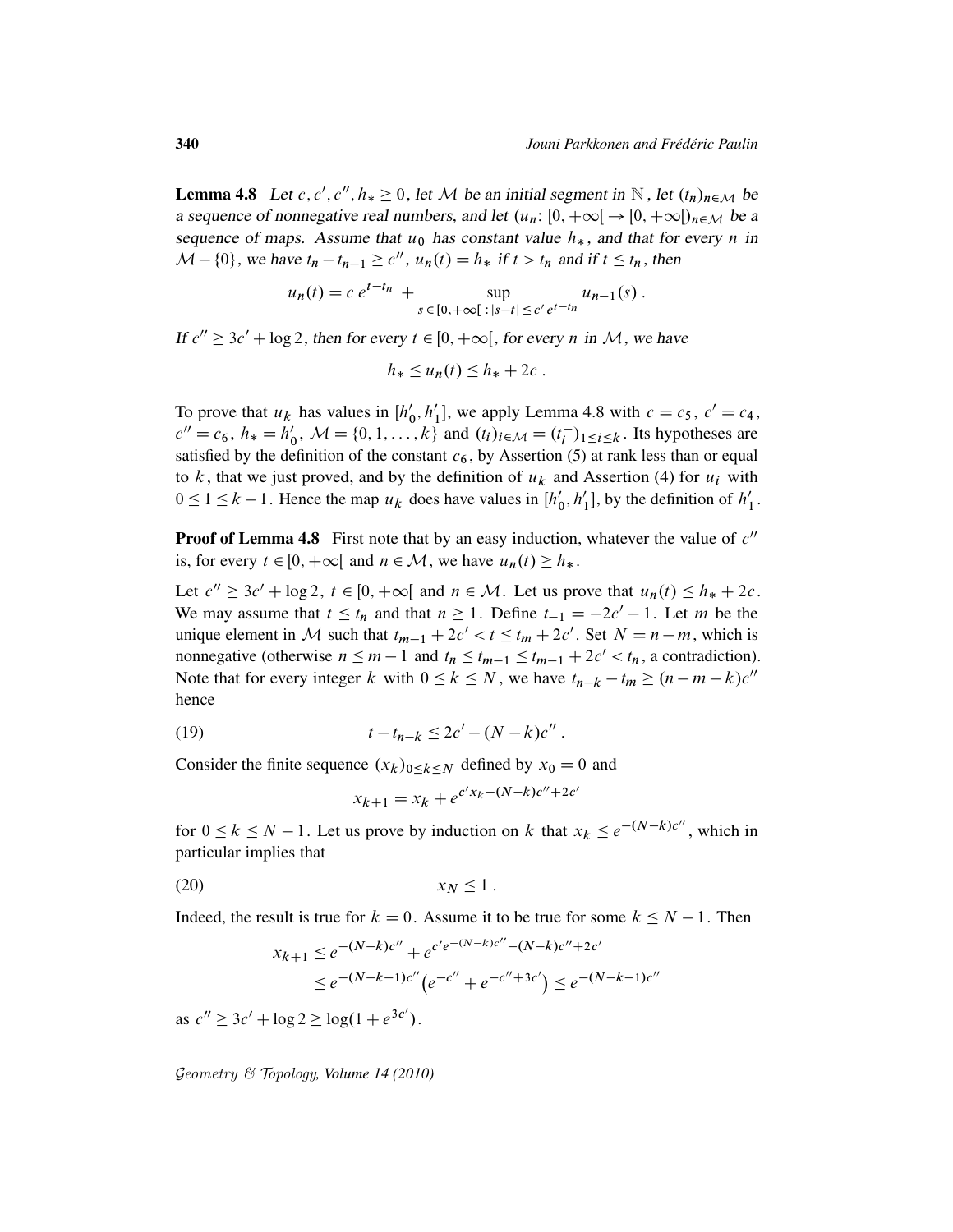Let us now prove by induction on k that, for  $0 \le k \le N$ , we have

(21) 
$$
u_n(t) \leq \sup_{|s-t| \leq c' x_k} u_{n-k}(s) + c x_k.
$$

This is true if  $k = 0$ , assume it is true for some  $k \le N - 1$ . In particular,  $n - k \ge 1$ . For every  $s \in [0, +\infty[$  such that  $|s - t| \leq c' x_k$ , we have

$$
u_{n-k}(s) \le \sup_{|s'-s| \le c' e^{s-t_{n-k}}} u_{n-k-1}(s') + c e^{s-t_{n-k}}
$$

(this is true by definition if  $s \le t_{n-k}$ , and also true otherwise as then  $u_{n-k}(s) = h_*$  and  $u_{n-k-1}(s') \geq h_*$  for every s'). Hence by the triangle inequality and Equation (19),

$$
u_n(t) \le \sup_{|s'-t| \le c' x_k + c' e^{t+c' x_k - t_{n-k}}} u_{n-k-1}(s') + c x_k + c e^{t+c' x_k - t_{n-k}}
$$
  
\n
$$
\le \sup_{|s'-t| \le c' x_k + c' e^{c' x_k + 2c' - (N-k)c''}} u_{n-k-1}(s') + c x_k + c e^{c' x_k + 2c' - (N-k)c''}
$$
  
\n
$$
= \sup_{|s'-t| \le c' x_{k+1}} u_{n-k-1}(s') + c x_{k+1},
$$

which proves the inductive formula (21).

Finally, let us prove that  $u_n(t) \leq h_* + 2c$ , which finishes the proof of the lemma. Take  $k = N$  in the inductive formula (21), and note that  $n - N = m$ . For every  $\epsilon > 0$ , let  $s \in [0, +\infty[$  with  $|s-t| \leq c' x_N$  such that  $\sup_{|s'-t| \leq c' x_N} u_m(s') \leq u_m(s) + \epsilon$ . If  $s > t_m$  or  $m = 0$ , then  $u_m(s) = h_*$ , hence by the inequality (20),

$$
u_n(t) \le \sup_{|s'-t| \le c' x_N} u_m(s') + c x_N \le h_* + \epsilon + c,
$$

and the result holds. Otherwise,  $s \leq t_m$  and  $m \geq 1$ . For every  $s' \in [0, +\infty[$  such that  $|s'-s| \leq c' e^{s-t_m}$ , by Equation (20), we have  $s' \geq s-c' \geq t-c'x_N-c' \geq t-2c' > t_{m-1}$ . Again, the definition of  $s$  and the inequality (20) gives

$$
u_n(t) \le u_m(s) + \epsilon + c x_N
$$
  
=  $\sup_{|s'-s| \le c' e^{s-t_m}} u_{m-1}(s') + c e^{s-t_m} + \epsilon + c x_N \le \epsilon + h_* + 2c,$ 

and the result also holds.

Verification of (3) Let t be in  $[0, t_k^{-}]$  $\begin{bmatrix} k \\ k \end{bmatrix}$ . Recall that  $d(\gamma_{k-1}(\tau), \gamma_k(t_k))$  $(\overline{k})$   $\leq c_1$  by Lemma 4.6. By Lemma 2.1 applied with  $x = \gamma_{k-1}(\tau)$ ,  $y = \gamma_k(t_k^{-1})$  $(\frac{1}{k})^n$ ,  $z = \xi_0$ , we have  $d(\gamma_{k-1}(0), \gamma_k) \leq e^{-\tau} \sinh c_1$ . By the penetration property (i) of  $f_0$  and the definition of  $h_0$ , we have

$$
\ell_{C_0}(\gamma_k) \ge f_0(\gamma_k) - \kappa_0 = h - \kappa_0 \ge h_0 - \kappa_0 \ge c_0(\epsilon_0).
$$

Geometry & Topology*, Volume 14 (2010)*

 $\Box$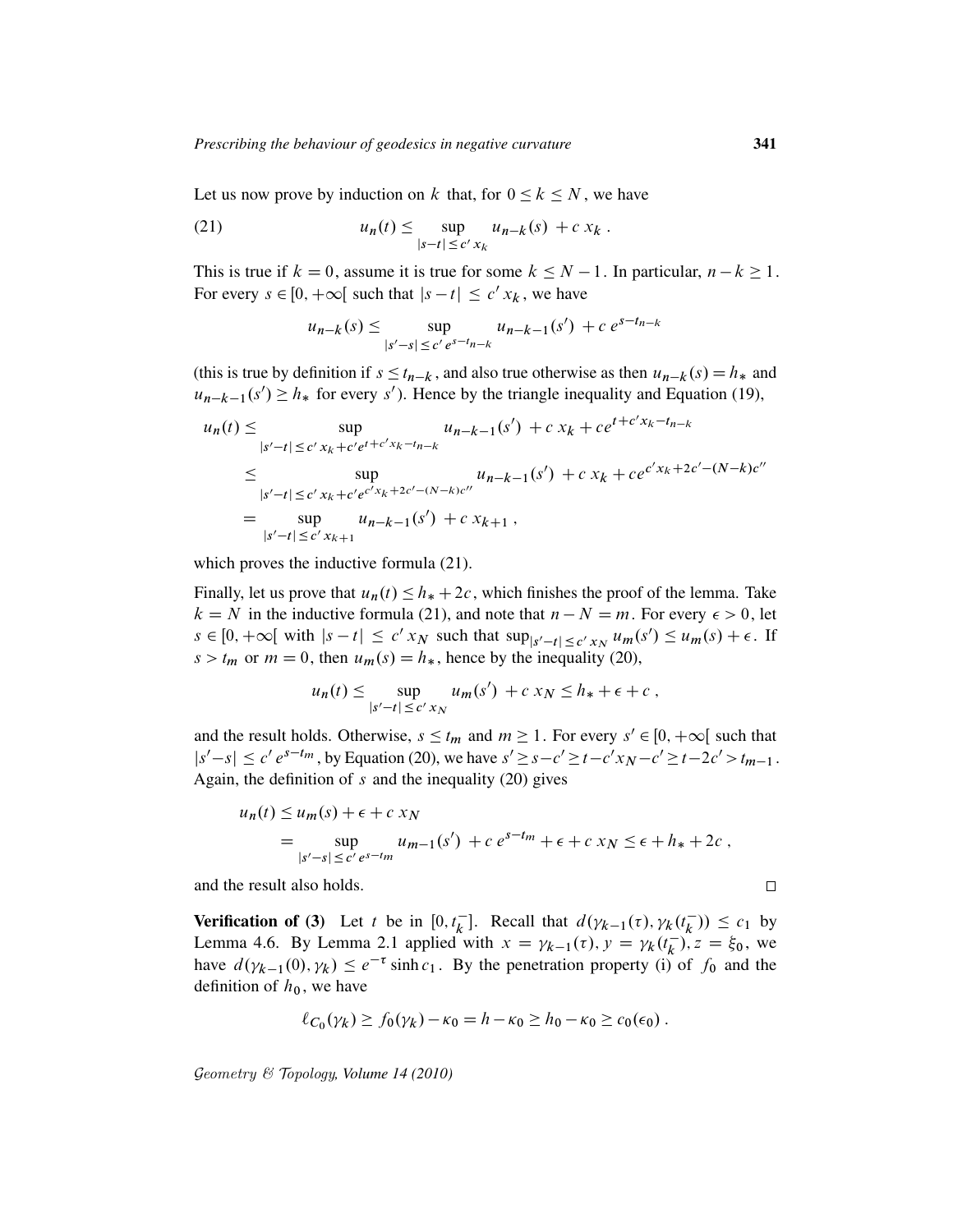Thus, by Lemma 2.5 if  $\epsilon_0 \neq \infty$  and by Lemma 2.11 if  $\epsilon_0 = \infty$ , and by the definition of  $c_2$ , we have

(22) 
$$
d(\gamma_{k-1}(0), \gamma_k(0)) \leq c_2 e^{-\tau} \sinh c_1.
$$

We refer to Section 2.1 for the definition and properties of the map  $\beta_{\xi_0}$ . It follows from the inequality (22) that

(23) 
$$
|\beta_{\xi_0}(\gamma_{k-1}(t), \gamma_k(t))| = |\beta_{\xi_0}(\gamma_{k-1}(0), \gamma_k(0))|
$$
  
 
$$
\leq d(\gamma_{k-1}(0), \gamma_k(0)) \leq c_2 e^{-\tau} \sinh c_1.
$$

For every s in  $\mathbb{R}$ , let  $\gamma_{k-1}(s')$  be the point on the geodesic line  $\gamma_{k-1}$  such that the equality  $\beta_{\xi_0}(\gamma_{k-1}(s'), \gamma_k(s)) = 0$  holds. For every point  $p \in \gamma_{k-1}$ , we have

(24) 
$$
d(p, \gamma_{k-1}(t')) = |\beta_{\xi_0}(p, \gamma_{k-1}(t'))| = |\beta_{\xi_0}(p, \gamma_k(t))| \leq d(p, \gamma_k(t)).
$$

Using the triangle inequality with the point p the closest to  $\gamma_k(t)$  on  $\gamma_{k-1}$ , Lemma 2.1 and Lemma 4.6, we hence have the following inequalities

$$
d(\gamma_k(t), \gamma_{k-1}(t')) \le 2 d(\gamma_k(t), \gamma_{k-1}) \le 2 e^{t - t_k^-} \sinh d(\gamma_k(t_k^-), \gamma_{k-1}(\tau))
$$
  
(25) 
$$
\le 2 e^{t - t_k^-} \sinh c_1.
$$

Note that, using Equation (24) with  $p = \gamma_{k-1}(t)$  and the inequalities (23),

$$
d(\gamma_{k-1}(t), \gamma_{k-1}(t')) = |\beta_{\xi_0}(\gamma_{k-1}(t), \gamma_k(t))| \le c_2 e^{-\tau} \sinh c_1.
$$

Hence, by the inequality (25), we have

$$
d(\gamma_k(t), \gamma_{k-1}(t)) \leq d(\gamma_k(t), \gamma_{k-1}(t')) + d(\gamma_{k-1}(t'), \gamma_{k-1}(t))
$$
  
 
$$
\leq 2 e^{t-t_k^-} \sinh c_1 + c_2 e^{-\tau} \sinh c_1.
$$

As  $\tau \geq t_k^$  $k<sub>k</sub>$  – 2 $c<sub>1</sub>$  by Lemma 4.7, and by the definition of  $c<sub>3</sub>$ , we get

$$
d(\gamma_k(t), \gamma_{k-1}(t)) \leq c_3 e^{t-t_k^-},
$$

which proves the assertion  $(3)$  at rank  $k$ .

**Verification of (6)** By contradiction, assume that there exists  $n \in \mathbb{N} - \{0\}$  such that  $\gamma_k(\delta_0, +\infty)$  meets  $C_n$  (so that in particular  $\xi_0 \notin C_n \cup \partial_\infty C_n$  by Lemma 4.5), with  $t_n^ \frac{1}{n}(\gamma_k) \leq t_k^{-}$  $\bar{k}$  and

$$
(26) \t f_n(\gamma_k) > u_k(t_n^+(\gamma_k) - \delta_0).
$$

To simplify notation, let  $s_k^{\pm} = t_n^{\pm}$  $\frac{1}{n}(\gamma_k), x = \gamma_k(s_k)$  $\bar{k}$ ),  $y = \gamma_k (s_k^+$  $\binom{+}{k}$ , and, as we will prove later on that  $\gamma_{k-1}$  also meets  $C_n$ , let  $s_{k-1}^{\pm} = t_n^{\pm}$  $\mu_n^{\pm}(\gamma_{k-1}), x' = \gamma_{k-1}(s_k^{-}).$  $\frac{1}{k-1}$ ),  $y' = \gamma_{k-1}(s_{k}^+)$  $_{k-1}^{+}$ ).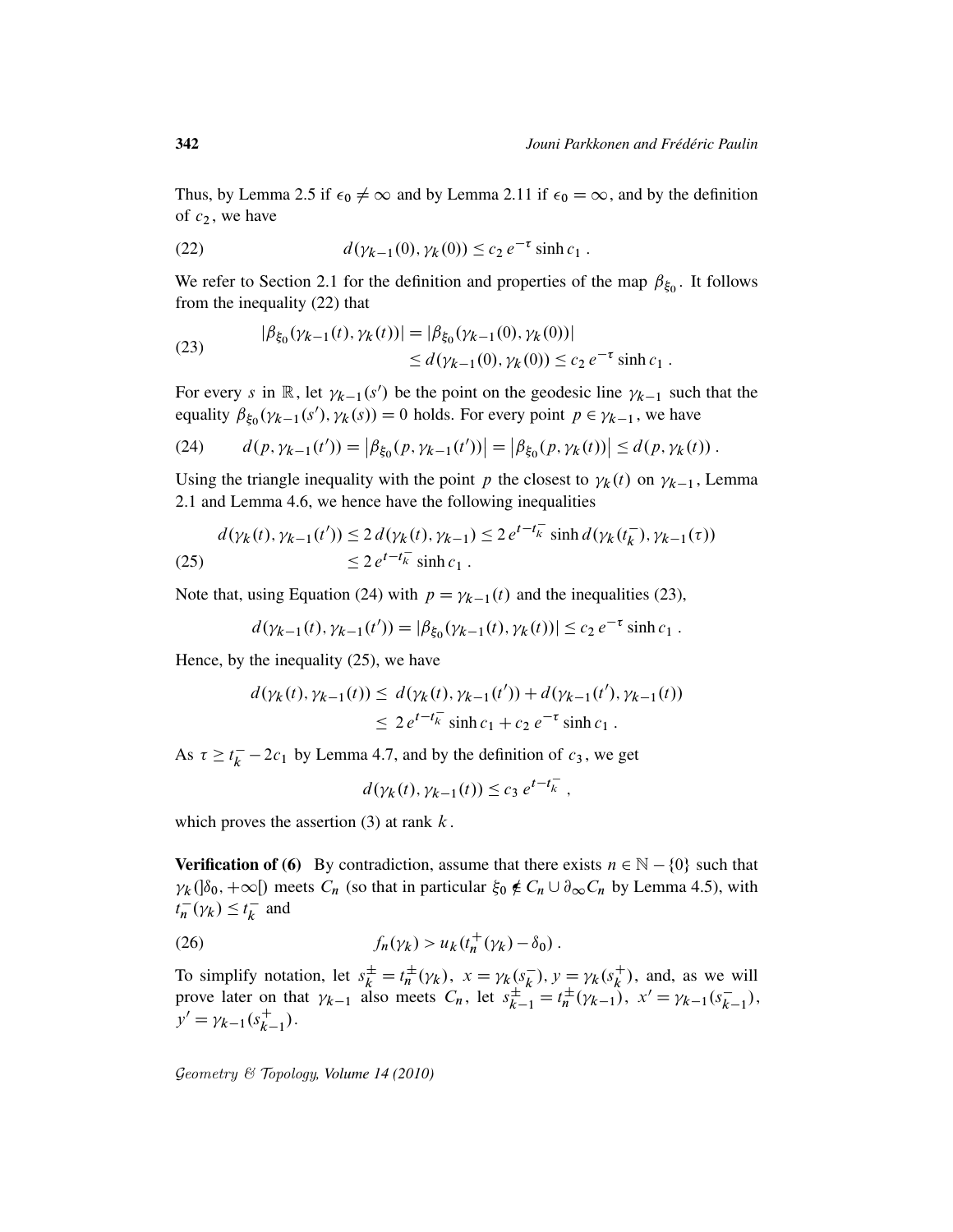

Note that  $s_k^+$  $t_k^+ \leq t_k^- + \delta_0$ . Otherwise, as  $s_k^ \overline{k} \leq t_{k}^{-}$  $\overline{k}$  and by convexity, there exists  $\epsilon > 0$ such that  $\chi_k^h$  ( $[t_k^-]$  $\int_{k}^{R} t_{k}^{-} + \delta_{0} + \epsilon$ ]) is contained in  $C_{n}$ . As  $t_{k}^{+}$  $k<sup>+</sup><sub>k</sub> - t<sub>k</sub><sup>-</sup> = h'<sub>0</sub> \ge h<sub>0</sub> > \delta<sub>0</sub>$ , up to making  $\epsilon$  smaller, the geodesic segment  $\gamma_k$  ( $[t_k]$  $[\vec{k}, t_k^- + \delta_0^{\text{A}} + \epsilon]$  is also contained in  $C_{n_k}$ . Hence *n* is equal to  $n_k$  by the almost disjointness property (iii). But  $f_{n_k}(\gamma_k) = h'_k$ 0 and, by Equation (26), we have  $f_n(\gamma_k) > u_k(s_k^+)$  $h_k^+ - \delta_0 \ge h'_0$  $\zeta$ , so that *n* cannot be equal to  $n_k$ .

By Lemma 2.1 applied to the geodesic triangle with vertices  $\gamma_k(t_k^- + \delta_0), \gamma_{k-1}(\tau), \xi_0$ , and as  $d(\gamma_k(t_k^-))$  $(k, k)$ ,  $\gamma_{k-1}(\tau)$ )  $\leq c_1$  by Lemma 4.6, we have

(27) 
$$
d(y, \gamma_{k-1}) \le e^{-d(\gamma_k(t_k^- + \delta_0), y)} \sinh d(\gamma_k(t_k^- + \delta_0), \gamma_{k-1}(\tau))
$$

$$
\le e^{s_k^+ - t_k^- - \delta_0} \sinh(\delta_0 + c_1)
$$

which is, in particular, at most  $sinh(\delta_0 + c_1)$ .

Note that

(28) 
$$
d(x, y) = f_n(\gamma_k) > h'_0 \ge h_0 \ge h'(\epsilon_0, \sinh(\delta_0 + c_1)) \ge \sinh(\delta_0 + c_1) + c'_1(\epsilon_0)
$$
,

by the definition of  $h_0$  and of  $h'(\cdot, \cdot)$  in Equation (5) if  $\epsilon_0 \neq \infty$  and in Equation (11) otherwise. It follows from Lemma 2.6 if  $\epsilon_0 \neq \infty$  and by Lemma 2.12 otherwise, that the geodesic line  $\gamma_{k-1}$  meets  $C_n$  (thus x' and y' indeed exist) and that one of the following two assertions hold:

(29) 
$$
d(y, y') \leq c_3'(\epsilon_0) d(x', \gamma_k)
$$

or

(30) 
$$
d(x', y') \ge d(x, y).
$$

Note that  $d(x, x') \leq c'_1$  $l'_1(\epsilon_0)$  by Lemma 2.3 if  $\epsilon_0 \neq \infty$  and Lemma 2.9 otherwise. Let  $q'$  be the closest point to y on  $\gamma_{k-1}$ , so that

$$
d(y, q') = d(y, \gamma_{k-1}) \le \sinh(\delta_0 + c_1).
$$

By the cocycle property of  $\beta_{\xi_0}$ , we have

$$
\beta_{\xi_0}(q',x') = \beta_{\xi_0}(q',y) + \beta_{\xi_0}(y,x) + \beta_{\xi_0}(x,x') \ge d(y,x) - d(y,q') - d(x,x') ,
$$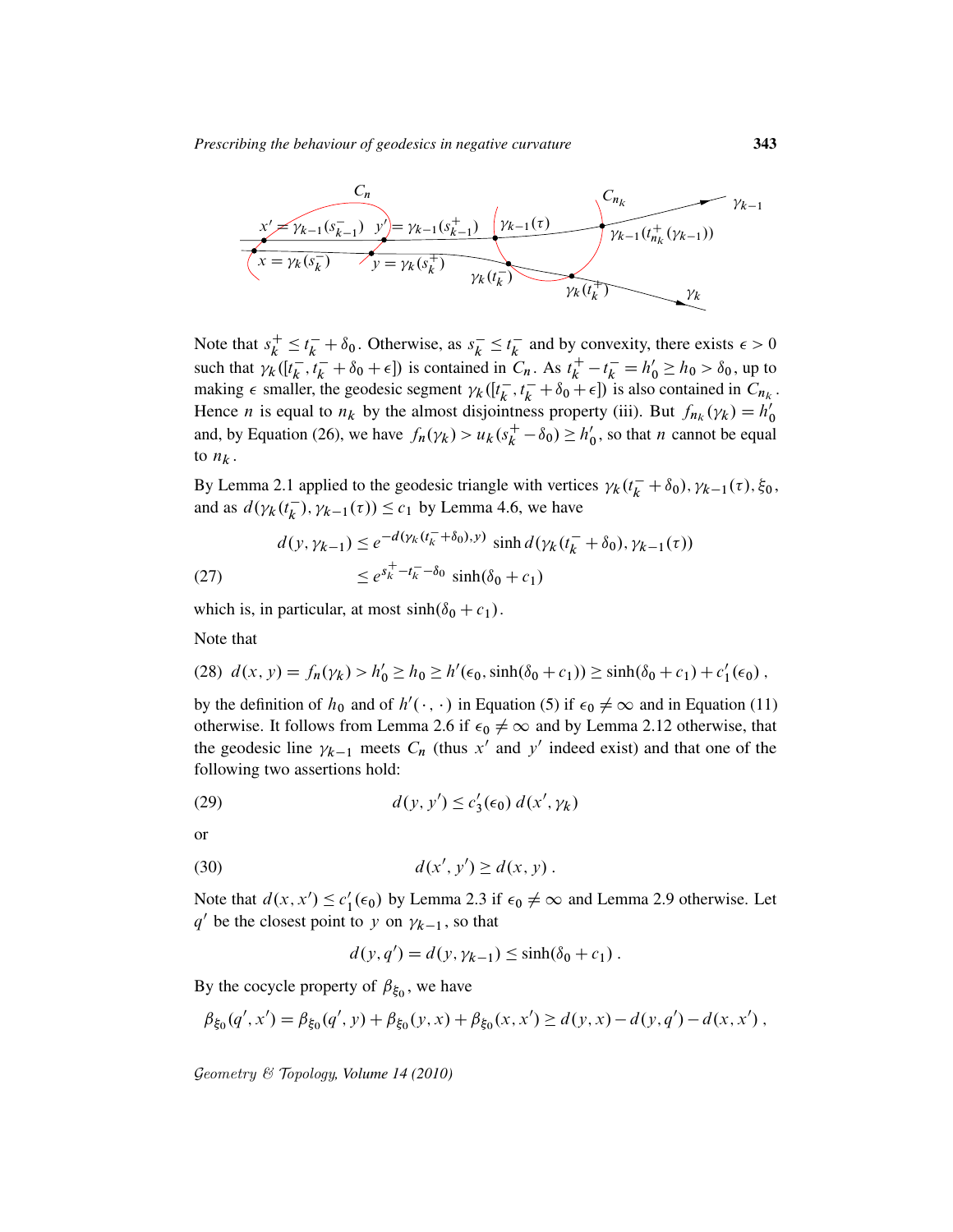which is nonnegative by the two previous assertions and Equation (28). Hence  $\xi_0$ , x', q' are in this order on  $\gamma_k$ . Therefore, by convexity,

(31) 
$$
d(x', \gamma_k) \leq d(q', \gamma_k) \leq d(q', y) = d(y, \gamma_{k-1}).
$$

By Equation (28) and the definition of  $h_0$ , we have  $d(x, y) \ge h_0 \ge c_0(\epsilon_0)$ . Hence, by Lemma 2.5 if  $\epsilon_0 \neq \infty$  and Lemma 2.11 otherwise, and by the inequalities (31) and (27), we have

(32) 
$$
d(x, x') \le c_2 d(x', \gamma_k) \le c_2 e^{s_k^+ - t_k^- - \delta_0} \sinh(\delta_0 + c_1).
$$

Before obtaining a contradiction from both assertions (29) and (30), we prove a technical result.

**Lemma 4.9** We have  $\delta_0 < s_k^-$ .  $\bar{k}_{-1} < \tau$ , so that the geodesic ray  $\gamma_{k-1}(\delta_0, +\infty)$  meets  $C_n$  with  $t_n^ \frac{1}{n}(\gamma_{k-1}) < \tau$ .

**Proof** Assume first by contradiction that  $s_k^ \bar{k}_{-1} \leq \delta_0$ . If  $s_k^ \overline{k-1} \in ]0, \delta_0]$ , we have by the triangle inequality, Lemma 4.6 and the inequality (32),

$$
s_k^- = d(\gamma_k(0), \gamma_k(s_k^-))
$$
  
\n
$$
\leq d(\gamma_k(0), \gamma_{k-1}(0)) + d(\gamma_{k-1}(0), \gamma_{k-1}(s_{k-1}^-)) + d(\gamma_{k-1}(s_{k-1}^-), \gamma_k(s_k^-))
$$
  
\n
$$
\leq c_1 + \delta_0 + c_2 \sinh(\delta_0 + c_1).
$$

Let  $z_0$  and  $z_{s_{k-1}}$  be the closest points on  $\gamma_k$  to  $\gamma_{k-1}(0)$  and  $x' = \gamma_{k-1}(s_k^{-})$  $\frac{1}{k-1}$ ), respectively. If  $s_k^{-1}$  $\frac{1}{k-1} \leq 0$ , then as the closest point map does not increase distances, we have

$$
s_k^- = d(\gamma_k(0), \gamma_k(s_k^-)) \le d(\gamma_k(0), z_0) + d(z_0, \gamma_k(s_k^-))
$$
  
\n
$$
\le d(\gamma_k(0), z_0) + d(z_{s_{k-1}}, \gamma_k(s_k^-))
$$
  
\n
$$
\le d(\gamma_k(0), \gamma_{k-1}(0)) + d(\gamma_{k-1}(s_{k-1}), \gamma_k(s_k^-))
$$
  
\n
$$
\le c_1 + c_2 \sinh(\delta_0 + c_1).
$$

Hence, by the definition of  $c_5$  and as  $c_3$  $S_3'(\epsilon_0) \ge 1$  (see Equation (6) if  $\epsilon_0 \neq \infty$  or (11) otherwise), we have

$$
c_5 \ge c_2 \sinh(\delta_0 + c_1) + c_3'(\epsilon_0) \sinh(\delta_0 + c_1) \ge c_2 \sinh(\delta_0 + c_1) + \delta_0 + c_1 \ge s_k^-.
$$

Now  $\ell_{C_n}(\gamma_k) \ge h_0 > \delta_0$  by the definition of  $h_0$ , and

$$
\ell_{C_0}(\gamma_k) \ge f_0(\gamma_k) - \kappa_0 = h - \kappa_0 \ge h'_1 - \kappa_0 \ge h_0 + 2c_5 - \kappa_0 > \delta_0 + c_5 \ge \delta_0 + s_k^-.
$$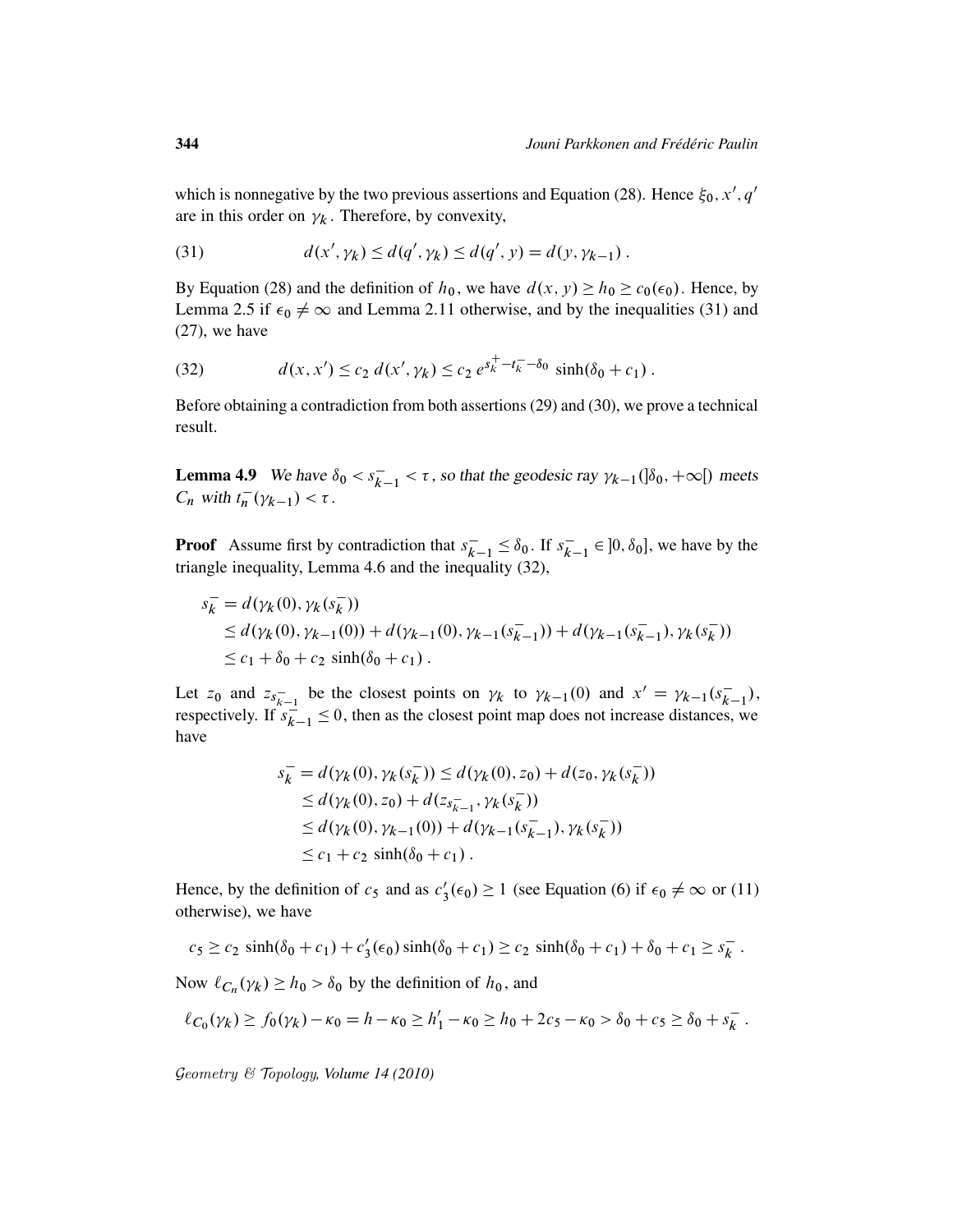As the entrance time  $s_k^ \overline{k}$  of  $\gamma_k$  in  $C_n$  is positive by Lemma 4.5, this implies that diam $(C_0 \cap C_n) > \delta_0$ . As  $n \neq 0$ , this contradicts the almost disjointness property (iii). Hence  $\delta_0 < s_k$ .  $\frac{1}{k-1}$ .

Assume now by contradiction that  $s_k^ \overline{k-1} \geq \tau$ . Then as in the case  $s_k^ \overline{k-1} \leq 0$ , we get

(33) 
$$
t_k^- - s_k^- \le d(\gamma_{k-1}(\tau), \gamma_k(t_k^-)) + d(\gamma_{k-1}(s_{k-1}^-), \gamma_k(s_k^-)) \le c_1 + c'_1(\epsilon_0),
$$

by Lemma 4.6, and by Lemma 2.3 if  $\epsilon_0 \neq \infty$  and Lemma 2.9 otherwise. We have seen in the inequalities (28) that

$$
h_0 \ge \sinh(\delta_0 + c_1) + c'_1(\epsilon_0) > \delta_0 + c_1 + c'_1(\epsilon_0).
$$

Hence 
$$
t_k^- \ge s_k^+ - \delta_0 \ge s_k^- + h_0 - \delta_0 > s_k^- + c_1 + c'_1(\epsilon_0)
$$
,

a contradiction to Equation (33). Hence  $s_k^ \frac{1}{k-1} < \tau$ .

Assume first that the inequality (29) holds. As  $s_k^$  $k \geq 0$  by Lemma 4.5 and by the definition of  $h_0$ , we have

$$
s_k^+ > h'_0 + s_k^- \ge h_0 \ge \delta_0 + 2c_1 + c_6.
$$

Hence, as  $t_k^ \epsilon_k^- \leq \tau + 2c_1$  by Lemma 4.7, we have  $e^{-c_6} e^{s_k^+ - \delta_0 - t_k^-} \geq e^{-\tau}$ . By the definition of  $c_6$  and of  $c_4$ , we have

$$
c_6 = 3c_4 + \log 2 \ge 3 c'_3(\epsilon_0) \sinh(c_1 + \delta_0) + \log 2.
$$

By the triangle inequality since  $s_k^+$ .  $_{k-1}^{+} \ge 0$  by Lemma 4.9, by Equations (29), (31), (27) and (22), and by the definition of  $c_4$ , we have

(34)  
\n
$$
|s_k^+ - s_{k-1}^+| \le d(y, y') + d(\gamma_k(0), \gamma_{k-1}(0))
$$
\n
$$
\le c'_3(\epsilon_0) e^{s_k^+ - t_k^- - \delta_0} \sinh(\delta_0 + c_1) + c_2 e^{-\tau} \sinh c_1
$$
\n
$$
\le c_4 e^{s_k^+ - \delta_0 - t_k^-}.
$$

By the Lipschitz property (ii) of  $f_n = \ell_{C_n}$  (as  $n \neq 0$ ), by the inequalities (32), (29), (31) and (27), and by the definition of  $c_5$ , we have

$$
|f_n(\gamma_{k-1}) - f_n(\gamma_k)| \le 2 \max\{d(x, x'), d(y, y')\}
$$
  
\n
$$
\le 2 \max\{c_2 e^{s_k^+ - \delta_0 - t_k^-} \sinh(\delta_0 + c_1), c'_3(\epsilon_0) e^{s_k^+ - \delta_0 - t_k^-} \sinh(\delta_0 + c_1)\}
$$
  
\n(35) 
$$
\le c_5 e^{s_k^+ - \delta_0 - t_k^-}.
$$

By the inequalities (26) and (35), by the definition of  $\tau$  and by Lemma 4.9, we have

$$
u_k(s_k^+ - \delta_0) < f_n(\gamma_k) \le f_n(\gamma_{k-1}) + c_5 e^{s_k^+ - \delta_0 - t_k^-} \le u_{k-1}(s_{k-1}^+ - \delta_0) + c_5 e^{s_k^+ - \delta_0 - t_k^-}.
$$

Geometry & Topology*, Volume 14 (2010)*

 $\Box$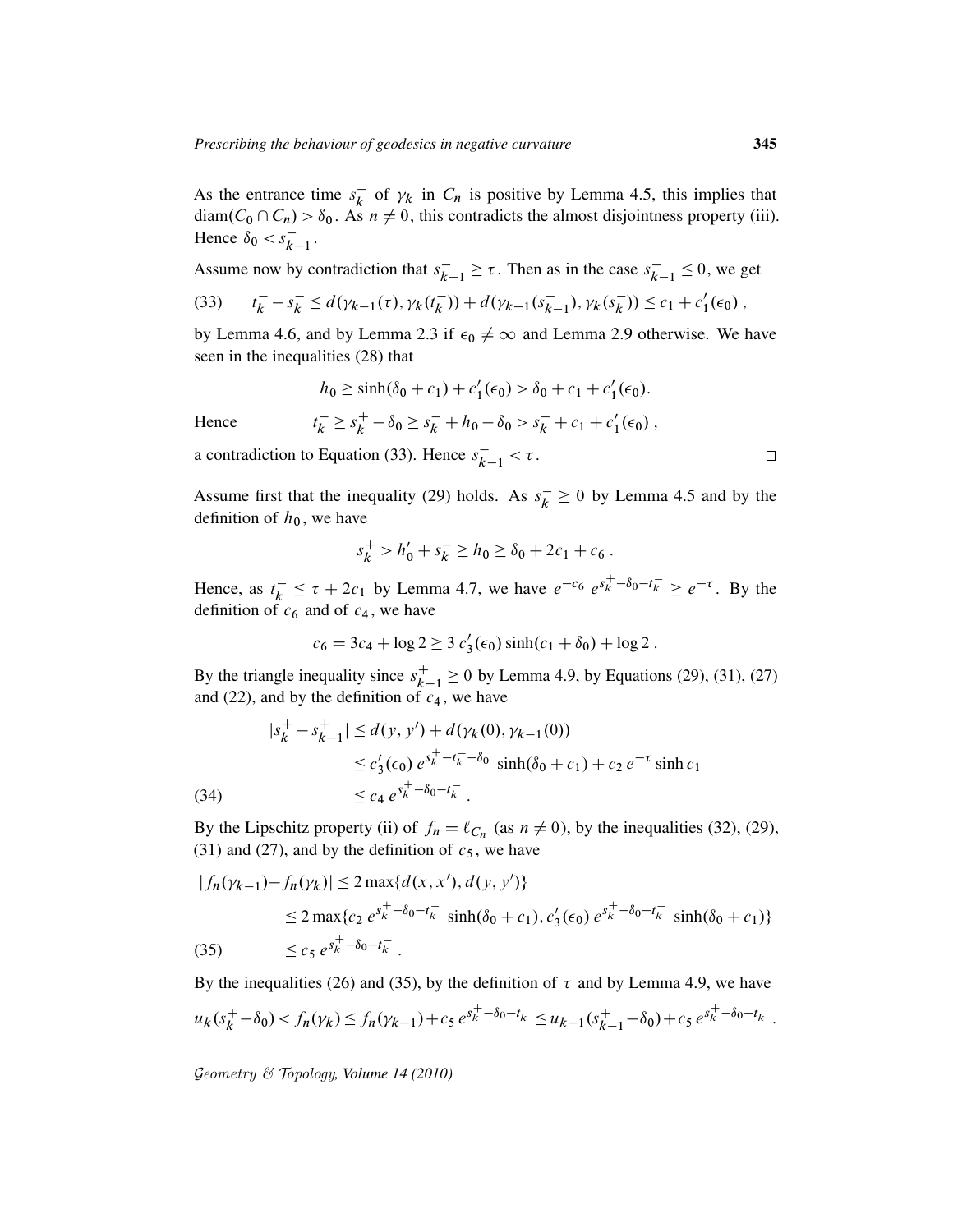Assume now that the inequality (30) holds instead of the inequality (29). Then  $f_n(\gamma_k) \le$  $f_n(\gamma_{k-1})$ , so we again have that

$$
u_k(s_k^+ - \delta_0) < u_{k-1}(s_{k-1}^+ - \delta_0) + c_5 \, e^{s_k^+ - \delta_0 - t_k^-}.
$$

As  $|(s_k^+)|$  $x_{k-1}^+ - \delta_0$ ) – (s<sub>k</sub><sup>+</sup>)  $|\vec{k} - \delta_0| \le c_4 e^{s_k^+ - \delta_0 - t_k^-}$  by the inequality (34), this contradicts the assertion (4) on the map  $u_k$ . Hence the assertion (6) at rank k is verified.

The main corollary of the construction The above inductive construction will only be used in this paper through the following summarising statement.

**Proposition 4.10** Let X be a proper geodesic CAT(-1) metric space. Let  $\epsilon_0$  be in  $\mathbb{R}_+^* \cup \{\infty\}$ ,  $\delta_0$ ,  $\kappa_0 \geq 0$  and  $\xi_0 \in X \cup \partial_\infty X$ . Let  $h'_0 \geq h_0(\epsilon_0, \delta_0, \kappa_0)$  and  $h \geq h'_1 =$  $h_1'$  $\int_1^{\prime} (\epsilon_0, \delta_0, h_0)$  $C_0$ ). Let  $(C_n)_{n \in \mathbb{N}}$  be a collection of  $\epsilon_0$ -convex subsets of X which satisfies the assertions (iii) and (iv), and with  $\xi_0 \notin C_0 \cup \partial_{\infty} C_0$ . Let  $f_0$ :  $T_{\xi_c}^1$  $\chi^1_{\xi_0} X \to [0, +\infty]$  be a continuous  $\kappa_0$ -penetration map in  $C_0$ . Assume that there exists a geodesic ray or line  $\gamma_0$  starting from  $\xi_0$  with  $f_0(\gamma_0) = h$ . Then there exists a geodesic ray or line  $\gamma_\infty$ starting from  $\xi_0$ , entering  $C_0$  at time  $t = 0$  with  $f_0(\gamma_\infty) = h$ , such that  $\ell_{C_n}(\gamma_\infty) \le h'_1$ 1 for every *n* in  $\mathbb{N} - \{0\}$  such that  $\gamma_{\infty}(\delta_0, +\infty)$  meets  $C_n$ .

Proof Apply the main construction of the previous subsections with initial input a geodesic ray or line  $\gamma_0$  entering  $C_0$  at time  $t = 0$  with  $f_0(\gamma_0) = h$ , to get finite or infinite sequences  $(\gamma_k)_{k \in \mathcal{N}}$ ,  $(n_k)_{k \in \mathcal{N}}$ ,  $(u_k)_{k \in \mathcal{N}}$  satisfying the assertions (1)–(6).

If N is finite, with maximum N, define  $\gamma_k = \gamma_N$  for  $k > N$ . Then the sequence  $(\gamma_k)_{k \in \mathbb{N}}$  converges to a geodesic ray or line  $\gamma_\infty = \gamma_N$  in  $T_{\xi_0}^1$  $\zeta_0^1$  X. If N is infinite, as  $X$  is complete, it follows from the assertions (3) and (5), by an easy geometric series argument, that the sequence  $(\gamma_k)_{k \in \mathcal{N}}$  converges in  $T_{\xi_c}^1$  $\zeta_5^1$  X to a geodesic ray or line  $\gamma_{\infty}$ starting from  $\xi_0$ . Since  $C_0$  is closed, the point  $\gamma_\infty(\vec{0})$  belongs to  $C_0$ . If  $\gamma_\infty$  does not enter in  $C_0$  at time  $t = 0$ , then there exists  $\eta > 0$  such that  $\gamma_{\infty}(-2\eta) \in C_0$ . By the strict convexity of  $C_0$ , the geodesic segment  $|\gamma_\infty(-2\eta), \gamma_\infty(0)|$  is contained in the interior of  $C_0$ . Hence if *n* is big enough, we have  $\gamma_n(-\eta) \in C_0$ , which is impossible. Hence  $\gamma_{\infty}$  does enter in  $C_0$  at time  $t = 0$ . By the continuity of  $f_0$  and the assertion (1), we have  $f_0(\gamma_\infty) = h$ .

Suppose by contradiction that there exists *n* in  $\mathbb{N} - \{0\}$  such that  $\gamma_{\infty}(\delta_0, +\infty)$  meets  $C_n$  and  $\ell_{C_n}(\gamma_\infty) > h'_1 > 0$ . In particular,  $\gamma_\infty(\delta_0, +\infty)$  meets the interior of  $C_n$ and  $\xi_0 \notin C_n \cup \partial_\infty C_n$  by Lemma 4.5. Furthermore, it follows from the definition of the stopping time, and the fact that  $u_k \leq h'$  $\frac{1}{1}$  for every k, that N is infinite. Hence, as the  $\gamma_k$ 's converge to  $\gamma_\infty$ , and by the continuity of  $\ell_{C_n}$ , if k is big enough, then  $\gamma_k(\delta_0, +\infty)$  meets  $C_n$  and  $\ell_{C_n}(\gamma_k) > h'_1$  $\frac{1}{1}$ .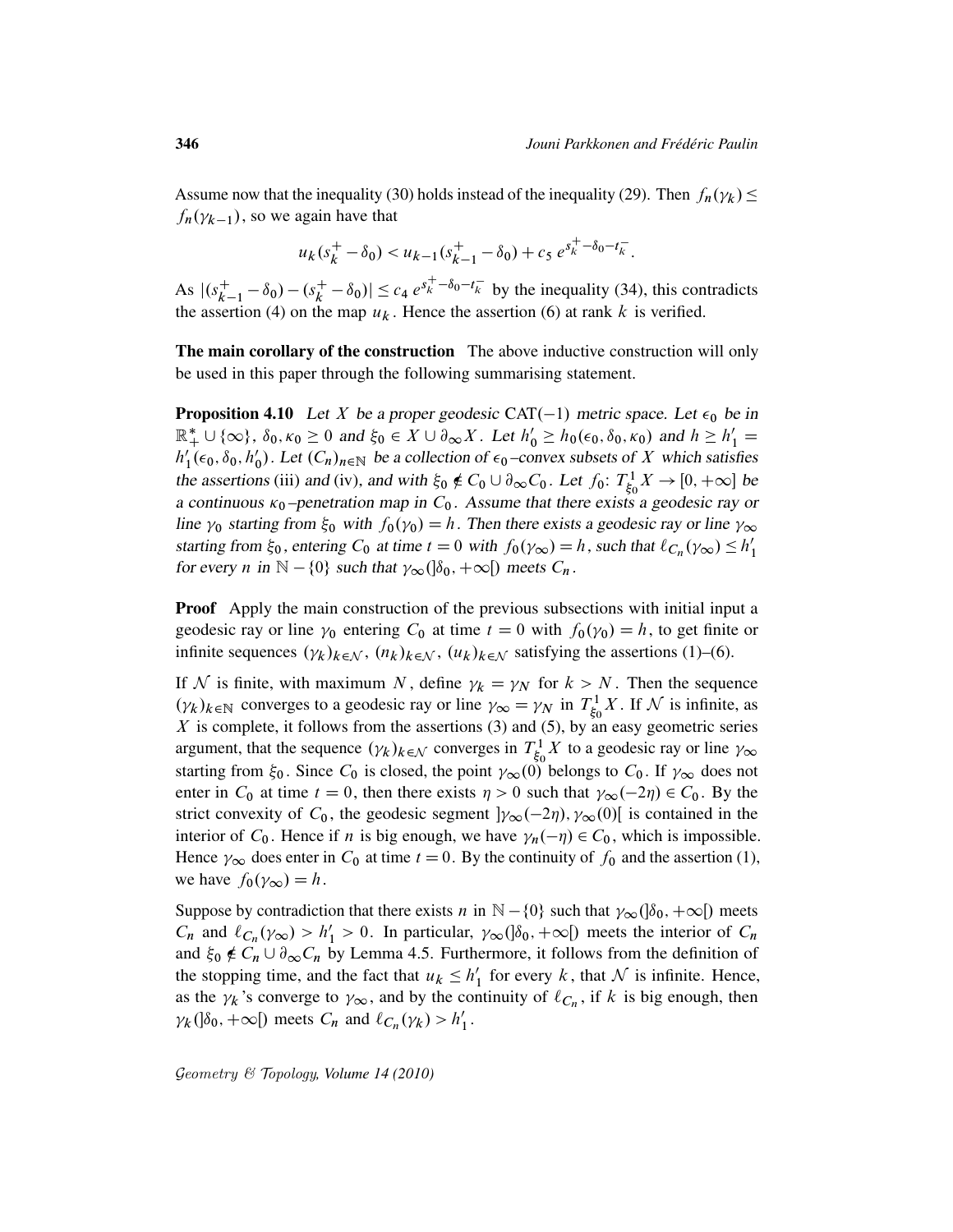In particular,  $t_n^+$  $h_n^+(\gamma_k) > \delta_0$ . Since the point  $\gamma_k(t_n^-)$  $\overline{n}(\gamma_k)$  is at distance at most  $c'_1$  $_{1}^{\prime}(\epsilon_{0})$ from the point  $\gamma_{\infty}(t_n^{-})$  $\overline{n}(\gamma_{\infty})$ ) by Lemma 2.3 if  $\epsilon_0 \neq \infty$  and by Lemma 2.9 otherwise, the sequence of times  $(t_n^-)$  $\binom{-}{n}(\gamma_k)_{k \in \mathbb{N}}$  is bounded. Hence if k is big enough, then  $t_n^{-}$  $\bar{n}(\gamma_k)$ is less than  $t_k^ \overline{k}$ , since  $t_k^ \overline{k}$  converges to  $+\infty$  when  $k \to +\infty$  by the assertion (5). This contradicts the assertion (6), as  $u_k \leq h'_1$  $\frac{1}{1}$ .

**Remark** If  $X, \epsilon_0, \delta_0, \kappa_0, \xi_0, h'_0$  $\mathcal{L}_0', h, (C_n)_{n \in \mathbb{N}}, f_0$  satisfy the hypotheses in the statement of Proposition 4.10, and if for every *n* such that  $\xi_0 \notin C_n \cup \partial_{\infty} C_n$ , we have a  $\kappa$ -penetration map  $g_n: T^1_{\xi_0}$  $\chi^1_{\xi_0} X \to [0, +\infty]$  for some constant  $\kappa \ge 0$ , then Proposition 4.10 implies that there exists a geodesic ray or line  $\gamma_{\infty}$  starting from  $\xi_0$ , entering  $C_0$ at time  $t = 0$  with  $f_0(\gamma_\infty) = h$ , such that  $g_n(\gamma_\infty) \le h'_1 + \kappa$  for every n in  $\mathbb{N} - \{0\}$ such that  $\gamma_{\infty}(\delta_0, +\infty)$  meets  $C_n$ . We will apply this observation to more general penetration maps than the  $\ell_{C_n}$ 's, in Section 5.

The next corollary yields geodesic lines with a prescribed penetration in  $C_0$ , and that essentially avoid the  $C_n$ 's not only for positive times, but also for negative ones. The penetration in the sets  $C_n$  for  $n \neq 0$  cannot be made quite as small as in Proposition 4.10.

**Corollary 4.11** Let X be a proper geodesic CAT(-1) metric space. Let  $\epsilon_0$  be in  $\mathbb{R}_+^* \cup \{\infty\}$  and  $\delta_0, \kappa_0 \geq 0$ . Let  $C_0$  be a proper  $\epsilon_0$ -convex subset of X, and let

$$
f_0: \bigcup_{\xi \in \partial_{\infty} X - \partial_{\infty} C_0} T_{\xi}^1 X \to [0, +\infty]
$$

be a continuous map such that  $f_0|_{T_{\xi_0}^1 X}$  is a  $\kappa_0$ -penetration map in  $C_0$  for every  $\xi_0 \in \partial_{\infty} X - \partial_{\infty} C_0$ . Let  $h'_0 \ge h_0 = h_0^{k_0} (\epsilon_0, \delta_0, \kappa_0), h \ge h'_1 = h'_1$  $\int_1'(\epsilon_0,\delta_0,h'_0)$  $'_0$ ), and

$$
h''_1 = h'_1(\epsilon_0, \delta_0, h'_0) + c'_3(\epsilon_0)(\delta_0 + c_1) + c'_1(\epsilon_0).
$$

Assume that there exists a geodesic line  $\gamma_0$  in X with  $f_0(\gamma_0) = h$ . For every n in  $\mathbb{N}$  –{0}, let  $C_n$  be an  $\epsilon_0$  –convex subset of X, such that  $(C_n)_{n\in\mathbb{N}}$  satisfies the assertions (iii) and (iv) with respect to every  $\xi_0 \in \partial_\infty X - \partial_\infty C_0$ . Then there exists a geodesic line  $\gamma'$  in X entering  $C_0$  at time  $t = 0$  with  $f_0(\gamma') = h$ , such that  $\ell_{C_n}(\gamma') \leq h_1''$  $\int_{1}^{\prime\prime}$  for every *n* in  $\mathbb{N} - \{0\}$ .

**Proof** Let  $\gamma_0$  be a geodesic line in X with  $f_0(\gamma_0) = h$ , and let  $\xi$  be the starting point at infinity of  $\gamma_0$ , which does not belong to  $\partial_{\infty} C_0$  as  $h < +\infty$ . Applying Proposition 4.10 with  $\xi_0 = \xi$ , as  $h \ge h'_1$  $\gamma_1'$ , there exists a geodesic line  $\gamma$  starting from  $\xi$  and entering  $C_0$  at time 0, such that  $f_0(\gamma) = h$  and  $\ell_{C_n}(\gamma) \le h'_1$  $\binom{1}{1}$  for every  $n \in \mathbb{N} - \{0\}$  such that  $\nu$ ( $|\delta_0, +\infty|$ ) meets  $C_n$ .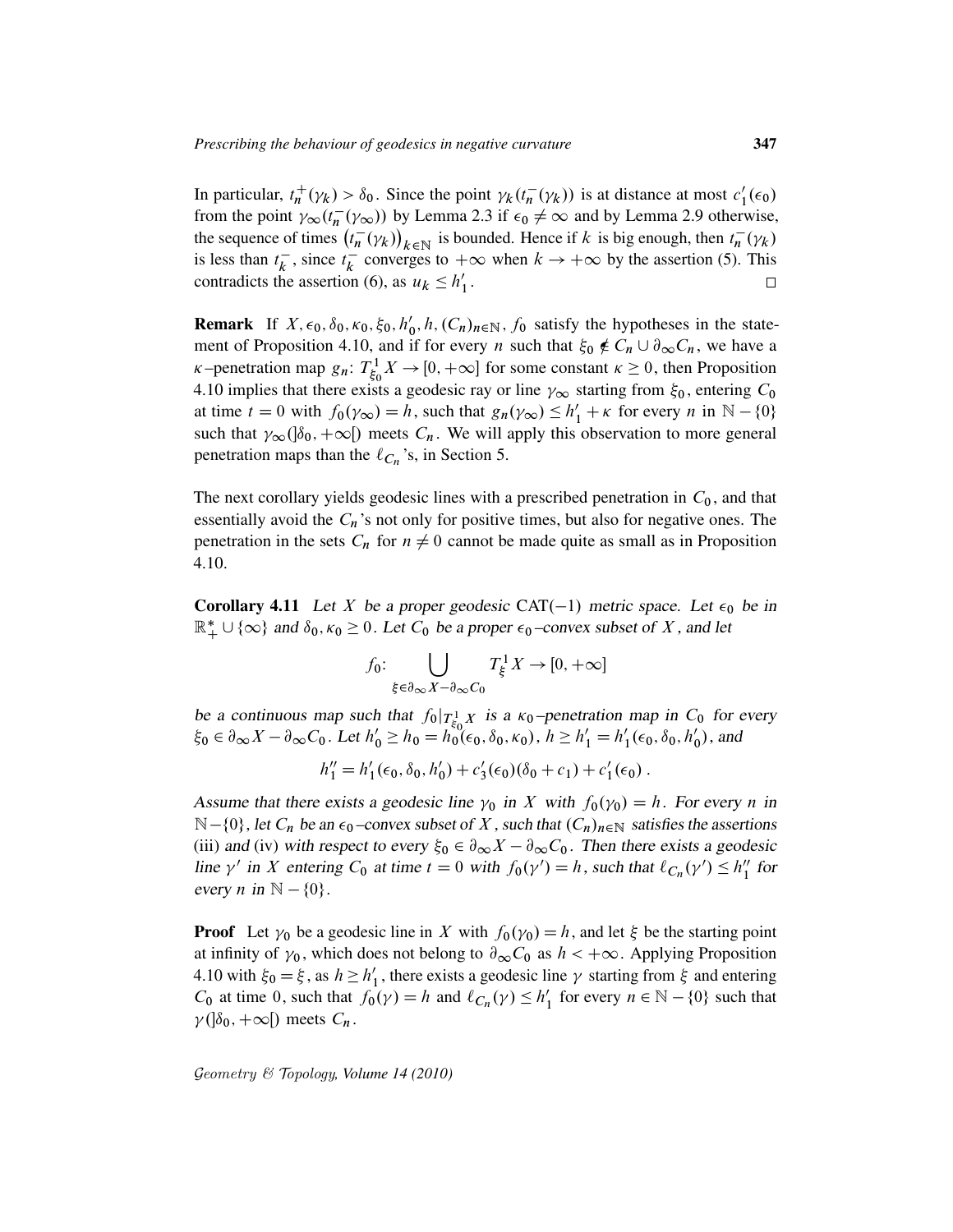Let  $\xi'$  be the other endpoint at infinity of  $\gamma$ , which does not belong to  $\partial_{\infty} C_0$  as  $h < +\infty$ . Applying Proposition 4.10 again with now  $\xi_0 = \xi'$ , we get that there exists a geodesic line  $\gamma'$  starting from  $\xi'$  and entering  $C_0$  at time 0, such that  $f_0(\gamma') = h$ and  $\ell_{C_n}(\gamma') \leq h'_1$ '<sub>1</sub> for every  $n \in \mathbb{N} - \{0\}$  such that  $\gamma'(\delta_0, +\infty)$  meets  $C_n$ .

Assume by contradiction that there exists  $n \in \mathbb{N} - \{0\}$  such that  $\ell_{C_n}(\gamma') > h''_1 > 0$ . Then  $\gamma'$  enters  $C_n$  at a point  $x'_n$  $n'_n$ , exiting it at a point  $y'_n$  $n'_n$  at time at most  $\delta_0$ , as  $h''_1 > h'_1$ 1 by the definition of  $h_1''$ <sup>"</sup>. In particular, if  $x' = \gamma'(0)$  is the entering point of  $\gamma'$  in  $C_0$ , then  $d(y'_h)$  $\lambda'_n$ ,  $x'$ )  $\leq \delta_0$  if  $x', \overline{y'_n}$  $\zeta'_n, x'_n$  $n'$ ,  $\xi'$  are not in this order on  $\gamma'$ .



Let y be the exiting point of  $\gamma$  out of  $C_0$ . Note that

(36) 
$$
h \ge h'_1 \ge h'_0 \ge h_0 \ge h'(\epsilon_0, \sinh(\delta_0 + c_1)) \ge h'(\epsilon_0, \delta_0 + c_1)
$$

by the definitions of  $h_1$ <sup>'</sup>  $'_{1}$ ,  $h_{0}$ ,  $h'$ . By Lemma 2.3 if  $\epsilon_{0} \neq \infty$  and by Lemma 2.9 if  $\epsilon_0 = \infty$  and  $(f_0, \delta_0) \neq (\mathfrak{ph}_{C_0}, 0)$ , and as in the proof of Lemma 4.6 if  $(\epsilon_0, f_0, \delta_0) =$  $(\infty, \mathfrak{ph}_{C_0}, 0)$  since  $h \ge h_0$ , we have  $d(x', y) \le c_1$ . Hence by convexity,

(37) 
$$
d(y'_n, \gamma) \leq d(x', \gamma) + \delta_0 \leq d(x', \gamma) + \delta_0 \leq \delta_0 + c_1.
$$

Note that 
$$
d(x'_n, y'_n) = \ell_{C_n}(y') > h''_1 \ge h'_1 \ge h'(\epsilon_0, \delta_0 + c_1)
$$

by the definition of  $h_1''$  $\frac{1}{1}$  and by the inequalities (36). Hence, by Lemma 2.6 if  $\epsilon_0 \neq \infty$ and by Lemma 2.12 otherwise, the geodesic line  $\gamma$  enters  $C_n$  at a point  $x_n$  and exits it at a point  $y_n$  such that

(38) 
$$
d(y'_n, x_n) \le c'_3(\epsilon_0) d(y'_n, \gamma) \text{ or } d(x_n, y_n) \ge d(x'_n, y'_n).
$$

Let us prove by contradiction that  $\gamma$  ( $\delta_0$ ,  $+\infty$  [) meets  $C_n$ . Otherwise, since  $\gamma^{-1}(y) \ge 0$ , by convexity, and by Lemma 2.3 if  $\epsilon_0 \neq \infty$  or Lemma 2.9 if  $\epsilon_0 = \infty$ , we have

(39) 
$$
d(x', x'_n) \leq d(x', y) + \delta_0 + d(y_n, x'_n) \leq c_1 + \delta_0 + c'_1(\epsilon_0).
$$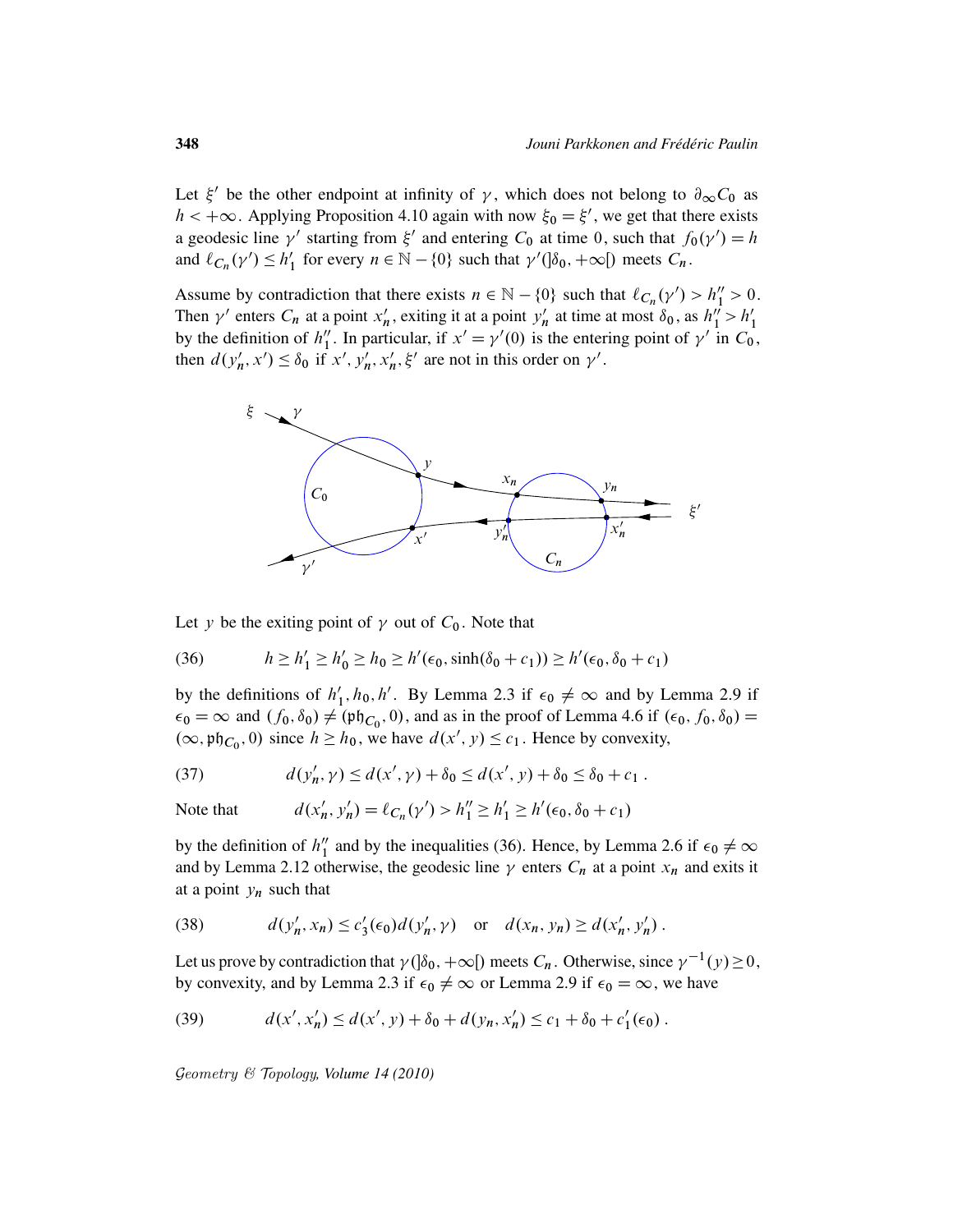By the definition of  $h_1''$  $\frac{n}{1}$  and since  $c_3$  $y_3'(\epsilon_0) \ge 2$  by Equation (6) if  $\epsilon_0 \neq \infty$ , and by Equation (11) otherwise, we have

$$
d(x',x'_n) \ge d(x'_n, y'_n) - \delta_0 > h''_1 - \delta_0 \ge h'_1 + 2(\delta_0 + c_1) + c'_1(\epsilon_0) - \delta_0 \ge c_1 + \delta_0 + c'_1(\epsilon_0).
$$

This contradicts the inequalities (39).

Assume first that the second of the inequalities (38) holds. As  $d(x)$  $'_{n}, y'_{n}$  $h'_{n}$ ) >  $h'_{1}$  $\frac{7}{1}$ , this contradicts the construction of  $\gamma$ . Hence the first of the inequalities (38) is satisfied, and by Equation (37), we have

$$
d(y'_n, x_n) \le c'_3(\epsilon_0) d(y'_n, \gamma) \le c'_3(\epsilon_0) (\delta_0 + c_1).
$$

But then, by the triangle inequality and by the definition of  $h_1''$  $_1^{\prime\prime},$ 

$$
d(x_n, y_n) \ge d(x'_n, y'_n) - d(x_n, y'_n) - d(y_n, x'_n) > h''_1 - c'_3(\epsilon_0)(\delta_0 + c_1) - c'_1(\epsilon_0) = h'_1,
$$
  
which contradicts the construction of  $\gamma$ .

## 5 Prescribing the penetration of geodesic lines

In this section, we apply Proposition 4.10 to prove a number of results on the geodesic flow of negatively curved Riemannian manifolds.

The following constants appear in the theorems, depending on  $\epsilon \in \mathbb{R}_+^* \cup \{\infty\}, \delta, \kappa \geq 0$ .

- $\bullet$   $c_1''$  $I_1''(\epsilon, \delta, \kappa) = \max \{ 2c_1'(\epsilon) + 2\delta + \kappa, h_1'$  $l'_1(\epsilon, \delta, h_0(\epsilon, \delta, c'_1))$  $_{1}'(\infty)))\big\}.$
- $\bullet$   $c''_2$  $2''_2(\epsilon) = c''_1$  $l''_1(\epsilon, 0, 0) + c'_1$  $c'_1(\infty) + 2c_1$ , where  $c_1 = c'_1$  $l'_1(\epsilon)$  if  $\epsilon \neq \infty$ , and  $c_1 = 1/19$ otherwise. Note that  $c''_2$  $u''_2(\infty) = h'_1$  $\frac{1}{1}(\infty, 0, h_0(\infty, 0, c'_1))$  $c'_1(\infty)) + c'_1$  $t'_1(\infty) + 2c_1 \approx$ 8.3712 by the definition of  $c_1''$  $I_1''(\epsilon, \delta, \kappa)$  and the approximation (17).

Recall that the constants  $c_1$  $\binom{1}{1}(\epsilon)$  are given by Lemma 2.3 and Lemma 2.9, and that  $h_0(\cdot, \cdot, \cdot)$  and  $h'_1$  $\mathbf{I}_1(\cdot, \cdot, \cdot)$  are given in the list of constants in the beginning of Section 4.2.

### 5.1 Climbing in balls and horoballs

In this subsection, we construct geodesic rays or lines having prescribed penetration properties in a ball or a horoball, while essentially avoiding a family of almost disjoint convex subsets. Let us consider the penetration height and inner projection penetration maps first in horoballs and then in balls. Note that in these cases, if  $f_0 = \mathfrak{ph}_{C_0}$ , then  $|| f_0 - \mathfrak{p} \mathfrak{h}_{C_0} ||_{\infty} = 0$  and if  $f_0 = \mathfrak{ipp}_{C_0}$ , then  $|| f_0 - \mathfrak{p} \mathfrak{h}_{C_0} ||_{\infty} \le c_1$  $y'_1(\infty)$  by Section 3.1.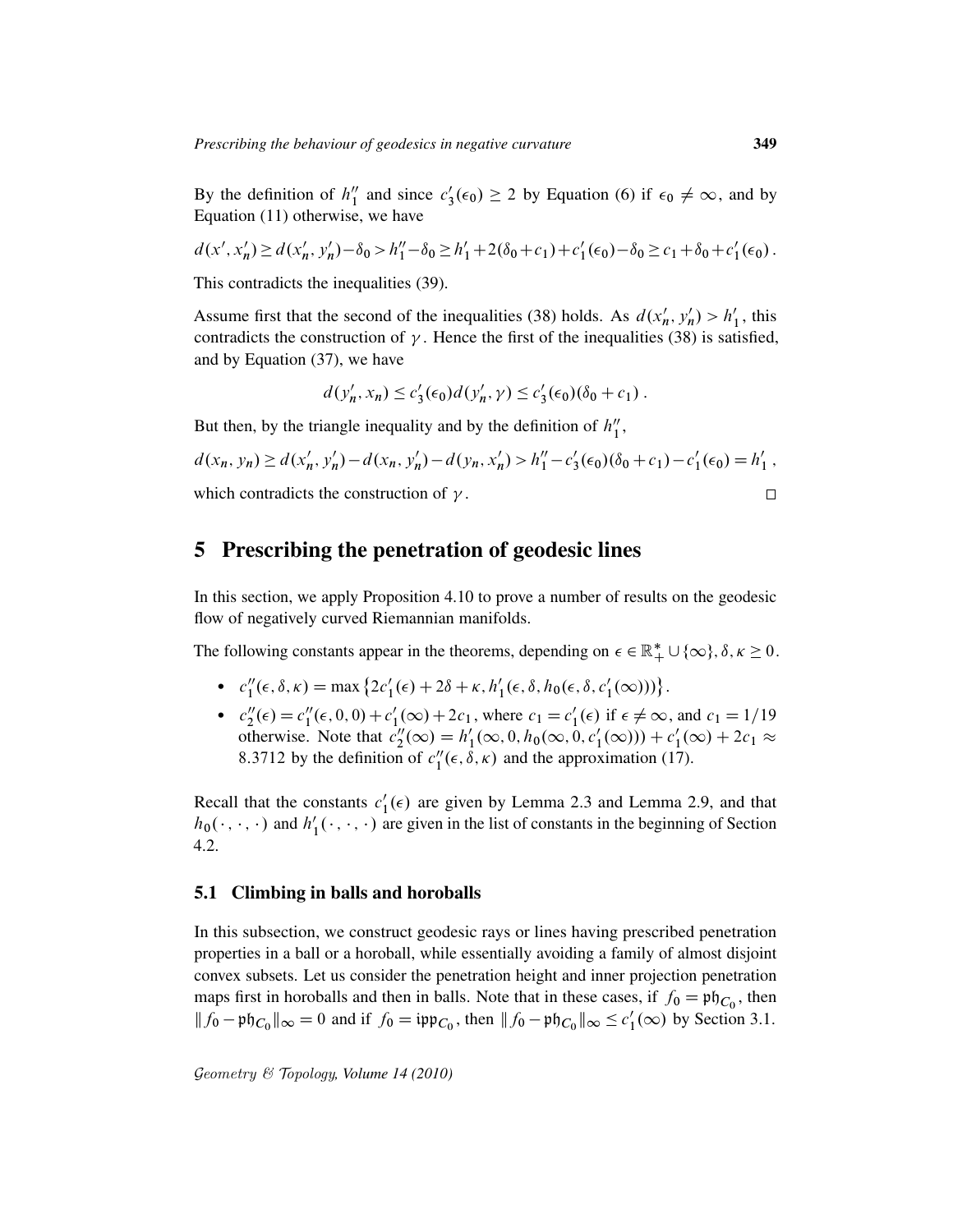**Theorem 5.1** Let  $\epsilon \in \mathbb{R}_+^* \cup \{\infty\}$ ,  $\delta, \kappa \geq 0$ ; let X be a complete simply connected Riemannian manifold with sectional curvature at most  $-1$  and dimension at least 3; let  $\xi_0 \in X \cup \partial_{\infty} X$ ; let  $C_0$  be a horoball such that  $\xi_0 \notin C_0 \cup \partial_{\infty} C_0$ ; let  $f_0 = \mathfrak{ph}_{C_0}$ or  $f_0 = \text{inp}_{C_0}$ ; let  $(C_n)_{n \in \mathbb{N}-\{0\}}$  be a family of  $\epsilon$ -convex subsets of X; for every  $n \in \mathbb{N} - \{0\}$  such that  $\xi_0 \notin C_n \cup \partial_\infty C_n$ , let  $f_n: T^1_{\xi_0}$  $\chi^1_{\xi_0} X \to [0, +\infty]$  be a  $\kappa$ -penetration map in  $C_n$ . If diam $(C_n \cap C_m) \leq \delta$  for all n, m in N with  $n \neq m$ , then, for every  $h \geq c_1''$  $\int_{1}^{\prime\prime}(\epsilon,\delta,\|f_0-\mathfrak{ph}_{C_0}\|_{\infty})$ , there exists a geodesic ray or line  $\gamma$  starting from  $\xi_0$  and entering  $C_0$  at time 0, such that  $f_0(\gamma) = h$  and  $f_n(\gamma) \le c_1''$  $\int_1^{\prime\prime} (\epsilon, \delta, \| f_0 - \mathfrak{ph}_{C_0} \|_{\infty}) + \kappa$ for every  $n \geq 1$  such that  $\gamma$  ( $\delta$ ,  $+\infty$ [) meets  $C_n$ .

**Proof** Let  $h \ge c_1'' = c_1''$  $\int_{1}^{\prime\prime}(\epsilon,\delta,\|f_0-\mathfrak{ph}_{C_0}\|_{\infty})$ . In order to apply Proposition 4.10, define  $\epsilon_0 = \epsilon$ ,  $\delta_0 = \delta$ ,  $\kappa_0 = c'_1$  $I_1(\infty) = 2 \log(1 + \sqrt{2})$  and  $h'_0 = h_0(\epsilon_0, \delta_0, \kappa_0)$ . Recall that  $\mathfrak{ph}_{C_0}$ and ipp<sub>C<sub>0</sub></sub> are  $\kappa_0$ -penetration maps for C<sub>0</sub> by Lemma 3.3. For every  $n \in \mathbb{N} - \{0\}$  such that  $\xi_0 \notin C_n \cup \partial_{\infty} C_n$ , let us apply Proposition 3.7 (1) to  $C = C_0$ ,  $C' = C_n$ ,  $f = f_0$ ,  $f' = \ell_{C_n}, h' = h'_0$  $v_0'$ , so that  $h^{\min} = 2 c_1'(\epsilon) + 2\delta + ||f_0 - \mathfrak{ph}_{C_0}||_{\infty}$  and  $h_0^{\min} = 2\delta$ . Note that  $h_0^{\min} \leq h'_0$  $\frac{7}{0}$ , as

 $h'_0 \ge h'(\epsilon, \sinh(\delta + c_1)) \ge 2 \sinh(\delta + c_1) \ge 2\delta$ ,

by the definitions of  $h_0$  and of  $h'(\cdot, \cdot)$ . As  $h \ge c_1'' \ge h^{\min}$  by the definition of  $c_1^{\prime\prime}$  $\binom{n}{1}$ , Proposition 3.7 (1) hence implies that  $(C_n)_{n \in \mathbb{N}}$  satisfies the local prescription property (iv). Thus by Proposition 4.10, there exists a geodesic ray or line  $\gamma$  starting at  $\xi_0$  such that  $f_0(\gamma) = h$  and  $\ell_{C_n}(\gamma) \leq h'_1$  $I'_1(\epsilon_0, \delta_0, h_0(\epsilon_0, \delta_0, \kappa_0))$ , which implies that  $f_n(\gamma) \leq c_1'' + \kappa$ , for every  $n \geq 1$  such that  $\gamma(\delta, +\infty)$  meets  $C_n$ .  $\Box$ 

The proof of the corresponding result when  $C_0$  is a ball of radius  $R \geq \epsilon$  is the same, using (2) of Proposition 3.7 instead of (1). This requires  $h \le h^{\max} = 2R - 2c_1'(\epsilon)$  –  $|| f_0 - \mathfrak{ph}_{C_0} ||_{\infty}$ . To be nonempty, the following result requires

$$
R \ge c_1''(\epsilon, \delta, \|f_0 - \mathfrak{ph}_{C_0}\|_{\infty})/2 + c_1'(\epsilon) + \|f_0 - \mathfrak{ph}_{C_0}\|_{\infty}/2.
$$

**Theorem 5.2** Let  $\epsilon > 0$ ,  $\delta, \kappa \ge 0$ ; let X be a complete simply connected Riemannian manifold with sectional curvature at most  $-1$  and dimension at least 3; let  $C_0$  be a ball of radius  $R \ge \epsilon$ ; let  $\xi_0 \in (X \cup \partial_{\infty} X) - C_0$ ; let  $f_0 = \mathfrak{ph}_{C_0}$  or  $f_0 = \mathfrak{ipp}_{C_0}$ ; let  $(C_n)_{n\in\mathbb{N}-\{0\}}$  be a family of  $\epsilon$ -convex subsets of X; for every  $n \in \mathbb{N} - \{0\}$  such that  $\xi_0 \notin C_n \cup \partial_\infty C_n$ , let  $f_n$ :  $T_{\xi_0}^1$  $S_{\xi_0}^{1} X \to [0, +\infty]$  be a  $\kappa$ -penetration map in  $C_n$ . If  $diam(C_n \cap C_m) \leq \delta$  for all n, m in N with  $n \neq m$ , then, for every

$$
h\in\left[c_1''(\epsilon,\delta,\|f_0-\mathfrak{ph}_{C_0}\|_{\infty}),\ 2R-2c_1'(\epsilon)-\|f_0-\mathfrak{ph}_{C_0}\|_{\infty}\right],
$$

there exists a geodesic ray or line  $\gamma$  starting from  $\xi_0$  and entering  $C_0$  at time 0, such that  $f_0(\gamma) = h$  and  $f_n(\gamma) \leq c_1''$  $\int_{1}^{\prime\prime}(\epsilon,\delta,\|f_0-\mathfrak{ph}_{C_0}\|_{\infty}) + \kappa$  for every  $n \ge 1$  such that  $\gamma$ ( $|\delta, +\infty|$ ) meets  $C_n$ .  $\Box$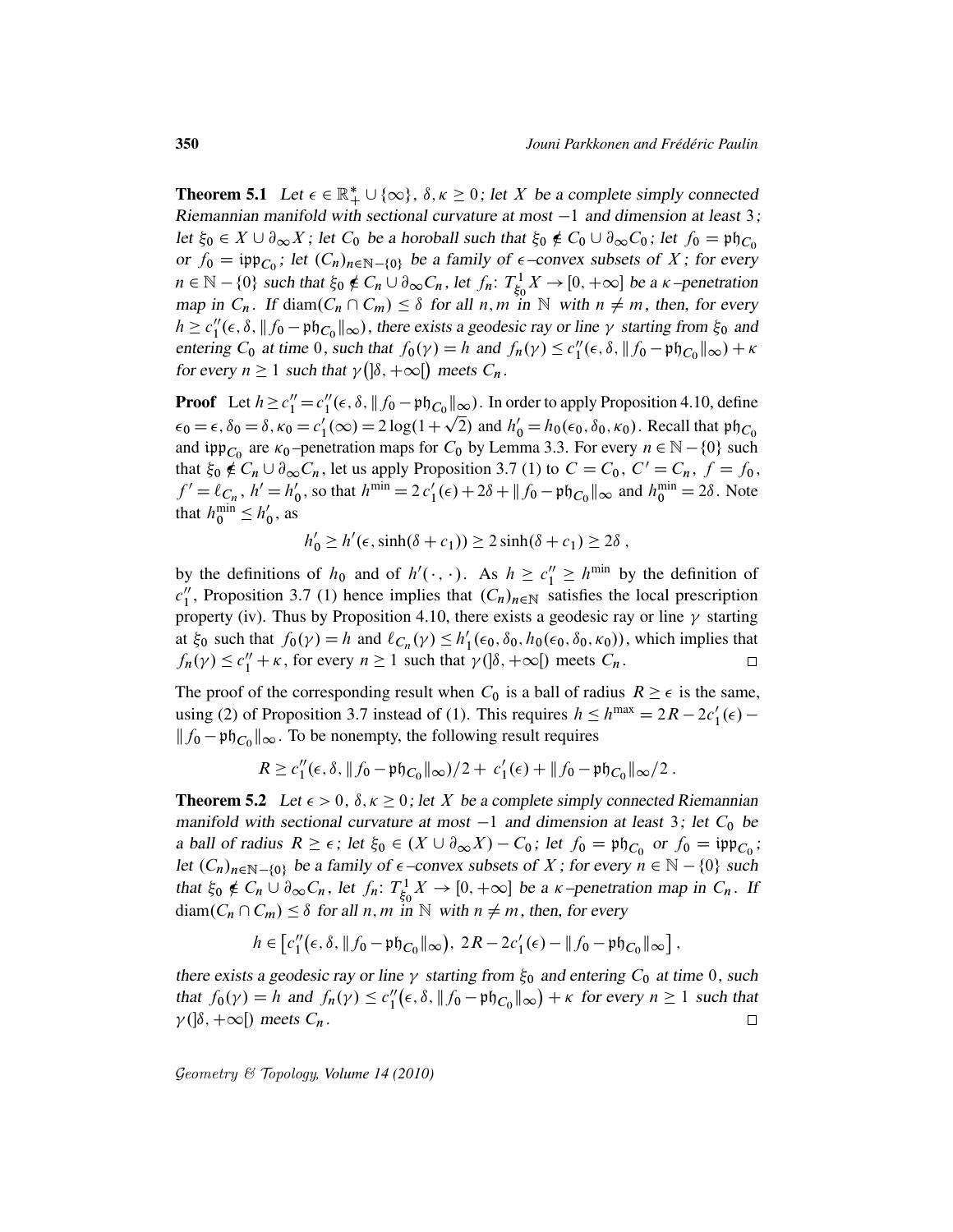Varying the family  $(C_n)_{n\in\mathbb{N}-\{0\}}$  of  $\epsilon$ -convex subsets appearing in Theorem 5.1 and Theorem 5.2, among balls of radius at least  $\epsilon$ , horoballs,  $\epsilon$ -neighbourhoods of totally geodesic subspaces, etc, we get several corollaries. We will only state two of them, Corollaries 5.3 and 5.5, which have applications to equivariant families. The proofs of these results are simplified versions of the proof of Corollary 4.11, giving better (though very probably not optimal) constants.

**Corollary 5.3** Let  $X$  be a complete simply connected Riemannian manifold with sectional curvature at most  $-1$  and dimension at least 3, and let  $(H_n)_{n \in \mathbb{N}}$  be a family of horoballs in X with pairwise disjoint interiors. Then, for every  $h \geq c_1^{\gamma}$  $j_1^{\prime\prime}(\infty,0,0) \approx$ 6.5032, there exists a geodesic line  $\gamma'$  such that  $\mathfrak{ph}_{H_0}(\gamma') = h$  and  $\mathfrak{ph}_{H_n}(\gamma') \le$  $c_2''$  $2''_2(\infty) \approx 8.3712$  for every  $n \ge 1$ .

**Proof** Let  $c_1'' = c_1''$  $l''_1(\infty, 0, 0)$  and  $c''_2 = c''_2$  $2''_2(\infty)$ . Let  $C_0 = H_0$  and let  $\xi$  be a point in  $\partial_{\infty}X - \partial_{\infty}C_0$ . We apply Theorem 5.1 with  $\epsilon = \infty$ ,  $\delta = 0$ ,  $\kappa = 0$ ,  $\xi_0 = \xi$ ,  $C_n = H_n$ for every *n* in N,  $f_0 = \mathfrak{ph}_{C_0}$ , and  $f_n = \ell_{C_n}$  for every  $n \neq 0$  such that  $\xi_0 \notin C_n \cup \partial_{\infty} C_n$ . Note that for every  $n \in \mathbb{N} - \{0\}$ , the map  $f_n$  is a  $\kappa$ -penetration map in  $C_n$ . As  $h \ge c_1^n$  $\frac{\prime\prime}{1},$ there exists a geodesic line  $\gamma$  starting from  $\xi$  and entering  $C_0$  at time 0, such that  $\operatorname{pt}_{C_0}(\gamma) = h$  and  $\ell_{C_n}(\gamma) \leq c_1''$ " for every  $n \in \mathbb{N} - \{0\}$  such that  $\gamma$  meets  $C_n$  at a positive time.

Let  $\xi'$  be the other endpoint of  $\gamma$ . This point is not in  $\partial_{\infty} C_0$ . Applying Theorem 5.1 again, as above except that now  $\xi_0 = \xi'$ , we get that there exists a geodesic line  $\gamma'$ starting from  $\xi'$  and entering  $C_0$  at time 0, such that  $\mathfrak{ph}_{C_0}(\gamma') = h$  and  $\ell_{C_n}(\gamma') \leq c_1''$ 1 for every  $n \in \mathbb{N} - \{0\}$  such that  $\gamma'$  meets  $C_n$  at a positive time.

Assume by contradiction that there exists  $n \in \mathbb{N} - \{0\}$  such that  $\mathfrak{ph}_{C_n}(\gamma') > c''_2 > 0$ . Then  $\gamma'$  enters  $C_n$  at the point  $x'_n$  $n'$ , exiting it at the point  $y'_n$  $n \nmid n$  at a nonpositive time, as  $c_2'' > c_1''$ <sup>1</sup>. In particular, if  $x' = \gamma'(0)$  is the entering point of  $\gamma'$  in  $C_0$ , then x',  $y'_k$  $'_{n}, x'_{n}$  $n', \xi'$ are in this order on  $\gamma'$  (see the picture in the proof of Corollary 4.11).

Let y be the exiting point of  $\gamma$  out of  $H_0$ . With  $c_1 = 1/19$ , as in the proof of Lemma 4.6, since  $\mathfrak{ph}_{C_0}(\gamma)$  and  $\mathfrak{ph}_{C_0}(\gamma')$  are equal to

$$
h \ge c_1'' \ge h_1'(\infty, 0, h_0(\infty, 0, c_1'(\infty))) \ge h_0(\infty, 0, c_1'(\infty)) = h'(\infty, \sinh c_1)
$$

by the definition of  $c_1''$  $''_1, h'_1$  $'_{1}$ ,  $h_{0}$ , we have  $d(x', y) \leq c_{1}$ .

Let  $\xi_n$  be the point at infinity of  $H_n$ . Let  $p'$  be the point in  $[x'_n]$  $'_{n}$ ,  $y'_{n}$  $\zeta_n$ ] the closest to  $\xi_n$ , so that

$$
d(p', y'_n) \geq \beta_{\xi_n}(y'_n, p') = \mathfrak{ph}_{C_n}(\gamma')/2 > c''_2/2.
$$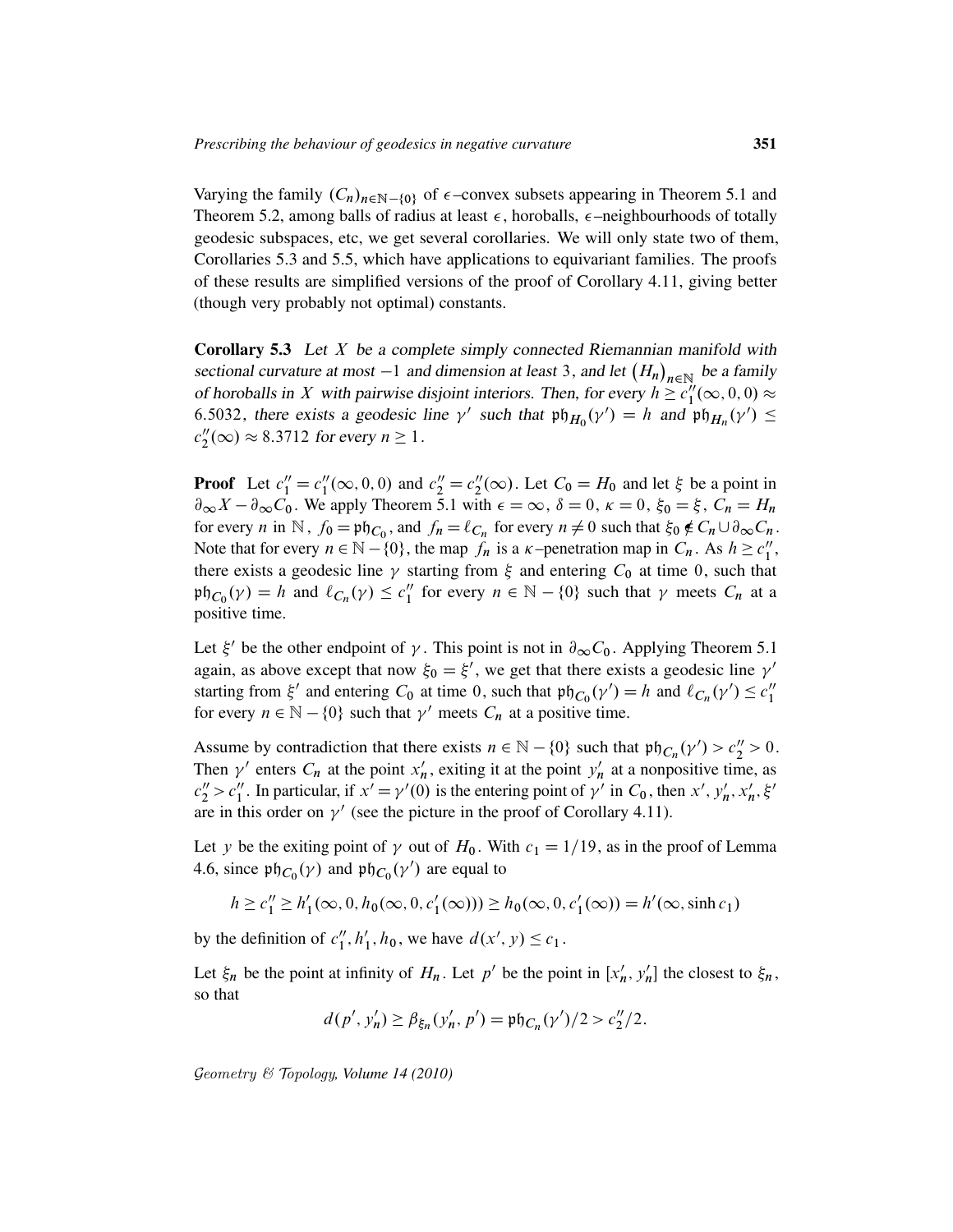Let p be the point of  $\gamma$  the closest to p'. By convexity and the definition of  $c_2^{\prime\prime}$  $n_2''$ , we have

$$
d(p', p) = d(p', \gamma) \le d(x', \gamma) \le d(x', \gamma) \le c_1 < c_2''/2 \, .
$$

Hence p belongs to the interior of  $C_n$ . If  $p \in [\xi, y]$ , then the closest point to x' on  $\gamma$ lies in  $\xi$ , p[ and by convexity,

$$
c_2''/2 < d(p', y'_n) \le d(p', x') \le d(p', p) + d(p, x') \le d(p', p) + d(y, x') \le 2c_1,
$$

a contradiction, as by the definition of  $c_2''$  $v''_2$ , of  $c''_1$  $\frac{n}{1}$  and of  $h'(\epsilon, \eta)$  (see Equations (5) and  $(11)$ , we have

$$
c_2'' \ge c_1'' + 2 c_1 \ge h'(\epsilon, \sinh c_1) + 2 c_1 \ge 2 \sinh c_1 + 2 c_1 > 4 c_1.
$$

Hence  $p \in ]y, \xi'[\subset \gamma(]0, +\infty[)$ , so that  $\gamma$  meets  $C_n$  at a positive time. But, by Lemma 3.3 and the definition of  $c_2''$  $\frac{\prime\prime}{2}$ 

$$
\ell_{C_n}(\gamma) \ge \mathfrak{ph}_{C_n}(\gamma) - c'_1(\infty) \ge 2\beta_{\xi_n}(y'_n, p) - c'_1(\infty)
$$
  
 
$$
\ge 2(\beta_{\xi_n}(y'_n, p') - d(p, p')) - c'_1(\infty) > 2(c''_2/2 - c_1) - c'_1(\infty) = c''_1.
$$

This contradicts the construction of  $\gamma$ .

Let  $M$  be a complete nonelementary geometrically finite Riemannian manifold with sectional curvature at most  $-1$  (see for instance Bowditch [10] for a general reference). Recall that a *cusp* of M is an asymptotic class of minimizing geodesic rays in M along which the injectivity radius converges to 0. If  $M$  has finite volume, then the set of cusps of M is in bijection with the (finite) set of ends of  $M$ , by the map which associates to a representative of a cusp the end of  $M$  towards which it converges. Let  $\pi: \tilde{M} \to M$  be a universal Riemannian covering of M, with covering group  $\Gamma$ . If e is a cusp of M, and  $\rho_e$  a minimizing geodesic ray in the class e, as M is geometrically finite and nonelementary, there exists a horoball  $H_e$  in  $\widetilde{M}$  centered at the point at infinity  $\xi_e$  of a fixed lift  $\widetilde{\rho_e}$  of  $\rho_e$  in  $\widetilde{M}$ , such that  $\gamma H_e$  and  $H_e$  have disjoint interiors if  $\gamma \in \Gamma$  does not fix  $\xi_e$  (see for instance Buser and Karcher [12], Bowditch [10] and Hersonsky and Paulin [32]). This horoball is unique if maximal (for the inclusion). The image V<sup>e</sup> of H<sup>e</sup> in M is called a *Margulis neighbourhood of* e, and the *maximal Margulis neighbourhood of e* if  $H_e$  is maximal. We assume that  $\tilde{\rho}_e$  starts from the boundary of  $H_e$ . Let  $\text{ht}_e: M \to \mathbb{R}$  be the map defined by

$$
ht_e(x) = \lim_{t \to \infty} (t - d(\rho_e(t), x)),
$$

called the *height function with respect to e*. Note that if  $V'_e \subset V_e$  is another Margulis neighbourhood of e, then the height function associated to the choice of  $V_e$  $e$  becomes

$$
\Box
$$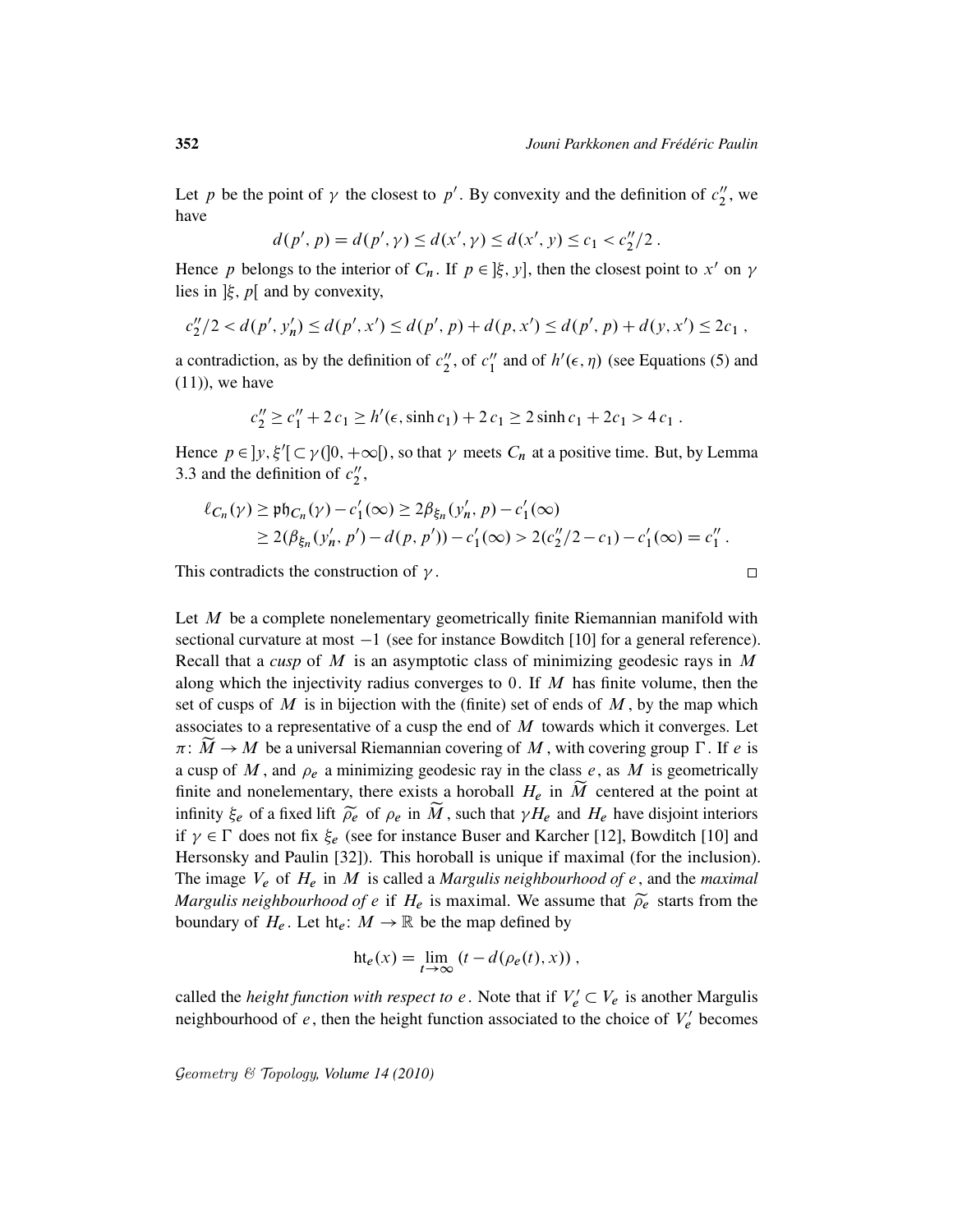ht<sub>e</sub>  $-\tau$  for some nonnegative constant  $\tau$ . Let maxht<sub>e</sub>:  $T^1M \to \mathbb{R}$  be defined by

$$
\operatorname{maxht}_e(\gamma) = \sup_{t \in \mathbb{R}} \operatorname{ht}_e(\gamma(t)).
$$

The *maximum height spectrum* of the pair  $(M, e)$  is the subset of  $[-\infty, +\infty]$  defined by

$$
MaxSp(M, e) = \operatorname{maxht}_e(T^1 M).
$$

Corollary 5.4 Let M be a complete, nonelementary geometrically finite Riemannian manifold with sectional curvature at most  $-1$  and dimension at least 3, and let e be a cusp of M. Then MaxSp $(M, e)$  contains  $[c''_2]$  $2^{\prime\prime}(\infty)/2, +\infty].$ 

Note that  $c_2''$  $2\frac{1}{2}(\infty)/2 \approx 4.1856$ , hence Theorem 1.2 of the introduction follows.

**Proof** With the above notation, let  $(H_n)_{n\in\mathbb{N}}$  be the  $\Gamma$ -equivariant family of horoballs in  $\tilde{M}$  with pairwise disjoint interiors such that  $H_0 = H_e$ . Apply Corollary 5.3 to this family to get, for every  $h \geq c_2''$  $2''_2(\infty) \geq c_1''$  $\tilde{N}_1(\infty, 0, 0)$ , a geodesic line  $\tilde{\gamma}$  in  $\tilde{M}$ with  $\mathfrak{ph}_{H_0}(\tilde{\gamma}) = h$  and  $\mathfrak{ph}_{H_n}(\tilde{\gamma}) \leq c''_2$  $2''_2(\infty)$  for every  $n \ge 1$ . Let  $\gamma$  be the locally geodesic line in M image by  $\pi$  of  $\tilde{\gamma}$ . Observe that ht<sub>e</sub>  $\circ \pi = \beta_{H_n}$  in  $H_n$  and that  $\operatorname{pt}_{H_n}(\widetilde{\gamma}) = 2 \operatorname{sup}_{t \in \mathbb{R}} \beta_{H_n}(\widetilde{\gamma}(t))$  (see Section 3.1). Hence  $\operatorname{sup}_{t \in \mathbb{R}} \operatorname{ht}_e(\gamma(t)) = h/2$  and the result follows.  $\Box$ 

Schmidt and Sheingorn [55] treated the case of two-dimensional manifolds of constant curvature  $-1$  (hyperbolic surfaces) with a cusp. They showed that in that case MaxSp $(M, e)$  contains the interval  $[\log 100, +\infty] \approx [4.61, +\infty]$ . This paper [55] was a starting point of our investigations, although the method we use is quite different from theirs.

Let P be a (necessarily finite) nonempty set of cusps of M. For every e in  $P$ , choose a maximal horoball  $H_e$ , with point at infinity  $\xi_e$  as above Corollary 5.4. The horoballs of the family  $(gH_e)_{g \in \Gamma/\Gamma_{\xi_e}}$ ,  $e \in \mathcal{P}$  may have intersecting interiors. But as M is geometrically finite and nonelementary, there exists  $t \geq 0$  such that two distinct elements in  $(gH_e[t])_{g \in \Gamma/\Gamma_{\xi_e}}$ ,  $e \in \mathcal{P}$  have disjoint interior; see for instance Buser and Karcher [12] and Bowditch [10]. Let  $t_P$  be the lower bound of all such t's. For every  $\gamma \in T^1M$ , define

 $\text{maxht}_{\mathcal{P}}(\gamma) = \max_{e \in \mathcal{P}} \text{maxht}_{e}(\gamma) \quad \text{and} \quad \text{MaxSp}(M, \mathcal{P}) = \text{maxht}_{\mathcal{P}}(T^1 M)$ .

**Remark** Let  $C$  be the set of all cusps of  $M$ . Under the same hypotheses as in Corollary 5.4, the following two assertions hold, by applying Corollary 5.3 to the family of horoballs  $(gH'_{e'})_{g \in \Gamma/\Gamma_{\xi_{e'}}}$ ,  $e' \in C$  with  $H'_{e'} = H_e$  if  $e' = e$ , and  $H'_{e'} = H_{e'}[t]$  for some t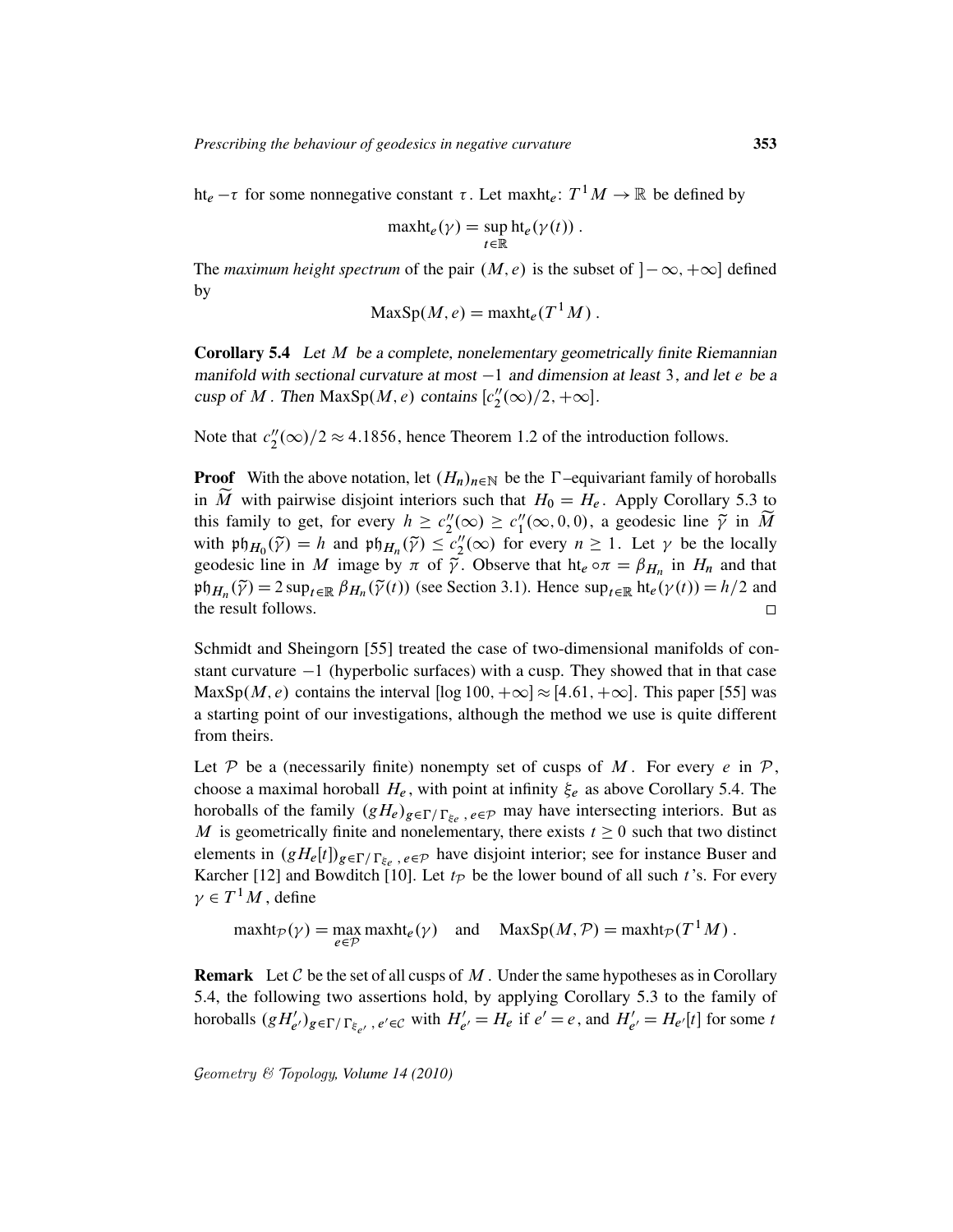big enough otherwise, for the first assertion, and to the family  $(gH_e[t_P])_{g \in \Gamma/\Gamma_{\xi_e}}$ ,  $e \in \mathcal{P}$ for the second one.

(1) For every cusp e of M, there exists a constant  $t \ge 0$  such that for every  $h \ge t$ , there exists a locally geodesic line  $\gamma$  in M such that maxht $_e(\gamma) = h$  and maxht $_{e'}(\gamma) \leq t$ for every cusp  $e' \neq e$  in M.

(2) Let P be a nonempty set of cusps of M. Then  $MaxSp(M, P)$  contains the halfline  $[c''_2]$  $2''_2(\infty)/2 + t_{\mathcal{P}}$ , + $\infty$ ].

Now, we prove the analogs of Corollaries 5.3 and 5.4 for families of balls with disjoint interiors. Let

$$
R_0^{\min} = 7 \sinh c_1'(\infty) + \frac{3}{2}c_1'(\infty) \approx 22.4431.
$$

**Corollary 5.5** Let  $X$  be a complete simply connected Riemannian manifold with sectional curvature at most  $-1$  and dimension at least 3, and let  $(B_n)_{n \in \mathbb{N}}$  be a family of balls in X with disjoint interiors such that the radius  $R_0$  of  $B_0$  is at least  $R_0^{\text{min}}$ . For every  $h \in \left[ c_1'' \right]$  $\binom{n}{1}(R_0^{\min}, 0, 0), 2R_0 - 2c'_1(R_0^{\min})$ , there exists a geodesic line  $\gamma$  in X with  $\operatorname{\mathfrak{ph}}_{B_0}(\gamma) = h$  and  $\operatorname{\mathfrak{ph}}_{B_n}(\gamma) \le c_2''$  $\binom{n}{2}$  (R<sup>min</sup>) for all  $n \geq 1$ .

**Proof** We start by some computations. Let  $\epsilon > 0$ . With  $c_1 = c_1$  $l'_1(\epsilon)$  and  $c_5 = c_5(\epsilon, 0)$ as in Section 4.2, we have  $c_5 \ge 6 \sinh c_1$  since  $c_3$  $s'_3(\epsilon) \geq 3$  by the definition of  $c'_3$  $\frac{1}{3}(\epsilon)$ in Equation (6). By the definition of  $h_0$  in Section 4.2 and of  $h'$  in Equation (5), we have  $h_0(\epsilon, 0, c_1)$  $I_1'(\infty)$ )  $\geq h'(\epsilon, \sinh c_1) \geq 2 \sinh c_1$ . Hence, by the definitions of  $c_2''$  $2''(\epsilon), c''_1$  $''_1(\epsilon, 0, 0), h'_1$  $\frac{1}{1}$  and as  $\epsilon \mapsto c_1'$  $l_1'(\epsilon)$  is decreasing,

$$
c''_2(\epsilon) = c''_1(\epsilon, 0, 0) + c'_1(\infty) + 2 c_1
$$
  
=  $\max\{2 c_1, h_0(\epsilon, 0, c'_1(\infty)) + 2 c_5\} + c'_1(\infty) + 2 c_1$   
 $\ge 2 \sinh c_1 + 12 \sinh c_1 + c'_1(\infty) + 2 c_1 \ge 14 \sinh c'_1(\infty) + 3 c'_1(\infty).$ 

Define now  $\epsilon = R_0^{\text{min}}$ , so that  $2\epsilon \leq c_2''$  $2''_2(\epsilon)$  and  $R_0 \geq \epsilon$ . For every  $n \neq 0$ , let  $R_n$  be the radius of the ball  $B_n$ . If for some  $n \neq 0$  we have  $2R_n \leq c_2''$  $2''(\epsilon)$ , then  $\mathfrak{ph}_{B_n}(\gamma) \leq c''_2$  $2''(\epsilon)$ and the last assertion of Corollary 5.5 holds for this  $n$ . Hence up to removing balls, we may assume that  $R_n \geq c_2''$  $2''_2(\epsilon)/2 \geq \epsilon$  for every  $n \neq 0$ , so that the balls in  $(B_n)_{n \in \mathbb{N}}$  are  $\epsilon$ –convex.

The end of the proof is now exactly as the proof of Corollary 5.3, with the following modifications:  $\epsilon = R_0^{\min}$ ;  $c_1'' = c_1''$  $i''_1(\epsilon, 0, 0); c''_2 = c''_2$  $2''(\epsilon)$ ;  $\xi$  is any point in  $\partial_{\infty} X$ ;  $C_n = B_n$  for every *n* in N; we apply Theorem 5.2 instead of Theorem 5.1, which is possible by the range assumption on h; we take now  $c_1 = c_1$  $l_1'(\epsilon)$ , so that we still have  $d(x', y) \leq c_1$  by Lemma 2.3;  $\xi_n$  is now the center of  $B_n$ , and  $\beta_{\xi_n}(u, v) =$  $d(u, \xi_n) - d(v, \xi_n)$  (see Section 2.1). Besides that, the proof is unchanged.  $\Box$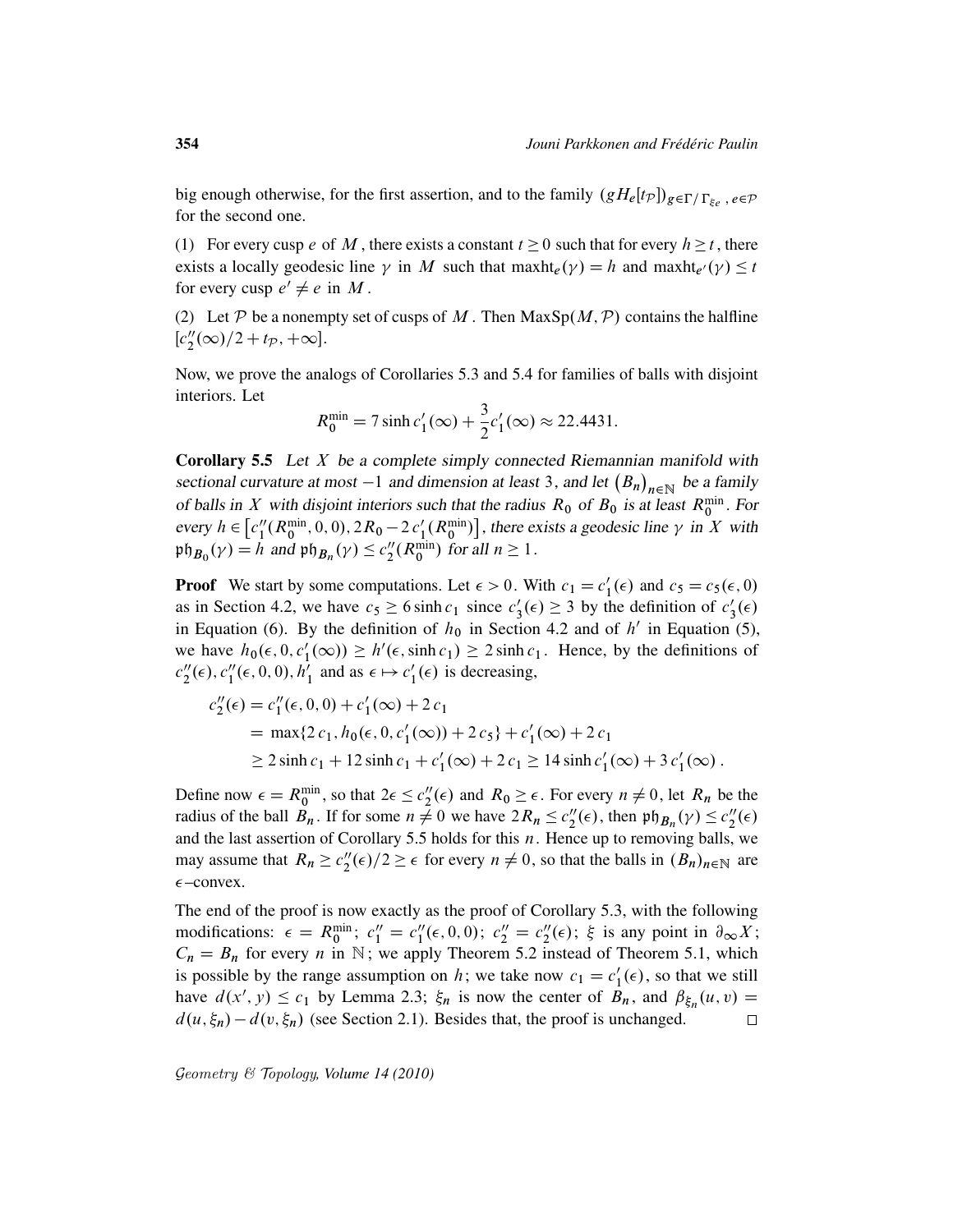A heavy computation shows that

$$
c'_1(R_0^{\min}) \approx 1.7627, c''_1(R_0^{\min}, 0, 0) \approx 101.4169
$$
 and  $c''_2(R_0^{\min}) \approx 106.7051$ .

Note that the above corollary is nonempty only if  $R_0 \geq c_1''$  $\binom{n}{1}$ ( $R_0^{\min}$ , 0, 0)/2+ $c_1'$  $_1'(R_0^{\min}) \approx$ 52:4712. The constants in the following corollary are not optimal. Theorem 1.3 in the introduction follows from it.

Corollary 5.6 Let M be a complete Riemannian manifold with sectional curvature at most  $-1$  and dimension at least 3, let  $(x_i)_{i\in I}$  be a finite or countable family of points in M with  $r_i = \text{inj}_M x_i$ , such that  $d(x_i, x_j) \ge r_i + r_j$  if  $i \ne j$  and such that  $r_{i_0} \ge 56$ for some  $i_0 \in I$ . Then, for every  $d \in [2, r_{i_0} - 54]$ , there exists a locally geodesic line  $\gamma$ passing at distance exactly d from  $x_{i_0}$  at time 0, remaining at distance greater than d from  $x_{i_0}$  at any nonzero time, and at distance at least  $r_i - 56$  from  $x_i$  for every  $i \neq i_0$ . In particular,

$$
\min_{t \in \mathbb{R}} d(\gamma(t), x_{i_0}) = d.
$$

**Proof** Let  $\pi: \widetilde{M} \to M$  be a universal covering of M, with covering group  $\Gamma$ , and fix a lift  $\tilde{x}_i$  of  $x_i$  for every  $i \in I$ . Let  $B_i$  be the ball  $B\tilde{M}(\tilde{x}_i, r_i)$ . Apply Corollary 5.5 to the family of balls  $(g B_i)_{g \in \Gamma, i \in I}$  in  $X = \widetilde{M}$ , which have pairwise disjoint interiors by the definition of  $r_i$  and the assumption on  $d(x_i, x_j)$ . Note that  $r_{i_0} \ge 56 \ge R_0^{\min}$  (see the definition of  $R_0^{\text{min}}$ ). Let  $h = 2(r_{i_0} - d)$ , which belongs to [108, 2 $r_{i_0} - 4$ ], which is contained in  $[c_1^{\prime\prime}]$  $\binom{n}{1}$ ( $R_0^{\min}$ , 0, 0),  $2r_{i_0} - 2c_1'$  ( $R_0^{\min}$ ) by the previous computations. Then Corollary 5.5 implies that there exists a geodesic line  $\tilde{\gamma}$  in  $\tilde{M}$  such that  $p\mathfrak{h}_{B_{i_0}}(\tilde{\gamma}) = h$ and  $\mathfrak{ph}_{gB_i}(\tilde{\gamma}) \leq c''_2$  $2(R_0^{\min})$  < 108 for all  $(g, i) \neq (1, i_0)$ . Parametrize  $\tilde{\gamma}$  such that its closest point to  $\tilde{x}_{i_0}$  is at time  $t = 0$ . Let  $\gamma = \pi \circ \tilde{\gamma}$ , then the result follows by the definition of  $\mathfrak{ph}_C$  (see Section 3.1).  $\Box$ 

### 5.2 Spiralling around totally geodesic subspaces

In this subsection, we apply Proposition 4.10 and Corollary 4.11 when  $C_0$  is a tubular neighbourhood of a totally geodesic submanifold. We only give a few of the various possible applications, others can be obtained by varying the objects  $(C_n)_{n \in \mathbb{N} - \{0\}}$ , as well as the various subcases in Proposition 3.7 (3) and (4).

**Theorem 5.7** Let  $\epsilon > 0$ ,  $\delta \ge 0$ . Let X be a complete simply connected Riemannian manifold with sectional curvature at most  $-1$  and dimension at least 3. Let L be a complete totally geodesic submanifold of  $X$  with dimension at least 2, different from X, and  $C_0 = \mathcal{N}_{\epsilon}L$ . Let  $(C_n)_{n \in \mathbb{N} - \{0\}}$  be a family of  $\epsilon$ -convex subsets in X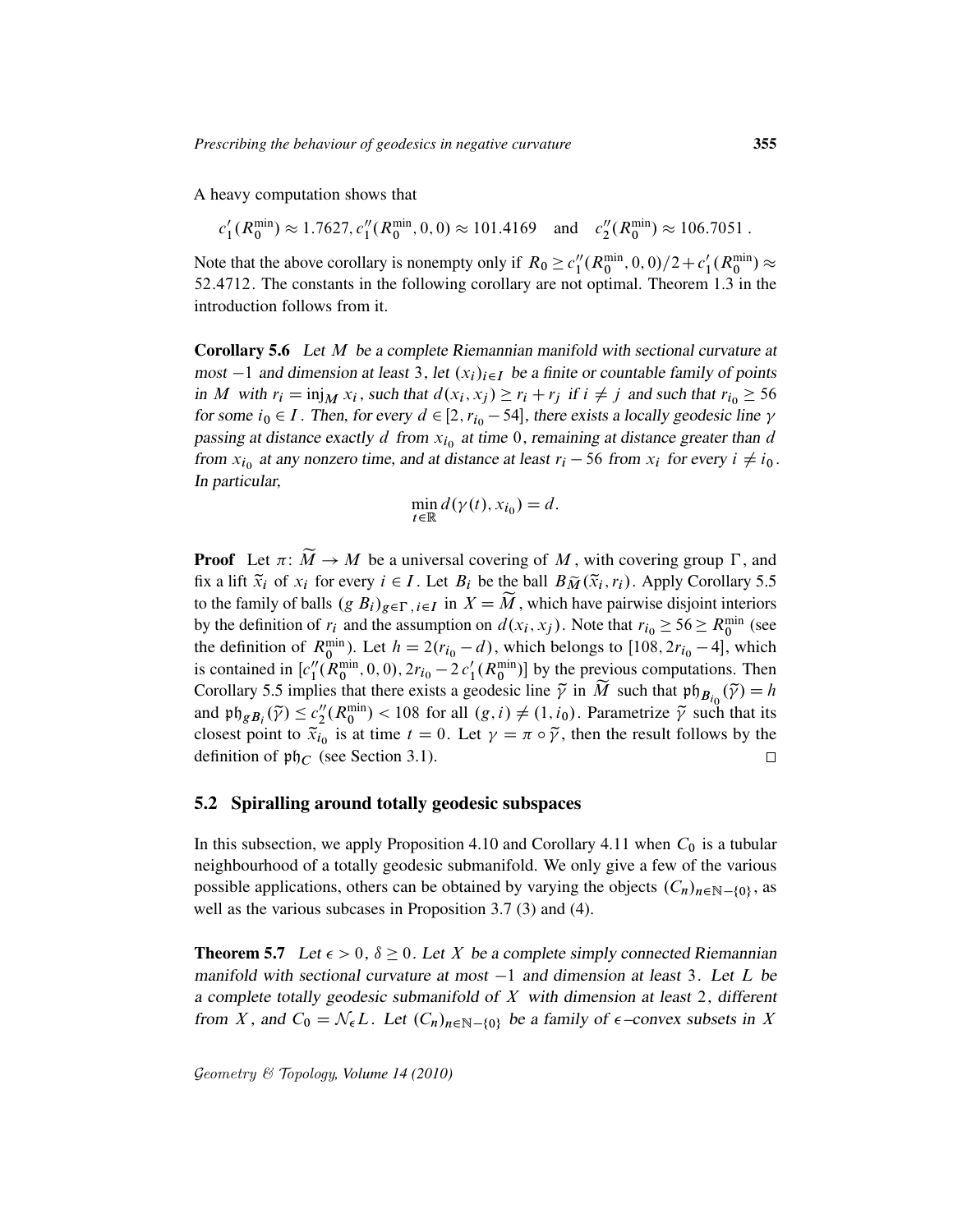such that diam $(C_n \cap C_m) \leq \delta$  for all  $n \neq m$  in  $\mathbb N$ . Let either  $f_0 = f \uplus_L$  or  $f_0 = \ell_{\mathcal N_{\epsilon}L}$ , with  $X$  having constant curvature in this second case. Let

$$
h'_0 = h_0(\epsilon, \delta, \max\{\|f_0 - \ell_{\mathcal{N}_{\epsilon}L}\|_{\infty}, 2\|f_0 - \mathfrak{f}\mathfrak{t}\mathfrak{p}_L\|_{\infty} + 2\epsilon - 8 c'_1(\epsilon)\})
$$

and  $h \ge h'_1 = h'_1$  $\zeta_1'(\epsilon, \delta, h'_0)$  $_0^{\prime})$  .

- For every  $\xi \in (X \cup \partial_{\infty} X) (C_0 \cup \partial_{\infty} C_0)$ , there exists a geodesic ray or line  $\gamma$  starting from  $\xi$  and entering  $\mathcal{N}_{\epsilon}L$  at time 0 with  $f_0(\gamma) = h$ , and with  $\ell_{C_n}(\gamma) \leq h'_1$ '<sub>1</sub> for every  $n \neq 0$  such that  $\gamma$ ( $\delta$ ,  $+\infty$ [) meets  $C_n$ .
- There exists a geodesic line  $\gamma$  in X with  $f_0(\gamma) = h$ , and with

$$
\ell_{C_n}(\gamma) \le h_1' + c_3'(\epsilon) \big(\delta + c_1'(\epsilon)\big) + c_1'(\epsilon)
$$

for all  $n \neq 0$ .

Note that if  $\ell_{C_n}(\gamma) \leq c$ , then  $f(\gamma) \leq c + \kappa$  for any  $\kappa$ -penetration map f in  $C_n$ .

**Proof** We apply Proposition 4.10 and Corollary 4.11 with  $\xi_0 = \xi$ ,  $\epsilon_0 = \epsilon$ ,  $\delta_0 = \delta$ ,

 $\kappa_0 = \max\{\|f_0 - \ell_{\mathcal{N}_{\epsilon}L}\|_{\infty}, 2\|f_0 - \mathfrak{ftp}_L\|_{\infty} + 2\epsilon - 8 c'_1(\epsilon)\},\$ 

and  $h'_0 = h_0(\epsilon_0, \delta_0, \kappa_0)$ . In particular,  $f_0$  is a continuous  $\kappa_0$ -penetration map in  $C_0$ . As L is a complete totally geodesic submanifold of dimension and codimension at least 1, there does exist a geodesic line  $\gamma_0$  in X starting from  $\xi_0$  such that  $f_0(\gamma_0) = h$ . Let  $h_0^{\min} = \delta_0$  and  $h^{\min} = 4c'_1(\epsilon) + 2\epsilon + \delta + 2||f_0 - ftp_L||_{\infty}$ . By the definitions of  $h_1'$  $I'_1(\cdot, \cdot, \cdot), h_0(\cdot, \cdot, \cdot), c_5(\cdot, \cdot)$  in Section 4.2, we have

$$
h'_0 = h_0(\epsilon_0, \delta_0, \kappa_0) > \delta_0 = h_0^{\min},
$$
  
and 
$$
h \ge h'_1 = h_0(\epsilon_0, \delta_0, \kappa_0) + 2 c_5(\epsilon_0, \delta_0) \ge \kappa_0 + 12 \sinh(c'_1(\epsilon_0) + \delta_0)
$$
  

$$
\ge \kappa_0 + 12 c'_1(\epsilon) + \delta \ge h^{\min}.
$$

The family  $(C_n)_{n\in\mathbb{N}}$  hence satisfies the local prescription property (iv) by Proposition 3.7 (3). Therefore, the result follows from Proposition 4.10 and Corollary 4.11  $\Box$ 

**Remark 5.8** If the  $C_n$ 's are disjoint from  $\mathcal{N}_{\epsilon}L$  (and  $\delta = 0$ ), then the same result as Theorem 5.7 also holds when  $L$  has dimension 1, by replacing Proposition 3.7 (3) by Proposition 3.7 (4) in the above proof and  $h_0^{\text{min}} = \delta_0$  by  $h_0^{\text{min}} = 0$ .

**Theorem 5.9** Let  $\epsilon > 0$ ,  $\delta \ge 0$ . Let X be a complete simply connected Riemannian manifold with sectional curvature at most  $-1$  and dimension at least 3. Let  $(L_n)_{n\in\mathbb{N}}$ be a family of geodesic lines in X, such that diam $(\mathcal{N}_{\epsilon}L_n\cap \mathcal{N}_{\epsilon}L_m) \leq \delta$  for all  $n \neq m$  in N. Let either  $f_0 = \text{ftp}_{L_0}$ , or  $f_0 = \ell_{\mathcal{N}_{\epsilon}L_0}$  if X has constant curvature, or  $f_0 = \text{crp}_{L_0}$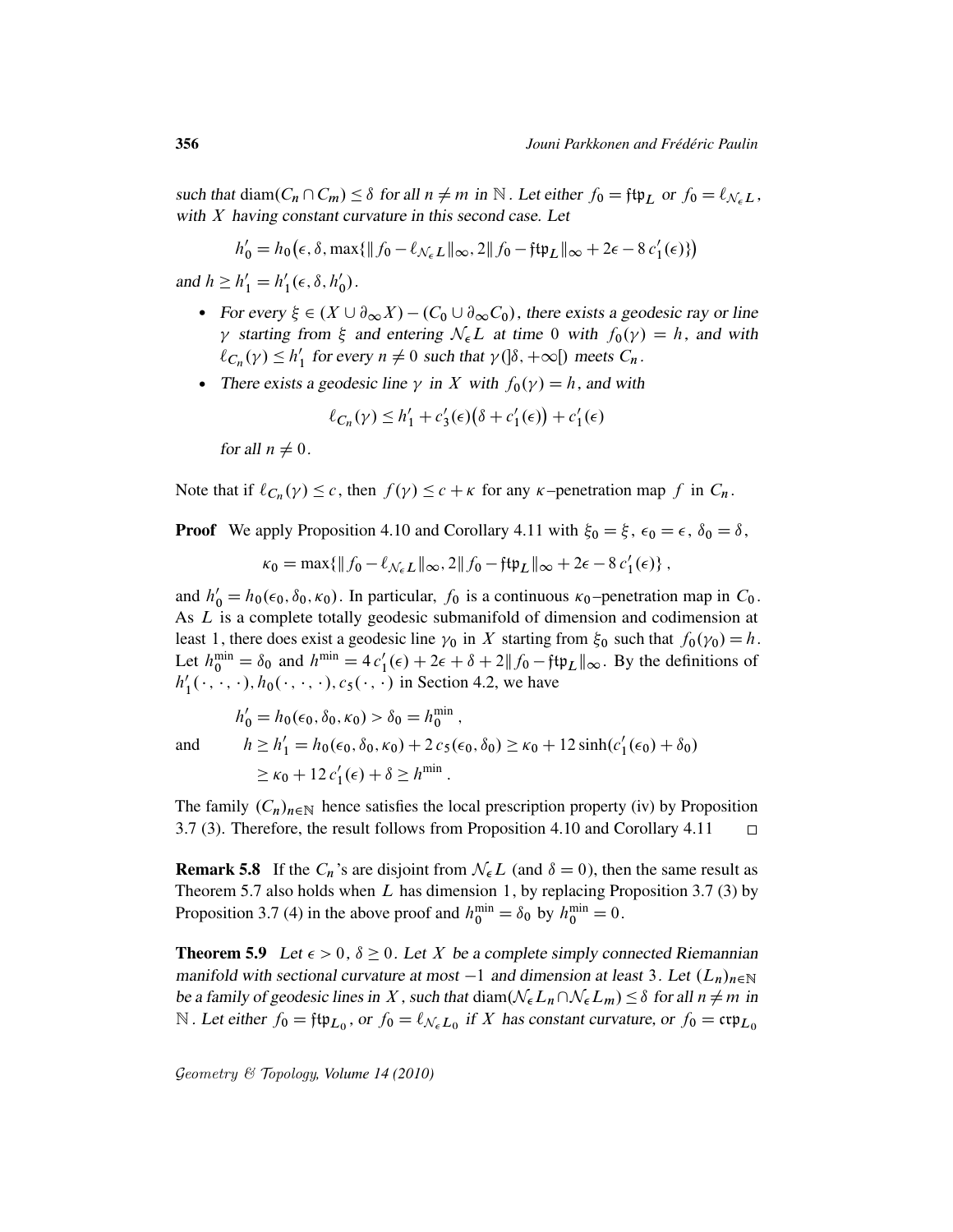if the metric spheres for the Hamenstädt distances (on  $\partial_{\infty} X - \{\xi\}$  for any  $\xi \in \partial_{\infty} X$ ) are topological spheres. Let

$$
h'_0 = \max \left\{ 5 c'_1(\epsilon) + 5\epsilon + \delta,
$$
  
\n
$$
h_0(\epsilon, \delta, \max\{\|f_0 - \ell_{\mathcal{N}_{\epsilon}L_0}\|_{\infty}, \|f_0 - f\sharp\mu_{L_0}\|_{\infty} + 2\epsilon - 8 c'_1(\epsilon)\}) \right\}
$$

and  $h \ge h'_1 = h'_1$  $\zeta_1'(\epsilon, \delta, h'_0)$  $_0^{\prime})$  .

- For every  $\xi \in (X \cup \partial_{\infty} X) (\mathcal{N}_{\epsilon} L_0 \cup \partial_{\infty} L_0)$  (and  $\xi \in \partial_{\infty} X \partial_{\infty} L_0$  if  $f_0 = \exp_{L_0}$ , there exists a geodesic ray or line  $\gamma$  starting from  $\xi$  and entering  $\mathcal{N}_{\epsilon} L_0$  at time 0 with  $f_0(\gamma) = h$ , such that  $\ell_{\mathcal{N}_{\epsilon} L_n}(\gamma) \leq h'$  $\frac{1}{1}$  for every  $n \neq 0$  such that  $\gamma$ ( $|\delta, +\infty|$ ) meets  $\mathcal{N}_{\epsilon}L_n$ .
- There exists a geodesic line  $\gamma$  in X such that  $f_0(\gamma) = h$ , and, if  $n \neq 0$ , then  $\ell_{\mathcal{N}_{\epsilon}L_n}(\gamma) \leq h'_1 + c'_3$  $s'_3(\epsilon)(\delta + c'_1)$  $c'_1(\epsilon)$  +  $c'_1$  $_1'(\epsilon)$ .

Note that if  $\ell_{\mathcal{N}_{\epsilon}L_n}(\gamma) \leq c$ , then  $f(\gamma) \leq c + \kappa$  for any  $\kappa$ -penetration map f in  $\mathcal{N}_{\epsilon}L_n$ .

**Proof** As in the previous proof, we apply Proposition 4.10 and Corollary 4.11 with  $C_n = \mathcal{N}_{\epsilon} L_n$ ,  $\epsilon_0 = \epsilon$ ,  $\delta_0 = \delta$ ,  $\xi_0 = \xi$ ,

$$
\kappa_0 = \max\{\|f_0 - \ell_{\mathcal{N}_{\epsilon}L_0}\|_{\infty}, \|f_0 - f\psi_{L_0}\|_{\infty} + 2\epsilon - 8 c'_1(\epsilon)\}.
$$

For every  $n \neq 0$ , let  $h_0^{\min} = 3 c_1'(\epsilon) + 3\epsilon + \delta + ||\ell_{\mathcal{N}_{\epsilon}L_n} - \mathfrak{f}\mathfrak{tp}_{L_n}||_{\infty}$  and  $h_{\perp}^{\min} =$  $4 c_1'(\epsilon) + 2\epsilon + \delta + ||f_0 - f \psi_L||_{\infty}$ . In particular,  $h'_0 \ge 5 c_1'(\epsilon) + 5\epsilon + \delta \ge h_0^{\min}$  by Lemma 3.4. As in the end of the previous proof, the family  $(C_n)_{n\in\mathbb{N}}$  hence satisfies the property (iv) by Proposition 3.7 (4), and the result follows.  $\Box$ 

Let M be a complete Riemannian manifold with sectional curvature at most  $-1$ and dimension  $n \geq 3$ . Fix a universal cover  $\widetilde{M} \to M$  of M. For  $\epsilon > 0$ ,  $\delta \geq 0$ , a (possibly not connected, but such that any two components have equal dimension) immersed complete totally geodesic submanifold  $L$  (of dimension at least 1 and at most  $n - 1$ ) will be called  $(\epsilon, \delta)$ *–separated* if the diameter of the intersection of the  $\epsilon$ -neighbourhoods of two lifts to  $\widetilde{M}$  of two components of L is at most  $\delta$ .

**Examples** (1) If L is compact and embedded, then there exists  $\epsilon > 0$  such that L is  $(\epsilon, 0)$ –separated. For instance, a finite union of disjoint simple closed geodesics is  $(\epsilon, 0)$ –separated for  $\epsilon$  small enough.

(2) If L is compact, and if L is *self-transverse* (that is, if the tangent spaces at every double point of L are transverse), then for every  $\epsilon > 0$  small enough, L is  $(\epsilon, 1)$ –separated. In particular, a finite union of closed geodesics (possibly nonsimple) is  $(\epsilon, 1)$ –separated for  $\epsilon$  small enough.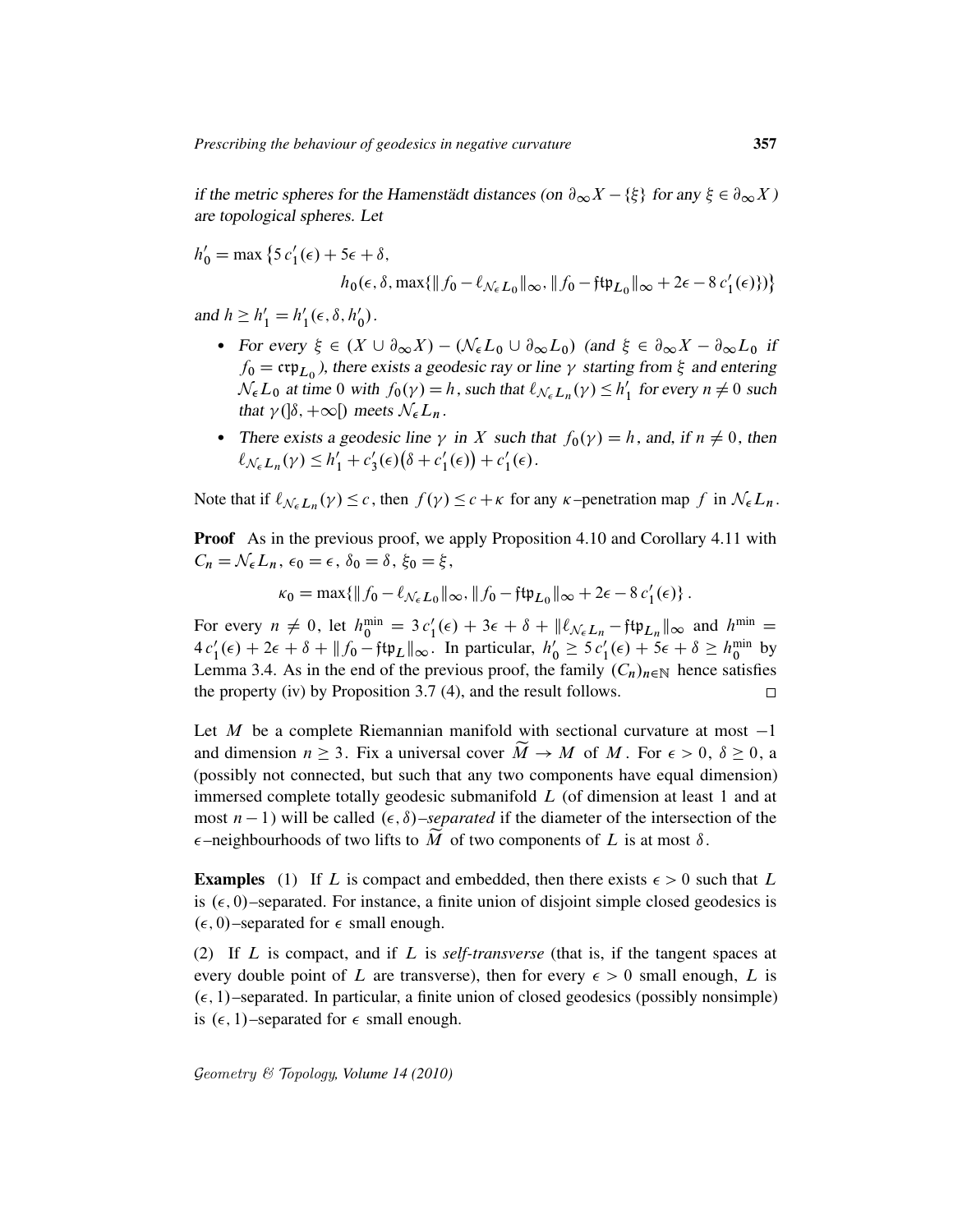(3) The lift of a locally geodesic line  $\gamma: \mathbb{R} \to M$  to the unit tangent bundle  $T^1M$  is the map  $\tilde{\gamma}$ :  $\mathbb{R} \to T^1 M$  (or by abuse its image) given by  $\tilde{\gamma}(t) = (\gamma(t), \gamma'(t))$  for every  $t \in \mathbb{R}$ . For every  $\rho > 0$ , if the  $\rho$ -neighbourhood (for the standard Riemannian metric of  $T^1M$ ) of the lift of  $\gamma$  to  $T^1M$  is a tubular neighbourhood, then there exists  $\delta(\rho) \ge 0$ such that  $\gamma$  is  $(\rho, \delta(\rho))$ -separated. Indeed, if the intersection of the  $\rho$ -neighbourhoods of two different lifts to a universal cover of  $\gamma$  has diameter big enough (depending only on  $\rho$ ), then by arguments similar to the ones in the proof of Lemma 2.2, two subsegments of the two lifts will follow themselves closely for some time, hence the tangent vectors at two points on these two lifts will be closer than  $\rho$ .

Let L be an  $(\epsilon, \delta)$ –separated immersed complete totally geodesic submanifold. Let  $(\widetilde{L}_{\alpha})_{\alpha \in A}$  be the family of (connected) complete totally geodesic submanifolds of  $\widetilde{M}$ , that are the lifts to  $\widetilde{M}$  of the components of L. Note that in particular, the family  $(\mathcal{N}_{\epsilon}(\widetilde{L}_{\alpha}))_{\alpha \in \mathcal{A}}$  is locally finite.

Let f be one of the symbols  $\ell$ , bp, ftp, crp and assume that L has dimension 1 if  $f = \text{ctp}$ . Let  $\kappa_f$  be respectively 0,  $2 c_1'(\epsilon)$ ,  $2 c_1'(\epsilon) + 2\epsilon$ ,  $2 c_1'(\epsilon) + 2 c_1'(\infty) + 2\epsilon$ . For every  $\alpha \in \mathcal{A}$ , let  $f_{\alpha} = \ell_{\mathcal{N}_{\epsilon}L_{\alpha}}$ ,  $\phi_{\mu}$ ,  $\phi_{\mu}$ ,  $\phi_{\mu}$ ,  $\phi_{\mu}$ , respectively, which is a  $\kappa_f$ penetration map in  $\mathcal{N}_{\epsilon}L_{\alpha}$  by Section 3.1. For every locally geodesic line  $\gamma$  in M, consider a lift  $\tilde{\gamma}$  of  $\gamma$  to M.

The family  $(f_{\alpha}(\tilde{\gamma}))_{\alpha \in A}$  will be called the family of *spiraling times* of  $\gamma$  along L with respect to f (and *length spiraling times*, *fellow-traveling times* or *crossratio spiraling times* if  $f = \ell$ , ftp, crp respectively). Up to permutation of A, it does not depend on the choice of the lift  $\tilde{\gamma}$  of  $\gamma$ . The entering times of  $\tilde{\gamma}$  in the sets  $\mathcal{N}_{\epsilon}L_{\alpha}$  with  $f_{\alpha}(\tilde{\gamma}) > \delta + \kappa_f$ , where  $\alpha$  varies in A, form a discrete subset (with multiplicity one) of  $\mathbb{R}$ , as  $\mathcal{N}_{\epsilon}L_{\alpha} \cap \mathcal{N}_{\epsilon}L_{\beta}$  has diameter at most  $\delta$  if  $\alpha \neq \beta$ . We will only be interested in the corresponding spiraling times. It is also then possible to order these spiraling times using the order given by the parametrisation on  $\tilde{\gamma}$ , but we will not need this here.

Corollary 5.10 Let M be a complete Riemannian manifold with sectional curvature at most  $-1$  and dimension  $n \geq 3$ . Let  $\epsilon > 0$ ,  $\delta \geq 0$ . Let L be an  $(\epsilon, \delta)$ -separated immersed complete totally geodesic submanifold (of dimension at least 1 and at most  $n-1$ ). Let  $\hat{f}$  be one of the symbols  $\ell$ , ftp, crp, and  $\kappa'_{f} = \max\{0, 6\epsilon - 4c'_{1}(\epsilon)\}\,$ ,  $2c'_1(\epsilon) + 2\epsilon$ ,  $2c'_1(\epsilon) + 2\epsilon + 2c'_1(\infty)$  respectively. If  $f = \ell$ , assume that M has constant curvature. If  $f = \exp$ , assume that L has dimension 1 and that the metric spheres for the Hamenstädt distances (on the punctured boundary of a universal cover of  $M$ ) are topological spheres.

For every

$$
h \ge h'_1 = h'_1(\epsilon, \delta, \max\{5c'_1(\epsilon) + 5\epsilon + \delta, h_0(\epsilon, \delta, \kappa'_f)\}),
$$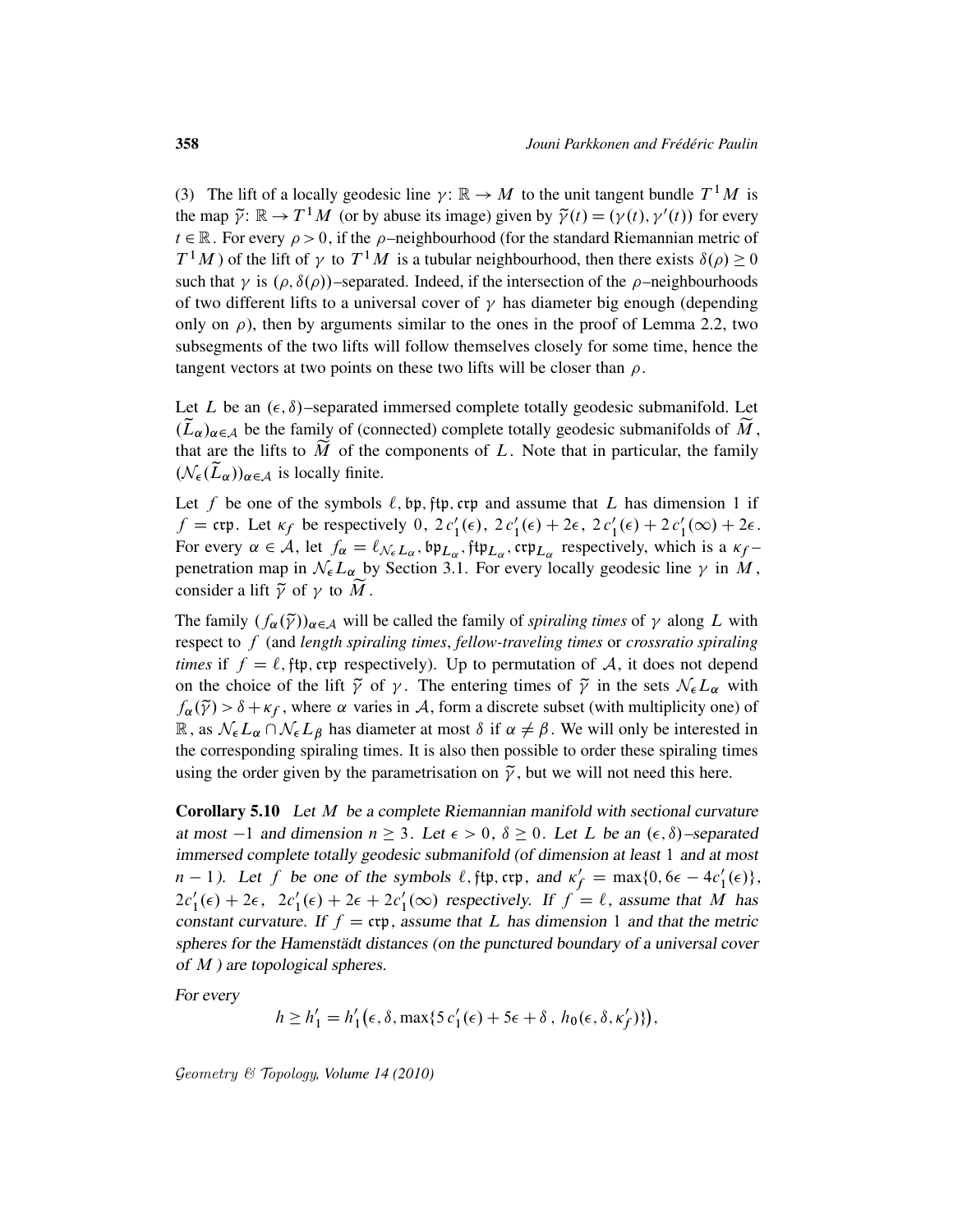there exists a locally geodesic line  $\gamma$  in M having one spiraling time with respect to f exactly h, and all others being at most  $h'_1 + c'_2$  $\int_3^{\prime}(\epsilon)\left(\delta+c_1\right)$  $f'_{1}(\epsilon)$  +  $c'_{1}$  $_1'(\epsilon)$ .

If furthermore  $M$  is nonelementary and geometrically finite, then for every cusp  $e$ of M, we may also assume that the locally geodesic line  $\gamma$  does not enter too much into the maximal Margulis neighbourhood of  $e$ ; more precisely we can assume that  $\gamma$ satisfies

$$
\text{maxht}_{e}(\gamma) \leq \sup_{x \in L} \text{ht}_{e}(x) + \epsilon + \frac{1}{2} (h'_{1} + c'_{3}(\epsilon)(\delta + c'_{1}(\epsilon)) + c'_{1}(\epsilon)).
$$

**Proof** Let  $\pi: \widetilde{M} \to M$  be a universal cover of M, with covering group  $\Gamma$ . With  $\kappa_0$  the constant in the proofs of Theorem 5.7 if the dimension of L is at least 2, and Theorem 5.9 otherwise, it is easy to check, using Section 3.1, that  $\kappa'$  $f'_{f} \geq \kappa_0$  for every case of f. Note that  $h_0(\cdot, \cdot, \cdot)$  and  $h'_1$  $l'_1(\cdot,\cdot,\cdot)$  are nondecreasing in the third variable, by their definitions at the beginning of Section 4.2. The first assertion follows from Theorem 5.9 applied to the family  $(L_n)_n$  of the lifts of the components of L to M, if the dimension of  $L$  is 1, and from Theorem 5.7 otherwise.

To prove the last assertion, with the notation of Section 5.1, let  $t_e = \sup_{x \in L} ht_e(x) + \epsilon$ . We add to the family of convex subsets in Theorem 5.7 if dim  $L \ge 2$ , and in the proof of Theorem 5.9 otherwise, the family of horoballs  $\gamma H_e[t_e]$  for  $\gamma$  in  $\Gamma$  (modulo the stabilizer  $\Gamma_{\xi_e}$ ). Note that these horoballs have pairwise disjoint interiors, and that their interiors are disjoint from the  $\epsilon$ -neighbourhood of every lift of a component of L, so that Proposition 3.7 (4) does apply when the dimension of  $L$  is 1.  $\Box$ 

Theorem 1.4 in the introduction follows from this one, by the above example (1).

**Remarks** (1) If we wanted to have the same locally geodesic line  $\gamma$  for every cusp e of M in the second assertion of Corollary 5.10, we should add the bigger family of horoballs  $(\gamma H_e[t_e])_{\gamma \in \Gamma / \Gamma_{\xi_e}, e \in \mathcal{C}}$ , and replace there  $t_e$  by  $\max\{t_{\mathcal{C}}, \max_{e \in \mathcal{C}} t_e\}$ , where C is the set of cusps of M, and  $t_c$  is the greatest lower bound of  $t \geq 0$  such that two distinct elements in  $(\gamma H_e[t])_{\gamma \in \Gamma/\Gamma_{\xi_e}, e \in \mathcal{C}}$  have disjoint interiors (see the definition above Corollary 5.5), in order for the new horoballs to have disjoint interiors.

(2) With M and L as above, let f be one of the symbols  $\ell$ , bp, ftp, crp. Define, for every locally geodesic line  $\gamma$  in M,

$$
\operatorname{maxspt}_{L,f}(\gamma) = \sup_{\alpha \in \mathcal{A}} f_{\alpha}(\widetilde{\gamma}),
$$

the least upper bound of the spiraling times of  $\gamma$  around L with respect to f. Let

$$
\text{MaxSp}_{L,f}(M) = \{\text{maxspt}_{L,f}(\gamma) : \gamma \in T^1M\}
$$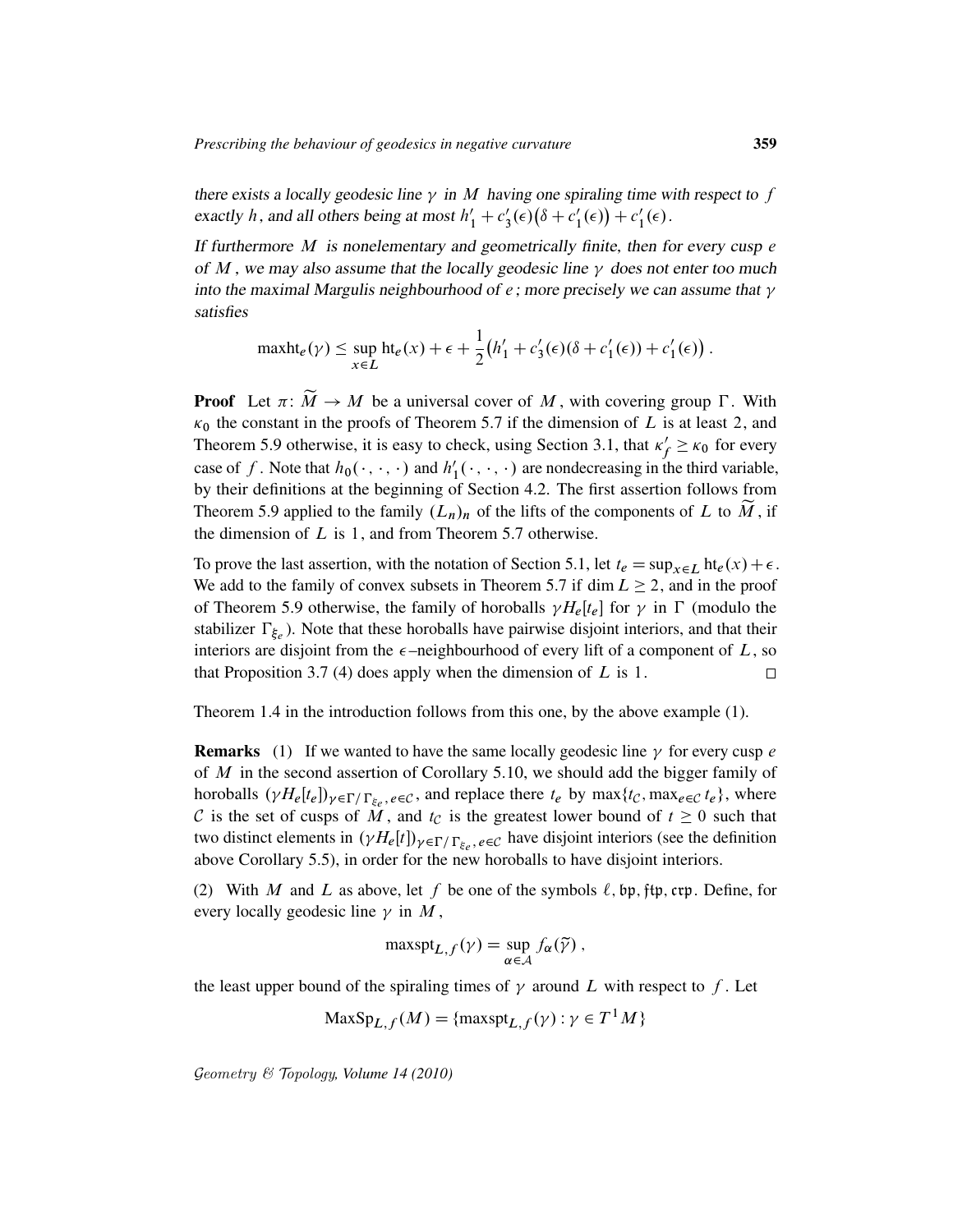be the *maximum spiraling spectrum*  $MaxSp_{L,f}(M)$  around L with respect to f. Corollary 5.10 gives, in particular, sufficient conditions for the maximum spiraling spectrum to contain a ray  $[c, +\infty]$ .

### 5.3 Recurrent geodesics and related results

In this subsection, when  $M$  is geometrically finite, we construct locally geodesic lines that have a prescribed height in a cusp neighbourhood of  $M$ , and furthermore satisfy some recurrence properties. We will use the notation introduced in Section 5.1 concerning the cusps e, and the objects ht<sub>e</sub>,  $V_e$ ,  $H_e$ ,  $\xi_e$ .

Corollary 5.11 Let M be a complete, nonelementary, geometrically finite Riemannian manifold with compact totally geodesic boundary, with sectional curvature at most  $-1$  and dimension at least 3. Let e be a cusp of M. Then there exists a constant  $c_3'' = c_3''$  $S_3''(e, M)$  such that for every  $h' \geq c_3''$  $\frac{\pi}{3}$ , there exists a locally geodesic line  $\gamma$  in M with maxht<sub>e</sub> $(\gamma) = h'$ , such that the spiraling length times of  $\gamma$  along the boundary  $\partial M$  are at most  $c''_3$  $\frac{1}{3}$ .

Up to changing the constant  $c''_3$  $\frac{\pi}{3}$ , we may also assume that  $\gamma$  stays away from some fixed (small enough) cusp neighbourhood of every cusp different from  $e$ . Note that, up to changing the constant  $c''_3$  $\frac{3}{3}$ , the last assertion of the corollary does not depend on the choice of  $f = \ell$ , bp, ftp, crp, with respect to which the spiraling times are computed, and we will use  $f = \ell$ .

**Proof** As  $\partial M$  is compact, there exists  $\epsilon' \in ]0,1[$  such that the  $\epsilon'$ -neighbourhood of the geodesic boundary  $\partial M$  is a tubular neighbourhood of  $\partial M$ . By definition of manifolds with totally geodesic boundary, there exists a complete simply connected Riemannian manifold  $\tilde{M}$ , a nonelementary, torsion-free, geometrically finite discrete subgroup  $\Gamma$  of isometries of  $\widetilde{M}$ , a  $\Gamma$ -equivariant collection  $(L_k^+)$  $\binom{+}{k}$ <sub>k</sub> $\in \mathbb{N}$  of pairwise disjoint open halfspaces with totally geodesic boundary  $(L_k)_{k\in\mathbb{N}}$ , such that M is isometric with  $\Gamma \backslash (\widetilde{M} - \bigcup_{k \in \mathbb{N}} L_k^+$ <sup>+</sup>). We will identify M and  $\Gamma \backslash (\widetilde{M} - \bigcup_{k \in \mathbb{N}} L_k^+$  $\binom{+}{k}$ by such an isometry from now on. Note that  $(\mathcal{N}_{\epsilon}/L_k^+$  $\binom{+}{k}$ <sub>k</sub> $\in$ <sub>N</sub> is a family of pairwise disjoint  $\epsilon'$ -convex subsets in  $\widetilde{M}$ .

Let  $t_{e, \partial M} = \max\{0, \max_{x \in \partial M} \text{ht}_{e}(x)\} \ge 0$ , which exists since  $\partial M$  is compact. Note that the family  $(gH_e[t_{e,\partial M} + 1])_{g \in \Gamma/\Gamma_{\xi_e}}$  is a  $\Gamma$ -equivariant family of pairwise disjoint horoballs in  $\widetilde{M}$ , which are disjoint from  $\mathcal{N}_{\epsilon'} L_n^+$  for all  $n \in \mathbb{N}$ . Let us relabel this family of horoballs as  $(H_k)_{k\in\mathbb{N}}$  such that  $H_0 = H_e[t_{e,\partial M} + 1]$ . Note that the horoballs  $H_k$ ,  $k \in \mathbb{N}$ , are  $\epsilon'$ -convex.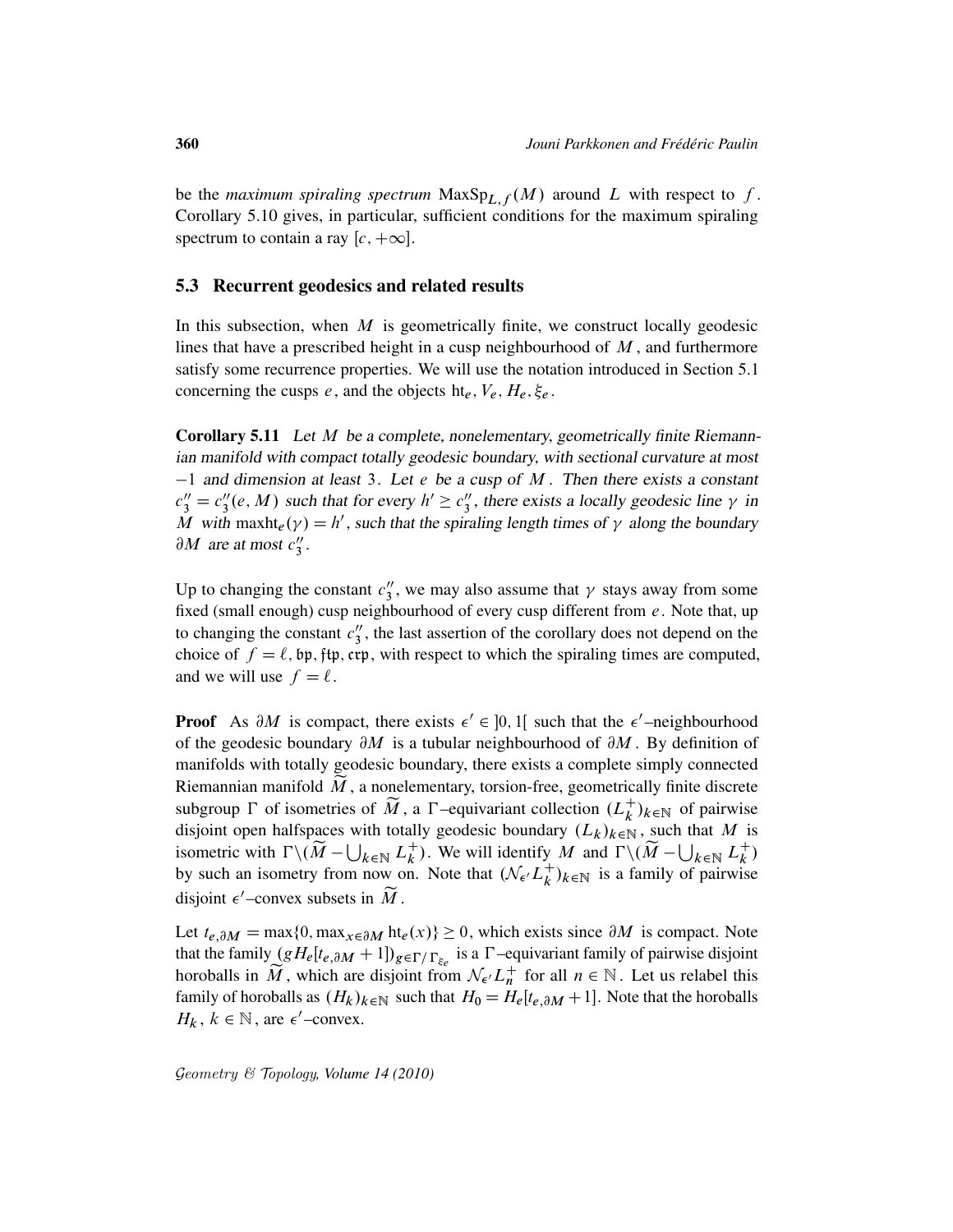Define

$$
c_3'' = h'_1(\epsilon', 0, h_0(\epsilon', 0, c'_1(\infty))) + t_{e, \partial M} + 1 + c'_1(\epsilon')(c'_3(\epsilon') + 1),
$$

and let  $h' \geq c_3''$ <sup>"</sup>, We apply Corollary 4.11 with  $X = \widetilde{M}$ ;  $\epsilon_0 = \epsilon'$ ;  $\delta_0 = 0$ ;  $\kappa_0 = c'_1$  $l_1'(\infty);$  $C_0 = H_0$ ;  $f_0 = \mathfrak{ph}_{C_0}$ ;  $h'_0 = h_0(\epsilon_0, \delta_0, \kappa_0)$ ;  $C_{2k+1} = \mathcal{N}_{\epsilon'} L_k^+$  $k^{\dagger}$ ;  $C_{2k} = H_k$ ;  $h =$  $2h' - 2(t_{e, \partial M} + 1)$ . Note that  $f_0$  is a  $\kappa_0$ -penetration map in  $C_0$  by Lemma 3.3, and that  $h \geq h'_1$  $l'_{1}(\epsilon_{0}, \delta_{0}, h'_{0})$  $b'_0$ , as  $h' \ge c''_3$  $\frac{y}{3}$ . As M is a manifold of dimension at least 2, there does exist a geodesic line  $\gamma_0$  in X with  $f_0(\gamma_0) = h$ . The family  $(C_n)_{n \in \mathbb{N}}$ , whose elements have pairwise disjoint interiors, satisfies the assertion (iii). It also satisfies (iv), by Proposition 3.7 (1), as  $h \geq 2c_3'' - 2(t_{e,\partial M} + 1) \geq 2c_1'(\epsilon')$ . Hence, by Corollary 4.11, there exists a geodesic line  $\widetilde{\gamma}$  in X with  $\mathfrak{ph}_{H_0}(\widetilde{\gamma}) = h$  and

$$
\ell_{C_n}(\widetilde{\gamma}) \le h_1'' = h_1'(\epsilon_0, \delta_0, h_0') + c_1'(\epsilon_0)(c_3'(\epsilon_0) + 1) \le c_3''
$$

for all  $n \neq 0$ .

As  $\ell_{C_{2n+1}}(\widetilde{\gamma})$  is finite, the geodesic  $\widetilde{\gamma}$  does not cross the boundary of  $L_n^+$ , so it stays in  $\widetilde{M}$  –  $\bigcup_{k \in \mathbb{N}} L_k^+$ <sup>+</sup>. Let  $\pi: \widetilde{M} - \bigcup_{k \in \mathbb{N}} L_k^+ \to M$  be the canonical projection, and let  $\gamma = \pi \circ \widetilde{\gamma}$ . Hence, the length spiraling times of  $\gamma$  along  $\partial M$  are at most  $c''_3$  $\frac{1}{3}$ .

Note that

$$
\mathfrak{ph}_{H_e}(\widetilde{\gamma}) = \mathfrak{ph}_{C_0}(\widetilde{\gamma}) + 2(t_{e,\partial M} + 1) = h + 2(t_{e,\partial M} + 1) = 2h',
$$

by the paragraph above Lemma 3.3. Furthermore, if  $g \in (\Gamma - \Gamma_{\xi_e})/\Gamma_{\xi_e}$ , then there exists k in  $\mathbb{N} - \{0\}$  such that

$$
\begin{aligned} \mathfrak{ph}_{gH_e}(\widetilde{\gamma}) &= \mathfrak{ph}_{C_{2k}}(\widetilde{\gamma}) + 2(t_{e,\partial M} + 1) \le \ell_{C_{2k}}(\widetilde{\gamma}) + c_1'(\infty) + 2(t_{e,\partial M} + 1) \\ &\le h_1'' + c_1'(\infty) + 2(t_{e,\partial M} + 1) \le 2c_3'' \le 2h' \,. \end{aligned}
$$

Thus maxht<sub>e</sub> $(\gamma) = h'$  by the same proof as in the end of the proof of Corollary 5.4.

Let M be a compact, connected, orientable, irreducible, acylindrical, atoroidal, boundary incompressible 3–manifold with nonempty boundary (see for instance Matsuzaki and Taniguchi [44] for references on 3–manifolds and Kleinian groups). A *hyperbolic structure* on a manifold is a complete Riemannian metric with constant sectional curvature  $-1$ . A cusp e of a geometrically finite hyperbolic structure is *maximal* if the maximal Margulis neighbourhood of  $e$  is a neighbourhood of an end of the manifold. Let P be the union of the torus components of  $\partial M$ , and  $\mathscr{GF}(M) = \mathscr{GF}(M, P)$  be the (nonempty) space of complete geometrically finite hyperbolic structures in the interior of M whose cusps are maximal, up to isometries isotopic to the identity. Recall that  $\mathcal{G}(\mathcal{F}(M))$  is homeomorphic to the Teichmüller space of  $\partial_0 M = \partial M - P$ .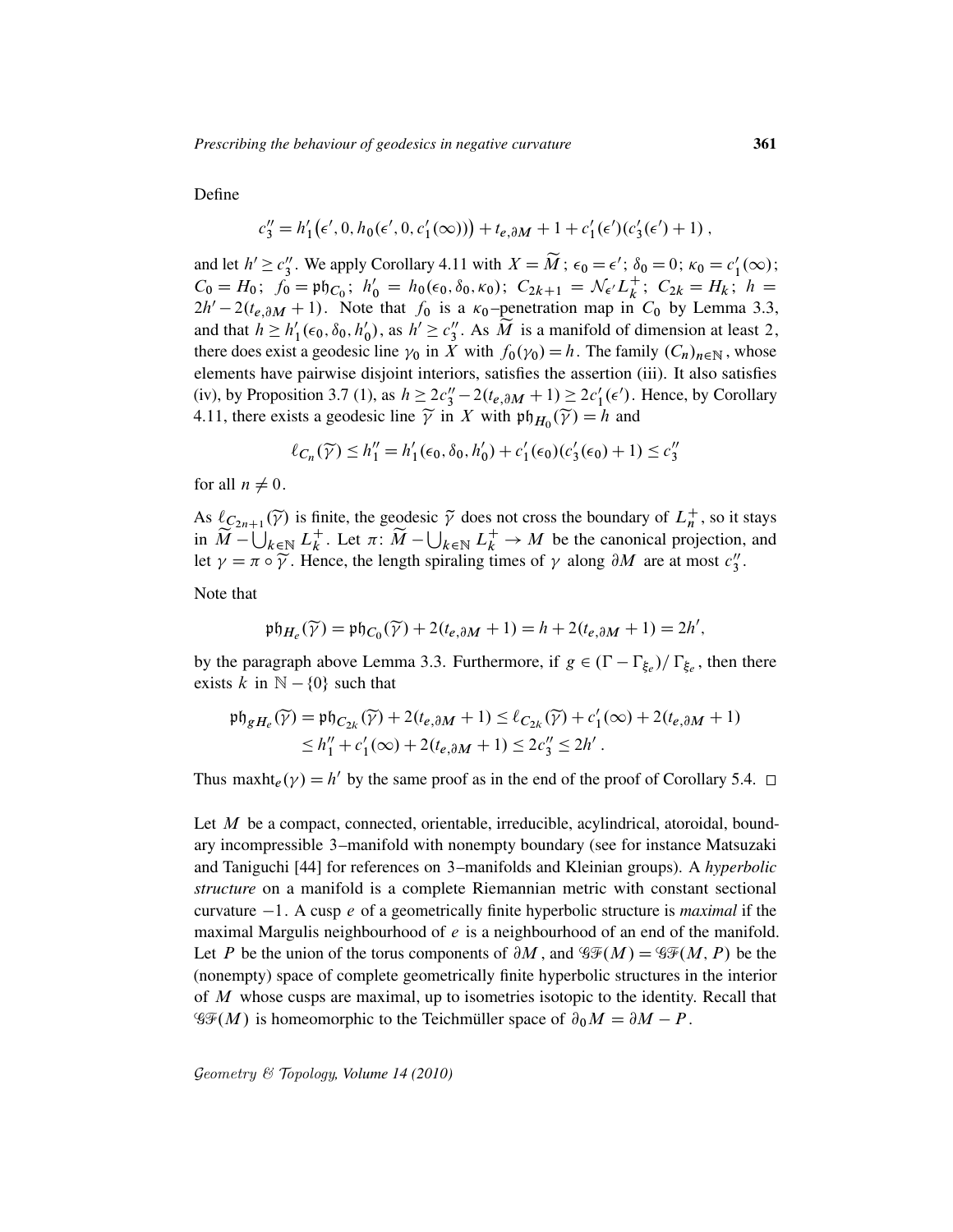For every  $\sigma$  in  $\mathcal{GF}(M)$ , the cusps of  $\sigma$  are in one-to-one correspondence with the torus components of  $\partial M$ , as any minimizing geodesic ray representing a cusp converges to an end of the interior of M corresponding to a torus component of  $\partial M$ . If e is a torus component of  $\partial M$ , let maxht<sub> $\sigma$ </sub>. ( $\gamma$ ) denote the maximum height of a locally geodesic line  $\gamma$  in  $\sigma$  with respect to the cusp corresponding to *e*. The *convex core* of a structure  $\sigma$  in  $\mathcal{GF}(M)$  is the smallest closed convex subset of the interior of M, whose injection in the interior of  $M$  induces an isomorphism on the fundamental groups.

The following result generalizes Theorem 1.5 in the introduction to the case of several cusps.

Corollary 5.12 Let M be a compact, connected, orientable, irreducible, acylindrical, atoroidal, boundary incompressible 3–manifold with boundary, and let e be a torus component of  $\partial M$ . For every compact subset K in  $\mathcal{GF}(M)$ , there exists a constant  $c_4'' = c_4''$  $\binom{n}{4}(K)$  such that for every  $h \geq c_4''$  $\frac{1}{4}$  and every  $\sigma \in K$ , there exists a locally geodesic line  $\gamma$  contained in the convex core of  $\sigma$  such that maxht<sub> $\sigma$ </sub>, $e(\gamma) = h$ , and  $\text{maxht}_{\sigma,e'}(\gamma) \leq c''_4$ " for every torus component  $e' \neq e$  of  $\partial M$ .

**Proof** For a subset A of  $\partial_{\infty} \mathbb{H}_{\mathbb{R}}^3$ , we denote by ConvA the hyperbolic convex hull of A in  $\mathbb{H}^3_{\mathbb{R}}$ . A subgroup  $\Gamma$  of  $\pi_1\overline{M}$  is called a *boundary subgroup* if there are an element  $\gamma \in \pi_1 M$ , a component C of  $\partial_0 M$ , and a point  $x \in C$  such that  $\Gamma = \gamma \operatorname{Im}(\pi_1(C, x) \to$  $\pi_1(M, x)$   $\gamma^{-1}$ . Let  $(\Gamma_n)_{n \in \mathbb{N}}$  be the collection of boundary subgroups of  $\pi_1M$ . Let  $(\Gamma'_n)_{n\in\mathbb{N}}$  be the collection of maximal rank 2 abelian subgroups of  $\pi_1M$ , with  $\Gamma'_0$ 0 conjugate to  $\pi_1 e$ .

Let  $\rho_{\sigma} \colon \pi_1 M \to \text{Isom}(\mathbb{H}^3_{\mathbb{R}})$  be a holonomy representation corresponding to  $\sigma \in K$ , appropriately normalized to depend continuously on  $\sigma$ . By assumption,  $\Gamma = \rho_{\sigma}(\pi_1 M)$ is a (particular) web group (see for instance Abikoff and Maskit [1]). More precisely, for all  $n \in \mathbb{N}$ ,  $\rho_{\sigma}(\Gamma_n)$  is a quasifuchsian subgroup of  $\Gamma$  stabilizing a connected, simply connected component  $\Omega_{n,\sigma}$  of the domain of discontinuity of  $\rho_{\sigma} \pi_1 M$ , such that  $\Omega_{n,\sigma}$ and  $\Omega_{m,\sigma}$  have disjoint closures if  $n \neq m$ , and that  $\partial \Omega_{n,\sigma}$  contains no parabolic fixed points of  $\Gamma$ . Let  $(H_{k,\sigma})_{k\in\mathbb{N}}$  be a maximal family of horoballs with pairwise disjoint interiors such that  $H_{k,\sigma}$  is  $\rho_{\sigma}(\Gamma_k')$ –invariant (such a family is unique if M has only one torus component). To make this family canonical over  $\mathcal{GF}(M)$ , we may fix an ordering  $e_1 = e, e_2, \dots, e_m$  of the torus components of  $\partial M$ , and take by induction  $H_{k,\sigma}$ , for the k's in N such that  $\Gamma_k'$  $\frac{1}{k}$  is conjugate to  $\pi_1(e_i)$ , to be equivariant and maximal with respect to having pairwise disjoint interiors as well as having their interior disjoint with the interior of  $H_{k_*,\sigma}$ , for the  $k_*$ 's in N such that  $\Gamma'_k$  $\kappa_{k*}'$  is conjugate to  $\pi_1(e_j)$  with  $j < i$ . Note that the  $H_{k,\sigma}$ 's, besides the ones such that  $\Gamma'_k$  $\kappa$  is conjugate to  $\pi_1e$ , may not be the horoballs that were used to define the height functions, but this changes their values only by a constant (uniform on  $K$ ).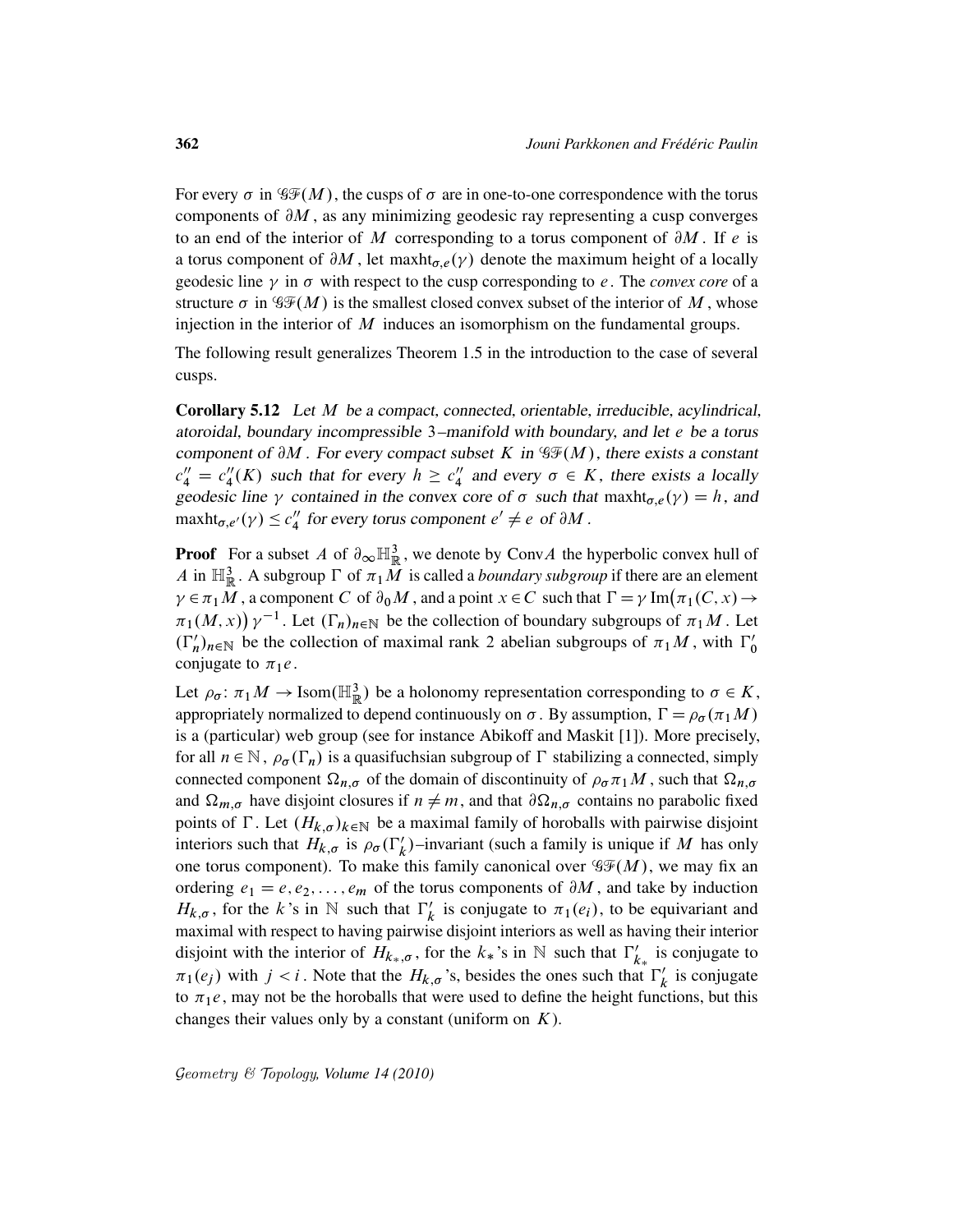Hence, as K is compact, there exists  $\delta > 0$  such that for every  $\sigma \in K$ , the 1–convex subsets  $\mathcal{N}_1$ (Conv $\Omega_{n,\sigma}$ ) and  $H_{k,\sigma}$  for  $n, k \in \mathbb{N}$  meet pairwise with diameter at most  $\delta$ .

The claim follows as in Corollary 5.11 by applying Corollary 4.11 to  $X = \mathbb{H}^3_{\mathbb{R}}$ ,  $\epsilon_0 = 1, \, \delta_0 = \delta, \, \kappa_0 = c_1'$  $I'_1(\infty)$ ,  $C_0 = H_{0,\sigma}$ ,  $f_0 = \mathfrak{ph}_{C_0}$ ,  $h'_0 = h_0(\epsilon_0, \delta_0, \kappa_0)$ ,  $C_{2n+1} =$  $\mathcal{N}_1$ (Conv $\Omega_{n,\sigma}$ ),  $C_{2n} = H_{n,\sigma}$  to get a geodesic line  $\widetilde{\gamma}$  in X with prescribed penetration in  $C_0$ , and penetration bounded by a constant in  $C_n$  for  $n \neq 0$ . The finiteness of the intersection lengths  $\ell_{C_{2n+1}}(\tilde{\gamma})$  for  $n \in \mathbb{N}$  implies that  $\tilde{\gamma}$  stays in the convex hull of the limit set of  $\Gamma$ .  $\Box$ 

Remark The fact that a locally geodesic line stays in the convex core of the manifold and does not converge (either way) to a cusp is equivalent with the locally geodesic line being two-sided recurrent.

### 5.4 Prescribing the asymptotic penetration behaviour

Let X be a proper geodesic CAT(-1) metric space and let  $\xi \in X \cup \partial_{\infty} X$ . Let  $\epsilon \in \mathbb{R}_+^* \cup \{\infty\}$ ,  $\delta, \kappa \ge 0$ . Let  $(C_\alpha)_{\alpha \in \mathcal{A}}$  be a family of  $\epsilon$ -convex subsets of X which satisfies the almost disjointness condition (iii) with parameter  $\delta$ . For each  $\alpha \in A$ , let  $f_{\alpha}$ be a  $\kappa$ -penetration map in  $C_{\alpha}$ . Let  $\gamma$  be a geodesic ray or line, with 0 in the domain of definition of  $\gamma$  (as we are only interested in the asymptotic behaviour, the choice of time 0 is unimportant). These assumptions guarantee that the set  $\mathcal{E}_{\gamma}$  of times  $t \ge 0$ such that  $\gamma$  enters in some  $C_{\alpha}$  at time t with  $f_{\alpha}(\gamma) > \delta + \kappa$  is discrete in  $[0, +\infty[,$ and that  $\alpha = \alpha_t$  is then unique. The set  $\mathcal{E}_{\gamma}$  may be finite, for instance if  $f_{\beta}(\gamma) = +\infty$ for some  $\beta$ . Hence  $\mathcal{E}_{\gamma} = (t_i)_{i \in \mathcal{N}}$  for some initial segment  $\mathcal{N}$  in  $\mathbb{N}$ , with  $t_i < t_{i+1}$  for  $i, i+1$  in N. With  $a_i(y) = f_{\alpha_{t_i}}(y)$ , the (finite or infinite) sequence  $(a_i(y))_{n \in \mathcal{N}}$  will be called the (nonnegative) *penetration sequence* of  $\gamma$  with respect to  $(C_{\alpha}, f_{\alpha})_{\alpha \in A}$ . In this section, we study the asymptotic behaviour of these penetration sequences. We will only state some results when the  $C_{\alpha}$ 's are balls or horoballs, but similar ones are valid, for instance for  $\epsilon$ -neighbourhoods of geodesic lines in X (see for instance our paper [49, Section 5]). We may also prescribe the asymptotic penetration in one cusp, while keeping the heights in the other cusps (uniformly) bounded.

In the following results, we show how to prescribe the asymptotic behaviour of the penetration sequence of a geodesic ray or line with respect to horoballs and their penetration height functions. First, we prove a general result, and we give the more explicit result for Riemannian manifolds as Corollary 5.14.

**Theorem 5.13** Let X be a proper geodesic CAT(-1) metric space, with  $\partial_{\infty} X$  infinite. Let  $(H_{\alpha})_{\alpha \in A}$  be a family of horoballs with pairwise disjoint interiors. Assume that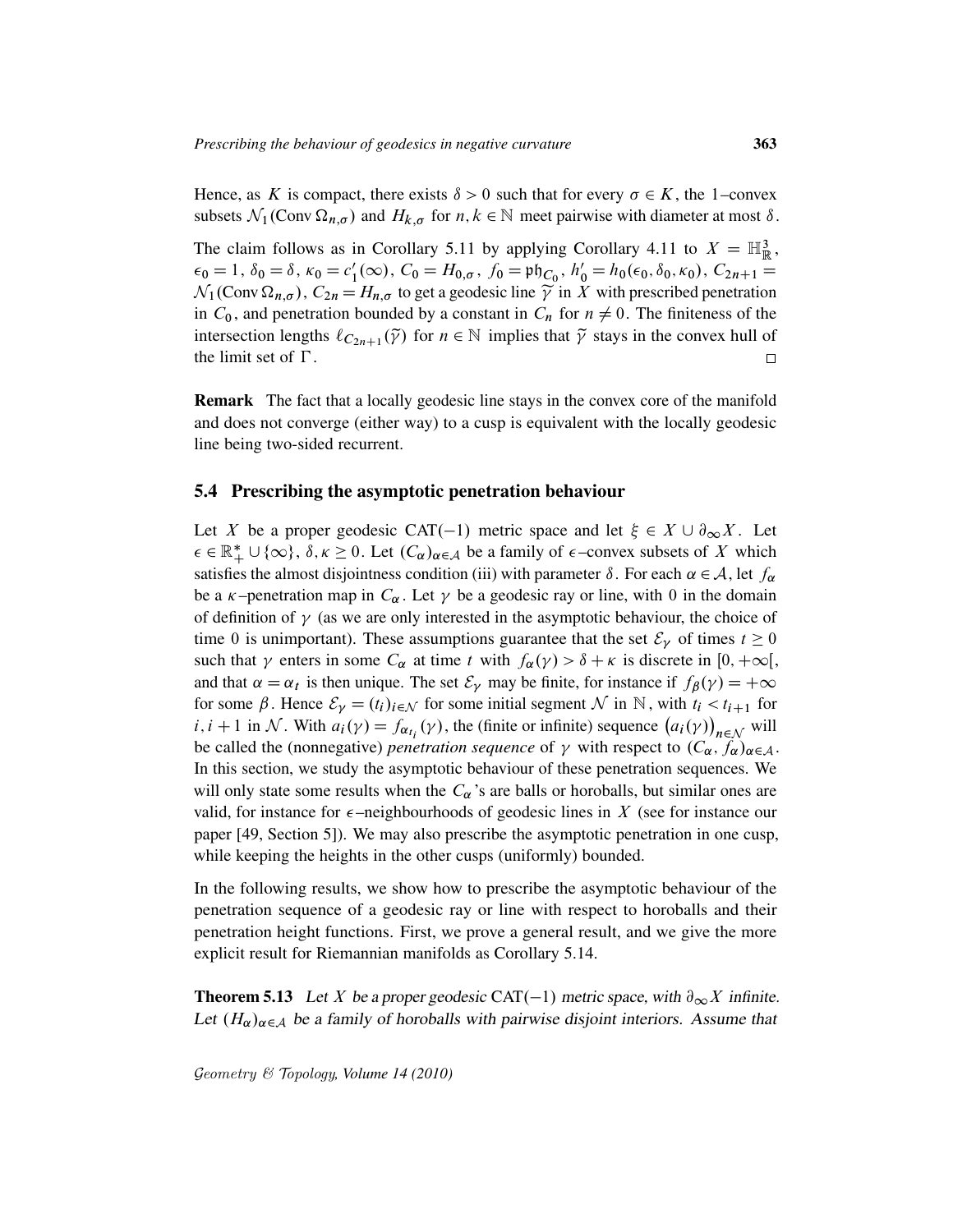there exists  $K \in [0, +\infty[$  and a dense subset Y in  $\partial_{\infty} X$  such that, for every geodesic ray  $\gamma$  in X with  $\gamma(+\infty) \in Y$ , we have

$$
\liminf_{t\to+\infty} d\bigg(\gamma(t),\bigcup_{\alpha\in\mathcal{A}} H_{\alpha}\bigg)\leq K.
$$

Let  $\xi \in X \cup \partial_{\infty} X$  and  $c, c' \ge 0$ . Assume that for every  $h \ge c$  and  $\alpha \in A$  such that  $\xi \notin H_\alpha \cup H_\alpha[\infty]$ , there exists a geodesic ray or line  $\gamma$  starting from  $\xi$  and entering  $H_{\alpha}$  at time  $t = 0$  with  $\mathfrak{ph}_{H_{\alpha}}(\gamma) = h$ , and with  $\mathfrak{ph}_{H_{\beta}}(\gamma) \leq c'$  for every  $\beta$  in  $\mathcal{A} - \{\alpha\}$ such that  $\gamma$ ([0, + $\infty$ [) meets  $H_{\beta}$ . Let  $(a_i(\gamma'))_{n \in \mathcal{N}}$  be the penetration sequence of a geodesic ray or line  $\gamma'$  with respect to  $(H_{\alpha}, \mathfrak{p})_{H_{\alpha}})_{\alpha \in \mathcal{A}}$ .

Then, for every

$$
h \ge h_* = \max \{c \, , \, c' + 3 \, c_1'(\infty) + 10^{-5} \},
$$

there exists a geodesic ray or line  $\gamma$  starting from  $\xi$  such that

$$
\limsup_{i \to +\infty} a_i(\gamma) = h.
$$

**Proof** To simplify notation, let  $f_{\alpha} = \mathfrak{ph}_{H_{\alpha}}$ ,  $c_* = c' + 3c'_1(\infty) + 10^{-5}$ , so that  $h_* = \max\{c_*, c\}$ . If a geodesic ray or line  $\gamma$  starting from  $\xi$  meets  $H_\alpha$  such that  $\xi \notin H_{\alpha} \cup H_{\alpha}[\infty]$ , let  $t_{\alpha}$  $\overline{\alpha}(\gamma)$  and  $t_{\alpha}^{+}$  $_{\alpha}^{+}(\gamma)$  be the entrance and exit times.

Let  $h \ge h_*$ , and let  $\alpha_0 \in \mathcal{A}$  such that  $\xi \notin H_{\alpha_0} \cup H_{\alpha_0}[\infty]$ , which exists by the assumptions. As  $h \ge h_* \ge c$ , there exists a geodesic ray or line  $\gamma_0$  starting from  $\xi$ , entering  $H_{\alpha_0}$  at time 0, such that  $f_{\alpha_0}(\gamma_0) = h$ , and  $f_{\alpha}(\gamma_0) \le c'$  for every  $\alpha \ne \alpha_0$ such that  $\gamma_0([0, +\infty[)$  meets  $H_\alpha$ .

We construct, by induction, sequences  $(\gamma_k)_{k \in \mathbb{N}}$  of geodesic rays or lines starting from  $\xi$ ,  $(\alpha_k)_{k\in\mathbb{N}}$  of elements of A, and  $(t_k)_{k\in\mathbb{N}-\{0\}}$  of elements in  $[0, +\infty]$  converging to  $+\infty$ , such that for every  $k \in \mathbb{N}$ ,

- (1)  $\gamma_k$  enters the interior of  $H_{\alpha_0}$  at time 0, with  $d(\gamma_k(0), \gamma_{k-1}(0)) \leq 1/2^k$  if  $k \geq 1$ ,
- (2)  $\gamma_k$  enters  $H_{\alpha_k}$ ,  $\xi \notin H_{\alpha_k} \cup H_{\alpha_k}[\infty]$ , and  $f_{\alpha_k}(\gamma_k) = h$ ,
- (3) if  $0 \le j \le k 1$ , then  $\gamma_k(]0, +\infty[)$  enters the interior of  $H_{\alpha_j}$  before entering  $H_{\alpha_k}$  with  $t_{\alpha_i}^ \overline{\alpha_j}(\gamma_k) < t_k = t_{\alpha_k}^+$  $\frac{1}{\alpha_{k-1}}(\gamma_k) < t_{\alpha_k}^+$  $_{\alpha_{k}}^{+}(\gamma_{k}),$
- (4) if  $k \ge 1$ , then for every  $\alpha$  such that  $\gamma_k([0, +\infty[)$  meets  $H_\alpha$ , we have  $|f_\alpha(\gamma_k) |f_{\alpha}(\gamma_{k-1})| < 1/2^{k}$  if  $t_{\alpha}^{-}$  $\overline{\alpha}(\gamma_k) < t_k$ , and  $f_\alpha(\gamma_k) \leq c_*$  if  $t_k \leq t_\alpha^{-}$  $\frac{1}{\alpha}(\gamma_k) < t_{\alpha_k}^{-1}$  $_{\alpha_{k}}^{-}(\gamma_{k}),$ and  $f_{\alpha}(\gamma_k) \leq c'$  if  $t_{\alpha}^ \overline{\alpha}(\gamma_k) \geq t_{\alpha_k}^+$  $_{\alpha_{k}}^{+}(\gamma_{k}).$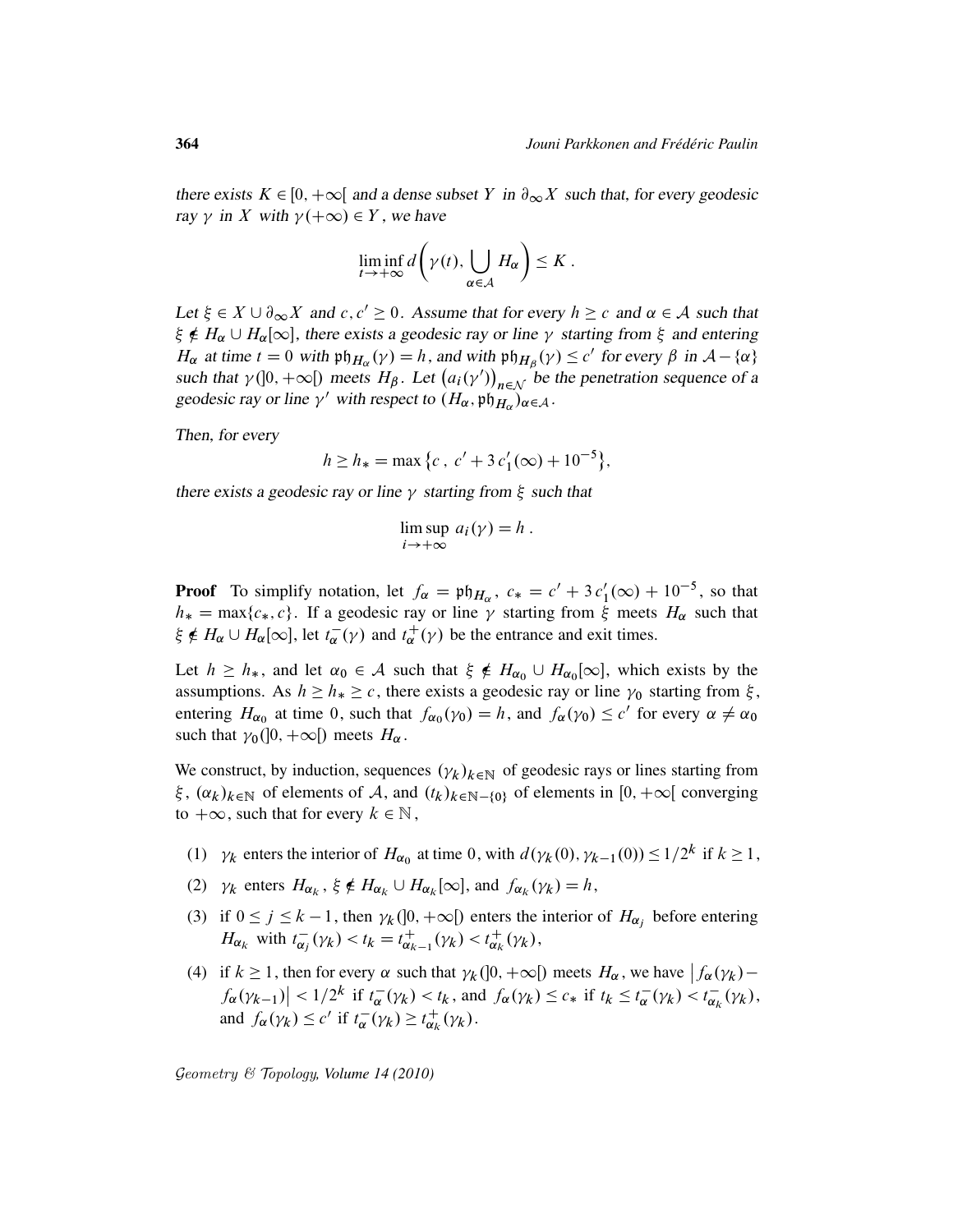Let us first prove that the existence of such sequences implies Theorem 5.13. By the assertion (1), as  $\gamma_k(0)$  stays at bounded distance from  $\gamma_0(0)$ , up to extracting a subsequence, the sequence  $(\gamma_k)_{k \in \mathbb{N}}$  converges to a geodesic ray or line  $\gamma_\infty$  starting from  $\xi$ , entering in  $H_{\alpha_0}$  at time  $t = 0$ , by continuity of the entering point in an  $\epsilon$ -convex subset. Let us prove that  $\limsup_{i \to +\infty} a_i(\gamma_\infty) = h$ .

The lower bound  $\limsup_{i \to +\infty} a_i(\gamma_\infty) \geq h$  is immediate by a semicontinuity argument. Indeed, for every  $k > i$  in N, we have by the assertions (2), (3) and (4),

$$
\left|f_{\alpha_i}(\gamma_k) - h\right| = \left|f_{\alpha_i}(\gamma_k) - f_{\alpha_i}(\gamma_i)\right| \leq \sum_{j=i}^{k-1} \left|f_{\alpha_i}(\gamma_{j+1}) - f_{\alpha_i}(\gamma_j)\right| \leq \sum_{j=i}^{k-1} \frac{1}{2^{j+1}} \leq \frac{1}{2^i}.
$$

Hence by continuity of  $f_{\alpha_i}$ , we have the inequality  $f_{\alpha_i}(\gamma_\infty) \geq h - 1/2^i$ , whose right side converges to h as i tends to  $+\infty$ , which proves the lower bound, as  $h > c'_1$  $_{1}^{\prime}(\infty)$ and  $f_{\alpha_i}$  is a  $c'_1$  $I_1'(\infty)$ -penetration map in  $H_{\alpha_i}$  (see Section 3.1).

To prove the upper bound, assume by contradiction that there exists  $\epsilon > 0$  such that for every  $\lambda > 0$ , there exists  $\alpha = \alpha(\lambda) \in \mathcal{A}$  such that  $\gamma_{\infty}$  enters  $H_{\alpha}$  with  $f_{\alpha}(\gamma_{\infty}) \geq h + \epsilon$ and  $t_{\alpha}^ \frac{1}{\alpha}(\gamma_{\infty}) > \lambda + 2 c'_1(\infty)$ . Take  $\lambda_0 = \max \{t_{i+1} : 1/2^i \ge \frac{\epsilon}{2} \}$  $\left\{\frac{\epsilon}{2}\right\}$ , and  $\alpha = \alpha(\lambda_0)$ 

By continuity of  $f_{\alpha}$ , if k is big enough, we have  $f_{\alpha}(\gamma_k) \ge h + \frac{\epsilon}{2} \ge h_* \ge c_* \ge c'$ . Thus,  $\gamma_k$  meets  $H_\alpha$  as  $h_* > 0$ . The entry time is positive, as  $d(\gamma_k(0), \gamma_\infty(0)) \leq c_1$  $_{1}^{\prime}(\infty)$ and the entrance points of  $\gamma_k$  and  $\gamma_\infty$  in  $H_\alpha$  are at distance at most  $c'_1$  $\frac{1}{1}(\infty)$ , both by Lemma 2.3, and as the entrance time of  $\gamma_{\infty}$  in  $H_{\alpha}$  is strictly bigger than  $2c'_{1}(\infty)$ . Hence, by the assertion (4), we have  $t_{\alpha}^{-}$  $\overline{\alpha}(\gamma_k) < t_k$ . Let  $i \leq k - 1$  be the minimum element of N such that for  $j = i, ..., k - 1$ , the geodesic  $\gamma_{j+1}$  meets  $H_\alpha$  at a positive time with  $t_{\alpha}^{-}$  $\overline{\alpha}(\gamma_{j+1}) < t_{j+1}$ . By the triangle inequality, we have

$$
\left|t_{\alpha}^-(\gamma_{i+1}) - t_{\alpha}^-(\gamma_{\infty})\right| \le d\left(\gamma_{i+1}(t_{\alpha}^-(\gamma_{i+1})), \gamma_{\infty}(t_{\alpha}^-(\gamma_{\infty}))\right) + d\left(\gamma_{i+1}(0), \gamma_{\infty}(0)\right)
$$
  

$$
\le 2 c'_1(\infty).
$$

 $t_{i+1} > t_{\alpha}^{-}$  $\overline{\alpha}^-(\gamma_{i+1}) \geq t_{\alpha}^-$ Hence  $t_{i+1} > t_{\alpha}^{-}(\gamma_{i+1}) \geq t_{\alpha}^{-}(\gamma_{\infty}) - 2c_{1}'(\infty) > \lambda_{0} + 2c_{1}'(\infty) - 2c_{1}'(\infty) = \lambda_{0}$ .

By the definition of  $\lambda_0$ , we hence have  $1/2^i < \frac{\epsilon}{2}$  $\frac{\epsilon}{2}$ . By the definition of *i* and by the assertion (4), we have

$$
f_{\alpha}(\gamma_i) = f_{\alpha}(\gamma_k) + \sum_{j=i}^{k-1} (f_{\alpha}(\gamma_j) - f_{\alpha}(\gamma_{j+1})) \ge h + \frac{\epsilon}{2} - \sum_{j=i}^{k-1} \frac{1}{2^{j+1}}
$$
  
 
$$
\ge h + \frac{\epsilon}{2} - \frac{1}{2^i} \ge h \ge h_*,
$$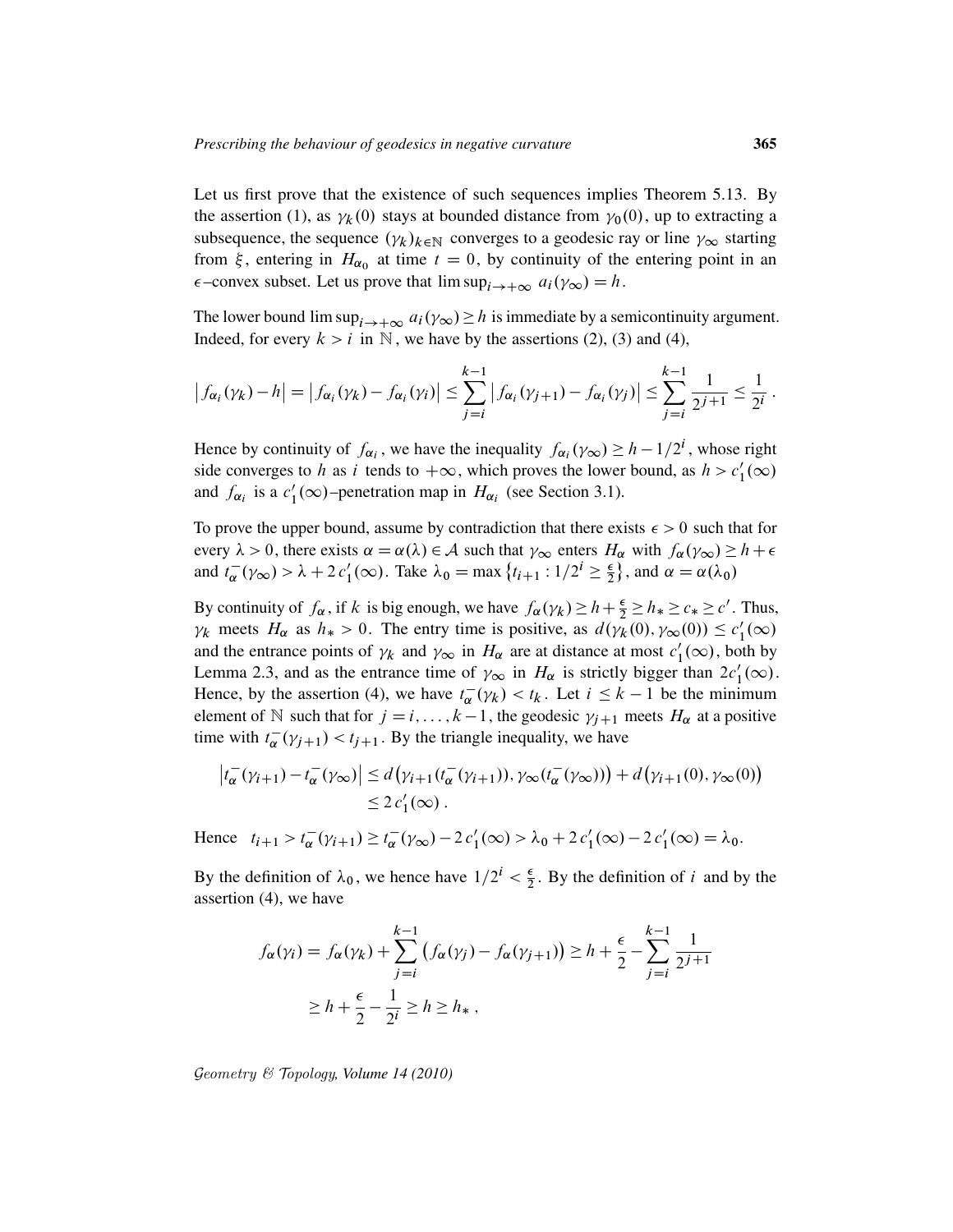and in particular by the same argument as for  $\gamma_k$  above,  $\gamma_i$  enters  $H_\alpha$  at a positive time and  $t_{\alpha}^ \overline{\alpha}(y_i) < t_i$ . This contradicts the minimality of i. This completes the proof, assuming the existence of the sequences with properties (1)–(4).



Let us now construct the sequences  $(\gamma_k)_{k \in \mathbb{N}}$ ,  $(\alpha_k)_{k \in \mathbb{N}}$ ,  $(t_k)_{k \in \mathbb{N} - \{0\}}$ . We have defined  $\gamma_0$ ,  $\alpha_0$ , and they satisfy the properties (1)–(4). Let  $k \ge 1$ , and assume that  $\gamma_{k-1}$ ,  $\alpha_{k-1}$ , as well as  $t_{k-1}$  if  $k \geq 2$ , have been constructed.

As Y is dense in  $\partial_{\infty} X$ , for every  $A > 0$ , there exists a geodesic ray or line  $\gamma'_{k}$  $k-1$ starting from  $\xi$  with  $\gamma'$  $k'_{k-1}(+\infty) \in Y$ , entering in  $H_{\alpha_0}$  at time  $t = 0$ , which is very close to  $\gamma_{k-1}$  on  $[0, t_{\alpha_k}^+]$  $\frac{1}{\alpha_{k-1}}(\gamma_{k-1}) + A$ . By the definition of K, let  $s_k$  be the first time  $t \geq t_{\alpha}^+$  $\chi_{\alpha_{k-1}}^+(v_{k-1}) + A$  such that there exists  $\alpha$  in A with  $d(v_{k-1}'(t), H_\alpha) \leq K + 1$ , and let  $\alpha_k$  be such an  $\alpha$  with  $d(\gamma_{k-1}'(s_k), H_\alpha)$  minimum. Let  $p_k$  be the closest point of  $H_{\alpha_k}$  to  $\gamma'_k$  $k'_{k-1}(s_k)$ . Note that  $\xi \notin H_{\alpha_k} \cup H_{\alpha_k}[\infty]$ , if A is big enough (in particular compared to K), as  $H_{\alpha_0}$  and  $H_{\alpha_k}$  have disjoint interiors.

By the hypothesis, let  $\gamma_k$  be a geodesic ray or line starting from  $\xi$  with  $f_{\alpha_k}(\gamma_k) = h$ (which proves the assertion (2) at rank k as  $h > 0$ ) and  $f_{\alpha}(\gamma_k) \le c'$  for every  $\alpha$  such that  $\gamma_k$  ( $t_{\alpha_k}^ \bar{\alpha}_{k}(\gamma_{k}), +\infty$  enters  $H_{\alpha}$ . As a CAT(-1) metric space is log(1+ $\sqrt{2}$ )-hyperbolic, the geodesic  $[\xi, p_k]$  is contained in the log(1 +  $\sqrt{2}$ )–neighbourhood of the union  $[\xi, \gamma'_{k-1}(s_k)] \cup [\gamma'_{k-1}(s_k), p_k]$ . By Lemma 2.3, we have  $d(\gamma_k(t_{\alpha_k}^{-k}))$  $\frac{1}{\alpha_k}(\gamma_k)), \frac{1}{2}, p_k] \leq$  $c_1'$  $\int_{1}^{1}$ ( $\infty$ ), and therefore ] $\xi$ ,  $\gamma_k(t_{\alpha_k}^{-})$  $(\overline{\alpha_k}(\gamma_k))]$  is contained in the  $(c'_1)$  $l'_1(\infty) + \log(1+\sqrt{2}))$ neighbourhood of  $[\xi, \gamma'_{k-1}(s_k)] \cup [\gamma'_{k-1}(s_k), p_k]$ . Up to choosing A big enough, we may hence assume  $\gamma_k$  is very close to  $\gamma_{k-1}$  between the times 0 and  $t_{\alpha_k}^+$  $\alpha_{k-1}^+(\gamma_{k-1})+1$ . Using this and properties (1) and (3) at rank  $k - 1$ , we have

- $\gamma_k$  does enter the interior of  $H_{\alpha_0}$ , at a time that we may assume to be 0, with  $d(\gamma_k(0), \gamma_{k-1}(0)) \leq 1/2^k$  (this proves the assertion (1) at rank k);
- for  $0 \le j \le k-1$ , as  $\gamma_{k-1}$  passes in the interior of  $H_{\alpha_j}$  at a time strictly between 0 and  $t_{\alpha\iota}^+$  $_{\alpha_{k-1}}^+(\gamma_{k-1})$ , by the inductive assertions (3) if  $k \neq 1$  and  $j \leq k-2$ , or (1) if  $k = 1$  or (2) if  $j = k - 1$ , so does the geodesic ray or line  $\gamma_k$ ; this allows,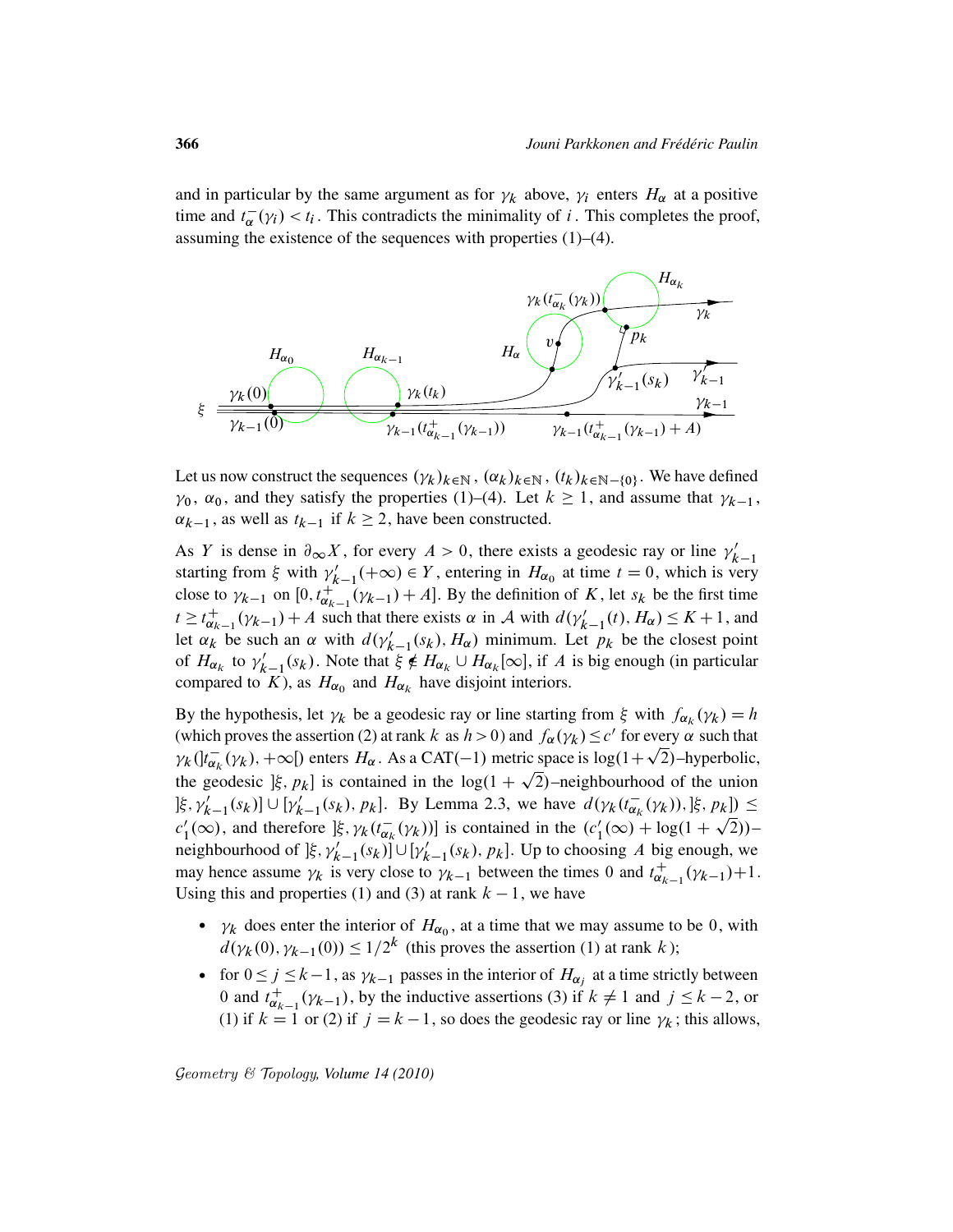in particular, to define  $t_k = t_{\alpha_k}^+$  $\psi_{\alpha_{k-1}}^+(\gamma_k)$ , which satisfies  $t_k \leq t_{\alpha_k}^ \overline{\alpha_k}(\gamma_k) < t_{\alpha_k}^+$  $_{\alpha_{k}}^{+}(\gamma_{k})$ and

(40) 
$$
d(\gamma_k(t_k), \gamma_{k-1}(t_{\alpha_{k-1}}^+(\gamma_{k-1})) ) \leq 10^{-5}/4
$$

if A is big enough; this proves the assertion (3) at rank  $k$ ;

• for every  $\alpha$  such that  $\gamma_k(]0, +\infty[)$  meets  $H_\alpha$  and  $t_\alpha^ \sigma_{\alpha}^-(\gamma_k) < t_k$ , we may assume by continuity that  $|f_{\alpha}(\gamma_k) - f_{\alpha}(\gamma_{k-1})| < 1/2^k$ .

Hence, to prove the assertion (4) at rank k, we consider  $\alpha \in A$  such that  $\gamma_k$  meets  $H_{\alpha}$  with  $t_k \leq t_{\alpha}^{-}$  $\frac{1}{\alpha}(\gamma_k) < t_{\alpha_k}^{-1}$  $_{\alpha_k}(\gamma_k)$ , and we prove that  $f_{\alpha}(\gamma_k) \leq c_*$ . We may assume that  $f_{\alpha}(\gamma_k) > 0$ . Let v be the highest point of  $\gamma_k$  in  $H_{\alpha}$ , which, by disjointness, belongs to  $]\gamma_k(t_\alpha^-)$  $\bar{\alpha}(\gamma_k)), \gamma_k(t_{\alpha_k}^-)$  $\overline{\alpha_k}(\gamma_k)$ ]. Let u be a point in  $[\xi, \gamma'_{k-1}(s_k)] \cup [\gamma'_{k-1}(s_k), p_k]$  at distance at most  $c_1$  $y'_1(\infty) + \log(1 + \sqrt{2}) = \frac{3}{2} c'_1$  $y_1'(\infty)$  from  $v$ .

Assume first that  $u \in [\gamma_{k-1}'(s_k), p_k]$ . Note that by the minimality assumption on  $\alpha_k$ and since  $\alpha \neq \alpha_k$ , the point u then does not belong to  $H_\alpha$ . As  $c_* \geq 3 c'_1(\infty)$ , this implies that  $f_{\alpha}(\gamma_k) \leq 2 d(u, v) \leq c_*$ .

Assume now that  $u = \gamma_k'$  $t'_{k-1}(t)$  with  $t \in [t_{\alpha_k}^+]$  $\chi^+_{\alpha_{k-1}}(\gamma_{k-1}) + A$ ,  $s_k$ [. Then by the minimality of  $s_k$ , the point u again does not belong to  $H_\alpha$  (it is in fact at distance at least  $K + 1$ from  $H_{\alpha}$ ). Hence similarly  $f_{\alpha}(\gamma_k) \leq c_*$ .

Finally, assume that  $u = \gamma'_k$  $t'_{k-1}(t)$  with  $t \leq t_{\alpha_k}^+$  $_{\alpha_{k-1}}^+(\gamma_{k-1}) + A$ . Let  $u' = \gamma_{k-1}(t)$ , which satisfies  $d(u, u') \le 10^{-5}$ /4 (as  $\gamma_{k-1}$  and  $\gamma_k'$ )  $k'_{k-1}$  were assumed to be very close on that range). Assume by contradiction that  $f_{\alpha}(\gamma_k) > c_*$ . In particular,

$$
d(v, \gamma_k(t_k)) \ge d(v, \gamma_k(t_\alpha^-(\gamma_k))) \ge f_\alpha(\gamma_k)/2 > c_*/2.
$$

Let  $\xi_{\alpha}$  be the point at infinity of  $H_{\alpha}$  and  $x_{\alpha} = \gamma_k(t_{\alpha}^{-1})$  $_{\alpha}^-(\gamma_k)$  the entrance point of  $\gamma_k$ in  $H_{\alpha}$ . Since  $d(v, u') \leq d(v, u) + d(u, u') \leq \frac{3}{2}$  $rac{3}{2}c'_1$  $\int_{1}^{1} (\infty) + 10^{-5} / 4$ , we hence have

$$
2\beta_{\xi_{\alpha}}(u',x_{\alpha}) = 2\beta_{\xi_{\alpha}}(u',v) + 2\beta_{\xi_{\alpha}}(v,x_{\alpha})
$$
  
\n
$$
\geq f_{\alpha}(\gamma_k) - 2d(v,u') \geq c_* - 3c'_1(\infty) - 10^{-5}/2 > c' \geq 0,
$$

by the definition of  $c_*$ . Hence  $u' \in H_\alpha$  and  $f_\alpha(\gamma_{k-1}) \geq 2\beta_{\xi_\alpha}(u', x_\alpha) > c'$ . Furthermore,  $t \geq t_{\alpha}^+$  $\sigma_{\alpha_{k-1}}^+(\gamma_{k-1})$ , since otherwise, and by Equation (40),

$$
d(\gamma_k(t_k)), v) \le d(v, u') + d(\gamma_k(t_k), \gamma_{k-1}(t_{\alpha_{k-1}}^+(\gamma_{k-1}))) \le \frac{3}{2} c'_1(\infty) + 10^{-5}/2 \le c_*/2
$$

by the definition of  $c_*$ , a contradiction. Hence, by convexity and since  $H_\alpha$  and  $H_{\alpha_{k-1}}$ have disjoint interiors, we have  $t_{\alpha}^ \overline{\alpha}^-(\gamma_{k-1}) \geq t_{\alpha_k}^+$  $\pi_{\alpha_{k-1}}^+(\gamma_{k-1})$ . Since  $f_\alpha(\gamma_{k-1}) > c'$ , this contradicts the inductive hypothesis (4) on  $\gamma_{k-1}$ . This proves the result.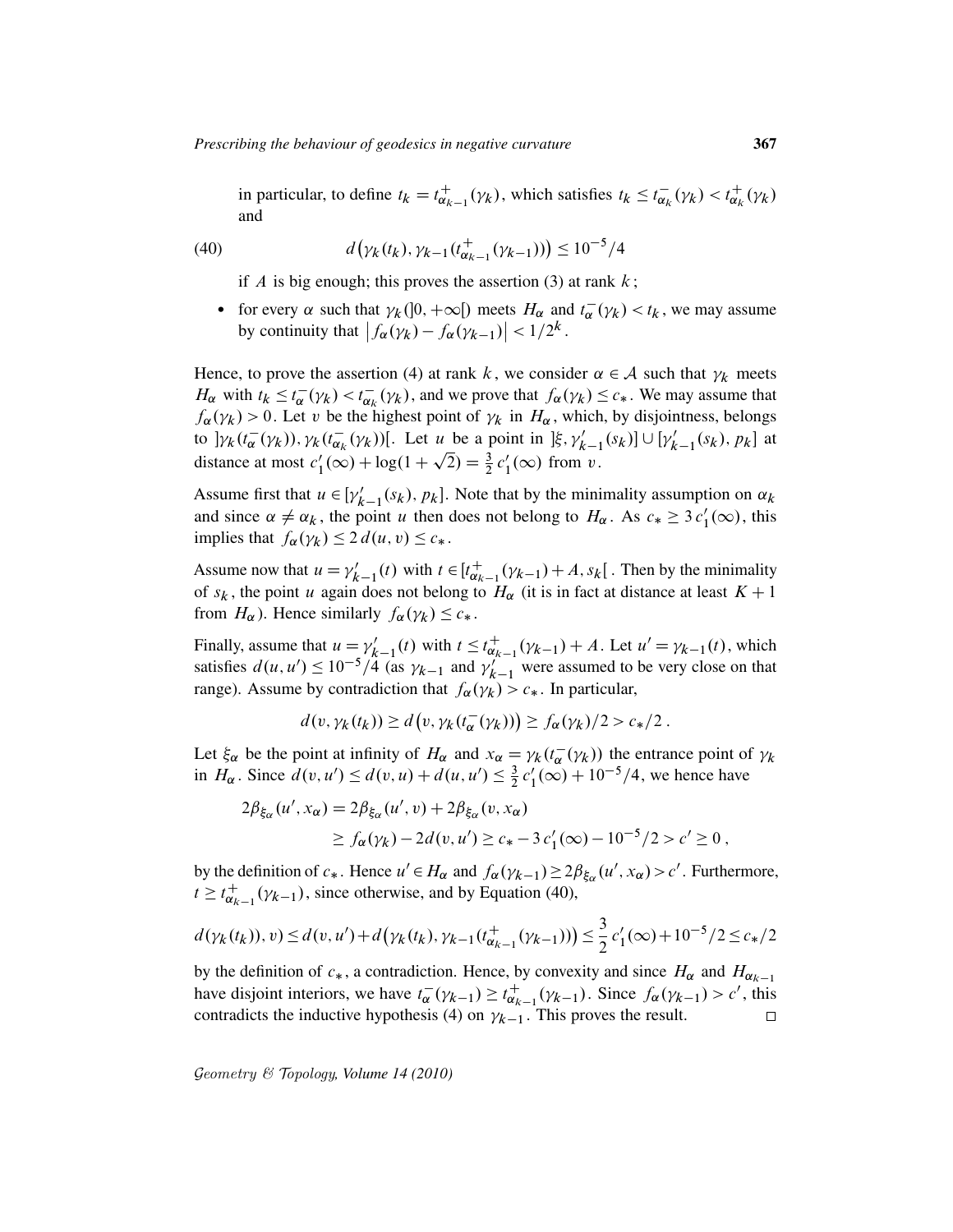**Remark** There is an analogous statement, with an analogous proof, when  $(H_{\alpha})_{\alpha \in A}$ is a family of balls of radius  $R > 0$ , replacing  $c_1$  $\frac{1}{1}(\infty)$  by  $c_1'$  $l_1'(R)$ , and assuming both in the hypothesis and in the conclusion that  $h \leq c''$  for some  $c''$ .

**Corollary 5.14** Let  $X$  be a complete simply connected Riemannian manifold with sectional curvature at most  $-1$  and dimension at least 3, and let  $(H_{\alpha})_{\alpha \in A}$  be a family of horoballs in X with disjoint interiors. Assume that there exists  $K \in [0, +\infty[$  and a dense subset Y in  $\partial_{\infty} X$  such that, for every geodesic ray  $\gamma$  in X with  $\gamma(+\infty) \in Y$ , we have  $\liminf_{t\to+\infty} d(\gamma(t), \bigcup_{\alpha\in\mathcal{A}} H_{\alpha}) \leq K$ . Then, for every  $\xi \in X \cup \partial_{\infty} X$  and

$$
h \ge c_1''(\infty, 0, 0) + 4c_1'(\infty) + 10^{-5} \approx 13.5542,
$$

there exists a geodesic ray or line  $\gamma$  starting from  $\xi$  such that, with  $(a_i(\gamma))_{n \in \mathcal{N}}$  the penetration sequence of  $\gamma$  with respect to  $(H_{\alpha}, \mathfrak{ph}_{H_{\alpha}})_{\alpha \in A}$ , we have

$$
\limsup_{i \to +\infty} a_i(\gamma) = h.
$$

**Proof** Let  $c = c_1''$  $i''_1(\infty, 0, 0), c' = c''_1$  $l''_1(\infty, 0, 0) + c'_1$  $\frac{1}{1}(\infty)$ . We apply Theorem 5.1 with  $\epsilon = \infty$ ,  $\delta = 0$ ,  $\kappa = c_1'$  $I'_1(\infty)$ ,  $\xi_0 = \xi$ ,  $C_0 = H_\alpha$  where  $\alpha \in \mathcal{A}$  satisfies  $\xi \notin H_\alpha \cup H_\alpha[\infty]$ ,  $f_0 = \mathfrak{ph}_{C_0}$ ,  $(C_n)_{n \ge 1}$  is  $(H_\beta)_{\beta \in \mathcal{A} - {\alpha}}$  (up to indexing),  $f_n = \mathfrak{ph}_{C_n}$  for every  $n \in \mathbb{N}$ such that  $\xi \notin C_n \cup \partial_{\infty} C_n$ . Then the assumptions of Theorem 5.13 are satisfied. An easy computation of  $h_*$  in Theorem 5.13 then yields the result.  $\Box$ 

Remark Using Theorem 5.2 instead of Theorem 5.1, there is an analogous statement when  $(H_{\alpha})_{\alpha \in A}$  is a family of balls of radius  $R > 0$ , for  $h \in [c_1^{\prime\prime}]$  $I''_1(R,0,0)+4c'_1(R)+10^{-5}$ ,  $2R - c_1'$  $'_{1}(R)$ .

As in Section 5.1, we consider a complete, nonelementary, geometrically finite Riemannian manifold  $M$ , and e an end of  $M$  endowed with a choice of a Margulis neighborhood. The *asymptotic height spectrum* of the pair  $(M, e)$  is

$$
\text{LimsupSp}(M, e) = \left\{ \limsup_{t \to \infty} \text{ht}_e(\gamma(t)) : \gamma \in T^1 M \right\}.
$$

In classical Diophantine approximation, the *Lagrange spectrum* is defined as the subset of  $[0, +\infty]$  consisting of the *approximation constants*  $c(x)$  of an irrational real number x by rational numbers  $p/q$ , defined by

$$
c(x) = \liminf_{q \to \infty} |q|^2 |x - \frac{p}{q}|.
$$

Using the well known connection between the Diophantine approximation of real numbers by rational numbers and the action of the modular group  $PSL_2(\mathbb{Z})$  on the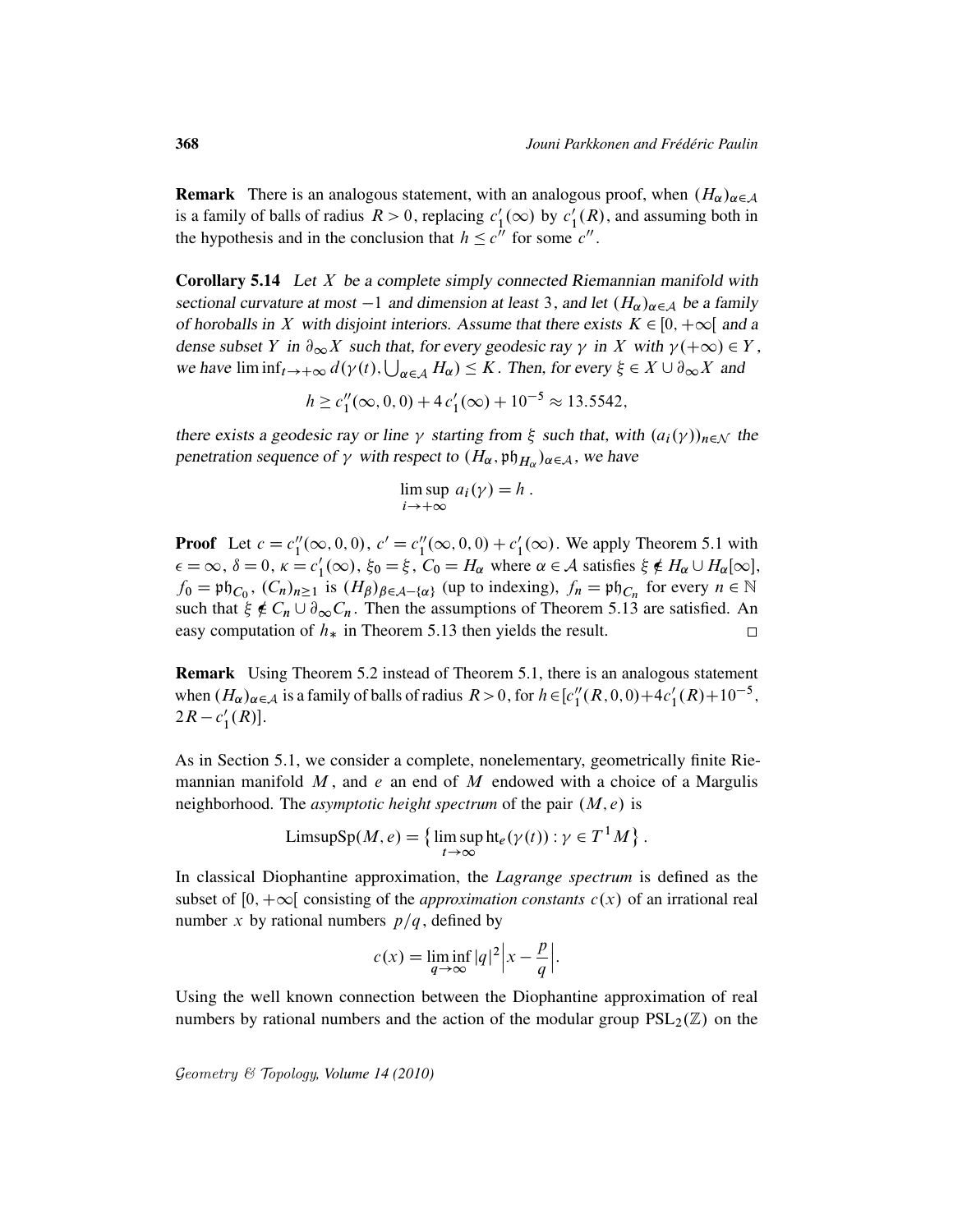upper halfplane model of the real hyperbolic plane, the asymptotic height spectrum of the modular orbifold  $PSL_2(\mathbb{Z})\backslash \mathbb{H}^2_{\mathbb{R}}$  is the image of the Lagrange spectrum by the map  $t \mapsto -\log 2t$  (see for instance Hersonsky and Paulin [30, Theorem 3.4]). Hall [24; 25] showed that the Lagrange spectrum contains an interval [0, c] for some  $c > 0$ . The maximal such interval  $[0, \mu]$  (which is closed as the Lagrange spectrum is closed, by Cusick's result (see for instance Cusick and Flahive [15]), called *Hall's ray*, was determined by Freiman [21] (see also Sloane [58] where the map  $t \mapsto 1/t$  has to be applied). The geometric interpretation of Freiman's result in our context is that LimsupSp $(PSL_2(\mathbb{Z})\backslash \mathbb{H}_{\mathbb{R}}^2)$  contains the maximal interval  $[c, +\infty]$  with

$$
c = -\log(2\mu) = -\log 2\left(\frac{491993569}{2221564096 + 283748\sqrt{462}}\right) \approx 0.817.
$$

The next result is the asymptotic analog of Corollary 5.4, and has a completely similar proof. Theorem 1.6 in the introduction follows, since  $(c_1^n)$  $\binom{n}{1}(\infty, 0, 0) + 4c'_1(\infty) + 10^{-5})/2$  $\approx 6.7771$ . The result proves the existence of Hall's ray in our geometric context, which is much more general than the above particular case; there is no assumption of arithmetic nature, nor of constant curvature nature. Furthermore, we obtain a universal constant (though we do not know the optimal one) 6:7771 which is not too far from the geometric Freiman constant 0:817.

Corollary 5.15 Let M be a complete, nonelementary, geometrically finite Riemannian manifold with sectional curvature at most  $-1$  and dimension at least 3, and let e be a cusp of  $M$ . Then LimsupSp $(M, e)$  contains the interval

$$
[(c_1''(\infty, 0, 0) + 4c_1'(\infty) + 10^{-5})/2, +\infty].
$$

# 6 Applications to Diophantine approximation in negatively curved manifolds

In this section, we consider a number of arithmetically defined examples, illustrating the last result, Corollary 5.15. But we need first to recall some properties and do some computations in the real and complex hyperbolic spaces.

### 6.1 On complex hyperbolic geometry and the Heisenberg group

To facilitate computations, we identify elements in  $\mathbb{C}^{n-1}$  with their coordinate column matrices. We will denote by  $A^* = {}^t \overline{A}$  the adjoint matrix of a complex matrix A. In particular, the standard Hermitian scalar product of  $w, w' \in \mathbb{C}^{n-1}$  is  $\overline{w^* w'} =$  $\sum_{i=1}^{n-1} w_i \overline{w'_i}$ . We also use the notation  $|w|^2 = w^* w$ .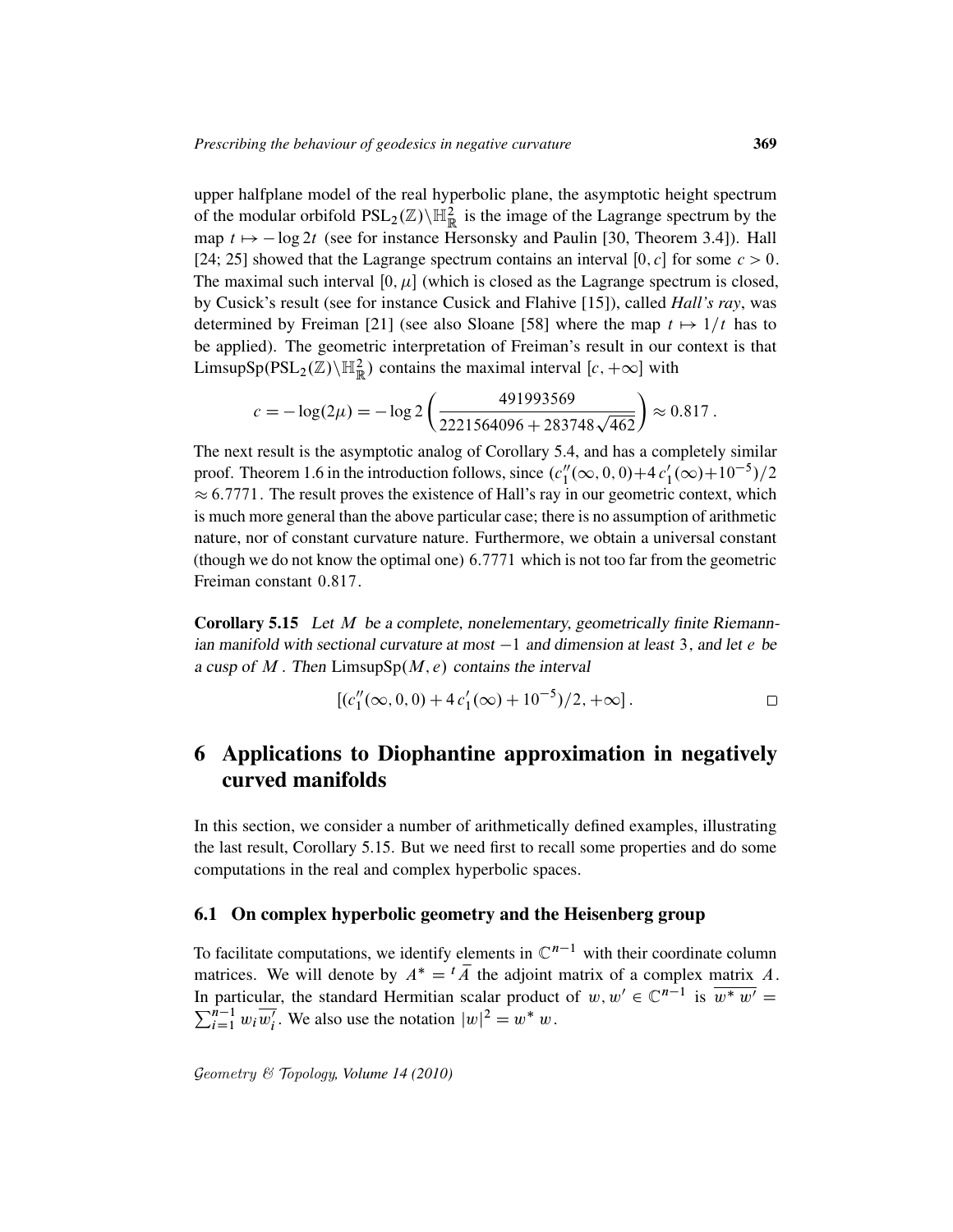Let  $\mathbb{H}_{\mathbb{C}}^n$  be the Siegel domain model of the complex hyperbolic *n*-space, whose underlying set is

$$
\mathbb{H}_{\mathbb{C}}^{n} = \{ (w_0, w) \in \mathbb{C} \times \mathbb{C}^{n-1} : 2 \operatorname{Re} w_0 - |w|^2 > 0 \},
$$

and whose Riemannian metric is

$$
ds_{\mathbb{C}}^2 = \frac{4}{(2 \operatorname{Re} w_0 - |w|^2)^2} ((dw_0 - dw^* w)(\overline{dw_0} - w^* dw) + (2 \operatorname{Re} w_0 - |w|^2) dw^* dw),
$$

(see for instance Goldman [23, Section 4.1]). The complex hyperbolic space has constant holomorphic sectional curvature  $-1$ , hence its real sectional curvatures are bounded between  $-1$  and  $-\frac{1}{4}$  $\frac{1}{4}$ . Its boundary at infinity is

$$
\partial_{\infty} \mathbb{H}_{\mathbb{C}}^{n} = \left\{ (w_0, w) \in \mathbb{C} \times \mathbb{C}^{n-1} : 2 \operatorname{Re} w_0 - |w|^2 = 0 \right\} \cup \left\{ \infty \right\}.
$$

The horoballs centered at  $\infty$  in  $\mathbb{H}_{\mathbb{C}}^{n}$  are the subsets

$$
\mathcal{H}_s = \{ (w_0, w) \in \mathbb{C} \times \mathbb{C}^{n-1} : 2 \operatorname{Re} w_0 - |w|^2 \geq s \},
$$

for  $s > 0$ . Note that the subset  $\mathbb{H}_{\mathbb{C}}^1 = \{(w_0, w) \in \mathbb{H}_{\mathbb{C}}^n : w = 0\}$  is the right halfplane model of the real hyperbolic plane with constant curvature  $-1$ , and it is totally geodesic in  $\mathbb{H}_{\mathbb{C}}^n$ . In particular, the (unit speed) geodesic line starting from  $\infty$ , ending at  $(0, 0) \in \partial_{\infty} \mathbb{H}_{\mathbb{C}}^n$  and meeting the horosphere  $\partial \mathcal{H}_2$  at time  $t = 0$  is the map  $c_0 \colon \mathbb{R} \to \mathbb{H}_{\mathbb{C}}^n$ defined by  $c_0: t \mapsto (e^{-t}, 0)$ .

Let q be the nondegenerate Hermitian form  $-z_0\overline{z_n} - z_n\overline{z_0} + |z|^2$  of signature  $(1, n)$ on  $\mathbb{C} \times \mathbb{C}^{n-1} \times \mathbb{C}$  with coordinates  $(z_0, z, z_n)$ . This is not the form considered in [23, page 67], hence we need to do some computations with it, but it is better suited for our purposes. The Siegel domain  $\mathbb{H}_{\mathbb{C}}^n$  embeds in the complex projective *n*-space  $\mathbb{P}_n(\mathbb{C})$ by the map (using homogeneous coordinates)

$$
(w_0, w) \mapsto [w_0 : w : 1].
$$

Its image is the negative cone of q, that is  $\{[z_0 : z : z_n] \in \mathbb{P}_n(\mathbb{C}) : q(z_0, z, z_n) < 0\}$ . This embedding extends continuously to the boundary at infinity, by mapping  $(w_0, w) \in$  $\partial_{\infty} \mathbb{H}_{\mathbb{C}}^n - \{\infty\}$  to  $[w_0 : w : 1]$  and  $\infty$  to  $[1 : 0 : 0]$ , so that the image of  $\partial_{\infty} \mathbb{H}_{\mathbb{C}}^n$  is the null cone of q, that is  $\{[z_0 : z : z_n] \in \mathbb{P}_n(\mathbb{C}) : q(z_0, z, z_n) = 0\}$ . We use matrices by blocks in the decomposition  $\mathbb{C} \times \mathbb{C}^{n-1} \times \mathbb{C}$ .

Let

(41) 
$$
Q = \begin{pmatrix} 0 & 0 & -1 \\ 0 & I & 0 \\ -1 & 0 & 0 \end{pmatrix}
$$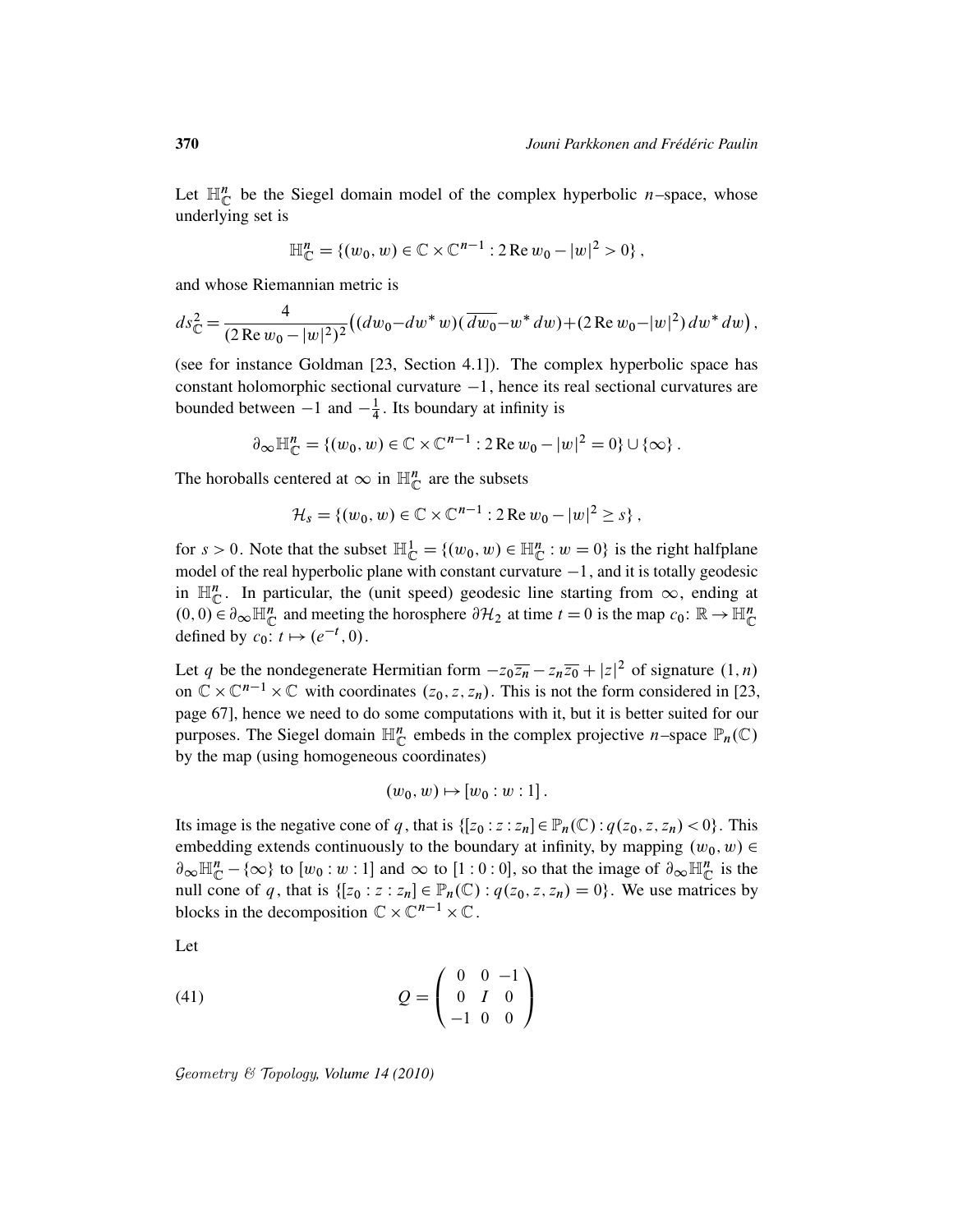be the matrix of  $q$ . If

$$
X = \begin{pmatrix} a & \gamma^* & b \\ \alpha & A & \beta \\ c & \delta^* & d \end{pmatrix},
$$
  
then 
$$
Q^{-1}X^*Q = \begin{pmatrix} \overline{d} & -\beta^* & \overline{b} \\ -\delta & A^* & -\gamma \\ \overline{c} & -\alpha^* & \overline{a} \end{pmatrix}.
$$

If U<sub>Q</sub> is the group of  $(n + 1) \times (n + 1)$  invertible matrices with complex coefficients preserving the Hermitian form  $q$ , then  $X$  belongs to  $U_Q$  if and only if  $X$  is invertible with inverse  $Q^{-1}X^*Q$ . In particular, if X belongs to  $U_Q$ , then

(42)  

$$
\begin{cases}\n c\overline{d} - \delta^* \delta + d\overline{c} = 0, \\
a\overline{b} - \gamma^* \gamma + b\overline{a} = 0, \\
-\alpha \beta^* + AA^* - \beta \alpha^* = I, \\
c\overline{b} - \delta^* \gamma + d\overline{a} = 1, \\
\overline{d}\alpha - A\delta + \overline{c}\beta = 0, \\
\overline{b}\alpha - A\gamma + \overline{a}\beta = 0.\n\end{cases}
$$

The group  $U_Q$  acts projectively on  $\mathbb{P}_n(\mathbb{C})$ , preserving the negative cone of q, hence it acts on  $\mathbb{H}_{\mathbb{C}}^n$ . We will denote in the same way the action of  $U_Q$  on  $\mathbb{H}_{\mathbb{C}}^n$  and the action of  $U_Q$  on the image of  $\mathbb{H}_{\mathbb{C}}^n$  in  $\mathbb{P}_n(\mathbb{C})$ . It is well known (see for instance Goldman [23]) that U<sub>Q</sub> preserves the Riemannian metric of  $\mathbb{H}_{\mathbb{C}}^n$ .

The Heisenberg group Heis $_{2n-1}$  is the real Lie group with the underlying space  $\mathbb{C}^{n-1} \times \mathbb{R}$  and the group law

$$
(\zeta, v)(\zeta', v') = (\zeta + \zeta', v + v' - 2 \operatorname{Im} \zeta^* \zeta').
$$

It has a Lie group embedding in  $U_Q$ , defined by

$$
(\zeta, v) \mapsto u_{\zeta, v} = \begin{pmatrix} 1 & \zeta^* & \frac{|\zeta|^2}{2} - i\frac{v}{2} \\ 0 & I & \zeta \\ 0 & 0 & 1 \end{pmatrix},
$$

whose image preserves the point  $\infty$  as well as each horoball centered at  $\infty$ , as an easy computation shows.

The *Cygan distance* (see Goldman [23, page 160]) on  $Heis<sub>2n-1</sub>$  is the unique leftinvariant distance  $d_{\text{Cyg}}$  such that

$$
d_{\text{Cyg}}((0,0),(\zeta,v)) = (|\zeta|^4 + v^2)^{1/4}.
$$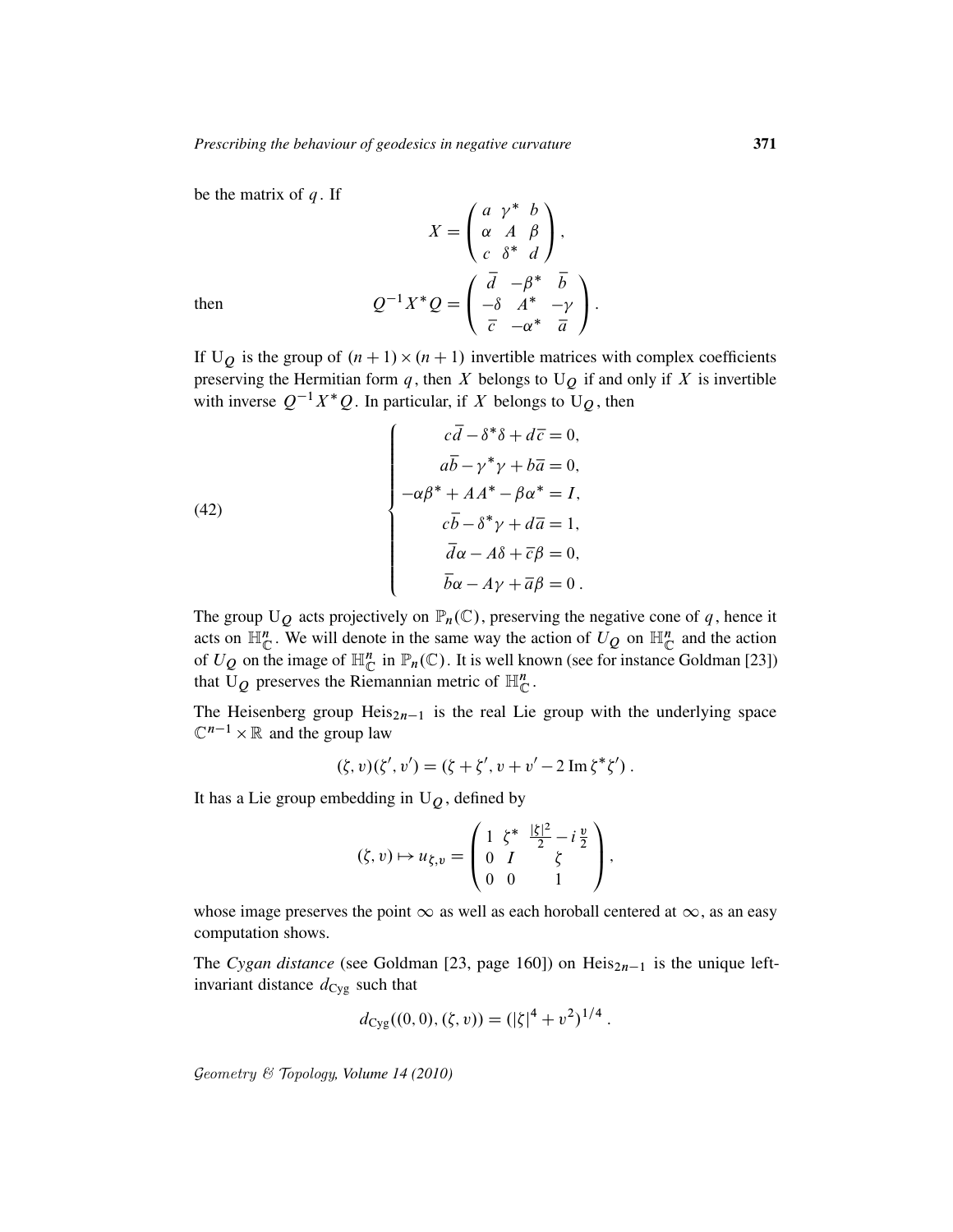$\Box$ 

We introduce the *modified Cygan distance*  $d'_{\text{Cyg}}$  as the unique left-invariant distance  $d'_{\text{Cyg}}$  such that

$$
d'_{\rm Cyg}((0,0),(\zeta,v)) = ((|\zeta|^4 + v^2)^{1/2} + |\zeta|^2)^{1/2}.
$$

It is straightforward to check that  $d'_{\text{Cyg}}$  is indeed a distance, in the same way as the Cygan distance (see for instance Korányi and Reimann [41, page 320]) and that it is equivalent to the Cygan distance,

$$
d_{\text{Cyg}} \leq d'_{\text{Cyg}} \leq \sqrt{2} d_{\text{Cyg}}.
$$

Hence, its induced length distance is equivalent to the Carnot–Caratheodory distance on the Heisenberg group  $Heis<sub>2n-1</sub>$  (see Goldman [23, page 161]).

As the action of Heis<sub>2n-1</sub> on  $\partial_{\infty} \mathbb{H}_{\mathbb{C}}^n - \{\infty\}$  is simply transitive,  $d_{\text{Cyg}}$  and  $d'_{\text{Cyg}}$  define distances on  $\partial_{\infty} \mathbb{H}_{\mathbb{C}}^n - \{\infty\}$ , which are invariant under the action of Heis<sub>2n-1</sub>. We also call these distances the *Cygan distance* and the *modified Cygan distance*, and again denote them by  $d_{\text{Cyg}}$  and  $d'_{\text{Cyg}}$ . Explicitly, these distances are given by

$$
d_{\text{Cyg}}(u_{\xi,v}(0,0), u_{\xi',v'}(0,0)) = d_{\text{Cyg}}((\xi,v), (\xi',v'))
$$

and the similar expression for the modified Cygan distance.

**Lemma 6.1** The distance  $d_{\text{Cyg}}$  (resp.  $d'_{\text{Cyg}}$ ) is the unique distance on  $\partial_{\infty} \mathbb{H}_{\mathbb{C}}^n - \{\infty\}$ invariant under the action of Heis<sub>2n-1</sub> such that  $d_{\text{Cyg}}((w_0, w), (0, 0)) = \sqrt{2|w_0|}$  (resp.  $d'_{\text{Cyg}}((w_0, w), (0, 0)) = \sqrt{2|w_0| + |w|^2}.$ 

**Proof** For every  $(w_0, w)$  in  $\partial_{\infty} \mathbb{H}_{\mathbb{C}}^n - \{\infty\}$ , note that  $(w_0, w) = u_{\zeta, v}(0, 0)$  if and only if  $v = -2 \text{ Im } w_0$  and  $\zeta = w$ , and that 2 Re  $w_0 = |w|^2$ . Hence

$$
d'_{\text{Cyg}}(u_{\xi,v}(0,0), (0,0)) = ((4 \text{ Re}^2 w_0 + 4 \text{ Im}^2 w_0)^{1/2} + |w|^2)^{1/2} = \sqrt{2|w_0| + |w|^2}.
$$

A similar proof gives the result for the Cygan distance.

In particular, if  $n = 2$ , then  $d'_{\text{Cyg}}$  is indeed defined as in the statement of Theorem 1.8 in the introduction.

Let  $d_{\mathbb{H}_{\mathbb{C}}^n}$  be the Riemannian distance on  $\mathbb{H}_{\mathbb{C}}^n$ , and  $d'_{\mathbb{H}_{\mathbb{C}}^n} = \frac{1}{2} d_{\mathbb{H}_{\mathbb{C}}^n}$  be the Riemannian distance of the Riemannian metric of  $\mathbb{H}_{\mathbb{C}}^n$  renormalized to have maximal real sectional curvatures  $-1$ .

**Proposition 6.2** For every  $\xi$ ,  $\xi'$  in  $\partial_{\infty} \mathbb{H}_{\mathbb{C}}^n - \{\infty\}$ , for every  $s_0 > 0$ , the distance  $\ell'$  for the renormalized Riemannian distance  $d'_{\mathbb{H}_{\mathbb{C}}^{n}}$  between the horoball  $\mathcal{H}_{s_0}$  and the horoball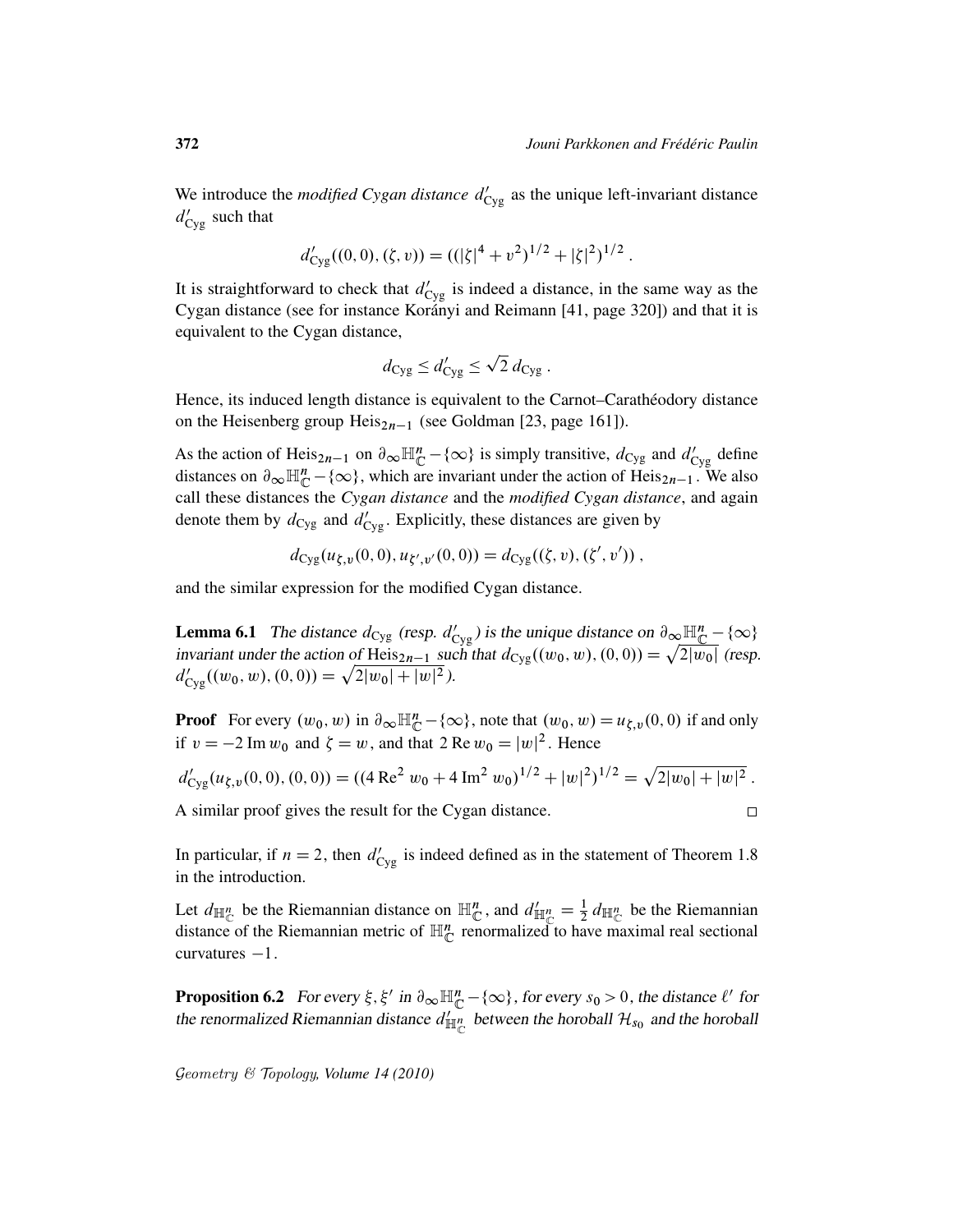centered at  $\xi$  and tangent to the geodesic line between  $\infty$  and  $\xi'$  is, if these horoballs are disjoint,

$$
\ell' = -\log d'_{\text{Cyg}}(\xi, \xi') + \frac{1}{2}\log\left(\frac{s_0}{2}\right).
$$

Proof By invariance of the modified Cygan distance, of each horoball centered at  $\infty$ , and of the normalized Riemannian distance, under the action of the Heisenberg group, we may assume that  $\xi = (0, 0)$ . Let  $(\zeta, v) \in \text{Heis}_{2n-1}$  such that  $\xi' = u_{\zeta, v}(\xi)$ . As  $u_{\xi,v}$  sends geodesic lines to geodesic lines, and fixes  $\infty$ , the geodesic lines (for  $d_{\mathbb{H}_{\mathbb{C}}^{n}}$ ) starting from  $\infty$  and ending at  $\xi'$  are time translates of  $u_{\xi,v} \circ c_0$ , which by an easy computation is

$$
u_{\xi,v} \circ c_0
$$
:  $t \mapsto (e^{-t} + (|\zeta|^2 - iv)/2, \zeta)$ .

The matrix

(43) 
$$
X_0 = \begin{pmatrix} 0 & 0 & 1 \\ 0 & I & 0 \\ 1 & 0 & 0 \end{pmatrix}
$$

belongs to  $U_Q$ , as  $Q^{-1}X_0^*Q = X_0 = X_0^{-1}$ , and the corresponding isometry of  $\mathbb{H}_{\mathbb{C}}^n$ sends  $\infty \in \partial_{\infty} \mathbb{H}_{\mathbb{C}}^{n}$  to  $(0, 0) \in \partial_{\infty} \mathbb{H}_{\mathbb{C}}^{n}$ . Hence  $X_0$  sends the horoballs centered at  $\infty$ to the horoballs centered at  $(0, 0)$ . Let  $s > 0$ , an easy computation shows that

$$
X_0\mathcal{H}_s = \{(w_0, w) \in \mathbb{C} \times \mathbb{C}^{n-1} : 2 \operatorname{Re} w_0 - |w|^2 \ge s |w_0|^2 \}.
$$

For every t in R, the point  $u_{\xi,\nu} \circ c_0(t)$  belongs to the horosphere  $X_0 \partial \mathcal{H}_s$  if and only if

$$
2 \operatorname{Re} (e^{-t} + (|\zeta|^2 - iv)/2) - |\zeta|^2 = s|e^{-t} + (|\zeta|^2 - iv)/2|^2,
$$

that is, if and only if

$$
s e^{-2t} + (s|\zeta|^2 - 2)e^{-t} + \frac{s}{4} (|\zeta|^4 + v^2) = 0.
$$

The horoball  $X_0\mathcal{H}_s$  is hence tangent to the geodesic line  $u_{\xi,v} \circ c_0$  if and only if the above quadratic equation with unknown  $e^{-t}$  has a double solution, that is, if and only if its discriminant  $\Delta$  is 0. An easy computation gives  $-\Delta = s^2v^2 + 4s|\zeta|^2 - 4$ . Thus, the horoball  $X_0\mathcal{H}_s$  is tangent to  $u_{\xi,v} \circ c_0$  if and only if

(44) 
$$
s = \frac{2}{\sqrt{|\zeta|^4 + v^2} + |\zeta|^2}.
$$

As the geodesic line  $c_0$  passes through the point at infinity of both horoballs  $\mathcal{H}_{s_0}$  and  $X_0\mathcal{H}_s$  (which have disjoint interiors by assumption), the Riemannian distance between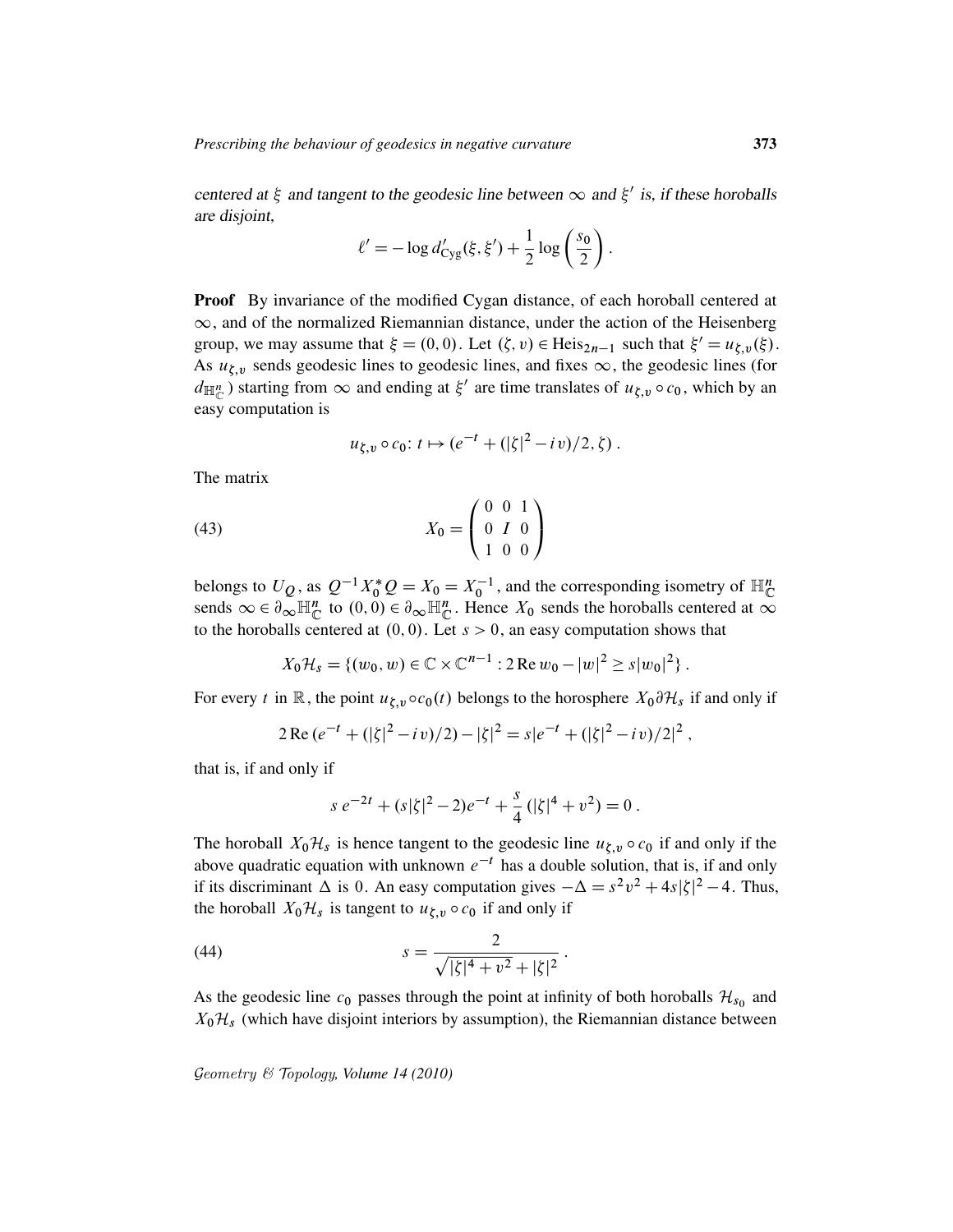them is the length of the subsegment of  $c_0$  joining them. Note that  $c_0$  meets  $X_0 \partial \mathcal{H}_s$ at  $(\frac{2}{s})$  $\frac{2}{s}$ , 0). Hence, by an easy computation in  $\mathbb{H}^1_{\mathbb{C}}$ ,

$$
\ell' = d'_{\mathbb{H}_{\mathbb{C}}^n}(\mathcal{H}_{s_0}, X_0 \mathcal{H}_s) = \frac{1}{2} d_{\mathbb{H}_{\mathbb{C}}^n}(\mathcal{H}_{s_0}, X_0 \mathcal{H}_s) = \frac{1}{2} d_{\mathbb{H}_{\mathbb{C}}^n} \left( \left( \frac{s_0}{2}, 0 \right), \left( \frac{2}{s}, 0 \right) \right)
$$
  
=  $\frac{1}{2} \left( \log \frac{s_0}{2} - \log \frac{2}{s} \right).$ 

By Equation (44) and the definition of  $d'_{\text{Cyg}}$ , the result follows.

 $\Box$ 

For every X in U<sub>Q</sub>, we will denote by  $c = c(X)$  its  $(3, 1)$ –coefficient in its matrix by blocks. Note that X fixes  $\infty$  if and only if  $c = 0$ , by the equations (42). Equivalently, by the same set of equations, a matrix fixes  $\infty$  if and only if it is upper triangular by blocks (this is the main reason why we chose the Hermitian form  $q$  rather than the one in [23]). The following lemma is completely analogous to Proposition 3.14 of [31], but as we are using a different quadratic form, we need to give a proof.

**Lemma 6.3** For every X in  $U_Q$  and every  $s > 0$  such that the horoballs  $\mathcal{H}_s$  and  $X\mathcal{H}_s$  have disjoint interiors, we have

$$
d'_{\mathbb{H}_{\mathbb{C}}^n}(\mathcal{H}_s, X\mathcal{H}_s) = \log |c| + \log \frac{s}{2}.
$$

**Proof** As  $\mathcal{H}_s$  and  $X\mathcal{H}_s$  have disjoint interiors, X does not fix  $\infty$ , hence  $c \neq 0$ . Left and right multiplication of X by an element  $u_{\xi,v}$  for some  $(\zeta,v)$  in Heis<sub>2n-1</sub> does not change the coefficient c of X, nor does it change  $d'_{\mathbb{H}_{\mathbb{C}}^n}(\mathcal{H}_s, X\mathcal{H}_s) = \frac{1}{2} d_{\mathbb{H}_{\mathbb{C}}^n}(\mathcal{H}_s, X\mathcal{H}_s)$ , as  $u_{\xi,v}$  preserves the distance  $d_{\mathbb{H}_{\mathbb{C}}^n}$  and each horosphere centered at  $\infty$ . Hence, as Heis<sub>2n-1</sub> acts transitively on  $\partial_\infty \mathbb{H}^n_{\mathbb{C}} - \{\infty\}$ , we may assume that  $X\infty = (0,0)$  and that  $X^{-1}$   $\infty$  = (0, 0). As  $X \infty$  = (0, 0), the coefficients a,  $\alpha$  of X are 0, and hence by the second equation of (42), the coefficient  $\gamma$  is 0. As  $X^{-1} \infty = (0, 0)$ , the coefficients d,  $\delta$ of X are 0, and hence by the fifth equation of (42), the coefficient  $\beta$  is 0. Therefore, by the third and fourth equation of  $(42)$ , the matrix X has the form

$$
\left(\begin{array}{ccc} 0 & 0 & \frac{1}{\overline{c}} \\ 0 & A & 0 \\ c & 0 & 0 \end{array}\right),
$$

with A unitary. An easy computation, similar to the one we already did with  $X_0$ , shows that

$$
X\mathcal{H}_s = \{(w_0, w) \in \mathbb{C} \times \mathbb{C}^{n-1} : 2 \operatorname{Re} w_0 - |w|^2 \ge s |c|^2 |w_0|^2 \}.
$$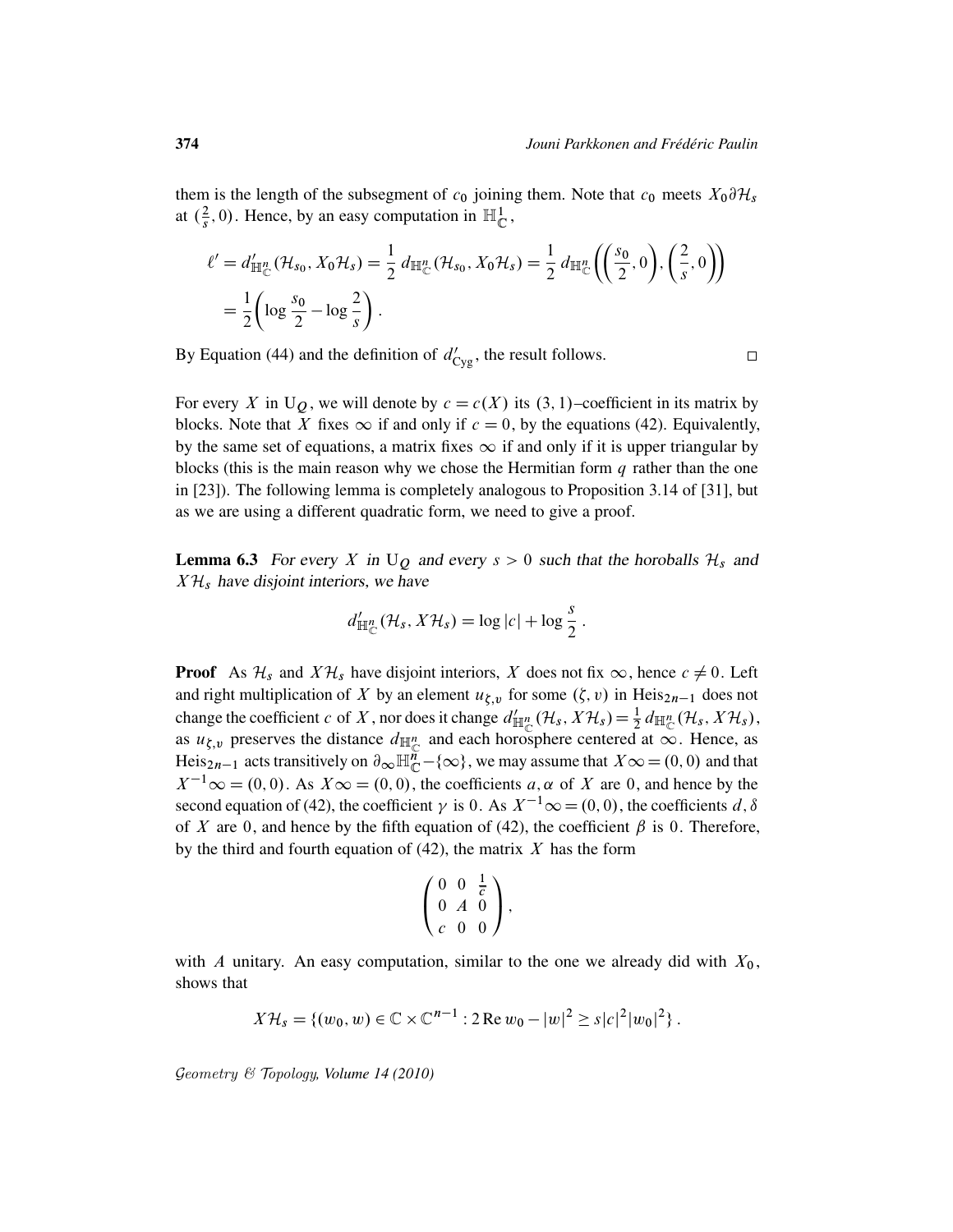Hence, as above, since  $s/2 \ge 2/(s|c|^2)$  as the horoballs  $\mathcal{H}_s$  and  $X\mathcal{H}_s$  have disjoint interiors,

$$
d'_{\mathbb{H}_{\mathbb{C}}^n}(\mathcal{H}_s, X\mathcal{H}_s) = \frac{1}{2} d_{\mathbb{H}_{\mathbb{C}}^n}(\mathcal{H}_s, X\mathcal{H}_s)
$$
  
= 
$$
\frac{1}{2} d_{\mathbb{H}_{\mathbb{C}}^n} \left( \left( \frac{s}{2}, 0 \right), \left( \frac{2}{s|c|^2}, 0 \right) \right) = \log |c| + \log \frac{s}{2} . \qquad \Box
$$

Let *m* be a squarefree positive integer, let  $K_{-m} = \mathbb{Q}(i\sqrt{m})$  be the corresponding p imaginary quadratic number field, and let  $\mathcal{O}_{-m}$  be the ring of integers of  $K_{-m}$ . An *order*  $\mathcal{O}$  in  $K_{-m}$  is a unitary subring of  $\mathcal{O}_{-m}$  which is a free  $\mathbb{Z}$ –module of rank 2. We use for instance [14, Chapter 7] for a general reference on these objects. An example of an order in  $K_{-m}$  is  $\mathbb{Z}[i\sqrt{m}]$ , and  $\mathcal{O}_{-m}$  is the maximal order of  $K_{-m}$ . In particular, O contains a Q-basis of  $K_{-m}$ , and the field of fractions of O is  $K_{-m}$ . Let  $\omega$  be an element of O with Im  $\omega > 0$  such that  $\mathcal{O} = \mathbb{Z}[\omega] = \mathbb{Z} + \omega \mathbb{Z}$ .

As  $\hat{O}$  is stable by complex conjugation, the subset

$$
SU_Q(\mathcal{O}) = SU_Q \cap \mathcal{M}_{n+1}(\mathcal{O})
$$

is a discrete subgroup of the semisimple connected real Lie group  $SU_0 = U_0 \cap$  $SL_{n+1}(\mathbb{C})$ .

Let *I* be a nonzero ideal of *O*. We denote by  $\Gamma_{\mathbb{C},\mathcal{I}}$  the preimage, by the group morphism  $SU_0(\mathcal{O}) \rightarrow SL_{n+1}(\mathcal{O}/\mathcal{I})$  of reduction modulo  $\mathcal{I}$ , of the parabolic subgroup of matrices whose first column has all its coefficients 0 except the first one. As  $\mathcal{O}/\mathcal{I}$ is finite (*I* is nonzero),  $\Gamma_{\mathbb{C},\mathcal{I}}$  is a finite index subgroup of  $SU_0(\mathcal{O})$ . In particular, if  $\mathcal{I} = \mathcal{O}$ , then  $\Gamma_{\mathbb{C},\mathcal{I}} = \Gamma_{\mathbb{C},\mathcal{O}} = \mathrm{SU}_Q(\mathcal{O})$ .

Recall that a horoball H centered at a point  $\xi$  in a CAT(-1) metric space X is *precisely invariant* under a group of isometries  $\Gamma$  if for every  $g \in \Gamma$  that does not fix  $\xi$ , the intersection  $g\breve{H} \cap \breve{H}$  is empty.

**Lemma 6.4** For  $v = 2 \text{ Im } \omega$  if Re  $\omega \in \mathbb{Z}$ , and  $v = 4 \text{ Im } \omega$  otherwise, the horoball  $\mathcal{H}_v$  is precisely invariant under  $\Gamma_{\mathbb{C},\mathcal{I}}$ . Furthermore, if  $\mathcal{I} = \mathcal{O} = \mathcal{O}_{-1}$ , then  $\mathcal{H}_2$  is the maximal horoball centered at  $\infty$  which is precisely invariant under  $\Gamma_{\mathbb{C},\mathcal{I}}$ .

**Proof** With v as in the statement, the element  $-i\nu/2$  belongs to  $\mathcal{O}$ , as i Im  $\omega$  =  $\omega$  – Re  $\omega$  belongs to  $\mathcal O$  if Re  $\omega \in \mathbb Z$ , and  $2i \text{Im } \omega = \omega - \overline{\omega}$  belongs to  $\mathcal O$  (which is stable by conjugation). Hence  $u_{0,y}$  belongs to  $\Gamma_{\mathbb{C},\mathcal{I}}$ . It follows for instance from Hersonsky and Paulin [28, Proposition 5.7] (which is an easy consequence of the complex hyperbolic Shimizu inequality of Kamiya [37] and Parker [46]) that the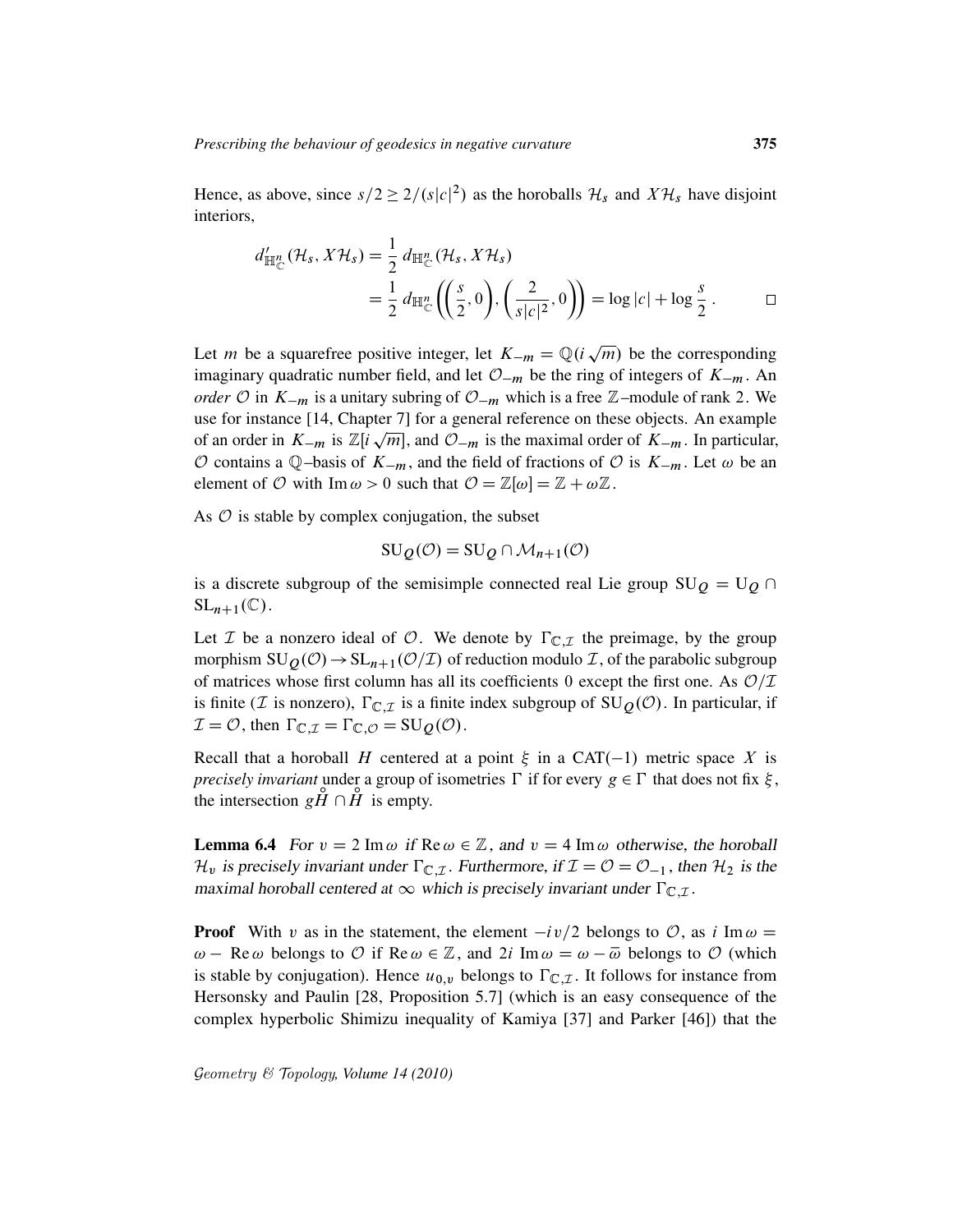horoball  $\mathcal{H}_v$  is precisely invariant (the Hermitian form q in [28] is not the same one as the one above, but it is equivalent by a permutation of coordinates, hence we may indeed apply Proposition 5.7 of [28]).

If  $\mathcal{I} = \mathcal{O} = \mathcal{O}_{-1}$ , then  $X_0$  defined in Equation (43) belongs to  $\Gamma_{\mathbb{C},\mathcal{I}}$  and Im  $\omega = 1$ , Re  $\omega \in \mathbb{Z}$ . By Lemma 6.3, we have  $d(\mathcal{H}_2, X_0\mathcal{H}_2) = 0$ , hence the last assertion follows.  $\Box$ 

For every  $(a, \alpha, c) \in \mathcal{O} \times \mathcal{O}^{n-1} \times \mathcal{O}$ , let  $\langle a, \alpha, c \rangle$  be the ideal of  $\mathcal O$  generated by a, c and the components of  $\alpha$ .

**Proposition 6.5** If  $n = 2$  and  $\mathcal{O} = \mathcal{O}_{-m}$ , then

- (1) for every  $\mathcal I$ , the set of parabolic fixed points of  $\Gamma_{\mathbb C,\mathcal I}$  is exactly the set of points in  $\partial_{\infty} \mathbb{H}_{\mathbb{C}}^n$  having homogeneous coordinates in  $\mathbb{P}_n(\mathbb{C})$  that are elements in  $K_{-m}$ ,
- (2) the orbit  $\Gamma_{\mathbb{C},\mathcal{I}} \cdot \infty$  is exactly the set of points in  $\partial_{\infty} \mathbb{H}_{\mathbb{C}}^n$  having homogeneous coordinates in  $\mathbb{P}_n(\mathbb{C})$  of the form  $[a : \alpha : c]$  with  $(a, \alpha, c) \in \mathcal{O} \times \mathcal{I}^{n-1} \times \mathcal{I}$ , 2 Re  $a\overline{c} = |\alpha|^2$  and  $\langle a, \alpha, c \rangle = \mathcal{O}$ ,
- (3) if  $m = 1, 2, 3, 7, 11, 19, 43, 67, 163$  and  $\mathcal{I} = \mathcal{O}$ , then  $\Gamma_{\mathbb{C},\mathcal{I}}$  has only one orbit of parabolic fixed points.

**Proof** (1) If  $\mathcal{I} = \mathcal{O}$ , then the first result is due to Holzapfel [35; 36, page 280]. As  $\Gamma_{\mathbb{C},\mathcal{I}}$  has finite index in  $SU_0(\mathcal{O})$ , and as a discrete group and a finite index subgroup have the same set of parabolic fixed points, the first claim follows.

(2) A result of Feustel [19] (see Holzapfel [36, page 280] and Zink [63]) says that the map which associates to a parabolic fixed point of  $SU<sub>Q</sub>(O)$  the fractional ideal generated by its homogeneous coordinates in  $\mathcal{O}_{-m}$  induces a bijection from the set of orbits under  $SU_0(\mathcal{O})$  of parabolic fixed points of  $SU_0(\mathcal{O})$  to the set of ideal classes of  $K_{-m}$ . As  $\infty$  corresponds to [1 : 0 : 0] whose coordinates generate the trivial fractional ideal, and as  $K_{-m}$  has class number one if and only if  $m = 1, 2, 3, 7, 11, 19, 43, 67, 163$ (see Cox [14, Theorem 7.30]), the second claim follows if  $\mathcal{I} = \mathcal{O}$ , as well as claim (3). If  $M \in \Gamma_{\mathbb{C},\mathcal{I}}$  and

$$
M\begin{pmatrix} 1\\0\\0 \end{pmatrix} = \begin{pmatrix} a\\ \alpha\\c \end{pmatrix},
$$

$$
\begin{pmatrix} a\\ \alpha\\c \end{pmatrix}
$$

then

is the first column of the matrix M, so that the second claim if  $\mathcal{I} \neq \mathcal{O}$  follows by the definition of  $\Gamma_{\mathbb{C},\mathcal{I}}$ .  $\Box$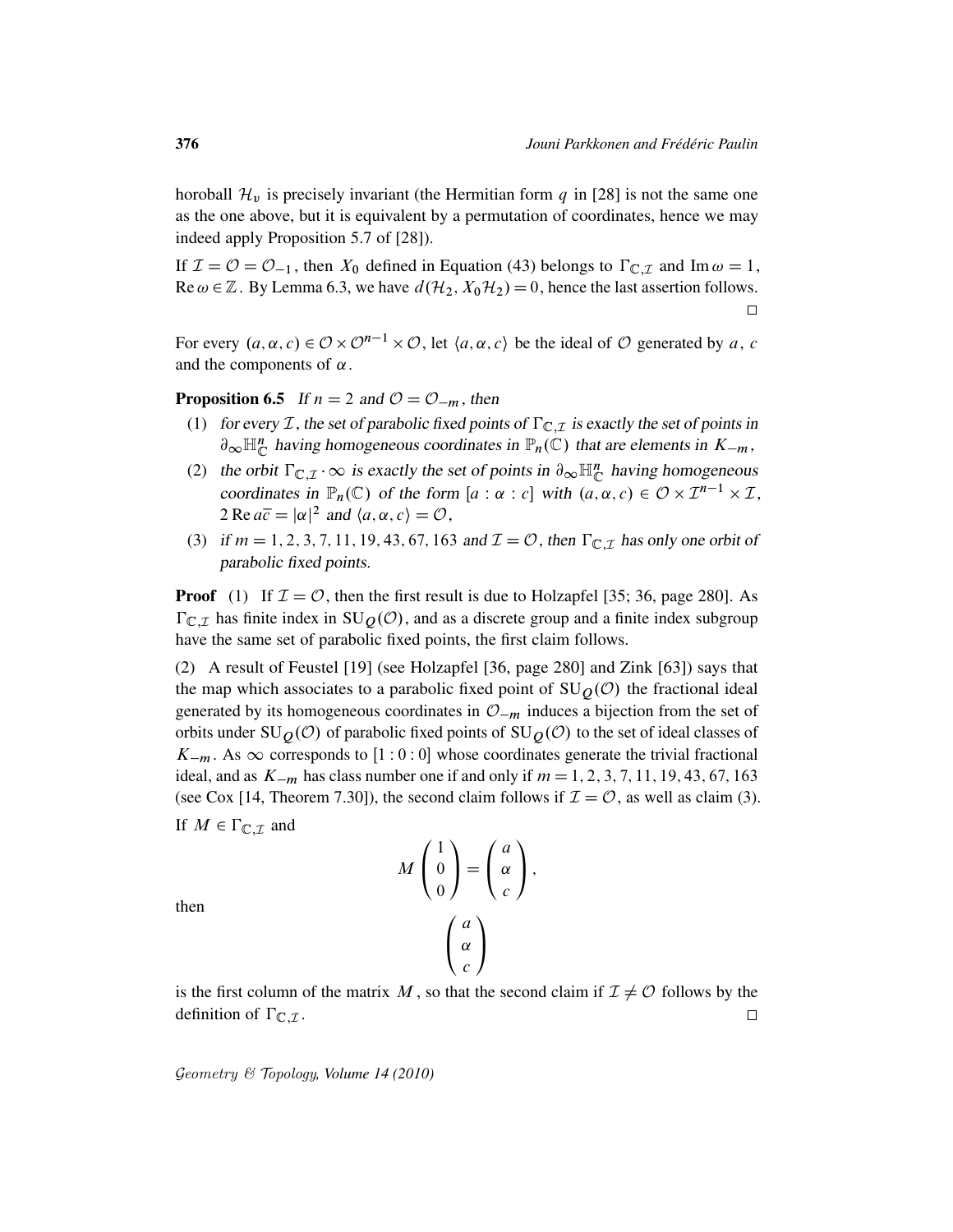### 6.2 Quaternions and 5–dimensional real hyperbolic geometry

Let  $\mathbb H$  be Hamilton's quaternion algebra over  $\mathbb R$ , generated as a real vector space by the standard basis 1, *i*, *j*, *k*, with products  $k = ij = -ji$ ,  $i^2 = -1$ ,  $j^2 = -1$  and unit 1. Recall that the *conjugate* of the quaternion  $z = x_1 + x_2i + x_3j + x_4k$  is  $\overline{z} = x_1 - x_2i - x_3j - x_4k$ , which satisfies  $\overline{zw} = \overline{w}\,\overline{z}$ , and that the *absolute value* of z (or the square root of its reduced norm) is

$$
|z| = \sqrt{N(z)} = \sqrt{z\overline{z}} = \sqrt{\overline{z}z} = \sqrt{x_1^2 + x_2^2 + x_3^2 + x_4^2}
$$
.

The *Dieudonné determinant* (see Dieudonné [17] and Aslaksen [4])  $\Delta$  is the group morphism from the group  $GL_2(\mathbb{H})$  of invertible  $2 \times 2$  matrices with coefficients in  $\mathbb{H}$ to  $\mathbb{R}^*_+$ , given by

$$
\Delta\left(\left(\begin{array}{cc} a & b \\ c & d \end{array}\right)\right) = \begin{cases} |ad - aca^{-1}b| & \text{if } a \neq 0, \\ |cb - cac^{-1}d| & \text{if } c \neq 0. \end{cases}
$$

We will denote by  $SL_2(\mathbb{H})$  the group of  $2 \times 2$  quaternionic matrices with Dieudonné determinant 1. We refer for instance to Kellerhals [38] for more information on  $SL_2(\mathbb{H})$ . Note that this notation is different from, hence should not be confused with, the notation  $SL(2, C_n)$  for  $n = 3$  and  $C_3 = H$  of Vahlen and Ahlfors [2] (see also Maclachlan, Waterman and Wielenberg [43]), giving a description of the isometry group of the real hyperbolic  $(n + 1)$ –space using the  $2<sup>n</sup>$ –dimensional real Clifford algebra  $C_n$ .

The group  $SL_2(\mathbb{H})$  acts on the Alexandrov compactification  $\mathbb{H} \cup \{\infty\}$  of  $\mathbb{H}$  by

$$
\begin{pmatrix} a & b \\ c & d \end{pmatrix} \cdot z = \begin{cases} (az+b)(cz+d)^{-1} & \text{if } z \neq \infty, -c^{-1}d, \\ ac^{-1} & \text{if } z = \infty, c \neq 0, \\ \infty & \text{otherwise.} \end{cases}
$$

It is well known (see for instance Kellerhals [38]) that  $PSL_2(\mathbb{H}) = SL_2(\mathbb{H})/\{\pm Id\}$  is the orientation preserving conformal group of the 4–sphere  $\mathbb{H} \cup {\infty}$  with its standard conformal structure defined by the 4-dimensional Euclidean space  $(\mathbb{H}, |\cdot|)$ . In the upper halfspace model  $\mathbb{H}_{\mathbb{R}}^5$  of the 5-dimensional real hyperbolic space with constant curvature  $-1$ , consider the coordinates  $(z, t)$  with  $z \in \mathbb{H}$  and  $t > 0$  (called the *vertical coordinate*), so that  $\partial_{\infty} \mathbb{H}_{\mathbb{R}}^5$  identifies with the union of  $\mathbb{H}$  (for  $t = 0$ ) and of  $\{\infty\}$ . By the Poincaré extension procedure (see for instance Beardon [5, Section 3.3]), the group  $PSL_2(\mathbb{H})$  hence identifies with the group of orientation preserving isometries of  $\mathbb{H}^5_{\mathbb{R}}$ . We will denote the Riemannian distance on  $\mathbb{H}_{\mathbb{R}}^5$  by  $d'_{\mathbb{H}_{\mathbb{R}}^5}$ .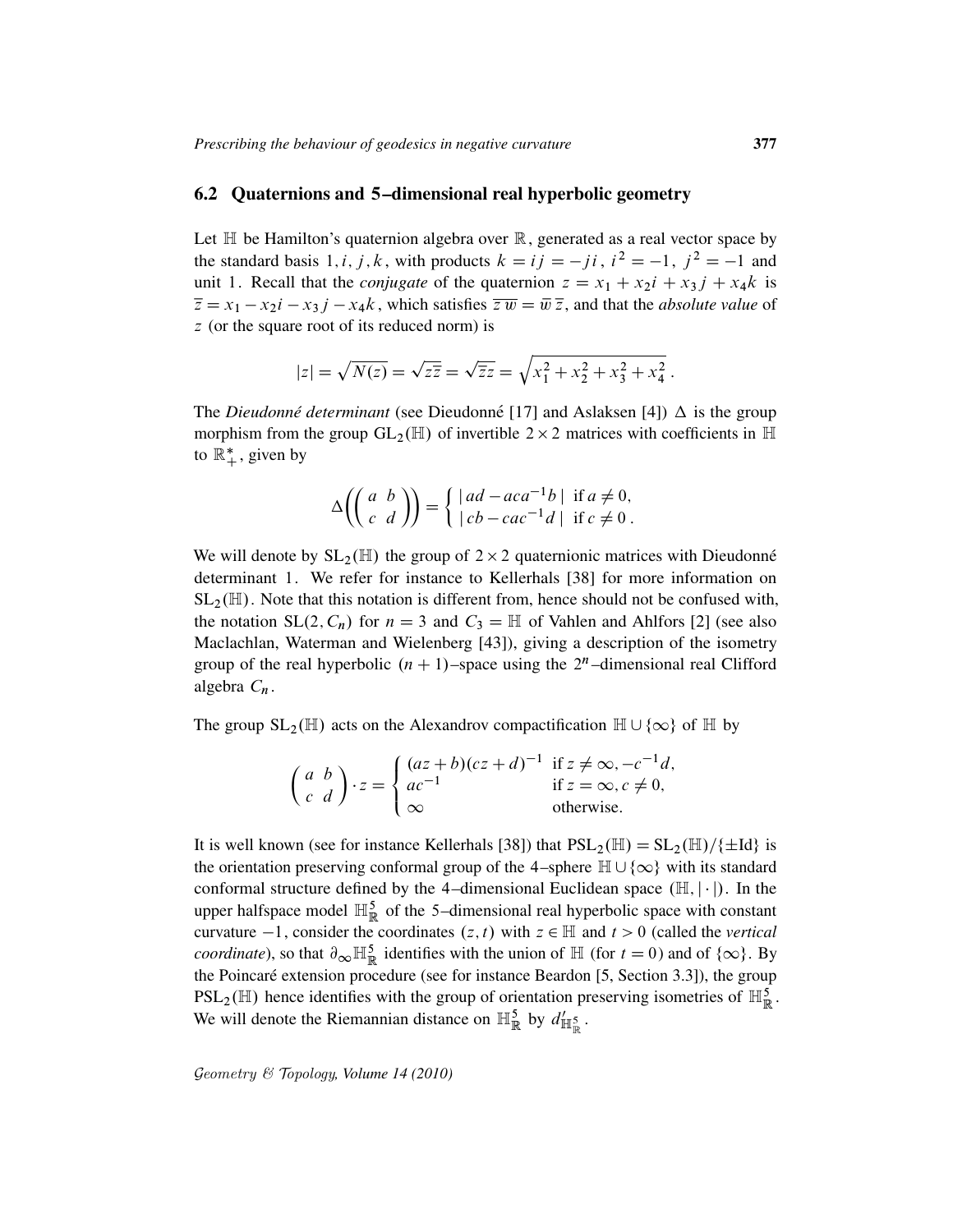**Lemma 6.6** [27, Theorem 1.-2)] For every

$$
g = \left(\begin{array}{cc} a & b \\ c & d \end{array}\right)
$$

in  $SL_2(\mathbb{H})$ , and  $(z, t)$  in  $\mathbb{H}^5_{\mathbb{R}}$ , the vertical coordinate of  $g(z, t)$  is

$$
\frac{t}{|cz+d|^2+|c|^2t^2}.
$$

**Proof** As [27] is an announcement, we give a proof for the sake of completeness. The proof is an adaptation of the proof for  $SL_2(\mathbb{C})$  in [5, page 58], the main problem consists of being careful with the noncommutativity of  $\mathbb{H}$ . We may assume that  $c \neq 0$ , as the map  $z \mapsto \alpha z \beta + \gamma$  for  $\alpha, \beta, \gamma$  in  $\mathbb{H}^* \times \mathbb{H}^* \times \mathbb{H}$  is a Euclidean similitude of ratio  $|\alpha\beta|$ . Define the *isometric sphere* of g to be the sphere  $S_g$  of center  $-c^{-1}d$  and radius  $1/|c|$  in the Euclidean space  $(\mathbb{H}, |\cdot|)$ . By the definition of a Euclidean reflection with respect to a sphere in this Euclidean space, the map

$$
\sigma: z \mapsto -c^{-1}d + \frac{1}{|c|^2} \frac{z + c^{-1}d}{|z + c^{-1}d|^2}
$$

is the Euclidean reflection with respect to the sphere  $S_g$ . An easy computation shows that the map  $\varphi = g \circ \sigma$  is

$$
z \mapsto (b - ac^{-1}d)(\overline{z}\,\overline{c} + \overline{d}) + ac^{-1},
$$

which is a Euclidean isometry, as  $z \mapsto \overline{z}$  is, and  $|cb - cac^{-1}d| = 1$ . The Poincaré extension of  $\varphi$  preserves the vertical coordinates, and the Poincaré extension of  $\sigma$  is the Euclidean reflection with respect to the sphere in  $\mathbb{H}_{\mathbb{R}}^5$  whose equator is  $S_g$ . As  $g = \varphi \circ \sigma$ , the result follows by an easy computation.

The horoballs centered at  $\infty$  in  $\mathbb{H}^5_{\mathbb{R}}$  are the subsets  $\mathcal{H}_s$  for  $s > 0$ , where

$$
\mathcal{H}_s = \{(z,t) \in \mathbb{H} \times ]0, +\infty[ : t \geq s \}.
$$

Lemma 6.7 For every

$$
g = \left(\begin{array}{cc} a & b \\ c & d \end{array}\right)
$$

in  $SL_2(\mathbb{H})$ , and every  $s > 0$  such that the horoballs  $\mathcal{H}_s$  and  $g\mathcal{H}_s$  have disjoint interiors, we have

$$
d(\mathcal{H}_s, g\mathcal{H}_s) = 2\log|c| + 2\log s.
$$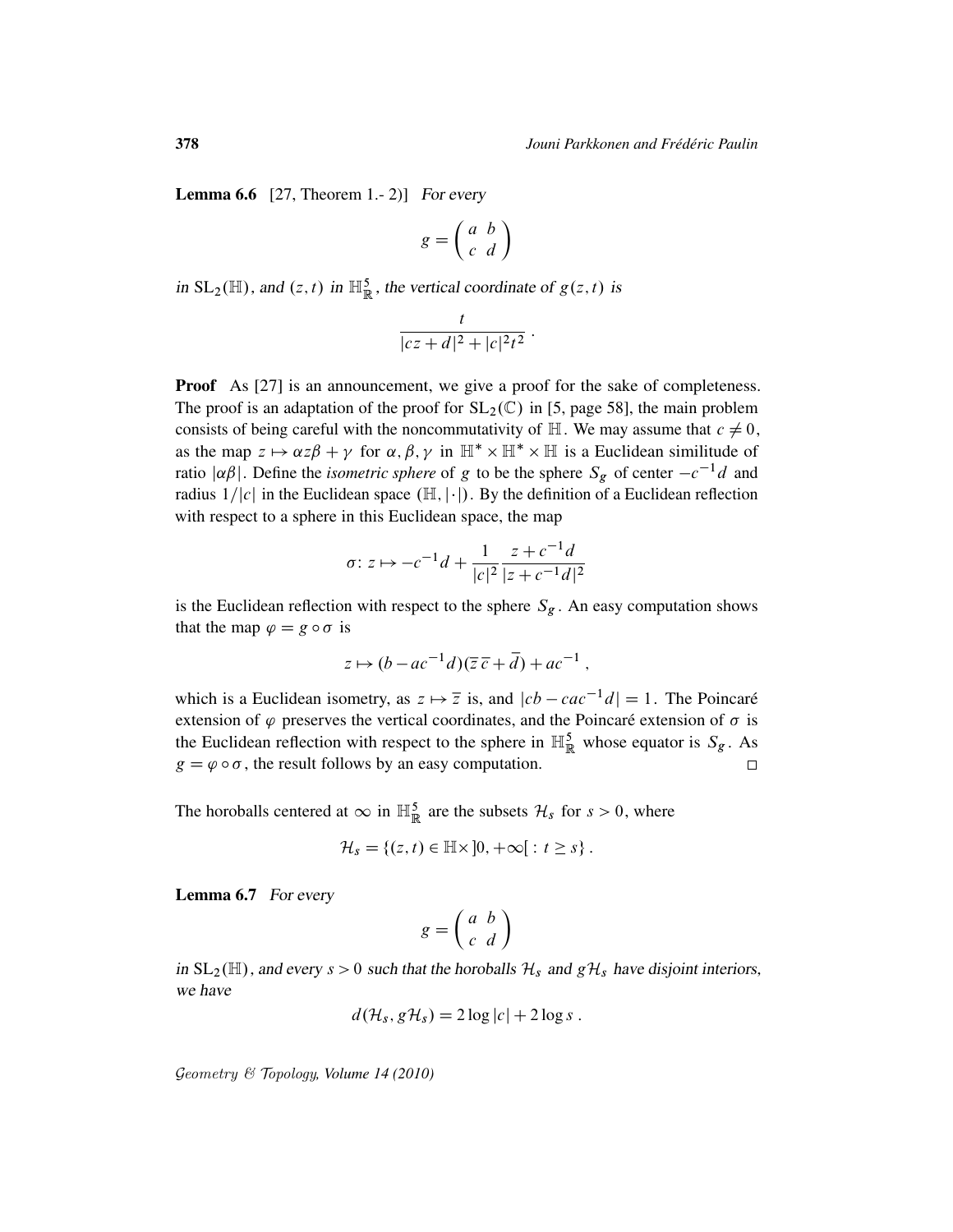**Proof** As  $\mathcal{H}_s$  and  $g\mathcal{H}_s$  have disjoint interiors, we have  $c \neq 0$ . The map g sends the geodesic line between  $-c^{-1}d$  and  $\infty$  to the geodesic line between  $\infty$  and  $ac^{-1}$ , hence the point  $(-c^{-1}d, s)$  of intersection of the first line with  $\mathcal{H}_s$  is sent to  $g(-c^{-1}d, s)$ , which is the point of intersection of the second line with  $g\mathcal{H}_s$ . The vertical coordinate of  $g(-c^{-1}d, s)$  is  $1/(|c|^2s)$  by the previous Lemma 6.6. Hence the result follows by an easy computation of hyperbolic distances.  $\Box$ 

We will use Vignéras [61] and Maclachlan and Reid [42, Section 2] as general references on quaternion algebras. Let  $A(\mathbb{Q})$  be a quaternion algebra over  $\mathbb{Q}$ , which is *ramified* over  $\mathbb R$ , that is, the real algebra  $A(\mathbb Q)\otimes_{\mathbb Q}\mathbb R$  is isomorphic to Hamilton's algebra  $\mathbb H$ . We identify  $A(\mathbb{Q}) \otimes_{\mathbb{Q}} \mathbb{R}$  and  $\mathbb{H}$  by any such isomorphism. Let  $\mathcal{O}'$  be an *order* of  $A(\mathbb{Q})$ , that is an unitary subring which is a finitely generated  $\mathbb{Z}$ –module generating the  $\mathbb{Q}$ -vector space  $A(\mathbb{Q})$ . For instance, if

$$
A(\mathbb{Q}) = \{x_1 + x_2i + x_3j + x_4k \in \mathbb{H} : x_1, x_2, x_3, x_4 \in \mathbb{Q}\},\
$$

we can take

$$
\mathcal{O}' = \{x_1 + x_2i + x_3j + x_4k \in \mathbb{H} : x_1, x_2, x_3, x_4 \in \mathbb{Z}\},\
$$

or the Hurwitz ring

$$
\mathcal{O}' = \left\{ x_1 \frac{1+i+j+k}{2} + x_2 i + x_3 j + x_4 k \in \mathbb{H} : x_1, x_2, x_3, x_4 \in \mathbb{Z} \right\},\
$$

which is a maximal order. Let  $\mathcal{I}'$  be a nonzero two-sided ideal in the ring  $\mathcal{O}'$ .

We denote by  $\Gamma_{\mathcal{I}}$  the preimage in the group morphism  $SL_2(\mathcal{O}') \to GL_2(\mathcal{O}'/\mathcal{I}')$  of reduction modulo  $\mathcal{I}'$  of the subgroup of upper triangular matrices. As  $\mathcal{O}'/\mathcal{I}'$  is finite ( $\mathcal{I}'$  is nonzero),  $\Gamma_{\mathcal{I}'}$  is a finite index subgroup of  $SL_2(\mathcal{O}')$ .

**Lemma 6.8** The horoball  $\mathcal{H}_1$  is precisely invariant under  $\Gamma_{\mathcal{I}}$ . Furthermore, if  $\mathcal{I}' =$  $\mathcal{O}'$ , then  $\mathcal{H}_1$  is the maximal horoball centered at  $\infty$  which is precisely invariant under  $\Gamma_{\mathcal{I}'}$ .

Proof The element

$$
\left(\begin{array}{cc} 1 & 1 \\ 0 & 1 \end{array}\right)
$$

belongs to  $\Gamma_{\mathcal{I}}$ . It follows from Kellerhals [38, page 1091] that the horoball  $\mathcal{H}_1$  is precisely invariant.

If  $\mathcal{I}' = \mathcal{O}'$ , then

$$
g = \left(\begin{array}{cc} 0 & 1 \\ -1 & 0 \end{array}\right)
$$

belongs to  $\Gamma_{\mathcal{I}}$ , and by Lemma 6.7,  $d(\mathcal{H}_1, g\mathcal{H}_1) = 0$ , so the last assertion follows.  $\Box$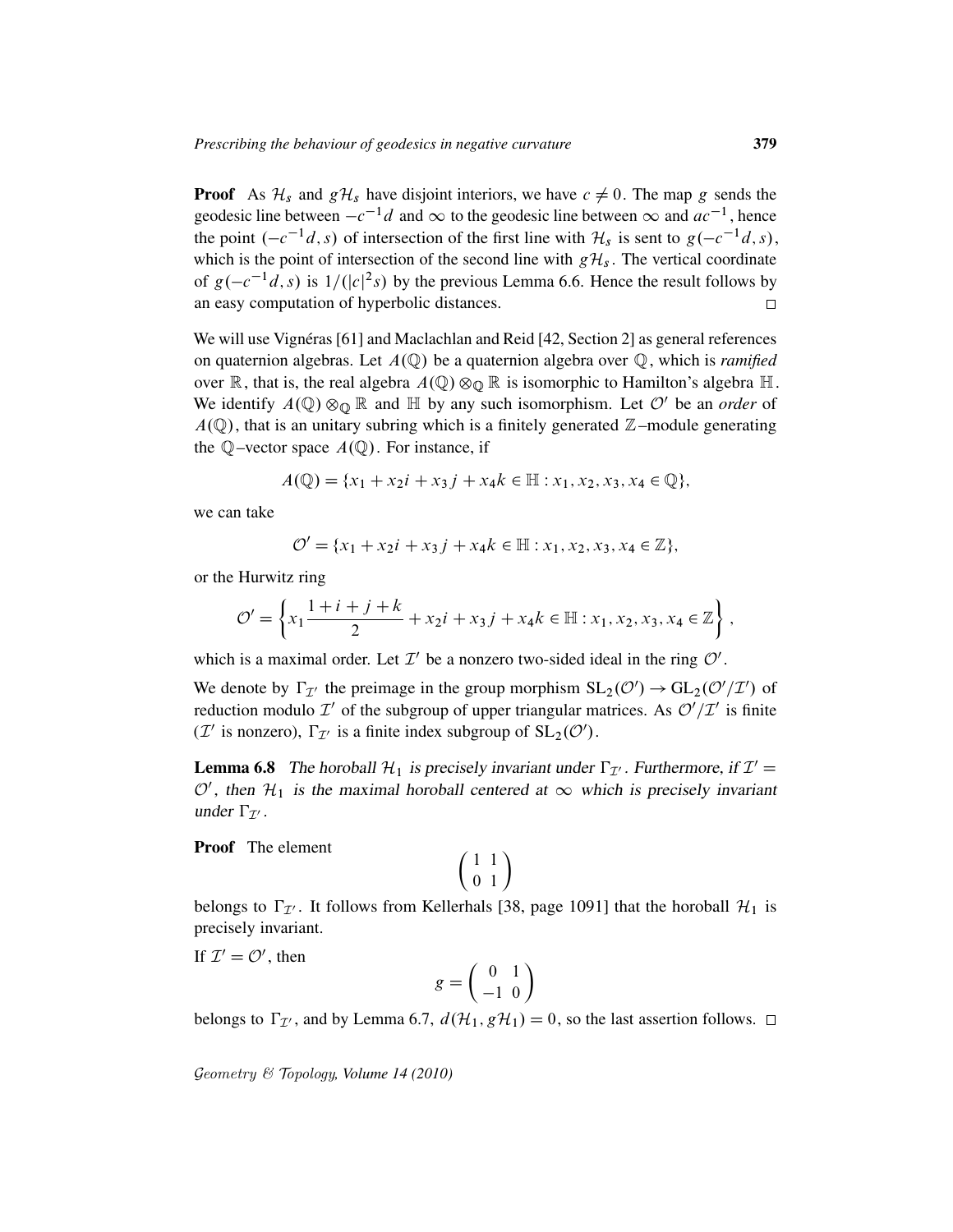### 6.3 On arithmetic lattices

The following result follows from the work of Borel and Harish-Chandra [8] and of Borel [7, Theorem 1.10] (see Borel [6] for an elementary presentation of semisimple algebraic groups). Two subgroups A and B of a group C are said to be *commensurable* in this theorem if  $A \cap B$  has finite index in both A and B.

**Theorem 6.9** [8; 7] Let  $G$  be a connected semisimple algebraic group defined over  $\mathbb Q$  of  $\mathbb R$ –rank one and P be a minimal parabolic subgroup of G defined over  $\mathbb Q$ , let  $G = \underline{G}(\mathbb{R})_0$  and  $P = G \cap \underline{P}(\mathbb{R})$ , let  $\Gamma$  be a subgroup of G commensurable to  $G(\mathbb{Z}) \cap G$ , then  $\Gamma$  is a lattice in G, and the set of parabolic fixed points of  $\Gamma$  on  $G/P$ is  $G(\mathbb{Q})P$ .  $\Box$ 

Such a subgroup  $\Gamma$  will be called an *arithmetic lattice* in G. Note that the  $\mathbb{R}$ -rank assumption is equivalent to the fact that for every (or equivalently any) maximal compact subgroup K of the Lie group G, the associated symmetric space  $X = G/K$  may be endowed with a G–invariant Riemannian metric with sectional curvature at most  $-1$ . Such a metric is then unique up to multiplication by a positive constant, and P is the stabilizer of a point in the boundary at infinity  $\partial_{\infty}X$ . The orbital map at this point hence induces a G–equivariant homeomorphism between  $G/P$  and  $\partial_{\infty}X$ . Note that there is a terminology problem: by a parabolic element, we mean an isometry of X having a unique fixed point (called a *parabolic fixed point*) on  $X \cup \partial_{\infty} X$ , that belongs to  $\partial_{\infty} X$ , but the set of real points of a parabolic subgroup of  $G$  also contains nonparabolic elements!

**Examples** In (1) and (2) below, let m be a squarefree positive integer, and let  $\mathcal{I}$  be a nonzero ideal in an order  $\mathcal{O}$  in the ring of integers  $\mathcal{O}_{-m}$  of the imaginary quadratic number field  $K_{-m} = \mathbb{Q}(i\sqrt{m})$ . Let  $(1, \omega)$  be a basis of  $\mathcal O$  as a Z-module. It is also a basis of  $K_{-m}$  as a Q–vector space, and of  $\mathbb C$  as an R–vector space. If  $x_1, \ldots, x_n, y_1, \ldots, y_n$  are real numbers, as  $\omega$  is a quadratic integer, note that

$$
\prod_{i=1}^{n} (x_i + \omega y_i) = P(x_1, ..., x_n, y_1, ..., y_n) + \omega Q(x_1, ..., x_n, y_1, ..., y_n)
$$

where P and Q are polynomials in  $x_1, \ldots, x_n, y_1, \ldots, y_n$  with integer coefficients.

(1) By writing each coefficient of a  $n \times n$  complex matrix X in the basis  $(1, \omega)$  over R, the equation det  $X = 1$  gives a system of two polynomial equations with integer coefficients, with unknown the coordinates of the coefficients of X in  $(1, \omega)$ .

Hence, there exists an algebraic group G defined over  $\mathbb Q$  such that  $G(\mathbb Z) = SL_2(\mathcal O)$ ,  $\underline{G}(\mathbb{Q}) = SL_2(K_{-m})$  and  $\underline{G}(\mathbb{R}) = SL_2(\mathbb{C})$ . As the Lie group  $\underline{G}(\mathbb{R})$  is connected and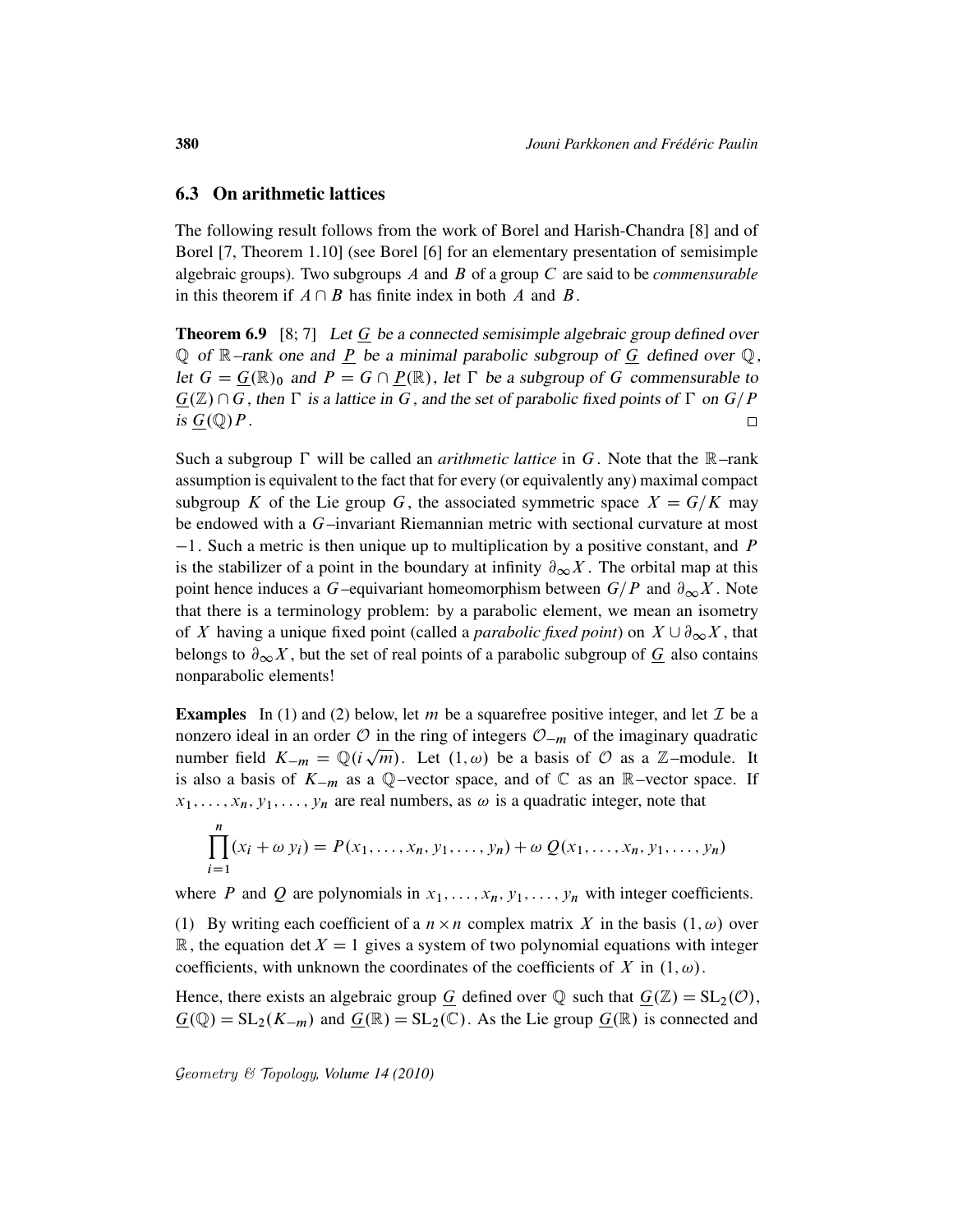semisimple, with associated symmetric space the real hyperbolic 3–space, the algebraic group G is connected, semisimple with  $\mathbb{R}$ –rank one. Let P be the algebraic subgroup of  $G$  corresponding to the upper triangular subgroup of  $2 \times 2$  matrices, so that P is the stabilizer of the point at infinity  $\infty$  in the upper halfspace model of  $\mathbb{H}^3_{\mathbb{R}}$ .

Let  $\Gamma_{\mathbb{R},\mathcal{I}}$  be the finite index subgroup of the group  $SL_2(\mathcal{O})$ , which is the preimage, by the group morphism  $SL_2(\mathcal{O}) \to SL_2(\mathcal{O}/\mathcal{I})$  of reduction modulo  $\mathcal{I}$ , of the subgroup of upper triangular matrices. By Theorem 6.9, the subgroup  $\Gamma_{\mathbb{R},\mathcal{I}}$  is a lattice in  $SL_2(\mathbb{C})$ , and its set of parabolic fixed points is

$$
\mathcal{P}_{\Gamma_{\mathbb{R},\mathcal{I}}} = \text{SL}_2(K_{-m}) \cdot \infty = K_{-m} \cup \{\infty\},\
$$
as
$$
\begin{pmatrix} 0 & -1 \\ 1 & 0 \end{pmatrix} \text{ and } \begin{pmatrix} x & 0 \\ 1 & x^{-1} \end{pmatrix},
$$

for every x in  $K_{-m} - \{0\}$ , are elements of  $SL_2(K_{-m})$  sending  $\infty$  to 0 and x respectively.

Note that if  $\mathcal{I} = \mathcal{O} = \mathcal{O}_{-m}$ , then  $\Gamma_{\mathbb{R},\mathcal{I}} = \text{PSL}_2(\mathcal{O}_{-m})$  is a Bianchi group, which is well-known to be a lattice in  $PSL_2(\mathbb{C})$  (see for instance Maclachlan and Reid [42]). The fact that  $\mathcal{P}_{\Gamma_{\mathbb{R},\mathcal{O}-m}} = K_{-m} \cup \{\infty\}$  is also proven in Elstrodt, Grunewald and Mennicke [18, Proposition 2.2, page 314].

(2) Recall that  $N(\omega) = \omega \overline{\omega}$  and  $Tr(\omega) = \omega + \overline{\omega} = 2$  Re  $\omega$  are integers, as  $\omega$  is an algebraic integer. If  $x, y, x', y'$  are real numbers, note that

$$
(x + \overline{\omega}y)(x' + \omega y') = (xx' + N(\omega)yy' + \text{Tr}(\omega)yx') + \omega(xy' - yx').
$$

Recall that the matrix  $Q$  (introduced in Equation (41)) has integer coefficients. Hence by writing each coefficient of a  $(n + 1) \times (n + 1)$  complex matrix X in the basis  $(1, \omega)$ over  $\mathbb R$ , the system of equations given by det  $X = 1$  and  $X^*$   $\mathcal{O}X = \mathcal{O}$  becomes a system of  $2((n+1)^2+1)$  polynomial equations with integer coefficients, with unknown the coordinates of the coefficients of X in  $(1, \omega)$ .

Therefore there exists an algebraic group G defined over  $\mathbb Q$  such that  $G(\mathbb Z) = SU_0(\mathcal{O}),$  $G(\mathbb{Q}) = SU_0(K_{-m})$  and  $G(\mathbb{R}) = SU_0$ . As the Lie group  $G(\mathbb{R})$  is connected and semisimple, with associated symmetric space the complex hyperbolic  $n$ –space, the algebraic group  $G$  is connected, semisimple with  $\mathbb{R}$ -rank one. Let P be the algebraic subgroup of  $G$  corresponding to the upper triangular by blocks subgroup of  $(n + 1) \times$  $(n + 1)$  matrices, so that P is the stabilizer of the point at infinity  $\infty$  in the Siegel domain model of  $\mathbb{H}_{\mathbb{C}}^n$ , or of the point  $[1:0:0]$  in the projective model.

By Theorem 6.9, the group  $\Gamma_{\mathbb{C},\mathcal{I}}$  defined in Section 6.1 is a lattice in SU $\varrho$ , and its set of parabolic fixed points is  $\mathcal{P}_{\Gamma_{\mathbb{C}\times\mathbb{Z}}} = SU_Q(K_{-m})\cdot\infty$ . By Witt's theorem,  $SU_Q(K_{-m})$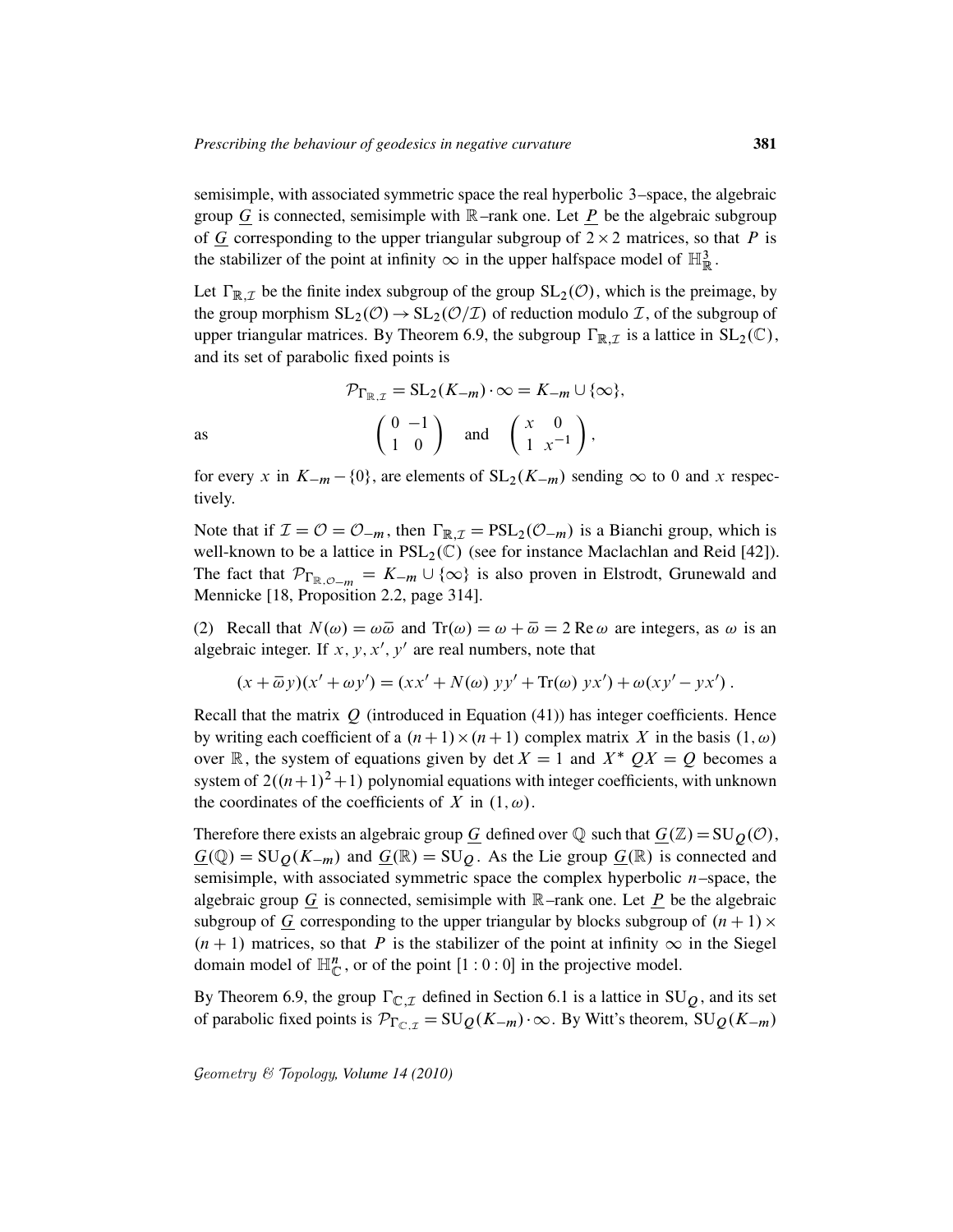acts transitively on the isotropic lines in  $K_{-m}^{n+1}$  for the Hermitian form q. Hence  $\mathcal{P}_{\Gamma_{\mathbb{C},\mathcal{I}}} = \{ [z_0 : z : z_n] \in \mathbb{P}_n(K_{-m}) : q(z_0, z, z_n) = 0 \}.$  If  $n = 2$  and  $\mathcal{O} = \mathcal{O}_{-m}$ , we recover Proposition 6.5 (1).

(3) Let  $\mathcal{I}'$  be a nonzero two-sided ideal in an order  $\mathcal{O}'$  of a quaternion algebra  $A(\mathbb{Q})$  over  $\mathbb Q$  such that  $A(\mathbb{Q}) \otimes_{\mathbb Q} \mathbb{R} = \mathbb{H}$ . For every field K containing  $\mathbb Q$ , define  $A(K) = A(\mathbb{Q}) \otimes_{\mathbb{Q}} K$ . Let  $(e_1, e_2, e_3, e_4)$  be a basis of  $\mathcal{O}'$  as a Z-module. It is also a basis of  $A(K)$  as a K–vector space for every field K containing Q.

If  $x = x_1 + x_2i + x_3j + x_4k$  is an element in H, written in the standard basis  $(1, i, j, k)$ , let Tr  $x = 2x_1$  be its reduced trace, and  $N(x) = x_1^2 + x_2^2 + x_3^2 + x_4^2$  be its reduced norm. A  $2 \times 2$  matrix

$$
X = \left(\begin{array}{cc} a & b \\ c & d \end{array}\right)
$$

with coefficients in  $\mathbb H$  has Dieudonné determinant 1 if and only if

(45) 
$$
N(ad) + N(bc) - \text{Tr}(a\overline{c}d\overline{b}) = 1
$$

(see for instance Kellerhals [38, page 1085]). The maps  $\mathbb{R}^4 \to \mathbb{R}$  defined by sending  $(x_1, x_2, x_3, x_4)$  to  $N(x_1e_1+x_2e_2+x_3e_3+x_4e_4)$  and  $Tr(x_1e_1+x_2e_2+x_3e_3+x_4e_4)$ are polynomial maps in  $x_1, x_2, x_3, x_4$  with rational coefficients.

By writing each coefficient a, b, c, d of a  $2 \times 2$  matrix X with coefficients in  $A(K)$ in the basis  $(e_1, e_2, e_3, e_4)$  for any field K, Equation (45) becomes a polynomial equation with coefficients in Q, with unknown the coordinates of the coefficients of X in  $(e_1, e_2, e_3, e_4)$ .

Hence there exists an algebraic group  $\underline{G}$  defined over  $\mathbb Q$  such that  $\underline{G}(\mathbb Z) = \mathrm{SL}_2(\mathcal O')$ and  $G(K) = SL_2(A(K))$  for every field K containing Q. As the Lie group  $G(\mathbb{R}) =$  $SL_2(\mathbb{H})$  is connected and semisimple, with associated symmetric space the real hyperbolic 5–space, the algebraic group  $\overline{G}$  is connected, semisimple with R–rank one. Let  $\underline{P}$  be the algebraic subgroup of  $\underline{G}$  corresponding to the upper triangular matrices, so that P is the stabilizer of the point at infinity  $\infty$  in the upper halfspace model of  $\mathbb{H}^5_{\mathbb{R}}$ .

Let  $\Gamma_{\mathcal{I}}$  be the group introduced in Section 6.2, which has finite index in  $SL_2(\mathcal{O}')$ . By Theorem 6.9, the subgroup  $\Gamma_{\mathcal{I}'}$  is a lattice in  $SL_2(\mathbb{H})$ , and its set of parabolic fixed points is  $\mathcal{P}_{\Gamma_{\tau'}} = SL_2(A(\mathbb{Q})) \cdot \infty$ . As  $A(\mathbb{Q})$  is a division algebra, the same argument as for example (1) shows that  $\mathcal{P}_{\Gamma_{\tau'}} = A(\mathbb{Q}) \cup \{\infty\}.$ 

### 6.4 The ubiquity of Hall rays

In this subsection, we give applications of our geometric results from Section 5 to the framework of Diophantine approximation in negatively curved manifolds, introduced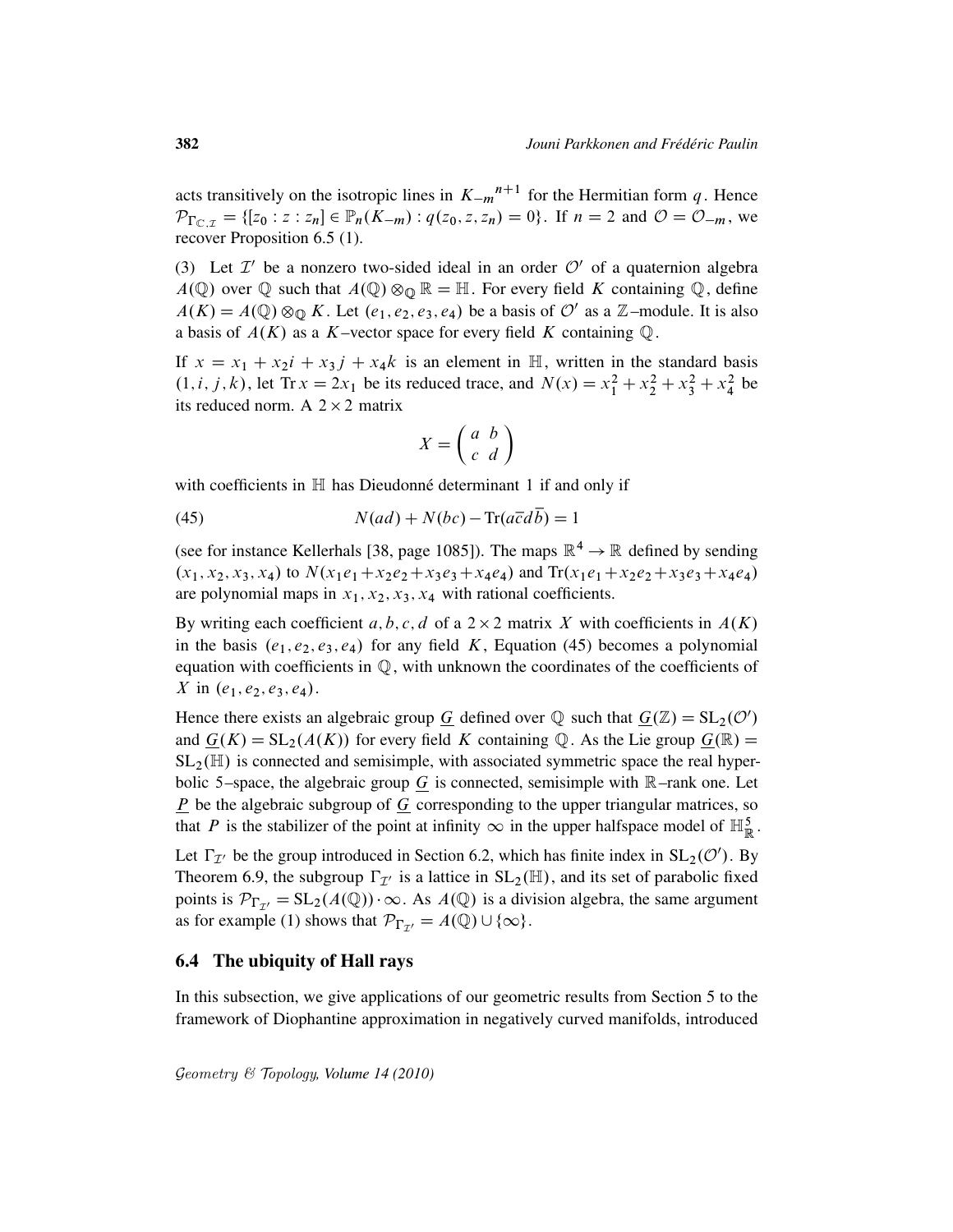in Hersonsky and Paulin [30; 31], to which we refer for notation and background. In particular, we will consider arithmetically defined examples. See also the previous works of Ford [20] and Series [57], among many others.

Let  $M$  be a complete, nonelementary, geometrically finite Riemannian manifold with sectional curvature at most  $-1$  and dimension at least 3. Let  $\pi: \widetilde{M} \to M$  be a universal Riemannian covering, with covering group  $\Gamma$ . Let e be a cusp of M, and, as in Section 5.1, let  $V_e$  be a fixed Margulis neighbourhood of e,  $H_e$  a horoball in M with  $\pi(H_e) = V_e$  and  $\xi_e$  the point at infinity of  $H_e$ . Note that  $V_e$  is a Margulis neighbourhood of e if  $H_e$  is precisely invariant under  $\Gamma$ . In the previous works [30; 31], it was required that  $V_e$  is the maximal Margulis neighbourhood, as this makes the constructions independent of the choice of  $V_e$ . But since it is not always easy to determine the maximal Margulis neighbourhood of a cusp, and as it is not necessary for the statements, we will fix some choice of  $V_e$  (or equivalently  $H_e$ ) which is not necessarily maximal.

Three (classes of) examples Many of these examples are in fact orbifolds rather than manifolds, but the extension to this context is obvious. We use the same notation as in the examples of Section 6.3.

(1) Let  $\Gamma_{\mathbb{R},\mathcal{I}}$  be the finite index subgroup of the group  $SL_2(\mathcal{O})$ , which is the preimage, by the group morphism  $SL_2(\mathcal{O}) \to SL_2(\mathcal{O}/\mathcal{I})$  of reduction modulo  $\mathcal{I}$ , of the subgroup of upper triangular matrices. The quotient  $M = \Gamma_{\mathbb{R}, \mathcal{I}} \setminus \mathbb{H}_{\mathbb{R}}^3$  is a finite volume real hyperbolic orbifold. Let  $\pi: \mathbb{H}^3_{\mathbb{R}} \to M$  be the canonical projection, e the cusp of M corresponding to  $\xi_e = \infty$ , and let  $H_e$  be the horoball of points of Euclidean height at least 1. As

$$
\left(\begin{array}{cc} 1 & 1 \\ 0 & 1 \end{array}\right)
$$

belongs to  $\Gamma_{\mathbb{R},\mathcal{I}}$ , it is well known that  $H_e$  is precisely invariant under  $\Gamma_{\mathbb{R},\mathcal{I}}$ . Furthermore, if  $\mathcal{I} = \mathcal{O}$ , then

$$
\left(\begin{array}{cc} 0 & 1 \\ -1 & 0 \end{array}\right)
$$

belongs to  $\Gamma_{\mathbb{R},\mathcal{I}}$ , hence  $H_e$  is maximal. For more details, see the end of Section 5 of [30].

(2) Let  $\Gamma_{\mathbb{C},\mathcal{I}}$  be the finite index subgroup of  $SU_{\mathcal{Q}}(\mathcal{O})$  introduced in Section 6.1, that acts by isometries on the Siegel domain model  $\mathbb{H}_{\mathbb{C}}^{n}$  of the complex hyperbolic n–space with (constant) holomorphic sectional curvature  $-1$ . Let M be the finite volume complex hyperbolic orbifold  $\Gamma_{\mathbb{C},\mathcal{I}}\backslash\mathbb{H}_{\mathbb{C}}^n$ , which is endowed with the quotient of the renormalized Riemannian distance  $d'_{\mathbb{H}_{\mathbb{C}}^n}$  in order for its sectional curvatures to be at most  $-1$ . Let  $\pi : \mathbb{H}_{\mathbb{C}}^n \to M$  be the canonical projection, e be the cusp of M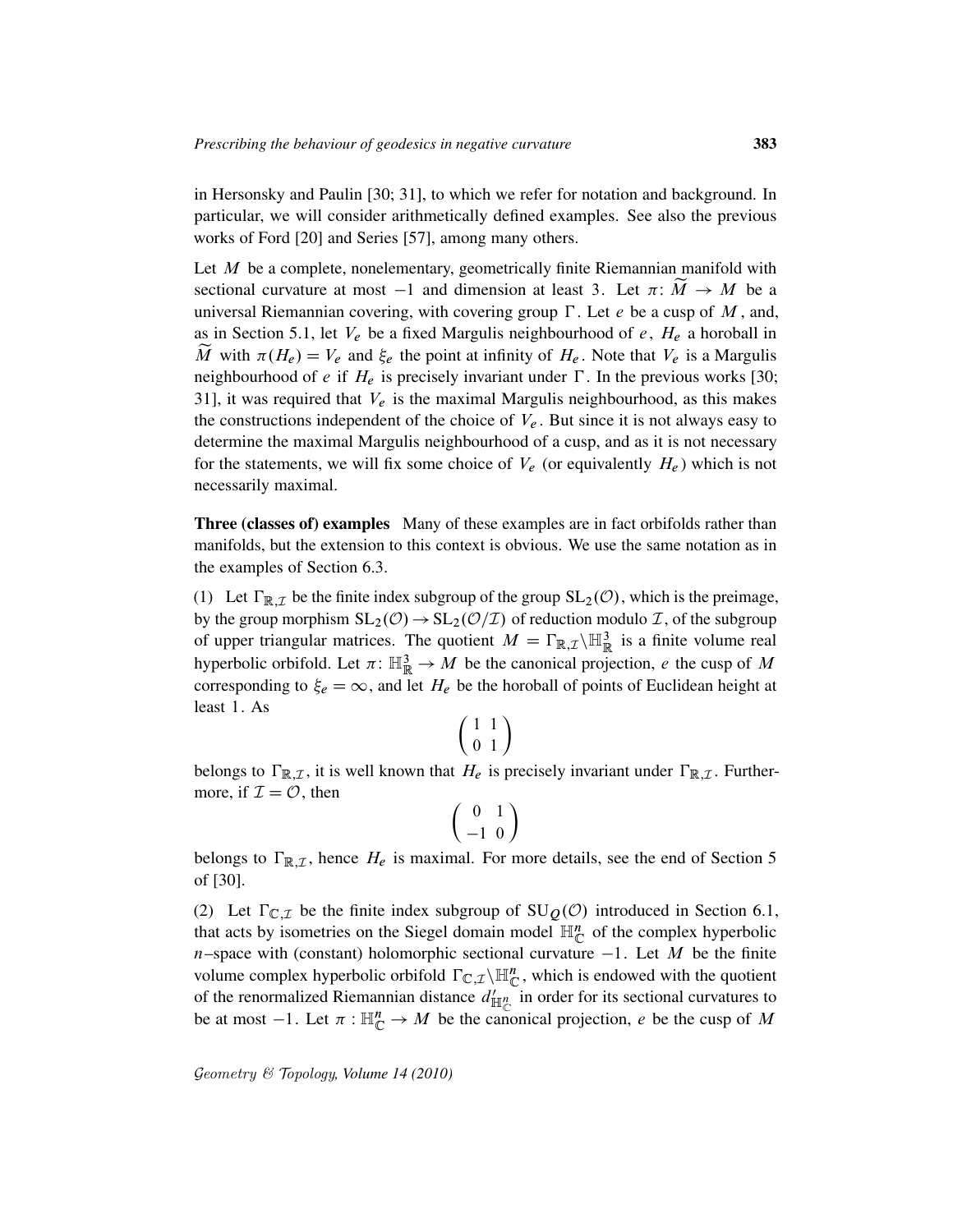corresponding to  $\xi_e = \infty$ , and let  $H_e$  be the horoball  $\mathcal{H}_{2 \text{ Im }\omega}$  if Re  $\omega \in \mathbb{Z}$ , and  $\mathcal{H}_{4 \text{ Im }\omega}$ otherwise, which is precisely invariant under  $\Gamma_{\mathbb{C},\mathcal{I}}$  by Lemma 6.4 (and maximal if  $\mathcal{I} = \mathcal{O} = \mathcal{O}_{-1}$ ).

(3) Let  $\mathcal{I}'$  be a nonzero two-sided ideal in an order  $\mathcal{O}'$  of a quaternion algebra  $A(\mathbb{Q})$ over Q such that  $A(\mathbb{Q}) \otimes_{\mathbb{Q}} \mathbb{R} = \mathbb{H}$ , and  $\Gamma_{\mathcal{I}}$  be the finite index subgroup of  $SL_2(\mathcal{O}')$ introduced in Section 6.2, that acts by isometries on the upper halfspace model  $\mathbb{H}^5_{\mathbb{R}}$ of the real hyperbolic 5–space with (constant) sectional curvature  $-1$ . Let M be the finite volume real hyperbolic orbifold  $\Gamma_{\mathcal{I}} \setminus \mathbb{H}_{\mathbb{R}}^5$ ,  $\pi \colon \mathbb{H}_{\mathbb{R}}^5 \to M$  the canonical projection, e the cusp of M corresponding to  $\xi_e = \infty$ , and let  $H_e$  be the horoball  $\mathcal{H}_1$ , which is precisely invariant under  $\Gamma_{\mathcal{I}}$  by Lemma 6.8 (and maximal if  $\mathcal{I}' = \mathcal{O}'$ ).

Let the *link* of e in M,  $Lk_e = Lk_e(M)$ , be the space of locally geodesic lines (up to translation at the source) starting from  $e$  in  $M$  that are nonwandering (in other words, such that each of them accumulates in some compact subset of  $M$ ). Let Rat<sub>e</sub> be the space of locally geodesic lines starting from  $e$  and converging to  $e$ . Normalize the locally geodesic lines in  $Lk_e \cup Rat_e$  so that their first intersection with  $\partial V_e$  is at time 0. Endow Lk<sub>e</sub>  $\cup$  Rat<sub>e</sub> with the compact-open topology. Let  $\Lambda \Gamma \subset \partial_{\infty} \widetilde{M}$  be the limit set of  $\Gamma$ ,  $\mathcal{P}_{\Gamma} \subset \Lambda \Gamma$  the set of parabolic fixed points of  $\Gamma$ , and let  $\Gamma_{\infty}$  be the stabilizer of  $\xi_e$  in  $\Gamma$ . Then the maps  $\Gamma \xi_e - \{\xi_e\} \to \text{Rat}_e$  and  $\Lambda \Gamma - \mathcal{P}_\Gamma \to \text{Lk}_e$ , which associate to x the projection in M by  $\pi$  of the geodesic line starting from  $\xi_e$  and ending at x, induce a bijection  $\Gamma_{\infty} \setminus (\Gamma \xi_{e} - \{\xi_{e}\}) \rightarrow \text{Rat}_{e}$  and a homeomorphism

$$
\Gamma_{\infty} \backslash (\Lambda \Gamma - \mathcal{P}_{\Gamma}) \to Lk_e.
$$

We identify these spaces by these maps. Note that  $Lk_e \cup Rat_e$  is compact if and only if M has only one cusp, and that Rat<sub>e</sub> is dense in  $Lk_e \cup Rat_e$  (as  $\Gamma \xi_e$  is dense in  $\Lambda \Gamma$ ). Diophantine approximation in M as defined in [30; 31; 32] studies the rate of convergence of sequences of points in Rat<sub>e</sub> to given points in  $Lk_e$ .

For every r in Rat<sub>e</sub>, let  $D(r)$ , called the *depth* of r, be the length of the subsegment of r between the first and the last meeting points with  $\partial V_e$ .

**Examples** (1) Consider  $M = \Gamma_{\mathbb{R}, \mathcal{I}} \setminus \mathbb{H}_{\mathbb{R}}^3$ . Then  $\mathcal{P}_{\Gamma_{\mathbb{R}, \mathcal{I}}} \subset \mathbb{C} \cup \{\infty\}$  is exactly  $K_{-m} \cup \{\infty\}$ , by Example (1) of Section 6.3. Thus,  $Lk_e(M) = (\Gamma_{\mathbb{R},\mathcal{I}})_{\infty} \setminus (\mathbb{C} - K_{-m}).$ In a commutative unitary ring R, we denote by  $\langle p_1, \ldots, p_k \rangle$  the ideal generated by  $p_1, \ldots, p_k \in R$ . It is easy to prove as for instance in Elstrodt, Grunewald and Mennicke [18, Lemma 2.1, page 314] that Rat<sub>e</sub> is the set of elements  $r = p/q$  (modulo  $(\Gamma_{\mathbb{R},\mathcal{I}})_{\infty}$  with  $(p,q) \in \mathcal{O} \times \mathcal{I}$  such that  $\langle p,q \rangle = \mathcal{O}$ . Furthermore by [30, Lemma 2.10]

$$
D(r) = 2\log|q|.
$$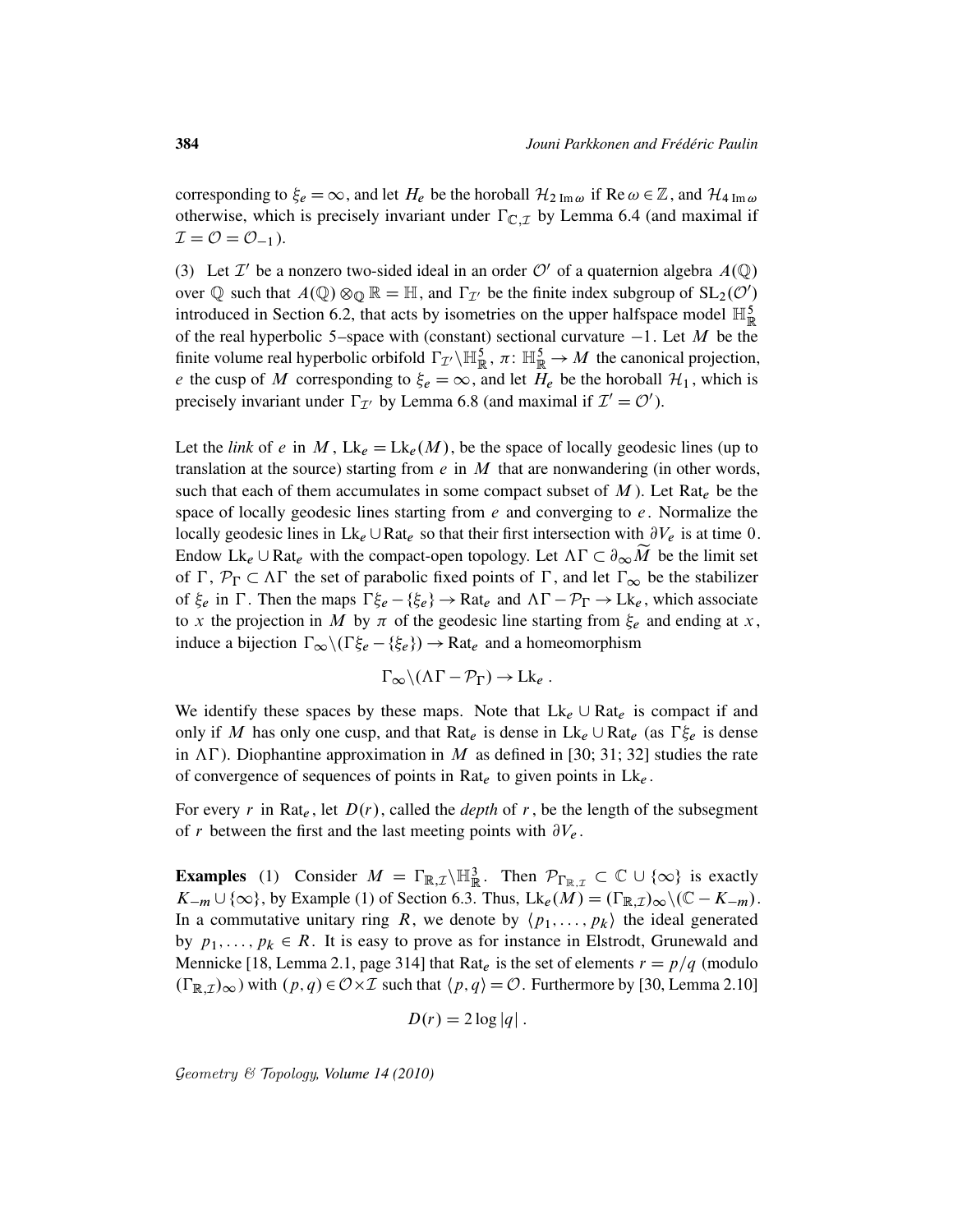(2) Consider  $M = \Gamma_{\mathbb{C},\mathcal{I}}\backslash \mathbb{H}_{\mathbb{C}}^n$ . Let  $\mathcal{Q}(\mathbb{R})$  be the real quadric  $\partial_{\infty} \mathbb{H}_{\mathbb{C}}^n - \{\infty\}$ . By considering a basis of  $K_{-m}$  over  $\mathbb{Q}$ , it is easy to see that  $\mathcal{Q}(\mathbb{R})$  is the set of  $\mathbb{R}$ –points of a quadric Q defined over  $\mathbb Q$  (which depends on m), whose set  $\mathcal Q(\mathbb Q)$  of  $\mathbb Q$ –points is  $\mathcal{Q}(\mathbb{R}) \cap (K_{-m} \times K_{-m}^{n-1})$ . We have  $Lk_e = (\Gamma_{\mathbb{C},\mathcal{I}})_{\infty} \setminus (\mathcal{Q}(\mathbb{R}) - \mathcal{P}_{\Gamma_{\mathbb{C},\mathcal{I}}})$ . By Example (2) of Section 6.3, we have  $\mathcal{P}_{\Gamma_{\mathbb{C}}|\tau} = \mathcal{Q}(\mathbb{Q}) \cup \{\infty\}.$ 

Then Rat<sub>e</sub> is the quotient modulo  $(\Gamma_{\mathbb{C},\mathcal{I}})_{\infty}$  of the subset of  $\mathcal{Q}(\mathbb{Q})$  of points of the form  $(a/c, \alpha/c)$  with  $(a, \alpha, c) \in \mathcal{O} \times \mathcal{I}^{n-1} \times \mathcal{I}$  such that there exist matrices of the appropriate size  $b, d, \beta, \gamma, \delta, A$  such that

$$
\left(\begin{array}{ccc}a&\gamma^*&b\\ \alpha&A&\beta\\ c&\delta^*&d\end{array}\right)
$$

belongs to  $\Gamma_{\mathbb{C} \mathcal{I}}$ . By Proposition 6.5 (2), this existence requirement is equivalent to the requirement that  $q(a, \alpha, c) = 0$  and  $\langle a, \alpha, c \rangle = \mathcal{O}$ , if  $n = 2$  and  $\mathcal{O} = \mathcal{O}_{-m}$ . By Proposition 6.5 (3), Rat<sub>e</sub> =  $(\Gamma_{\mathbb{C},\mathcal{I}})_{\infty} \setminus \mathcal{Q}(\mathbb{Q})$  if  $n = 2$ ,  $\mathcal{I} = \mathcal{O} = \mathcal{O}_{-m}$  and  $m =$ 1; 2; 3; 7; 11; 19; 43; 67; 163.

If  $r \in \text{Rat}_e$  is of the form  $(a/c, \alpha/c)$  (modulo  $(\Gamma_{\mathbb{C}, \mathcal{I}})_{\infty}$ ) as above, then by Lemma 6.3, we have

$$
D(r) = \log |c| + \begin{cases} \log \text{Im} \, \omega & \text{if } \mathbb{Re} \, \omega \in \mathbb{Z}, \\ \log(2 \text{Im} \, \omega) & \text{otherwise.} \end{cases}
$$

(3) Consider  $M = \Gamma_{\mathcal{I}} \setminus \mathbb{H}_{\mathbb{R}}^5$ . We have  $\mathcal{P}_{\Gamma_{\mathcal{I}'}} = A(\mathbb{Q}) \cup \{\infty\}$ , by Example (3) of Section 6.3. Hence  $Lk_e = (\Gamma_{\mathcal{I}'})_{\infty} \setminus (\mathbb{H} - A(\mathbb{Q}))$ .

It is easy to see that Rat<sub>e</sub> is the set of elements  $r = pq^{-1}$  (modulo  $(\Gamma_{\mathcal{I}}')_{\infty}$ ) with  $(p,q) \in \mathcal{O}' \times (\mathcal{I}' - \{0\})$  such that there exists  $r, s \in \mathcal{O}'$  with  $|qr - qpq^{-1}s| = 1$ . Furthermore, by Lemma 6.7, we have

$$
D(r) = 2\log|q|.
$$

The *cuspidal distance*  $d'_{e}$  $\overline{e}(\gamma, \gamma')$  of  $\gamma, \gamma'$  in  $Lk_e \cup Rat_e$  is the minimum of the  $\widetilde{d}_e^{\gamma}(\widetilde{\gamma}, \widetilde{\gamma'})$ for  $\tilde{\gamma}$ ,  $\tilde{\gamma}'$  two lifts of  $\gamma$ ,  $\gamma'$  to  $\tilde{M}$  starting from  $\xi_e$ , where  $\tilde{d}_e^{\prime}(\tilde{\gamma}, \tilde{\gamma}')$  is the greatest lower bound of  $r > 0$  such that the horosphere centered at  $\tilde{\gamma}(+\infty)$ , at signed distance  $-\log 2r$  from  $\partial H_e$  on the geodesic line  $|\xi_e, \tilde{\gamma}(+\infty)|$ , meets  $\tilde{\gamma}'$  [30, Section 2.1]. Although  $\widetilde{d}_e^i$  is not necessarily an actual distance, it is equivalent to the Hamenstädt distance (see Section 3.1 and Hersonsky and Paulin [30, Remark 2.6]).

**Examples** (1) If M has constant curvature  $-1$ , if one identifies  $Lk_e \cup Rat_e$  with a subset of  $\partial H_e$  by the first intersection point, then  $d'_e$  $\ell$  is the induced Riemannian distance on  $\partial H_e$ , which is Euclidean [30, Section 2.1]; in particular, if  $M = \Gamma_{\mathbb{R},\mathcal{I}}\setminus \mathbb{H}^3_{\mathbb{R}}$  or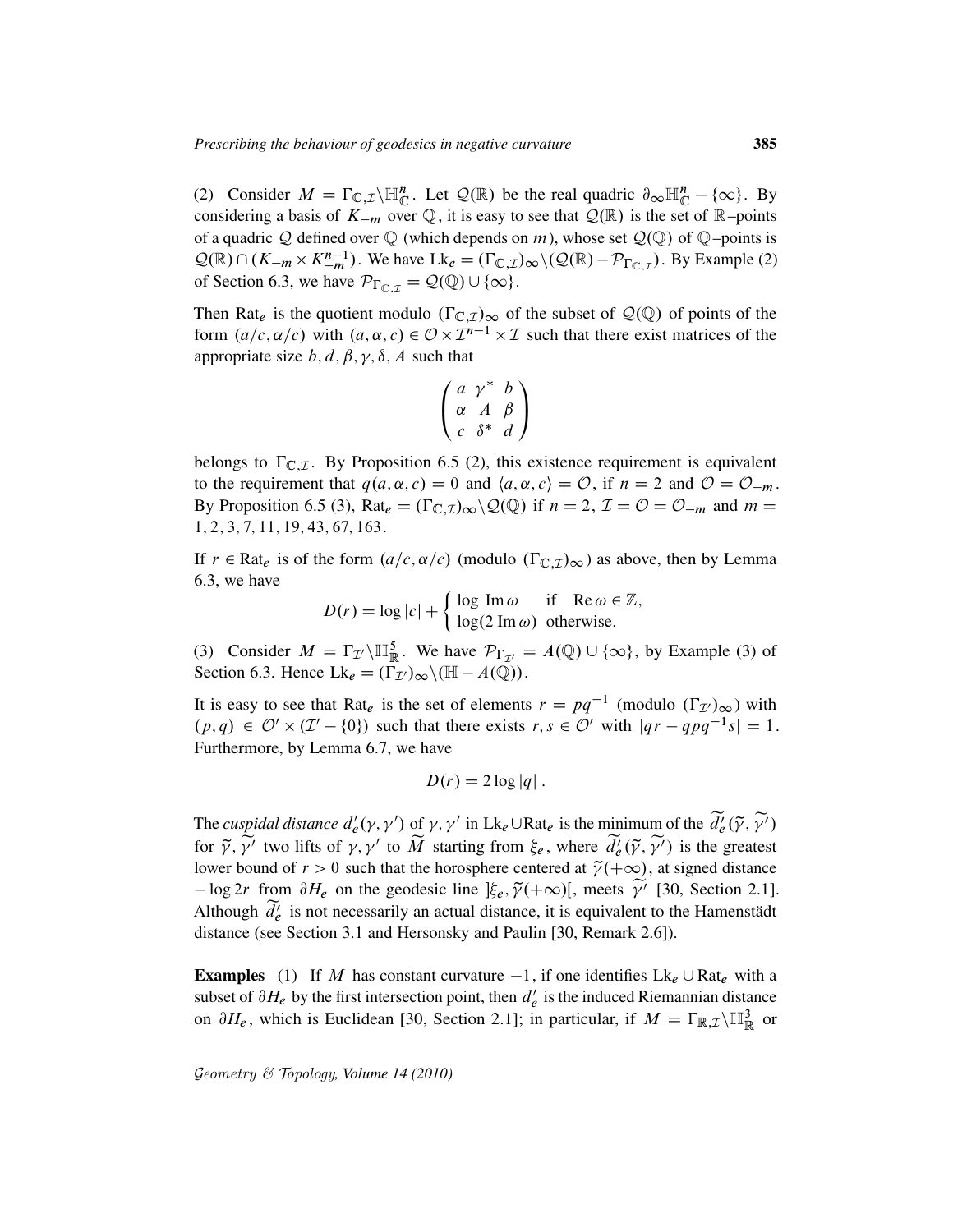$M = \Gamma_{\mathcal{I}} / \mathbb{H}_{\mathbb{R}}^5$ , then  $d_e'$  $e'$  is the quotient of the standard Euclidean distance on  $Lk_e \cup Rat_e$ identified with a subset of  $(\Gamma_{\mathbb{R},\mathcal{I}})_{\infty}\backslash\mathbb{C}$  or  $(\Gamma_{\mathcal{I}})_{\infty}\backslash\mathbb{H}$ .

(2) If M is Hermitian with constant holomorphic sectional curvature  $-1$ , then  $d'_{e}$  $e'$  is no longer Riemannian, but by Proposition 6.2, it is a multiple of the modified Cygan distance  $d'_{\text{Cyg}}$ . In particular, if  $M = \Gamma_{\mathbb{C}, \mathcal{I}} \setminus \mathbb{H}_{\mathbb{C}}^n$ , then  $d'_{e}$  $e'$  is the quotient by  $(\Gamma_{\mathbb{C},\mathcal{I}})_{\infty}$ acting on  $\partial_{\infty} \mathbb{H}_{\mathbb{C}}^n$  of the distances

$$
\begin{cases}\n\frac{1}{2\sqrt{\text{Im}\,\omega}} d'_{\text{Cyg}} & \text{if } \text{Re}\,\omega \in \mathbb{Z}, \\
\frac{1}{2\sqrt{2\text{Im}\,\omega}} d'_{\text{Cyg}} & \text{otherwise}.\n\end{cases}
$$

Remark The claim in the first paragraph of Section 3.11 in [31] (where the authors only considered the case  $m = 1$  and  $\mathcal{I} = \mathcal{O} = \mathcal{O}_{-1}$  that the cuspidal distance coincides with the Hamenstädt distance is incorrect. But every statement remains correct. Since the Cygan distance and the modified Cygan distance are equivalent, this does not change the statement of the main results, Theorems 3.1, 3.2, 3.4, and 3.5 of [31]. Since  $d'_{\text{Cyg}} \le \sqrt{2} d_{\text{Cyg}}$  and  $d'_e = \frac{1}{2} d'_{\text{Cyg}}$  by the above displayed formula with  $\omega = i$ , so that  $\ddot{d}_{\text{Cyg}}$   $\geq$  $\sqrt{2}$  $\overline{2} d_{\ell}^{\prime}$ , Theorem 3.6 of [31] also remains correct, using in its proof the inequality  $d_{\text{Cyg}} \ge \sqrt{2} d'_e$  instead of the equality  $d_{\text{Cyg}} = \sqrt{2} d_{\infty}$  mentioned there.

With M as in the beginning of this subsection, for every x in  $Lk_e$ , define the *approximation constant*  $c(x)$  of x as

$$
c(x) = \liminf_{r \in \text{Rat}_e, D(r) \to \infty} d'_e(x, r) e^{D(r)}.
$$

The *Lagrange spectrum* of M with respect to e is the subset  $Sp_{Lag}(M,e)$  of R consisting of the constants  $c(x)$  for x in Lk<sub>e</sub>. It is shown in [30] that

- $c(x)$  is well defined for any x in Lk<sub>e</sub> (as Rat<sub>e</sub> is dense in Lk<sub>e</sub>  $\cup$  Rat<sub>e</sub> and  $\{D(r) : r \in \text{Rat}_e\}$  is a discrete subset of R with finite multiplicities),
- $c(x)$  is finite for any x in Lk<sub>e</sub> (as x is nonwandering) (note that if y is a locally geodesic line starting from  $e$  in  $M$  that converges into a cusp of  $M$ , then the same formula would yield  $c(y) = +\infty$ ),
- the least upper bound of  $Sp_{Lag}(M, e)$ , denoted by  $K_{M,e}$  and called the *Hurwitz constant* of  $(M, e)$ , is finite.

In particular,  $Sp_{Lag}(M, e) \subset [0, K_{M,e}]$ . The following result tells us that the Lagrange spectrum contains a nontrivial initial interval  $[0, c]$ , with a universal lower bound on c (whose optimal value we do not know).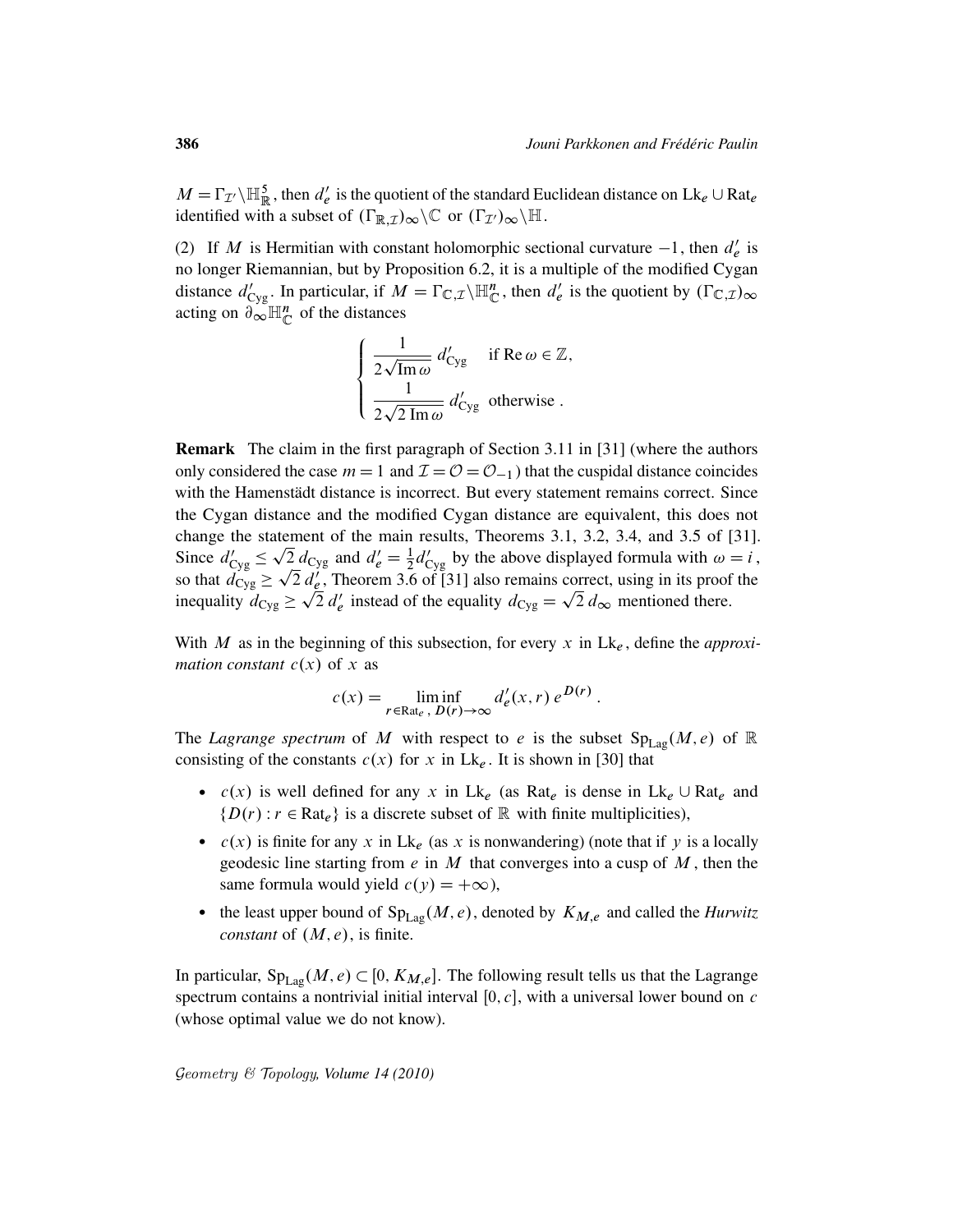**Theorem 6.10** Let M be a complete, nonelementary, geometrically finite Riemannian manifold with sectional curvature at most  $-1$  and dimension at least 3, and let e be a cusp of M endowed with a Margulis neighbourhood. The Lagrange spectrum  $Sp_{Lag}(M, e)$  contains the interval [0, 0.00057]. In particular,  $K_{M,e} \ge 0.00057$ .

**Proof** By [30], the map  $h \mapsto \frac{1}{2}e^{-h}$  maps the asymptotic height spectrum bijectively onto the Lagrange spectrum. We apply Corollary 5.15 and the computation above it.  $\Box$ 

A precise version of this theorem is stated as corollaire 5 in our paper [48] when  $M$ is a real or complex hyperbolic manifold. Note that the constant  $c_*$  of [48], which satisfies  $c_* = e^{-h_*}/2$  with  $h_* \approx 6.7771$ , is approximatively 0.00057, and not 0.0337 as indicated by mistake in [48]. Theorem 1.7 in the introduction follows immediately, by the first example discussed in this section. By varying the (nonuniform) arithmetic lattices in the isometry group of a negatively curved symmetric space (see for instance Maclachlan and Reid [42] or Maclachlan, Waterman and Wielenberg [43]), other arithmetic applications are possible. We only state two of them in what follows; see also our paper [48].

Let  $\mathcal{I}'$  be a nonzero two-sided ideal in an order  $\mathcal{O}'$  of a quaternion algebra  $A(\mathbb{Q})$  over  $\mathbb Q$  ramifying over  $\mathbb R$ , and let N be the reduced norm on  $A(\mathbb R) = A(\mathbb Q) \otimes_{\mathbb Q} \mathbb R$  (see for instance Vignéras [61] and Section 6.2). For every  $x \in A(\mathbb{R}) - A(\mathbb{Q})$ , define the *approximation constant* of x by

$$
c(x) = \liminf_{\substack{(p,q)\in \mathcal{O}'\times\mathcal{I}':\\ \exists r,s\in \mathcal{O}'} N(qr - qpq^{-1}s) = 1, N(q)\to\infty}} N(q)N(x - pq^{-1})^{\frac{1}{2}},
$$

and the *Hamilton–Lagrange spectrum* for the approximation of elements of H by elements of  $\mathcal{O}'\mathcal{I}'^{-1}$  as the subset of R consisting of the  $c(x)$  for  $x \in A(\mathbb{R}) - A(\mathbb{Q})$ . Note that  $c(x)$  is finite if  $x \notin A(\mathbb{Q})$ , as then x is not a parabolic fixed point of  $\Gamma_{\mathcal{I}}$ . Apply Theorem 6.10 to  $M = \Gamma_{\mathcal{I}} \setminus \mathbb{H}_{\mathbb{R}}^5$  with the above discussions of the third example to get the following result.

## **Theorem 6.11** The Hamilton–Lagrange spectra contain the interval [0, 0.00057].  $\Box$

In the case when  $\mathcal{I}' = \mathcal{O}'$  and  $\mathcal{O}'$  is the Hurwitz maximal order in Hamilton's quaternion algebra  $A(\mathbb{Q}) \subset \mathbb{H}$  (see Section 6.2), A Schmidt [54] proved that the Hamilton– algebra  $A(\mathbb{Q}) \subset \mathbb{H}$  (see Section 6.2), A Schmidt [54] proved that the Hamilton-<br>Lagrange spectrum contains  $\sqrt{2}$  Sp<sub>Q</sub> where Sp<sub>Q</sub> is the classical Lagrange spectrum for the approximation of real numbers by rational numbers. As  $Sp_{\mathbb{Q}}$  contains  $[0, \mu]$ where  $\mu$  is Freiman's constant (see the end of Section 5.4), this proves that the Hamilton– Lagrange spectrum in this case contains the interval  $[0, 0.312]$ . Note that the fact that our approximation constant coincides with the inverse of A Schmidt's approximation constant follows from Schmidt [53, Theorem 5].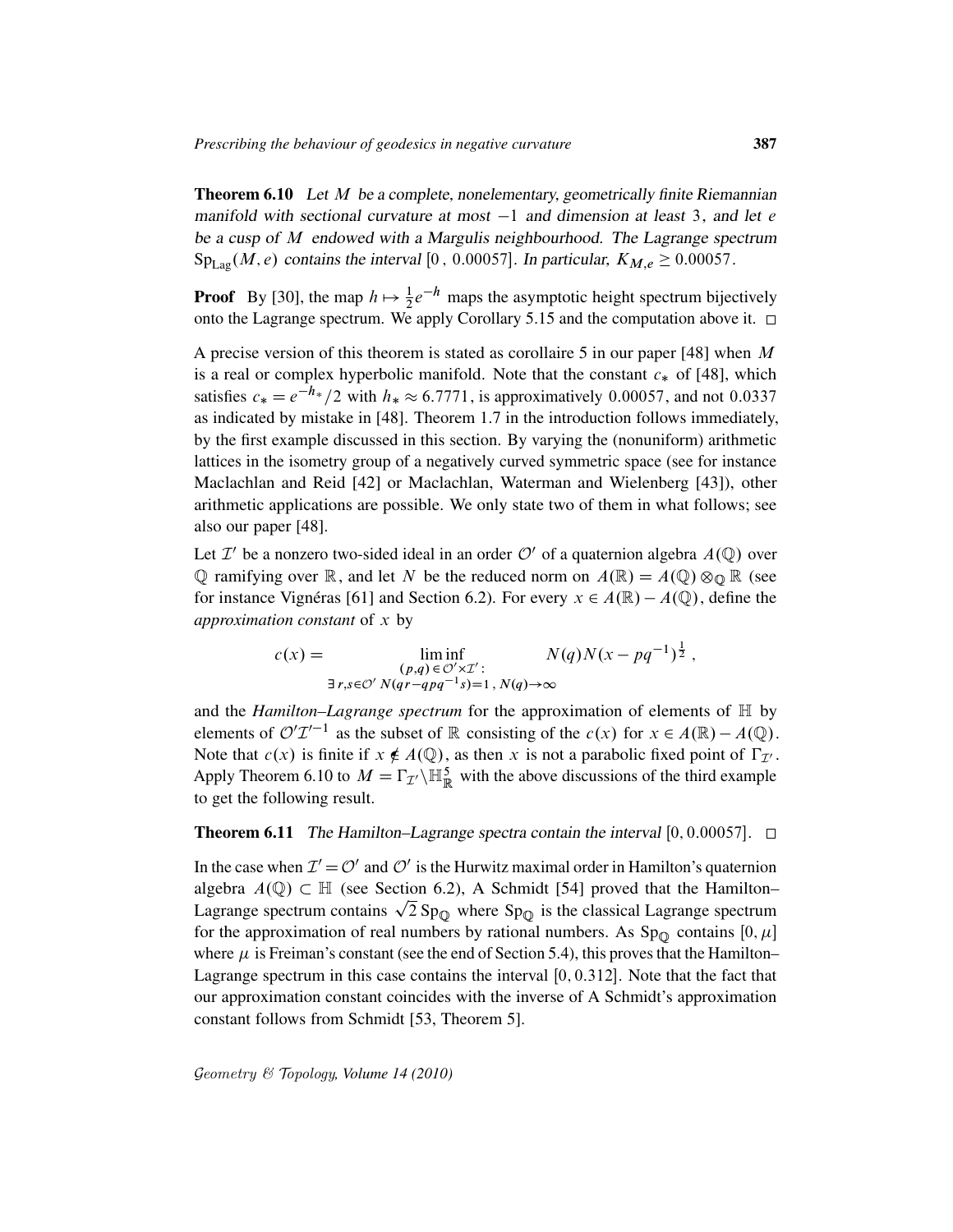Let *m* be a squarefree positive integer, let  $\mathcal I$  be a nonzero ideal in an order  $\mathcal O$  in the ring of integers  $\mathcal{O}_{-m}$  of the imaginary quadratic number field  $\mathbb{Q}(i\sqrt{m})$ , and let  $\omega$  be an element of  $\mathcal{O}_{-m}$  with Im  $\omega > 0$  such that  $\mathcal{O} = \mathbb{Z} + \omega \mathbb{Z}$ . Let  $\mathcal{E}_{\mathcal{O},\mathcal{I}}$  be the set of  $(a, \alpha, c)$  in  $\mathcal{O} \times \mathcal{I}^{n-1} \times \mathcal{I}$  such that there exists a matrix of the form

$$
\left(\begin{array}{ccc}a&\gamma^*&b\\ \alpha&A&\beta\\ c&\delta^*&d\end{array}\right)
$$

that belongs to  $\Gamma_{\mathbb{C},\mathcal{I}}$ . If  $n = 2$  and  $\mathcal{O} = \mathcal{O}_{-m}$ , then, as seen previously,

$$
\mathcal{E}_{\mathcal{O},\mathcal{I}} = \{ (a,\alpha,c) \in \mathcal{O} \times \mathcal{I}^{n-1} \times \mathcal{I} : q(a,\alpha,c) = 0, \langle a,\alpha,c \rangle = \mathcal{O} \}.
$$

We do not know if this is the case for every  $n, \mathcal{I}, \mathcal{O}$  as above. For every  $x \in \mathcal{Q}(\mathbb{R})$  –  $\mathcal{Q}(\mathbb{Q})$ , define the *approximation constant* of x by

$$
c(x) = \liminf_{(a,\alpha,c) \in \mathcal{E}_{\mathcal{O},\mathcal{I}}, |c| \to \infty} |c| d'_{\text{Cyg}}(x, (a/c, \alpha/c))
$$

and the *Heisenberg–Lagrange spectrum*, for the approximation of elements of  $\mathcal{Q}(\mathbb{R})$ by elements of  $\{(a/c, \alpha/c) : (a, \alpha, c) \in \mathcal{E}_{\mathcal{O},\mathcal{I}}\}\subset \mathcal{Q}(\mathbb{Q})$ , as the subset of R consisting of the  $c(x)$  for  $x \in Q(\mathbb{R}) - Q(\mathbb{Q})$ . Note that  $c(x)$  is finite if  $x \notin Q(\mathbb{Q})$ , as then x is not a parabolic fixed point of  $\Gamma_{\mathbb{C},\mathcal{I}}$ . Our last result follows from Theorem 6.10 and the previous discussions of the second example.

**Theorem 6.12** If Re  $\omega \in \mathbb{Z}$ , the Heisenberg–Lagrange spectra contain the interval [0, 0.0011/ $\sqrt{\text{Im}\,\omega}$ ] and otherwise contain [0, 0.0008/ $\sqrt{\text{Im}\,\omega}$ ].  $\Box$ 

Theorem 1.8 in the introduction follows from this one (and from Lemma 6.1) by taking  $m = 1$ ,  $n = 2$ ,  $\mathcal{I} = \mathcal{O} = \mathcal{O}_{-1}$ , as then Im  $\omega = 1$ .

## References

- [1] W Abikoff, B Maskit, *Geometric decompositions of Kleinian groups*, Amer. J. Math. 99 (1977) 687–697 MR0480992
- [2] L V Ahlfors, *Möbius transformations and Clifford numbers*, from: "Differential geometry and complex analysis", (I Chavel, H M Farkas, editors), Springer, Berlin (1985) 65–73 MR780036
- [3] C S Aravinda, E Leuzinger, *Bounded geodesics in rank-*1 *locally symmetric spaces*, Ergodic Theory Dynam. Systems 15 (1995) 813–820 MR1356615
- [4] H Aslaksen, *Quaternionic determinants*, Math. Intelligencer 18 (1996) 57–65 MR1412993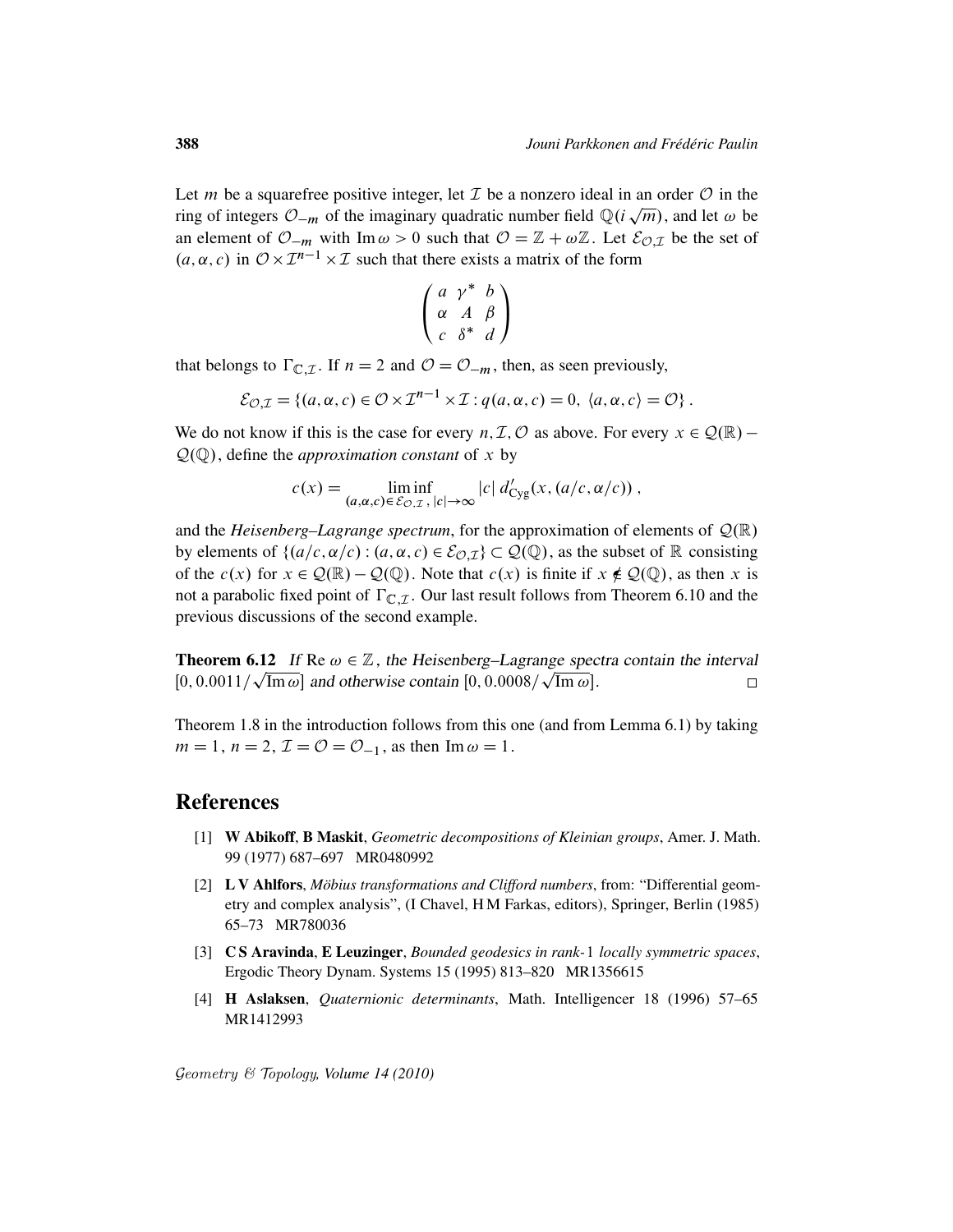- [5] A F Beardon, *The geometry of discrete groups*, Graduate Texts in Math. 91, Springer, New York (1983) MR698777
- [6] A Borel, *Linear algebraic groups*, from: "Algebraic Groups and Discontinuous Subgroups (Proc. Sympos. Pure Math., Boulder, Colo., 1965)", Amer. Math. Soc. (1966) 3–19 MR0204532
- [7] A Borel, *Reduction theory for arithmetic groups*, from: "Algebraic Groups and Discontinuous Subgroups (Proc. Sympos. Pure Math., Boulder, Colo., 1965)", Amer. Math. Soc. (1966) 20–25 MR0204533
- [8] A Borel, Harish-Chandra, *Arithmetic subgroups of algebraic groups*, Ann. of Math. .2/ 75 (1962) 485–535 MR0147566
- [9] **M Bourdon**, *Sur le birapport au bord des*  $CAT(-1)$ *–espaces*, Inst. Hautes Études Sci. Publ. Math. 83 (1996) 95–104 MR1423021
- [10] B H Bowditch, *Geometrical finiteness with variable negative curvature*, Duke Math. J. 77 (1995) 229–274 MR1317633
- [11] M R Bridson, A Haefliger, *Metric spaces of non-positive curvature*, Grund. der Math. Wissenschaften 319, Springer, Berlin (1999) MR1744486
- [12] P Buser, H Karcher, *Gromov's almost flat manifolds*, Astérisque 81, Société Mathématique de France, Paris (1981) MR619537
- [13] S Buyalo, V Schroeder, M Walz, *Geodesics avoiding open subsets in surfaces of negative curvature*, Ergodic Theory Dynam. Systems 20 (2000) 991–1006 MR1779390
- [14] **DA Cox**, *Primes of the form*  $x^2 + ny^2$ , *Fermat, class field theory and complex multiplication*, Wiley-Interscience, John Wiley & Sons, New York (1989) MR1028322
- [15] T W Cusick, M E Flahive, *The Markoff and Lagrange spectra*, Math. Surveys and Monogr. 30, Amer. Math. Soc. (1989) MR1010419
- [16] S G Dani, *Bounded orbits of flows on homogeneous spaces*, Comment. Math. Helv. 61 (1986) 636–660 MR870710
- [17] J Dieudonne´, *Les determinants sur un corps non commutatif ´* , Bull. Soc. Math. France 71 (1943) 27–45 MR0012273
- [18] J Elstrodt, F Grunewald, J Mennicke, *Groups acting on hyperbolic space. Harmonic analysis and number theory*, Springer Monogr. in Math., Springer, Berlin (1998) MR1483315
- [19] J-M Feustel, *Uber die Spitzen von Modulfl ¨ achen zur zweidimensionalen komplexen ¨ Einheitskugel*, Preprint Series 13 Akad. Wiss. DDR, ZIMM, Berlin 14 (1977)
- [20] L R Ford, *Rational approximations to irrational complex numbers*, Trans. Amer. Math. Soc. 19 (1918) 1–42 MR1501085
- [21] G A Freiman, *Diophantine approximations and the geometry of numbers (Markov's problem)*, Kalinin. Gosudarstv. Univ., Kalinin (1975) MR0485714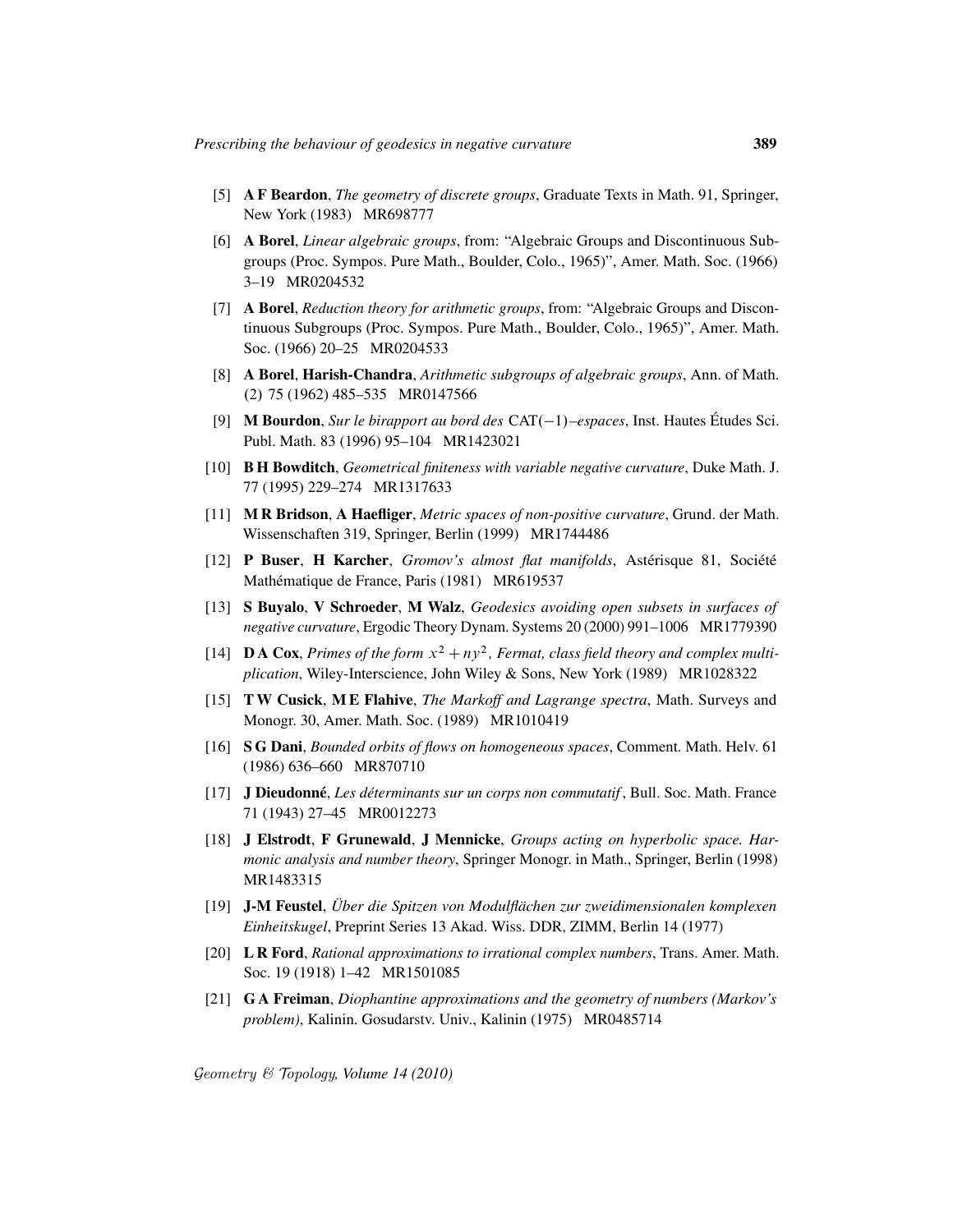- [22] **É Ghys, P de la Harpe, editors,** *Sur les groupes hyperboliques d'après Mikhael Gromov*, Progress in Math. 83, Birkhäuser, Boston (1990) MR1086648
- [23] W M Goldman, *Complex hyperbolic geometry*, Oxford Math. Monogr., Oxford Univ. Press (1999) MR1695450
- [24] **M Hall, Jr,** *On the sum and product of continued fractions*, Ann. of Math.  $(2)$  48 (1947) 966–993 MR0022568
- [25] M Hall, Jr, *The Markoff spectrum*, Acta Arith. 18 (1971) 387–399 MR0296023
- [26] **U Hamenstädt**, *A new description of the Bowen–Margulis measure*, Ergodic Theory Dynam. Systems 9 (1989) 455–464 MR1016663
- [27] Y Hellegouarch, *Quaternionic homographies: application to Ford hyperspheres*, C. R. Math. Rep. Acad. Sci. Canada 11 (1989) 171–176 MR1010923
- [28] S Hersonsky, F Paulin, *On the volumes of complex hyperbolic manifolds*, Duke Math. J. 84 (1996) 719–737 MR1408542
- [29] S Hersonsky, F Paulin, *On the rigidity of discrete isometry groups of negatively curved spaces*, Comment. Math. Helv. 72 (1997) 349–388 MR1476054
- [30] S Hersonsky, F Paulin, *Diophantine approximation for negatively curved manifolds*, Math. Z. 241 (2002) 181–226 MR1930990
- [31] S Hersonsky, F Paulin, *Diophantine approximation in negatively curved manifolds and in the Heisenberg group*, from: "Rigidity in dynamics and geometry (Cambridge, 2000)", (M Burger, A Iozzi, editors), Springer, Berlin (2002) 203–226 MR1919402
- [32] S Hersonsky, F Paulin, *Counting orbit points in coverings of negatively curved manifolds and Hausdorff dimension of cusp excursions*, Ergodic Theory Dynam. Systems 24 (2004) 803–824 MR2060999
- [33] S Hersonsky, F Paulin, *On the almost sure spiraling of geodesics in negatively curved manifolds*, to appear in J. Diff. Geom. arXiv:0708.3389
- [34] R Hill, S L Velani, *The Jarn´ık–Besicovitch theorem for geometrically finite Kleinian groups*, Proc. London Math. Soc. (3) 77 (1998) 524–550 MR1643409
- [35] **R-P Holzapfel**, *Arithmetische Kugelquotientenflächen I/II*, Seminarberichte 14, Humboldt Univ. Sekt. Math., Berlin (1978) MR521083
- [36] R-P Holzapfel, *Ball and surface arithmetics*, Aspects of Math., E29, Friedr. Vieweg & Sohn, Braunschweig (1998) MR1685419
- [37] S Kamiya, *On discrete subgroups of* PU(1, 2; C) *with Heisenberg translations*, J. London Math. Soc. (2) 62 (2000) 827-842 MR1794288
- [38] R Kellerhals, *Quaternions and some global properties of hyperbolic* 5*–manifolds*, Canad. J. Math. 55 (2003) 1080–1099 MR2005283
- [39] D Y Kleinbock, G A Margulis, *Logarithm laws for flows on homogeneous spaces*, Invent. Math. 138 (1999) 451–494 MR1719827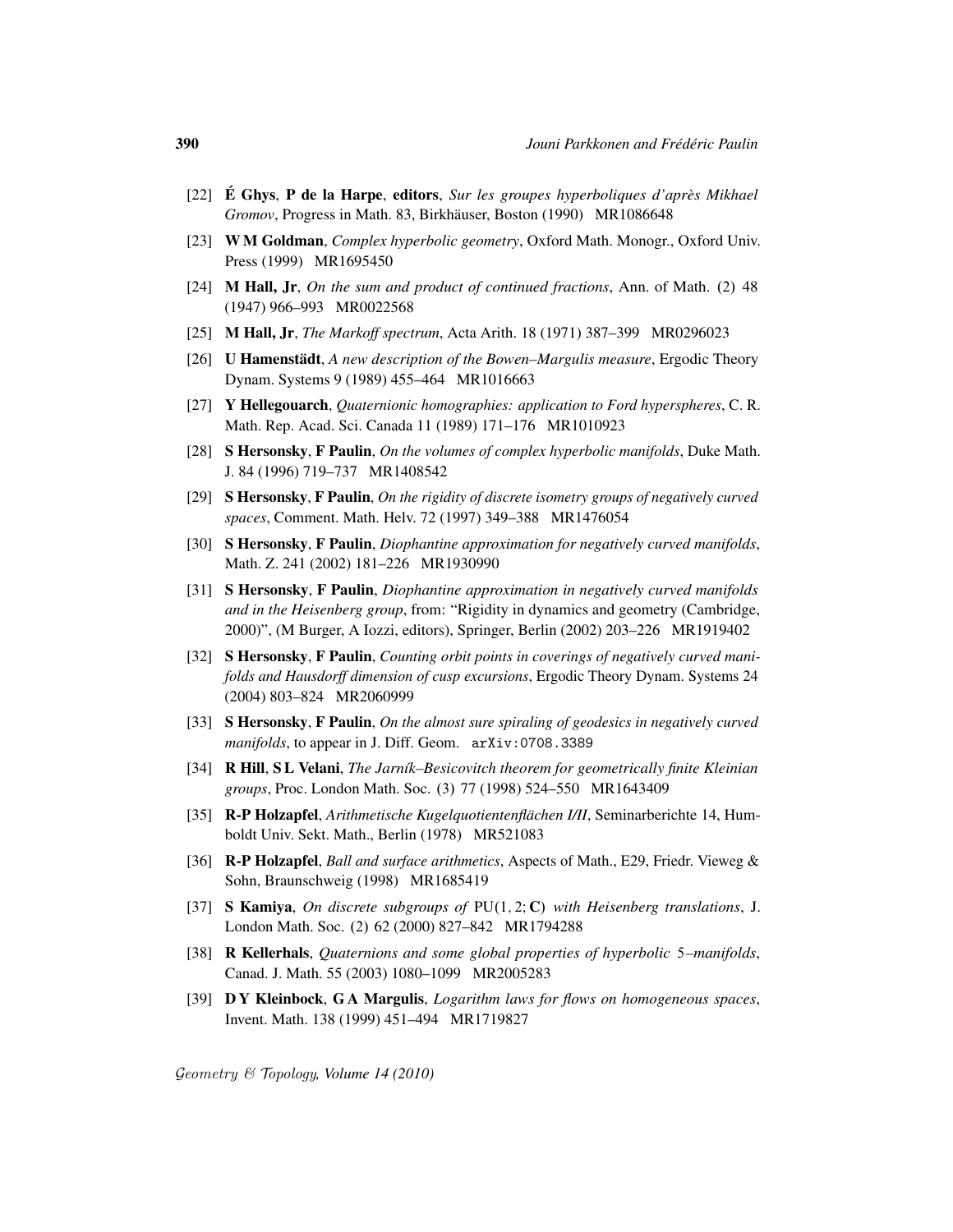- [40] D Y Kleinbock, B Weiss, *Bounded geodesics in moduli space*, Int. Math. Res. Not. 30 (2004) 1551–1560 MR2049831
- [41] A Korányi, H M Reimann, *Quasiconformal mappings on the Heisenberg group*, Invent. Math. 80 (1985) 309–338 MR788413
- [42] C Maclachlan, A W Reid, *The arithmetic of hyperbolic* 3*–manifolds*, Graduate Texts in Math. 219, Springer, New York (2003) MR1937957
- [43] C Maclachlan, P L Waterman, N Wielenberg, *Higher-dimensional analogues of the modular and Picard groups*, Trans. Amer. Math. Soc. 312 (1989) 739–753 MR965301
- [44] K Matsuzaki, M Taniguchi, *Hyperbolic manifolds and Kleinian groups*, Oxford Math. Monogr., Oxford Univ. Press (1998) MR1638795
- [45] J-P Otal, *Sur la geometrie symplectique de l'espace des g ´ eod ´ esiques d'une vari ´ et´ e´ a` courbure négative*, Rev. Mat. Iberoamericana 8 (1992) 441–456 MR1202417
- [46] J R Parker, *Shimizu's lemma for complex hyperbolic space*, Internat. J. Math. 3 (1992) 291–308 MR1146815
- [47] J Parkkonen, F Paulin, *Unclouding the sky of negatively curved manifolds*, Geom. Funct. Anal. 15 (2005) 491–533 MR2153908
- [48] J Parkkonen, F Paulin, *Sur les rayons de Hall en approximation diophantienne*, C. R. Math. Acad. Sci. Paris 344 (2007) 611–614 MR2334070
- [49] J Parkkonen, F Paulin, *Spiraling spectra of geodesic lines in negatively curved manifolds*, Preprint, Univ. Jyväskylä (2008) arXiv:0806.1857
- [50] J Parkkonen, F Paulin, *On strictly convex subsets in negatively curved manifolds*, in preparation
- [51] F Paulin, *Un groupe hyperbolique est determin ´ e par son bord ´* , J. London Math. Soc. .2/ 54 (1996) 50–74 MR1395067
- [52] G Poitou, *Sur l'approximation des nombres complexes par les nombres des corps imaginaires quadratiques dénués d'idéaux non principaux, particulièrement lorsque vaut l'algorithme d'Euclide*, Ann. Sci. Ecole Norm. Sup. (3) 70 (1953) 199–265 MR0066431
- [53] A L Schmidt, *Farey simplices in the space of quaternions*, Math. Scand. 24 (1969) 31–65 MR0253993
- [54] A L Schmidt, *On the approximation of quaternions*, Math. Scand. 34 (1974) 184–186 MR0371823
- [55] T A Schmidt, M Sheingorn, *Riemann surfaces have Hall rays at each cusp*, Illinois J. Math. 41 (1997) 378–397 MR1458179
- [56] V Schroeder, *Bounded geodesics in manifolds of negative curvature*, Math. Z. 235 (2000) 817–828 MR1801585